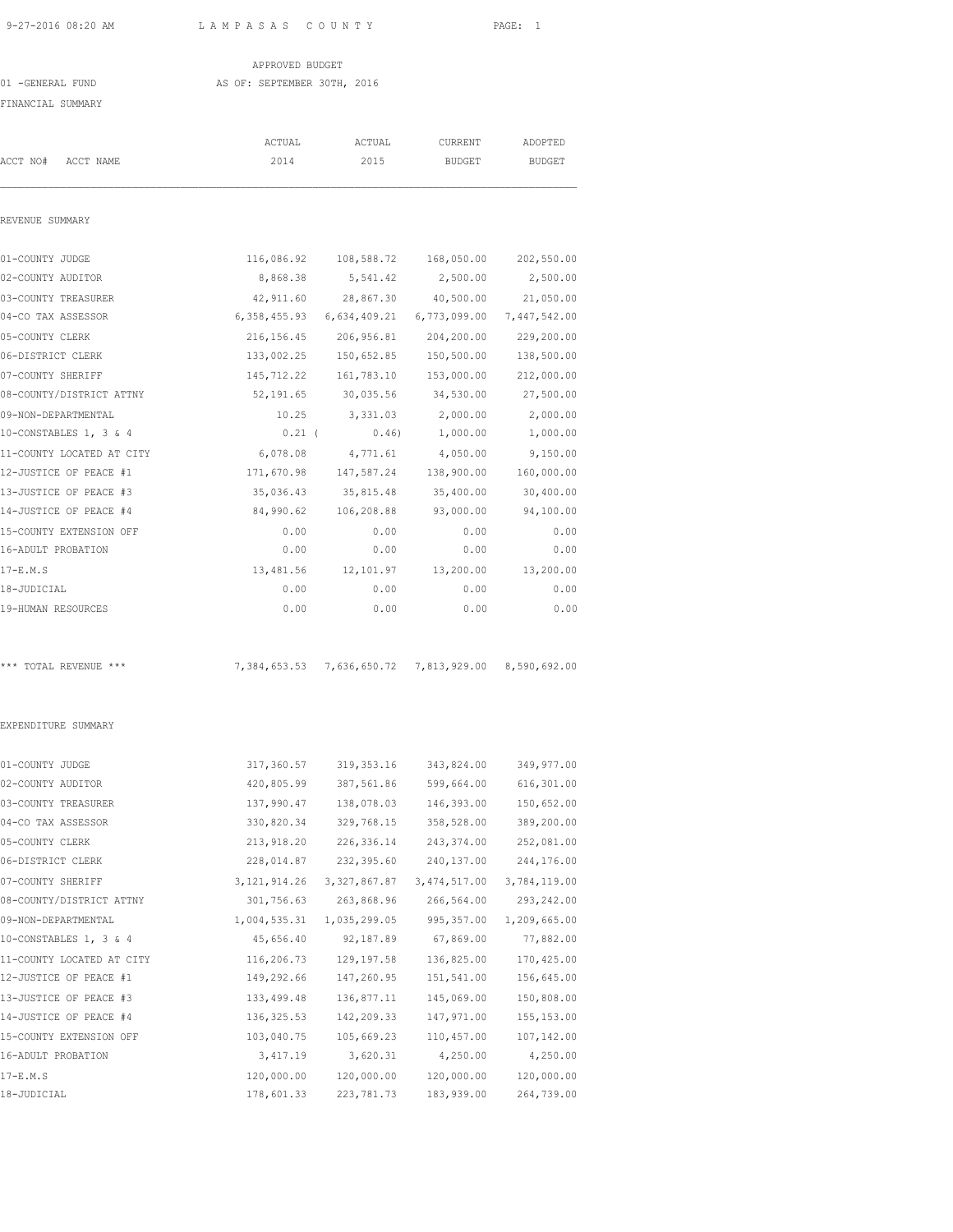|                                    | APPROVED BUDGET             |                                                             |                |               |
|------------------------------------|-----------------------------|-------------------------------------------------------------|----------------|---------------|
| 01 -GENERAL FUND                   | AS OF: SEPTEMBER 30TH, 2016 |                                                             |                |               |
| FINANCIAL SUMMARY                  |                             |                                                             |                |               |
|                                    | ACTUAL                      | ACTUAL                                                      | CURRENT        | ADOPTED       |
| ACCT NAME<br>ACCT NO#              | 2014                        | 2015                                                        | BUDGET         | BUDGET        |
| 19-HUMAN RESOURCES                 |                             | 73,477.35 71,900.34                                         | 77,650.00      | 94,235.00     |
| *** TOTAL EXPENDITURES ***         |                             | 7, 136, 634.06 7, 433, 233.29 7, 813, 929.00 8, 590, 692.00 |                |               |
|                                    |                             |                                                             |                |               |
|                                    |                             |                                                             |                |               |
| REVENUES OVER/(UNDER) EXPENDITURES |                             | 248,019.47 203,417.43                                       | 0.00           | 0.00          |
|                                    | =============               | =============                                               | ============== | ============= |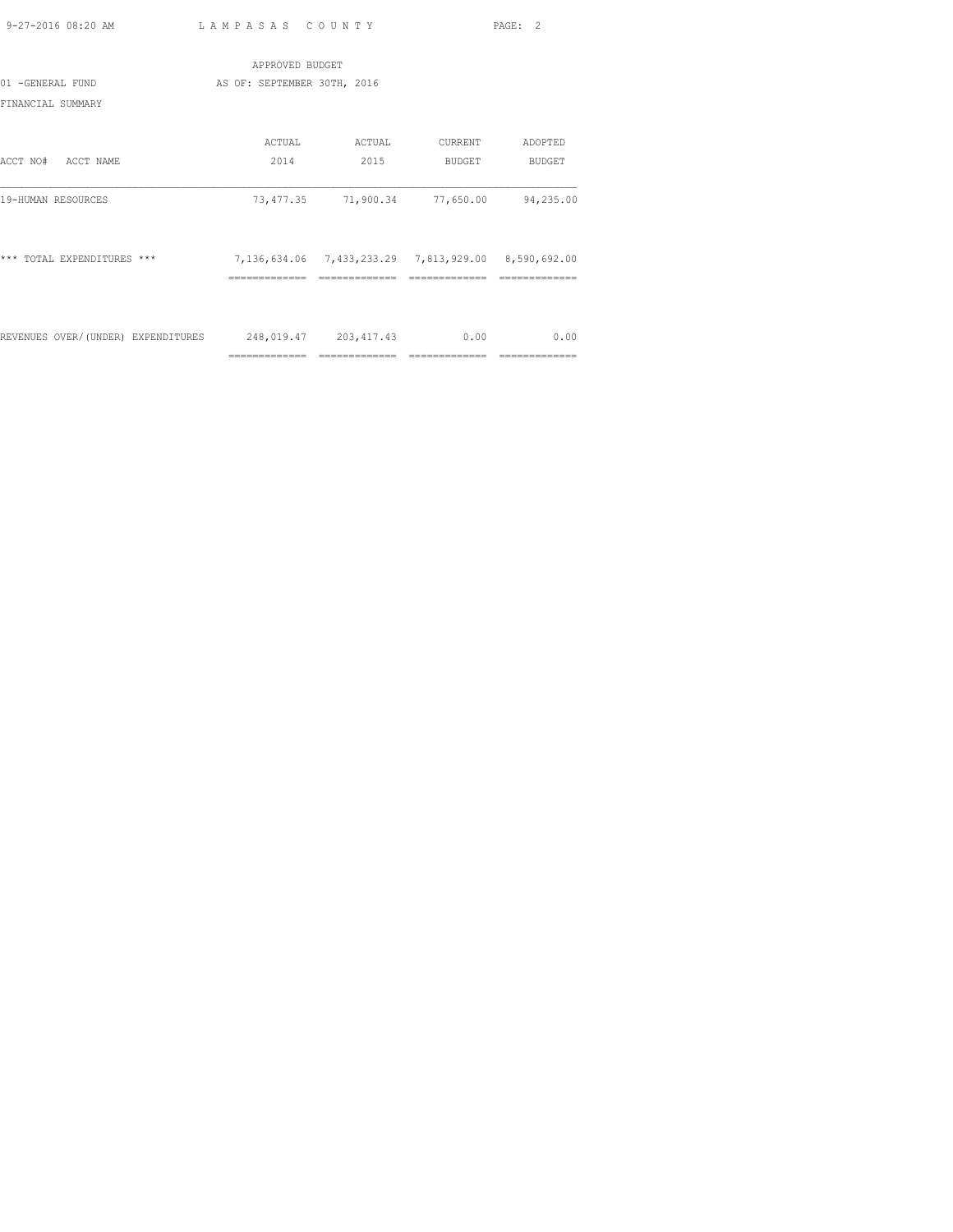|                     |                              | APPROVED BUDGET             |        |         |         |
|---------------------|------------------------------|-----------------------------|--------|---------|---------|
| 01 -GENERAL FUND    |                              | AS OF: SEPTEMBER 30TH, 2016 |        |         |         |
|                     | DEPARTMENT - 01-COUNTY JUDGE |                             |        |         |         |
| DEPARTMENT REVENUES |                              |                             |        |         |         |
|                     |                              | ACTUAL                      | ACTUAL | CURRENT | ADOPTED |
| ACCT NO#            | ACCT NAME                    | 2014                        | 2015   | BUDGET  | BUDGET  |

|                      | 101-00-001 BEGINNING FUND BALANCE                | 0.00       | 0.00       | 0.00                  | 0.00       |
|----------------------|--------------------------------------------------|------------|------------|-----------------------|------------|
|                      | 101-00-002 A GAIN ON SALE OF ASSET               | 0.00       | 0.00       | 0.00                  | 0.00       |
|                      | 101-00-006 REIMBURSEMENT OF JUROR PMT            | 0.00       | 0.00       | 0.00                  | 0.00       |
|                      | 101-00-031 CRIME STOPPER                         | (1,480,00) | 921.31     | 0.00                  | 0.00       |
|                      | 101-00-062 HOMELAND SECURITY                     | 0.00       | 0.00       | 0.00                  | 0.00       |
|                      | 101-00-085 SUBDIVISION FEES                      | 0.00       | 0.00       | 0.00                  | 0.00       |
|                      | 101-00-098 SANITATION FEES                       | 30,640.00  | 34,670.00  | 30,000.00             | 37,500.00  |
|                      | 101-00-099 INTEREST REVENUE                      | 5,990.19   | 4,943.64   | 2,000.00              | 6,000.00   |
|                      | 101-00-100 SALE OF SURPLUS EQUIP/PROPE           | 202.00     | 160.00     | 0.00                  | 1,000.00   |
|                      | 101-00-101 INC(DEC) FV OF INVESTMENTS            | 0.00       | 0.00       | 0.00                  | 0.00       |
|                      | 101-00-103 STATE SUPPLEMENT-JUDGE                | 16,839.94  | 17,805.41  | 25,200.00             | 25,200.00  |
|                      | 101-00-109 SERVICE FEES (ADMIN)                  | 3,325.00   | 4,685.00   | 2,000.00              | 5,000.00   |
|                      | 101-00-112 MIXED BEVERAGE TAX                    | 12,474.64  | 11,080.85  | 12,000.00             | 12,000.00  |
|                      | 101-00-113 LIQUOR LICENSE & PERMITS              | 0.00       | 0.00       | 0.00                  | 0.00       |
|                      | 101-00-114 PROBATE COURT FEE                     | 385.00     | 360.00     | 350.00                | 350.00     |
|                      | 101-00-116 GRANT REVENUE                         | 0.00       | 0.00       | 0.00                  | 0.00       |
| 101-00-117 LCAD COST |                                                  | 0.00       | 0.00       | 0.00                  | 0.00       |
|                      | 101-00-118 TOBACCO SETTLEMENT                    | 9,752.52   | 7,026.27   | 8,500.00              | 8,500.00   |
|                      | 101-00-130 911-ADDRESSING SIGNS                  | 1,145.00   | 603.00     | 1,000.00              | 1,000.00   |
|                      | 101-00-140 GENERAL PROGRAM INCOME NTF            | 0.00       | 0.00       | 0.00                  | 0.00       |
|                      | 101-00-150 ELECTRONIC E-FILING                   | 0.00       | 0.00       | 0.00                  | 0.00       |
|                      | 101-00-166 TX TASK FORCE/INDIGENT DEFE           | 30,008.50  | 20,076.25  | 30,000.00             | 24,000.00  |
|                      | 101-00-190 MISCELLANEOUS RECEIPTS                | 2,577.97   | 5,095.01   | 10,000.00             | 5,000.00   |
|                      | 101-00-194 REIMBURSEMENT-INSURANCE               | 4,250.00   | 1,000.00   | 0.00                  | 0.00       |
|                      | 101-00-207 COBRA INSURANCE PREMIUM<br>$\sqrt{2}$ | 23.84)     | 161.98     | 1,000.00              | 1,000.00   |
|                      | 201-00-000 OTHER RESOURCE - TAX NOTE             | 0.00       | 0.00       | 0.00                  | 0.00       |
|                      | 201-00-001 CONTRIBUTIONS-OTHERGOV-CITY           | 0.00       | 0.00       | 0.00                  | 0.00       |
|                      | 201-00-010 OPERATING TRANSFERS-IN                | 0.00       | 0.00       | 46,000.00             | 76,000.00  |
|                      | ** SUB-DEPARTMENT REVENUE TOTAL **               | 116,086.92 |            | 108,588.72 168,050.00 | 202,550.00 |
|                      | ** DEPARTMENT REVENUE TOTAL **                   | 116,086.92 | 108,588.72 | 168,050.00            | 202,550.00 |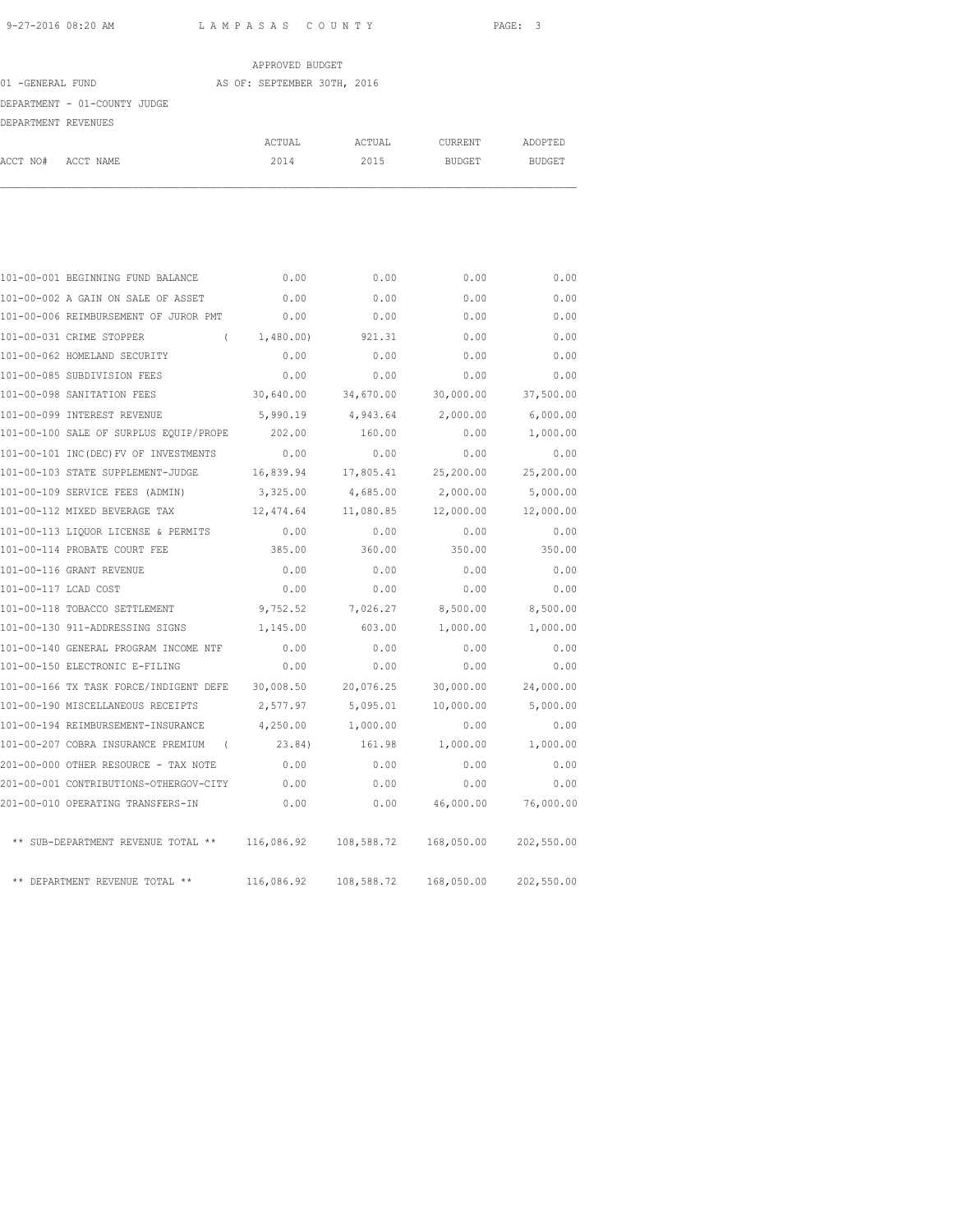|                                                                        | APPROVED BUDGET             |               |               |          |
|------------------------------------------------------------------------|-----------------------------|---------------|---------------|----------|
| 01 -GENERAL FUND                                                       | AS OF: SEPTEMBER 30TH, 2016 |               |               |          |
| DEPARTMENT - 02-COUNTY AUDITOR                                         |                             |               |               |          |
| DEPARTMENT REVENUES                                                    |                             |               |               |          |
|                                                                        |                             | ACTUAL ACTUAL | CURRENT       | ADOPTED  |
| ACCT NO# ACCT NAME                                                     | 2014                        | 2015          | BUDGET BUDGET |          |
|                                                                        |                             |               |               |          |
| 102-00-087 UNEMPLOYMENT REFUND                                         | 4,408.65 2,446.82           |               | 0.00          | 0.00     |
| 102-00-099 INTEREST REVENUE                                            | 0.00                        | 0.00          | 0.00          | 0.00     |
| 102-00-102 INSURANCE REFUND                                            | 0.00                        | 114.00        | 0.00          | 0.00     |
| 102-00-143 COLLECTION DEPT                                             | 320.00                      | 0.00          | 0.00          | 0.00     |
| 102-00-190 MISCELLANEOUS RECEIPTS 851.99 254.23 1,500.00               |                             |               |               | 1,500.00 |
| 102-00-193 COUNTY COLLECTIN-OMNI BASE 1,590.00                         |                             | 1,080.00      | 1,000.00      | 1,000.00 |
| 202-00-000 OTHER RESOURSE - TAX NOTE                                   | 0.00                        | 0.00          | 0.00          | 0.00     |
| ** SUB-DEPARTMENT REVENUE TOTAL ** 7,170.64 3,895.05 2,500.00 2,500.00 |                             |               |               |          |
| 102-01-194 REIMBURSEMENT - IHC                                         | 485.25                      | 0.00          | 0.00          | 0.00     |
| ** SUB-DEPARTMENT REVENUE TOTAL ** 485.25                              |                             | 0.00          | 0.00          | 0.00     |
| 102-02-018 COURT APPOINTED ATTORNEY 1,212.49 1,646.37 0.00             |                             |               |               | 0.00     |
| 102-02-116 GRANT REVENUE                                               | 0.00                        | 0.00          | 0.00          | 0.00     |
| ** SUB-DEPARTMENT REVENUE TOTAL **                                     | 1,212.49                    | 1,646.37      | 0.00          | 0.00     |

\*\* DEPARTMENT REVENUE TOTAL \*\* 8,868.38 5,541.42 2,500.00 2,500.00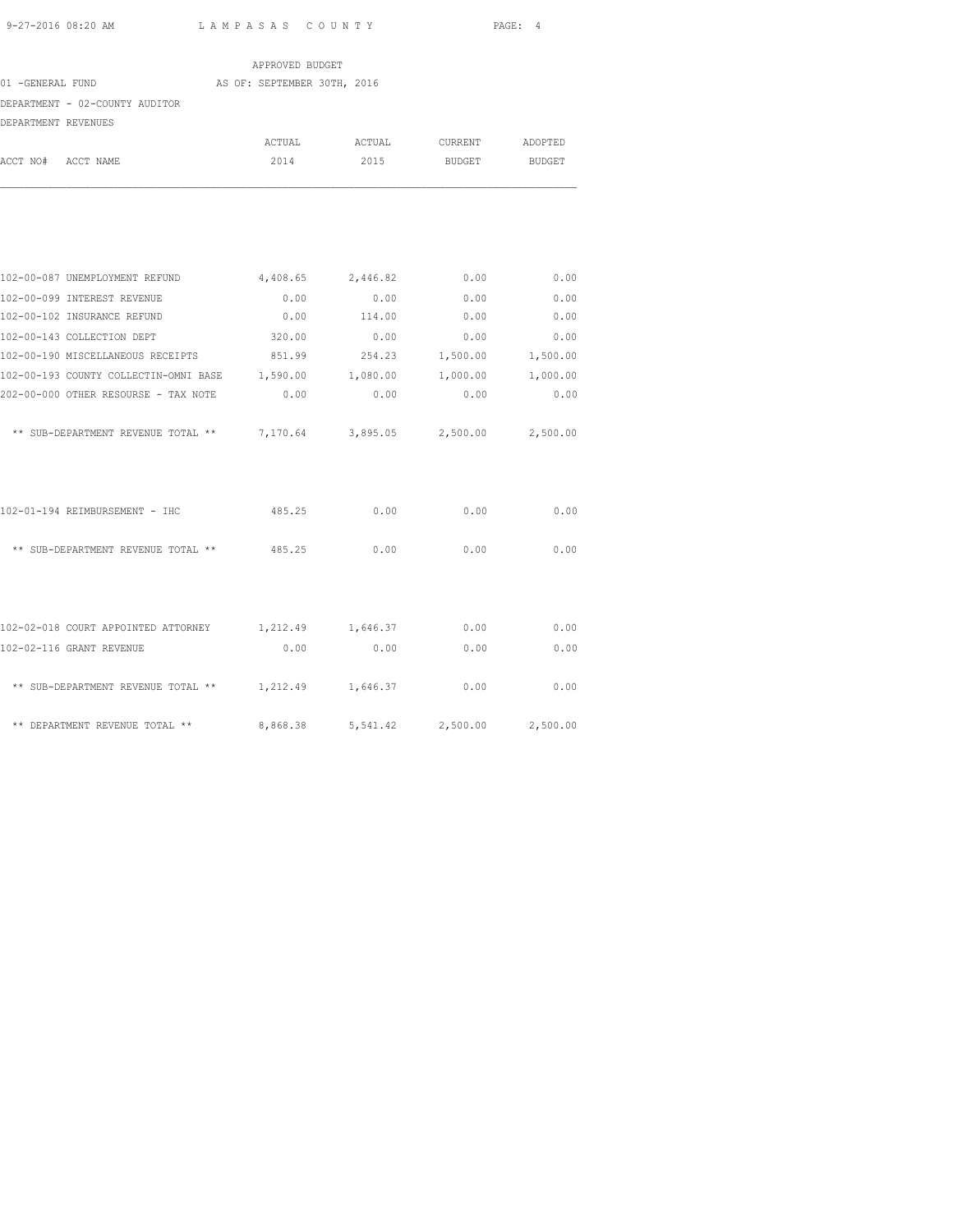|                                  | APPROVED BUDGET             |        |         |         |
|----------------------------------|-----------------------------|--------|---------|---------|
| 01 -GENERAL FUND                 | AS OF: SEPTEMBER 30TH, 2016 |        |         |         |
| DEPARTMENT - 03-COUNTY TREASURER |                             |        |         |         |
| DEPARTMENT REVENUES              |                             |        |         |         |
|                                  | ACTUAL                      | ACTUAL | CURRENT | ADOPTED |
| ACCT NO#<br>ACCT NAME            | 2014                        | 2015   | BUDGET  | BUDGET  |

| 103-00-099 INTEREST REVENUE              | 0.00      | 0.00       | 0.00      | 5,000.00  |
|------------------------------------------|-----------|------------|-----------|-----------|
| 103-00-109 SERVICE FEES                  | 41,928.71 | 28, 182.59 | 40,000.00 | 15,000.00 |
| 103-00-117 BINGO TAX                     | 0.00      | 0.00       | 0.00      | 0.00      |
| 103-00-143 COLLECTION DEPT               | 26.39     | 17.00      | 0.00      | 50.00     |
| 103-00-190 MISCELLANEOUS RECEIPTS        | 956.50    | 667.71     | 500.00    | 1,000.00  |
| ** SUB-DEPARTMENT REVENUE TOTAL<br>$* *$ | 42,911.60 | 28,867.30  | 40,500.00 | 21,050.00 |
| **<br>DEPARTMENT REVENUE TOTAL **        | 42,911.60 | 28,867.30  | 40,500.00 | 21,050.00 |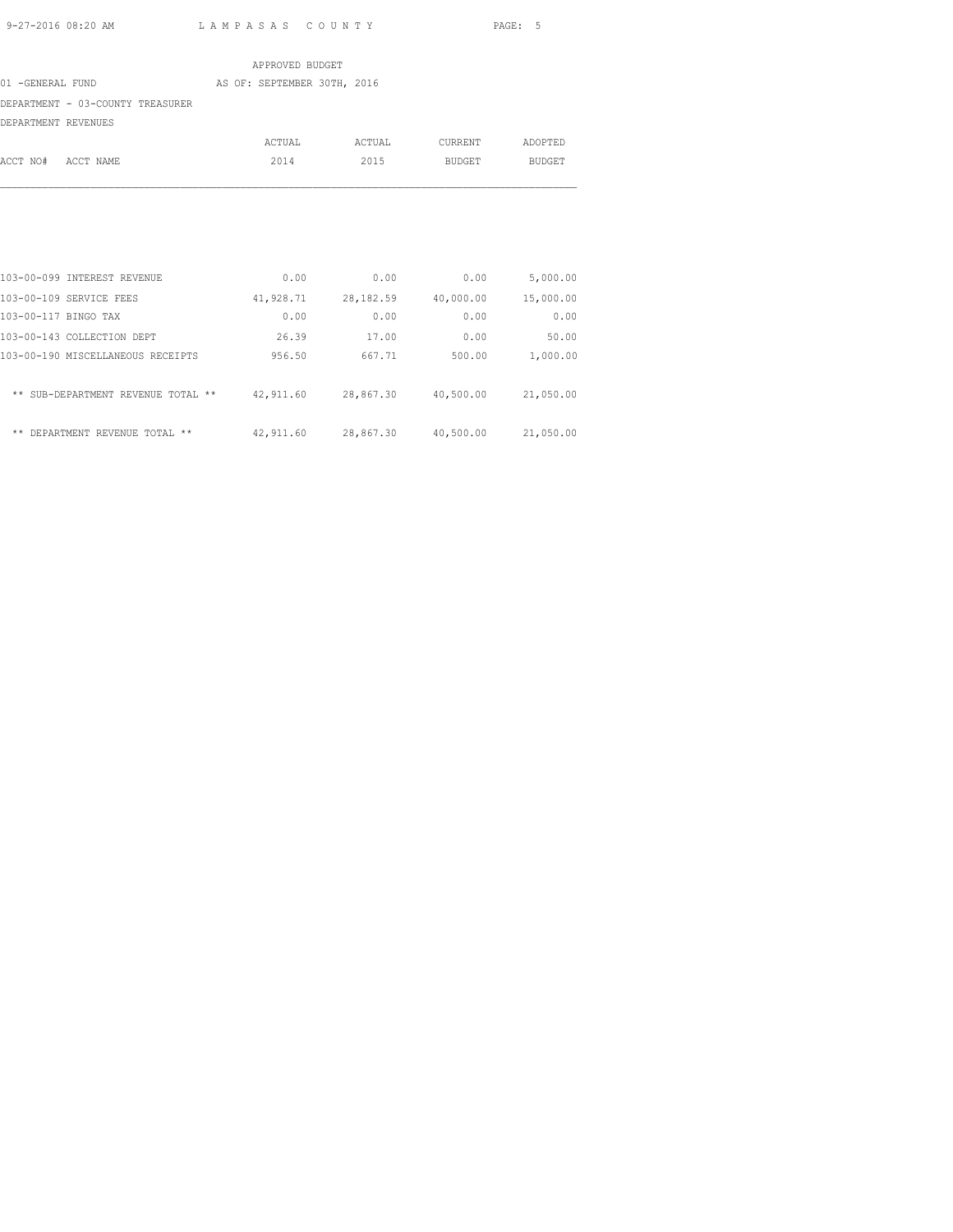|                                 | APPROVED BUDGET             |        |         |         |
|---------------------------------|-----------------------------|--------|---------|---------|
| 01 -GENERAL FUND                | AS OF: SEPTEMBER 30TH, 2016 |        |         |         |
| DEPARTMENT - 04-CO TAX ASSESSOR |                             |        |         |         |
| DEPARTMENT REVENUES             |                             |        |         |         |
|                                 | ACTUAL                      | ACTUAL | CURRENT | ADOPTED |
| ACCT NO#<br>ACCT NAME           | 2014                        | 2015   | BUDGET  | BUDGET  |

| 104-00-010 CURRENT AD VALOREM TAXES    | 5, 249, 727.52 | 5, 431, 546.17 | 5,622,599.00              | 6, 143, 542.00 |
|----------------------------------------|----------------|----------------|---------------------------|----------------|
| 104-00-015 LOCAL OPTION 1/2% SALES TAX | 687,188.91     | 706, 921.13    | 700,000.00                | 760,000.00     |
| 104-00-020 DELINQUENT AD VALORM TAXES  | 93, 141. 78    | 139, 315.74    | 100,000.00                | 120,000.00     |
| 104-00-030 PENALTIES & INT. AD VALOREM | 674.50         | 702.60         | 0.00                      | 15,000.00      |
| 104-00-031 CHILD WELFARE BOARD         | 0.00           | 0.00           | 0.00                      | 0.00           |
| 104-00-035 LCAD REFUND                 | 0.00           | 0.00           | 0.00                      | 0.00           |
| 104-00-036 POSTAGE REIMBURSEMENT       | 3,981.00       | 3,328.00       | 3,000.00                  | 3,000.00       |
| 104-00-043 COURT COST CHILD SAFETY FUN | 33,713.75      | 34,152.00      | 32,000.00                 | 35,000.00      |
| 104-00-089 MOTOR VEHICLE VERIFICATION  | 2,644.50       | 451.00         | 500.00                    | 500.00         |
| 104-00-090 MOTOR VEHICLE REGISTRATION  | 62,199.60      | 61,702.45      | 60,000.00                 | 62,500.00      |
| 104-00-091 STATE SALES TAX REBATE      | 185,629.67     | 220,804.37     | 220,000.00                | 270,000.00     |
| 104-00-104 T/AC-AUTO TITLES            | 31,000.00      | 34,210.00      | 31,000.00                 | 32,000.00      |
| 104-00-113 LIQUOR LICENSE & PERMITS    | 7,692.00       | 762.50         | 3,000.00                  | 5,000.00       |
| 104-00-190 MISCELLANEOUS RECEIPTS      | 862.70         | 513.25         | 1,000.00                  | 1,000.00       |
|                                        |                |                |                           |                |
| ** SUB-DEPARTMENT REVENUE TOTAL **     | 6,358,455.93   | 6,634,409.21   | 6,773,099.00 7,447,542.00 |                |
|                                        |                |                |                           |                |

| 104-01-011 VOTER REGISTRATION      | 0.00 | 0.00 | 0.00                                                        | 0.00 |
|------------------------------------|------|------|-------------------------------------------------------------|------|
| ** SUB-DEPARTMENT REVENUE TOTAL ** | 0.00 | 0.00 | 0.00                                                        | 0.00 |
| ** DEPARTMENT REVENUE TOTAL **     |      |      | 6, 358, 455.93 6, 634, 409.21 6, 773, 099.00 7, 447, 542.00 |      |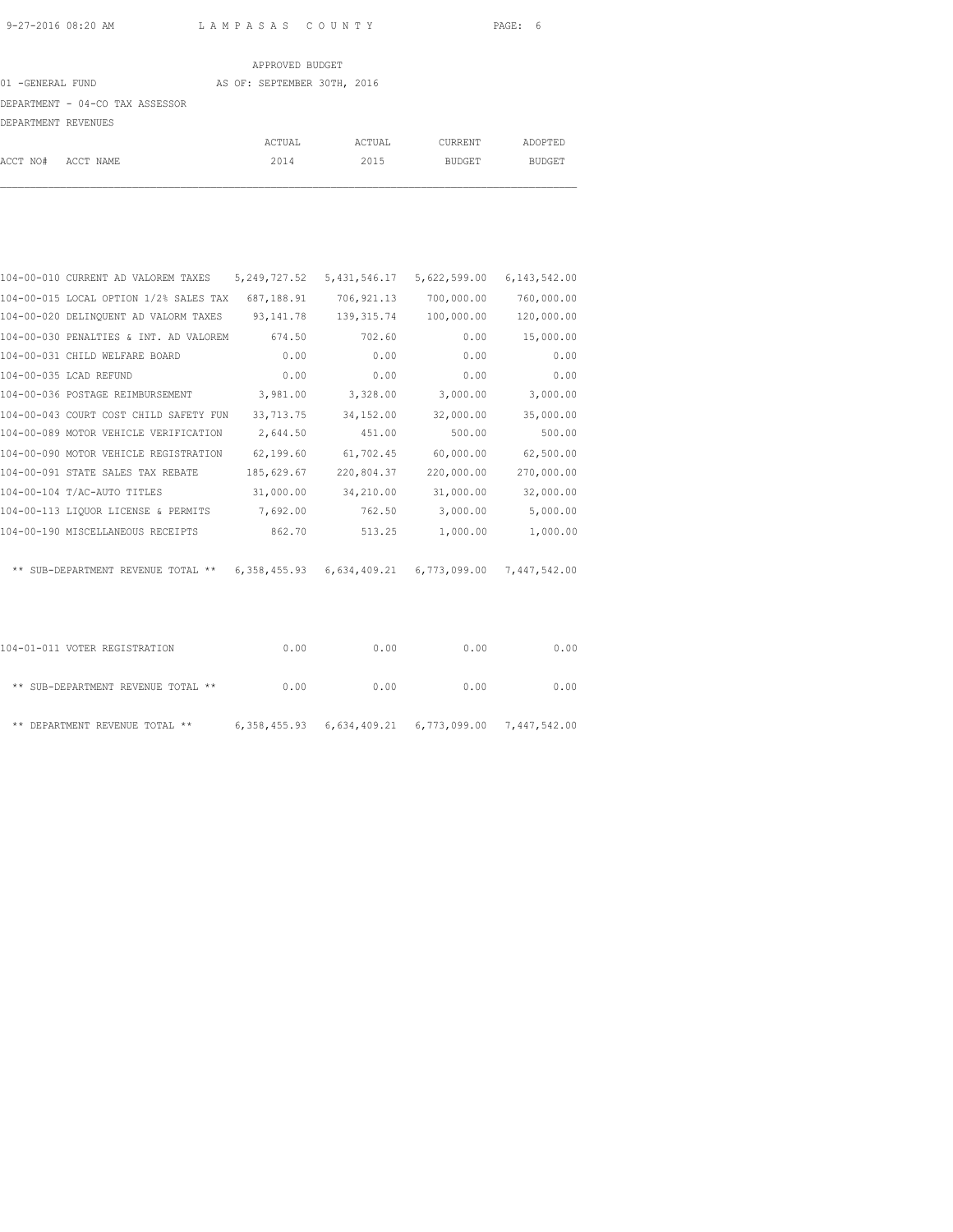|                     |                              | APPROVED BUDGET             |        |               |               |
|---------------------|------------------------------|-----------------------------|--------|---------------|---------------|
| 01 -GENERAL FUND    |                              | AS OF: SEPTEMBER 30TH, 2016 |        |               |               |
|                     | DEPARTMENT - 05-COUNTY CLERK |                             |        |               |               |
| DEPARTMENT REVENUES |                              |                             |        |               |               |
|                     |                              | ACTUAL                      | ACTUAL | CURRENT       | ADOPTED       |
| ACCT NO#            | ACCT NAME                    | 2014                        | 2015   | <b>BUDGET</b> | <b>BUDGET</b> |
|                     |                              |                             |        |               |               |

|       | 105-00-009 3rd DISTRICT FEES             | 0.00        | 0.00        | 0.00       | 0.00       |
|-------|------------------------------------------|-------------|-------------|------------|------------|
|       | 105-00-012 SUPPLE CRT GUARDIANSHIP FEE   | 2,780.00    | 2,600.00    | 3,000.00   | 3,000.00   |
|       | 105-00-033 PRESERVATION CLERK ACCOUNT    | 1,390.00    | 1,290.00    | 1,200.00   | 1,200.00   |
|       | 105-00-106 COUNTY CLERK                  | 179,860.45  | 174, 183.91 | 170,000.00 | 190,000.00 |
|       | 105-00-107 COUNTY CLERK-PROBATION        | 32,126.00   | 28,882.90   | 30,000.00  | 35,000.00  |
|       | 105-00-120 CO.CLERK DELINQUENT COLLECT   | 0.00        | 0.00        | 0.00       | 0.00       |
|       | 105-00-190 MISCELLANEOUS RECEIPTS        | 0.00        | 0.00        | 0.00       | 0.00       |
|       |                                          |             |             |            |            |
|       | ** SUB-DEPARTMENT REVENUE TOTAL<br>$* *$ | 216, 156.45 | 206, 956.81 | 204,200.00 | 229,200.00 |
|       |                                          |             |             |            |            |
| $***$ | DEPARTMENT REVENUE TOTAL<br>**           | 216, 156.45 | 206, 956.81 | 204,200.00 | 229,200.00 |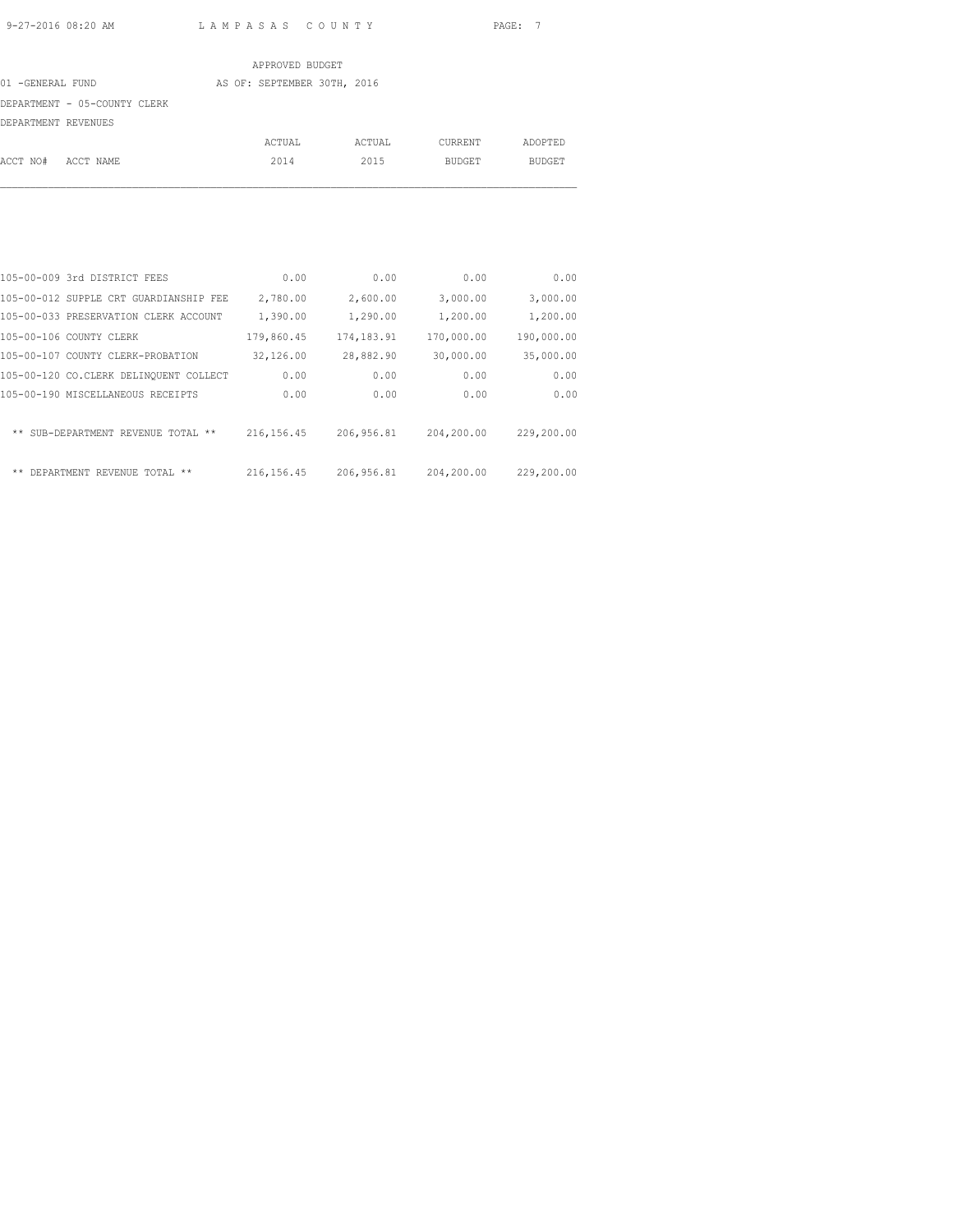|                                | APPROVED BUDGET             |        |         |         |
|--------------------------------|-----------------------------|--------|---------|---------|
| 01 -GENERAL FUND               | AS OF: SEPTEMBER 30TH, 2016 |        |         |         |
| DEPARTMENT - 06-DISTRICT CLERK |                             |        |         |         |
| DEPARTMENT REVENUES            |                             |        |         |         |
|                                | ACTUAL                      | ACTUAL | CURRENT | ADOPTED |
| ACCT NO#<br>ACCT NAME          | 2014                        | 2015   | BUDGET  | BUDGET  |

| 106-00-006 REIMBURSMENT OF JUROR PMT 8,262.00                                  |           | 8,432.00          | 6,000.00  | 6,000.00  |
|--------------------------------------------------------------------------------|-----------|-------------------|-----------|-----------|
| 106-00-008 JUVENILE DELINQUENCY PREVEN                                         | 0.00      | 0.00              | 0.00      | 0.00      |
| 106-00-009 3rd DISTRICT FEES                                                   | 0.00      | 0.00              | 0.00      | 0.00      |
| 106-00-036 POSTAGE REIMBURSEMENT                                               | 0.00      | 0.00              | 0.00      | 0.00      |
| 106-00-037 DIST CLERK RECORD MGMT                                              | 0.00      | 0.00              | 2,000.00  | 2,000.00  |
| 106-00-038 INDIGENT FEE                                                        | 0.00      | 0.00              | 0.00      | 0.00      |
| 106-00-094 DISTRICT CLERK                                                      | 70,861.51 | 70,423.76         | 80,000.00 | 58,000.00 |
| 106-00-105 DISTRICT CLK AG CHILD SUPPO                                         | 0.00      | 0.00              | 0.00      | 0.00      |
| 106-00-108 DISTRICT CLERK-PROBATION 49,473.10                                  |           | 57,722.95         | 55,000.00 | 50,000.00 |
| 106-00-116 GRANT REVENUE - VINE                                                | 0.00      | 0.00              | 0.00      | 0.00      |
| 106-00-120 CHILD ABUSE PREVENTION FEE                                          | 0.00      | 30.00             | 0.00      | 0.00      |
| 106-00-150 ELECTRONIC E-FILING                                                 | 0.00      | 0.00              | 0.00      | 0.00      |
| 106-00-190 MISCELLANEOUS RECEIPTS                                              | 4,405.64  | 4,738.14 7,500.00 |           | 12,500.00 |
| 206-00-010 OPERATING TRANSFERS - IN                                            | 0.00      | 0.00              | 0.00      | 0.00      |
| ** SUB-DEPARTMENT REVENUE TOTAL ** 133,002.25 141,346.85 150,500.00 128,500.00 |           |                   |           |           |
|                                                                                |           |                   |           |           |

| 106-01-190 MISCELLANEOUS (PASSPORT) | 0.00       | 9,306.00   | 0.00       | 10,000.00  |
|-------------------------------------|------------|------------|------------|------------|
| ** SUB-DEPARTMENT REVENUE TOTAL **  | 0.00       | 9,306.00   | 0.00       | 10,000.00  |
| ** DEPARTMENT REVENUE TOTAL **      | 133,002.25 | 150,652.85 | 150,500.00 | 138,500.00 |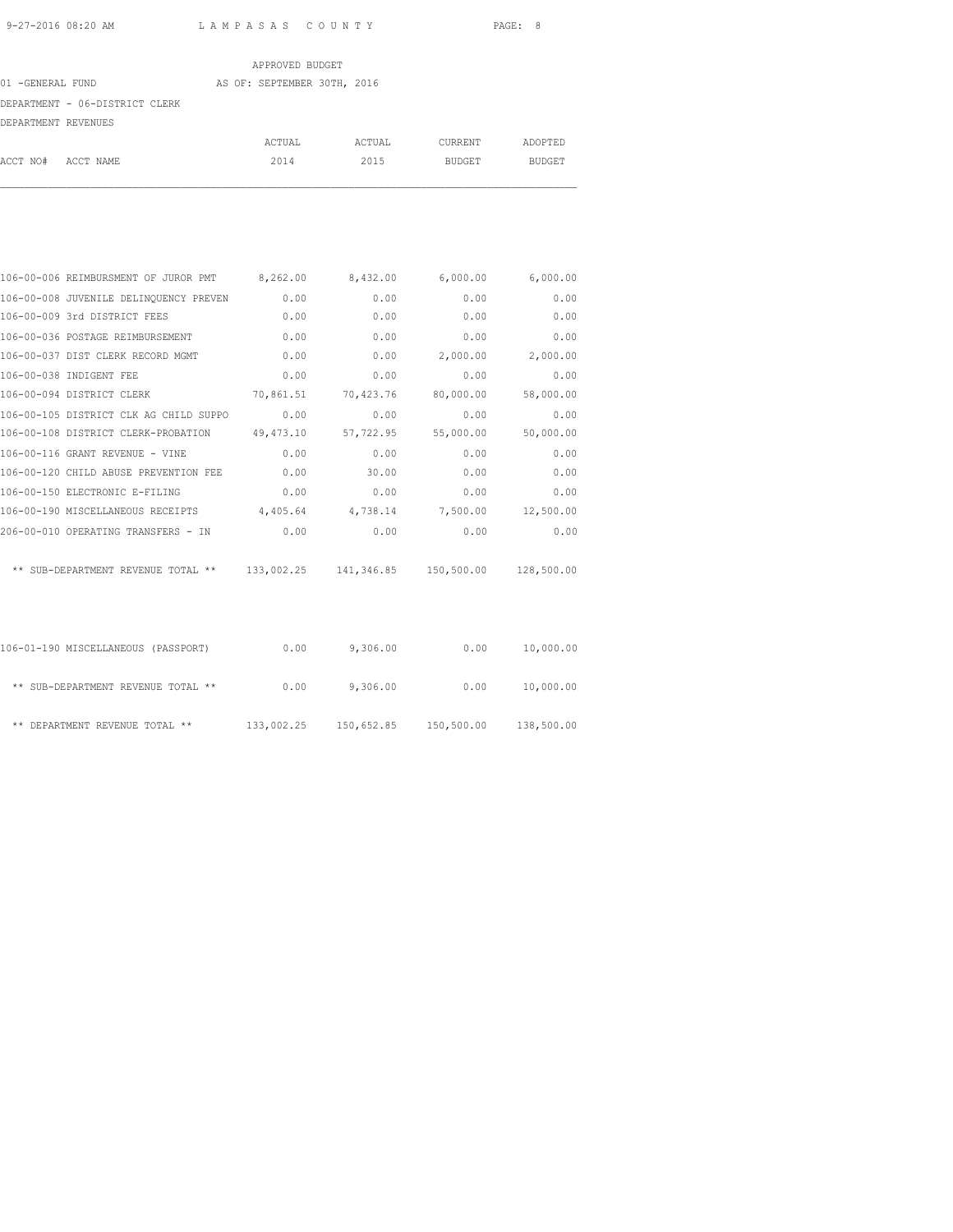## APPROVED BUDGET 01 -GENERAL FUND AS OF: SEPTEMBER 30TH, 2016 DEPARTMENT - 07-COUNTY SHERIFF DEPARTMENT REVENUES ACTUAL ACTUAL CURRENT ADOPTED ACCT NO# ACCT NAME 2014 2015 BUDGET BUDGET

| 107-00-050 TELEPHONE COMMISSION                                     | 6,792.08   | 6,701.68          | 5,500.00   | 7,500.00   |
|---------------------------------------------------------------------|------------|-------------------|------------|------------|
| 107-00-062 HOMELAND SECURITY                                        | 0.00       | 0.00              | 0.00       | 0.00       |
| 107-00-092 COUNTY SHERIFF SERVING CITA                              | 4,600.00   | 4,905.00          | 5,000.00   | 5,000.00   |
| 107-00-100 SALE OF SURPLUS PROPERTY                                 | 3,120.00   | 11,452.00         | 5,000.00   | 10,000.00  |
| 107-00-102 INSURANCE REFUND                                         | 7,540.32   | 0.00              | 0.00       | 0.00       |
| 107-00-116 GRANT REVENUE                                            | 3,237.28   | 16,059.01         | 14,000.00  | 15,000.00  |
| 107-00-119 CITY PAYMENT FOR PRISONERS                               | 5,096.52   | 4,221.36          | 3,500.00   | 3,500.00   |
| 107-00-122 PRISONER TRANSPORTATION                                  | 3,218.76   | 5,245.50          | 3,000.00   | 3,000.00   |
| 107-00-125 LOMETA INTERLOCAL                                        | 0.00       | 0.00              | 0.00       | 0.00       |
| 107-00-188 FORFEITED PROPERTY                                       | 374.60     | 0.00              | 0.00       | 5,000.00   |
| 107-00-190 MISCELLANEOUS RECEIPTS                                   | 1,732.66   | 867.41            | 4,000.00   | 2,000.00   |
| 107-00-191 CITIZENS DONATIONS                                       | 0.00       | 0.00              | 0.00       | 0.00       |
| 107-00-194 REIMBURSEMENT-INSURANCE                                  | 0.00       | 0.00              | 0.00       | 0.00       |
| 207-00-000 OTHER RESOURCE-LEASE                                     | 110,000.00 | 110,000.00        | 112,000.00 | 158,000.00 |
| ** SUB-DEPARTMENT REVENUE TOTAL ** 145,712.22 159,451.96 152,000.00 |            |                   |            | 209,000.00 |
| 107-01-116 GRANT REVENUE - VINE                                     | 0.00       | 0.00              | 0.00       | 0.00       |
| ** SUB-DEPARTMENT REVENUE TOTAL **                                  | 0.00       | 0.00              | 0.00       | 0.00       |
| 107-02-190 MISCELLANEOUS RECEIPTS                                   | 0.00       | 2,331.14 1,000.00 |            | 2,000.00   |
| 107-02-191 CITIZENS DONATIONS                                       | 0.00       | 0.00              | 0.00       | 1,000.00   |
| ** SUB-DEPARTMENT REVENUE TOTAL **                                  | 0.00       | 2,331.14 1,000.00 |            | 3,000.00   |
| 107-03-190 MISCELLANEOUS RECEIPTS                                   | 0.00       | 0.00              | 0.00       | 0.00       |
| ** SUB-DEPARTMENT REVENUE TOTAL **                                  | 0.00       | 0.00              | 0.00       | 0.00       |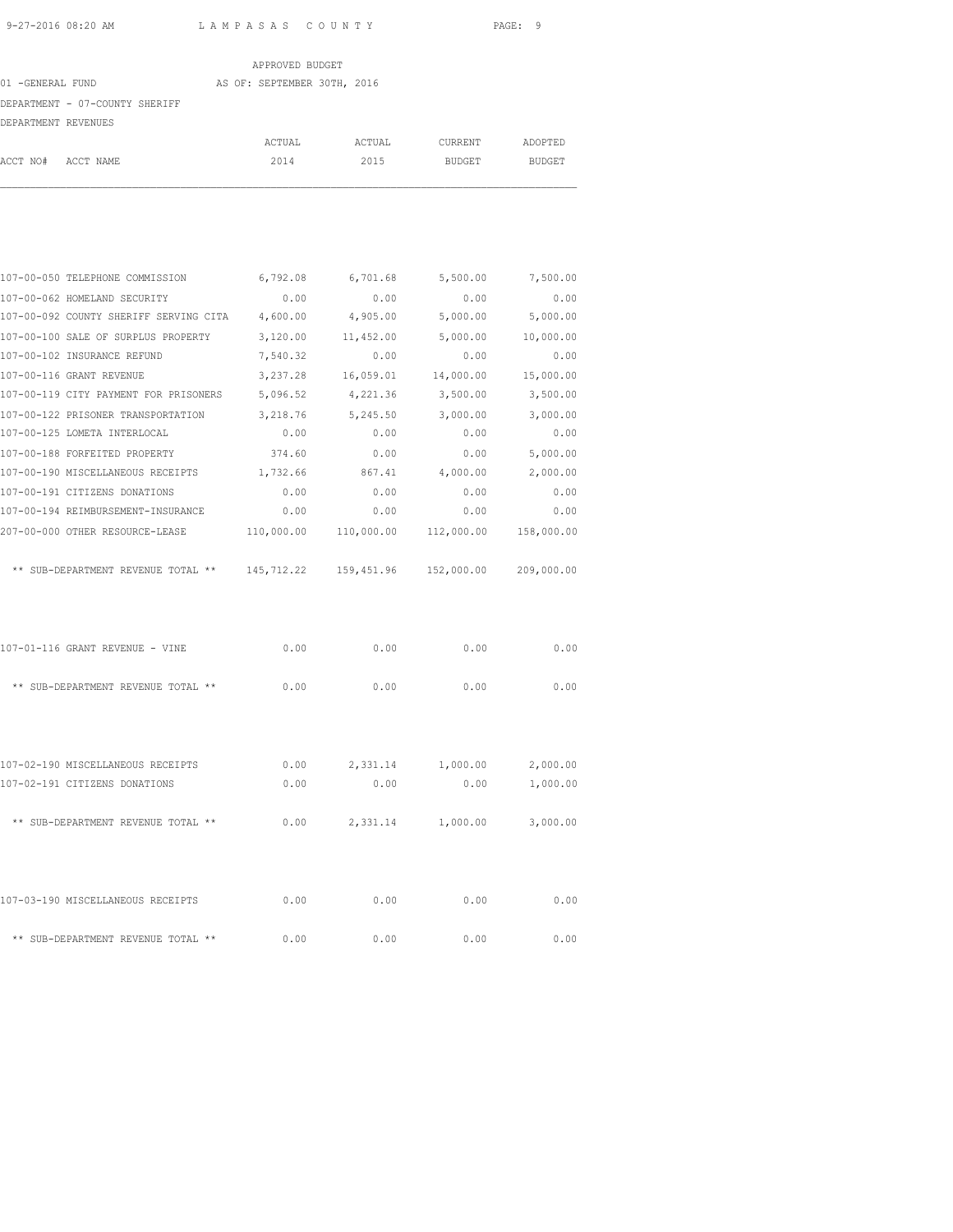|                                    | APPROVED BUDGET             |        |                                                |         |
|------------------------------------|-----------------------------|--------|------------------------------------------------|---------|
| 01 -GENERAL FUND                   | AS OF: SEPTEMBER 30TH, 2016 |        |                                                |         |
| DEPARTMENT - 07-COUNTY SHERIFF     |                             |        |                                                |         |
| DEPARTMENT REVENUES                |                             |        |                                                |         |
|                                    | ACTUAL                      | ACTUAL | CURRENT                                        | ADOPTED |
| ACCT NO# ACCT NAME                 | 2014                        | 2015   | BUDGET                                         | BUDGET  |
|                                    |                             |        |                                                |         |
| 107-04-116 GRANT REVENUE           | 0.00                        | 0.00   | 0.00                                           | 0.00    |
| 107-04-190 MISCELLANEOUS RECEIPTS  | 0.00                        | 0.00   | 0.00                                           | 0.00    |
| ** SUB-DEPARTMENT REVENUE TOTAL ** | 0.00                        | 0.00   | 0.00                                           | 0.00    |
| ** DEPARTMENT REVENUE TOTAL **     |                             |        | 145,712.22  161,783.10  153,000.00  212,000.00 |         |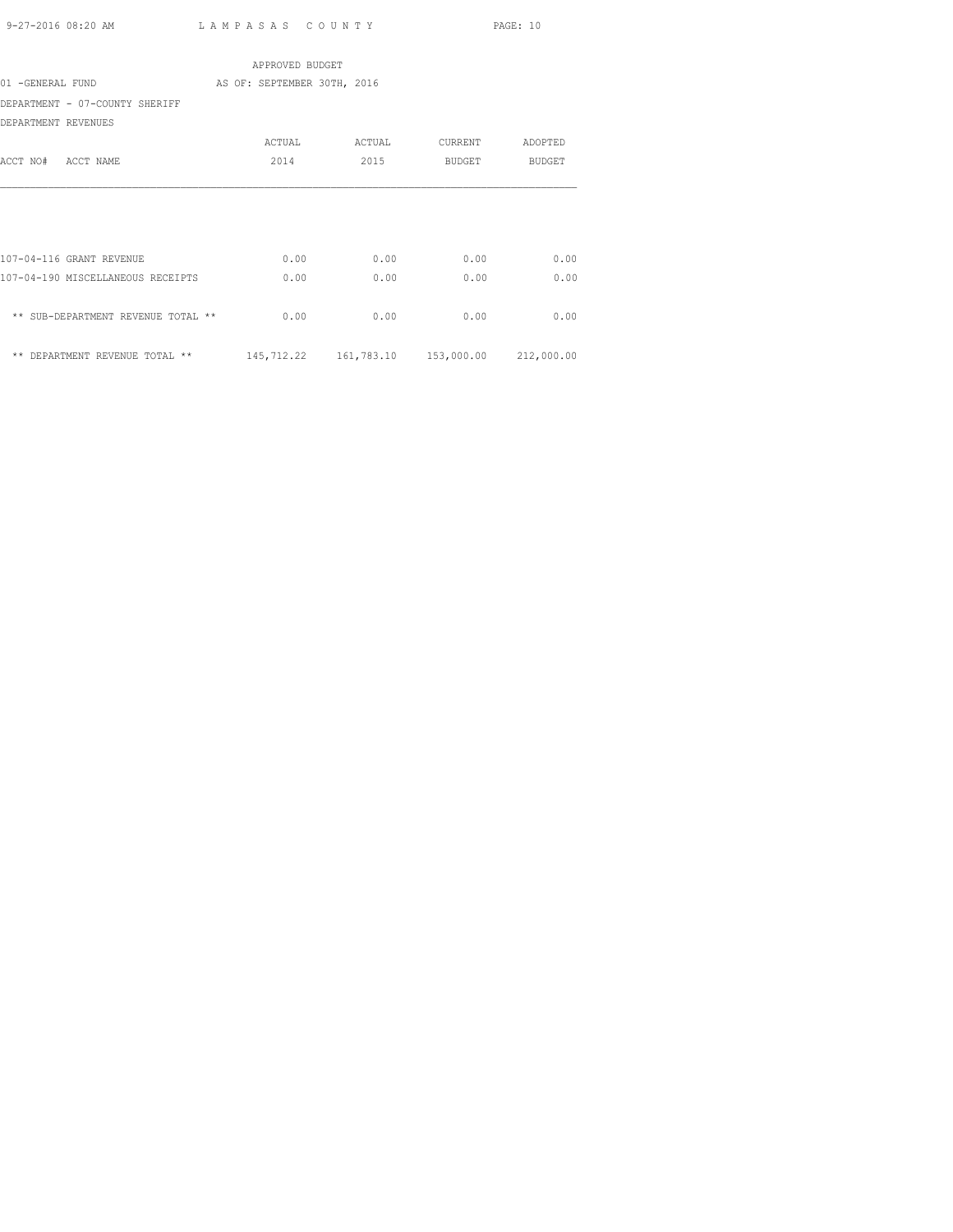|                                       |  | APPROVED BUDGET             |        |               |               |
|---------------------------------------|--|-----------------------------|--------|---------------|---------------|
| 01 -GENERAL FUND                      |  | AS OF: SEPTEMBER 30TH, 2016 |        |               |               |
| DEPARTMENT - 08-COUNTY/DISTRICT ATTNY |  |                             |        |               |               |
| DEPARTMENT REVENUES                   |  |                             |        |               |               |
|                                       |  | ACTUAL                      | ACTUAL | CURRENT       | ADOPTED       |
| ACCT NO#<br>ACCT NAME                 |  | 2014                        | 2015   | <b>BUDGET</b> | <b>BUDGET</b> |
|                                       |  |                             |        |               |               |

| 0.00      | 0.00      | 2,160.00  | 8,040.00   | 108-00-103 STATE SUPPLEMENT ASST. D.A. |  |
|-----------|-----------|-----------|------------|----------------------------------------|--|
| 0.00      | 0.00      | 0.00      | 0.00       | 108-00-116 GRANT REVENUE JUVENILE PROS |  |
| 27,500.00 | 34,530.00 | 27,500.00 | 36,666.66  | 108-00-123 STATE REIMBURSEMENT         |  |
| 0.00      | 0.00      | 375.56    | 7,484.99   | 108-00-190 MISCELLANEOUS RECEIPTS      |  |
| 27,500.00 | 34,530.00 | 30,035.56 | 52, 191.65 | ** SUB-DEPARTMENT REVENUE TOTAL **     |  |
| 27,500.00 | 34,530.00 | 30,035.56 | 52, 191.65 | ** DEPARTMENT REVENUE TOTAL **         |  |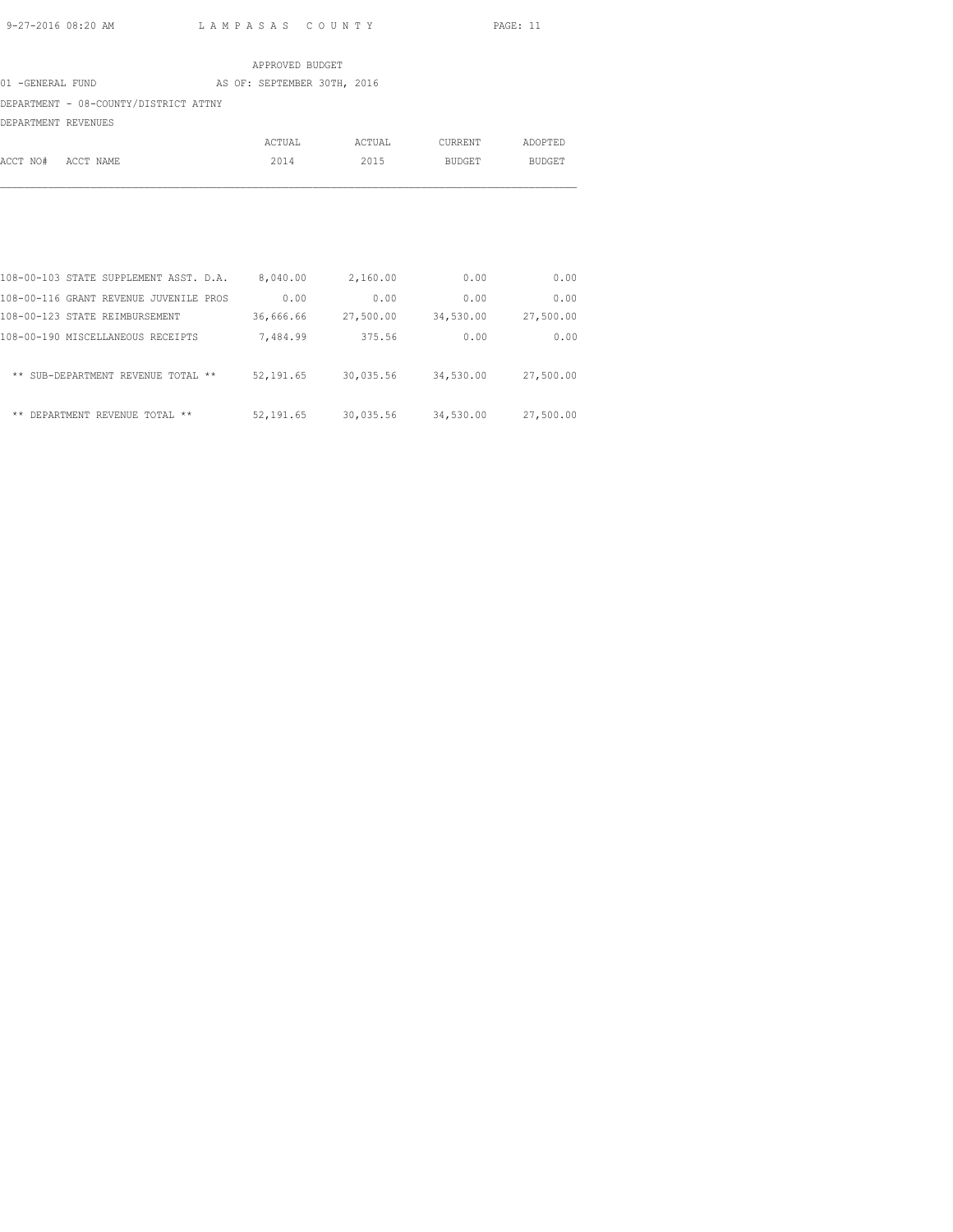|                                    | APPROVED BUDGET             |        |                            |          |
|------------------------------------|-----------------------------|--------|----------------------------|----------|
| 01 -GENERAL FUND                   | AS OF: SEPTEMBER 30TH, 2016 |        |                            |          |
| DEPARTMENT - 09-NON-DEPARTMENTAL   |                             |        |                            |          |
| DEPARTMENT REVENUES                |                             |        |                            |          |
|                                    | ACTUAL                      | ACTUAL | CURRENT                    | ADOPTED  |
| ACCT NAME<br>ACCT NO#              | 2014                        | 2015   | BUDGET                     | BUDGET   |
|                                    |                             |        |                            |          |
|                                    |                             |        |                            |          |
|                                    |                             |        |                            |          |
|                                    |                             |        |                            |          |
|                                    |                             |        |                            |          |
| 109-00-190 MISCELLANEOUS RECEIPTS  | 10.25                       |        | 3,331.03 2,000.00          | 2,000.00 |
|                                    |                             |        |                            |          |
| ** SUB-DEPARTMENT REVENUE TOTAL ** | 10.25                       |        | 3,331.03 2,000.00          | 2,000.00 |
|                                    |                             |        |                            |          |
| ** DEPARTMENT REVENUE TOTAL **     | 10.25                       |        | 3,331.03 2,000.00 2,000.00 |          |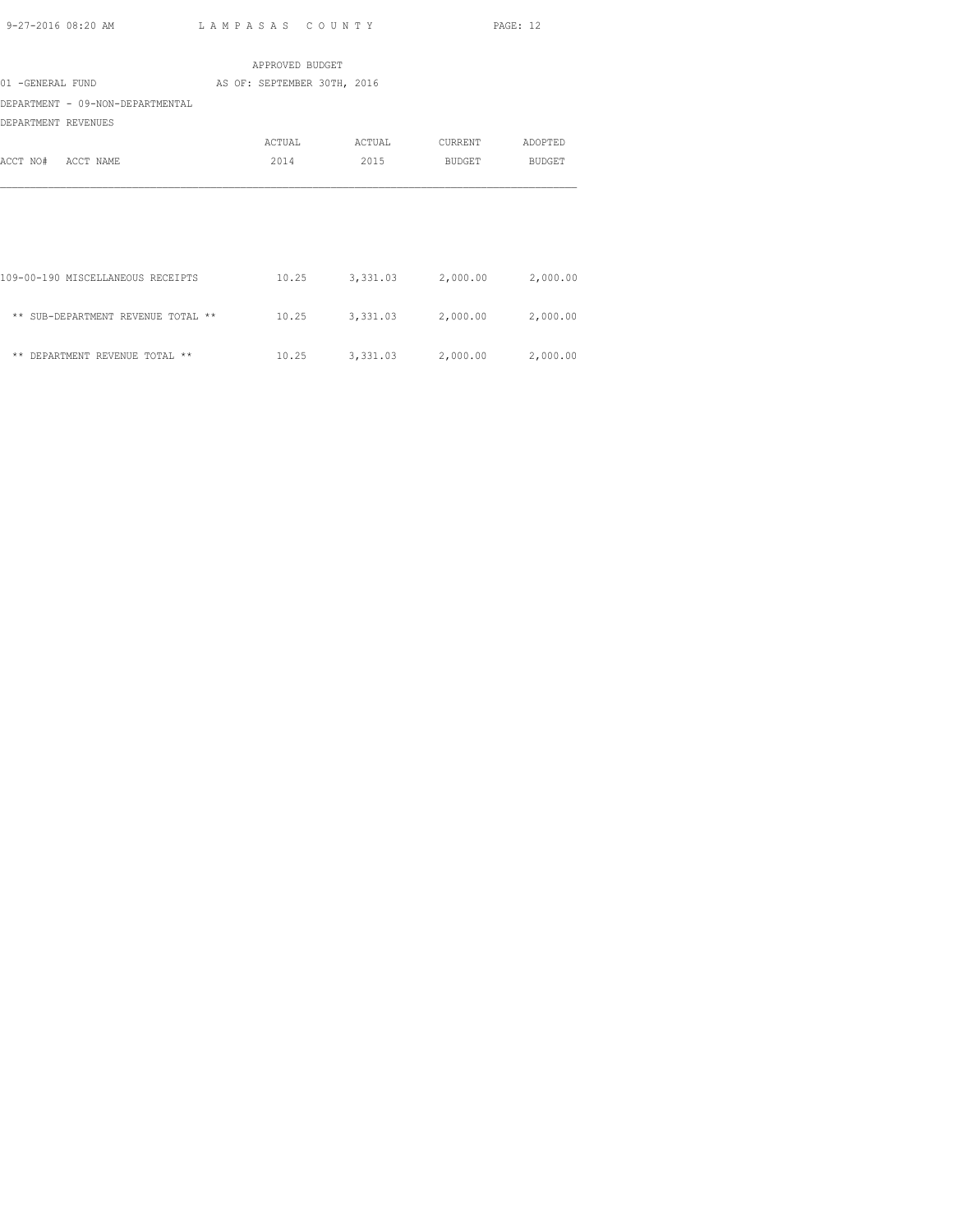|                     |                                     | APPROVED BUDGET             |        |      |                              |          |
|---------------------|-------------------------------------|-----------------------------|--------|------|------------------------------|----------|
| 01 -GENERAL FUND    |                                     | AS OF: SEPTEMBER 30TH, 2016 |        |      |                              |          |
|                     | DEPARTMENT - 10-CONSTABLES 1, 3 & 4 |                             |        |      |                              |          |
| DEPARTMENT REVENUES |                                     |                             |        |      |                              |          |
|                     |                                     | ACTUAL                      | ACTUAL |      | CURRENT                      | ADOPTED  |
| ACCT NO# ACCT NAME  |                                     | 2014                        |        | 2015 | <b>BUDGET</b>                | BUDGET   |
|                     |                                     |                             |        |      |                              |          |
|                     |                                     |                             |        |      |                              |          |
|                     |                                     |                             |        |      |                              |          |
|                     |                                     |                             |        |      |                              |          |
|                     |                                     |                             |        |      |                              |          |
|                     | 110-00-190 MISCELLANEOUS RECEIPTS   |                             |        |      | $0.21$ ( $0.46$ ) 1,000.00   | 1,000.00 |
|                     |                                     |                             |        |      |                              |          |
|                     | ** SUB-DEPARTMENT REVENUE TOTAL **  |                             |        |      | $0.21$ ( $0.46$ ) $1,000.00$ | 1,000.00 |

\*\* DEPARTMENT REVENUE TOTAL \*\*  $0.21$  (  $0.46$ )  $1,000.00$   $1,000.00$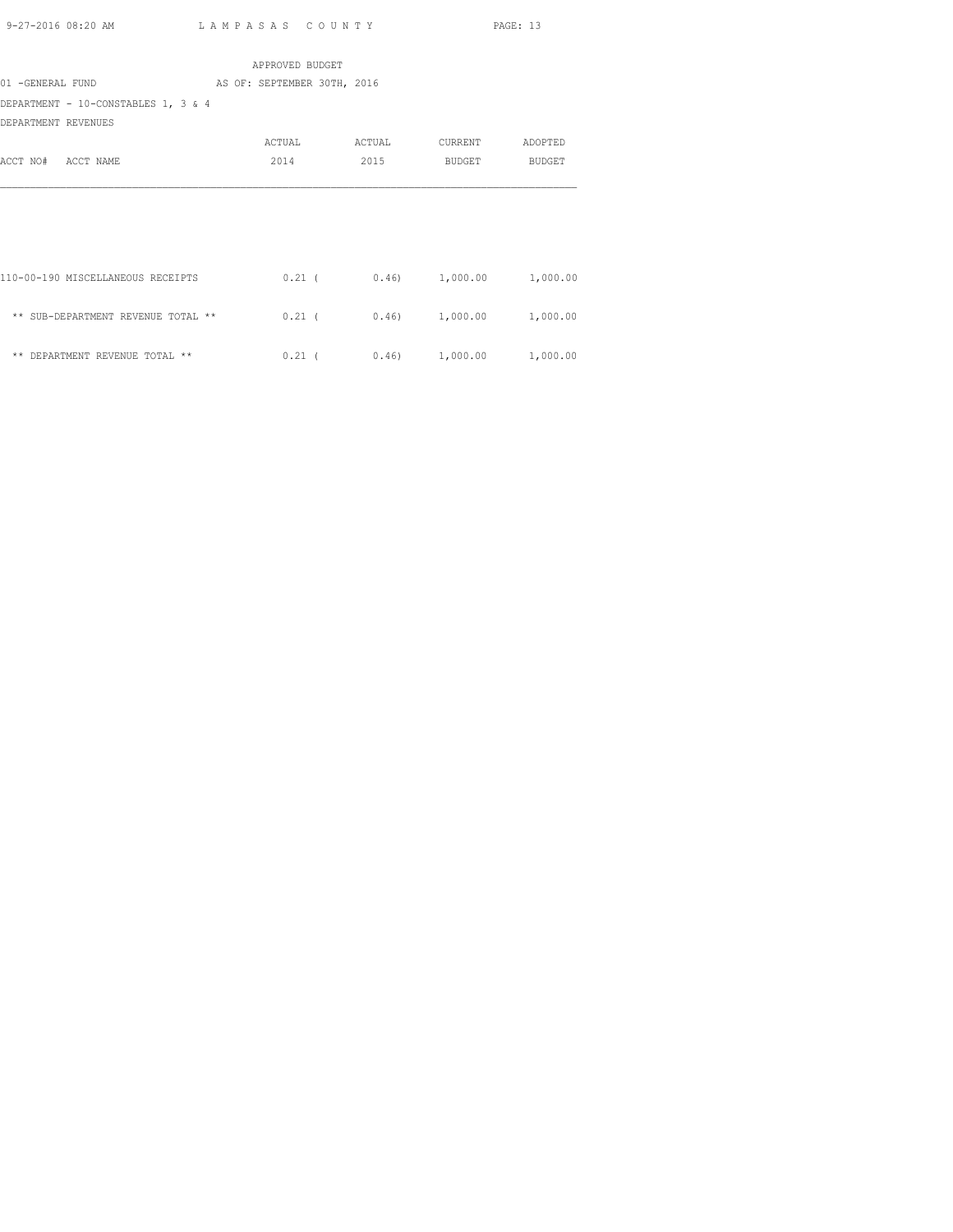|                                                                   | APPROVED BUDGET |                               |                   |                |
|-------------------------------------------------------------------|-----------------|-------------------------------|-------------------|----------------|
| AS OF: SEPTEMBER 30TH, 2016<br>01 -GENERAL FUND                   |                 |                               |                   |                |
| DEPARTMENT - 11-COUNTY LOCATED AT CITY                            |                 |                               |                   |                |
| DEPARTMENT REVENUES                                               |                 |                               |                   |                |
|                                                                   |                 | ACTUAL ACTUAL CURRENT ADOPTED |                   |                |
| ACCT NO# ACCT NAME                                                | 2014            | 2015                          | BUDGET            | BUDGET         |
|                                                                   |                 |                               |                   |                |
| 111-00-116 GRANT REVENUE                                          |                 | $0.00$ 0.00                   | 0.00              | 0.00           |
| 111-00-190 MISCELLANEOUS                                          |                 | 111.50 111.00 0.00            |                   | 0.00           |
| $**$ SUB-DEPARTMENT REVENUE TOTAL $**$ 111.50 111.00 0.00         |                 |                               |                   | 0.00           |
| 111-01-190 MISCELLANEOUS RECEIPTS                                 |                 | 5,916.58 3,772.48 4,000.00    |                   | 4,000.00       |
| ** SUB-DEPARTMENT REVENUE TOTAL ** $5,916.58$ 3,772.48 $4,000.00$ |                 |                               |                   | 4,000.00       |
| 111-02-190 MISCELLANEOUS RECEIPTS                                 |                 | 50.00 888.13 50.00 5,150.00   |                   |                |
| ** SUB-DEPARTMENT REVENUE TOTAL ** 50.00 888.13                   |                 |                               |                   | 50.00 5,150.00 |
| 111-03-190 MISCELLANOUS                                           | 0.00            | 0.00                          | 0.00              | 0.00           |
| ** SUB-DEPARTMENT REVENUE TOTAL **                                | 0.00            | 0.00                          | 0.00              | 0.00           |
| ** DEPARTMENT REVENUE TOTAL **                                    | 6,078.08        |                               | 4,771.61 4,050.00 | 9,150.00       |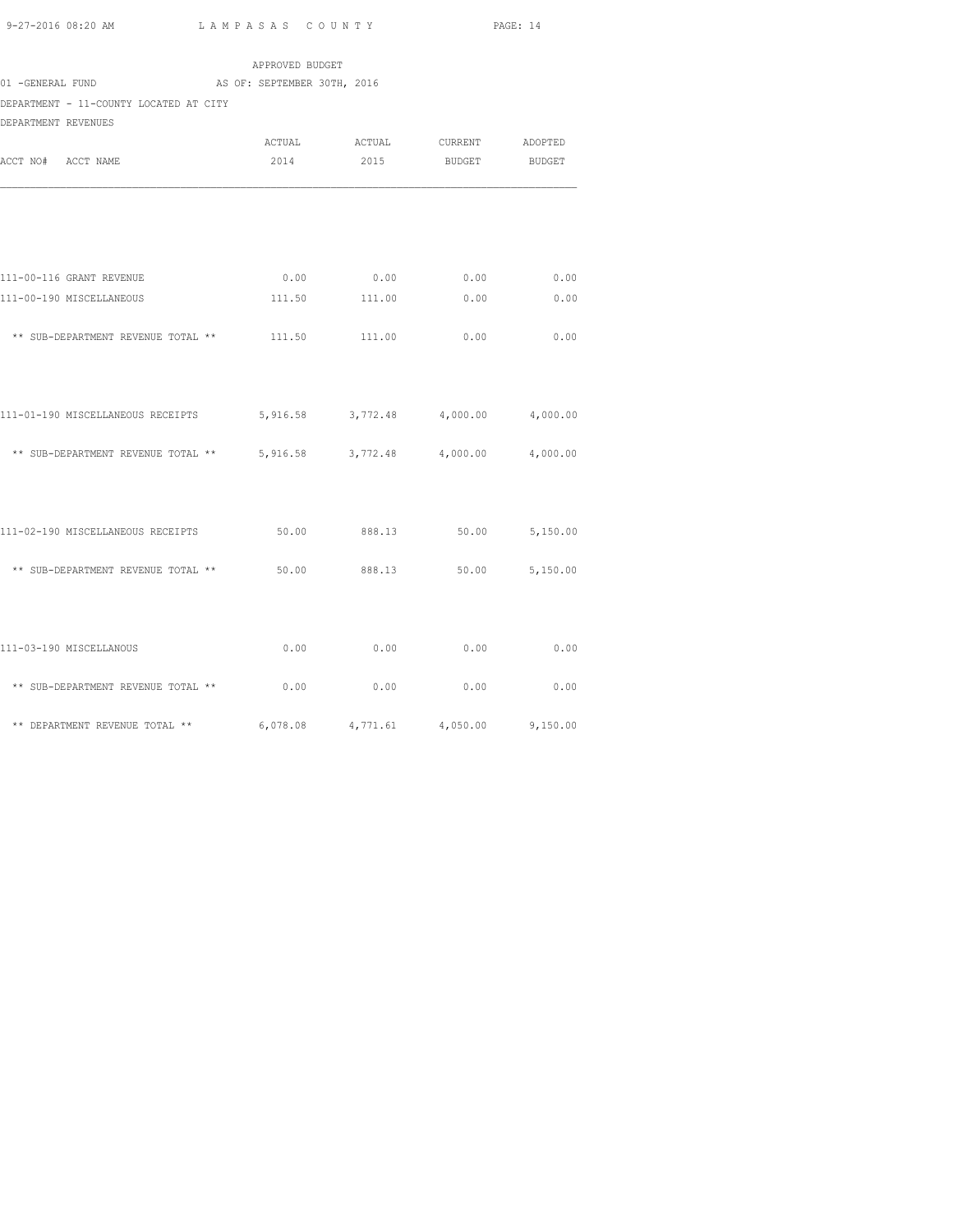|                     |                                     |  | APPROVED BUDGET             |        |               |               |
|---------------------|-------------------------------------|--|-----------------------------|--------|---------------|---------------|
| 01 -GENERAL FUND    |                                     |  | AS OF: SEPTEMBER 30TH, 2016 |        |               |               |
|                     | DEPARTMENT - 12-JUSTICE OF PEACE #1 |  |                             |        |               |               |
| DEPARTMENT REVENUES |                                     |  |                             |        |               |               |
|                     |                                     |  | ACTUAL                      | ACTUAL | CURRENT       | ADOPTED       |
| ACCT NO#            | ACCT NAME                           |  | 2014                        | 2015   | <b>BUDGET</b> | <b>BUDGET</b> |

| 112-00-003 SCHOOL EDUCATION FUND                                               | 4,322.30 | 0.00   | 4,000.00                                       | 0.00       |
|--------------------------------------------------------------------------------|----------|--------|------------------------------------------------|------------|
| 112-00-006 REIMBURSEMENT OF JUROR PMT                                          | 0.00     | 0.00   | 0.00                                           | 0.00       |
| 112-00-034 JP#1 SECURITY FEES                                                  | 883.35   | 790.45 | 800.00                                         | 900.00     |
| 112-00-080 JUSTICE COURT TECHNOLOGY                                            | 0.00     | 0.00   | 0.00                                           | 0.00       |
| 112-00-095 JP #1                                                               |          |        | 159, 342.38 133, 982.54 125, 000.00            | 150,000.00 |
| 112-00-116 GRANT REVENUE (DPS)                                                 | 0.00     | 0.00   | 0.00                                           | 0.00       |
| 112-00-150 ELECTRONIC E-FILING                                                 | 0.00     | 0.00   | 0.00                                           | 0.00       |
| 112-00-190 MISCELLANEOUS RECEIPTS                                              | 30.00    | 0.00   | 100.00                                         | 100.00     |
| 112-00-193 JP # 1 OMNI-BASE FEES                                               |          |        | 7,092.95 5,614.14 6,000.00                     | 6,000.00   |
| ** SUB-DEPARTMENT REVENUE TOTAL ** 171,670.98 140,387.13 135,900.00 157,000.00 |          |        |                                                |            |
| 112-01-095 JP #1 (COLAGY)                                                      |          |        | $0.00$ $7,200.11$ $3,000.00$                   | 3,000.00   |
| ** SUB-DEPARTMENT REVENUE TOTAL **                                             | 0.00     |        | 7,200.11 3,000.00                              | 3,000.00   |
| ** DEPARTMENT REVENUE TOTAL **                                                 |          |        | 171,670.98  147,587.24  138,900.00  160,000.00 |            |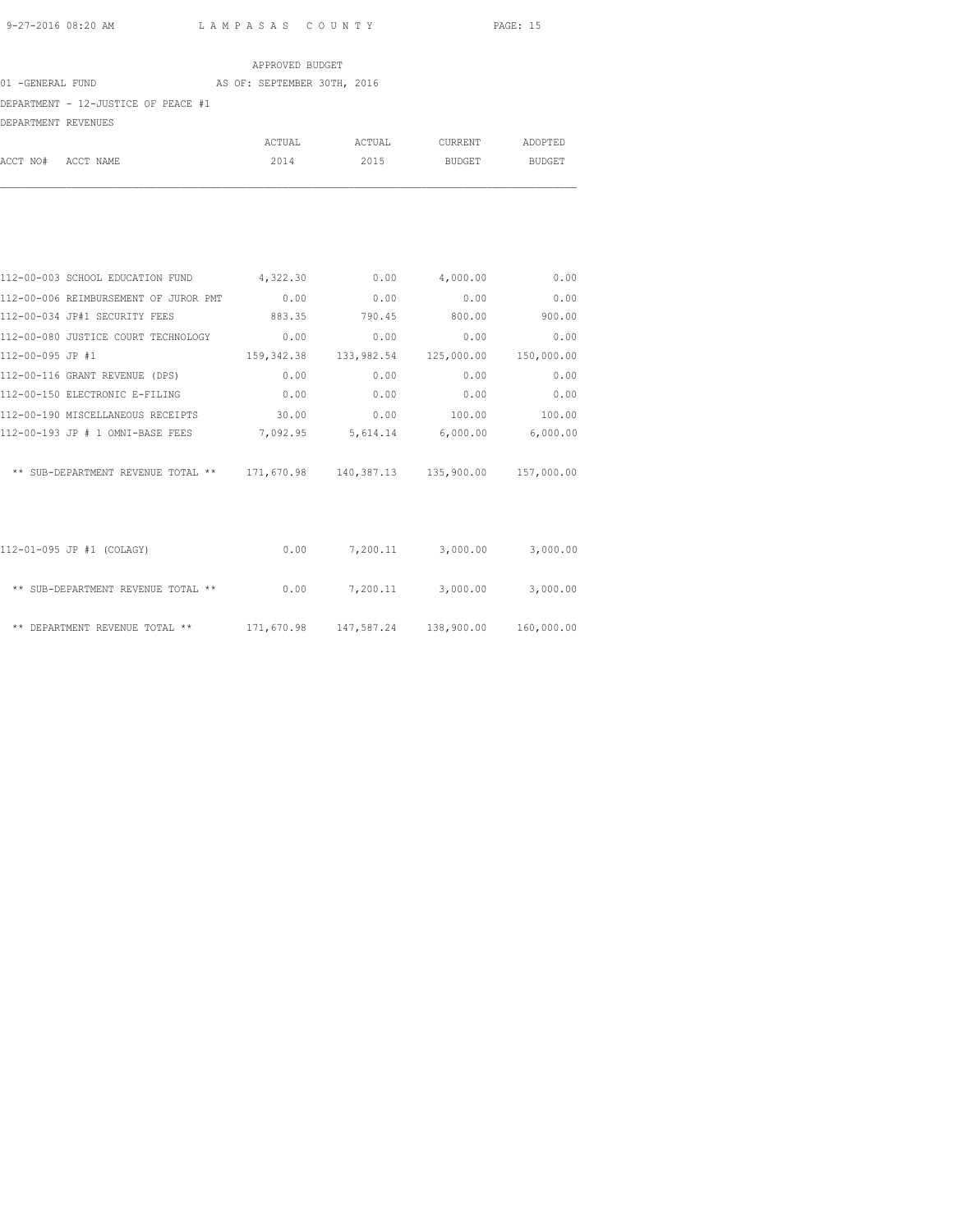### APPROVED BUDGET 01 -GENERAL FUND AS OF: SEPTEMBER 30TH, 2016 DEPARTMENT - 13-JUSTICE OF PEACE #3 DEPARTMENT REVENUES ACTUAL ACTUAL CURRENT ADOPTED

ACCT NO# ACCT NAME 2014 2015 BUDGET BUDGET

| 113-00-003 SCHOOL EDUCATION FUND       | 0.00      | 0.00                                    | 0.00                | 0.00      |
|----------------------------------------|-----------|-----------------------------------------|---------------------|-----------|
| 113-00-034 JP#3 SECURITY FEES          | 260.21    | 287.45                                  | 400.00              | 400.00    |
| 113-00-080 JUSTICE COURT TECHNOLOGY FU | 0.00      | 0.00                                    | 0.00                | 0.00      |
| 113-00-096 JUSTICE OF PEACE 3          | 33,220.34 | 29,384.67                               | 30,000.00           | 25,000.00 |
| 113-00-116 GRANT REVEUE (DPS)          | 0.00      | 0.00                                    | 0.00                | 0.00      |
| 113-00-150 ELECTRONIC E-FILING         | 0.00      | 0.00                                    | 0.00                | 0.00      |
| 113-00-190 MISCELLANEOUS RECEIPTS      | 25.88     | 0.00                                    | 0.00                | 0.00      |
| 113-00-193 JP # 3 OMNI-BASE FEES       | 1,530.00  | 2,058.57 2,000.00                       |                     | 2,000.00  |
| ** SUB-DEPARTMENT REVENUE TOTAL **     |           | 35,036.43 31,730.69 32,400.00 27,400.00 |                     |           |
| 113-01-096 JP #3 (COLAGY)              |           | $0.00$ 4,084.79 3,000.00                |                     | 3,000.00  |
| ** SUB-DEPARTMENT REVENUE TOTAL **     | 0.00      |                                         | 4,084.79 3,000.00   | 3,000.00  |
| ** DEPARTMENT REVENUE TOTAL **         | 35,036.43 |                                         | 35,815.48 35,400.00 | 30,400.00 |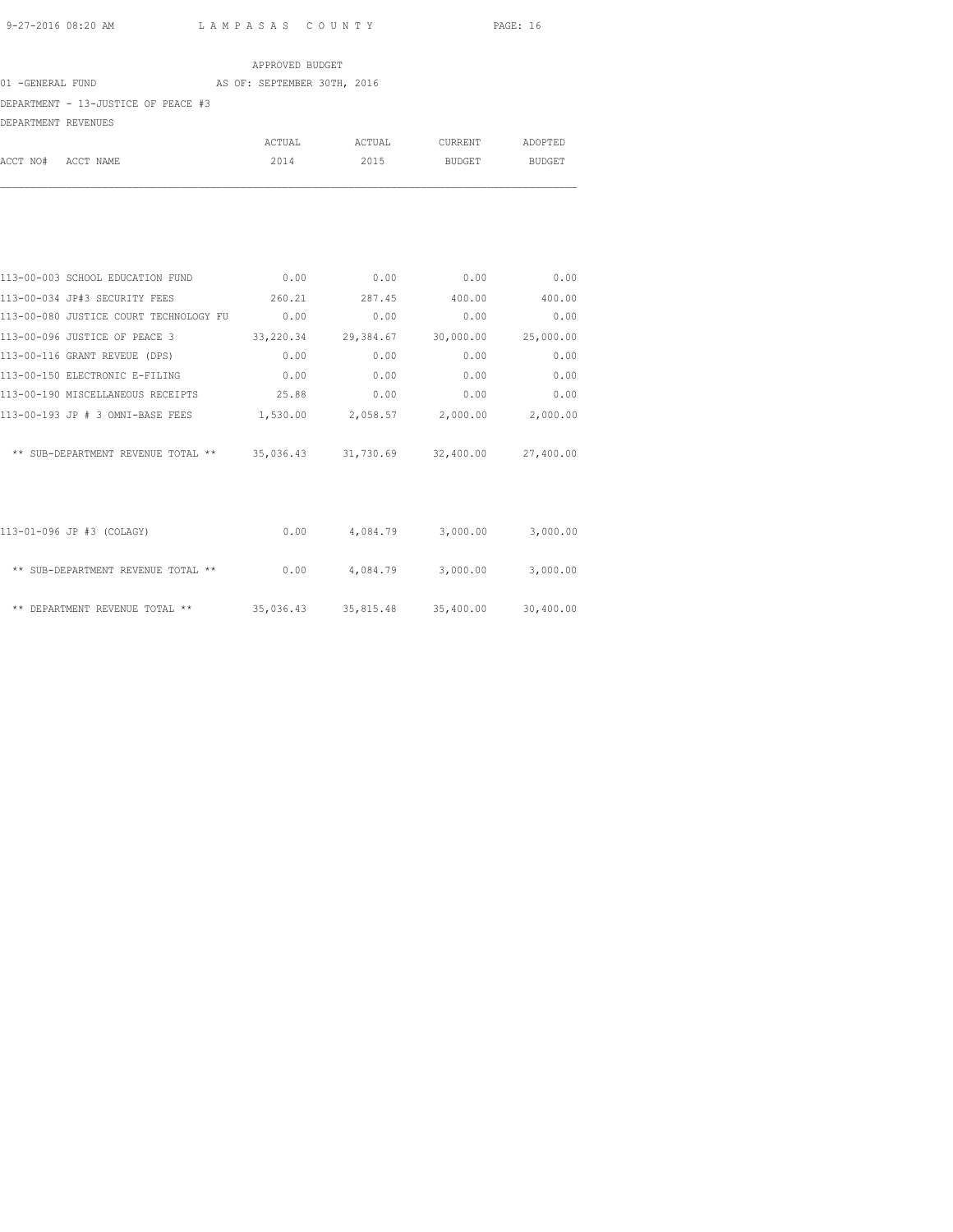|                                     | APPROVED BUDGET             |        |               |               |
|-------------------------------------|-----------------------------|--------|---------------|---------------|
| 01 -GENERAL FUND                    | AS OF: SEPTEMBER 30TH, 2016 |        |               |               |
| DEPARTMENT - 14-JUSTICE OF PEACE #4 |                             |        |               |               |
| DEPARTMENT REVENUES                 |                             |        |               |               |
|                                     | ACTUAL                      | ACTUAL | CURRENT       | ADOPTED       |
| ACCT NO#<br>ACCT NAME               | 2014                        | 2015   | <b>BUDGET</b> | <b>BUDGET</b> |

| 114-00-003 SCHOOL EDUCATION FUND                                               | 0.00      | 0.00                                    | 0.00      | 0.00      |
|--------------------------------------------------------------------------------|-----------|-----------------------------------------|-----------|-----------|
| 114-00-006 REIMBURSEMENT OF JUROR PMT 0.00                                     |           | 0.00                                    | 0.00      | 0.00      |
| 114-00-034 JP#4 SECURITY FEES                                                  | 500.03    | 558.88                                  | 800.00    | 600.00    |
| 114-00-080 JUSTICE COURT TECHNOLOGY FU                                         | 0.00      | 0.00                                    | 0.00      | 0.00      |
| 114-00-097 JUSTICE OF PEACE 4                                                  | 82,024.40 | 100,062.09                              | 87,000.00 | 87,000.00 |
| 114-00-099 INTEREST                                                            | 0.00      | 0.00                                    | 0.00      | 0.00      |
| 114-00-109 SERVICE FEES                                                        | 0.00      | 0.00                                    | 0.00      | 0.00      |
| 114-00-116 GRANT REVENUE (DPS)                                                 | 0.00      | 0.00                                    | 0.00      | 0.00      |
| 114-00-150 ELECTRONIC E-FILING                                                 | 0.00      | 0.00                                    | 0.00      | 0.00      |
| 114-00-190 MISCELLANEOUS RECEIPTS                                              | 0.00      | 38.56                                   | 200.00    | 100.00    |
| $114-00-193$ JP # 4 OMNI-BASE FEES $2,466.19$ $2,288.77$ $2,000.00$ $2,400.00$ |           |                                         |           |           |
| ** SUB-DEPARTMENT REVENUE TOTAL ** 84,990.62 102,948.30 90,000.00 90,100.00    |           |                                         |           |           |
|                                                                                |           |                                         |           |           |
| 114-01-097 JP #4 (COLAGY)                                                      |           | $0.00$ $3,260.58$ $3,000.00$ $4,000.00$ |           |           |
| ** SUB-DEPARTMENT REVENUE TOTAL **                                             |           | $0.00$ $3,260.58$ $3,000.00$ $4,000.00$ |           |           |
| ** DEPARTMENT REVENUE TOTAL ** 84,990.62 106,208.88 93,000.00 94,100.00        |           |                                         |           |           |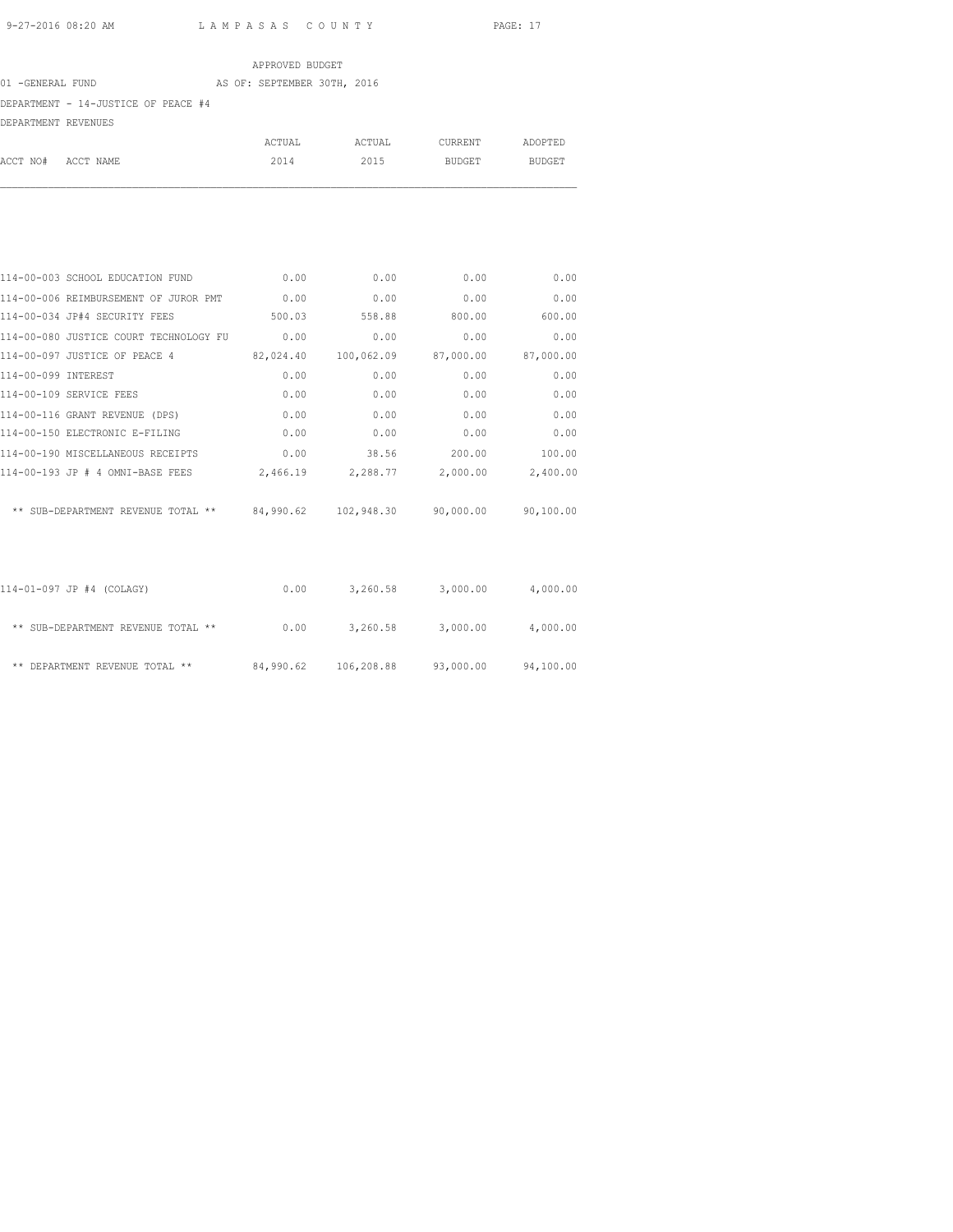| APPROVED BUDGET                      |                             |        |         |         |  |  |  |  |
|--------------------------------------|-----------------------------|--------|---------|---------|--|--|--|--|
| 01 -GENERAL FUND                     | AS OF: SEPTEMBER 30TH, 2016 |        |         |         |  |  |  |  |
| DEPARTMENT - 15-COUNTY EXTENSION OFF |                             |        |         |         |  |  |  |  |
| DEPARTMENT REVENUES                  |                             |        |         |         |  |  |  |  |
|                                      | ACTUAL                      | ACTUAL | CURRENT | ADOPTED |  |  |  |  |
| ACCT NO# ACCT NAME                   | 2014                        | 2015   | BUDGET  | BUDGET  |  |  |  |  |
|                                      |                             |        |         |         |  |  |  |  |
|                                      |                             |        |         |         |  |  |  |  |
|                                      |                             |        |         |         |  |  |  |  |
|                                      |                             |        |         |         |  |  |  |  |
|                                      |                             |        |         |         |  |  |  |  |
| 115-00-190 MISCELLANEOUS RECEIPTS    | 0.00                        | 0.00   | 0.00    | 0.00    |  |  |  |  |
|                                      |                             |        |         |         |  |  |  |  |
| ** SUB-DEPARTMENT REVENUE TOTAL **   | 0.00                        | 0.00   | 0.00    | 0.00    |  |  |  |  |
|                                      |                             |        |         |         |  |  |  |  |
| ** DEPARTMENT REVENUE TOTAL **       | 0.00                        | 0.00   | 0.00    | 0.00    |  |  |  |  |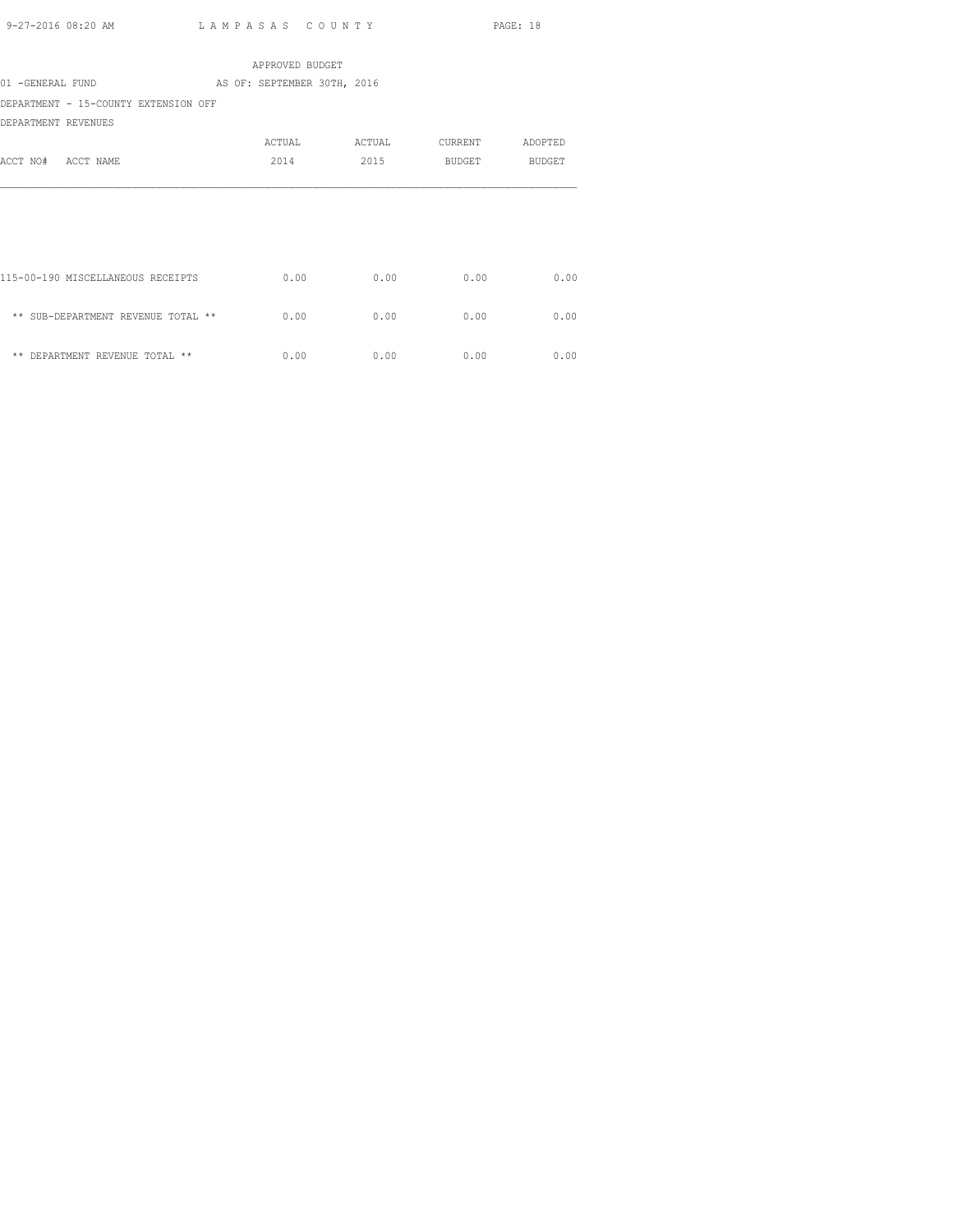| ACTUAL                                     | ACTUAL | CURRENT                                        | ADOPTED |
|--------------------------------------------|--------|------------------------------------------------|---------|
| 2014                                       | 2015   | <b>BUDGET</b>                                  | BUDGET  |
|                                            |        |                                                |         |
|                                            |        |                                                |         |
|                                            |        |                                                |         |
|                                            |        |                                                |         |
|                                            |        |                                                |         |
| 0.00                                       | 0.00   | 0.00                                           | 0.00    |
|                                            |        |                                                |         |
| 0.00<br>** SUB-DEPARTMENT REVENUE TOTAL ** | 0.00   | 0.00                                           | 0.00    |
|                                            |        |                                                |         |
| 0.00                                       | 0.00   | 0.00                                           | 0.00    |
|                                            |        | APPROVED BUDGET<br>AS OF: SEPTEMBER 30TH, 2016 |         |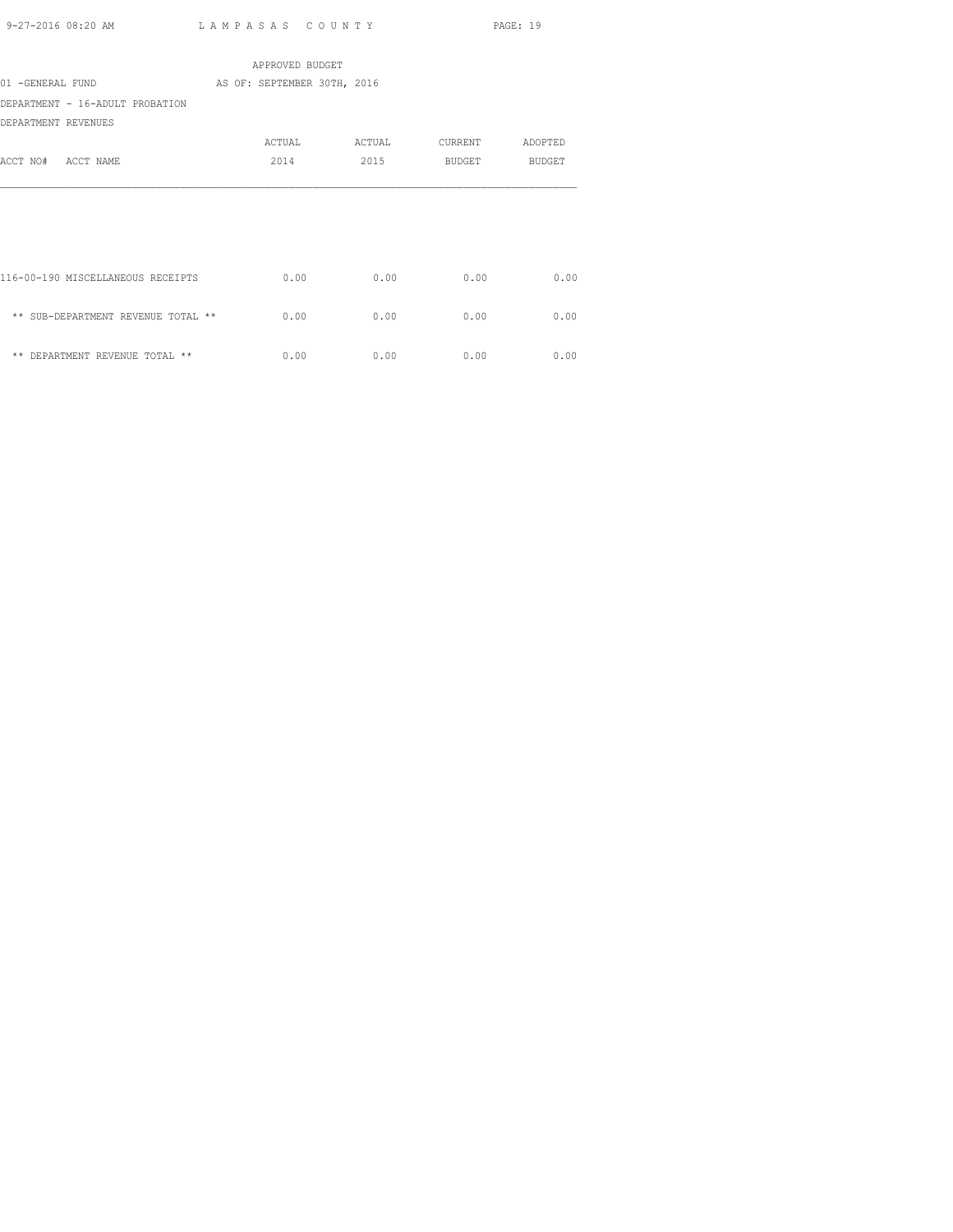|                       | APPROVED BUDGET             |        |         |               |
|-----------------------|-----------------------------|--------|---------|---------------|
| 01 -GENERAL FUND      | AS OF: SEPTEMBER 30TH, 2016 |        |         |               |
| DEPARTMENT - 17-E.M.S |                             |        |         |               |
| DEPARTMENT REVENUES   |                             |        |         |               |
|                       | ACTUAL                      | ACTUAL | CURRENT | ADOPTED       |
| ACCT NO# ACCT NAME    | 2014                        | 2015   | BUDGET  | <b>BUDGET</b> |
|                       |                             |        |         |               |
|                       |                             |        |         |               |
|                       |                             |        |         |               |
|                       |                             |        |         |               |
|                       |                             |        |         |               |

| 117-00-109 SERVICE FEE             | 0.00      | 0.00      | 0.00      | 0.00      |
|------------------------------------|-----------|-----------|-----------|-----------|
| 117-00-190 MISCELLANEOUS RECEIPTS  | 0.00      | 0.00      | 200.00    | 200.00    |
| 117-00-191 CITIZENS DONATIONS      | 13,481.56 | 12,101.97 | 13,000.00 | 13,000.00 |
| 117-00-192 EMS COLLECTIONS         | 0.00      | 0.00      | 0.00      | 0.00      |
|                                    |           |           |           |           |
| ** SUB-DEPARTMENT REVENUE TOTAL ** | 13,481.56 | 12,101.97 | 13,200.00 | 13,200.00 |
|                                    |           |           |           |           |
| ** DEPARTMENT REVENUE TOTAL **     | 13,481.56 | 12,101.97 | 13,200.00 | 13,200.00 |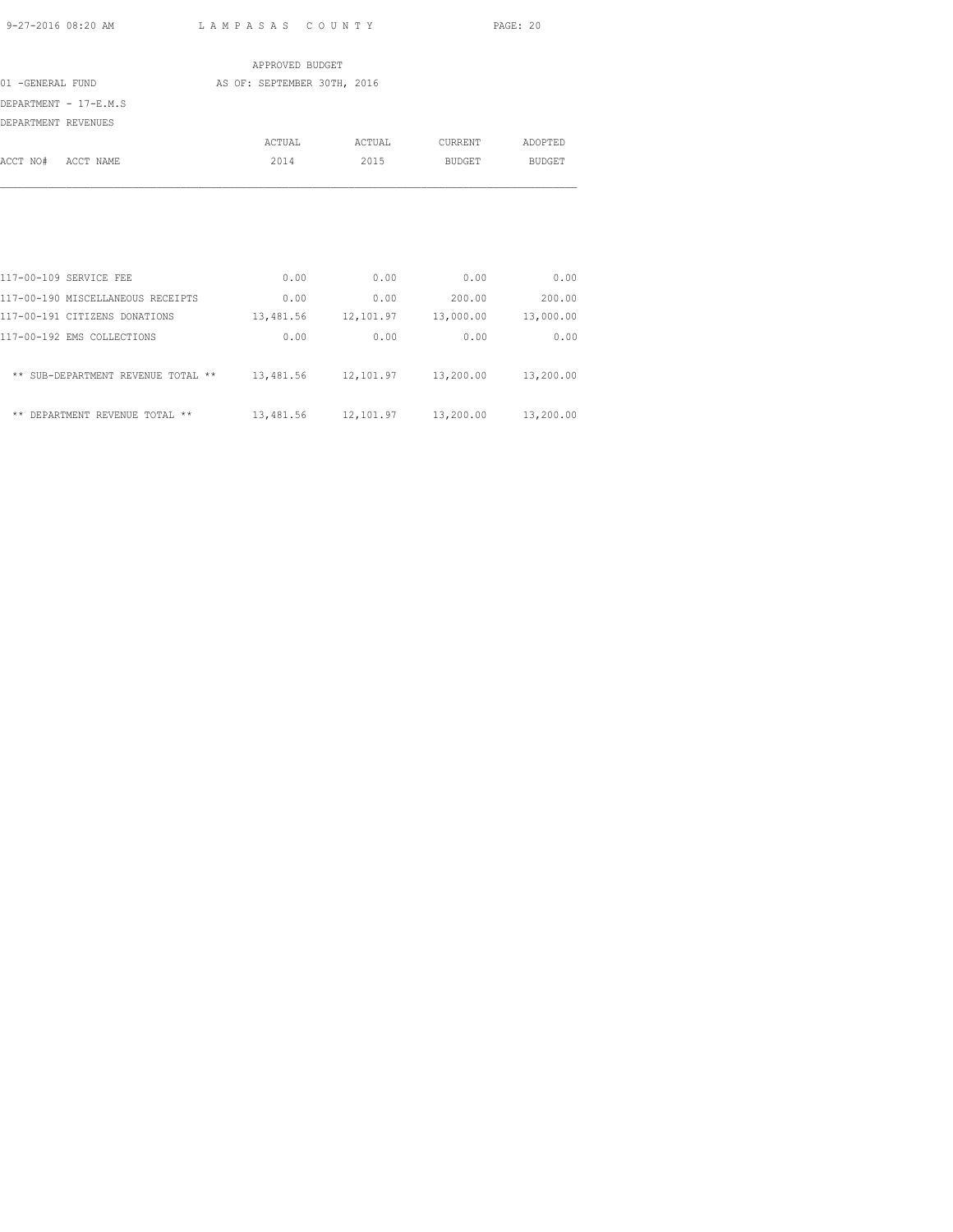|                                    | APPROVED BUDGET             |        |         |               |
|------------------------------------|-----------------------------|--------|---------|---------------|
| 01 -GENERAL FUND                   | AS OF: SEPTEMBER 30TH, 2016 |        |         |               |
| DEPARTMENT - 18-JUDICIAL           |                             |        |         |               |
| DEPARTMENT REVENUES                |                             |        |         |               |
|                                    | ACTUAL                      | ACTUAL | CURRENT | ADOPTED       |
| ACCT NO# ACCT NAME                 | 2014                        | 2015   | BUDGET  | <b>BUDGET</b> |
|                                    |                             |        |         |               |
| 118-00-190 MISCELLANEOUS RECEIPTS  | 0.00                        | 0.00   | 0.00    | 0.00          |
| ** SUB-DEPARTMENT REVENUE TOTAL ** | 0.00                        | 0.00   | 0.00    | 0.00          |
| ** DEPARTMENT REVENUE TOTAL **     | 0.00                        | 0.00   | 0.00    | 0.00          |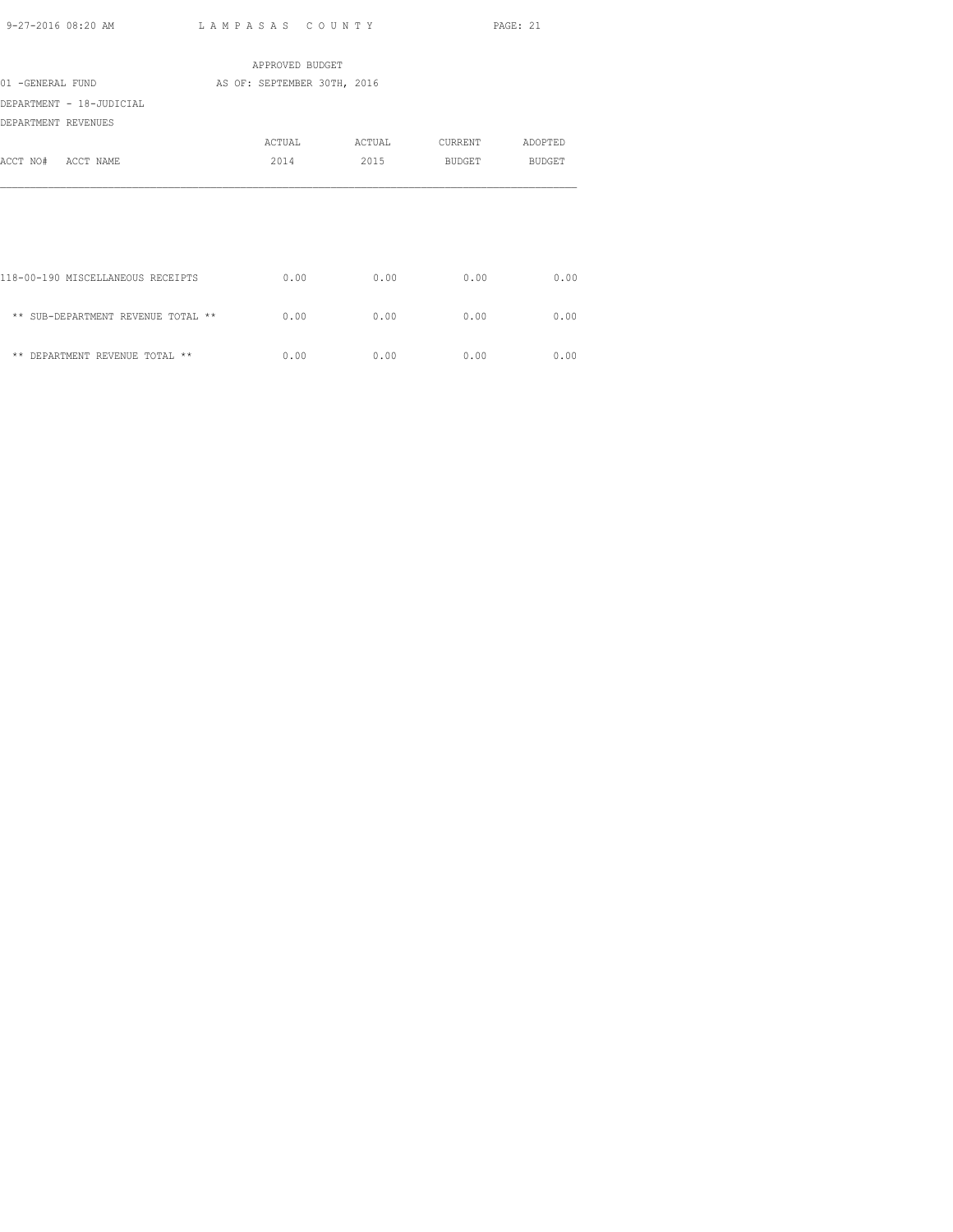|                                                                                 | APPROVED BUDGET             |        |                 |      |
|---------------------------------------------------------------------------------|-----------------------------|--------|-----------------|------|
| 01 - GENERAL FUND                                                               | AS OF: SEPTEMBER 30TH, 2016 |        |                 |      |
| DEPARTMENT - 19-HUMAN RESOURCES                                                 |                             |        |                 |      |
| DEPARTMENT REVENUES                                                             |                             |        |                 |      |
|                                                                                 | ACTUAL                      | ACTUAL | CURRENT ADOPTED |      |
| ACCT NO# ACCT NAME                                                              | 2014                        | 2015   | BUDGET BUDGET   |      |
|                                                                                 |                             |        |                 |      |
| 119-00-116 GRANT REVENUE                                                        | 0.00                        | 0.00   | 0.00            | 0.00 |
| 119-00-152 CONTRACTS                                                            | 0.00                        | 0.00   | 0.00            | 0.00 |
| 119-00-190 MISCELLANEOUS RECEIPTS                                               | 0.00                        | 0.00   | 0.00            | 0.00 |
| 219-00-010 OPERATING TRANSFERS IN                                               | 0.00                        | 0.00   | 0.00            | 0.00 |
| ** SUB-DEPARTMENT REVENUE TOTAL **                                              | 0.00                        | 0.00   | 0.00            | 0.00 |
|                                                                                 |                             |        |                 |      |
| 119-01-190 MISCELLANEOUS RECEIPTS                                               | 0.00                        | 0.00   | 0.00            | 0.00 |
| ** SUB-DEPARTMENT REVENUE TOTAL **                                              | 0.00                        | 0.00   | 0.00            | 0.00 |
| ** DEPARTMENT REVENUE TOTAL **                                                  | 0.00                        | 0.00   | 0.00            | 0.00 |
| *** FUND TOTAL REVENUES *** 7,384,653.53 7,636,650.72 7,813,929.00 8,590,692.00 |                             |        |                 |      |

============= ============= ============= =============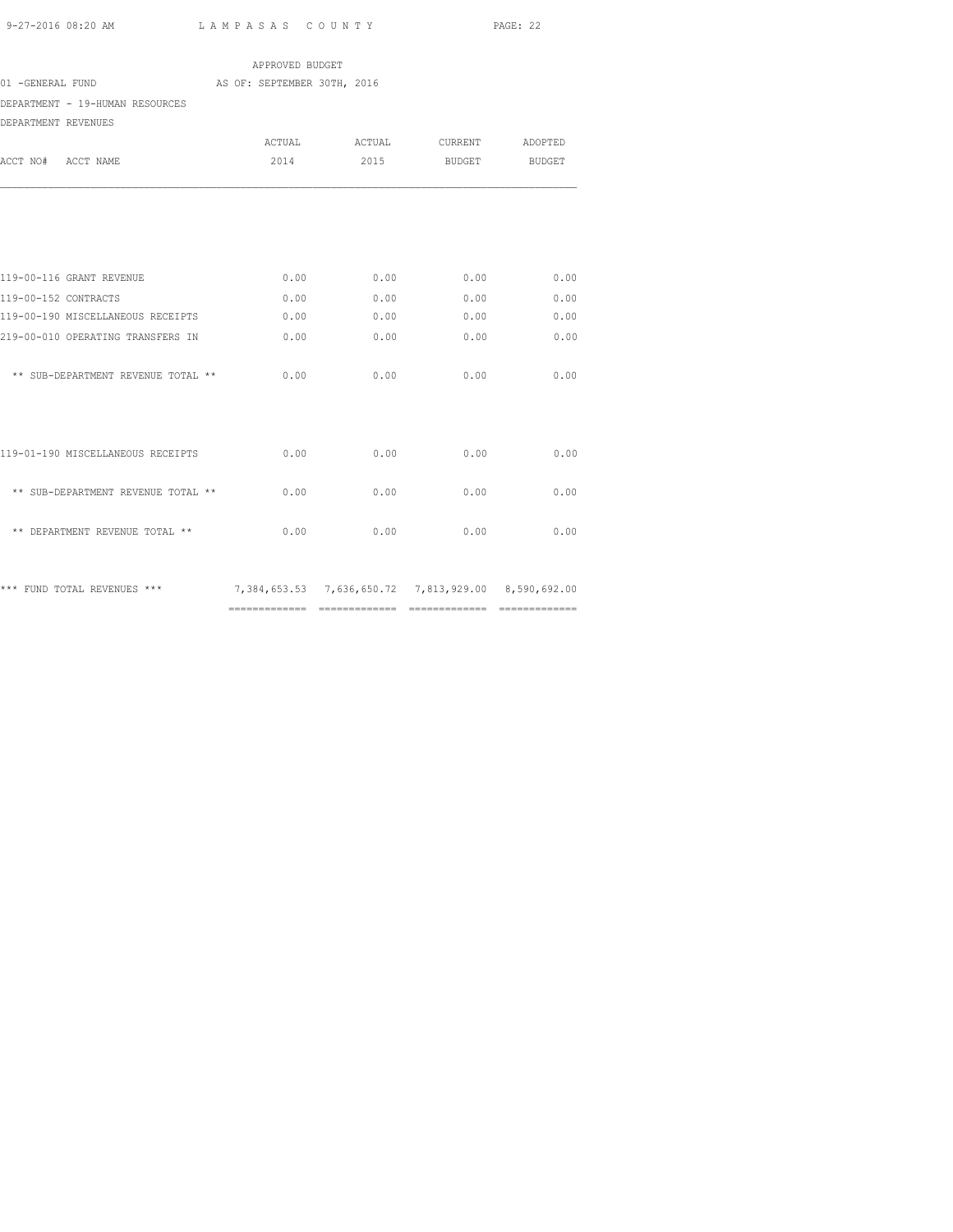|                              | APPROVED BUDGET             |        |               |               |
|------------------------------|-----------------------------|--------|---------------|---------------|
| 01 -GENERAL FUND             | AS OF: SEPTEMBER 30TH, 2016 |        |               |               |
| DEPARTMENT - 01-COUNTY JUDGE |                             |        |               |               |
| DEPARTMENT EXPENDITURES      |                             |        |               |               |
|                              | ACTUAL                      | ACTUAL | CURRENT       | ADOPTED       |
| ACCT NO#<br>ACCT NAME        | 2014                        | 2015   | <b>BUDGET</b> | <b>BUDGET</b> |
|                              |                             |        |               |               |

#### WAGES

| _ | — | – | _ |  |
|---|---|---|---|--|
|   |   |   |   |  |

| 401-00-101 SALARIES & WAGES ELECTED OF           | 89,240.81  | 68,861.28                     | 68,704.00                                      | 69,457.00           |
|--------------------------------------------------|------------|-------------------------------|------------------------------------------------|---------------------|
| 401-00-107 SALARIES & WAGES ADM #3058            | 33,294.50  | 34,039.93                     | 34,792.00                                      | 36,255.00           |
| 401-00-108 SALARIES & WAGES VA #2882             | 7,209.64   | 7,967.44                      | 8,729.00                                       | 8,829.00            |
| 401-00-113 SALARIES & WAGES ASST #2280 20,993.41 |            | 21,943.34                     | 21,900.00                                      | 24,091.00           |
| 401-00-133 SALARY/SUPPLEMENT                     | 72.13      |                               | 17,908.39 25,200.00                            | 25,200.00           |
| 401-00-199 LONGEVITY PAYMENT                     | 720.00     | 840.00                        | 960.00                                         | 1,080.00            |
| ** CATEGORY TOTAL **                             |            |                               | 151,530.49  151,560.38  160,285.00  164,912.00 |                     |
| EMPLOYEE BENEFITS                                |            |                               |                                                |                     |
| -----------------<br>401-00-203 FICA BENEFITS    | 11,283.70  | 11,310.26                     |                                                | 12,262.00 12,616.00 |
| 401-00-204 GROUP MEDICAL INSURANCE               | 19,212.28  | 18, 183. 44                   | 26,058.00                                      | 24,813.00           |
| 401-00-205 RETIREMENT                            |            | 22,748.13 22,846.32 25,646.00 |                                                | 26,386.00           |
| 401-00-207 WORKMAN'S COMP                        | 416.00     | 462.00                        | 530.00                                         | 545.00              |
| 401-00-208 UNEMPLOYMENT INSURANCE (              | 3,105.00   | 0.00                          | 41.00                                          | 68.00               |
| ** CATEGORY TOTAL **                             | 50, 555.11 | 52,802.02                     | 64,537.00                                      | 64,428.00           |
| GENERAL EXPENSES<br>----------------             |            |                               |                                                |                     |
| 401-00-300 COURT INTERPRETER/MEDIATOR            | 0.00       | 0.00                          | 200.00                                         | 200.00              |
| 401-00-301 COMMUNICATIONS                        | 0.00       | 30.00                         | 0.00                                           | 0.00                |
| 401-00-302 UTILITIES                             | 0.00       | 0.00                          | 0.00                                           | 0.00                |
| 401-00-303 COMPUTER SUPPLIES                     | 0.00       | 0.00                          | 1,000.00                                       | 1,000.00            |
| 401-00-304 OPERATING SUPPLIES                    | 901.95     | 1,659.71                      | 2,000.00                                       | 2,500.00            |
| 401-00-305 TRAVEL & INSERVICE TRAINING           | 7,035.18   | 6,275.94                      | 7,500.00                                       | 5,000.00            |
| 401-00-309 COURT APPOINTED ATTORNEY 22,509.00    |            | 20,645.42                     | 20,000.00                                      | 20,000.00           |
| 401-00-310 JURY FEES                             | 790.00     | 1,120.00                      | 2,000.00                                       | 1,200.00            |
| 401-00-311 REPAIRS & MAINTENANCE-COURT           | 0.00       | 0.00                          | 0.00                                           | 0.00                |
| 401-00-312 EQUIPMENT MAINTENANCE CONTR           | 2,457.00   | 1,878.00                      | 0.00                                           | 0.00                |
| 401-00-315 DUES                                  | 4,540.00   | 4,940.00                      | 5,500.00                                       | 5,500.00            |
| 401-00-333 CONTRACTED SERVICES                   | 209.00     | 0.00                          | 0.00                                           | 0.00                |
| 401-00-341 COURT REPORTER                        | 1,230.00   | 1,460.00                      | 1,500.00                                       | 1,500.00            |
| 401-00-358 CONSULTING FEES                       | 0.00       | 0.00                          | 0.00                                           | 0.00                |
| 401-00-361 POSTAGE                               | 0.00       | 177.02                        | 0.00                                           | 0.00                |
| 401-00-364 PUBLICATIONS, BOOKS, MANUAL           | 51.00      | 52.94                         | 200.00                                         | 200.00              |
| 401-00-370 EQUIPMENT RENTAL - COPIER 2,379.40    |            | 2,193.94                      | 2,000.00                                       | 2,000.00            |
| 401-00-371 EXPERT WITNESS                        | 0.00       | 0.00                          | 0.00                                           | 0.00                |
| 401-00-378 RENTAL SPACE                          | 0.00       | 0.00                          | 0.00                                           | 0.00                |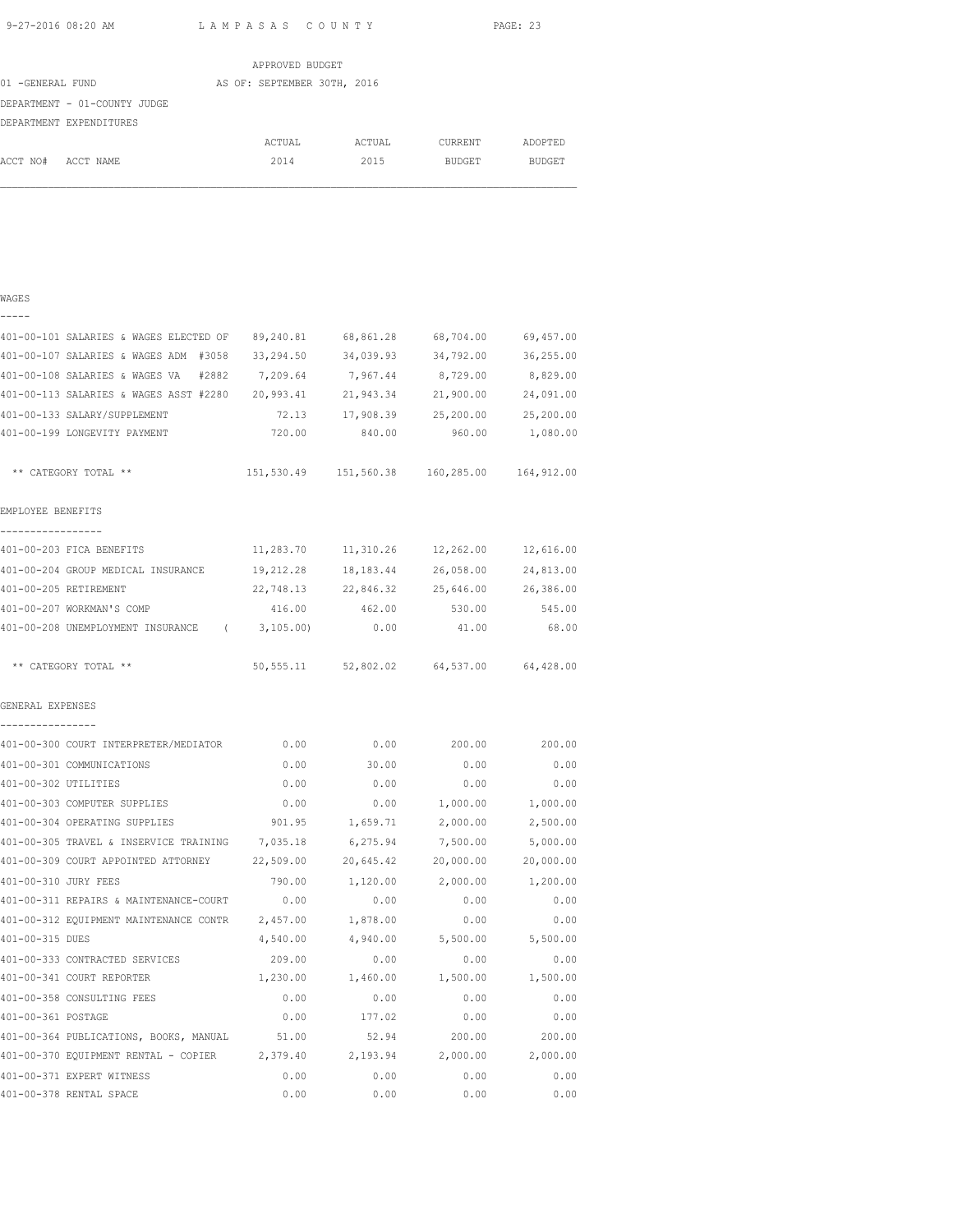|                                                                    |                 |                                            |              | PAGE: 24 |
|--------------------------------------------------------------------|-----------------|--------------------------------------------|--------------|----------|
|                                                                    |                 |                                            |              |          |
| 01 -GENERAL FUND                                                   | APPROVED BUDGET |                                            |              |          |
| AS OF: SEPTEMBER 30TH, 2016                                        |                 |                                            |              |          |
| DEPARTMENT - 01-COUNTY JUDGE                                       |                 |                                            |              |          |
| DEPARTMENT EXPENDITURES                                            |                 |                                            |              |          |
|                                                                    |                 | ACTUAL ACTUAL CURRENT ADOPTED              |              |          |
| ACCT NO# ACCT NAME                                                 |                 | 2014 2015 BUDGET BUDGET                    |              |          |
|                                                                    |                 |                                            |              |          |
| 401-00-383 SEPTIC TANK INSPECTION                                  |                 | 400.00 400.00                              | 0.00         | 0.00     |
| 401-00-387 VETERAN SEVICES/VET RIDE 58.82 856.85 1,000.00 1,000.00 |                 |                                            |              |          |
| 401-00-389 MISCELLANEOUS EXPENSE                                   |                 | $0.00$ 0.00 0.00                           |              | 0.00     |
| ** CATEGORY TOTAL **                                               |                 | 43,812.95  47,732.01  45,900.00  43,100.00 |              |          |
| CAPITAL OUTLAY                                                     |                 |                                            |              |          |
| 401-00-401 OFFICE MACHINES & EQUIPMENT 798.66 0.00 0.00 0.00 0.00  |                 |                                            |              |          |
|                                                                    | 0.00            | 0.00                                       | 0.00         |          |
| 401-00-402 OPERATING EQUIPMENT                                     |                 |                                            |              | 0.00     |
| 401-00-418 ANNEX BUILDING                                          |                 | $0.00$ $0.00$ $0.00$                       |              | 0.00     |
| ** CATEGORY TOTAL **                                               | 798.66          | 0.00                                       | 0.00         | 0.00     |
|                                                                    |                 |                                            |              |          |
| 401-00-500 OPERATING TRANSFERS OUT                                 | 0.00            | 0.00                                       | 0.00         | 0.00     |
| ** CATEGORY TOTAL **                                               | 0.00            |                                            | 0.00<br>0.00 | 0.00     |

\*\* SUB-DEPARTMENT TOTAL \*\* 246,697.21 252,094.41 270,722.00 272,440.00

| WAGES                                                                       |          |                                            |          |          |
|-----------------------------------------------------------------------------|----------|--------------------------------------------|----------|----------|
|                                                                             |          |                                            |          |          |
| 401-01-104 SALARY & WAGES DEP #2840 42,359.28 43,154.97 43,916.00 47,476.00 |          |                                            |          |          |
| 401-01-199 LONGEVITY                                                        |          | 5,040.00 1,920.00 2,040.00 2,160.00        |          |          |
| ** CATEGORY TOTAL **                                                        |          | 47,399.28 45,074.97 45,956.00 49,636.00    |          |          |
| EMPLOYEE BENEFITS                                                           |          |                                            |          |          |
| 401-01-203 FICA BENEFITS                                                    |          | 3,626.00 3,448.31                          | 3,516.00 | 3,797.00 |
| 401-01-204 GROUP MEDICAL INSURANCE                                          | 5,652.00 | 4,704.50                                   | 8,010.00 | 8,218.00 |
| 401-01-205 RETIREMENT                                                       |          | 7,583.89 7,212.07                          | 7,372.00 | 7,942.00 |
| 401-01-207 WORKMEN'S COMP                                                   | 131.00   | 131.00                                     | 153.00   | 164.00   |
| 401-01-208 UNEMPLOYEMENT INSURANCE                                          | 0.00     | 0.00                                       | 0.00     | 135.00   |
| ** CATEGORY TOTAL **                                                        |          | 16,992.89  15,495.88  19,051.00  20,256.00 |          |          |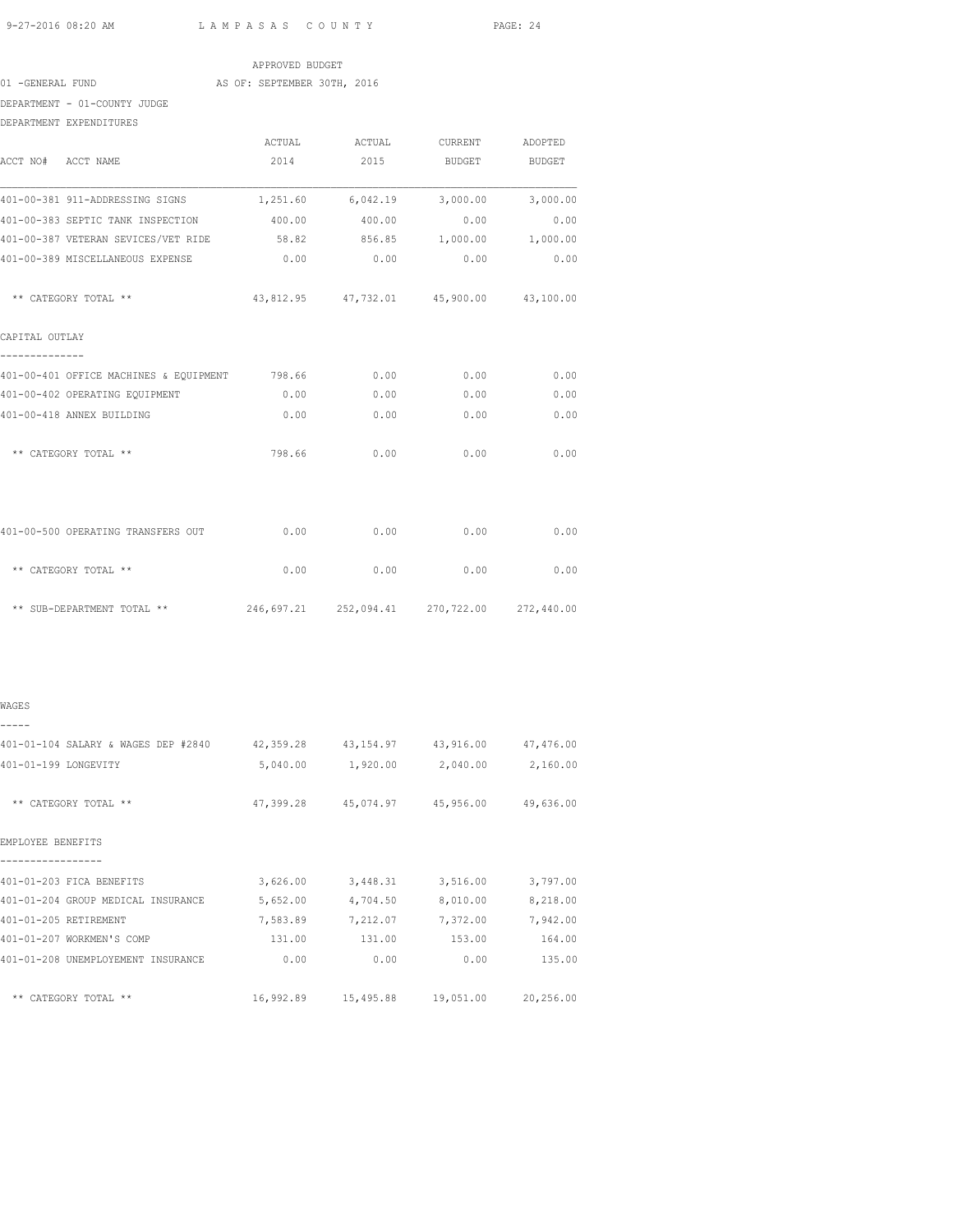|                                                                          |                             |               |                                             | PAGE: 25 |  |
|--------------------------------------------------------------------------|-----------------------------|---------------|---------------------------------------------|----------|--|
|                                                                          | APPROVED BUDGET             |               |                                             |          |  |
| 01 -GENERAL FUND                                                         | AS OF: SEPTEMBER 30TH, 2016 |               |                                             |          |  |
| DEPARTMENT - 01-COUNTY JUDGE                                             |                             |               |                                             |          |  |
| DEPARTMENT EXPENDITURES                                                  |                             |               |                                             |          |  |
|                                                                          |                             |               | ACTUAL ACTUAL CURRENT ADOPTED               |          |  |
| ACCT NO# ACCT NAME                                                       | 2014                        | 2015          | BUDGET BUDGET                               |          |  |
| GENERAL EXPENSES<br>----------------                                     |                             |               |                                             |          |  |
| 401-01-301 COMMUNICATION                                                 |                             |               | 1,320.41 1,262.35 1,425.00 1,425.00         |          |  |
| 401-01-304 OPERATING SUPPLIES                                            | 1,098.60                    | 1,030.51      | 950.00                                      | 950.00   |  |
| 401-01-305 TRAVEL & INSERVICE TRAINING                                   |                             |               |                                             |          |  |
| 401-01-308 REPAIR & MAINTENCE                                            |                             | 274.99 117.90 | 250.00                                      | 250.00   |  |
| 401-01-342 GAS & OIL                                                     |                             |               | 1,363.98 961.63 1,600.00 1,150.00           |          |  |
| 401-01-343 REPAIRS & MAINTENANCE VEHIC                                   | 0.00                        | 14.38         | 200.00                                      | 200.00   |  |
| 401-01-361 POSTAGE                                                       | 56.00                       |               | 56.00 100.00                                | 100.00   |  |
| 401-01-370 EQUIPMENT RENTAL - COPIER 1,615.80 1,614.65 1,620.00 1,620.00 |                             |               |                                             |          |  |
| ** CATEGORY TOTAL **                                                     |                             |               | 6,271.19 6,687.90 8,095.00 7,645.00         |          |  |
| CAPITAL OUTLAY<br>-------------                                          |                             |               |                                             |          |  |
| 401-01-402 OPERATING EQUIPMENT                                           | 0.00                        | 0.00          | 0.00                                        | 0.00     |  |
| ** CATEGORY TOTAL **                                                     |                             | $0.00$ 0.00   | 0.00                                        | 0.00     |  |
| ** SUB-DEPARTMENT TOTAL **                                               |                             |               | 70,663.36 67,258.75 73,102.00 77,537.00     |          |  |
| *** DEPARTMENT TOTAL ***                                                 |                             |               | 317,360.57 319,353.16 343,824.00 349,977.00 |          |  |

============= ============= ============= =============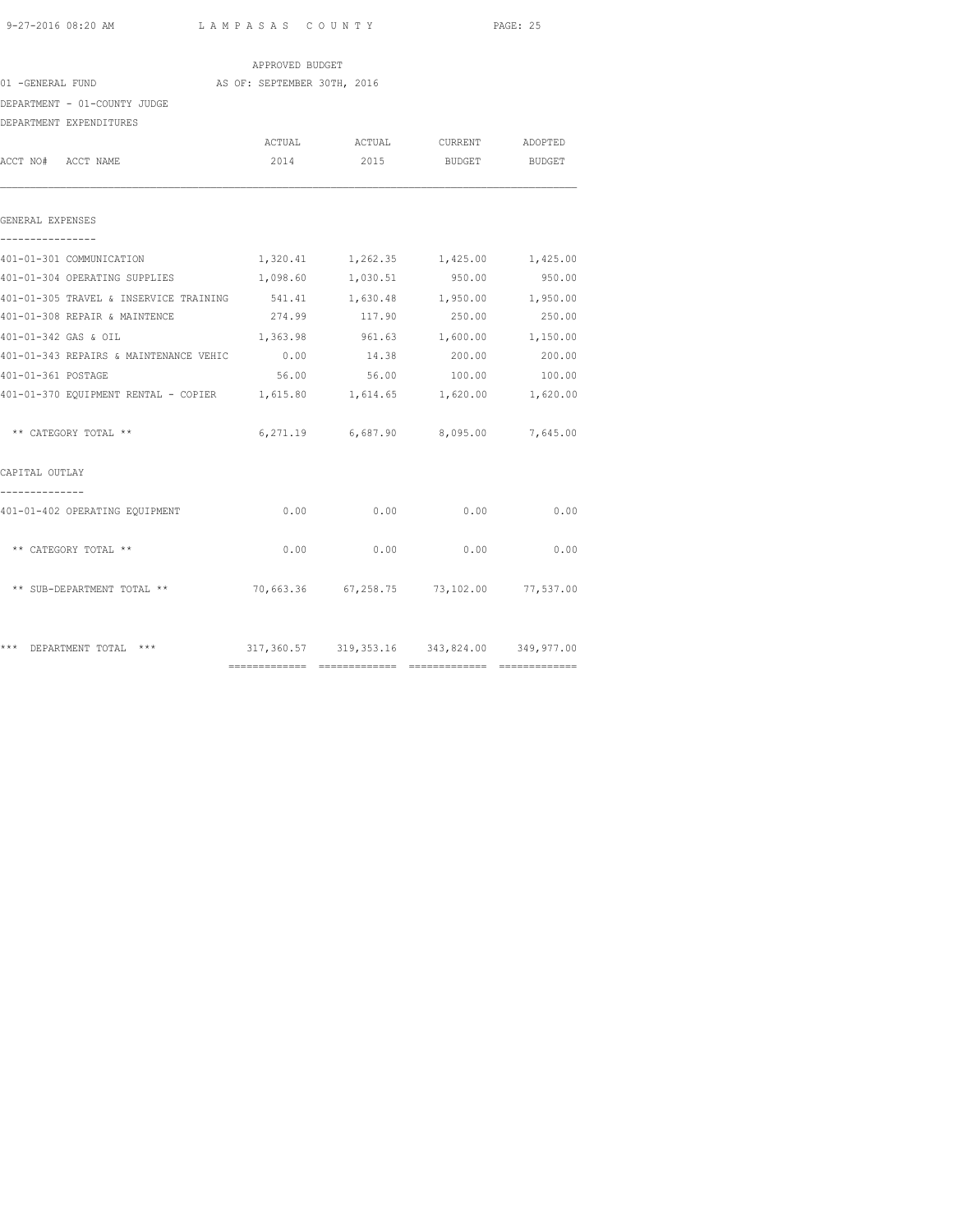|                                | APPROVED BUDGET             |        |         |               |
|--------------------------------|-----------------------------|--------|---------|---------------|
| 01 -GENERAL FUND               | AS OF: SEPTEMBER 30TH, 2016 |        |         |               |
| DEPARTMENT - 02-COUNTY AUDITOR |                             |        |         |               |
| DEPARTMENT EXPENDITURES        |                             |        |         |               |
|                                | ACTUAL                      | ACTUAL | CURRENT | ADOPTED       |
| ACCT NO#<br>ACCT NAME          | 2014                        | 2015   | BUDGET  | <b>BUDGET</b> |

## WAGES ----- 402-00-102 SALARIES & WAGES APPOINTED 59,033.40 58,001.91 58,315.00 58,954.00 402-00-103 SALARIES & WAGES DEP #2878 27,408.58 28,114.99 30,521.00 34,714.00 402-00-104 SALARY & WAGES DEP #0131 32,624.42 28,656.40 25,892.00 28,825.00 402-00-110 PART-TIME EMPLOYEES 0.00 0.00 0.00 0.00 402-00-111 INFO TECHNOLOGY 0.00 0.00 0.00 0.00 402-00-120 SALARY & WAGES OVERTIME 0.00 0.00 0.00 0.00 402-00-199 LONGEVITY PAYMENT 2,760.00 3,000.00 1,680.00 1,800.00 \*\* CATEGORY TOTAL \*\* 121,826.40 117,773.30 116,408.00 124,293.00 EMPLOYEE BENEFITS ----------------- 402-00-203 FICA BENEFITS 9,032.16 8,892.60 8,896.00 9,508.00 402-00-204 GROUP MEDICAL INSURANCE 17,903.40 20,047.60 32,089.00 24,659.00 402-00-205 RETIREMENT 19,132.20 18,797.76 18,606.00 19,887.00 402-00-207 WORKMEN'S COMP 333.00 371.00 386.00 412.00 402-00-208 UNEMPLOYMENT INSURANCE 48.00 0.00 45.00 62.00 402-00-212 PHONE ALLOWANCE 520.00 480.00 480.00 0.00 \*\* CATEGORY TOTAL \*\* 46,968.76 48,588.96 60,502.00 54,528.00 GENERAL EXPENSES ---------------- 402-00-301 COMMUNICATIONS 3,131.57 2,997.35 3,000.00 3,000.00 402-00-304 OPERATING SUPPLIES 1,949.50 2,857.09 2,500.00 2,500.00 402-00-305 TRAVEL & INSERVICE TRAINING 475.03 2,084.25 2,500.00 2,500.00 402-00-308 REPAIRS & MAINTENANCE EQUIP 0.00 0.00 0.00 0.00 402-00-312 EQUIPMENT MAINTENANCE CONTR 6,524.72 6,273.46 6,800.00 6,800.00 402-00-315 DUES 520.00 0.00 600.00 600.00 402-00-333 CONTRACTED SERVICES 0.00 0.00 0.00 0.00 402-00-361 POSTAGE 0.00 0.00 0.00 0.00 402-00-364 PUBLICATIONS, BOOKS, MANUAL 659.05 696.53 500.00 500.00 402-00-370 EQUIPMENT RENTAL-COPIER 1,043.40 861.90 1,200.00 1,200.00 402-00-375 BANK CHARGES 1.00 5.00 0.00 0.00 402-00-389 MISCELLANOUS EXPENSE ( 19.56) 0.00 0.00 0.00 \*\* CATEGORY TOTAL \*\* 14,284.71 15,775.58 17,100.00 17,100.00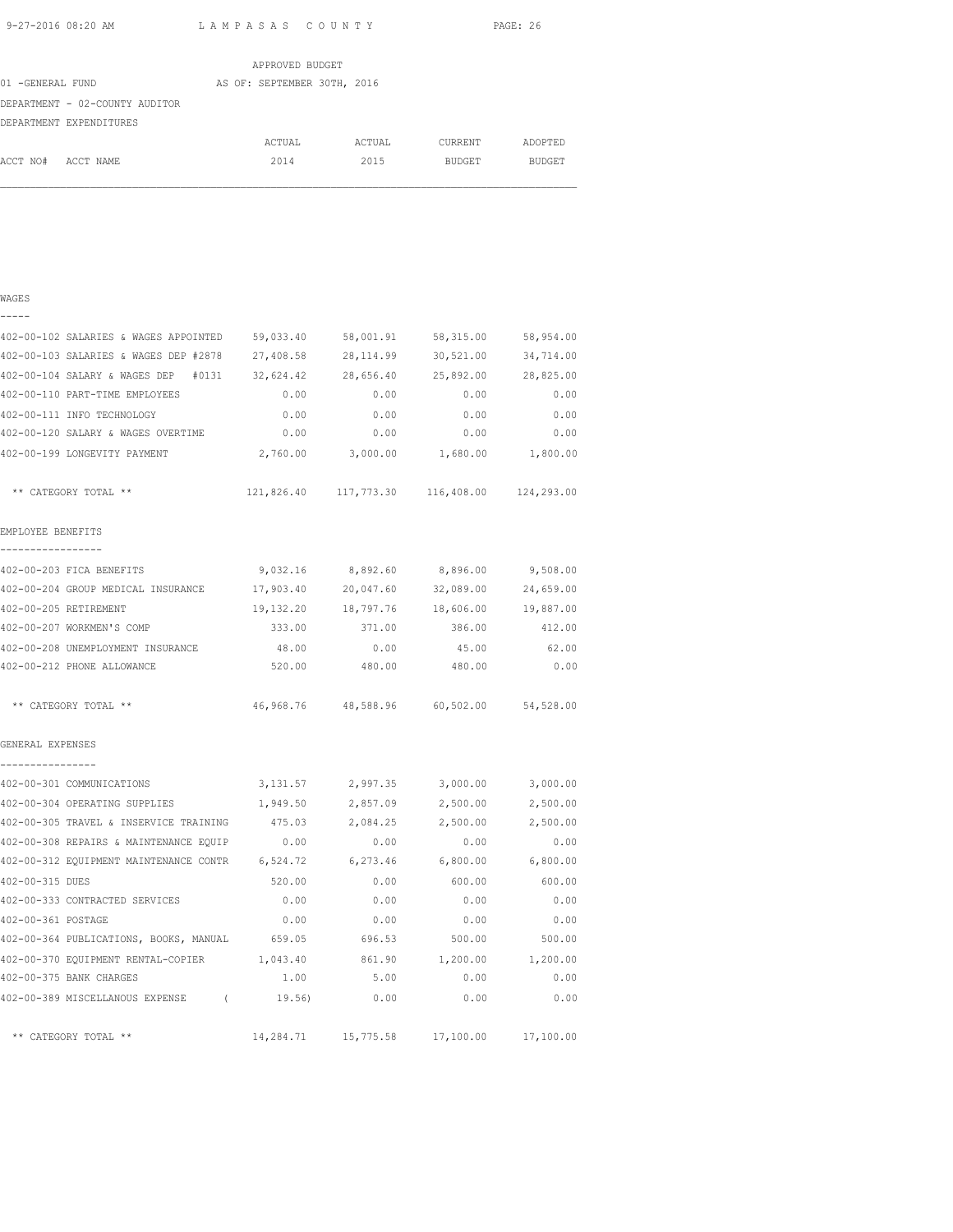| 9-27-2016 08:20 AM                                                                   | LAMPASAS COUNTY |                                                |             | PAGE: 27  |
|--------------------------------------------------------------------------------------|-----------------|------------------------------------------------|-------------|-----------|
| 01 -GENERAL FUND AS OF: SEPTEMBER 30TH, 2016<br>DEPARTMENT - 02-COUNTY AUDITOR       | APPROVED BUDGET |                                                |             |           |
| DEPARTMENT EXPENDITURES<br>ACCT NO# ACCT NAME                                        | 2014            | ACTUAL ACTUAL CURRENT ADOPTED<br>2015          | BUDGET      | BUDGET    |
| CAPITAL OUTLAY                                                                       |                 |                                                |             |           |
| ---------<br>402-00-401 OFFICE MACHINES & EQUIPMENT $0.00$ 0.00 0.00 0.00 0.00       |                 |                                                |             |           |
| ** CATEGORY TOTAL **                                                                 |                 | $0.00$ 0.00                                    | $0.00$ 0.00 |           |
| 402-00-501 DEPRECIATION                                                              |                 | $0.00$ $0.00$                                  | 0.00        | 0.00      |
| ** CATEGORY TOTAL **                                                                 | 0.00            | 0.00                                           | 0.00        | 0.00      |
| ** SUB-DEPARTMENT TOTAL **                                                           |                 | 183,079.87  182,137.84  194,010.00  195,921.00 |             |           |
| WAGES                                                                                |                 |                                                |             |           |
| -----<br>402-01-104 SALARY & WAGES DEP #1635 44,683.12 45,482.20 46,242.00 53,605.00 |                 |                                                |             |           |
| 402-01-199 LONGEVITY PAYMENT                                                         | 2,400.00        | 2,400.00                                       | 2,400.00    | 2,400.00  |
| ** CATEGORY TOTAL **                                                                 |                 | 47,083.12 47,882.20 48,642.00 56,005.00        |             |           |
| EMPLOYEE BENEFITS                                                                    |                 |                                                |             |           |
| -----------------<br>402-01-203 FICA BENEFITS                                        |                 | 3,537.08 3,596.37 3,721.00                     |             | 4,284.00  |
| 402-01-204 GROUP MEDICAL INSURANCE                                                   |                 | 5,652.00 5,615.95 7,783.00                     |             | 8,220.00  |
| 402-01-205 RETIREMENT                                                                |                 | 7,533.37 7,661.14 7,783.00 8,961.00            |             |           |
| 402-01-207 WORKMEN'S COMP                                                            | 131.00          | 146.00                                         | 162.00      | 186.00    |
| 402-01-208 UNEMPLOYMENT INSURANCE                                                    | 37.00           | 0.00                                           | 34.00       | 51.00     |
| ** CATEGORY TOTAL **                                                                 |                 | 16,890.45 17,019.46 19,483.00                  |             | 21,702.00 |
| GENERAL EXPENSES                                                                     |                 |                                                |             |           |
| 402-01-301 COMMUNICATION                                                             | 0.00            | 0.00                                           | 0.00        | 0.00      |

|                    | 402-01-301 COMMUNICATION               | 0.00      | 0.00      | 0.00       | 0.00       |
|--------------------|----------------------------------------|-----------|-----------|------------|------------|
|                    | 402-01-303 COMPUTER SUPPLIES           | 0.00      | 0.00      | 0.00       | 0.00       |
|                    | 402-01-304 OPERATING SUPPLIES          | 0.00      | 0.00      | 0.00       | 0.00       |
|                    | 402-01-305 TRAVEL & INSERVICE TRAINING | 123.17    | 0.00      | 400.00     | 400.00     |
| 402-01-361 POSTAGE |                                        | 0.00      | 0.00      | 0.00       | 0.00       |
|                    | 402-01-364 PUBLICATIONS, BOOKS, MANUAL | 99.60     | 0.00      | 100.00     | 100.00     |
|                    | 402-01-365 IHC HOSPITAL                | 95,536.60 | 51,930.09 | 144,948.00 | 144,948.00 |
|                    | 402-01-366 IHC DOCTORS                 | 2,319.92  | 12,030.71 | 93,000.00  | 93,000.00  |
|                    | 402-01-367 IHC LABORATORY              | 334.86    | 0.00      | 150.00     | 150.00     |
|                    | 402-01-368 IHC X-RAYS                  | 0.00      | 19,278.64 | 150.00     | 150.00     |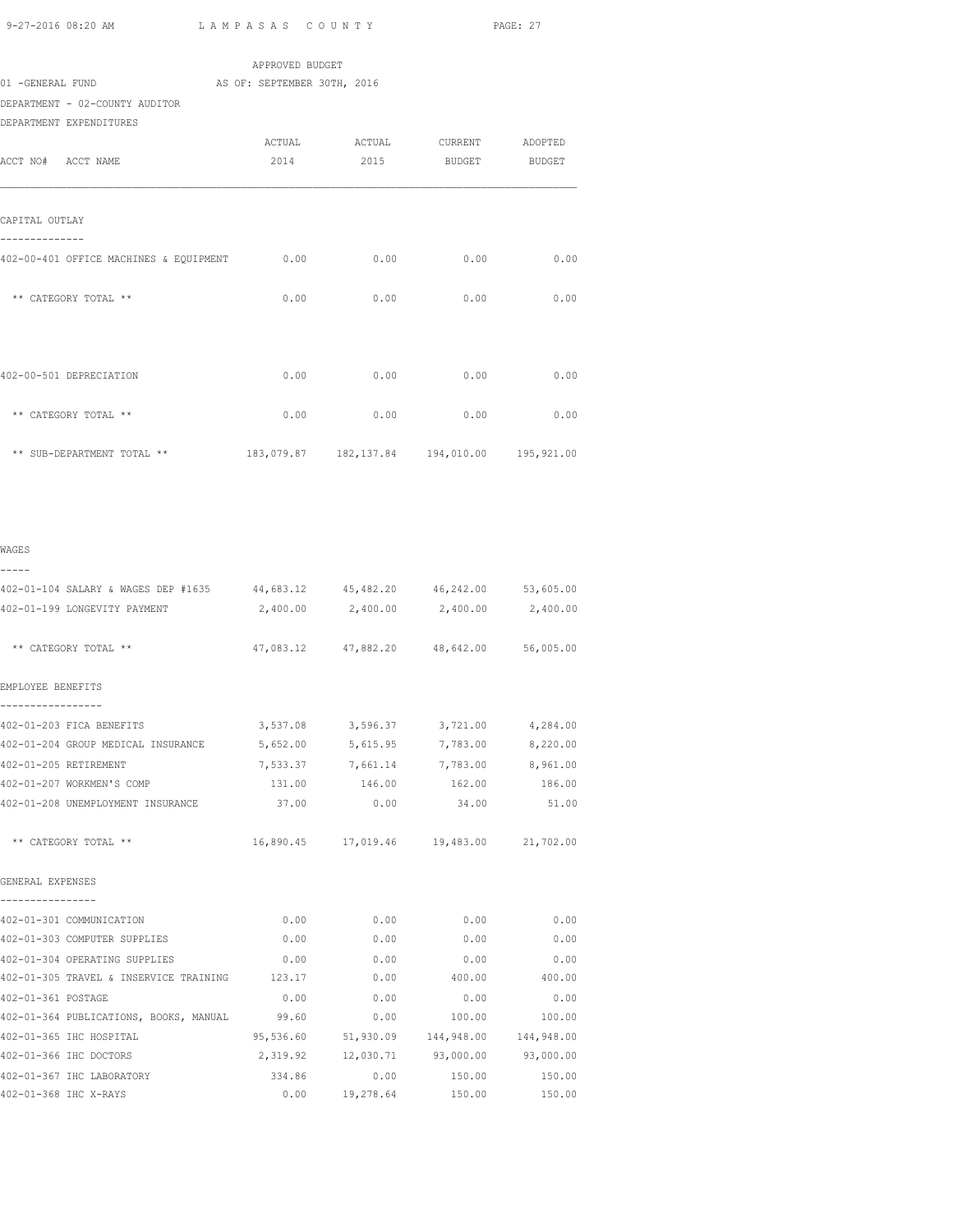|                                | APPROVED BUDGET             |            |            |               |
|--------------------------------|-----------------------------|------------|------------|---------------|
| 01 -GENERAL FUND               | AS OF: SEPTEMBER 30TH, 2016 |            |            |               |
| DEPARTMENT - 02-COUNTY AUDITOR |                             |            |            |               |
| DEPARTMENT EXPENDITURES        |                             |            |            |               |
|                                | ACTUAL                      | ACTUAL     | CURRENT    | ADOPTED       |
| ACCT NO#<br>ACCT NAME          | 2014                        | 2015       | BUDGET     | <b>BUDGET</b> |
| 402-01-369 IHC DRUGS           | 18,512.77                   | 0.00       | 38,000.00  | 38,000.00     |
| $***$<br>CATEGORY TOTAL **     | 116,926.92                  | 83,239.44  | 276,748.00 | 276,748.00    |
| ** SUB-DEPARTMENT TOTAL **     | 180,900.49                  | 148,141.10 | 344,873.00 | 354,455.00    |

| $\sim$<br>$\sim$ |  |
|------------------|--|

| -----                                                                               |        |                                                   |               |          |
|-------------------------------------------------------------------------------------|--------|---------------------------------------------------|---------------|----------|
| 402-02-103 SALARIES & WAGES DEP #3070 35,204.41 35,980.95 37,067.00 39,851.00       |        |                                                   |               |          |
| 402-02-199 LONGEVITY PAYMENT                                                        |        | 720.00 840.00 960.00 1,080.00                     |               |          |
| ** CATEGORY TOTAL **                                                                |        | 35,924.41 36,820.95 38,027.00 40,931.00           |               |          |
| EMPLOYEE BENEFITS                                                                   |        |                                                   |               |          |
| -----------------<br>402-02-203 FICA BENEFITS                                       |        | 2,704.92 2,755.68 2,909.00 3,131.00               |               |          |
| 402-02-204 GROUP MEDICAL INSURANCE 5,652.00 5,634.00 8,010.00 8,220.00              |        |                                                   |               |          |
| 402-02-205 RETIREMENT                                                               |        | 5,747.99 5,891.36 6,084.00 6,376.00               |               |          |
| 402-02-207 WORKMEN'S COMP                                                           | 100.00 | 112.00                                            | 126.00        | 130.00   |
| 402-02-208 UNEMPLOYMENT INSURANCE $27.00$ 0.00 0.00 27.00 39.00                     |        |                                                   |               |          |
| ** CATEGORY TOTAL **                                                                |        | 14, 231.91   14, 393.04   17, 156.00   17, 896.00 |               |          |
| GENERAL EXPENSES                                                                    |        |                                                   |               |          |
| ----------------<br>402-02-301 COMMUNICATIONS                                       |        | $0.00$ $0.00$ $0.00$ $0.00$ $0.00$                |               |          |
| 402-02-303 COMPUTER SUPPLIES         2,388.00    2,388.00     2,388.00     2,388.00 |        |                                                   |               |          |
| 402-02-304 OPERATING SUPPLIES                                                       |        | 2,050.32 2,208.72                                 | 2,210.00      | 2,710.00 |
| 402-02-305 TRAVEL & INSERVICE TRAINING 852.99 562.21 1,000.00 1,000.00              |        |                                                   |               |          |
| 402-02-315 DUES                                                                     |        | $0.00$ $0.00$ $0.00$ $0.00$ $0.00$                |               |          |
| 402-02-352 OMNI-BASE FEES                                                           |        | 1,378.00 910.00                                   | 0.00 1,000.00 |          |
| 402-02-370 EQUIPMENT RENTAL-COPIER                                                  | 0.00   | 0.00                                              | 0.00          | 0.00     |
| ** CATEGORY TOTAL **                                                                |        | 6,669.31 6,068.93 5,598.00 7,098.00               |               |          |
| ** SUB-DEPARTMENT TOTAL ** 56,825.63 57,282.92 60,781.00 65,925.00                  |        |                                                   |               |          |
| *** DEPARTMENT TOTAL *** 420,805.99 387,561.86 599,664.00 616,301.00                |        |                                                   |               |          |
|                                                                                     |        |                                                   |               |          |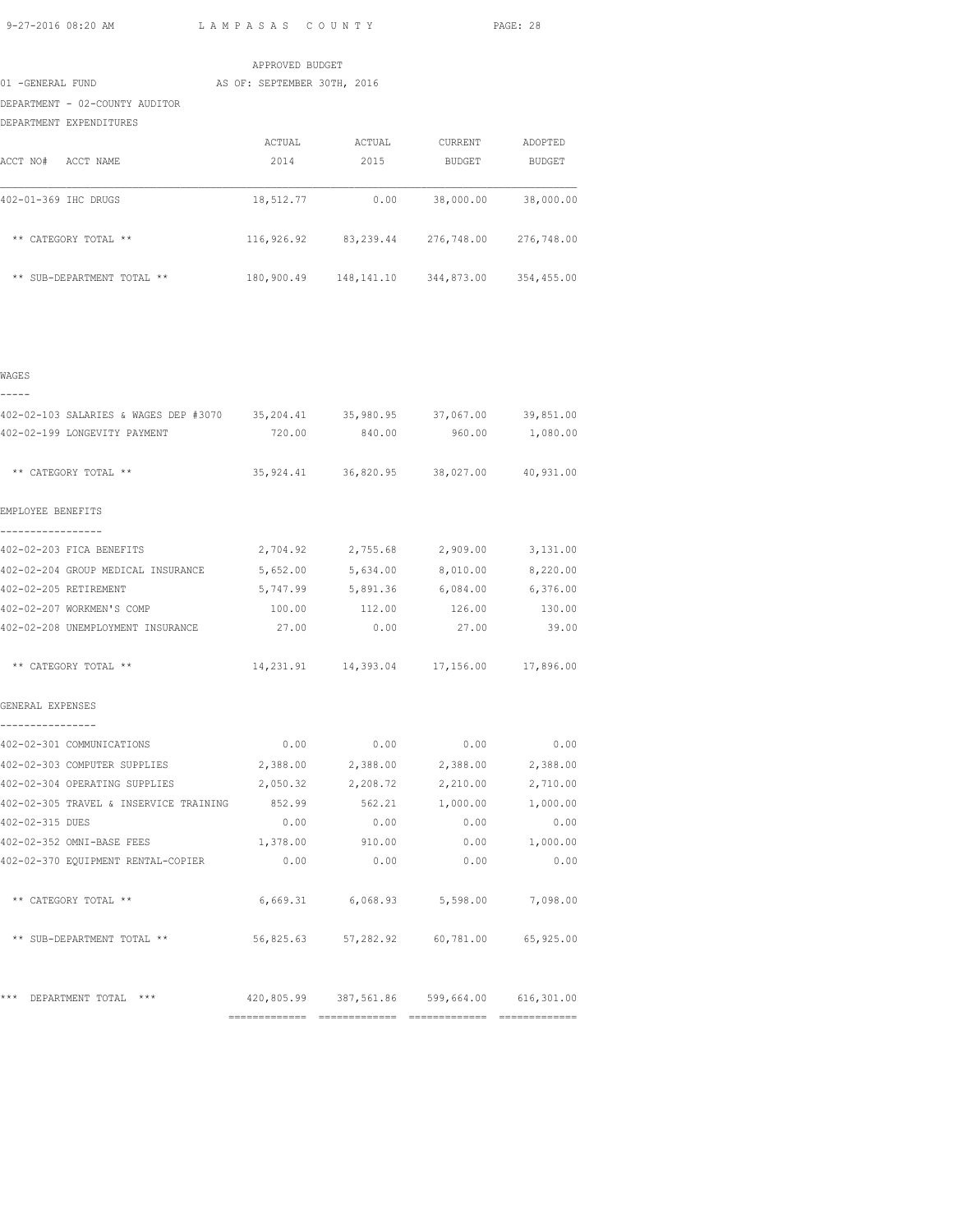|                                  | APPROVED BUDGET             |        |         |               |
|----------------------------------|-----------------------------|--------|---------|---------------|
| 01 -GENERAL FUND                 | AS OF: SEPTEMBER 30TH, 2016 |        |         |               |
| DEPARTMENT - 03-COUNTY TREASURER |                             |        |         |               |
| DEPARTMENT EXPENDITURES          |                             |        |         |               |
|                                  | ACTUAL                      | ACTUAL | CURRENT | ADOPTED       |
| ACCT NO#<br>ACCT NAME            | 2014                        | 2015   | BUDGET  | <b>BUDGET</b> |

| ۰, |  |
|----|--|
|    |  |

| 403-00-101 SALARIES & WAGES ELECTED OF 57,803.32 57,835.33 58,314.00        |       |                                                |                      | 58,954.00 |
|-----------------------------------------------------------------------------|-------|------------------------------------------------|----------------------|-----------|
| 403-00-103 SALARIES & WAGES DEPUTY                                          | 0.00  | 0.00                                           | 0.00                 | 0.00      |
| 403-00-104 SALARY & WAGES DEP #3474 31,657.98 32,477.21 33,203.00 35,014.00 |       |                                                |                      |           |
| 403-00-110 PART-TIME EMPLOYEES                                              | 0.00  | 0.00                                           | 0.00                 | 0.00      |
| 403-00-199 LONGEVITY PAYMENT                                                | 0.00  |                                                | $0.00$ 600.00 720.00 |           |
| ** CATEGORY TOTAL **                                                        |       | 89,461.30 90,312.54 92,117.00 94,688.00        |                      |           |
| EMPLOYEE BENEFITS<br>-----------------                                      |       |                                                |                      |           |
| 403-00-203 FICA BENEFITS                                                    |       | 6,601.60 6,667.50 7,047.00 7,244.00            |                      |           |
| 403-00-204 GROUP MEDICAL INSURANCE 12,251.40 10,935.80 15,980.00 16,439.00  |       |                                                |                      |           |
| 403-00-205 RETIREMENT                                                       |       | 14, 149.94  14, 430.48  14, 739.00  15, 150.00 |                      |           |
| 403-00-207 WORKMEN'S COMP                                                   |       | 246.00 276.00 306.00 315.00                    |                      |           |
| 403-00-208 UNEMPLOYMENT INSURANCE                                           | 24.00 | 0.00                                           | 24.00                | 36.00     |
| 403-00-212 PHONE ALLOWANCE                                                  |       | 520.00 480.00 480.00 480.00                    |                      |           |
| ** CATEGORY TOTAL **                                                        |       | 33, 792.94 32, 789.78 38, 576.00 39, 664.00    |                      |           |
| GENERAL EXPENSES                                                            |       |                                                |                      |           |
| ----------------<br>403-00-301 COMMUNICATIONS                               | 0.00  | 0.00                                           | 0.00                 | 0.00      |
| 403-00-303 COMPUTER SUPPLIES                                                | 0.00  | 0.00                                           | 0.00                 | 0.00      |
| 403-00-304 OPERATING SUPPLIES 3,206.48 4,210.23 4,000.00 4,600.00           |       |                                                |                      |           |
| 403-00-305 TRAVEL & INSERVICE TRAINING                                      |       | 3,200.59 2,398.02                              | 2,500.00             | 2,500.00  |
| 403-00-312 EQUIPMENT MAINTENANCE CONTR 5,850.85 6,143.40 6,300.00 6,300.00  |       |                                                |                      |           |
| 403-00-315 DUES                                                             |       | 230.00 185.00 300.00 300.00                    |                      |           |
| 403-00-318 LEGAL NOTICES                                                    | 0.00  | 0.00                                           | 0.00                 | 0.00      |
| 403-00-361 POSTAGE                                                          | 60.00 | 68.00                                          | 100.00               | 100.00    |
| 403-00-370 EQUIPMENT RENTAL-COPIER 2,188.31 1,971.06 2,500.00 2,500.00      |       |                                                |                      |           |
| 403-00-389 MISCELLANEOUS EXPENSE                                            | 0.00  | 0.00                                           | 0.00                 | 0.00      |
| ** CATEGORY TOTAL **                                                        |       | 14,736.23    14,975.71    15,700.00            |                      | 16,300.00 |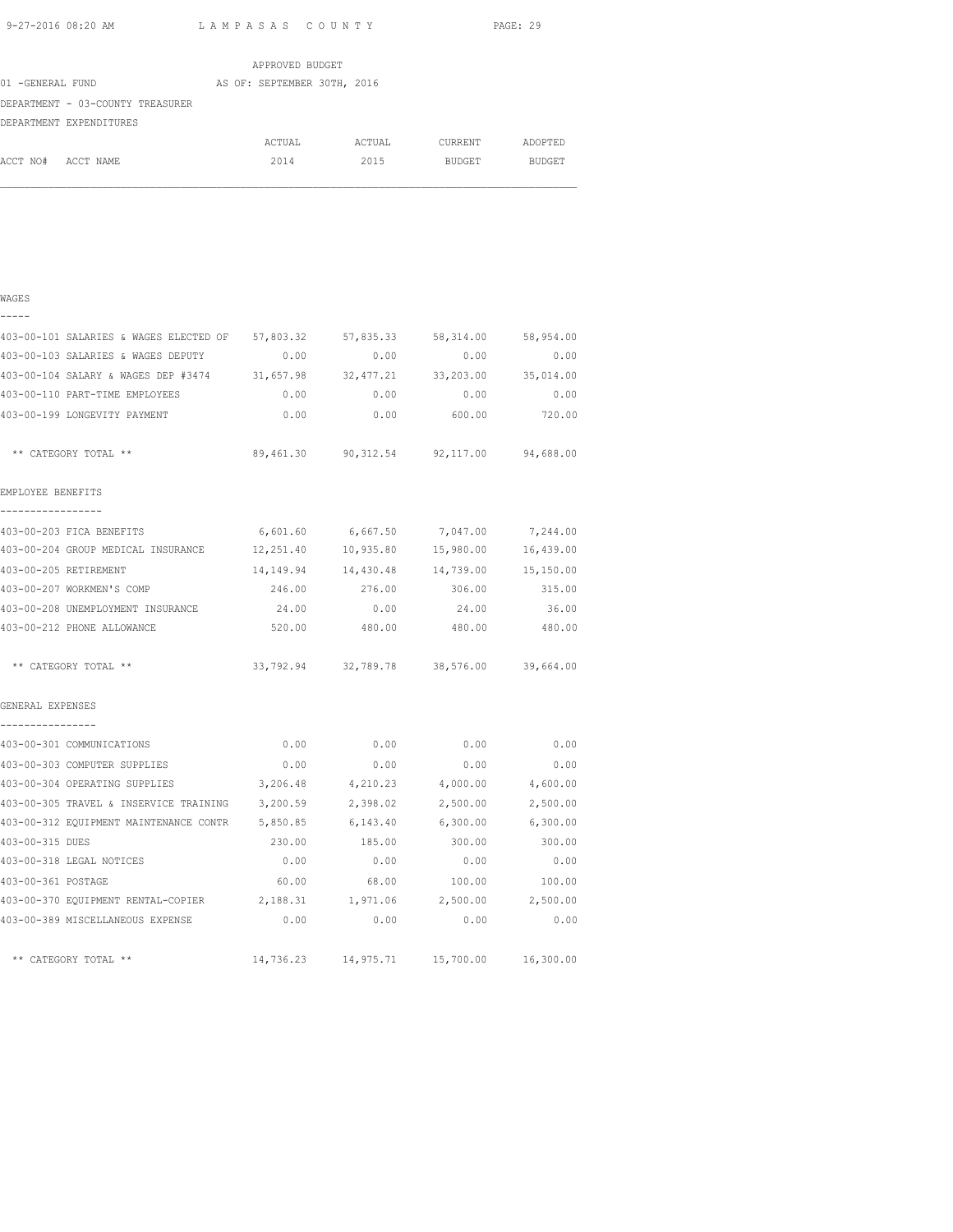| APPROVED BUDGET                             |                             |      |                                                |      |  |  |  |
|---------------------------------------------|-----------------------------|------|------------------------------------------------|------|--|--|--|
| 01 -GENERAL FUND                            | AS OF: SEPTEMBER 30TH, 2016 |      |                                                |      |  |  |  |
| DEPARTMENT - 03-COUNTY TREASURER            |                             |      |                                                |      |  |  |  |
| DEPARTMENT EXPENDITURES                     |                             |      |                                                |      |  |  |  |
|                                             |                             |      |                                                |      |  |  |  |
| ACCT NO# ACCT NAME                          | 2014                        | 2015 | BUDGET BUDGET                                  |      |  |  |  |
|                                             |                             |      |                                                |      |  |  |  |
| CAPITAL OUTLAY                              |                             |      |                                                |      |  |  |  |
| 403-00-401 OFFICE MACHINES & EQUIPMENT 0.00 |                             | 0.00 | 0.00                                           | 0.00 |  |  |  |
| 403-00-407 OFFICE FURNITURE & FIXTURES      | 0.00                        | 0.00 | 0.00                                           | 0.00 |  |  |  |
| ** CATEGORY TOTAL **                        | 0.00                        | 0.00 | 0.00                                           | 0.00 |  |  |  |
| ** SUB-DEPARTMENT TOTAL **                  |                             |      | 137,990.47  138,078.03  146,393.00  150,652.00 |      |  |  |  |
|                                             |                             |      |                                                |      |  |  |  |
| *** DEPARTMENT TOTAL<br>$***$               |                             |      | 137,990.47  138,078.03  146,393.00  150,652.00 |      |  |  |  |
|                                             |                             |      |                                                |      |  |  |  |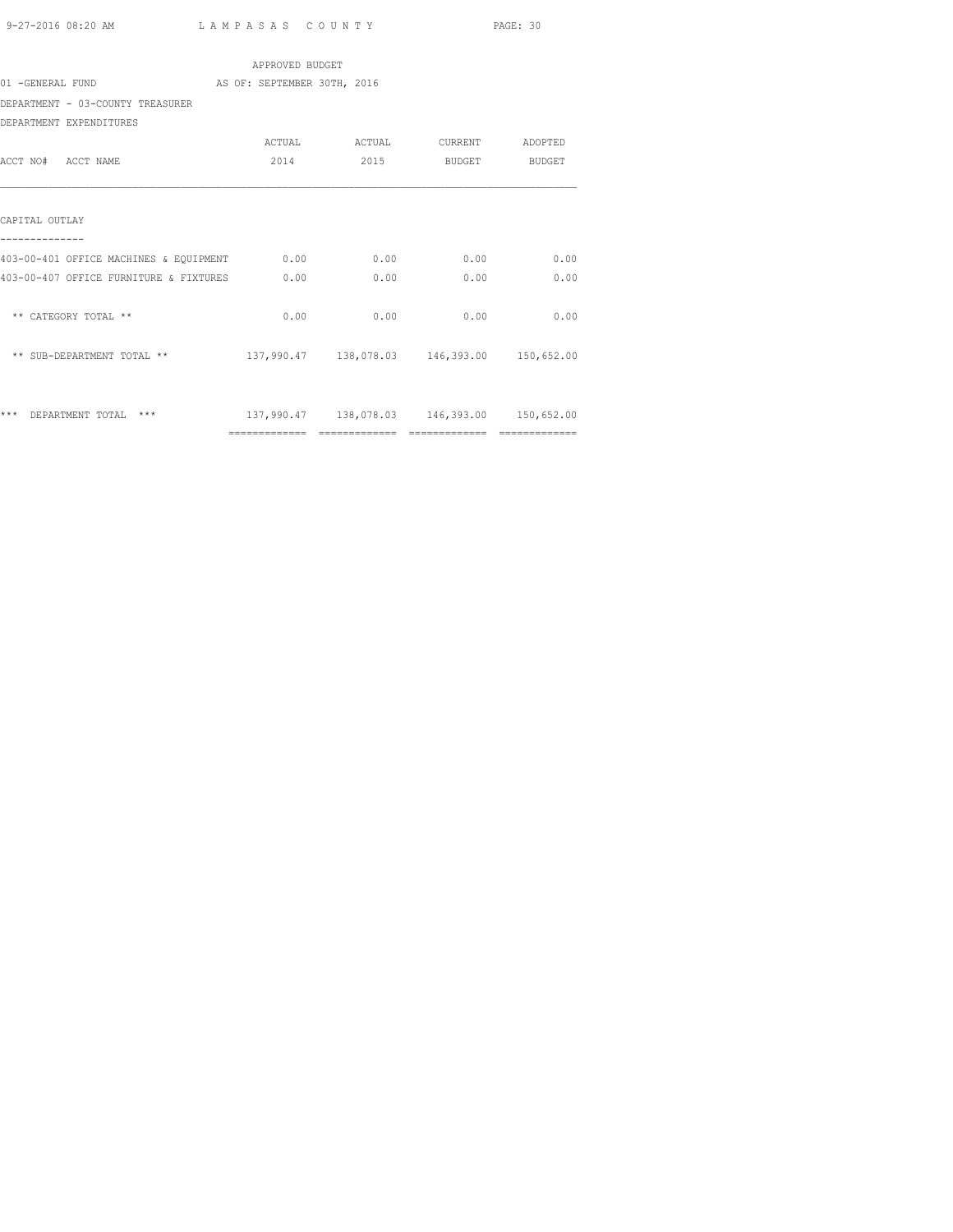WAGES

|                  |                                 | APPROVED BUDGET             |        |               |         |
|------------------|---------------------------------|-----------------------------|--------|---------------|---------|
| 01 -GENERAL FUND |                                 | AS OF: SEPTEMBER 30TH, 2016 |        |               |         |
|                  | DEPARTMENT - 04-CO TAX ASSESSOR |                             |        |               |         |
|                  | DEPARTMENT EXPENDITURES         |                             |        |               |         |
|                  |                                 | ACTUAL                      | ACTUAL | CURRENT       | ADOPTED |
| ACCT NO#         | ACCT NAME                       | 2014                        | 2015   | <b>BUDGET</b> | BUDGET  |

|                                              |           | 0.00                                                                                                 | 0.00                                                                                                                                                                                                                                                                                                                                                                                                                                                                                                                                                                                                                                                                                                                               |
|----------------------------------------------|-----------|------------------------------------------------------------------------------------------------------|------------------------------------------------------------------------------------------------------------------------------------------------------------------------------------------------------------------------------------------------------------------------------------------------------------------------------------------------------------------------------------------------------------------------------------------------------------------------------------------------------------------------------------------------------------------------------------------------------------------------------------------------------------------------------------------------------------------------------------|
|                                              |           |                                                                                                      | 23,843.00                                                                                                                                                                                                                                                                                                                                                                                                                                                                                                                                                                                                                                                                                                                          |
| 0.00                                         |           | 0.00                                                                                                 | 0.00                                                                                                                                                                                                                                                                                                                                                                                                                                                                                                                                                                                                                                                                                                                               |
| 404-00-120 SALARIES & WAGES OVERTIME 405.25  | 0.00      | 0.00                                                                                                 | 0.00                                                                                                                                                                                                                                                                                                                                                                                                                                                                                                                                                                                                                                                                                                                               |
| 1,440.00                                     |           | 0.00                                                                                                 | 0.00                                                                                                                                                                                                                                                                                                                                                                                                                                                                                                                                                                                                                                                                                                                               |
|                                              |           |                                                                                                      |                                                                                                                                                                                                                                                                                                                                                                                                                                                                                                                                                                                                                                                                                                                                    |
|                                              |           |                                                                                                      |                                                                                                                                                                                                                                                                                                                                                                                                                                                                                                                                                                                                                                                                                                                                    |
|                                              |           |                                                                                                      |                                                                                                                                                                                                                                                                                                                                                                                                                                                                                                                                                                                                                                                                                                                                    |
| 11,439.40                                    |           | 16,094.00                                                                                            | 16,439.00                                                                                                                                                                                                                                                                                                                                                                                                                                                                                                                                                                                                                                                                                                                          |
| 13,669.17                                    | 12,849.33 | 13,096.00                                                                                            | 13,248.00                                                                                                                                                                                                                                                                                                                                                                                                                                                                                                                                                                                                                                                                                                                          |
| 246.00                                       | 244.00    | 272.00                                                                                               | 275.00                                                                                                                                                                                                                                                                                                                                                                                                                                                                                                                                                                                                                                                                                                                             |
| 23.00                                        | 0.00      | 23.00                                                                                                | 24.00                                                                                                                                                                                                                                                                                                                                                                                                                                                                                                                                                                                                                                                                                                                              |
|                                              |           |                                                                                                      |                                                                                                                                                                                                                                                                                                                                                                                                                                                                                                                                                                                                                                                                                                                                    |
|                                              |           |                                                                                                      |                                                                                                                                                                                                                                                                                                                                                                                                                                                                                                                                                                                                                                                                                                                                    |
| 0.00                                         |           | 0.00                                                                                                 | 0.00                                                                                                                                                                                                                                                                                                                                                                                                                                                                                                                                                                                                                                                                                                                               |
| 131.95                                       | 0.00      | 600.00                                                                                               | 600.00                                                                                                                                                                                                                                                                                                                                                                                                                                                                                                                                                                                                                                                                                                                             |
|                                              |           |                                                                                                      |                                                                                                                                                                                                                                                                                                                                                                                                                                                                                                                                                                                                                                                                                                                                    |
|                                              |           |                                                                                                      |                                                                                                                                                                                                                                                                                                                                                                                                                                                                                                                                                                                                                                                                                                                                    |
| 0.00                                         | 0.00      | 0.00                                                                                                 | 0.00                                                                                                                                                                                                                                                                                                                                                                                                                                                                                                                                                                                                                                                                                                                               |
| 404-00-312 EQUIPMENT MAINTENANCE CONTR 96.00 | 0.00      | 180.00                                                                                               | 180.00                                                                                                                                                                                                                                                                                                                                                                                                                                                                                                                                                                                                                                                                                                                             |
| 85.00                                        | 85.00     | 100.00                                                                                               | 100.00                                                                                                                                                                                                                                                                                                                                                                                                                                                                                                                                                                                                                                                                                                                             |
|                                              |           |                                                                                                      |                                                                                                                                                                                                                                                                                                                                                                                                                                                                                                                                                                                                                                                                                                                                    |
|                                              |           |                                                                                                      | 114.00                                                                                                                                                                                                                                                                                                                                                                                                                                                                                                                                                                                                                                                                                                                             |
|                                              |           |                                                                                                      | 300.00                                                                                                                                                                                                                                                                                                                                                                                                                                                                                                                                                                                                                                                                                                                             |
|                                              |           |                                                                                                      |                                                                                                                                                                                                                                                                                                                                                                                                                                                                                                                                                                                                                                                                                                                                    |
|                                              |           |                                                                                                      | 0.00                                                                                                                                                                                                                                                                                                                                                                                                                                                                                                                                                                                                                                                                                                                               |
|                                              |           |                                                                                                      |                                                                                                                                                                                                                                                                                                                                                                                                                                                                                                                                                                                                                                                                                                                                    |
|                                              |           | 404-00-103 SALARIES & WAGES DEPUTY 0.00<br>5,808.45<br>404-00-364 PUBLICATIONS, BOOKS, MANUAL 300.00 | 404-00-101 SALARIES & WAGES ELECTED OF 58,286.32 58,034.33 58,314.00 58,954.00<br>0.00<br>404-00-104 SALARY & WAGES DEP #1555 26,846.65 22,755.81 23,536.00<br>0.00<br>0.00<br>86,978.22 80,790.14 81,850.00 82,797.00<br>6,022.45 6,262.00 6,334.00<br>11,988.33<br>31, 186.02 31, 104.11 35, 747.00 36, 320.00<br>0.00<br>1,323.20    1,242.24    1,500.00    1,500.00<br>404-00-305 TRAVEL & INSERVICE TRAINING 1,629.73 1,789.38 2,000.00 2,000.00<br>404-00-332 DISTRICT TAX ASSESSOR COLLE 111,391.13 120,248.47 132,751.00 150,630.00<br>112.00    114.00    114.00<br>$0.00$ 300.00<br>404-00-370 EQUIPMENT RENTAL - COPIER 1,187.88 1,088.89 1,200.00 1,200.00<br>404-00-389 MISCELLANEOUS EXPENSE 6,221.50 0.00 3,000.00 |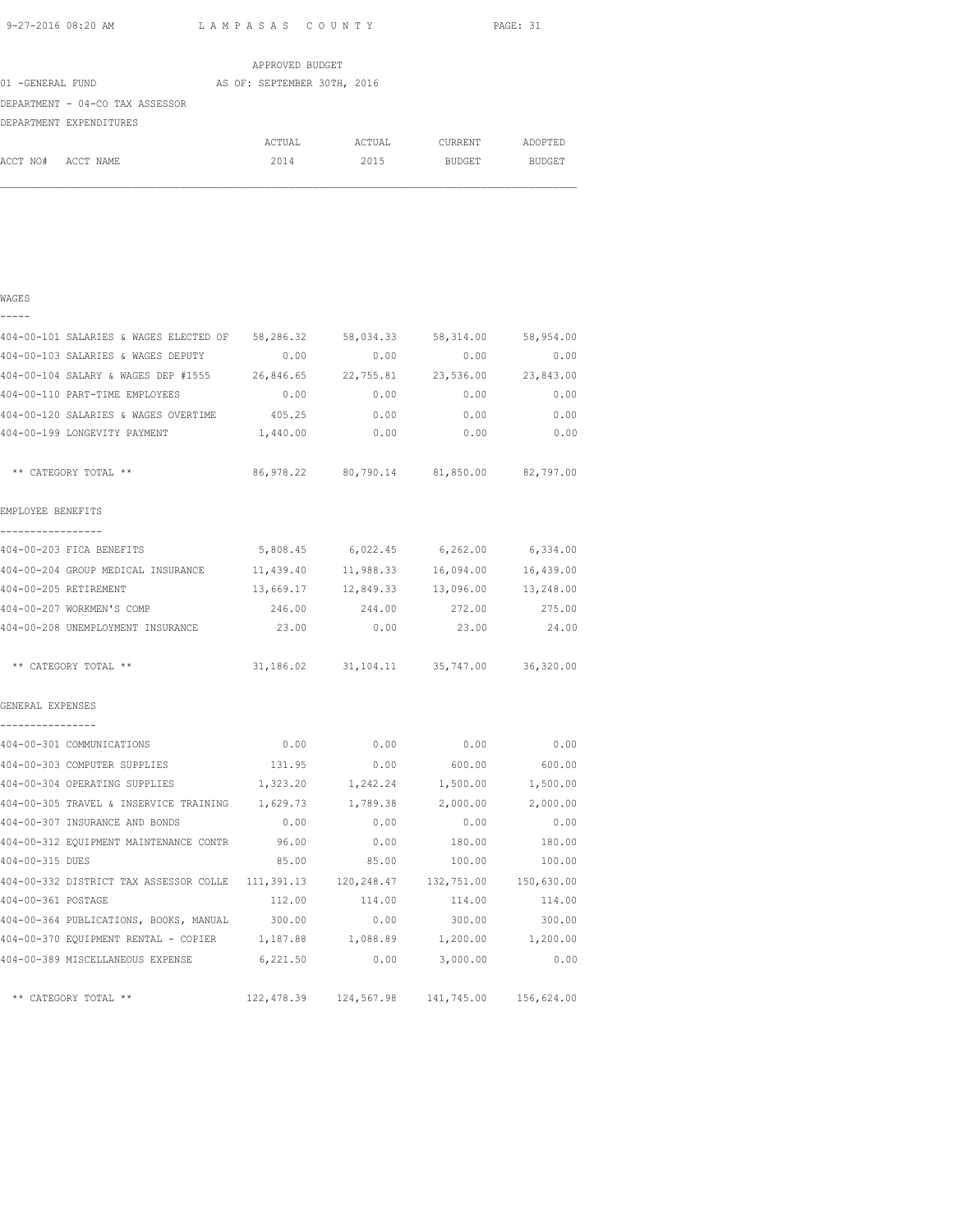| APPROVED BUDGET                        |                                             |        |         |         |  |  |  |
|----------------------------------------|---------------------------------------------|--------|---------|---------|--|--|--|
| 01 -GENERAL FUND                       | AS OF: SEPTEMBER 30TH, 2016                 |        |         |         |  |  |  |
| DEPARTMENT - 04-CO TAX ASSESSOR        |                                             |        |         |         |  |  |  |
| DEPARTMENT EXPENDITURES                |                                             |        |         |         |  |  |  |
|                                        | ACTUAL                                      | ACTUAL | CURRENT | ADOPTED |  |  |  |
| ACCT NO# ACCT NAME                     | 2014                                        | 2015   | BUDGET  | BUDGET  |  |  |  |
|                                        |                                             |        |         |         |  |  |  |
|                                        |                                             |        |         |         |  |  |  |
| CAPITAL OUTLAY                         |                                             |        |         |         |  |  |  |
|                                        |                                             |        |         |         |  |  |  |
| 404-00-401 OFFICE MACHINES & EQUIPMENT | 0.00                                        | 0.00   | 0.00    | 0.00    |  |  |  |
|                                        |                                             |        |         |         |  |  |  |
| ** CATEGORY TOTAL **                   | 0.00                                        | 0.00   | 0.00    | 0.00    |  |  |  |
|                                        |                                             |        |         |         |  |  |  |
| ** SUB-DEPARTMENT TOTAL **             | 240,642.63 236,462.23 259,342.00 275,741.00 |        |         |         |  |  |  |

| 404-01-103 SALARIES & WAGES DEP #2415 35,758.98 36,082.94 36,842.00 41,098.00 |      |                                            |      |              |  |
|-------------------------------------------------------------------------------|------|--------------------------------------------|------|--------------|--|
| 404-01-104 SALARY & WAGES DEP #3000 25,514.20 26,273.52 27,053.00 30,834.00   |      |                                            |      |              |  |
| 404-01-120 SALARY/OVERTIME                                                    |      | 490.51 0.00                                |      | $0.00$ 0.00  |  |
| 404-01-199 LONGEVITY PAYMENT                                                  |      | 3,000.00 3,145.44 3,240.00 3,360.00        |      |              |  |
| ** CATEGORY TOTAL **                                                          |      | 64,763.69 65,501.90 67,135.00 75,292.00    |      |              |  |
| EMPLOYEE BENEFITS                                                             |      |                                            |      |              |  |
| 404-01-203 FICA BENEFITS                                                      |      | 4,293.95 4,404.08 5,136.00 5,760.00        |      |              |  |
| 404-01-204 GROUP MEDICAL INSURANCE 10,534.00 12,721.50 15,906.00              |      |                                            |      | 20,039.00    |  |
| 404-01-205 RETIREMENT                                                         |      | 10,362.07  10,480.44  10,741.00  12,047.00 |      |              |  |
| 404-01-207 WORKMAN'S COMP                                                     |      |                                            |      |              |  |
| 404-01-208 UNEMPLOYMENT INSURANCE 46.00 0.00 46.00 71.00                      |      |                                            |      |              |  |
| ** CATEGORY TOTAL **                                                          |      | 25,414.02 27,804.02 32,051.00 38,167.00    |      |              |  |
| GENERAL EXPENSES                                                              |      |                                            |      |              |  |
| 404-01-303 COMPUTER SUPPLIES                                                  | 0.00 | 0.00                                       | 0.00 | 0.00         |  |
| ** CATEGORY TOTAL **                                                          |      | 0.00<br>0.00                               |      | 0.00<br>0.00 |  |
| ** SUB-DEPARTMENT TOTAL ** 90,177.71 93,305.92 99,186.00 113,459.00           |      |                                            |      |              |  |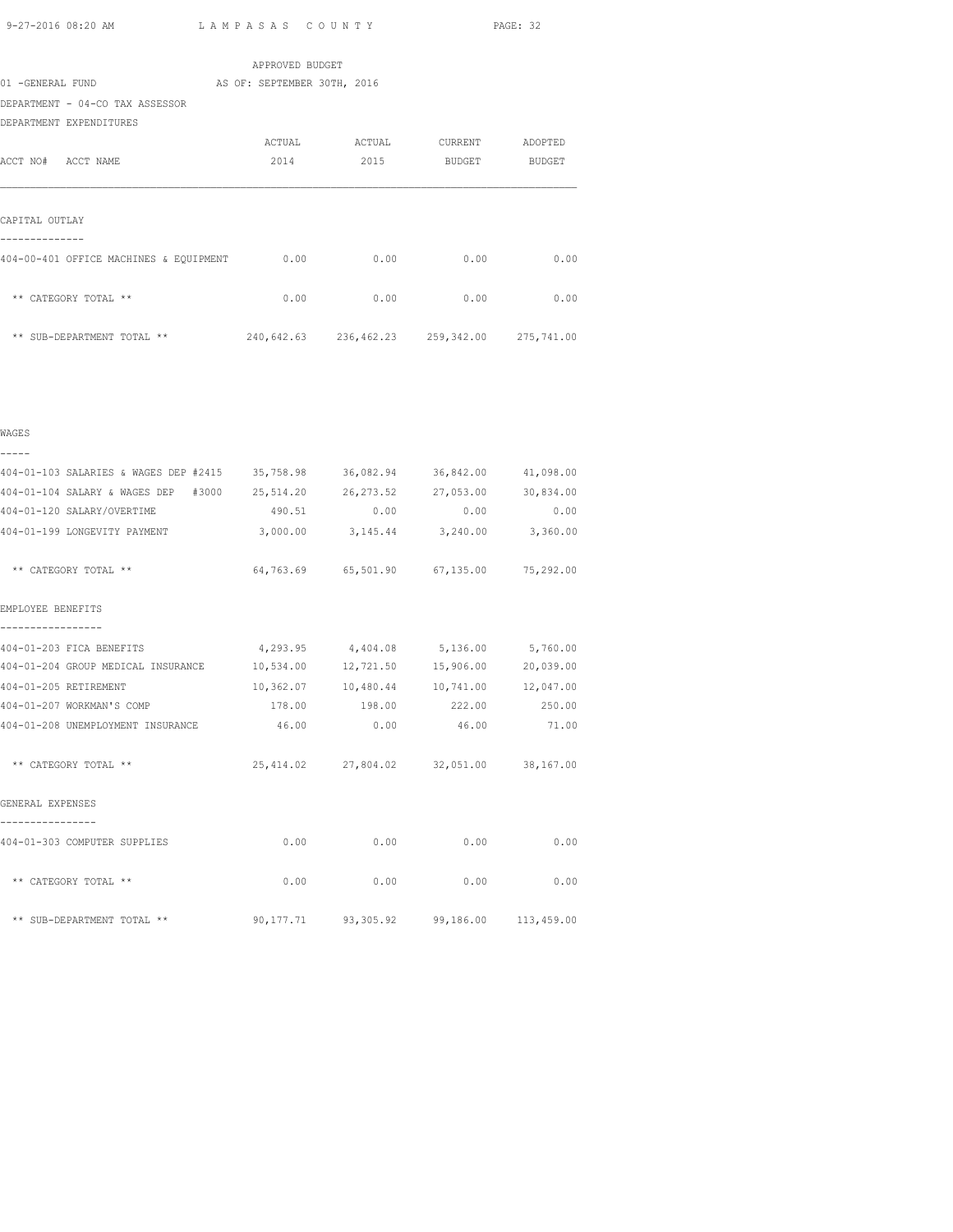| 9-27-2016 08:20 AM                                                   |                 | LAMPASAS COUNTY |                               | PAGE: 33 |  |
|----------------------------------------------------------------------|-----------------|-----------------|-------------------------------|----------|--|
|                                                                      | APPROVED BUDGET |                 |                               |          |  |
| 01 -GENERAL FUND AS OF: SEPTEMBER 30TH, 2016                         |                 |                 |                               |          |  |
| DEPARTMENT - 04-CO TAX ASSESSOR                                      |                 |                 |                               |          |  |
| DEPARTMENT EXPENDITURES                                              |                 |                 |                               |          |  |
|                                                                      |                 |                 | ACTUAL ACTUAL CURRENT ADOPTED |          |  |
| ACCT NO# ACCT NAME                                                   |                 |                 | 2014 2015 BUDGET BUDGET       |          |  |
| GENERAL EXPENSES<br>404-02-301 COMMUNICATIONS                        | 0.00            | 0.00            | 0.00                          | 0.00     |  |
| 404-02-354 VOTER REGISTRATION SUPPLIES                               | 0.00            | 0.00            | 0.00                          | 0.00     |  |
| ** CATEGORY TOTAL **                                                 | 0.00            | 0.00            | 0.00                          | 0.00     |  |
| ** SUB-DEPARTMENT TOTAL **                                           | 0.00            | 0.00            | 0.00                          | 0.00     |  |
| *** DEPARTMENT TOTAL *** 330,820.34 329,768.15 358,528.00 389,200.00 |                 |                 |                               |          |  |

============= ============= ============= =============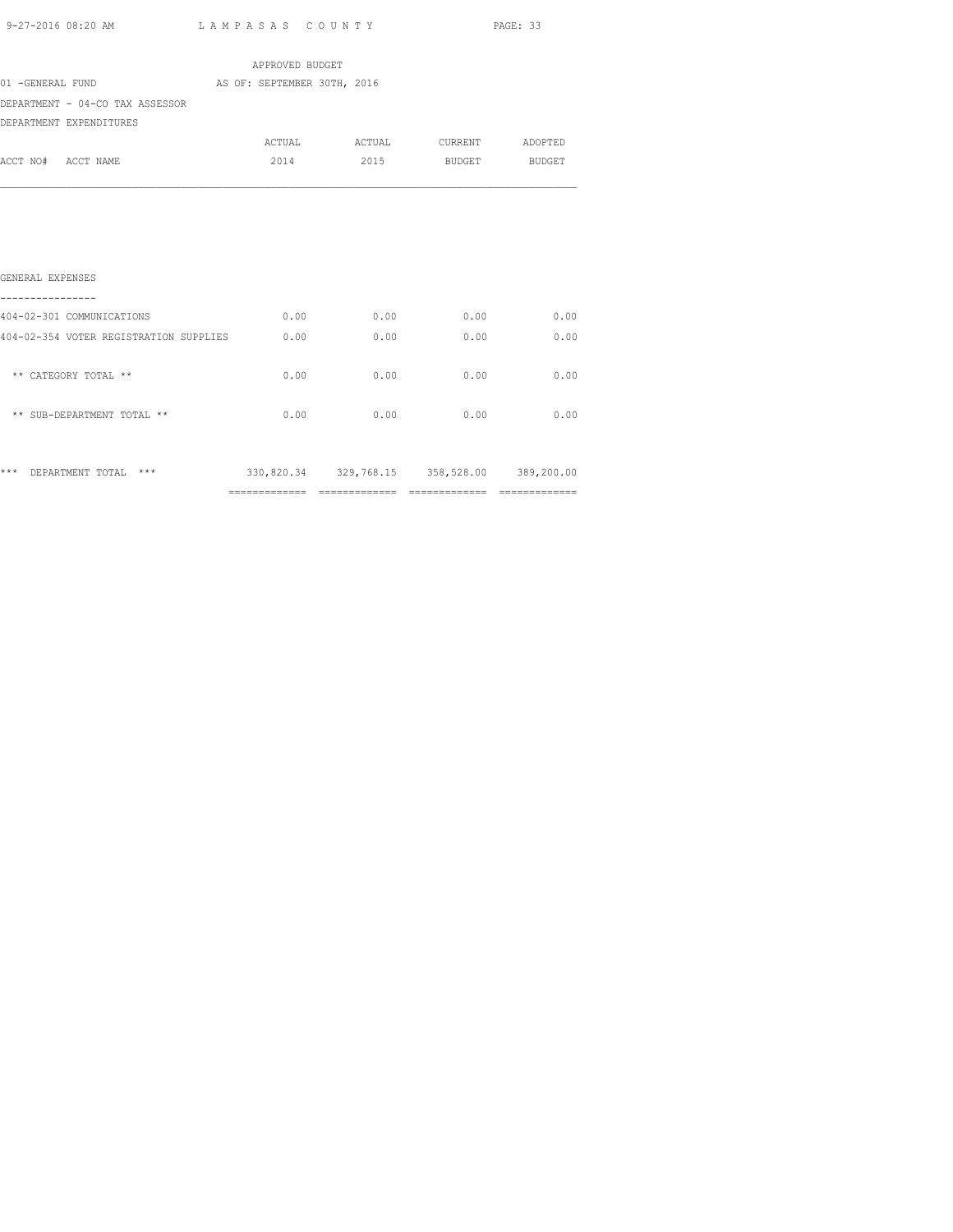|                              | APPROVED BUDGET             |        |               |               |
|------------------------------|-----------------------------|--------|---------------|---------------|
| 01 -GENERAL FUND             | AS OF: SEPTEMBER 30TH, 2016 |        |               |               |
| DEPARTMENT - 05-COUNTY CLERK |                             |        |               |               |
| DEPARTMENT EXPENDITURES      |                             |        |               |               |
|                              | ACTUAL                      | ACTUAL | CURRENT       | ADOPTED       |
| ACCT NO#<br>ACCT NAME        | 2014                        | 2015   | <b>BUDGET</b> | <b>BUDGET</b> |
|                              |                             |        |               |               |

| ۰,<br>۱ |  |
|---------|--|
|         |  |

| 405-00-101 SALARIES & WAGES ELECTED OF          | 58,683.32 | 58,091.33 | 58,314.00                                      | 58,954.00 |
|-------------------------------------------------|-----------|-----------|------------------------------------------------|-----------|
| 405-00-103 SALARIES & WAGES DEP #3600           | 43,234.04 | 43,858.81 | 44,959.00                                      | 46,858.00 |
| 405-00-104 SALARY AND WAGES DEP #2290 25,514.21 |           | 26,058.25 | 27,053.00                                      | 30,623.00 |
| 405-00-106 TEMPORARY EMPLOYEE                   | 0.00      | 0.00      | 0.00                                           | 0.00      |
| 405-00-110 PART-TIME EMPLOYEES                  | 0.00      | 0.00      | 0.00                                           | 0.00      |
| 405-00-120 SALARY & WAGES OVERTIME              | 0.00      | 0.00      | 0.00                                           | 0.00      |
| 405-00-199 LONGEVITY PAYMENT                    | 600.00    | 720.00    | 840.00                                         | 960.00    |
| ** CATEGORY TOTAL **                            |           |           | 128,031.57  128,728.39  131,166.00  137,395.00 |           |
| EMPLOYEE BENEFITS<br>________________           |           |           |                                                |           |
| 405-00-203 FICA BENEFITS                        |           |           | 9,562.04 9,672.68 10,034.00                    | 10,511.00 |
| 405-00-204 GROUP MEDICAL INSURANCE 17,866.40    |           | 17,496.46 | 23,950.00                                      | 24,659.00 |
| 405-00-205 RETIREMENT                           | 20,174.17 | 20,510.39 | 20,986.00                                      | 21,983.00 |
| 405-00-207 WORKMEN'S COMP                       | 352.00    | 392.00    | 436.00                                         | 456.00    |
| 405-00-208 UNEMPLOYMENT INSURANCE               | 52.00     | 0.00      | 52.00                                          | 77.00     |
| ** CATEGORY TOTAL **                            |           |           | 48,006.61 48,071.53 55,458.00 57,686.00        |           |
| GENERAL EXPENSES                                |           |           |                                                |           |
| ----------------                                |           |           |                                                |           |
| 405-00-301 COMMUNICATIONS                       | 0.00      | 0.00      | 0.00                                           | 0.00      |
| 405-00-302 UTILITIES                            | 0.00      | 0.00      | 0.00                                           | 0.00      |
| 405-00-304 OPERATING SUPPLIES                   |           |           | 12,615.22 12,393.63 13,000.00                  | 13,000.00 |
| 405-00-305 TRAVEL & INSERVICE TRAINING 1,122.81 |           | 716.86    | 1,500.00                                       | 1,500.00  |
| 405-00-308 REPAIRS - RESTORING BOOKS            | 0.00      | 0.00      | 0.00                                           | 0.00      |
| 405-00-312 EQUIPMENT MAINTENANCE CONTR          | 0.00      | 0.00      | 200.00                                         | 200.00    |
| 405-00-315 DUES                                 | 125.00    | 125.00    | 85.00                                          | 85.00     |
| 405-00-335 RECORD STORAGE                       | 0.00      | 0.00      | 0.00                                           | 0.00      |
| 405-00-337 ELECTIONS, JUDGES & SUPPLIE          | 0.00      | 0.00      | 0.00                                           | 0.00      |
| 405-00-361 POSTAGE                              | 60.00     | 68.00     | 125.00                                         | 125.00    |
| 405-00-364 PUBLICATIONS, BOOKS, MANUAL          | 51.00     | 0.00      | 150.00                                         | 150.00    |
| 405-00-370 EQUIPMENT RENTAL-COPIER              | 3,951.10  | 3,818.90  | 3,600.00                                       | 3,600.00  |
| 405-00-372 EQUIPMENT LEASE - VEHICLE            | 0.00      | 0.00      | 0.00                                           | 0.00      |
| 405-00-389 MISCELLANEOUS EXPENSE                | 0.00      | 0.00      | 0.00                                           | 0.00      |
| ** CATEGORY TOTAL **                            |           |           | 17,925.13  17,122.39  18,660.00  18,660.00     |           |
|                                                 |           |           |                                                |           |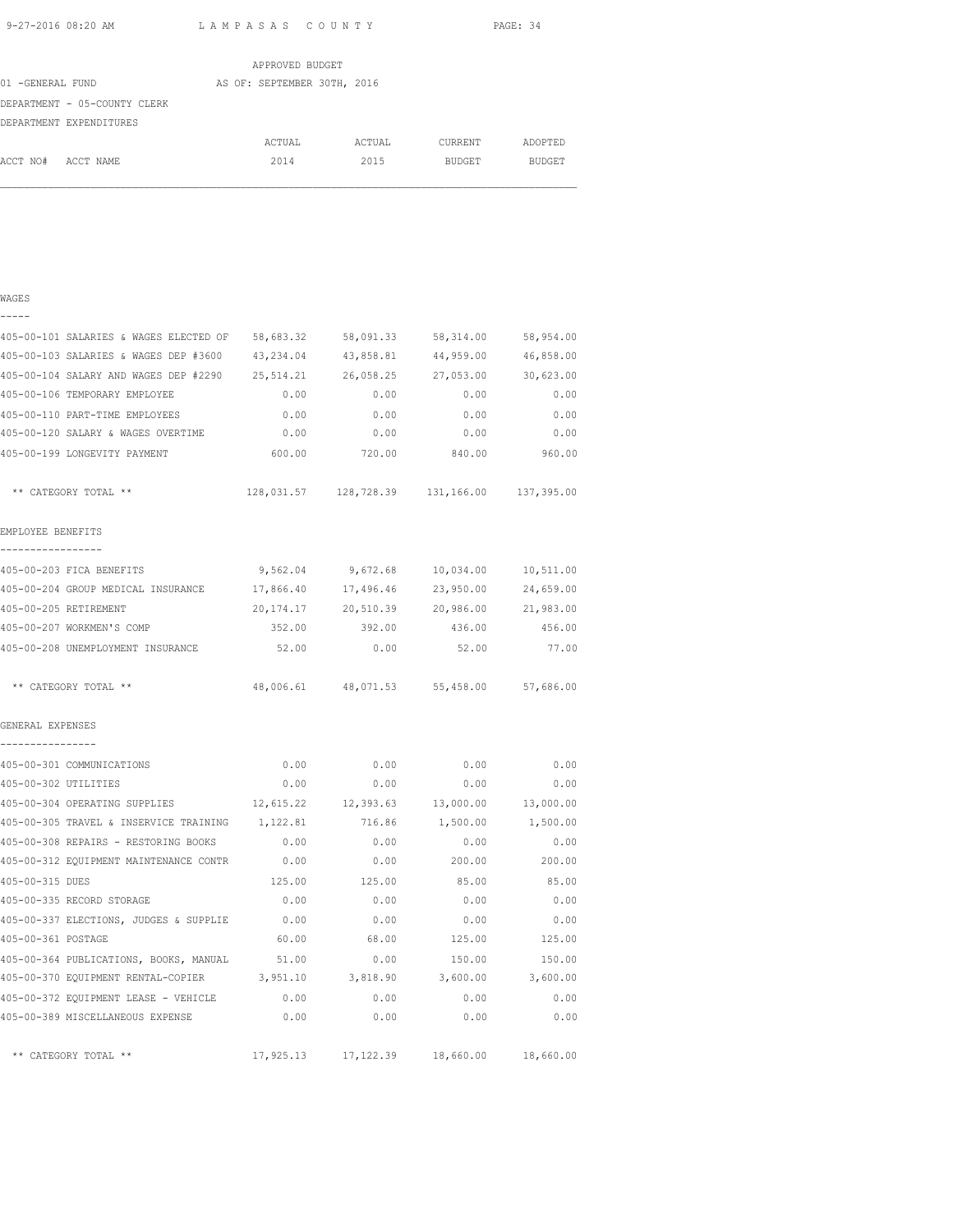| APPROVED BUDGET                        |                                                       |        |         |               |  |  |  |
|----------------------------------------|-------------------------------------------------------|--------|---------|---------------|--|--|--|
| 01 -GENERAL FUND                       | AS OF: SEPTEMBER 30TH, 2016                           |        |         |               |  |  |  |
| DEPARTMENT - 05-COUNTY CLERK           |                                                       |        |         |               |  |  |  |
| DEPARTMENT EXPENDITURES                |                                                       |        |         |               |  |  |  |
|                                        | ACTUAL                                                | ACTUAL | CURRENT | ADOPTED       |  |  |  |
| ACCT NO# ACCT NAME                     | 2014                                                  | 2015   | BUDGET  | <b>BUDGET</b> |  |  |  |
|                                        |                                                       |        |         |               |  |  |  |
| CAPITAL OUTLAY                         |                                                       |        |         |               |  |  |  |
| 405-00-401 OFFICE MACHINES & EQUIPMENT | 0.00                                                  | 0.00   | 0.00    | 0.00          |  |  |  |
| ** CATEGORY TOTAL **                   | 0.00                                                  | 0.00   | 0.00    | 0.00          |  |  |  |
| ** SUB-DEPARTMENT TOTAL **             | 193, 963.31   193, 922.31   205, 284.00   213, 741.00 |        |         |               |  |  |  |

|  |  | ۰, |  |
|--|--|----|--|
|  |  |    |  |

| 405-01-103 SALARIES & WAGES DEP #0541 13,075.15 21,984.21 24,248.00 24,276.00 |                   |                                             |             |             |
|-------------------------------------------------------------------------------|-------------------|---------------------------------------------|-------------|-------------|
| 405-01-104 SALARIES & WAGES DEPUTY                                            |                   | $0.00$ 0.00                                 |             | $0.00$ 0.00 |
| 405-01-199 LONGEVITY PAYMENT                                                  |                   | 0.00<br>0.00                                | 0.00        | 0.00        |
| ** CATEGORY TOTAL **                                                          |                   | 13,075.15 21,984.21 24,248.00 24,276.00     |             |             |
| EMPLOYEE BENEFITS                                                             |                   |                                             |             |             |
| 405-01-203 FICA BENEFITS                                                      | 980.72            | 1,650.10                                    | 1,855.00    | 1,855.00    |
| 405-01-204 GROUP MEDICAL INSURANCE                                            | 3,727.00 5,192.00 |                                             | 8,010.00    | 8,220.00    |
| 405-01-205 RETIREMENT                                                         |                   | 2,092.02 3,517.52                           | 3,880.00    | 3,880.00    |
| 405-01-207 WORKMAN'S COMP                                                     | 63.00             |                                             | 70.00 80.00 | 83.00       |
| 405-01-208 UNEMPLOYMENT INSURANCE                                             | 17.00             | 0.00                                        | 17.00       | 26.00       |
| ** CATEGORY TOTAL **                                                          |                   | 6,879.74  10,429.62  13,842.00  14,064.00   |             |             |
| ** SUB-DEPARTMENT TOTAL **                                                    |                   | 19,954.89 32,413.83 38,090.00 38,340.00     |             |             |
|                                                                               |                   |                                             |             |             |
| ***<br>$***$<br>DEPARTMENT TOTAL                                              |                   | 213,918.20 226,336.14 243,374.00 252,081.00 |             |             |
|                                                                               |                   |                                             |             |             |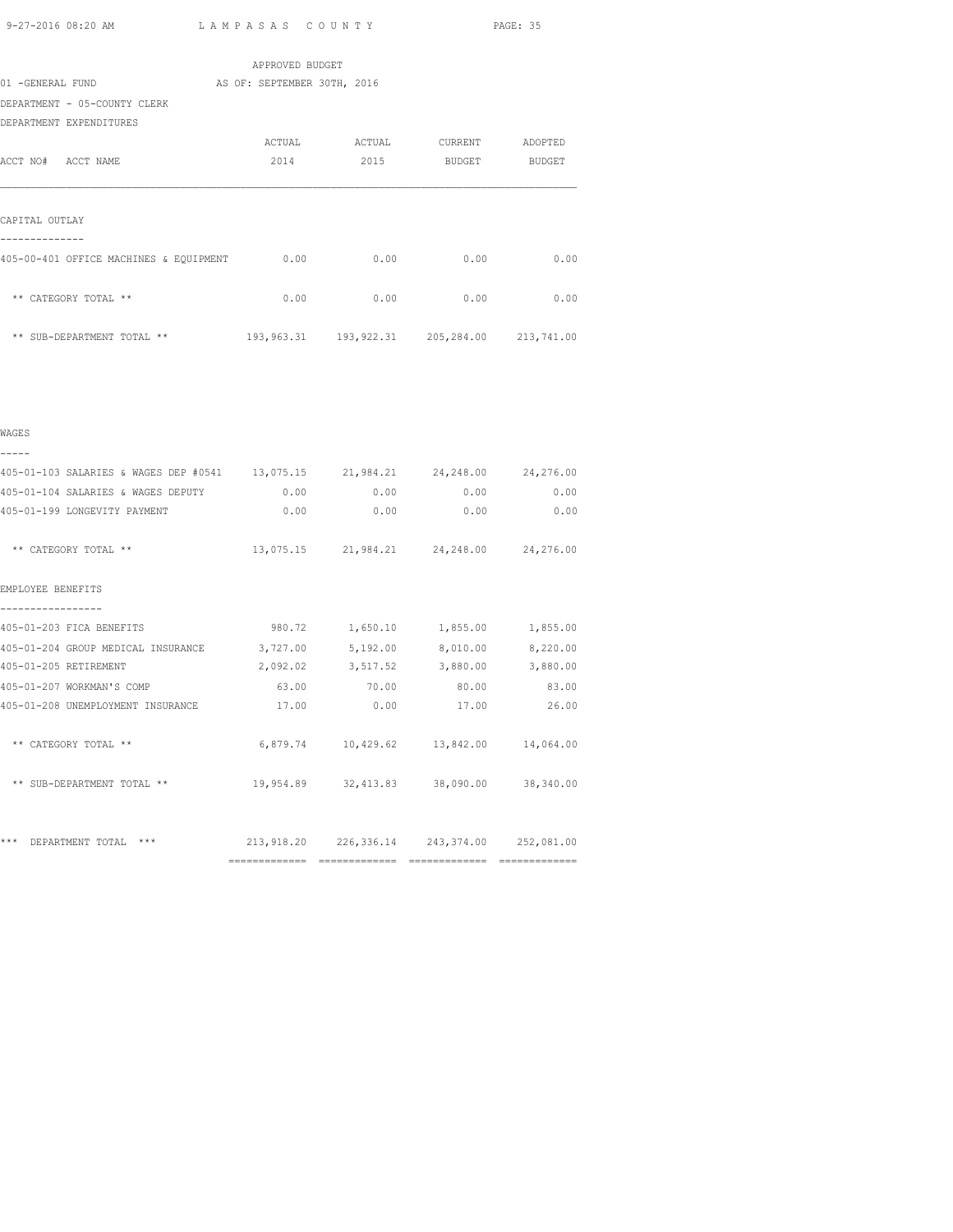WAGES

9-27-2016 08:20 AM L A M P A S A S C O U N T Y PAGE: 36

|                  | APPROVED BUDGET                |  |                             |  |        |  |               |  |               |  |  |  |  |
|------------------|--------------------------------|--|-----------------------------|--|--------|--|---------------|--|---------------|--|--|--|--|
| 01 -GENERAL FUND |                                |  | AS OF: SEPTEMBER 30TH, 2016 |  |        |  |               |  |               |  |  |  |  |
|                  | DEPARTMENT - 06-DISTRICT CLERK |  |                             |  |        |  |               |  |               |  |  |  |  |
|                  | DEPARTMENT EXPENDITURES        |  |                             |  |        |  |               |  |               |  |  |  |  |
|                  |                                |  | ACTUAL                      |  | ACTUAL |  | CURRENT       |  | ADOPTED       |  |  |  |  |
| ACCT NO#         | ACCT NAME                      |  | 2014                        |  | 2015   |  | <b>BUDGET</b> |  | <b>BUDGET</b> |  |  |  |  |
|                  |                                |  |                             |  |        |  |               |  |               |  |  |  |  |

# ----- 406-00-101 SALARIES & WAGES ELECTED OF 58,302.32 57,943.33 58,314.00 58,954.00 406-00-103 SALARIES & WAGES DEP #1881 24,620.53 26,454.52 26,301.00 25,226.00 406-00-104 SALARY & WAGES DEP #1942 27,853.71 29,661.84 29,394.00 29,821.00 406-00-106 TEMPORARY EMPLOYEE 0.00 0.00 0.00 0.00 406-00-110 PART-TIME EMPLOYEES 0.00 0.00 0.00 0.00 406-00-120 SALARY & WAGES OVERTIME 8.94 0.00 0.00 0.00 406-00-199 LONGEVITY PAYMENT 0.00 600.00 720.00 0.00 \*\* CATEGORY TOTAL \*\* 110,785.50 114,659.69 114,729.00 114,001.00 EMPLOYEE BENEFITS ----------------- 406-00-203 FICA BENEFITS 8,186.63 8,577.95 8,777.00 8,721.00 406-00-204 GROUP MEDICAL INSURANCE 18,680.60 17,526.80 23,990.00 24,659.00 406-00-205 RETIREMENT 17,475.86 18,283.14 18,357.00 18,240.00 406-00-207 WORKMEN'S COMP 304.00 341.00 381.00 380.00 406-00-208 UNEMPLOYMENT INSURANCE 40.00 0.00 40.00 56.00 406-00-212 PHONE ALLOWANCE 0.00 0.00 0.00 0.00 \*\* CATEGORY TOTAL \*\* 44,687.09 44,728.89 51,545.00 52,056.00 GENERAL EXPENSES ---------------- 406-00-301 COMMUNICATIONS 0.00 0.00 0.00 0.00 406-00-304 OPERATING SUPPLIES 4,755.44 6,262.39 6,000.00 7,500.00 406-00-305 TRAVEL & INSERVICE TRAINING 2,315.83 925.55 2,000.00 2,500.00 406-00-310 JURY FEES 17,360.00 16,560.00 13,000.00 15,000.00 406-00-312 EQUIPMENT MAINTENANCE CONTR 8,170.00 8,987.00 9,000.00 9,000.00 406-00-315 DUES 125.00 100.00 100.00 225.00 406-00-333 CONTRACTED SERVICES 0.00 0.00 0.00 0.00 406-00-361 POSTAGE 60.00 68.00 72.00 72.00 406-00-363 JURY MEALS 103.25 0.00 350.00 350.00 406-00-364 PUBLICATIONS, BOOKS, MANUAL 108.00 0.00 100.00 250.00 406-00-370 EQUIPMENT RENTAL-COPIER 3,451.02 3,738.67 3,500.00 3,500.00 406-00-378 ELECTRONIC E-FILING 0.00 0.00 0.00 0.00 406-00-389 MISCELLANEOUS EXPENSE 0.00 0.00 0.00 0.00 \*\* CATEGORY TOTAL \*\* 36,448.54 36,641.61 34,122.00 38,397.00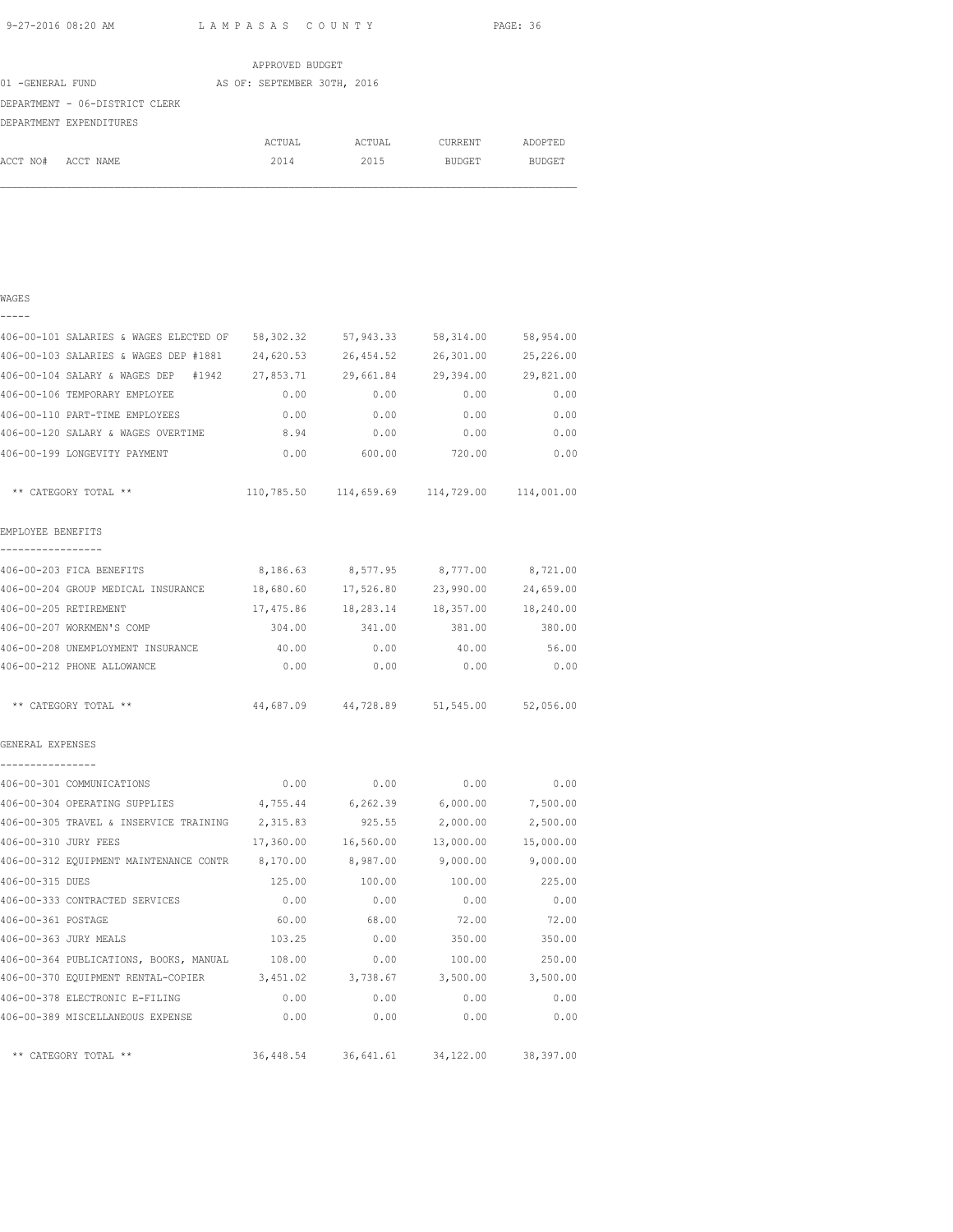|                                                                             | APPROVED BUDGET |                                         |      |
|-----------------------------------------------------------------------------|-----------------|-----------------------------------------|------|
| 01 -GENERAL FUND AS OF: SEPTEMBER 30TH, 2016                                |                 |                                         |      |
| DEPARTMENT - 06-DISTRICT CLERK                                              |                 |                                         |      |
| DEPARTMENT EXPENDITURES                                                     |                 |                                         |      |
|                                                                             |                 | ACTUAL ACTUAL CURRENT ADOPTED           |      |
| ACCT NO# ACCT NAME                                                          |                 | 2014 2015 BUDGET BUDGET                 |      |
| CAPITAL OUTLAY                                                              |                 |                                         |      |
|                                                                             |                 |                                         |      |
| 406-00-407 OFFICE FURNITURE & FIXTURES                                      |                 | $0.00$ $0.00$ $0.00$ $0.00$ $0.00$      |      |
| ** CATEGORY TOTAL **                                                        |                 | $0.00$ $0.00$ $0.00$ $0.00$             | 0.00 |
| ** SUB-DEPARTMENT TOTAL ** 191,921.13 196,030.19 200,396.00 204,454.00      |                 |                                         |      |
|                                                                             |                 |                                         |      |
| WAGES                                                                       |                 |                                         |      |
|                                                                             |                 |                                         |      |
| 406-01-103 SALARY & WAGES DEP #2002 24,051.36 24,819.55 25,579.00 25,270.00 |                 |                                         |      |
| 406-01-199 LONGEVITY PAYMENT                                                |                 | $0.00$ $0.00$ $0.00$ $0.00$ $0.00$      |      |
| ** CATEGORY TOTAL **                                                        |                 | 24,051.36 24,819.55 25,579.00 25,270.00 |      |

EMPLOYEE BENEFITS ----------------- 406-01-203 FICA BENEFITS 1,680.01 1,828.84 1,957.00 1,979.00 406-01-204 GROUP MEDICAL INSURANCE 6,429.20 5,671.00 8,010.00 8,220.00 406-01-205 RETIREMENT 3,848.17 3,971.02 4,093.00 4,139.00 4,093.00 4,139.00 / 1,2011.02 5,2011.02 4,093.00 4,139.00 4,139.00<br>406-01-208 INRMPI.OYMENT TNSIDRAYOR 67.00 75.00 84.00 86.00 406-01-208 UNEMPLOYMENT INSURANCE 18.00 0.00 18.00 28.00 \*\* CATEGORY TOTAL \*\* 12,042.38 11,545.86 14,162.00 14,452.00 \*\* SUB-DEPARTMENT TOTAL \*\* 36,093.74 36,365.41 39,741.00 39,722.00 \*\*\* DEPARTMENT TOTAL \*\*\* 228,014.87 232,395.60 240,137.00 244,176.00 ============= ============= ============= =============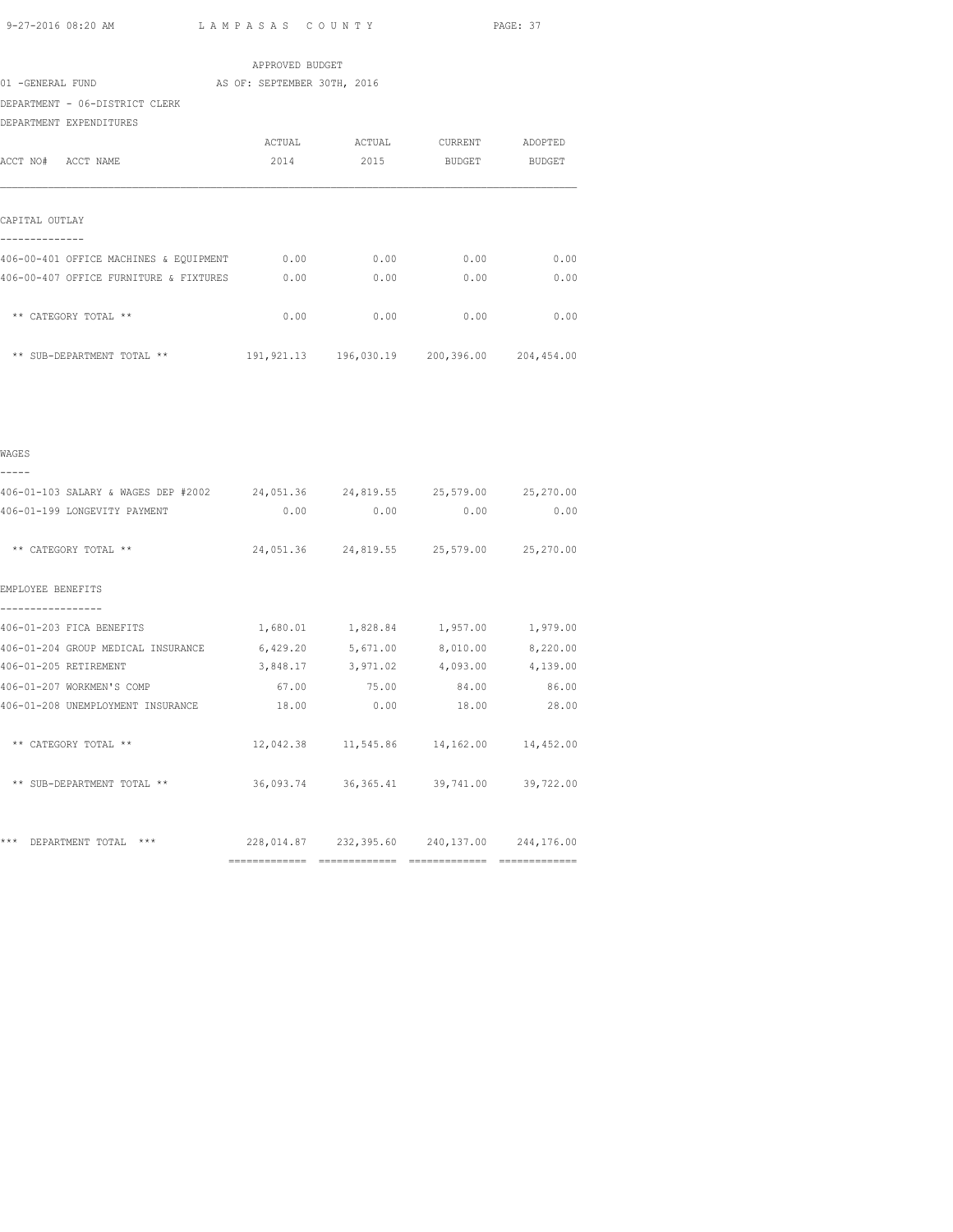|                  |                                | APPROVED BUDGET             |        |         |               |
|------------------|--------------------------------|-----------------------------|--------|---------|---------------|
| 01 -GENERAL FUND |                                | AS OF: SEPTEMBER 30TH, 2016 |        |         |               |
|                  | DEPARTMENT - 07-COUNTY SHERIFF |                             |        |         |               |
|                  | DEPARTMENT EXPENDITURES        |                             |        |         |               |
|                  |                                | ACTUAL                      | ACTUAL | CURRENT | ADOPTED       |
| ACCT NO#         | ACCT NAME                      | 2014                        | 2015   | BUDGET  | <b>BUDGET</b> |

#### WAGES

-----

| 407-00-101 SALARY ELECTED OFF<br>#2883   | 93,994.63   | 84,539.36   | 78,894.00  | 79,758.00  |
|------------------------------------------|-------------|-------------|------------|------------|
| 407-00-103 SALARY DEPUTY SHERIFF #0130   | 38,489.40   | 38,568.28   | 39,011.00  | 42,265.00  |
| 407-00-114 SALARY OFFICE MANAGER #1641   | 37,966.04   | 38,612.03   | 39,370.00  | 45,072.00  |
| 407-00-118 SALARY DEPUTY SHERIFF<br>open | 46,252.78   | 46,888.56   | 47,645.00  | 47,645.00  |
| 407-00-120 SALARY/OVERTIME               | 12,031.96   | 12,616.84   | 15,000.00  | 15,000.00  |
| 407-00-121 SALARY DEPUTY SHERIFF #1358   | 58,240.56   | 38,775.40   | 46,587.00  | 46,696.00  |
| 407-00-122 SALARY DEPUTY SHERIFF #3572   | 42,573.17   | 42,499.27   | 42,486.00  | 46,184.00  |
| 407-00-123 SALARY DEPUTY SHERIFF #1055   | 40,409.28   | 41,213.70   | 41,296.00  | 41,630.00  |
| 407-00-124 SALARY DEPUTY SHERIFF #3059   | 55, 115.32  | 55,885.58   | 56,539.00  | 57,257.00  |
| 407-00-125 SALARY DEPUTY SHERIFF #1972   | 59,937.54   | 60,754.50   | 61,515.00  | 62,190.00  |
| 407-00-132 SALARY DEPUTY SHERIFF open    | 46,205.87   | 46,873.11   | 47,633.00  | 47,633.00  |
| 407-00-133 SALARY SUPPLEMENT<br>#3151    | 35,752.04   | 20,502.31   | 0.00       | 0.00       |
| 407-00-134 SALARY DEPUTY SHERIFF #3047   | 36,948.94   | 38,085.82   | 37,920.00  | 41,033.00  |
| 407-00-148 SALARY DEPUTY SHERIFF #3301   | 48,838.49   | 49,645.06   | 50,404.00  | 51,103.00  |
| 407-00-149 SALARY DEPUTY SHERIFF #0941   | 41,519.69   | 42,769.23   | 42,486.00  | 45,502.00  |
| 407-00-153 SALARY DEPUTY SHERIFF #0880   | 46,698.74   | 47,777.64   | 47,630.00  | 48,099.00  |
| 407-00-154 SALARY DEPUTY SHERIFF #1403   | 43, 433.60  | 39,486.64   | 44,982.00  | 38,108.00  |
| 407-00-156 SALARY DEPUTY SHERIFF #1877   | 40,733.04   | 41,207.44   | 41,294.00  | 41,844.00  |
| 407-00-157 SALARY DEPUTY SHERIFF #3503   | 39,663.33   | 33,526.12   | 33,858.00  | 33,936.00  |
| 407-00-159 SALARY DEPUTY SHERIFF #0602   | 40,691.40   | 41,720.67   | 41,298.00  | 41,327.00  |
| 407-00-162 SALARY DEPUTY SHERIFF #0128   | 45,756.99   | 46,391.21   | 44,853.00  | 45,398.00  |
| 407-00-163 SALARY/DEPUTY SHERIFF #3500   | 0.00        | 37,098.43   | 36,858.00  | 39,839.00  |
| 407-00-199 LONGEVITY PAYMENT             | 15,385.18   | 17,280.09   | 15,000.00  | 12,480.00  |
| ** CATEGORY TOTAL **                     | 966,637.99  | 962,717.29  | 952,559.00 | 969,999.00 |
| EMPLOYEE BENEFITS<br>---------           |             |             |            |            |
| 407-00-203 FICA BENEFITS                 | 70,311.04   | 69,880.89   | 72,871.00  | 74,205.00  |
| 407-00-204 GROUP MEDICAL INSURANCE       | 125,204.61  | 102,124.50  | 171,509.00 | 166,527.00 |
| 407-00-205 RETIREMENT                    | 152, 152.98 | 153,612.45  | 152,410.00 | 155,200.00 |
| 407-00-207 WORKMEN'S COMP                | 12,893.00   | 8,233.60    | 16,638.00  | 16,435.00  |
| 407-00-208 UNEMPLOYMENT INSURANCE        | 659.00      | 0.00        | 618.00     | 893.00     |
| 407-00-212 PHONE ALLOWANCE               | 8,680.00    | 9,280.00    | 9,880.00   | 9,880.00   |
| ** CATEGORY TOTAL **                     | 369,900.63  | 343, 131.44 | 423,926.00 | 423,140.00 |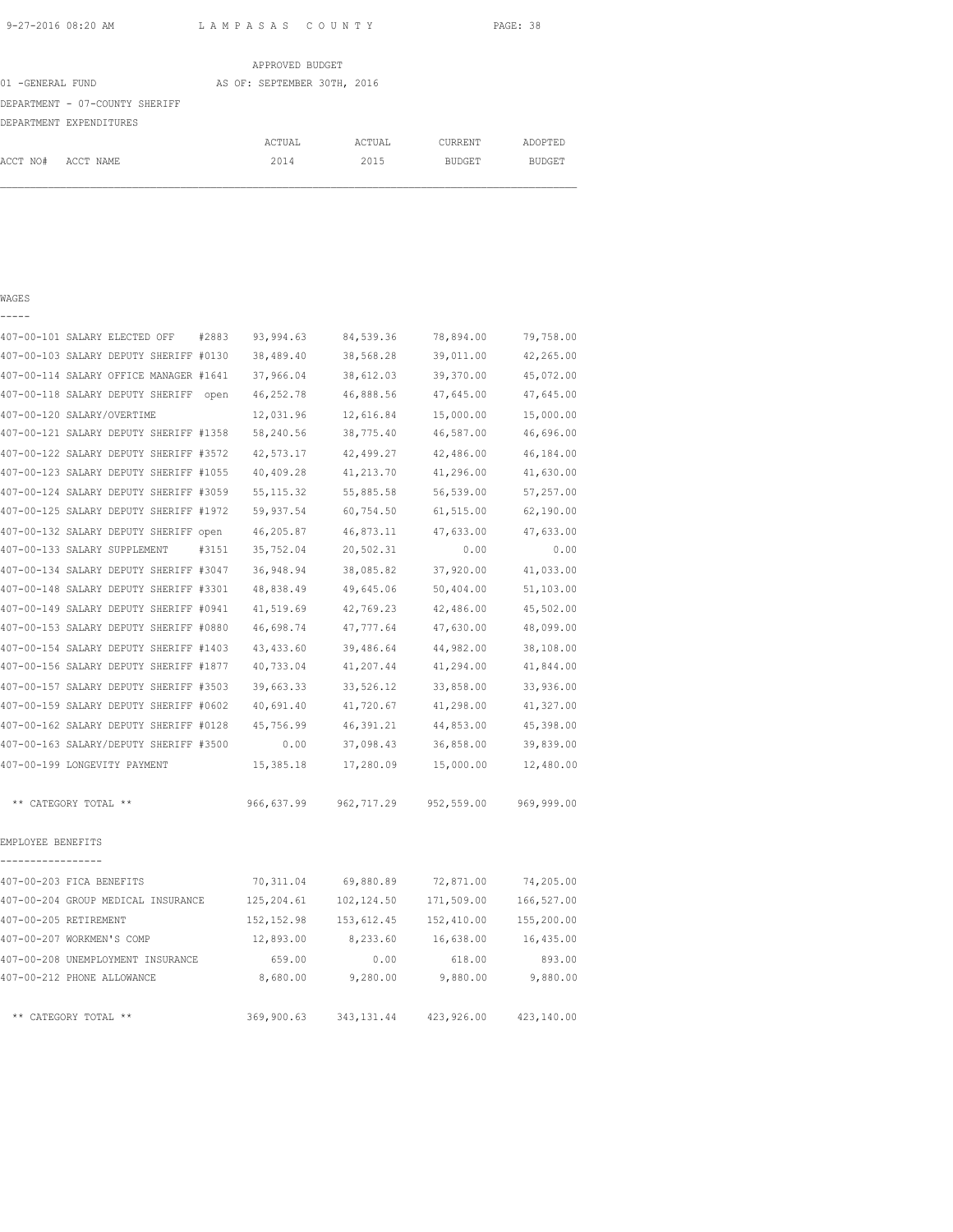| 9-27-2016 08:20 AM                                                                     | LAMPASAS COUNTY             |                                                     |                    | PAGE: 39      |
|----------------------------------------------------------------------------------------|-----------------------------|-----------------------------------------------------|--------------------|---------------|
|                                                                                        | APPROVED BUDGET             |                                                     |                    |               |
| 01 -GENERAL FUND                                                                       | AS OF: SEPTEMBER 30TH, 2016 |                                                     |                    |               |
| DEPARTMENT - 07-COUNTY SHERIFF                                                         |                             |                                                     |                    |               |
| DEPARTMENT EXPENDITURES                                                                |                             |                                                     |                    |               |
|                                                                                        | ACTUAL                      | ACTUAL                                              | CURRENT            | ADOPTED       |
| ACCT NO# ACCT NAME                                                                     | 2014                        | 2015                                                | BUDGET             | <b>BUDGET</b> |
| GENERAL EXPENSES                                                                       |                             |                                                     |                    |               |
| 407-00-301 COMMUNICATIONS                                                              | 6,742.83                    |                                                     | 8,529.63 15,000.00 | 15,000.00     |
| 407-00-302 UTILITIES                                                                   |                             |                                                     |                    |               |
| 407-00-303 COMPUTER SUPPLIES                                                           |                             | $0.00$ $126,658.21$ $3,000.00$                      |                    | 8,000.00      |
| 407-00-304 OPERATING SUPPLIES                                                          | 5,766.05                    | 7,692.98                                            | 7,500.00           | 7,500.00      |
| 407-00-305 TRAVEL & INSERVICE TRAINING    16,503.24    18,775.00                       |                             |                                                     | 15,000.00          | 20,000.00     |
| 407-00-308 REPAIRS & MAINTENANCE EQUIP 2,775.08                                        |                             | 3,264.15                                            | 3,000.00           | 3,500.00      |
| 407-00-312 EQUIPMENT MAINTENANCE CONTR                                                 | 771.48                      | 1,196.48                                            | 800.00             | 3,350.00      |
| 407-00-315 DUES                                                                        | 0.00                        | 0.00                                                | 0.00               | 0.00          |
| 407-00-318 LEGAL EXPENDITURES                                                          | 0.00                        | 0.00                                                | 0.00               | 0.00          |
| 407-00-320 INVESTIGATIVE EXPENSE                                                       | 8,965.77                    | 5,334.75                                            | 7,000.00           | 7,000.00      |
| 407-00-333 CONTRACTED SERVICES/ANIMAL                                                  | 0.00                        | 0.00                                                | 0.00               | 0.00          |
| 407-00-336 OUT OF CO PRISONER MAINTENA                                                 | 0.00                        | 0.00                                                | 0.00               | 0.00          |
| 407-00-342 GAS & OIL                                                                   | 95,973.16                   | 57,538.62                                           | 90,000.00          | 75,000.00     |
| 407-00-343 REPAIRS & MAINTENANCE VEHIC 24,467.98                                       |                             | 12,366.40                                           | 20,000.00          | 20,000.00     |
| 407-00-345 MEDICAL SERVICES                                                            | 14.05                       | 128.00                                              | 0.00               | 0.00          |
| 407-00-346 FOOD                                                                        | 0.00                        | 0.00                                                | 0.00               | 0.00          |
| 407-00-347 UNIFORMS                                                                    |                             | 1,940.60 6,582.30 5,000.00                          |                    | 7,000.00      |
| 407-00-361 POSTAGE                                                                     | 0.00                        | 0.00                                                | 0.00               | 0.00          |
| 407-00-362 HOMELAND SECURITY                                                           | 0.00                        | 0.00                                                | 0.00               | 0.00          |
| 407-00-364 PUBLICATIONS, BOOKS, MANUAL                                                 | 676.95                      | 133.28                                              | 1,000.00           | 1,000.00      |
| 407-00-370 EQUIPMENT RENTAL-COPIER                                                     | 2,413.62                    | 2,382.71                                            | 2,350.00           | 2,350.00      |
| 407-00-372 EQUIPMENT LEASE - VEHICLES                                                  | 0.00                        | 0.00                                                | 0.00               | 0.00          |
| 407-00-373 EQUIPMENT SUPPLIES-SHERIFF 36,488.72                                        |                             | 10,240.53                                           | 45,000.00          | 25,000.00     |
| ** CATEGORY TOTAL **                                                                   |                             | 221,474.92 281,422.12 232,150.00 212,200.00         |                    |               |
| CAPITAL OUTLAY                                                                         |                             |                                                     |                    |               |
| 407-00-401 OFFICE MACHINES & EQUIPMENT 0.00 0.00 0.00 0.00 0.00 0.00                   |                             |                                                     |                    |               |
| 407-00-402 OPERATING EQUIPMENT 110,020.00 106,649.53 112,000.00 128,825.00             |                             |                                                     |                    |               |
| 407-00-407 OFFICE FURNITURE & FIXTURES 0.00                                            |                             | 0.00                                                | 0.00               | 0.00          |
| 407-00-419 RURAL AREA NARCOTIC TASK FO                                                 | 0.00                        | 0.00                                                | 0.00               | 0.00          |
| ** CATEGORY TOTAL **                                                                   |                             | $110,020.00$ $106,649.53$ $112,000.00$ $128,825.00$ |                    |               |
| CAPITAL LEASE                                                                          |                             |                                                     |                    |               |
| 407-00-903 CAPITAL PURCHASE PRINCIPAL 153, 675.32 158, 454.06 163, 176.00 162, 623.00  |                             |                                                     |                    |               |
| 407-00-904 CAPITAL PURCHASES - INTERES 15,325.49 13,970.61 13,623.00 11,836.00         |                             |                                                     |                    |               |
| ** CATEGORY TOTAL **                                                                   |                             | 169,000.81  172,424.67  176,799.00  174,459.00      |                    |               |
| ** SUB-DEPARTMENT TOTAL ** $1,837,034.35$ $1,866,345.05$ $1,897,434.00$ $1,908,623.00$ |                             |                                                     |                    |               |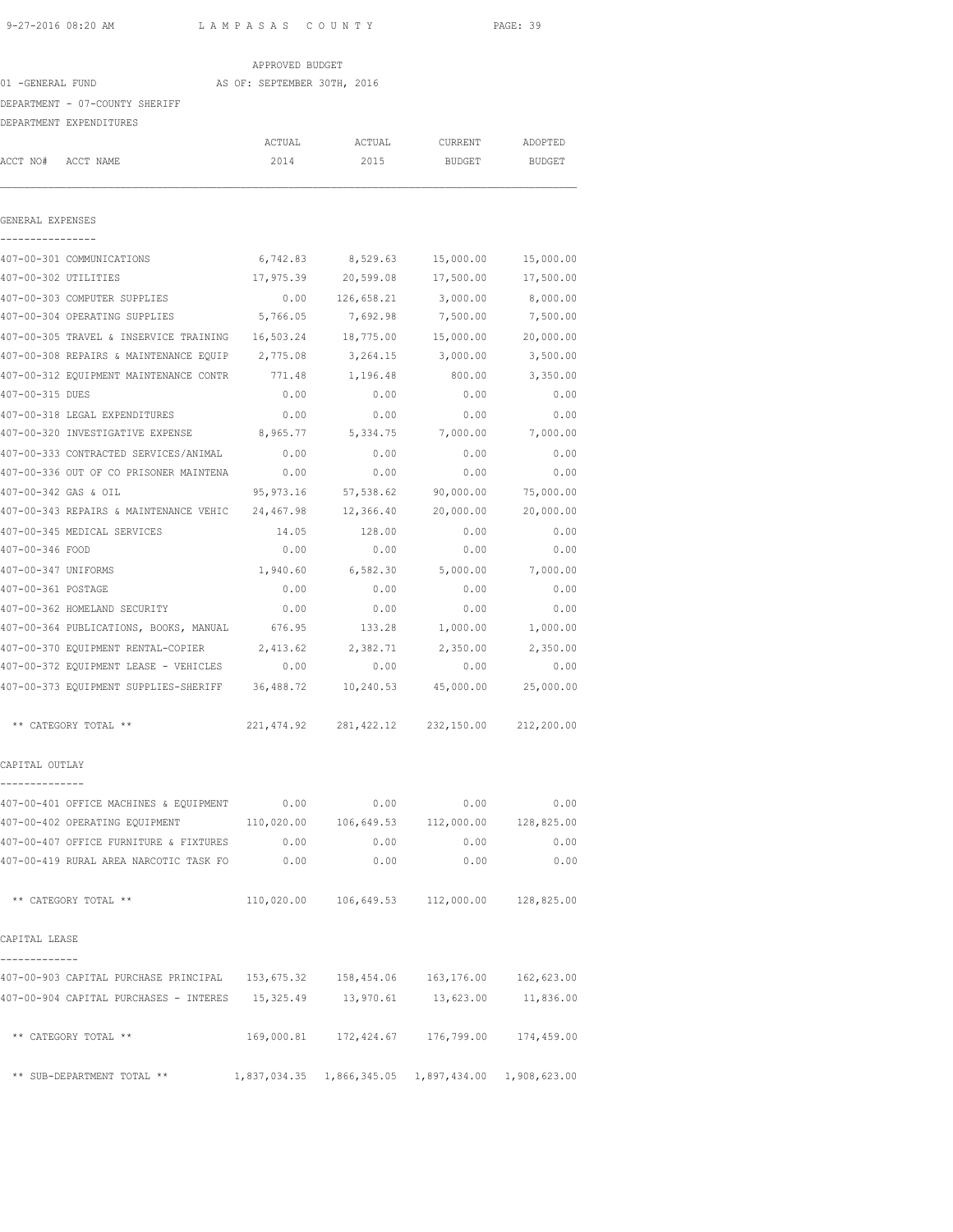|                                | APPROVED BUDGET             |        |               |               |
|--------------------------------|-----------------------------|--------|---------------|---------------|
| 01 -GENERAL FUND               | AS OF: SEPTEMBER 30TH, 2016 |        |               |               |
| DEPARTMENT - 07-COUNTY SHERIFF |                             |        |               |               |
| DEPARTMENT EXPENDITURES        |                             |        |               |               |
|                                | ACTUAL                      | ACTUAL | CURRENT       | ADOPTED       |
| ACCT NO#<br>ACCT NAME          | 2014                        | 2015   | <b>BUDGET</b> | <b>BUDGET</b> |
|                                |                             |        |               |               |

### WAGES -----

| 407-01-105 JAIL ADMINISTRATOR<br>#0886 | 51,669.56   | 52,481.67  | 53,241.00  | 53,397.00  |
|----------------------------------------|-------------|------------|------------|------------|
| 407-01-117 SALARY DETENTION OFF #1195  | 30,472.56   | 30,902.51  | 31,062.00  | 31,210.00  |
| 407-01-118 SALARY DETENTION OFF open   | 27,492.11   | 28,615.31  | 28,552.00  | 28,552.00  |
| 407-01-119 SALARY DETENTION OFF #2432  | 15,223.97   | 20,284.80  | 28,551.00  | 34,651.00  |
| 407-01-120 SALARY/OVERTIME             | 37,015.90   | 34, 452.32 | 35,000.00  | 35,000.00  |
| 407-01-135 SALARY DETENTION OFF #1357  | 25, 179. 72 | 14,179.02  | 27,021.00  | 27,239.00  |
| 407-01-136 ASSISTANT JAIL ADMIN #1982  | 41,226.81   | 42,004.07  | 42,763.00  | 45,080.00  |
| 407-01-141 SALARY DETENTION OFF #2879  | 32,239.05   | 32,638.22  | 32,861.00  | 33,014.00  |
| 407-01-147 JAIL OPS COORDINATOR #2885  | 32,624.59   | 33,289.03  | 34,045.00  | 34,492.00  |
| 407-01-150 SALARY DETENTION OFF #1293  | 17,298.90   | 27,046.18  | 26,998.00  | 27,249.00  |
| 407-01-151 SALARY DETENTION OFF #2552  | 25,088.14   | 32,867.75  | 32,858.00  | 33,202.00  |
| 407-01-152 SALARY DETENTION OFF #0453  | 22, 294.29  | 27, 122.04 | 26,999.00  | 27,280.00  |
| 407-01-155 SALARY DETENTION OFF #3020  | 31,711.28   | 32, 915.42 | 32,858.00  | 33,165.00  |
| 407-01-158 SALARY DETENTION OFF #3323  | 31,792.11   | 33, 253.49 | 32,865.00  | 33,340.00  |
| 407-01-160 SALARY DETENTION OFF #3330  | 31,654.37   | 32,019.90  | 31,944.00  | 32,352.00  |
| 407-01-161 SALARY DETENTION OFF #3134  | 31,287.65   | 31,799.61  | 31,944.00  | 34,495.00  |
| 407-01-164 SALARY DETENTION OFF #3207  | 0.00        | 0.00       | 32,112.00  | 33,508.00  |
| 407-01-199 LONGEVITY PAYMENT           | 5,810.60    | 5,713.82   | 6,360.00   | 8,640.00   |
| ** CATEGORY TOTAL **                   | 490,081.61  | 511,585.16 | 568,034.00 | 585,866.00 |
|                                        |             |            |            |            |
| EMPLOYEE BENEFITS<br>----------------- |             |            |            |            |
| 407-01-203 FICA BENEFITS               | 36,296.77   | 37,743.86  | 41,035.00  | 44,770.00  |
| 407-01-204 GROUP MEDICAL INSURANCE     | 65,079.66   | 90,653.76  | 116,162.00 | 125,848.00 |
| 407-01-205 RETIREMENT                  | 78,263.07   | 81,753.34  | 85,824.00  | 93,637.00  |
| 407-01-207 WORKMAN'S COMP              | 7,003.00    | 7,854.00   | 9,069.00   | 10, 125.00 |
| 407-01-208 UNEMPLOYMENT INSURANCE      | 2,047.00    | 0.00       | 2,159.00   | 598.00     |
| 407-01-212 PHONE ALLOWANCE             | 0.00        | 0.00       | 0.00       | 960.00     |
| ** CATEGORY TOTAL **                   | 188,689.50  | 218,004.96 | 254,249.00 | 275,938.00 |
| GENERAL EXPENSES                       |             |            |            |            |
| ----------------                       |             |            |            |            |
| 407-01-302 UTILITIES                   | 18,613.17   | 19,061.55  | 19,000.00  | 17,500.00  |
| 407-01-303 COMPUTER SUPPLIES           | 0.00        | 0.00       | 0.00       | 0.00       |
| 407-01-304 OPERATING SUPPLIES          | 29,391.16   | 24,568.49  | 28,000.00  | 25,000.00  |
| 407-01-305 TRAVEL & INSERVICE TRAINING | 5,045.47    | 10,076.74  | 8,000.00   | 8,000.00   |
| 407-01-312 EQUIPMENT & MAINTENANCE CON | 10,650.00   | 12,370.75  | 22,000.00  | 22,000.00  |
| 407-01-336 OUT OF CO PRISONER MAINTENA | 119, 361.35 | 255,593.99 | 250,000.00 | 250,000.00 |
| 407-01-344 REPAIRS & MAINTENANCE JAIL  | 48, 213. 23 | 37,206.92  | 35,000.00  | 140,000.00 |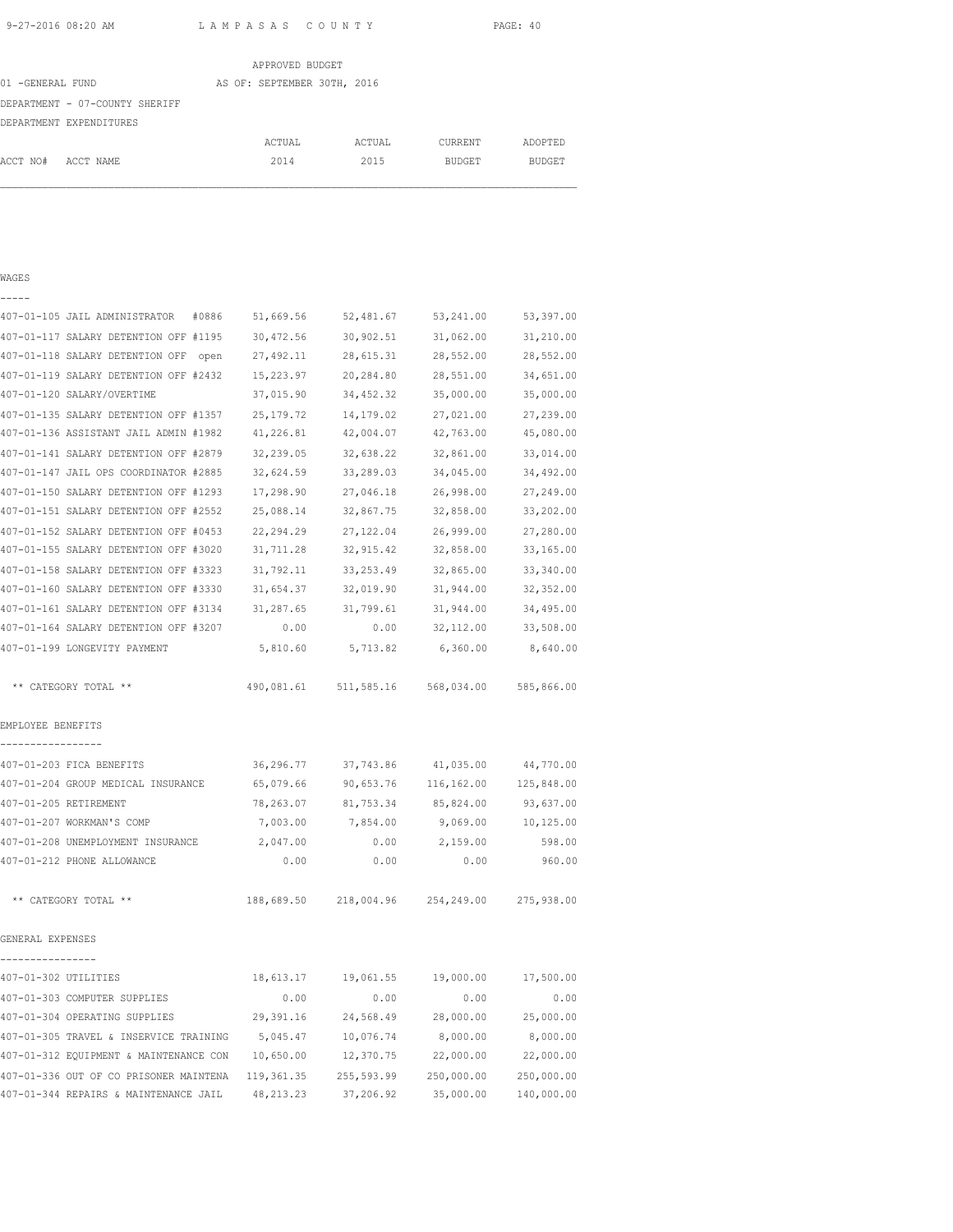# APPROVED BUDGET

01 -GENERAL FUND AS OF: SEPTEMBER 30TH, 2016

DEPARTMENT - 07-COUNTY SHERIFF

| DEPARTMENT EXPENDITURES                                                   |        |                                                        |               |                  |
|---------------------------------------------------------------------------|--------|--------------------------------------------------------|---------------|------------------|
|                                                                           | ACTUAL | ACTUAL                                                 | CURRENT       | ADOPTED          |
| ACCT NO# ACCT NAME                                                        | 2014   | 2015                                                   | <b>BUDGET</b> | BUDGET           |
| 407-01-345 MEDICAL SERVICES                                               |        | 102,525.05 91,115.27 100,000.00                        |               | 90,000.00        |
| 407-01-346 FOOD                                                           |        | 68,874.66 78,396.09 70,000.00 70,000.00                |               |                  |
| 407-01-347 UNIFORMS                                                       |        | 3,484.99 2,610.81 3,500.00 3,500.00                    |               |                  |
| 407-01-361 POSTAGE                                                        | 0.00   | 0.00                                                   | 0.00          | 0.00             |
| 407-01-364 PUBLICATIONS, BOOKS, MANUALS 271.95                            |        | 159.00                                                 | 500.00        | 250.00           |
| 407-01-372 OPERATING SUPPLIES JAIL 8,509.89 15,797.99 12,000.00 12,000.00 |        |                                                        |               |                  |
| 407-01-399 PRE-BOND-JAIL                                                  | 0.00   | 0.00                                                   | 0.00          | 0.00             |
| ** CATEGORY TOTAL **                                                      |        | 414,940.92 546,957.60 548,000.00 638,250.00            |               |                  |
| CAPITAL OUTLAY                                                            |        |                                                        |               |                  |
| 407-01-401 OFFICE MACHINE & EQUIPMENT                                     | 0.00   | 0.00                                                   | 0.00          | 0.00             |
| 407-01-402 OPERATING EQUIP                                                | 0.00   | 0.00                                                   |               | 0.00 29,175.00   |
| 407-01-403 REAL ESTATE                                                    | 0.00   | 0.00                                                   | 0.00          | 0.00             |
| 407-01-407 OFFICE FURNITURE & FIXTURES                                    | 0.00   | 0.00                                                   | 0.00          | 0.00             |
| ** CATEGORY TOTAL **                                                      | 0.00   | 0.00                                                   |               | $0.00$ 29,175.00 |
| CAPITAL LEASE                                                             |        |                                                        |               |                  |
| 407-01-903 CAPITAL PURCHASE PRINCIPLE                                     | 0.00   | 0.00                                                   | 0.00          | 0.00             |
| 407-01-904 CAPITAL PURCHASES INTEREST                                     | 0.00   | 0.00                                                   | 0.00          | 0.00             |
| ** CATEGORY TOTAL **                                                      | 0.00   | 0.00                                                   | 0.00          | 0.00             |
| ** SUB-DEPARTMENT TOTAL **                                                |        | 1,093,712.03  1,276,547.72  1,370,283.00  1,529,229.00 |               |                  |

WAGES

| 407-02-103 SALARY ANIMAL CONTROL #3121 | 30,422.34 | 39,841.38 | 45,971.00 | 50,602.00 |
|----------------------------------------|-----------|-----------|-----------|-----------|
| 407-02-110 PART-TIME EMPLOYEES         | 0.00      | 0.00      | 0.00      | 0.00      |
| 407-02-120 SALARY/OVERTIME             | 0.00      | 97.85     | 750.00    | 750.00    |
| 407-02-199 LONGEVITY PAYMENT           | 0.00      | 604.33    | 720.00    | 840.00    |
| ** CATEGORY TOTAL **                   | 30,422.34 | 40,543.56 | 47,441.00 | 52,192.00 |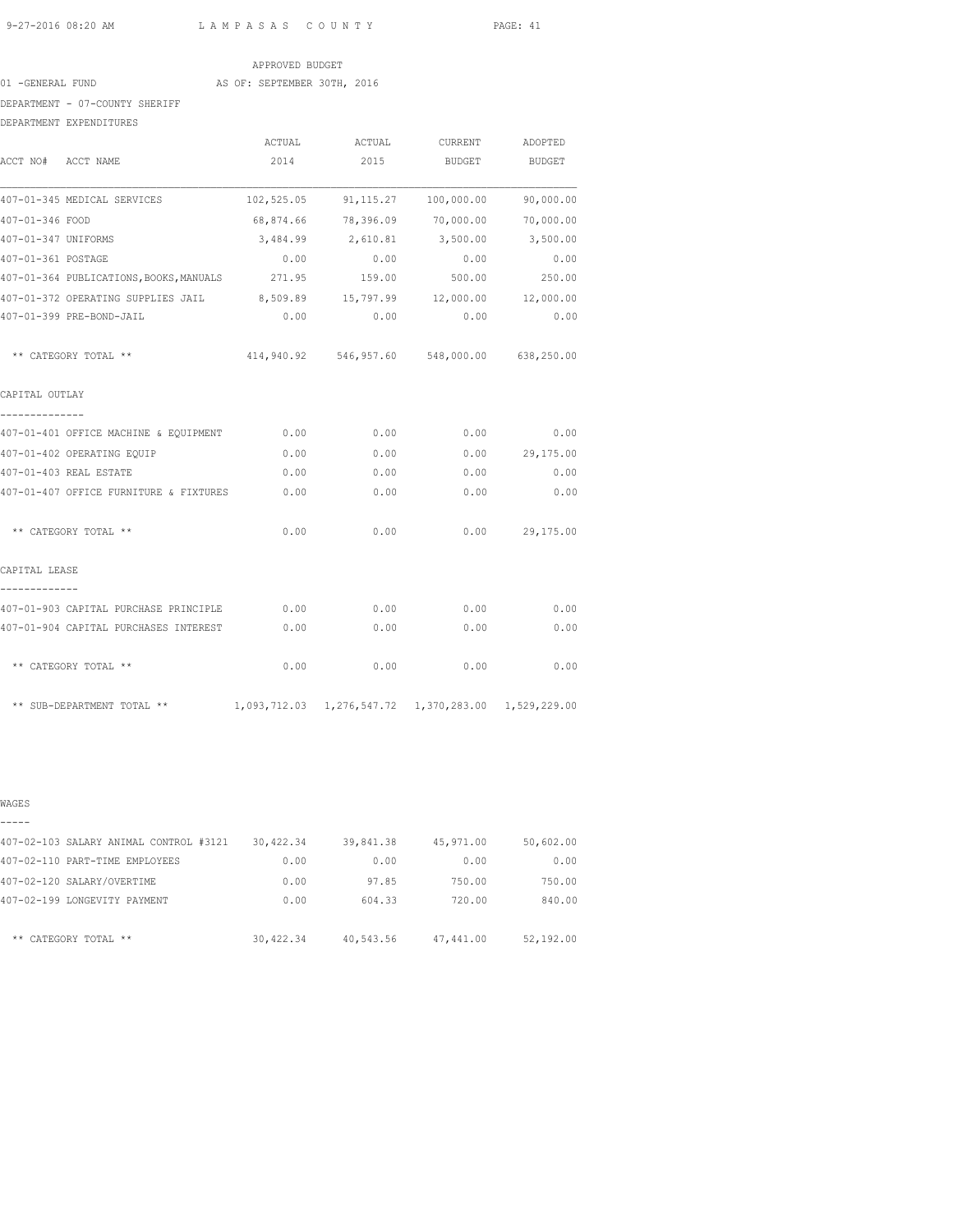|                                                                               | APPROVED BUDGET             |                                                |                        |               |
|-------------------------------------------------------------------------------|-----------------------------|------------------------------------------------|------------------------|---------------|
| 01 -GENERAL FUND                                                              | AS OF: SEPTEMBER 30TH, 2016 |                                                |                        |               |
| DEPARTMENT - 07-COUNTY SHERIFF                                                |                             |                                                |                        |               |
| DEPARTMENT EXPENDITURES                                                       |                             |                                                |                        |               |
|                                                                               | ACTUAL                      |                                                | ACTUAL CURRENT ADOPTED |               |
| ACCT NO# ACCT NAME                                                            | 2014                        | 2015                                           | BUDGET                 | <b>BUDGET</b> |
| EMPLOYEE BENEFITS                                                             |                             |                                                |                        |               |
|                                                                               |                             |                                                |                        |               |
| 407-02-203 FICA BENEFITS                                                      |                             | 2,236.00 3,009.08 3,572.00                     |                        | 3,994.00      |
| 407-02-204 GROUP MEDICAL INSURANCE 5,615.00 5,671.00 8,010.00 8,220.00        |                             |                                                |                        |               |
| 407-02-205 RETIREMENT                                                         |                             | 4,867.57 6,486.90 7,471.00 8,351.00            |                        |               |
| 407-02-207 WORKMAN'S COMP                                                     | 432.00                      | 673.00                                         | 794.00                 | 794.00        |
| 407-02-208 UNEMPLOYMENT INSURANCE                                             | 23.00                       | 0.00                                           | 23.00                  | 0.00          |
| ** CATEGORY TOTAL **                                                          |                             | 13, 173.57  15, 839.98  19, 870.00  21, 359.00 |                        |               |
| GENERAL EXPENSES                                                              |                             |                                                |                        |               |
| 407-02-304 OPERATING SUPPLIES $1,403.14$ 220.07 $1,200.00$ 1,200.00           |                             |                                                |                        |               |
| 407-02-305 TRAVEL & INSERVICE TRAINING 562.46 784.85 800.00 1,100.00          |                             |                                                |                        |               |
| 407-02-308 REPAIRS & MAINTENANCE EQUIP 0.00                                   |                             | 0.00                                           | 0.00                   | 0.00          |
| 407-02-315 DUES                                                               | 0.00                        |                                                | $0.00$ 0.00            | 0.00          |
| 407-02-333 CONTRACTED SERVICES/ANIMAL 66,237.07 64,214.11 78,000.00 96,000.00 |                             |                                                |                        |               |
| 407-02-342 GAS & OIL                                                          | 8,663.40                    | 4,632.71                                       | 6,000.00               | 9,000.00      |
| 407-02-343 REPAIRS & MAINTANCE VEHICLE 1,494.16                               |                             | 923.82                                         | 1,750.00               | 3,250.00      |
| 407-02-345 MEDICAL SERVICES                                                   | 0.00                        | 0.00                                           | 0.00                   | 1,237.00      |
| 407-02-347 UNIFORMS                                                           | 187.50                      | 234.85                                         | 300.00                 | 600.00        |
| 407-02-364 PUBLICATIONS, BOOKS, MANUALS                                       | 0.00                        | 0.00                                           | 0.00                   | 0.00          |
| 407-02-373 OPERATING SUPPLIES POLICE E                                        | 0.00                        | 0.00                                           | 0.00                   | 0.00          |
| 407-02-389 MISCELLANOUS                                                       | 0.00                        | 0.00                                           | 0.00                   | 0.00          |
| ** CATEGORY TOTAL **                                                          |                             | 78,547.73 71,010.41 88,050.00 112,387.00       |                        |               |
| CAPITAL OUTLAY                                                                |                             |                                                |                        |               |
| 407-02-402 OPERATING EQUIPMENT                                                | 0.00                        | 0.00                                           | 0.00                   | 0.00          |
| ** CATEGORY TOTAL **                                                          | 0.00                        | 0.00                                           | 0.00                   | 0.00          |
| CAPITAL LEASE                                                                 |                             |                                                |                        |               |
| 407-02-903 CAPITAL PURCHASE PRINCIPAL                                         | 0.00                        | 0.00                                           | 0.00                   | 0.00          |
| ** CATEGORY TOTAL **                                                          | 0.00                        | 0.00                                           | 0.00                   | 0.00          |
| ** SUB-DEPARTMENT TOTAL **                                                    |                             | 122,143.64 127,393.95 155,361.00 185,938.00    |                        |               |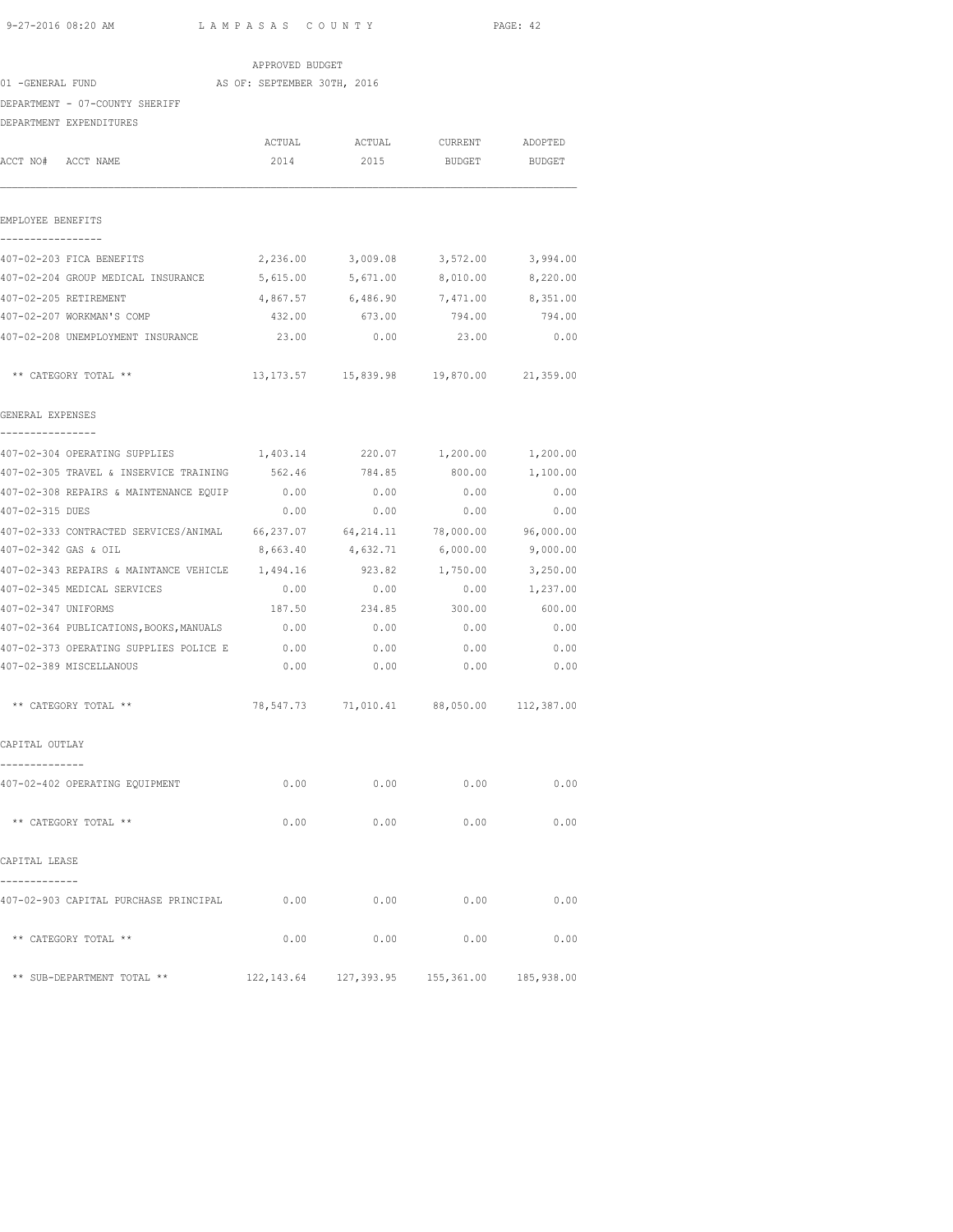|                                                                           |                             |                                     |                                         | PAGE: 43 |
|---------------------------------------------------------------------------|-----------------------------|-------------------------------------|-----------------------------------------|----------|
|                                                                           |                             |                                     |                                         |          |
|                                                                           | APPROVED BUDGET             |                                     |                                         |          |
| 01 -GENERAL FUND                                                          | AS OF: SEPTEMBER 30TH, 2016 |                                     |                                         |          |
| DEPARTMENT - 07-COUNTY SHERIFF                                            |                             |                                     |                                         |          |
| DEPARTMENT EXPENDITURES                                                   |                             |                                     |                                         |          |
|                                                                           |                             |                                     | ACTUAL ACTUAL CURRENT ADOPTED           |          |
| ACCT NO# ACCT NAME                                                        |                             |                                     | 2014 2015 BUDGET BUDGET                 |          |
| WAGES                                                                     |                             |                                     |                                         |          |
| 407-03-113 SALARY/ASSISTANT #1082 32,630.37 37,002.97 32,589.00 35,094.00 |                             |                                     |                                         |          |
| 407-03-199 LONGEVITY PAYMENT                                              |                             |                                     | 1,800.00 1,920.00 0.00                  | 0.00     |
| ** CATEGORY TOTAL **                                                      |                             |                                     | 34,430.37 38,922.97 32,589.00 35,094.00 |          |
| EMPLOYEE BENEFITS                                                         |                             |                                     |                                         |          |
| 407-03-203 FICA BENEFITS                                                  |                             | 2,634.05 2,894.05 2,493.00 2,685.00 |                                         |          |

| 407-03-203 FICA BENEFITS           |                                             |                                         |             |          |
|------------------------------------|---------------------------------------------|-----------------------------------------|-------------|----------|
|                                    |                                             | 2,634.05 2,894.05 2,493.00 2,685.00     |             |          |
| 407-03-204 GROUP MEDICAL INSURANCE |                                             | 5,652.00 5,634.00 8,010.00 8,220.00     |             |          |
| 407-03-205 RETIREMENT              |                                             | 5,508.79 6,227.74 5,214.00 5,615.00     |             |          |
| 407-03-207 WORKMEN'S COMP          |                                             | 100.00   107.00   108.00   116.00       |             |          |
| 407-03-208 UNEMPLOYMENT INSURANCE  | 26.00 0.00                                  |                                         | 25.00       | 35.00    |
| ** CATEGORY TOTAL **               | 13,920.84  14,862.79  15,850.00  16,671.00  |                                         |             |          |
| GENERAL EXPENSES                   |                                             |                                         |             |          |
| 407-03-301 COMMUNICATIONS          | $1,892.68$ $1,866.27$ $2,000.00$ $2,000.00$ |                                         |             |          |
| 407-03-304 OPERATING SUPPLIES      |                                             | 765.80 978.46 1,000.00                  |             | 1,000.00 |
| 407-03-347 UNIFORMS                | 0.00                                        |                                         | $0.00$ 0.00 | 0.00     |
| ** CATEGORY TOTAL **               |                                             | 2,658.48 2,844.73 3,000.00 3,000.00     |             |          |
| CAPITAL OUTLAY                     |                                             |                                         |             |          |
| 407-03-402 OPERATING EQUIPMENT     | 0.00                                        | 0.00                                    | 0.00        | 0.00     |
| ** CATEGORY TOTAL **               | 0.00                                        | 0.00                                    | 0.00        | 0.00     |
| ** SUB-DEPARTMENT TOTAL **         |                                             | 51,009.69 56,630.49 51,439.00 54,765.00 |             |          |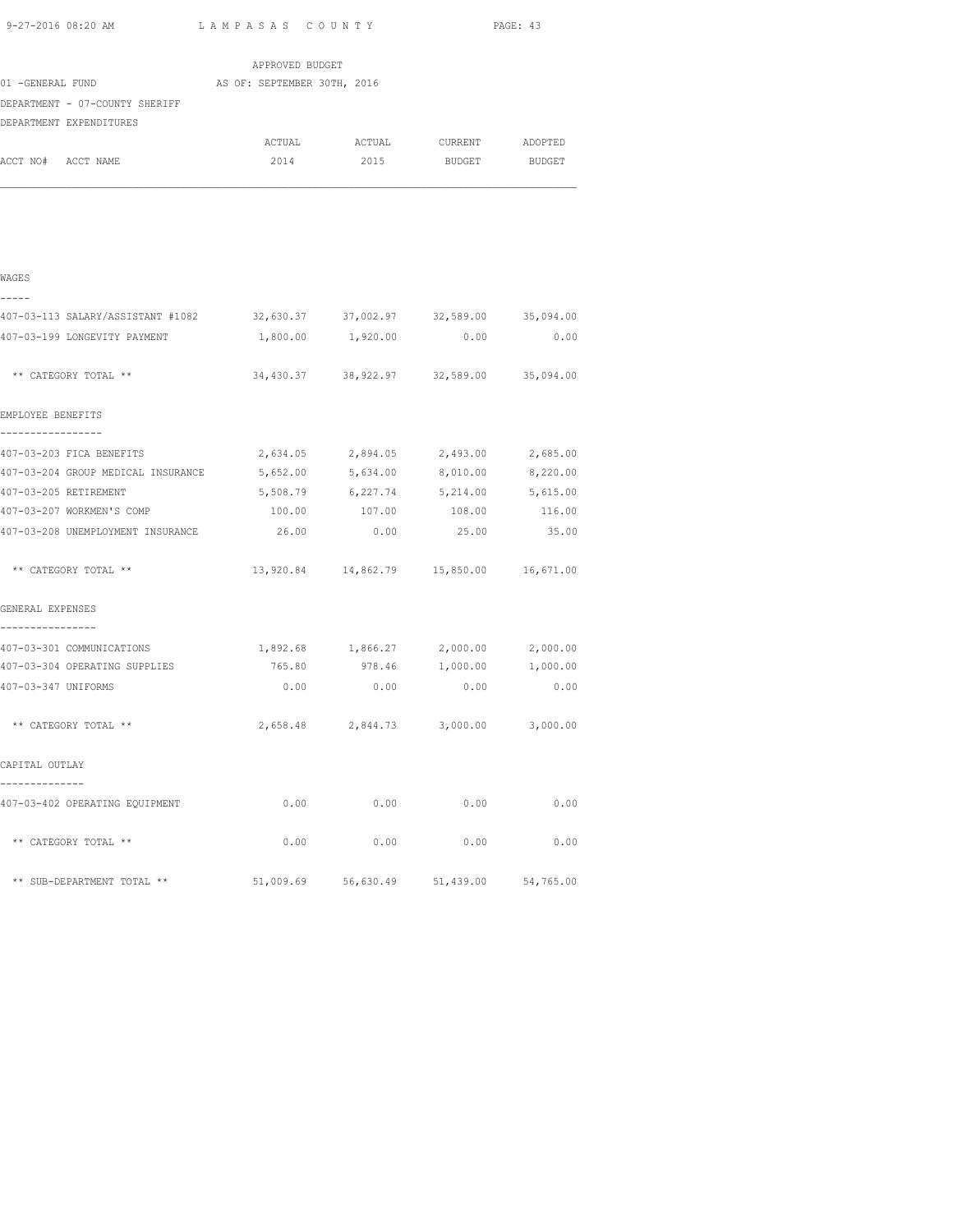| 9-27-2016 08:20 AM<br>LAMPASAS COUNTY            |                             | PAGE: 44                           |                    |                  |
|--------------------------------------------------|-----------------------------|------------------------------------|--------------------|------------------|
|                                                  | APPROVED BUDGET             |                                    |                    |                  |
| 01 -GENERAL FUND                                 | AS OF: SEPTEMBER 30TH, 2016 |                                    |                    |                  |
| DEPARTMENT - 07-COUNTY SHERIFF                   |                             |                                    |                    |                  |
| DEPARTMENT EXPENDITURES                          |                             |                                    |                    |                  |
|                                                  |                             | ACTUAL ACTUAL CURRENT ADOPTED      |                    |                  |
| ACCT NO# ACCT NAME                               | 2014                        |                                    | 2015 BUDGET BUDGET |                  |
| WAGES                                            |                             |                                    |                    |                  |
|                                                  |                             |                                    |                    |                  |
| 407-04-103 SALARY DEPUTY SHERIFF                 | 0.00                        | 0.00                               | 0.00               | 0.00             |
| 407-04-110 PART-TIME EMPLOYEES                   | 0.00                        | 0.00                               | 0.00               | 17,659.00        |
| 407-04-118 SALARY DEPUTY SHERIFF #0490 14,024.02 |                             | 330.41                             | 0.00               | 0.00             |
| 407-04-120 SALARY/OVERTIME                       | 416.78                      | 439.78                             | 0.00               | 0.00             |
| 407-04-165 SALARY/JAIL FOOD MANAGEMENT           | 0.00                        | 0.00                               | 0.00               | 26,255.00        |
| 407-04-166 SALARY/JAIL FOOD MANAGEMENT 0.00      |                             | 0.00                               | 0.00               | 27,043.00        |
| 407-04-199 LONGEVITY PAYMENT                     | 0.00                        | 0.00                               | 0.00               | 0.00             |
| ** CATEGORY TOTAL **                             |                             | 14,440.80 770.19                   | 0.00               | 70,957.00        |
| EMPLOYEE BENEFITS                                |                             |                                    |                    |                  |
| ---------------<br>407-04-203 FICA BENEFITS      | 1,061.24                    | 57.22                              | 0.00               | 5,427.00         |
| 407-04-204 GROUP MEDICAL INSURANCE               | 0.00                        | 0.00                               | 0.00               | 16,499.00        |
| 407-04-205 RETIREMENT                            | 2,310.51                    | 123.25                             | 0.00               | 11,353.00        |
| 407-04-207 WORKMEN'S COMP                        | 192.00                      | 0.00                               | 0.00               | 1,205.00         |
| 407-04-208 UNEMPLOYMENT INSURANCE                | 10.00                       | 0.00                               | 0.00               | 123.00           |
| ** CATEGORY TOTAL **                             |                             | 3,573.75 180.47                    |                    | $0.00$ 34,607.00 |
| GENERAL EXPENSES                                 |                             |                                    |                    |                  |
| 407-04-301 COMMUNICATIONS                        | 0.00                        | 0.00                               | 0.00               | 0.00             |
| 407-04-304 OPERATING SUPPLIES                    |                             | $0.00$ $0.00$ $0.00$ $0.00$ $0.00$ |                    |                  |
| 407-04-305 TRAVEL & INSERVICE                    | 0.00                        | 0.00                               | 0.00               | 0.00             |
| 407-04-342 GAS & OIL                             | 0.00                        | 0.00                               | 0.00               | 0.00             |
| 407-04-343 REPAIRS & MAINTENANCE VEHIC           | 0.00                        | 0.00                               | 0.00               | 0.00             |
| 407-04-346 FOOD                                  | 0.00                        | 0.00                               | 0.00               | 0.00             |
| 407-04-347 UNIFORMS                              | 0.00                        | 0.00                               | 0.00               | 0.00             |
| 407-04-361 POSTAGE                               | 0.00                        | 0.00                               | 0.00               | 0.00             |
| ** CATEGORY TOTAL **                             | 0.00                        | 0.00                               | 0.00               | 0.00             |
| CAPITAL OUTLAY                                   |                             |                                    |                    |                  |
| --------------<br>407-04-402 OPERATING EQUIPMENT | 0.00                        | 0.00                               | 0.00               | 0.00             |
| ** CATEGORY TOTAL **                             | 0.00                        | 0.00                               | 0.00               | 0.00             |
| ** SUB-DEPARTMENT TOTAL **                       |                             | 18,014.55 950.66                   |                    | 0.00 105,564.00  |

\*\*\* DEPARTMENT TOTAL \*\*\* 3,121,914.26 3,327,867.87 3,474,517.00 3,784,119.00

============= ============= ============= =============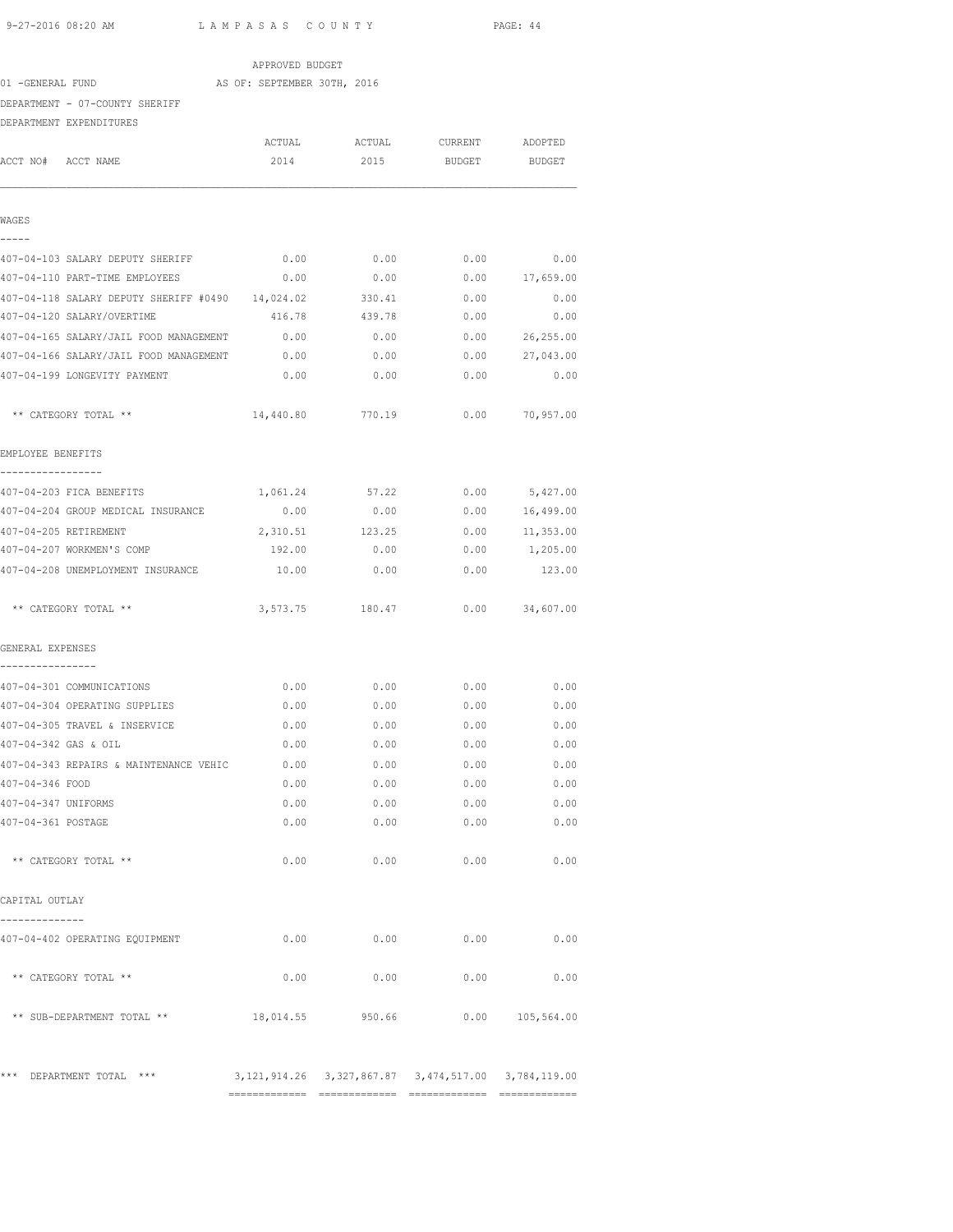WAGES

9-27-2016 08:20 AM L A M P A S A S C O U N T Y PAGE: 45

|                                       | APPROVED BUDGET             |        |         |               |
|---------------------------------------|-----------------------------|--------|---------|---------------|
| 01 -GENERAL FUND                      | AS OF: SEPTEMBER 30TH, 2016 |        |         |               |
| DEPARTMENT - 08-COUNTY/DISTRICT ATTNY |                             |        |         |               |
| DEPARTMENT EXPENDITURES               |                             |        |         |               |
|                                       | ACTUAL                      | ACTUAL | CURRENT | ADOPTED       |
| ACCT NO#<br>ACCT NAME                 | 2014                        | 2015   | BUDGET  | <b>BUDGET</b> |

# ----- 408-00-103 SALARIES & WAGES DEP #1192 39,731.49 39,491.17 39,719.00 45,252.00 408-00-104 SALARIES & WAGES DEP #2436 25,003.07 24,140.79 26,540.00 24,242.00 408-00-110 PART-TIME EMPLOYEES 0.00 0.00 0.00 0.00 408-00-113 SALARIES & WAGES ASST #0885 93,594.96 60,749.33 61,510.00 75,000.00 408-00-114 SALARY & WAGES OFFICE #0615 38,346.22 39,065.00 39,743.00 44,789.00 408-00-133 SALARY/SUPP #615 #1192 #882 3,013.92 3,223.92 0.00 0.00 408-00-199 LONGEVITY PAYMENT 9,280.00 4,320.00 4,440.00 4,560.00 \*\* CATEGORY TOTAL \*\* 208,969.66 170,990.21 171,952.00 193,843.00 EMPLOYEE BENEFITS ----------------- 408-00-203 FICA BENEFITS 15,306.14 12,210.77 13,154.00 14,829.00 408-00-204 GROUP MEDICAL INSURANCE 25,097.31 25,060.27 33,994.00 34,079.00 408-00-205 RETIREMENT 33,184.96 27,264.47 27,512.00 31,015.00 408-00-207 WORKMEN'S COMP 710.00 653.00 669.00 76.00 408-00-208 UNEMPLOYMENT INSURANCE 81.00 0.00 77.00 194.00 \*\* CATEGORY TOTAL \*\* 74,379.41 65,188.51 75,406.00 80,193.00 GENERAL EXPENSES ---------------- 408-00-301 COMMUNICATIONS 1,337.00 1,913.00 2,000.00 2,000.00 408-00-302 UTILITIES 0.00 0.00 0.00 0.00 408-00-304 OPERATING SUPPLIES 4,997.26 4,517.05 3,000.00 3,000.00 408-00-305 TRAVEL & INSERVICE TRAINING 1,339.46 2,320.24 2,500.00 2,500.00 408-00-307 INSURANCE & BONDS 0.00 0.00 400.00 400.00 408-00-312 EQUIPMENT MAINTENANCE CONTR 0.00 0.00 7,500.00 7,500.00 408-00-320 INVESTIGATIVE EXPENSES 1,129.83 837.99 2,000.00 2,000.00 408-00-333 CONTRACTED SERVICE 0.00 8,520.00 0.00 0.00 408-00-361 POSTAGE 112.00 0.00 126.00 126.00 408-00-370 EQUIPMENT RENTAL - COPIER 1,992.01 2,081.96 1,680.00 1,680.00 408-00-389 MISCELLANEOUS EXPENSE 0.00 0.00 0.00 0.00 \*\* CATEGORY TOTAL \*\* 10,907.56 20,190.24 19,206.00 19,206.00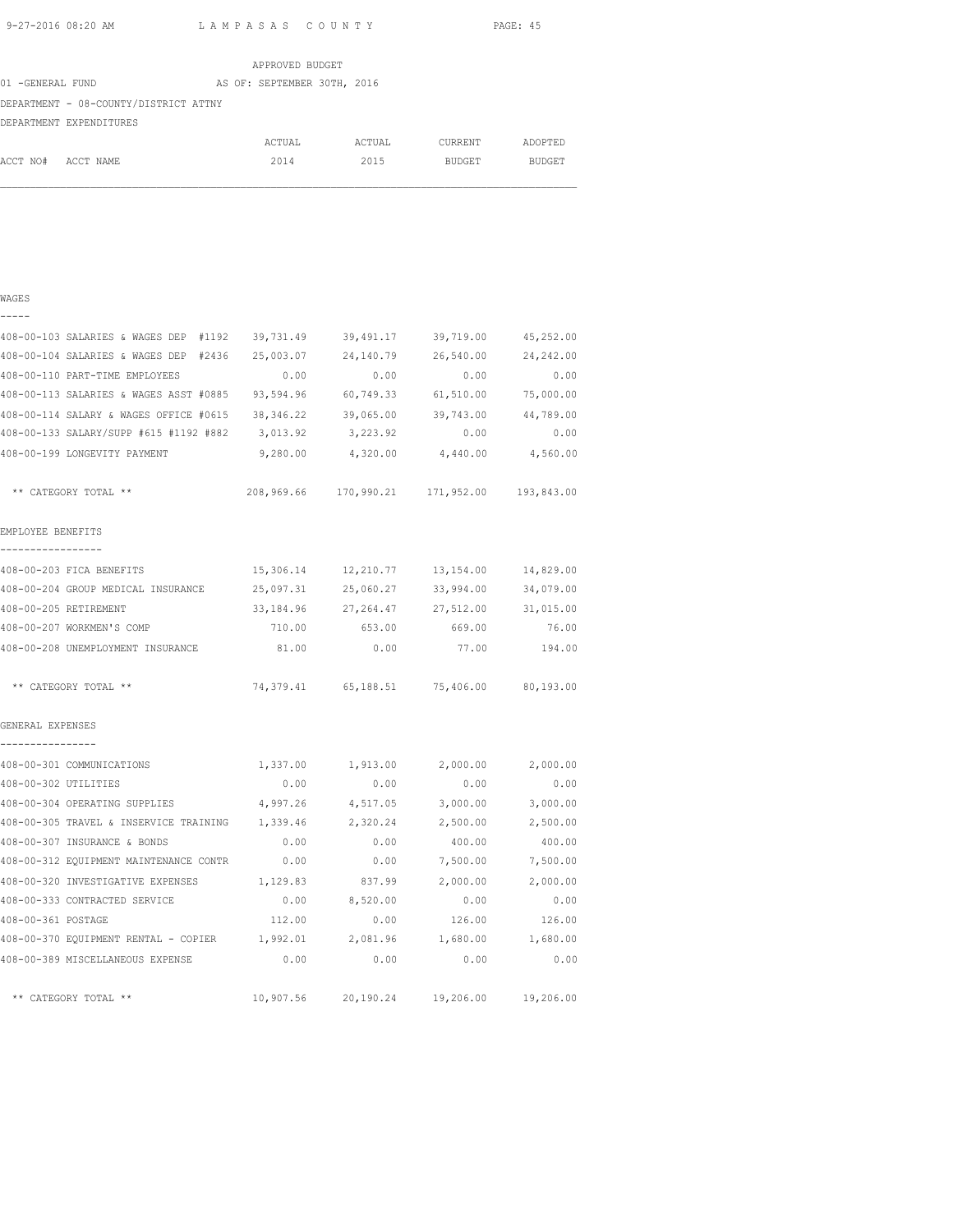|                                                          | APPROVED BUDGET             |                                             |      |      |
|----------------------------------------------------------|-----------------------------|---------------------------------------------|------|------|
| 01 -GENERAL FUND                                         | AS OF: SEPTEMBER 30TH, 2016 |                                             |      |      |
| DEPARTMENT - 08-COUNTY/DISTRICT ATTNY                    |                             |                                             |      |      |
| DEPARTMENT EXPENDITURES                                  |                             |                                             |      |      |
|                                                          |                             | ACTUAL ACTUAL CURRENT ADOPTED               |      |      |
| ACCT NO# ACCT NAME                                       |                             | 2014 2015 BUDGET BUDGET                     |      |      |
| CAPITAL OUTLAY                                           |                             |                                             |      |      |
| 408-00-401 OFFICE MACHINES & EQUIPMENT 7,500.00 7,500.00 |                             |                                             | 0.00 | 0.00 |
| 408-00-407 OFFICE FURNITURE & FIXTURES 0.00              |                             | 0.00                                        | 0.00 | 0.00 |
| ** CATEGORY TOTAL **                                     |                             | 7,500.00 7,500.00                           | 0.00 | 0.00 |
| ** SUB-DEPARTMENT TOTAL **                               |                             | 301,756.63 263,868.96 266,564.00 293,242.00 |      |      |
| *** DEPARTMENT TOTAL ***                                 |                             | 301,756.63 263,868.96 266,564.00 293,242.00 |      |      |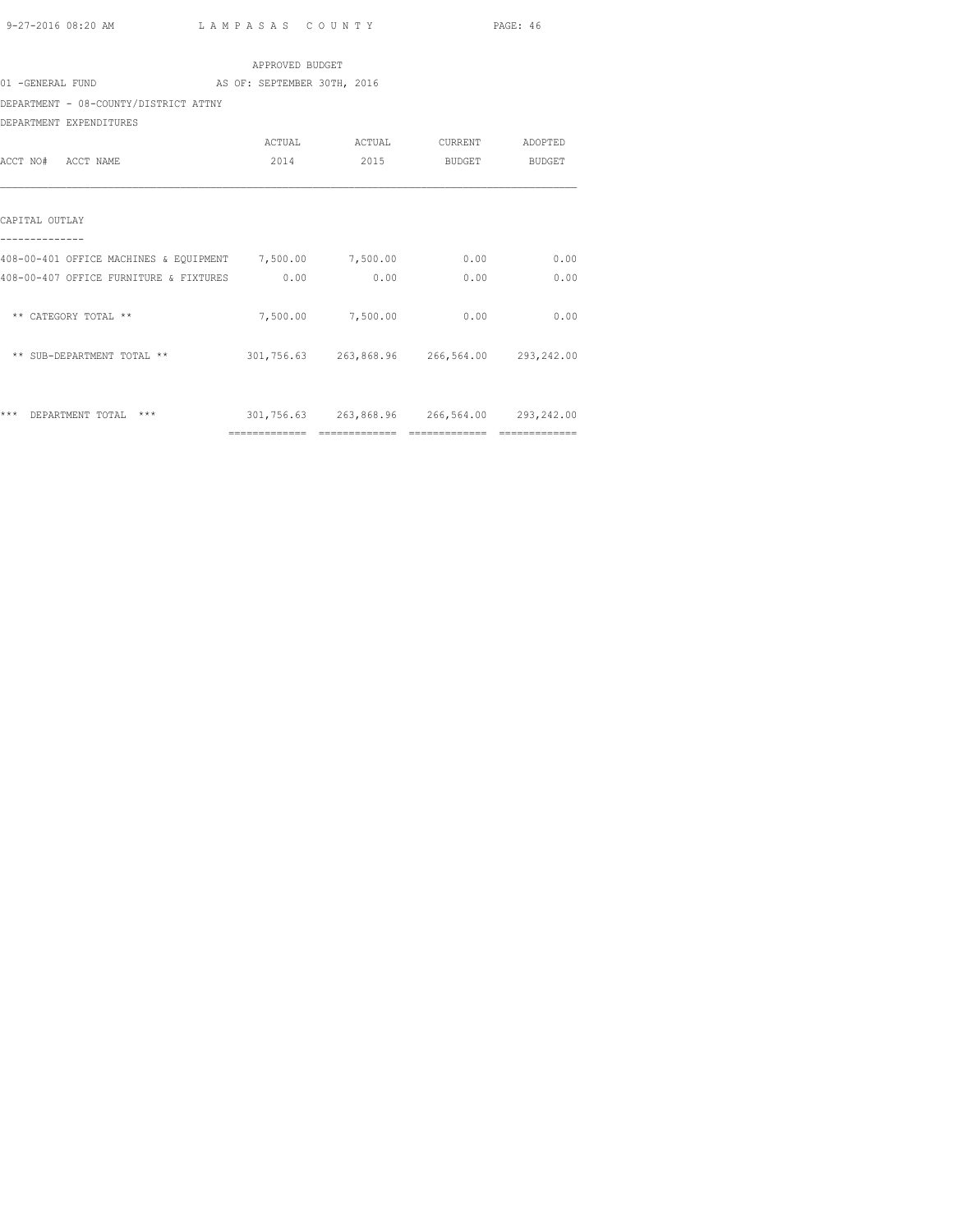| APPROVED BUDGET                  |                             |        |               |               |  |  |
|----------------------------------|-----------------------------|--------|---------------|---------------|--|--|
| 01 -GENERAL FUND                 | AS OF: SEPTEMBER 30TH, 2016 |        |               |               |  |  |
| DEPARTMENT - 09-NON-DEPARTMENTAL |                             |        |               |               |  |  |
| DEPARTMENT EXPENDITURES          |                             |        |               |               |  |  |
|                                  | ACTUAL                      | ACTUAL | CURRENT       | ADOPTED       |  |  |
| ACCT NO#<br>ACCT NAME            | 2014                        | 2015   | <b>BUDGET</b> | <b>BUDGET</b> |  |  |

| GENERAL EXPENSES     |                                        |             |            |            |            |
|----------------------|----------------------------------------|-------------|------------|------------|------------|
|                      | 409-00-301 COMMUNICATION               | 23,032.66   | 27, 325.62 | 25,000.00  | 25,000.00  |
| 409-00-302 UTILITIES |                                        | 71,696.44   | 74,718.97  | 65,000.00  | 65,000.00  |
|                      | 409-00-305 SEPTIC INSP TRAVEL & INSVC  | 499.12      | 318.92     | 600.00     | 0.00       |
|                      | 409-00-307 INSURANCE & BONDS           | 83,937.50   | 40,673.42  | 86,350.00  | 86,350.00  |
|                      | 409-00-309 COURT APPOINTED ATTORNEY    | 0.00        | 1,917.00   | 0.00       | 0.00       |
|                      | 409-00-311 REPAIRS & MAINTENANCE-COURT | 46, 428.77  | 49,188.20  | 40,000.00  | 40,000.00  |
|                      | 409-00-312 EQUIPMENT MAINTENANCE CONTR | 11,090.82   | 12,546.38  | 15,000.00  | 15,000.00  |
|                      | 409-00-313 JANITORIAL CONTRACT         | 34,792.80   | 34,792.80  | 35,340.00  | 35,340.00  |
|                      | 409-00-314 JANITORIAL SUPPLIES         | 3,047.24    | 3,687.09   | 3,200.00   | 3,200.00   |
| 409-00-315 DUES      |                                        | 0.00        | 0.00       | 2,000.00   | 2,000.00   |
|                      | 409-00-316 CHILD WELFARE BOARD         | 10,000.00   | 10,000.00  | 10,000.00  | 10,000.00  |
|                      | 409-00-318 LEGAL EXPENDITURES          | 13,557.29   | 0.00       | 2,000.00   | 2,000.00   |
| 409-00-319 AUDIT     |                                        | 26,500.00   | 27,000.00  | 27,500.00  | 27,500.00  |
|                      | 409-00-321 HISTORICAL COMMISSION       | 1,000.00    | 1,000.00   | 1,000.00   | 1,000.00   |
|                      | 409-00-322 SOIL CONSERVATION           | 1,500.00    | 1,500.00   | 1,500.00   | 1,500.00   |
| 409-00-324 BOUNTIES  |                                        | 580.00      | 394.00     | 500.00     | 500.00     |
|                      | 409-00-326 SARATOGA WATER DISTRICT     | 3,000.00    | 3,000.00   | 3,000.00   | 3,000.00   |
|                      | 409-00-327 C T YOUTH SER BUREAU        | 0.00        | 0.00       | 0.00       | 0.00       |
|                      | 409-00-328 CONTINGENCY                 | 5,900.00    | 21,759.01  | 76,598.00  | 77,598.00  |
|                      | 409-00-329 RENT - MHMR                 | 4,200.00    | 4,200.00   | 4,500.00   | 4,500.00   |
|                      | 409-00-330 PREDATOR CONTROL            | 64,800.00   | 64,800.00  | 67,000.00  | 67,000.00  |
|                      | 409-00-331 HILL CTY CHILD ADVOCACY CTR | 3,000.00    | 3,000.00   | 3,000.00   | 3,000.00   |
|                      | 409-00-333 CONTRACTED SERVICES         | 19,300.86   | 20,081.97  | 18,900.00  | 18,900.00  |
|                      | 409-00-334 HCCAA CONTRIBUTION (SC)     | 6,199.00    | 6,199.00   | 6, 200.00  | 6, 200.00  |
|                      | 409-00-340 INDIGENT BURIAL             | 0.00        | 500.00     | 1,000.00   | 1,000.00   |
|                      | 409-00-343 REPAIRS & MAINTENANCE VECHI | 0.00        | 0.00       | 0.00       | 0.00       |
|                      | 409-00-345 MEDICAL SERVICES            | 4,761.00    | 1,816.00   | 3,500.00   | 3,500.00   |
| 409-00-348 AUTOPSIES |                                        | 4,914.50    | 14,172.50  | 13,000.00  | 25,000.00  |
|                      | 409-00-356 ADMINISTRATIVE COSTS        | 1,350.00    | 1,475.54   | 900.00     | 900.00     |
|                      | 409-00-358 CONSULTING FEES             | 0.00        | 0.00       | 0.00       | 0.00       |
| 409-00-361 POSTAGE   |                                        | 17,349.52   | 21,927.00  | 20,000.00  | 20,000.00  |
|                      | 409-00-362 HOMELAND SECURITY           | 0.00        | 0.00       | 0.00       | 0.00       |
|                      | 409-00-383 SEPTIC TANK INSPECTION      | 14,060.00   | 17,655.46  | 12,500.00  | 18,000.00  |
|                      | 409-00-386 COMMUNITY SERVICE SUPERVISI | 6,030.51    | 6,248.62   | 7,500.00   | 7,500.00   |
|                      | 409-00-387 VETERANS AFFAIR             | 187.54      | 0.00       | 700.00     | 700.00     |
| 409-00-388 CASA      |                                        | 1,200.00    | 1,200.00   | 1,200.00   | 1,200.00   |
|                      | 409-00-389 MISC EXPENSE/LCHEC/DAM      | 8,519.74    | 9,201.55   | 10,000.00  | 10,000.00  |
|                      | ** CATEGORY TOTAL **                   | 492, 435.31 | 482,299.05 | 564,488.00 | 582,388.00 |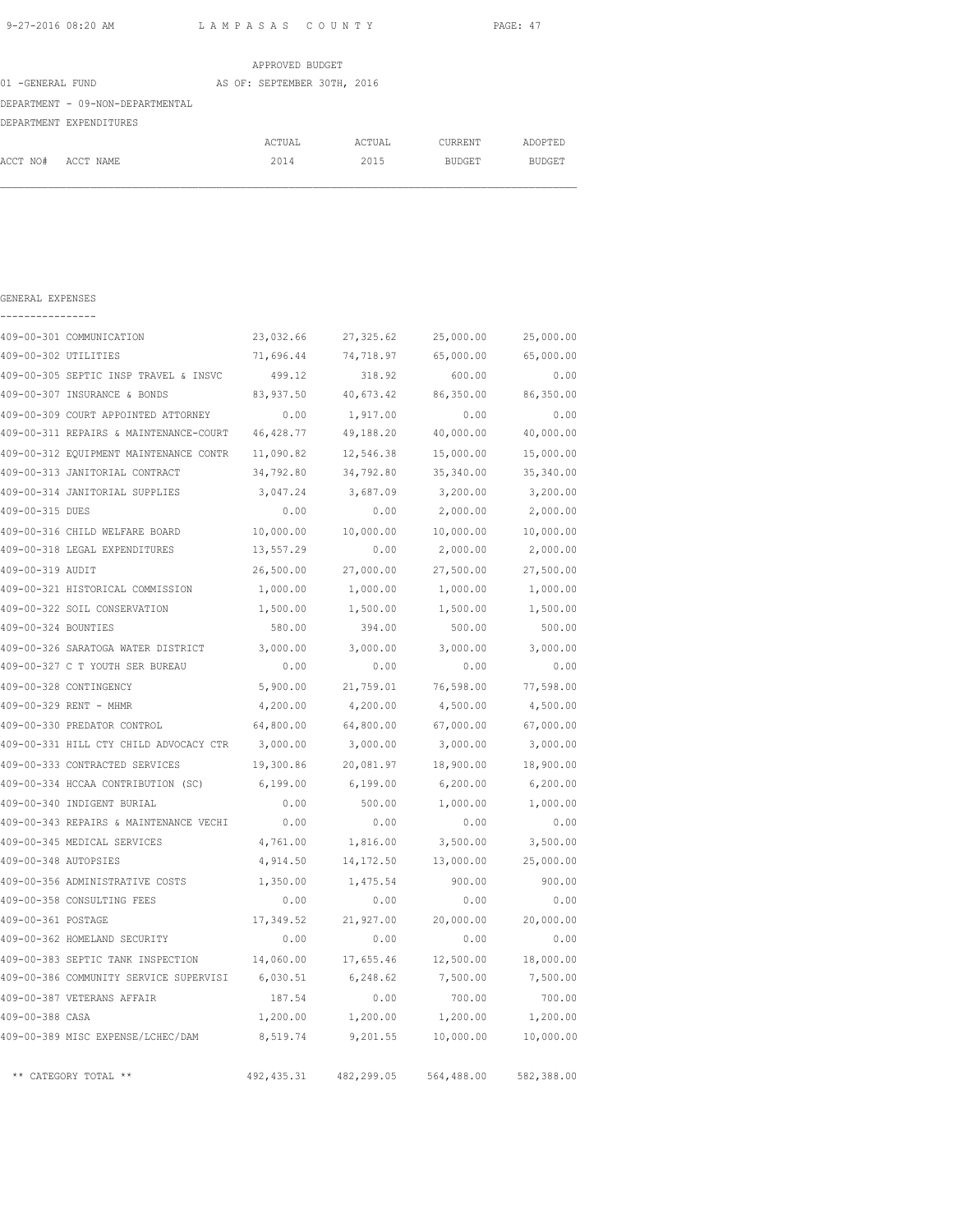|                                                                               |                                                 |                                             |      | PAGE: 48 |
|-------------------------------------------------------------------------------|-------------------------------------------------|---------------------------------------------|------|----------|
|                                                                               | APPROVED BUDGET                                 |                                             |      |          |
| 01 -GENERAL FUND AS OF: SEPTEMBER 30TH, 2016                                  |                                                 |                                             |      |          |
| DEPARTMENT - 09-NON-DEPARTMENTAL                                              |                                                 |                                             |      |          |
| DEPARTMENT EXPENDITURES                                                       |                                                 |                                             |      |          |
|                                                                               |                                                 | ACTUAL ACTUAL CURRENT ADOPTED               |      |          |
| ACCT NO# ACCT NAME                                                            |                                                 | 2014 2015 BUDGET BUDGET                     |      |          |
| CAPITAL OUTLAY<br>--------------                                              |                                                 |                                             |      |          |
| 409-00-402 OPERATING EQUIPMENT 6.00 0.00 0.00 0.00 0.00                       |                                                 |                                             |      | 0.00     |
| 409-00-419 RURAL AREA NARCOTIC TASK FO 0.00                                   |                                                 | 0.00                                        | 0.00 | 0.00     |
| ** CATEGORY TOTAL **                                                          | 0.00                                            | 0.00                                        | 0.00 | 0.00     |
| 409-00-500 OPERATING TRANSFER-OUT 509,600.00 433,000.00 428,369.00 624,777.00 |                                                 |                                             |      |          |
| ** CATEGORY TOTAL **                                                          |                                                 | 509,600.00 433,000.00 428,369.00 624,777.00 |      |          |
| ** SUB-DEPARTMENT TOTAL **                                                    | 1,002,035.31 915,299.05 992,857.00 1,207,165.00 |                                             |      |          |
|                                                                               |                                                 |                                             |      |          |
| GENERAL EXPENSES                                                              |                                                 |                                             |      |          |

|                                        | ___________<br>------------ | ------------- |            | ____________<br>------------- |
|----------------------------------------|-----------------------------|---------------|------------|-------------------------------|
| ***<br>DEPARTMENT TOTAL<br>***         | 1,004,535.31                | 1,035,299.05  | 995,357.00 | 1,209,665.00                  |
| ** SUB-DEPARTMENT TOTAL **             | 2,500.00                    | 120,000.00    | 2,500.00   | 2,500.00                      |
| CATEGORY TOTAL<br>$* *$<br>**          | 2,500.00                    | 120,000.00    | 2,500.00   | 2,500.00                      |
| 409-01-389 MISC/COLA                   | 0.00                        | 120,000.00    | 0.00       | 0.00                          |
| 409-01-334 HCCAA SENIOR CENTER (Lometa | 2,500.00                    | 0.00          | 2,500.00   | 2,500.00                      |
|                                        |                             |               |            |                               |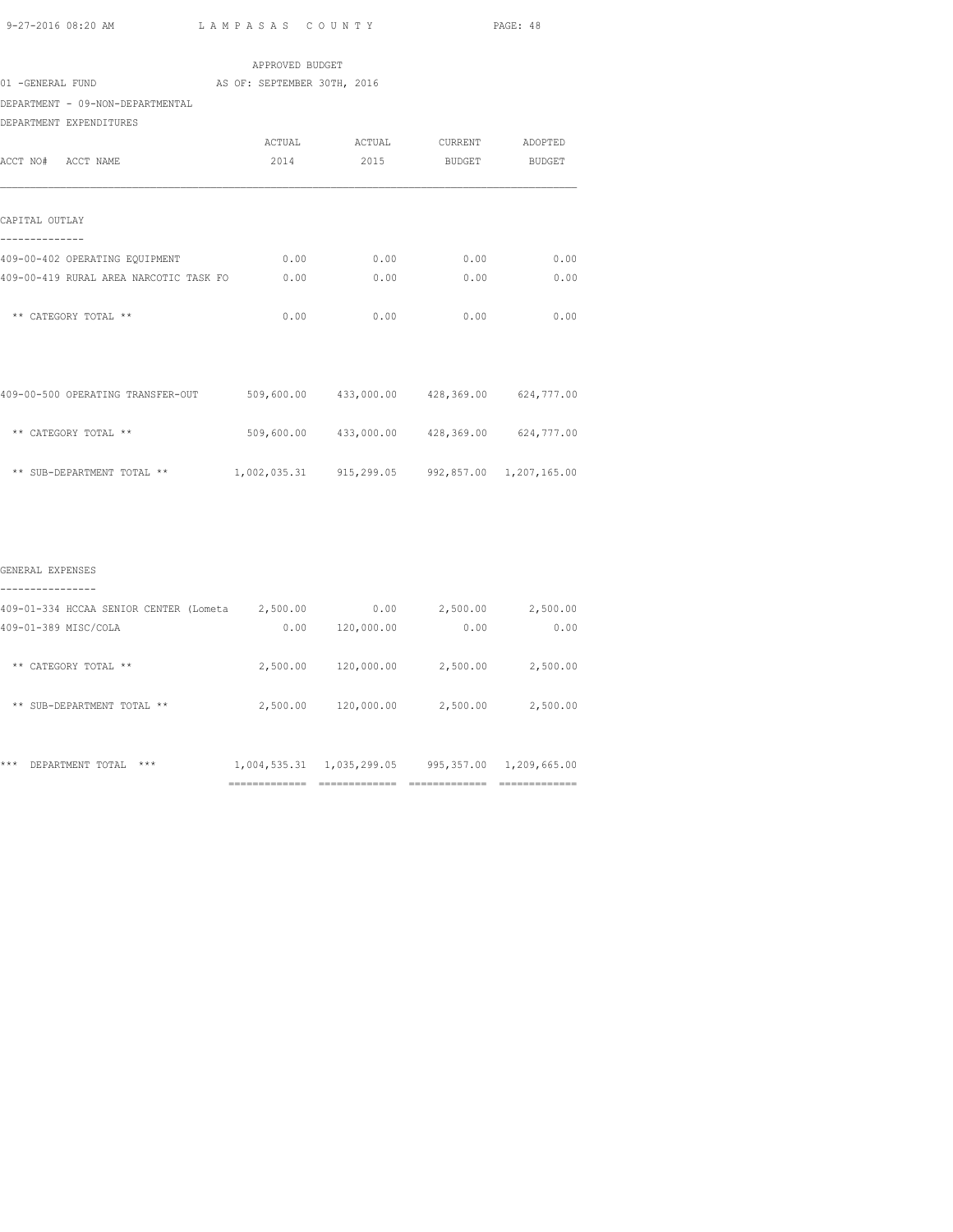APPROVED BUDGET 01 -GENERAL FUND AS OF: SEPTEMBER 30TH, 2016 DEPARTMENT - 10-CONSTABLES 1, 3 & 4 DEPARTMENT EXPENDITURES ACTUAL ACTUAL CURRENT ADOPTED ACCT NO# ACCT NAME 2014 2015 BUDGET BUDGET

| WAGES                                                                    |          |                                            |                        |          |
|--------------------------------------------------------------------------|----------|--------------------------------------------|------------------------|----------|
| -----                                                                    |          |                                            |                        |          |
| 410-00-101 SALARY ELECTED OFF #1971 8,909.67 9,343.70 9,892.00 10,000.00 |          |                                            |                        |          |
| 410-00-133 SALARY-SUPPLEMENT                                             |          | 3,910.17 0.00 0.00                         |                        | 0.00     |
| ** CATEGORY TOTAL **                                                     |          | 12,819.84 9,343.70 9,892.00 10,000.00      |                        |          |
| EMPLOYEE BENEFITS                                                        |          |                                            |                        |          |
| -----------------<br>410-00-203 FICA BENEFITS                            |          | 997.36 669.81 757.00 765.00                |                        |          |
| 410-00-204 GROUP MEDICAL INSURANCE 1,564.40                              |          |                                            | 704.64 114.00 8,220.00 |          |
| 410-00-205 RETIREMENT                                                    | 2,030.07 | 1,374.54                                   | 1,583.00               | 1,600.00 |
| 410-00-207 WORKMEN'S COMP                                                | 118.00   | 129.00                                     | 160.00                 | 169.00   |
| 410-00-208 UNEMPLOYMENT INSURANCE                                        | 0.00     | 0.00                                       | 0.00                   | 0.00     |
| 410-00-212 PHONE ALLOWANCE                                               |          | 720.00 520.00 480.00 480.00                |                        |          |
| ** CATEGORY TOTAL **                                                     |          | 5,429.83 3,397.99 3,094.00 11,234.00       |                        |          |
| GENERAL EXPENSES                                                         |          |                                            |                        |          |
| ----------------                                                         |          |                                            |                        |          |
| 410-00-304 OPERATING SUPPLIES 145.00 9.24 500.00                         |          |                                            |                        | 500.00   |
| 410-00-305 TRAVEL & INSERVICE TRAINING $0.00$ 1,368.19 1,000.00 1,000.00 |          |                                            |                        |          |
| 410-00-315 DUES                                                          |          | $0.00$ 60.00 0.00                          |                        | 60.00    |
| 410-00-343 REPAIR & MAINTENANCE VEHICL 183.07 488.68 1,000.00 1,000.00   |          |                                            |                        |          |
| 410-00-364 PUBLICATIONS, BOOKS, MANUAL 99.56 0.00                        |          |                                            | 0.00                   | 0.00     |
| ** CATEGORY TOTAL **                                                     |          | 427.63 1,926.11 2,500.00 2,560.00          |                        |          |
| CAPITAL OUTLAY                                                           |          |                                            |                        |          |
| --------------<br>410-00-402 OPERATING EQUIPMENT                         |          | $0.00$ $0.00$ $0.00$ $0.00$ $0.00$         |                        |          |
| ** CATEGORY TOTAL **                                                     | 0.00     | 0.00                                       | 0.00                   | 0.00     |
| ** SUB-DEPARTMENT TOTAL **                                               |          | 18,677.30  14,667.80  15,486.00  23,794.00 |                        |          |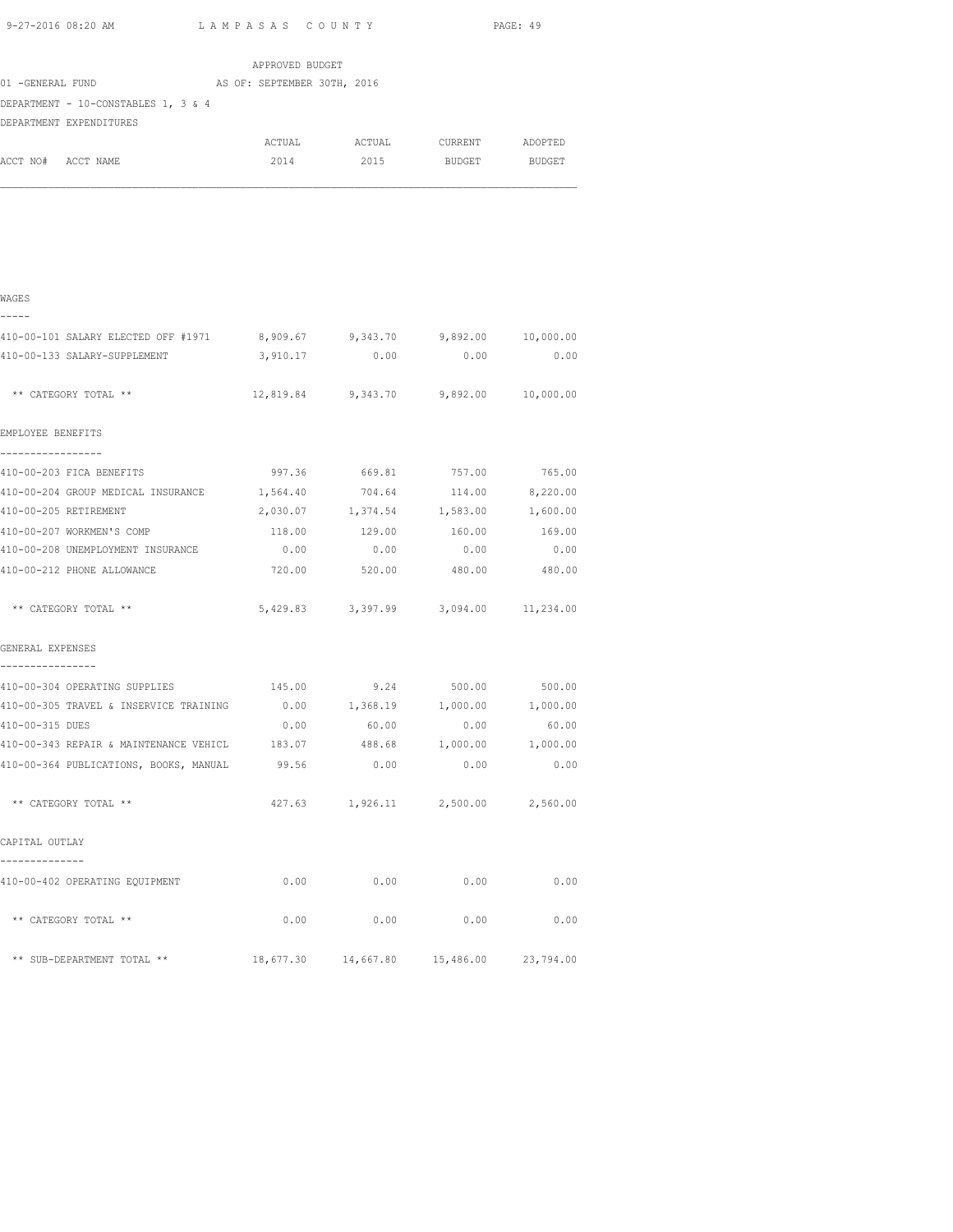| 9-27-2016 08:20 AM                                                     | LAMPASAS COUNTY |                                         |                      | PAGE: 50      |
|------------------------------------------------------------------------|-----------------|-----------------------------------------|----------------------|---------------|
|                                                                        | APPROVED BUDGET |                                         |                      |               |
| 01 -GENERAL FUND AS OF: SEPTEMBER 30TH, 2016                           |                 |                                         |                      |               |
| DEPARTMENT - 10-CONSTABLES 1, 3 & 4                                    |                 |                                         |                      |               |
| DEPARTMENT EXPENDITURES                                                |                 |                                         |                      |               |
|                                                                        | ACTUAL          | ACTUAL                                  | CURRENT              | ADOPTED       |
| ACCT NO# ACCT NAME                                                     | 2014            | 2015                                    | <b>BUDGET</b>        | <b>BUDGET</b> |
|                                                                        |                 |                                         |                      |               |
|                                                                        |                 |                                         |                      |               |
| WAGES                                                                  |                 |                                         |                      |               |
| 410-01-101 SALARY ELECTED OFF #2250 644.70 0.00 9,892.00 10,000.00     |                 |                                         |                      |               |
| 410-01-128 SALARY ELECTED OFFICER#2250 8,373.67 8,394.70               |                 |                                         | $0.00$ 0.00          |               |
| 410-01-133 SALARY/SUPPLEMENT                                           | 3,982.30        | 0.00                                    | 0.00                 | 0.00          |
| ** CATEGORY TOTAL **                                                   |                 | 13,000.67 8,394.70 9,892.00 10,000.00   |                      |               |
| EMPLOYEE BENEFITS                                                      |                 |                                         |                      |               |
| 410-01-203 FICA BENEFITS                                               |                 | 986.61 652.62 757.00 765.00             |                      |               |
| 410-01-204 GROUP MEDICAL INSURANCE 7,184.80 6,889.44 8,010.00 8,220.00 |                 |                                         |                      |               |
| 410-01-205 RETIREMENT                                                  |                 | 2,015.39 1,363.10 1,583.00 1,600.00     |                      |               |
| 410-01-207 WORKMAN'S COMP                                              |                 | 237.00    136.00    160.00    169.00    |                      |               |
| 410-01-208 UNEMPLOYMENT INSURANCE                                      |                 | $0.00$ 0.00                             | 0.00                 | 0.00          |
| 410-01-212 PHONE ALLOWANCE                                             | 80.00 00        |                                         | 440.00 960.00 480.00 |               |
| ** CATEGORY TOTAL **                                                   |                 | 10,503.80 9,481.16 11,470.00 11,234.00  |                      |               |
| GENERAL EXPENSES                                                       |                 |                                         |                      |               |
| 410-01-304 OPERATING SUPPLIES                                          |                 | $395.34$ $5,070.00$ 200.00 200.00       |                      |               |
| 410-01-305 TRAINING/TRAVEL                                             |                 | 25.00 (181.17)                          | 200.00               | 200.00        |
| 410-01-308 EQUIPMENT MAINTENANCE                                       | 0.00            | 449.08                                  | 600.00               | 600.00        |
| 410-01-315 DUES                                                        |                 | $0.00$ 60.00 60.00                      |                      | 60.00         |
| 410-01-342 GAS/OIL                                                     |                 | 2,191.43 1,178.26 1,500.00 1,500.00     |                      |               |
| 410-01-343 REPAIR & MAINTENANCE VEHICL 373.22 445.54 600.00 600.00     |                 |                                         |                      |               |
| 410-01-347 UNIFORMS                                                    |                 | 402.98 206.99                           | 300.00 300.00        |               |
| 410-01-361 POSTAGE                                                     | 13.05           | 0.00                                    | 0.00                 | 0.00          |
| 410-01-373 REPAIRS AND MAINTENANCE VEH                                 | 0.00            | 0.00                                    | 0.00                 | 0.00          |
| ** CATEGORY TOTAL **                                                   |                 | 3,401.02 7,228.70 3,460.00 3,460.00     |                      |               |
| CAPITAL OUTLAY                                                         |                 |                                         |                      |               |
| 410-01-402 OPERATING EQUIPMENT                                         | 0.00            | 0.00                                    | 0.00                 | 0.00          |
| ** CATEGORY TOTAL **                                                   | 0.00            | 0.00                                    | 0.00                 | 0.00          |
| ** SUB-DEPARTMENT TOTAL **                                             |                 | 26,905.49 25,104.56 24,822.00 24,694.00 |                      |               |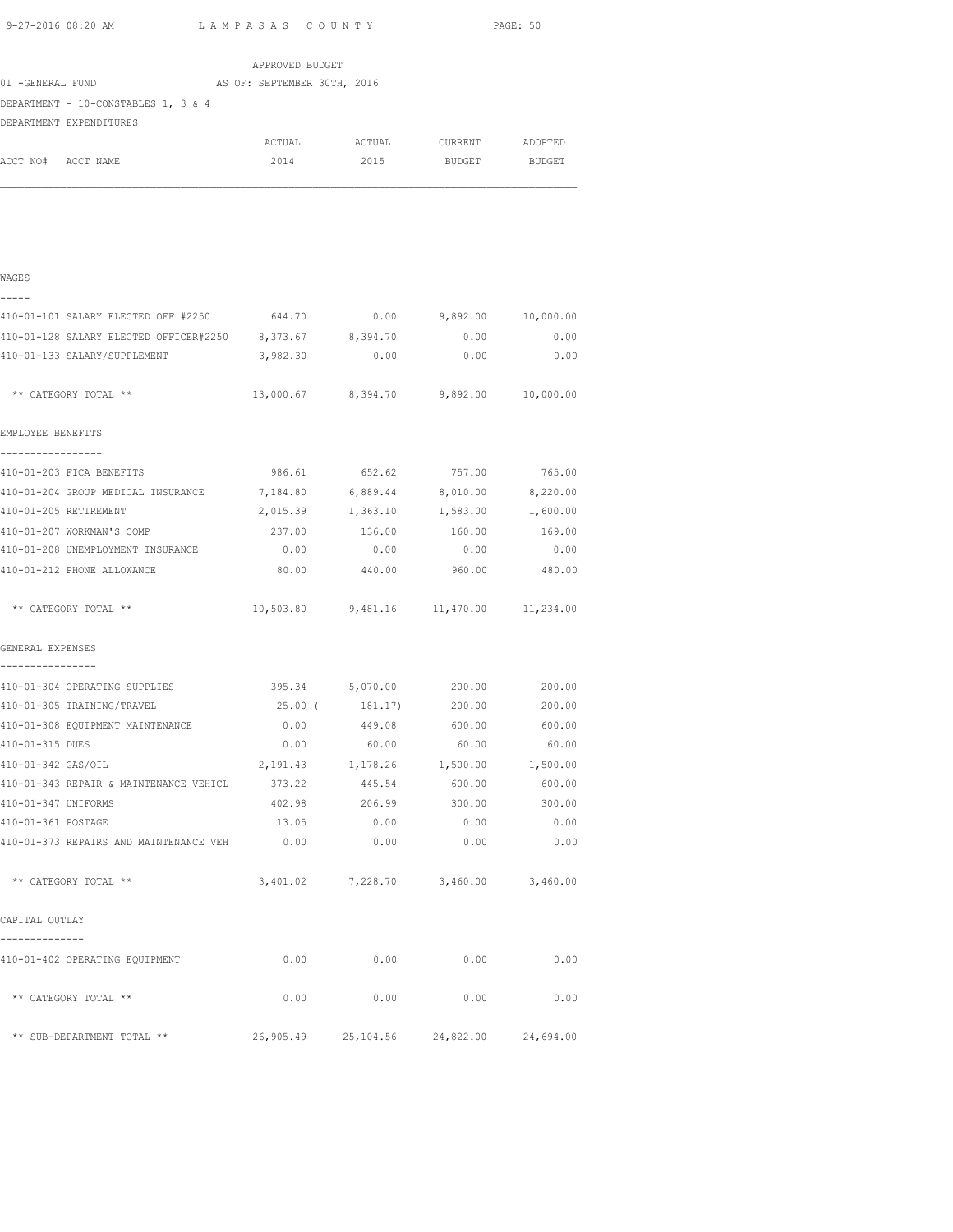| 9-27-2016 08:20 AM                                                                             | LAMPASAS COUNTY             |                         |                                     | PAGE: 51 |
|------------------------------------------------------------------------------------------------|-----------------------------|-------------------------|-------------------------------------|----------|
|                                                                                                | APPROVED BUDGET             |                         |                                     |          |
| 01 -GENERAL FUND                                                                               | AS OF: SEPTEMBER 30TH, 2016 |                         |                                     |          |
| DEPARTMENT - 10-CONSTABLES 1, 3 & 4                                                            |                             |                         |                                     |          |
| DEPARTMENT EXPENDITURES                                                                        |                             |                         |                                     |          |
|                                                                                                |                             |                         |                                     |          |
| ACCT NO# ACCT NAME                                                                             | 2014                        |                         | 2015 BUDGET BUDGET                  |          |
|                                                                                                |                             |                         |                                     |          |
| WAGES                                                                                          |                             |                         |                                     |          |
| 410-02-101 SALARY ELECTED OFF #3151                                                            |                             |                         | $0.00$ 8,393.99 9,891.00 10,000.00  |          |
| ** CATEGORY TOTAL **                                                                           |                             |                         | $0.00$ 8,393.99 9,891.00 10,000.00  |          |
| EMPLOYEE BENEFITS                                                                              |                             |                         |                                     |          |
| -----------------<br>410-02-203 FICA BENEFITS                                                  |                             |                         | 0.00 630.97 957.00 765.00           |          |
|                                                                                                |                             |                         |                                     |          |
| 410-02-204 GROUP MEDICAL INSURANCE (37.00) 5,557.00 8,010.00 8,220.00<br>410-02-205 RETIREMENT |                             |                         | $0.00$ 1,339.64 1,493.00 1,600.00   |          |
|                                                                                                |                             |                         | 160.00                              | 169.00   |
| 410-02-207 WORKMAN'S COMP<br>410-02-208 UNEMPLOYMENT INSURANCE                                 | 0.00                        | $0.00$ 137.00<br>0.00   | 0.00                                | 0.00     |
| 410-02-212 PHONE ALLOWANCE                                                                     | 0.00                        | 200.00                  | 0.00                                | 480.00   |
|                                                                                                |                             |                         |                                     |          |
| ** CATEGORY TOTAL **<br>$\sqrt{2}$                                                             |                             |                         | 37.00) 7,864.61 10,620.00 11,234.00 |          |
| GENERAL EXPENSES                                                                               |                             |                         |                                     |          |
| 410-02-304 OPERATION SUPPLIES                                                                  |                             |                         | $0.00$ 642.00 1,000.00 1,000.00     |          |
| 410-02-305 TRAINING/TRAVEL                                                                     |                             |                         | $0.00$ 1,852.31 1,500.00 1,500.00   |          |
| 410-02-308 EQUIPMENT MAINTENANCE                                                               | 0.00                        |                         | $0.00$ 1,000.00 1,000.00            |          |
| 410-02-315 DUES                                                                                |                             |                         | $0.00$ 60.00 0.00 60.00             |          |
| 410-02-342 GAS/OIL                                                                             | 110.61                      | 1,287.10                | 2,000.00                            | 2,000.00 |
| 410-02-343 REPAIR & MAINTENANCE VEHICL                                                         | 0.00                        | 701.20                  | 1,000.00                            | 2,000.00 |
| 410-02-347 UNIFORMS                                                                            | 0.00                        | 227.18                  | 450.00                              | 500.00   |
| 410-02-361 POSTAGE                                                                             | 0.00                        | 30.35                   | 100.00                              | 100.00   |
| ** CATEGORY TOTAL **                                                                           |                             |                         | 110.61 4,800.14 7,050.00 8,160.00   |          |
| CAPITAL OUTLAY                                                                                 |                             |                         |                                     |          |
| 410-02-402 OPERATING EQUIPMENT                                                                 |                             | $0.00$ $31,356.79$ 0.00 |                                     | 0.00     |
| ** CATEGORY TOTAL **                                                                           |                             | $0.00$ $31,356.79$      | 0.00                                | 0.00     |
| ** SUB-DEPARTMENT TOTAL **                                                                     |                             | 73.61 52,415.53         | 27,561.00 29,394.00                 |          |
|                                                                                                |                             |                         |                                     |          |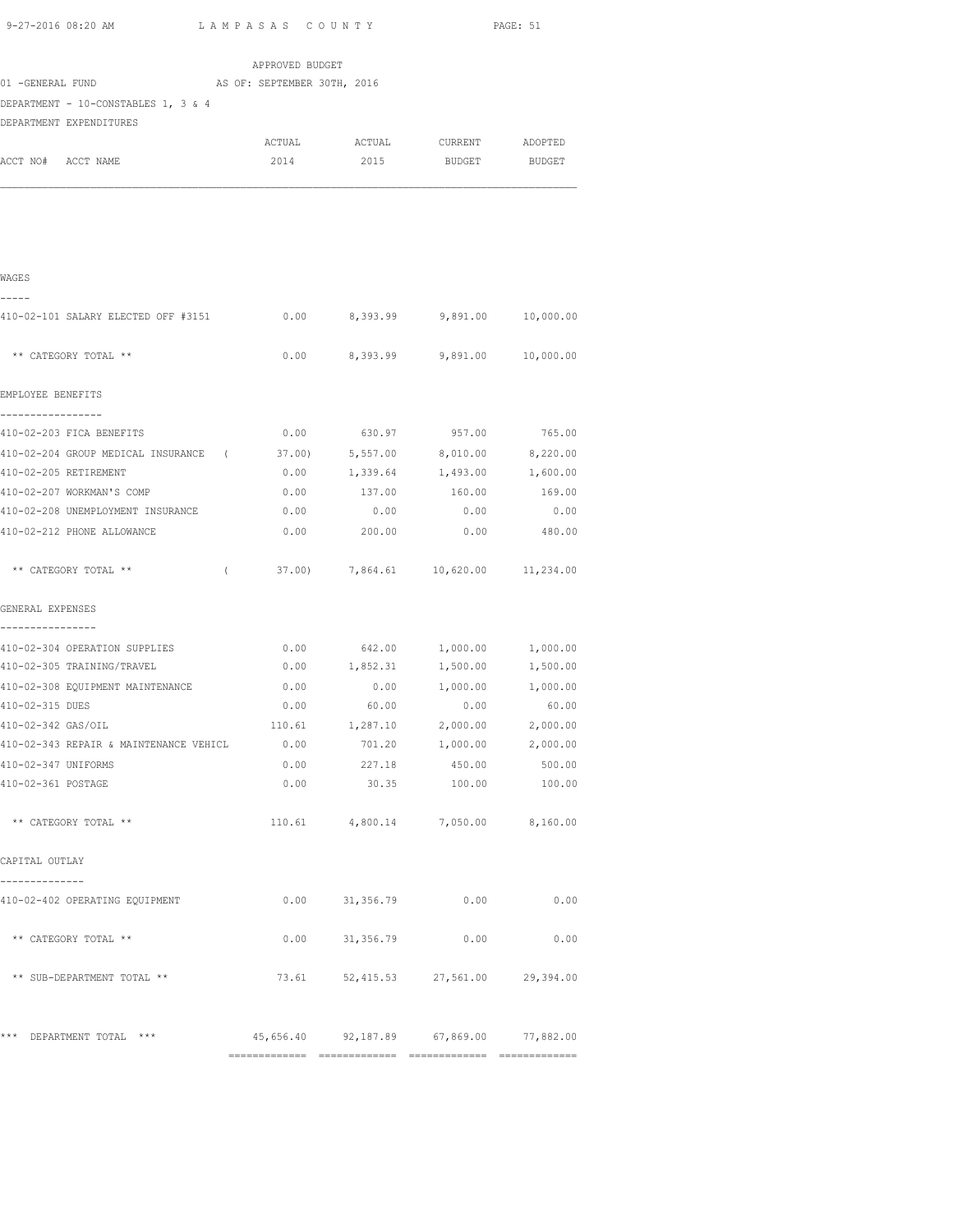| 9-27-2016 08:20 AM<br>LAMPASAS COUNTY                                                                                                   |           |                                             |                    | PAGE: 52  |  |  |  |
|-----------------------------------------------------------------------------------------------------------------------------------------|-----------|---------------------------------------------|--------------------|-----------|--|--|--|
| APPROVED BUDGET<br>01 -GENERAL FUND<br>AS OF: SEPTEMBER 30TH, 2016<br>DEPARTMENT - 11-COUNTY LOCATED AT CITY<br>DEPARTMENT EXPENDITURES |           |                                             |                    |           |  |  |  |
|                                                                                                                                         |           | ACTUAL ACTUAL CURRENT ADOPTED               |                    |           |  |  |  |
| ACCT NO# ACCT NAME                                                                                                                      | 2014      |                                             | 2015 BUDGET BUDGET |           |  |  |  |
|                                                                                                                                         |           |                                             |                    |           |  |  |  |
| WAGES                                                                                                                                   |           |                                             |                    |           |  |  |  |
| 411-00-102 SALARIES & WAGES APPOINTED                                                                                                   | 0.00      | 0.00                                        | 0.00               | 0.00      |  |  |  |
| ** CATEGORY TOTAL **                                                                                                                    | 0.00      | 0.00                                        | 0.00               | 0.00      |  |  |  |
| EMPLOYEE BENEFITS                                                                                                                       |           |                                             |                    |           |  |  |  |
| 411-00-203 FICA BENEFITS                                                                                                                | 0.00      |                                             | $0.00$ 0.00        | 0.00      |  |  |  |
| 411-00-204 GROUP MEDICAL INSURANCE                                                                                                      | 0.00      | 0.00                                        | 0.00               | 0.00      |  |  |  |
| 411-00-205 RETIREMENT                                                                                                                   | 0.00      | 0.00                                        | 0.00               | 0.00      |  |  |  |
| 411-00-207 WORKMEN'S COMP                                                                                                               | 0.00      | 0.00                                        | 0.00               | 0.00      |  |  |  |
| 411-00-208 UNEMPLOYMENT INSURANCE                                                                                                       | 0.00      | 0.00                                        | 0.00               | 0.00      |  |  |  |
| ** CATEGORY TOTAL **                                                                                                                    | 0.00      | 0.00                                        | 0.00               | 0.00      |  |  |  |
| GENERAL EXPENSES                                                                                                                        |           |                                             |                    |           |  |  |  |
| 411-00-304 OPERATING SUPPLIES                                                                                                           |           | $4,065.60$ $6,994.72$ $5,000.00$ $7,000.00$ |                    |           |  |  |  |
| 411-00-305 TRAVEL & INSERVICE TRAINING $0.00$ 0.00 3,000.00 3,000.00                                                                    |           |                                             |                    |           |  |  |  |
| 411-00-308 REPAIRS & MAINTENANCE EQUIP 2,825.81 11,518.56 10,000.00 20,000.00                                                           |           |                                             |                    |           |  |  |  |
| 411-00-320 INVESTIGATIVE EXPENSES                                                                                                       | 1,225.43  | 447.25                                      | 1,500.00           | 2,000.00  |  |  |  |
| 411-00-333 CONTRACTED SERVICES                                                                                                          | 22,775.00 | 24,184.28                                   | 22,775.00          | 22,775.00 |  |  |  |
| 411-00-342 GAS & OIL                                                                                                                    | 3,088.42  | 2,937.05                                    | 5,000.00           | 5,000.00  |  |  |  |
| 411-00-345 MEDICAL SERVICES                                                                                                             | 0.00      | 0.00                                        | 0.00               | 0.00      |  |  |  |
| ** CATEGORY TOTAL **                                                                                                                    |           | 33,980.26 46,081.86 47,275.00               |                    | 59,775.00 |  |  |  |
| CAPITAL OUTLAY                                                                                                                          |           |                                             |                    |           |  |  |  |
| 411-00-402 OPERATING EQUIPMENT                                                                                                          | 0.00      | 0.00                                        | 0.00               | 10,000.00 |  |  |  |
| 411-00-415 CITY CAPITAL OUTLAY                                                                                                          | 0.00      | 0.00                                        | 0.00               | 0.00      |  |  |  |
| ** CATEGORY TOTAL **                                                                                                                    | 0.00      | 0.00                                        | 0.00               | 10,000.00 |  |  |  |

\*\* SUB-DEPARTMENT TOTAL \*\* 33,980.26 46,081.86 47,275.00 69,775.00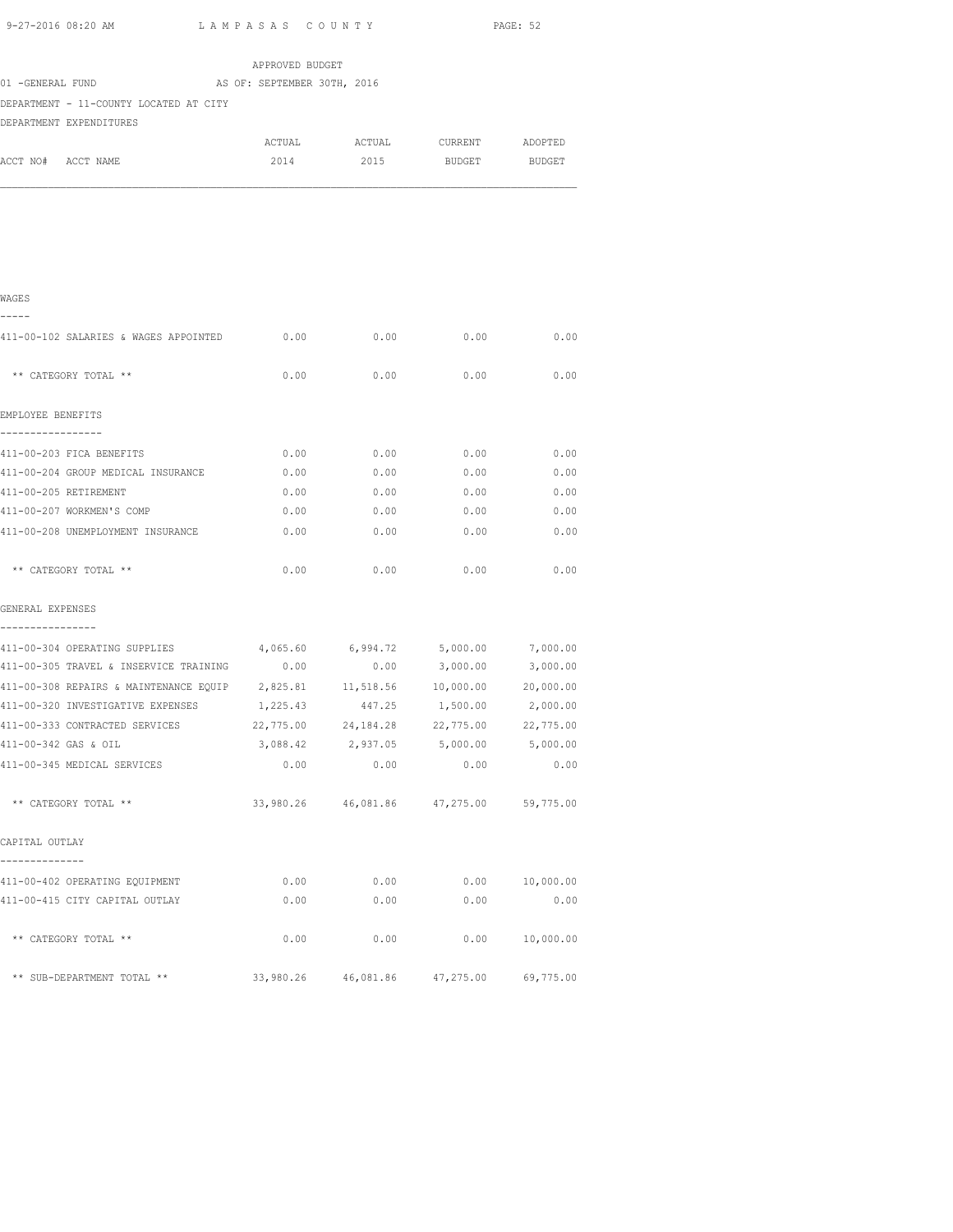|                      | 9-27-2016 08:20 AM<br>LAMPASAS COUNTY                                              |                 |                   |                                             | PAGE: 53          |
|----------------------|------------------------------------------------------------------------------------|-----------------|-------------------|---------------------------------------------|-------------------|
|                      |                                                                                    | APPROVED BUDGET |                   |                                             |                   |
|                      | 01 -GENERAL FUND AS OF: SEPTEMBER 30TH, 2016                                       |                 |                   |                                             |                   |
|                      | DEPARTMENT - 11-COUNTY LOCATED AT CITY                                             |                 |                   |                                             |                   |
|                      | DEPARTMENT EXPENDITURES                                                            |                 |                   |                                             |                   |
|                      |                                                                                    |                 |                   | ACTUAL ACTUAL CURRENT ADOPTED               |                   |
|                      | ACCT NO# ACCT NAME                                                                 |                 |                   | 2014 2015 BUDGET BUDGET                     |                   |
|                      |                                                                                    |                 |                   |                                             |                   |
| GENERAL EXPENSES     |                                                                                    |                 |                   |                                             |                   |
|                      | 411-01-301 COMMUNICATIONS 2,103.13 3,336.65 3,000.00 3,000.00                      |                 |                   |                                             |                   |
| 411-01-302 UTILITIES |                                                                                    |                 |                   | $8,740.22$ $8,238.63$ $8,000.00$ $8,000.00$ |                   |
|                      | 411-01-304 OPERATING SUPPLIES 21,369.36 25,543.45 20,000.00 20,000.00              |                 |                   |                                             |                   |
|                      | 411-01-305 TRAVEL & INSERVICE TRAINING $0.00$ 16.40 1,000.00 1,000.00              |                 |                   |                                             |                   |
|                      | 411-01-308 REPAIRS & MAINTENANCE KEMPN  19,140.04  23,689.07  20,000.00  20,000.00 |                 |                   |                                             |                   |
|                      | 411-01-312 EQUIPMENT MAINTENANCE CONTR 0.00 0.00 0.00 0.00                         |                 |                   |                                             | 0.00              |
|                      | 411-01-342 GAS & OIL                                                               |                 |                   | 6,745.39 5,748.33 7,500.00 5,000.00         |                   |
|                      | ** CATEGORY TOTAL **                                                               |                 |                   | 58,098.14 66,572.53 59,500.00 57,000.00     |                   |
| CAPITAL OUTLAY       |                                                                                    |                 |                   |                                             |                   |
|                      | 411-01-413 KEMPNER CAPITAL OUTLAY 6.00 0.00 0.00 0.00 6,500.00                     |                 |                   |                                             |                   |
|                      | ** CATEGORY TOTAL **                                                               |                 |                   | $0.00$ 0.00 0.00 6,500.00                   |                   |
|                      | ** SUB-DEPARTMENT TOTAL ** 58,098.14 66,572.53 59,500.00 63,500.00                 |                 |                   |                                             |                   |
| GENERAL EXPENSES     |                                                                                    |                 |                   |                                             |                   |
|                      | 411-02-301 COMMUNICATIONS                                                          | 0.00            | 199.83            | 3,900.00                                    | 2,000.00          |
|                      | 411-02-302 UTILITIES                                                               |                 | 2,350.97 1,568.43 | 1,650.00                                    | 1,650.00          |
|                      | 411-02-304 OPERATING SUPPLIES                                                      |                 |                   | 561.58 6,973.51 6,500.00 11,500.00          |                   |
|                      | 411-02-305 TRAVEL & INSERVICE                                                      | 0.00            | 0.00              |                                             | $0.00$ 1,000.00   |
|                      | 411-02-308 REPAIRS & MAINTENANCE ADAMS 3,649.70                                    |                 | 2,901.38          |                                             | 4,000.00 5,000.00 |
|                      | 411-02-342 GAS & OIL                                                               |                 |                   | 2,118.55 1,307.76 2,000.00 2,000.00         |                   |
|                      | ** CATEGORY TOTAL **                                                               |                 |                   | 8,680.80  12,950.91  18,050.00  23,150.00   |                   |
| CAPITAL OUTLAY       |                                                                                    |                 |                   |                                             |                   |
|                      | 411-02-412 ADAMSVILLE CAPITAL OUTLAY                                               | 0.00            | 0.00              | 0.00                                        | 0.00              |
|                      | ** CATEGORY TOTAL **                                                               | 0.00            | 0.00              | 0.00                                        | 0.00              |
|                      |                                                                                    |                 |                   |                                             |                   |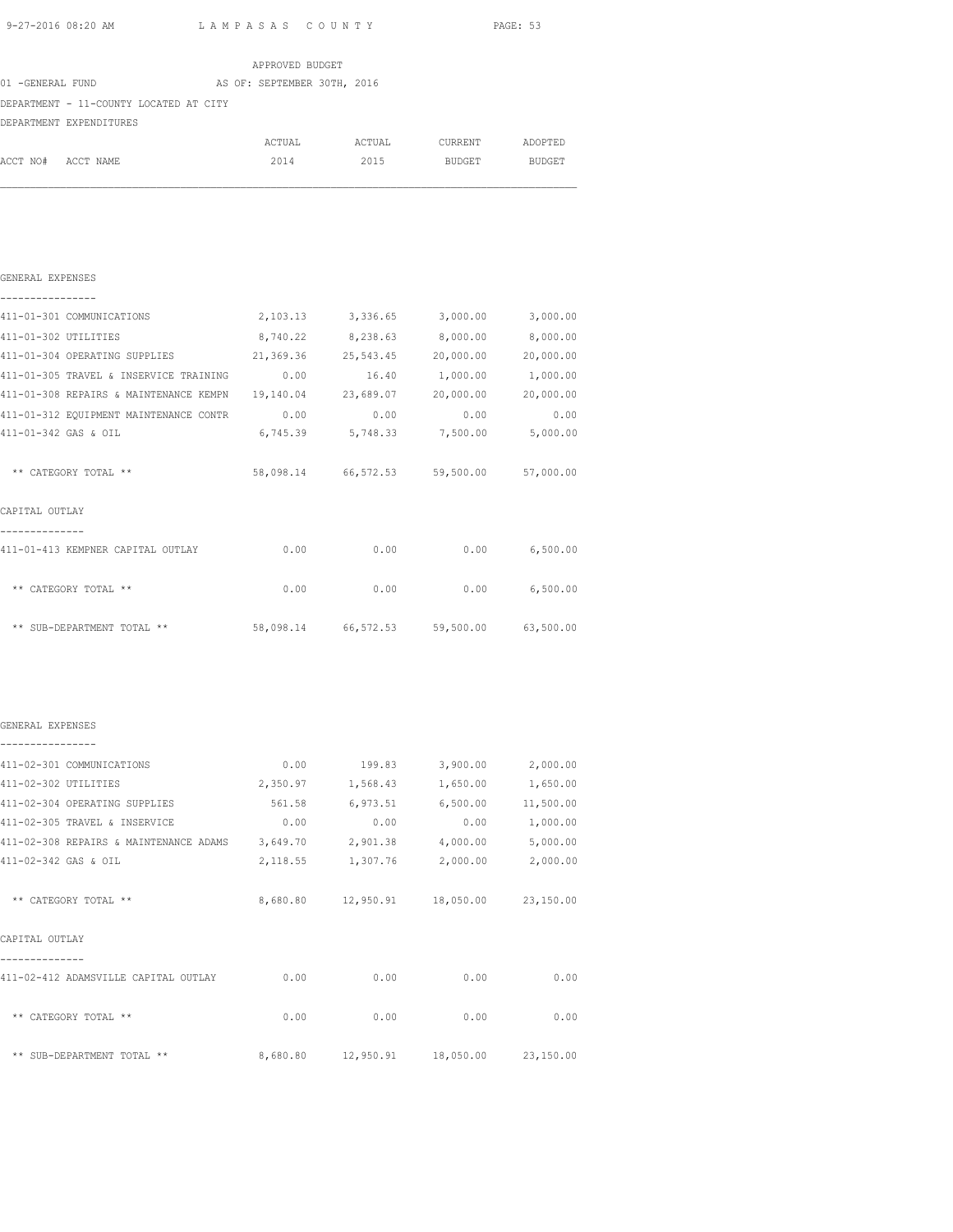| 9-27-2016 08:20 AM                                                          | LAMPASAS COUNTY |           | PAGE: 54                               |      |
|-----------------------------------------------------------------------------|-----------------|-----------|----------------------------------------|------|
|                                                                             | APPROVED BUDGET |           |                                        |      |
| 01 -GENERAL FUND AS OF: SEPTEMBER 30TH, 2016                                |                 |           |                                        |      |
| DEPARTMENT - 11-COUNTY LOCATED AT CITY                                      |                 |           |                                        |      |
| DEPARTMENT EXPENDITURES                                                     |                 |           |                                        |      |
|                                                                             |                 |           |                                        |      |
| ACCT NO# ACCT NAME                                                          |                 | 2014 2015 | BUDGET BUDGET                          |      |
|                                                                             |                 |           |                                        |      |
| GENERAL EXPENSES                                                            |                 |           |                                        |      |
| 411-03-304 OPERATING SUPPLIES 3,243.49 615.20 4,000.00 4,000.00             |                 |           |                                        |      |
| 411-03-308 REPAIRS & MAINTENANCE LOMET 10,574.62 2,142.49 5,000.00 7,000.00 |                 |           |                                        |      |
| 411-03-342 GAS & OIL                                                        | 1,629.42        |           | 834.59 3,000.00 3,000.00               |      |
| ** CATEGORY TOTAL **                                                        |                 |           | 15,447.53 3,592.28 12,000.00 14,000.00 |      |
| CAPITAL OUTLAY                                                              |                 |           |                                        |      |
| 411-03-414 LOMETA CAPITAL OUTLAY                                            |                 |           | $0.00$ 0.00 0.00                       | 0.00 |
| ** CATEGORY TOTAL **                                                        |                 |           | $0.00$ 0.00 0.00                       | 0.00 |
| ** SUB-DEPARTMENT TOTAL **                                                  |                 |           | 15,447.53 3,592.28 12,000.00 14,000.00 |      |
|                                                                             |                 |           |                                        |      |

|                          | ---------- | -------------         | ___________ |            |
|--------------------------|------------|-----------------------|-------------|------------|
| *** DEPARTMENT TOTAL *** |            | 116,206.73 129,197.58 | 136,825.00  | 170,425.00 |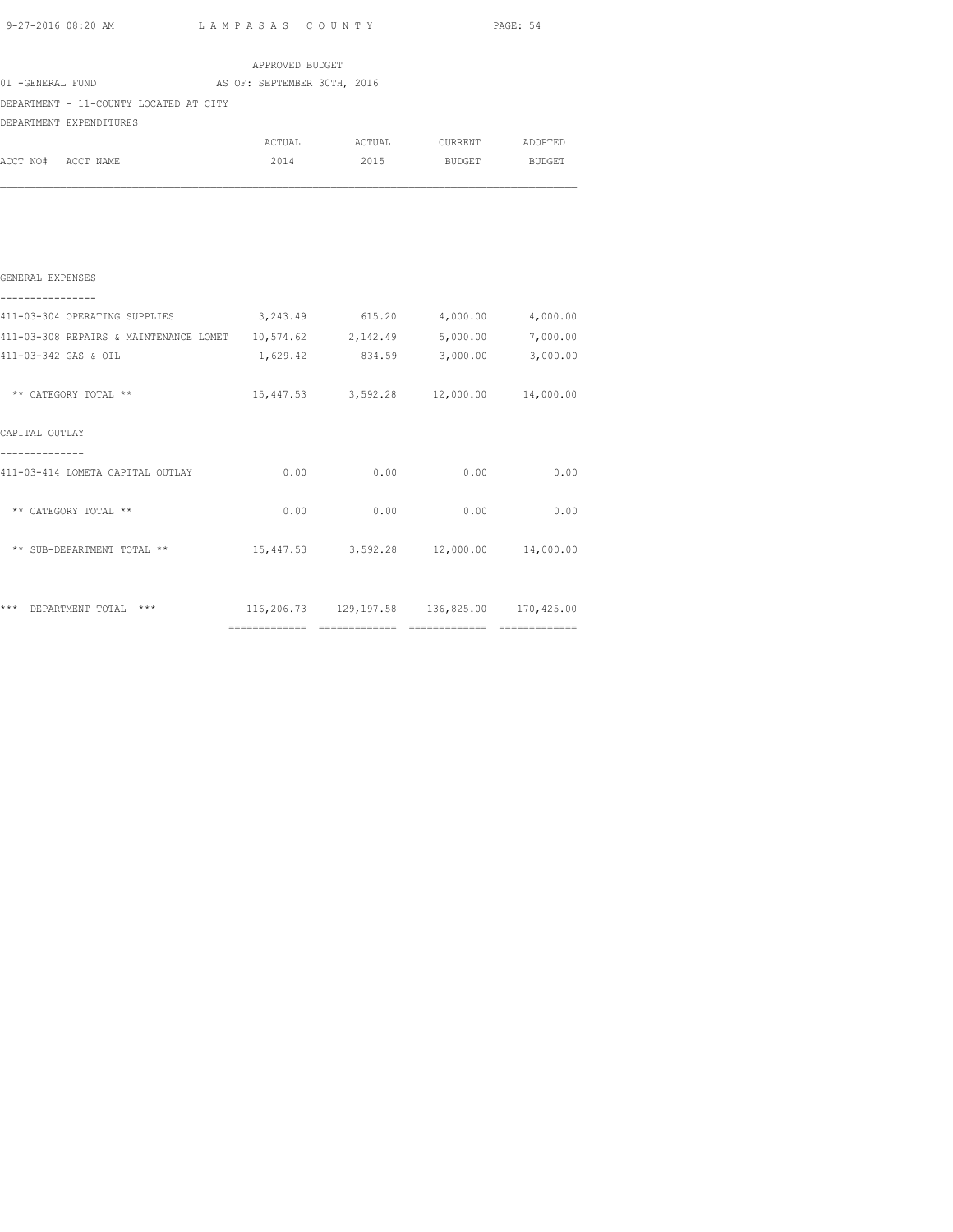|                  |                                     |  |  | APPROVED BUDGET             |        |               |               |
|------------------|-------------------------------------|--|--|-----------------------------|--------|---------------|---------------|
| 01 -GENERAL FUND |                                     |  |  | AS OF: SEPTEMBER 30TH, 2016 |        |               |               |
|                  | DEPARTMENT - 12-JUSTICE OF PEACE #1 |  |  |                             |        |               |               |
|                  | DEPARTMENT EXPENDITURES             |  |  |                             |        |               |               |
|                  |                                     |  |  | ACTUAL                      | ACTUAL | CURRENT       | ADOPTED       |
| ACCT NO#         | ACCT NAME                           |  |  | 2014                        | 2015   | <b>BUDGET</b> | <b>BUDGET</b> |

### WAGES -----

| 412-00-101 SALARIES & WAGES ELECTED OF 57,770.32 57,853.33 58,314.00 58,954.00 |           |                                             |                          |           |
|--------------------------------------------------------------------------------|-----------|---------------------------------------------|--------------------------|-----------|
| 412-00-106 TEMPORARY EMPLOYEES                                                 | 0.00      | 0.00                                        | 0.00                     | 0.00      |
| 412-00-110 PART-TIME EMPLOYEES                                                 | 0.00      | 0.00                                        | 0.00                     | 0.00      |
| 412-00-113 SALARIES & WAGES ASST #3460 26,106.39                               |           | 26,884.68                                   | 27,644.00                | 30,623.00 |
| 412-00-133 SALARY/SUPPLEMENT                                                   | 0.00      | 0.00                                        | 0.00                     | 0.00      |
| 412-00-199 LONGEVITY PAYMENT                                                   | 840.00    | 960.00                                      | 1,080.00                 | 1,200.00  |
| ** CATEGORY TOTAL **                                                           |           | 84,716.71 85,698.01 87,038.00 90,777.00     |                          |           |
| EMPLOYEE BENEFITS                                                              |           |                                             |                          |           |
| -----------------                                                              |           |                                             |                          |           |
| 412-00-203 FICA BENEFITS                                                       |           | $6,453.99$ $6,496.96$ $6,658.00$ $6,944.00$ |                          |           |
| 412-00-204 GROUP MEDICAL INSURANCE 12, 251.40 13, 913.76 15, 980.00 16, 439.00 |           |                                             |                          |           |
| 412-00-205 RETIREMENT                                                          |           | 13,389.89  13,689.29  13,926.00  14,524.00  |                          |           |
| 412-00-207 WORKMEN'S COMP                                                      | 242.00    | 260.00                                      | 289.00                   | 301.00    |
| 412-00-208 UNEMPLOYMENT INSURANCE                                              | 21.00     | 0.00                                        | 20.00                    | 30.00     |
| 412-00-210 AUTO ALLOWANCE                                                      | 2,100.00  | 2,100.00                                    | 2,100.00                 | 2,100.00  |
| 412-00-212 PHONE ALLOWANCE                                                     | 480.00    | 480.00                                      | 480.00                   | 480.00    |
| ** CATEGORY TOTAL **                                                           |           | 34,938.28 36,940.01 39,453.00 40,818.00     |                          |           |
| GENERAL EXPENSES                                                               |           |                                             |                          |           |
| 412-00-301 COMMUNICATIONS                                                      | 0.00      | $0.00$ $0.00$ $0.00$ $0.00$                 |                          |           |
| 412-00-304 OPERATING SUPPLIES                                                  |           | 2,125.60 2,373.72 2,400.00 2,400.00         |                          |           |
| 412-00-305 TRAVEL & INSERVICE TRAINING 1,070.71                                |           |                                             | 930.52 1,000.00 1,000.00 |           |
| 412-00-310 JURY FEES                                                           | 450.00    | 630.00                                      | 700.00                   | 700.00    |
| 412-00-312 EQUIPMENT MAINTENANCE CONTR 1,514.53                                |           | 1,909.01                                    | 2,500.00                 | 2,500.00  |
| 412-00-315 DUES                                                                | 195.00    | 60.00                                       | 200.00                   | 200.00    |
| 412-00-318 LEGAL EXPEDITURES                                                   | 0.00      | 0.00                                        | 0.00                     | 0.00      |
| 412-00-333 CONTRACED SERVICES                                                  |           | 18,342.83  13,724.05  12,000.00             |                          | 12,000.00 |
| 412-00-348 AUTOPSIES                                                           | 0.00      | 0.00                                        | 0.00                     | 0.00      |
| 412-00-349 WEIGHING FEES                                                       | 0.00      | 0.00                                        | 0.00                     | 0.00      |
| 412-00-352 JP #1 OMNI-BASE FEES 5,754.00 4,836.00 5,500.00 5,500.00            |           |                                             |                          |           |
| 412-00-361 POSTAGE                                                             | 48.00     | 50.00                                       | 50.00                    | 50.00     |
| 412-00-364 PUBLICATIONS, BOOKS, MANUAL 137.00 36.00 350.00 350.00 350.00       |           |                                             |                          |           |
| 412-00-389 MISCELLANOUS EXPENSE                                                |           | $0.00$ 73.63 350.00                         |                          | 350.00    |
| ** CATEGORY TOTAL **                                                           | 29,637.67 | 24,622.93                                   | 25,050.00                | 25,050.00 |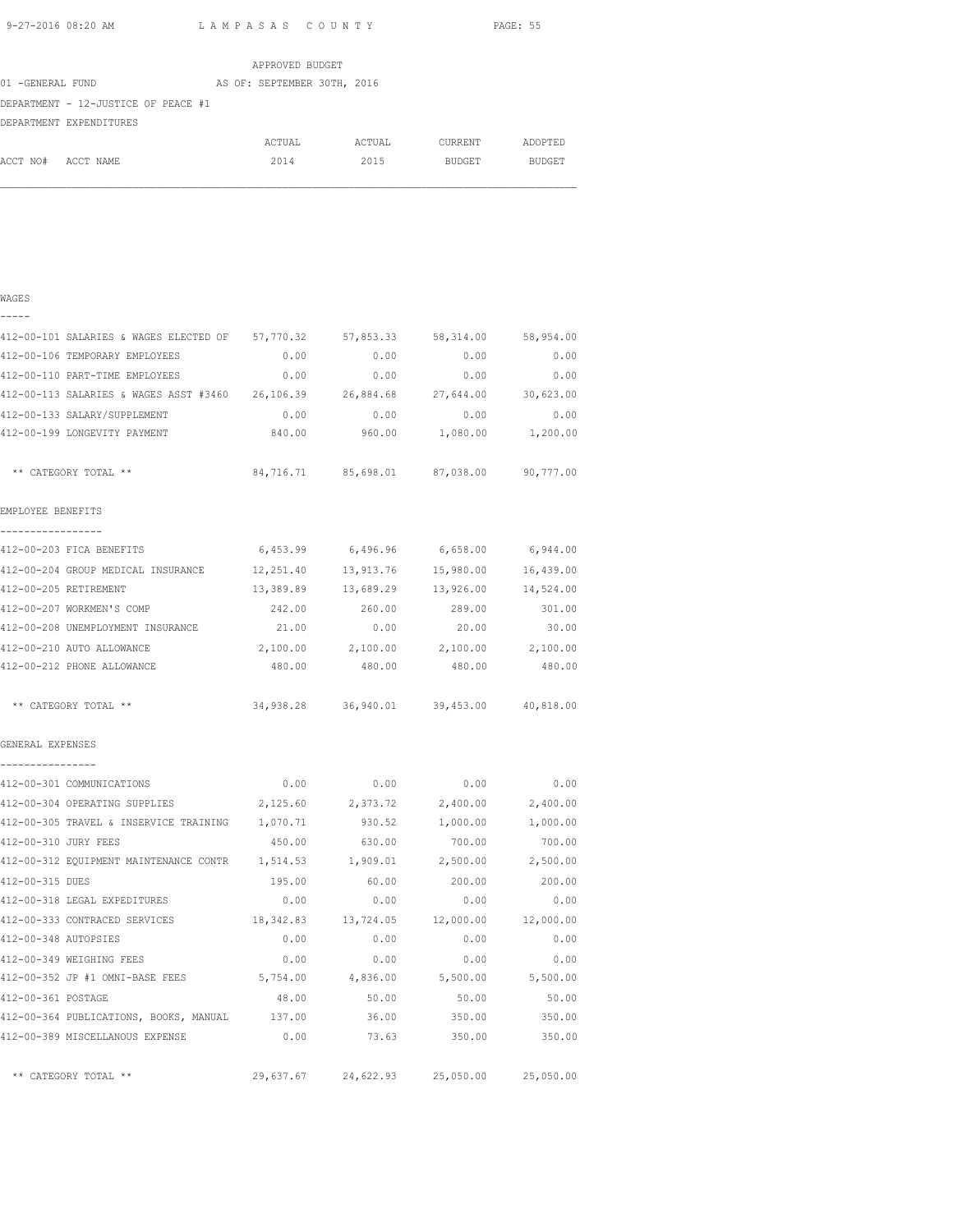|                                              | APPROVED BUDGET |      |                                             |               |
|----------------------------------------------|-----------------|------|---------------------------------------------|---------------|
| 01 -GENERAL FUND AS OF: SEPTEMBER 30TH, 2016 |                 |      |                                             |               |
| DEPARTMENT - 12-JUSTICE OF PEACE #1          |                 |      |                                             |               |
| DEPARTMENT EXPENDITURES                      |                 |      |                                             |               |
|                                              |                 |      | ACTUAL ACTUAL CURRENT                       | ADOPTED       |
| ACCT NO# ACCT NAME                           | 2014            | 2015 |                                             | BUDGET BUDGET |
|                                              |                 |      |                                             |               |
| CAPITAL OUTLAY                               |                 |      |                                             |               |
| 412-00-401 OFFICE MACHINES & EQUIPMENT 0.00  |                 | 0.00 | 0.00                                        | 0.00          |
| 412-00-407 OFFICE FURNITURE & FIXTURES 0.00  |                 | 0.00 | 0.00                                        | 0.00          |
| ** CATEGORY TOTAL **                         | 0.00            | 0.00 | 0.00                                        | 0.00          |
| ** SUB-DEPARTMENT TOTAL **                   |                 |      | 149,292.66 147,260.95 151,541.00 156,645.00 |               |
| *** DEPARTMENT TOTAL ***                     |                 |      | 149,292.66 147,260.95 151,541.00 156,645.00 |               |
|                                              |                 |      |                                             |               |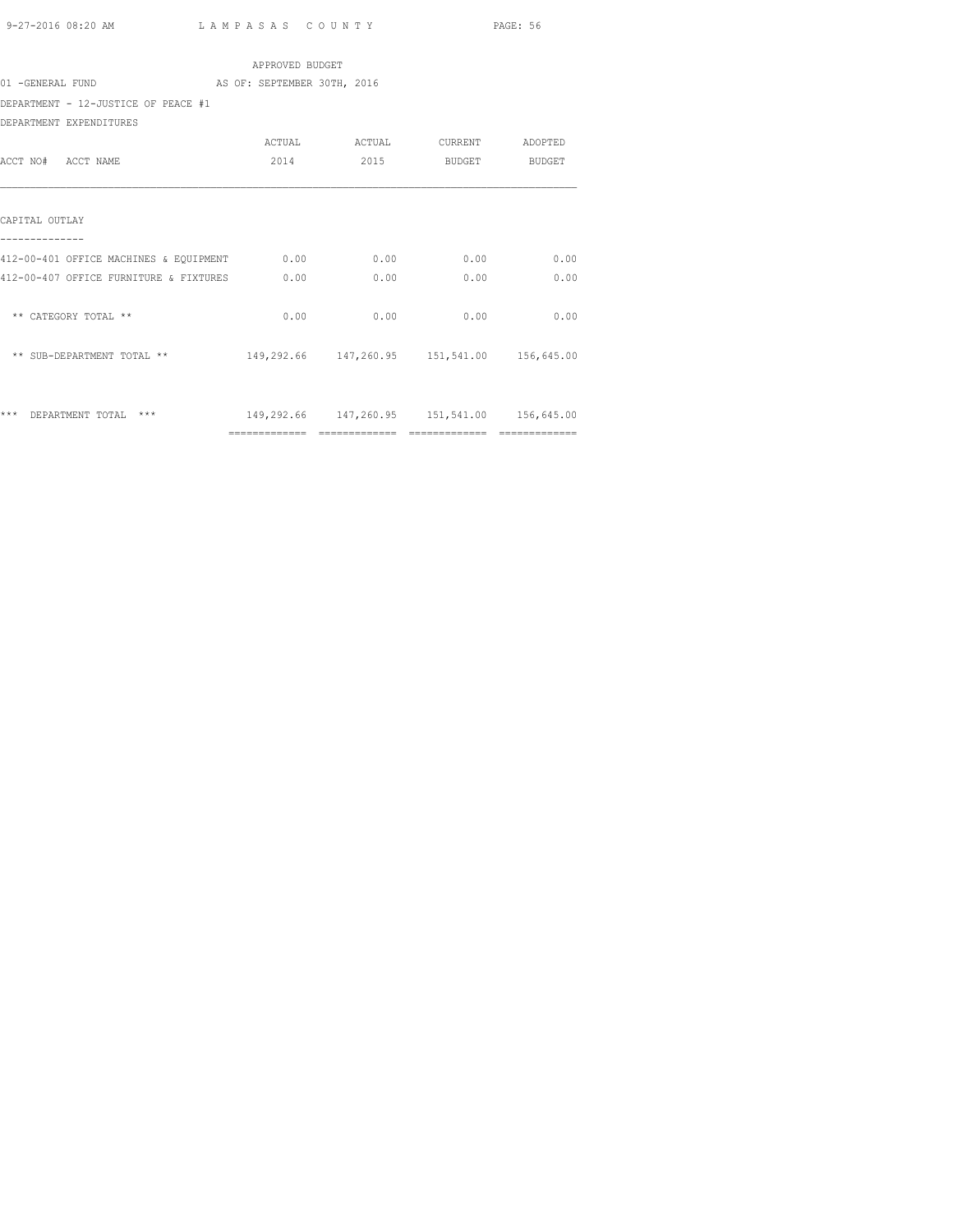|                  |                                     |  |  | APPROVED BUDGET             |        |               |               |
|------------------|-------------------------------------|--|--|-----------------------------|--------|---------------|---------------|
| 01 -GENERAL FUND |                                     |  |  | AS OF: SEPTEMBER 30TH, 2016 |        |               |               |
|                  | DEPARTMENT - 13-JUSTICE OF PEACE #3 |  |  |                             |        |               |               |
|                  | DEPARTMENT EXPENDITURES             |  |  |                             |        |               |               |
|                  |                                     |  |  | ACTUAL                      | ACTUAL | CURRENT       | ADOPTED       |
| ACCT NO#         | ACCT NAME                           |  |  | 2014                        | 2015   | <b>BUDGET</b> | <b>BUDGET</b> |

| - | - | - | - |  |
|---|---|---|---|--|
|   |   |   |   |  |

| 413-00-101 SALARIES & WAGES ELECTED OF 57,743.32                               |           | 57,840.33                               | 58,314.00                     | 58,954.00 |
|--------------------------------------------------------------------------------|-----------|-----------------------------------------|-------------------------------|-----------|
| 413-00-106 TEMPORARY EMPLOYEE                                                  | 0.00      | 0.00                                    | 0.00                          | 0.00      |
| 413-00-110 PART-TIME EMPLOYEE                                                  | 0.00      | 0.00                                    | 0.00                          | 0.00      |
| 413-00-113 SALARIES & WAGES ASST #3057 27,868.23 28,744.84 29,409.00 30,834.00 |           |                                         |                               |           |
| 413-00-199 LONGEVITY PAYMENT                                                   |           | 1,080.00 1,200.00 1,320.00 1,440.00     |                               |           |
| ** CATEGORY TOTAL **                                                           |           | 86,691.55 87,785.17 89,043.00 91,228.00 |                               |           |
| EMPLOYEE BENEFITS                                                              |           |                                         |                               |           |
| _________________                                                              |           |                                         |                               |           |
| 413-00-203 FICA BENEFITS                                                       | 5,523.80  |                                         | 5,691.79 6,812.00             | 6,979.00  |
| 413-00-204 GROUP MEDICAL INSURANCE 13,906.76                                   |           |                                         | 12,323.44 16,020.00 20,039.00 |           |
| 413-00-205 RETIREMENT                                                          |           | 13,710.32 14,025.23 14,247.00 14,596.00 |                               |           |
| 413-00-207 WORKMEN'S COMP                                                      | 247.00    | 267.00                                  | 296.00                        | 304.00    |
| 413-00-208 UNEMPLOYMENT INSURANCE                                              | 21.00     | 0.00                                    | 21.00                         | 32.00     |
| 413-00-212 PHONE ALLOWANCE                                                     | 480.00    | 480.00                                  | 480.00                        | 480.00    |
| ** CATEGORY TOTAL **                                                           |           | 33,888.88 32,787.46 37,876.00 42,430.00 |                               |           |
| GENERAL EXPENSES                                                               |           |                                         |                               |           |
| ----------------<br>413-00-301 COMMUNICATIONS                                  |           | 2,274.91 2,558.98 2,200.00 2,200.00     |                               |           |
| 413-00-302 UTILITIES                                                           |           | 3,660.49 3,457.50                       | 2,900.00                      | 2,600.00  |
| 413-00-304 OPERATING SUPPLIES                                                  | 795.94    | 863.58                                  | 1,000.00                      | 1,000.00  |
| 413-00-305 TRAVEL & INSERVICE TRAINING                                         | 1,506.06  | 2,657.86                                | 2,000.00                      | 1,800.00  |
| 413-00-310 JURY FEES                                                           | 0.00      | 0.00                                    | 600.00                        | 600.00    |
| 413-00-312 EQUIPMENT MAINTENANCE CONTR                                         | 459.47    | 1,100.00                                | 1,200.00                      | 1,300.00  |
| 413-00-313 JANITORIAL CONTRACT                                                 | 0.00      | 0.00                                    | 0.00                          | 0.00      |
| 413-00-315 DUES                                                                | 0.00      | 0.00                                    | 100.00                        | 100.00    |
| 413-00-329 RENT                                                                | 0.00      | 0.00                                    | 0.00                          | 0.00      |
| 413-00-333 CONTRACTED SERVICES                                                 | 0.00      | 3, 121.59                               | 3,000.00                      | 3,000.00  |
| 413-00-343 REPAIRS & MAINTENANCE                                               | 2,377.16  | 142.33                                  | 1,000.00                      | 1,000.00  |
| 413-00-348 AUTOPSIES                                                           | 0.00      | 0.00                                    | 0.00                          | 0.00      |
| 413-00-349 WEIGHING FEES                                                       | 0.00      | 0.00                                    | 100.00                        | 0.00      |
| 413-00-352 JP #3 OMNI-BASE FEES                                                | 1,196.00  | 1,638.00                                | 3,000.00                      | 2,500.00  |
| 413-00-361 POSTAGE                                                             | 0.00      | 212.12                                  | 250.00                        | 250.00    |
| 413-00-364 PUBLICATION, BOOKS, MANUALS 96.50                                   |           | 0.00                                    | 200.00                        | 200.00    |
| 413-00-370 EQUIPMENT RENTAL-COPIER 552.52                                      |           | 552.52                                  | 600.00                        | 600.00    |
| ** CATEGORY TOTAL **                                                           | 12,919.05 | 16,304.48                               | 18,150.00 17,150.00           |           |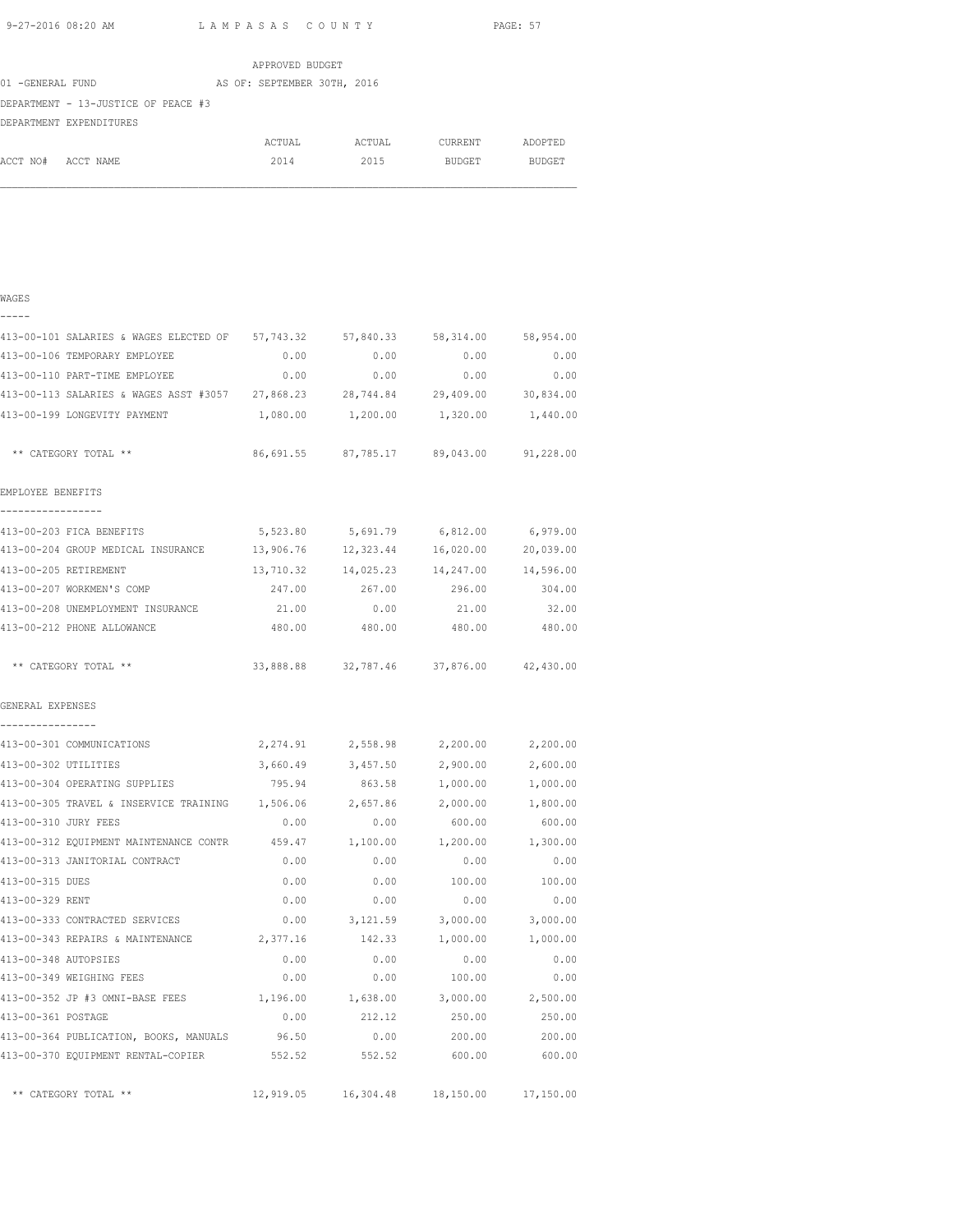| APPROVED BUDGET                              |      |      |                                             |               |  |  |  |  |  |  |  |  |  |
|----------------------------------------------|------|------|---------------------------------------------|---------------|--|--|--|--|--|--|--|--|--|
| 01 -GENERAL FUND AS OF: SEPTEMBER 30TH, 2016 |      |      |                                             |               |  |  |  |  |  |  |  |  |  |
| DEPARTMENT - 13-JUSTICE OF PEACE #3          |      |      |                                             |               |  |  |  |  |  |  |  |  |  |
| DEPARTMENT EXPENDITURES                      |      |      |                                             |               |  |  |  |  |  |  |  |  |  |
|                                              |      |      |                                             |               |  |  |  |  |  |  |  |  |  |
| ACCT NO# ACCT NAME                           | 2014 | 2015 |                                             | BUDGET BUDGET |  |  |  |  |  |  |  |  |  |
|                                              |      |      |                                             |               |  |  |  |  |  |  |  |  |  |
| CAPITAL OUTLAY                               |      |      |                                             |               |  |  |  |  |  |  |  |  |  |
| 413-00-401 OFFICE MACHINES & EQUIPMENT       | 0.00 | 0.00 | 0.00                                        | 0.00          |  |  |  |  |  |  |  |  |  |
| 413-00-403 REAL ESTATE                       | 0.00 | 0.00 | 0.00                                        | 0.00          |  |  |  |  |  |  |  |  |  |
| ** CATEGORY TOTAL **                         | 0.00 | 0.00 | 0.00                                        | 0.00          |  |  |  |  |  |  |  |  |  |
| ** SUB-DEPARTMENT TOTAL **                   |      |      | 133,499.48 136,877.11 145,069.00 150,808.00 |               |  |  |  |  |  |  |  |  |  |
|                                              |      |      |                                             |               |  |  |  |  |  |  |  |  |  |
| *** DEPARTMENT TOTAL<br>***                  |      |      | 133,499.48 136,877.11 145,069.00 150,808.00 |               |  |  |  |  |  |  |  |  |  |
|                                              |      |      |                                             |               |  |  |  |  |  |  |  |  |  |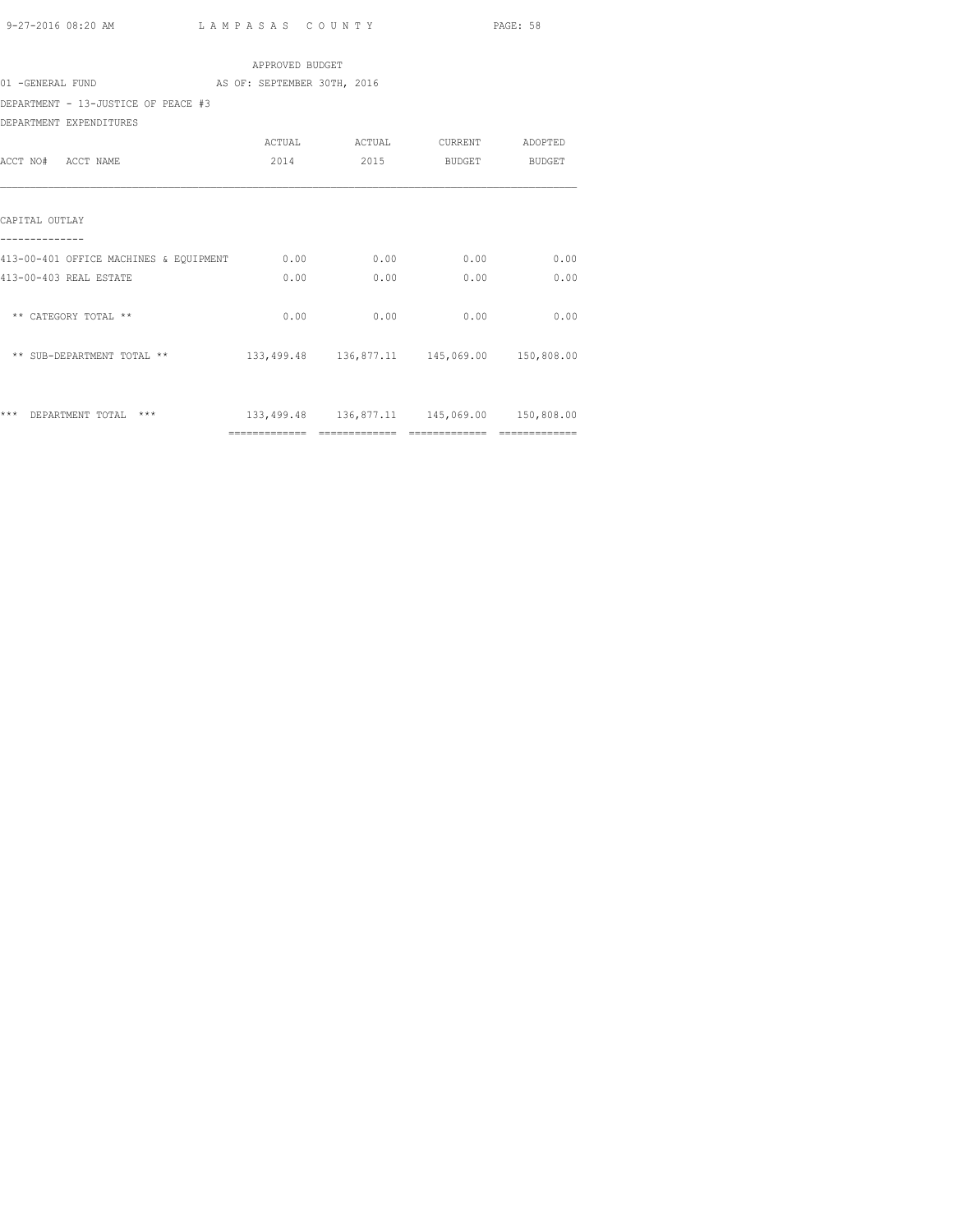|                                                                                |                 |                                         |                    | PAGE: 59 |
|--------------------------------------------------------------------------------|-----------------|-----------------------------------------|--------------------|----------|
|                                                                                | APPROVED BUDGET |                                         |                    |          |
| 01 -GENERAL FUND AS OF: SEPTEMBER 30TH, 2016                                   |                 |                                         |                    |          |
| DEPARTMENT - 14-JUSTICE OF PEACE #4<br>DEPARTMENT EXPENDITURES                 |                 |                                         |                    |          |
|                                                                                |                 | ACTUAL ACTUAL CURRENT ADOPTED           |                    |          |
| ACCT NO# ACCT NAME                                                             | 2014            |                                         | 2015 BUDGET BUDGET |          |
|                                                                                |                 |                                         |                    |          |
| WAGES                                                                          |                 |                                         |                    |          |
|                                                                                |                 |                                         |                    |          |
| 414-00-101 SALARIES & WAGES ELECTED OF 57,714.32 57,835.33 58,314.00 58,954.00 |                 |                                         |                    |          |
| 414-00-113 SALARIES & WAGES ASST #1060 25,514.20 26,292.24 27,053.00 30,852.00 |                 |                                         |                    |          |
| 414-00-199 LONGEVITY PAYMENT                                                   |                 | 600.00 720.00 840.00 960.00             |                    |          |
| ** CATEGORY TOTAL **                                                           |                 | 83,828.52 84,847.57 86,207.00 90,766.00 |                    |          |

| 414-00-203 FICA BENEFITS           | 6,033.22  | 6,482.49  | 6, 595.00 | 6,944.00  |  |
|------------------------------------|-----------|-----------|-----------|-----------|--|
| 414-00-204 GROUP MEDICAL INSURANCE | 13,596.10 | 11,858.64 | 16,020.00 | 16,439.00 |  |
| 414-00-205 RETIREMENT              | 13,256.70 | 13,556.08 | 13,793.00 | 14,523.00 |  |
| 414-00-207 WORKMEN'S COMP          | 239.00    | 257.00    | 287.00    | 301.00    |  |
| 414-00-208 UNEMPLOYMENT INSURANCE  | 19.00     | 0.00      | 19.00     | 30.00     |  |
| 414-00-212 PHONE ALLOWANCE         | 480.00    | 480.00    | 480.00    | 480.00    |  |
|                                    |           |           |           |           |  |
| ** CATEGORY TOTAL **               | 33,624.02 | 32,634.21 | 37,194.00 | 38,717.00 |  |

| GENERAL EXPENSES |
|------------------|
|                  |

| 414-00-301 COMMUNICATIONS                       |          | 2,515.87 2,762.88 2,500.00              |          | 3,000.00 |
|-------------------------------------------------|----------|-----------------------------------------|----------|----------|
| 414-00-302 UTILITIES                            |          | 2,845.84 2,271.01                       | 2,500.00 | 2,500.00 |
| 414-00-304 OPERATING SUPPLIES                   | 1,896.66 | 2,709.75                                | 2,000.00 | 2,000.00 |
| 414-00-305 TRAVEL & INSERVICE TRAINING          | 3,052.80 | 2,672.62                                | 3,000.00 | 3,000.00 |
| 414-00-310 JURY FEES                            | 300.00   | 0.00                                    | 500.00   | 500.00   |
| 414-00-311 REPAIRS & MAINTENANCE                | 365.00   | 742.41                                  | 800.00   | 800.00   |
| 414-00-312 EQUIPMENT MAINTENANCE CONTR 1,557.08 |          | 1,923.69                                | 1,700.00 | 2,200.00 |
| 414-00-313 JANITORIAL CONTRACT                  | 1,200.00 | 1,270.00                                | 1,320.00 | 1,320.00 |
| 414-00-315 DUES                                 | 75.00    | 60.00                                   | 150.00   | 150.00   |
| 414-00-318 LEGAL EXPENDITURE                    | 0.00     | 0.00                                    | 0.00     | 0.00     |
| 414-00-333 CONTRACTED SERVICES                  | 200.27   | 5,620.76                                | 4,000.00 | 4,500.00 |
| 414-00-348 AUTOPSIES                            | 0.00     | 0.00                                    | 0.00     | 0.00     |
| 414-00-352 JP #4 OMNI-BASE FEES                 | 2,106.00 | 2,054.00                                | 3,250.00 | 3,250.00 |
| 414-00-361 POSTAGE                              | 148.00   | 251.40                                  | 200.00   | 200.00   |
| 414-00-364 PUBLICATIONS, BOOKS, MANUAL 181.50   |          | 54.00                                   | 250.00   | 250.00   |
| 414-00-370 EQUIPMENT RENTAL-COPIER              |          | 2,428.97 2,335.03 2,400.00              |          | 2,000.00 |
| 414-00-389 MISCELLANOUS                         | 0.00     | 0.00                                    | 0.00     | 0.00     |
| ** CATEGORY TOTAL **                            |          | 18,872.99 24,727.55 24,570.00 25,670.00 |          |          |
|                                                 |          |                                         |          |          |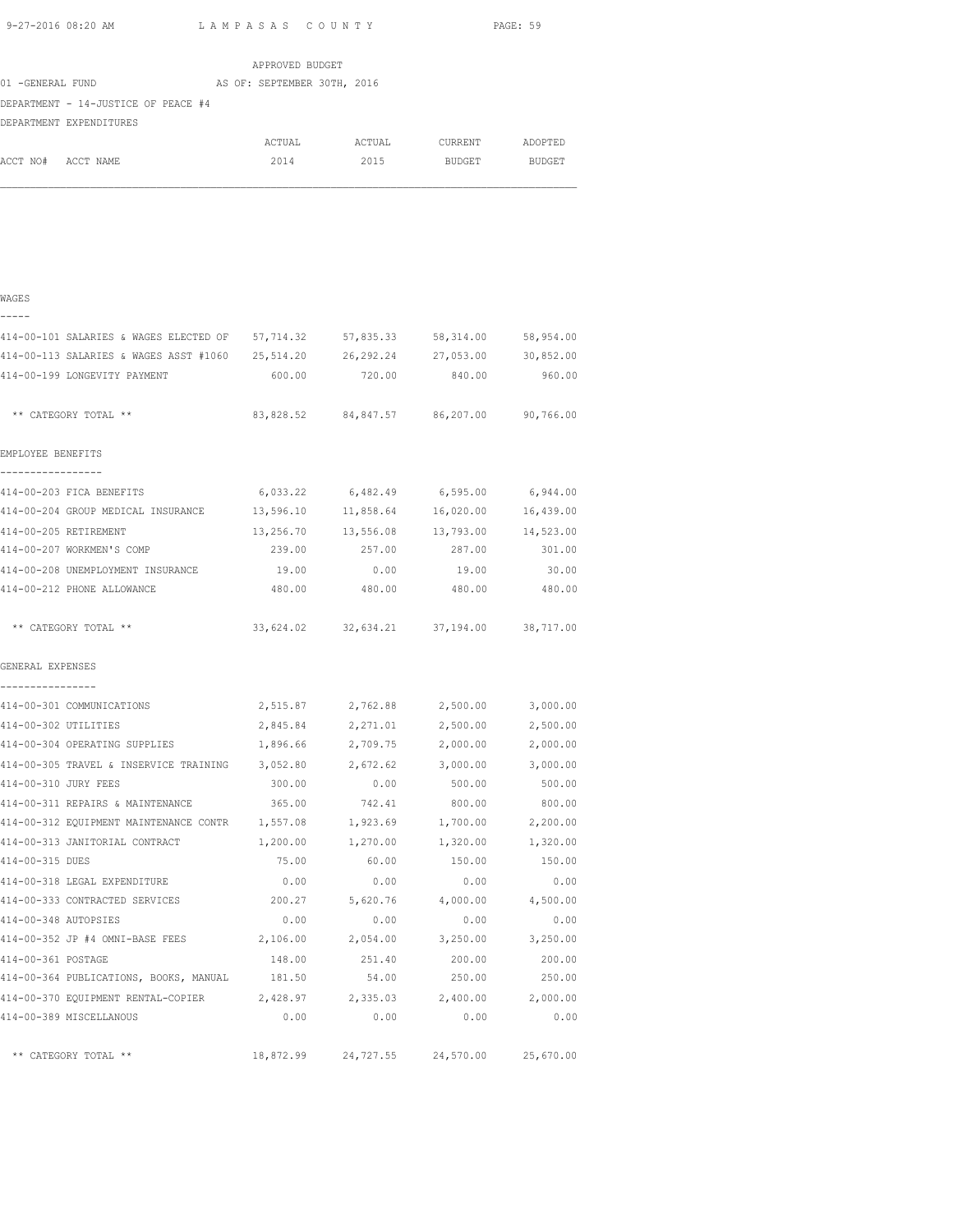| APPROVED BUDGET                        |                             |      |                                                 |      |  |  |  |  |
|----------------------------------------|-----------------------------|------|-------------------------------------------------|------|--|--|--|--|
| 01 -GENERAL FUND                       | AS OF: SEPTEMBER 30TH, 2016 |      |                                                 |      |  |  |  |  |
| DEPARTMENT - 14-JUSTICE OF PEACE #4    |                             |      |                                                 |      |  |  |  |  |
| DEPARTMENT EXPENDITURES                |                             |      |                                                 |      |  |  |  |  |
|                                        |                             |      | ACTUAL ACTUAL CURRENT ADOPTED                   |      |  |  |  |  |
| ACCT NO# ACCT NAME                     | 2014                        |      | 2015 BUDGET BUDGET                              |      |  |  |  |  |
| CAPITAL OUTLAY                         |                             |      |                                                 |      |  |  |  |  |
| 414-00-401 OFFICE MACHINES & EQUIPMENT | 0.00                        | 0.00 | 0.00                                            | 0.00 |  |  |  |  |
| 414-00-407 OFFICE FURNITURE & FIXTURES | 0.00                        | 0.00 | 0.00                                            | 0.00 |  |  |  |  |
| ** CATEGORY TOTAL **                   | 0.00                        | 0.00 | 0.00                                            | 0.00 |  |  |  |  |
| ** SUB-DEPARTMENT TOTAL **             |                             |      | 136, 325.53 142, 209.33 147, 971.00 155, 153.00 |      |  |  |  |  |
|                                        |                             |      |                                                 |      |  |  |  |  |
| *** DEPARTMENT TOTAL<br>***            |                             |      | 136, 325.53 142, 209.33 147, 971.00 155, 153.00 |      |  |  |  |  |
|                                        |                             |      |                                                 |      |  |  |  |  |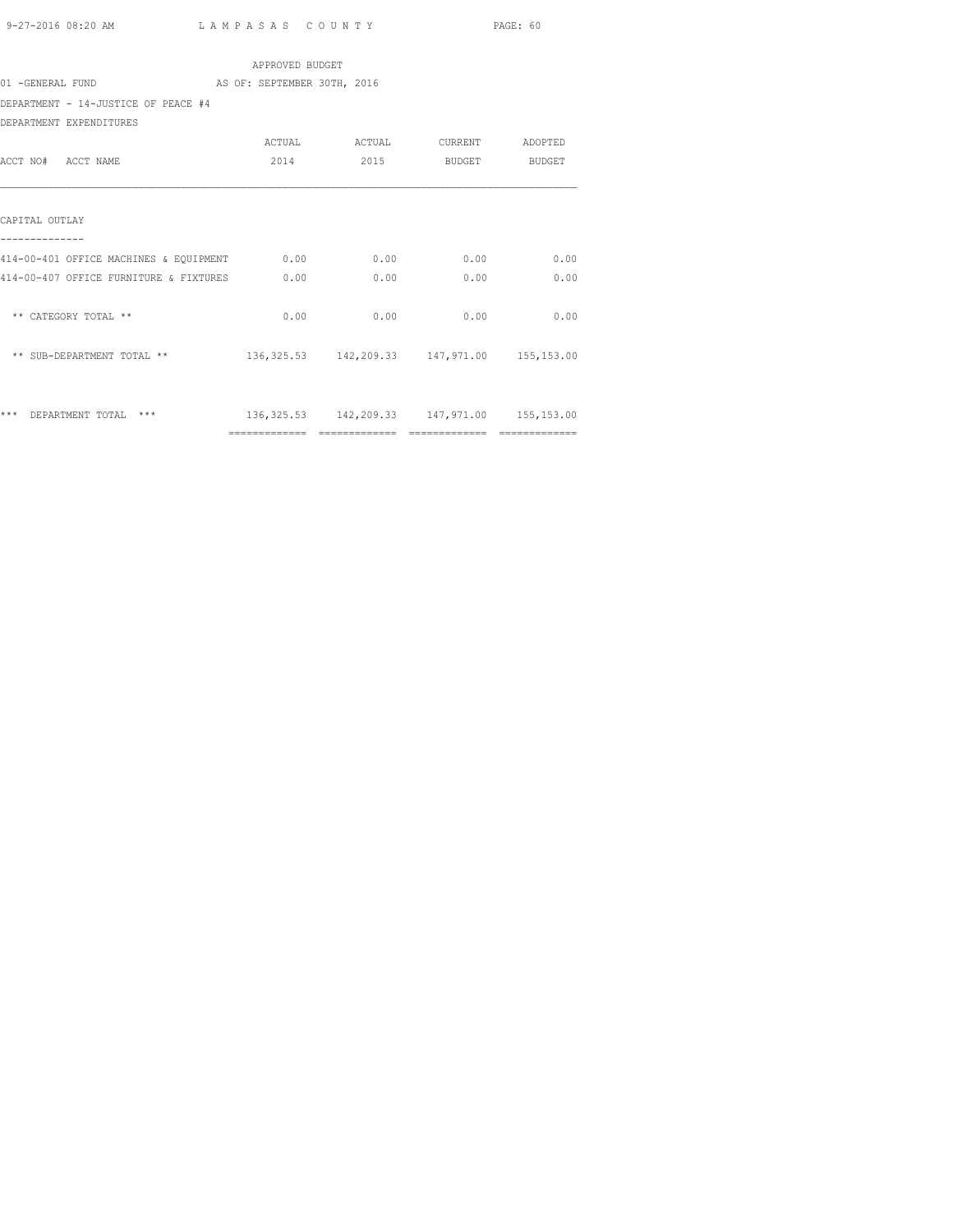WAGES

|                  |                                      |  | APPROVED BUDGET             |        |         |         |
|------------------|--------------------------------------|--|-----------------------------|--------|---------|---------|
| 01 -GENERAL FUND |                                      |  | AS OF: SEPTEMBER 30TH, 2016 |        |         |         |
|                  | DEPARTMENT - 15-COUNTY EXTENSION OFF |  |                             |        |         |         |
|                  | DEPARTMENT EXPENDITURES              |  |                             |        |         |         |
|                  |                                      |  | ACTUAL                      | ACTUAL | CURRENT | ADOPTED |
| ACCT NO#         | ACCT NAME                            |  | 2014                        | 2015   | BUDGET  | BUDGET  |
|                  |                                      |  |                             |        |         |         |

| -----                                                                        |          |                                                 |          |                     |
|------------------------------------------------------------------------------|----------|-------------------------------------------------|----------|---------------------|
| 415-00-102 SALARY APPOINTED OFF #560 18,039.88 18,649.79 18,826.00 19,032.00 |          |                                                 |          |                     |
| 415-00-110 PART-TIME EMPLOYEES #1546 0.00                                    |          | 0.00                                            | 0.00     | 0.00                |
| 415-00-114 SALARY & WAGES OFFICE #1546 27,098.25 28,111.66                   |          |                                                 |          | 28,863.00 25,149.00 |
| 415-00-199 LONGEVITY PAYMENT                                                 |          | $0.00$ $0.00$ $0.00$ $0.00$ $0.00$              |          |                     |
| ** CATEGORY TOTAL **                                                         |          | 45, 138.13  46, 761.45  47, 689.00  44, 181.00  |          |                     |
| EMPLOYEE BENEFITS                                                            |          |                                                 |          |                     |
| _________________<br>415-00-203 FICA BENEFITS                                |          | 3,276.28 3,338.05 3,648.00 3,380.00             |          |                     |
| 415-00-204 GROUP MEDICAL INSURANCE 6,636.40 6,224.64 8,010.00 8,220.00       |          |                                                 |          |                     |
| 415-00-205 RETIREMENT                                                        | 4,335.72 | 4,497.79                                        | 4,618.00 | 4,024.00            |
| 415-00-207 WORKMEN'S COMP                                                    |          | 79.00 87.00 220.00 170.00                       |          |                     |
| 415-00-208 UNEMPLOYMENT INSURANCE $22.00$ 0.00 0.00 21.00 57.00              |          |                                                 |          |                     |
| ** CATEGORY TOTAL **                                                         |          | 14, 349.40 14, 147.48 16, 517.00 15, 851.00     |          |                     |
| GENERAL EXPENSES                                                             |          |                                                 |          |                     |
| ----------------<br>415-00-301 COMMUNICATIONS                                | 0.00     | 0.00                                            | 0.00     | 0.00                |
| 415-00-303 COMPUTER SUPPLIES                                                 | 700.00   | $0.00$ 500.00 500.00                            |          |                     |
| 415-00-304 OPERATING SUPPLIES 680.26 2,609.29 1,490.00 1,490.00              |          |                                                 |          |                     |
| 415-00-305 TRAVEL & INSERVICE TRAINING 9,280.88 10,683.20 9,000.00 9,000.00  |          |                                                 |          |                     |
| 415-00-312 EQUIPMENT MAINTENANCE CONTR                                       | 0.00     | 0.00                                            | 60.00    | 60.00               |
| 415-00-315 DUES                                                              |          | 325.00 175.00                                   |          | 335.00 415.00       |
| 415-00-343 REPAIR AND MAINTENANCE VEHI 475.80 0.00 500.00 600.00 0.00        |          |                                                 |          |                     |
| 415-00-351 LIVESTOCK SHOWS                                                   |          | 4,822.78 2,858.27 5,000.00 6,000.00             |          |                     |
| 415-00-361 POSTAGE                                                           | 0.00     | 0.00                                            | 0.00     | 0.00                |
| 415-00-364 PUBLICATION, BOOKS, MANUALS 0.00 94.00                            |          |                                                 | 0.00     | 0.00                |
| 415-00-370 EQUIPMENT RENTAL-COPIER 3,543.28 3,023.54 3,600.00 3,600.00       |          |                                                 |          |                     |
| ** CATEGORY TOTAL **                                                         |          | $20,028.00$ $19,443.30$ $20,485.00$ $21,065.00$ |          |                     |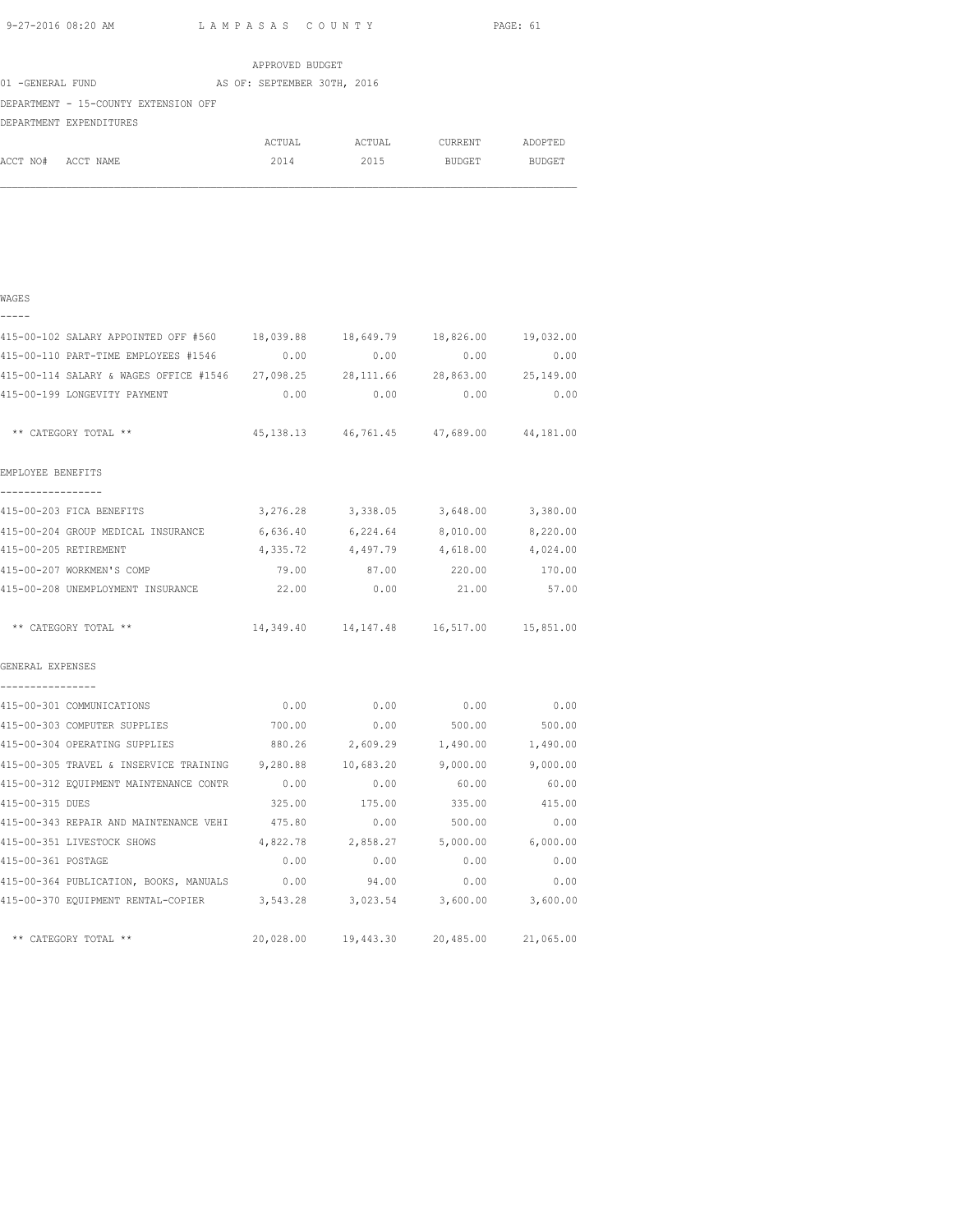|                                                                               |                             |                                         |               | PAGE: 62 |
|-------------------------------------------------------------------------------|-----------------------------|-----------------------------------------|---------------|----------|
|                                                                               | APPROVED BUDGET             |                                         |               |          |
| 01 -GENERAL FUND                                                              | AS OF: SEPTEMBER 30TH, 2016 |                                         |               |          |
| DEPARTMENT - 15-COUNTY EXTENSION OFF                                          |                             |                                         |               |          |
| DEPARTMENT EXPENDITURES                                                       |                             |                                         |               |          |
|                                                                               |                             | ACTUAL ACTUAL CURRENT ADOPTED           |               |          |
| ACCT NO# ACCT NAME                                                            | 2014                        | 2015                                    | BUDGET BUDGET |          |
| CAPITAL OUTLAY                                                                |                             |                                         |               |          |
| --------------<br>415-00-401 OFFICE MACHINES & EQUIPMENT                      | 0.00                        | 0.00                                    | 0.00          | 0.00     |
| 415-00-407 OFFICE FURNITURE & FIXTURES                                        | 0.00                        | 0.00                                    | 0.00          | 0.00     |
| ** CATEGORY TOTAL **                                                          |                             | $0.00$ 0.00                             | 0.00          | 0.00     |
| ** SUB-DEPARTMENT TOTAL **                                                    |                             | 79,515.53 80,352.23 84,691.00 81,097.00 |               |          |
|                                                                               |                             |                                         |               |          |
| WAGES<br>-----                                                                |                             |                                         |               |          |
| 415-01-102 SALARY APPOINTED OFF #3492 17,296.88 18,063.79 18,826.00 19,032.00 |                             |                                         |               |          |
| ** CATEGORY TOTAL **                                                          |                             | 17,296.88 18,063.79 18,826.00 19,032.00 |               |          |
| EMPLOYEE BENEFITS                                                             |                             |                                         |               |          |
| ----------<br>415-01-203 FICA BENEFITS                                        |                             | 1,323.24 1,381.85 1,440.00 1,456.00     |               |          |
| 415-01-207 WORKMEN'S COMP                                                     | 0.00                        | 0.00                                    | 0.00          | 57.00    |
| 415-01-208 UNEMPLOYMENT INSURANCE                                             | 0.00                        | 0.00                                    | 0.00          | 0.00     |

\*\* CATEGORY TOTAL \*\* <br>1,323.24 1,381.85 1,440.00 1,513.00

415-01-305 TRAVEL & INSERVICE TRAINING 4,905.10 5,871.36 5,500.00 5,500.00

\*\* CATEGORY TOTAL \*\*  $4,905.10$   $5,871.36$   $5,500.00$   $5,500.00$ 

\*\* SUB-DEPARTMENT TOTAL \*\* 23,525.22 25,317.00 25,766.00 26,045.00

\*\*\* DEPARTMENT TOTAL \*\*\* 103,040.75 105,669.23 110,457.00 107,142.00

============= ============= ============= =============

GENERAL EXPENSES ----------------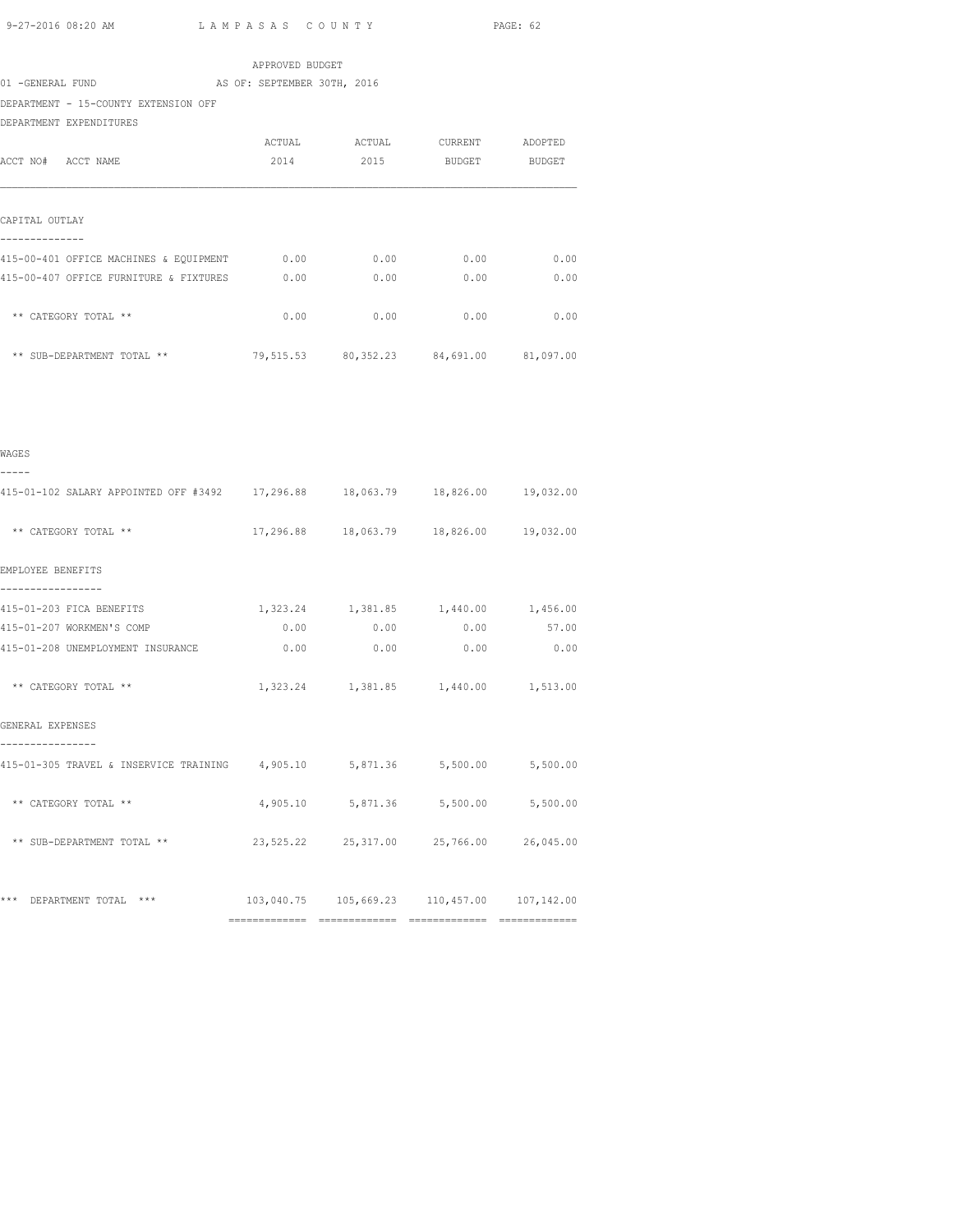|                                 | APPROVED BUDGET             |        |                |               |
|---------------------------------|-----------------------------|--------|----------------|---------------|
| 01 -GENERAL FUND                | AS OF: SEPTEMBER 30TH, 2016 |        |                |               |
| DEPARTMENT - 16-ADULT PROBATION |                             |        |                |               |
| DEPARTMENT EXPENDITURES         |                             |        |                |               |
|                                 | ACTUAL                      | ACTUAL | <b>CURRENT</b> | ADOPTED       |
| ACCT NO#<br>ACCT NAME           | 2014                        | 2015   | <b>BUDGET</b>  | <b>BUDGET</b> |
|                                 |                             |        |                |               |
|                                 |                             |        |                |               |

| GENERAL EXPENSES                                                       |      |             |                                             |             |
|------------------------------------------------------------------------|------|-------------|---------------------------------------------|-------------|
| 416-00-301 COMMUNICATIONS                                              |      | $0.00$ 0.00 | 0.00                                        | 0.00        |
| 416-00-304 OPERATING SUPPLIES 0.00                                     |      | 0.00        |                                             | $0.00$ 0.00 |
| 416-00-308 REPAIRS & MAINTENANCE EQUIP 287.48                          |      |             | $0.00$ 400.00 400.00                        |             |
| 416-00-312 EQUIPMENT MAINTENANCE CONTR 0.00                            |      |             | $0.00$ 0.00                                 | 0.00        |
| 416-00-342 GAS & OIL                                                   |      |             | 245.05 119.55 250.00 250.00                 |             |
| 416-00-345 MEDICAL SERVICES                                            |      |             | 579.00  1,300.00  1,300.00  1,300.00        |             |
| 416-00-361 POSTAGE                                                     | 0.00 | 0.00        | 0.00                                        | 0.00        |
| 416-00-370 EQUIPMENT RENTAL-COPIER 2,305.66 2,200.76 2,300.00 2,300.00 |      |             |                                             |             |
| ** CATEGORY TOTAL **                                                   |      |             | 3,417.19 3,620.31 4,250.00 4,250.00         |             |
| CAPITAL OUTLAY                                                         |      |             |                                             |             |
| 416-00-401 OFFICE MACHINES & EQUIPMENT 0.00 0.00 0.00 0.00             |      |             |                                             | 0.00        |
| 416-00-407 OFFICE FURNITURE & FIXTURES 0.00                            |      | 0.00        | 0.00                                        | 0.00        |
| ** CATEGORY TOTAL **                                                   | 0.00 | 0.00        | 0.00                                        | 0.00        |
| ** SUB-DEPARTMENT TOTAL **                                             |      |             | 3,417.19 3,620.31 4,250.00 4,250.00         |             |
| ***<br>DEPARTMENT TOTAL ***                                            |      |             | $3,417.19$ $3,620.31$ $4,250.00$ $4,250.00$ |             |
|                                                                        |      |             |                                             |             |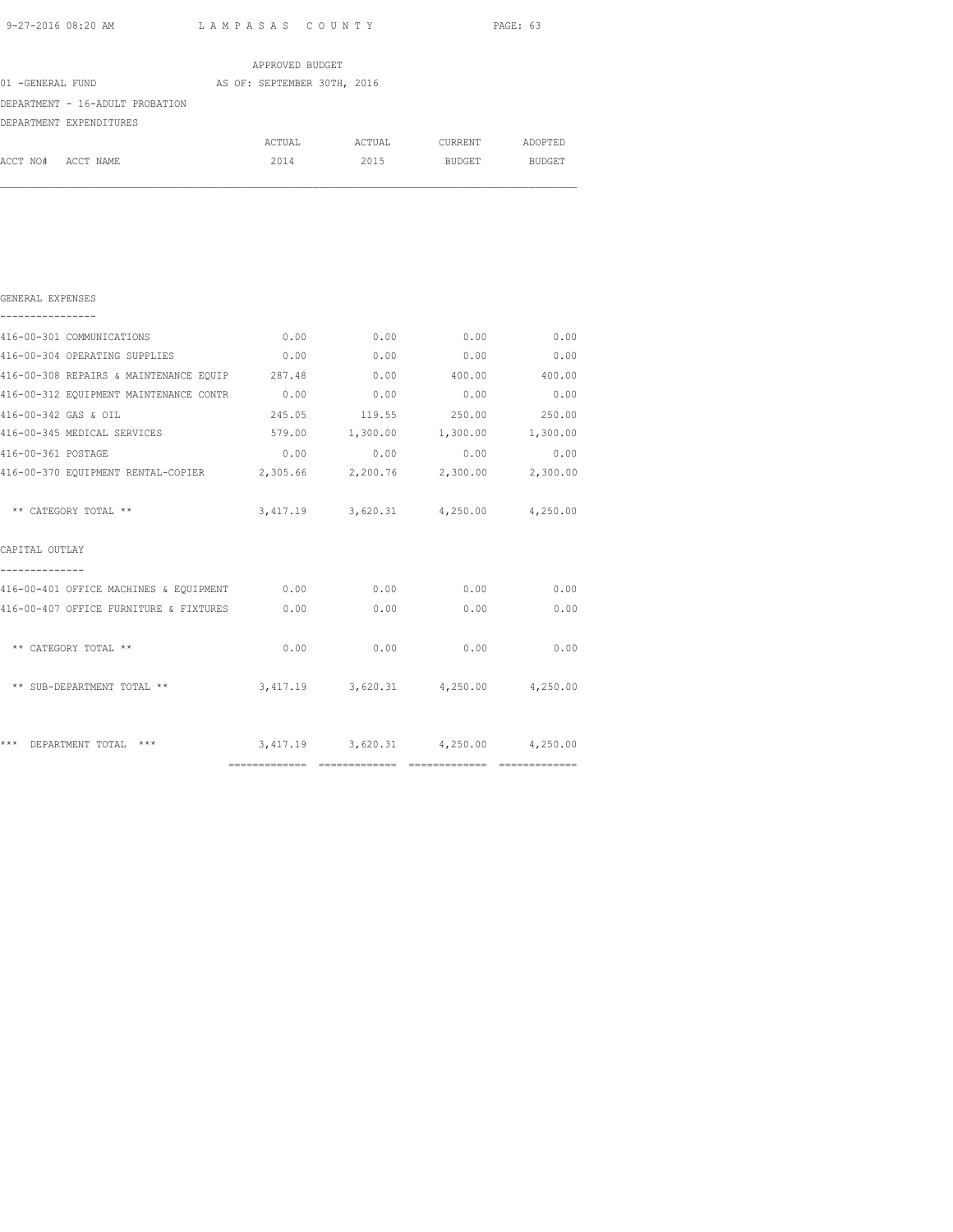|                         |           | APPROVED BUDGET             |        |               |               |
|-------------------------|-----------|-----------------------------|--------|---------------|---------------|
| 01 -GENERAL FUND        |           | AS OF: SEPTEMBER 30TH, 2016 |        |               |               |
| DEPARTMENT - 17-E.M.S   |           |                             |        |               |               |
| DEPARTMENT EXPENDITURES |           |                             |        |               |               |
|                         |           | ACTUAL                      | ACTUAL | CURRENT       | ADOPTED       |
| ACCT NO#                | ACCT NAME | 2014                        | 2015   | <b>BUDGET</b> | <b>BUDGET</b> |
|                         |           |                             |        |               |               |
|                         |           |                             |        |               |               |
|                         |           |                             |        |               |               |

| WAGES                            |                |            |            |            |
|----------------------------------|----------------|------------|------------|------------|
| 417-00-190 EMS MISCELLANEOUS     | 0.00           | 0.00       | 0.00       | 0.00       |
| ** CATEGORY TOTAL **             | 0.00           | 0.00       | 0.00       | 0.00       |
| GENERAL EXPENSES                 |                |            |            |            |
| 417-00-333 CONTRACTED SERVICES   | 120,000.00     | 120,000.00 | 120,000.00 | 120,000.00 |
| ** CATEGORY TOTAL **             | 120,000.00     | 120,000.00 | 120,000.00 | 120,000.00 |
| ** SUB-DEPARTMENT TOTAL **       | 120,000.00     | 120,000.00 | 120,000.00 | 120,000.00 |
|                                  |                |            |            |            |
| ***<br>$***$<br>DEPARTMENT TOTAL | 120,000.00     | 120,000.00 | 120,000.00 | 120,000.00 |
|                                  | -------------- |            |            |            |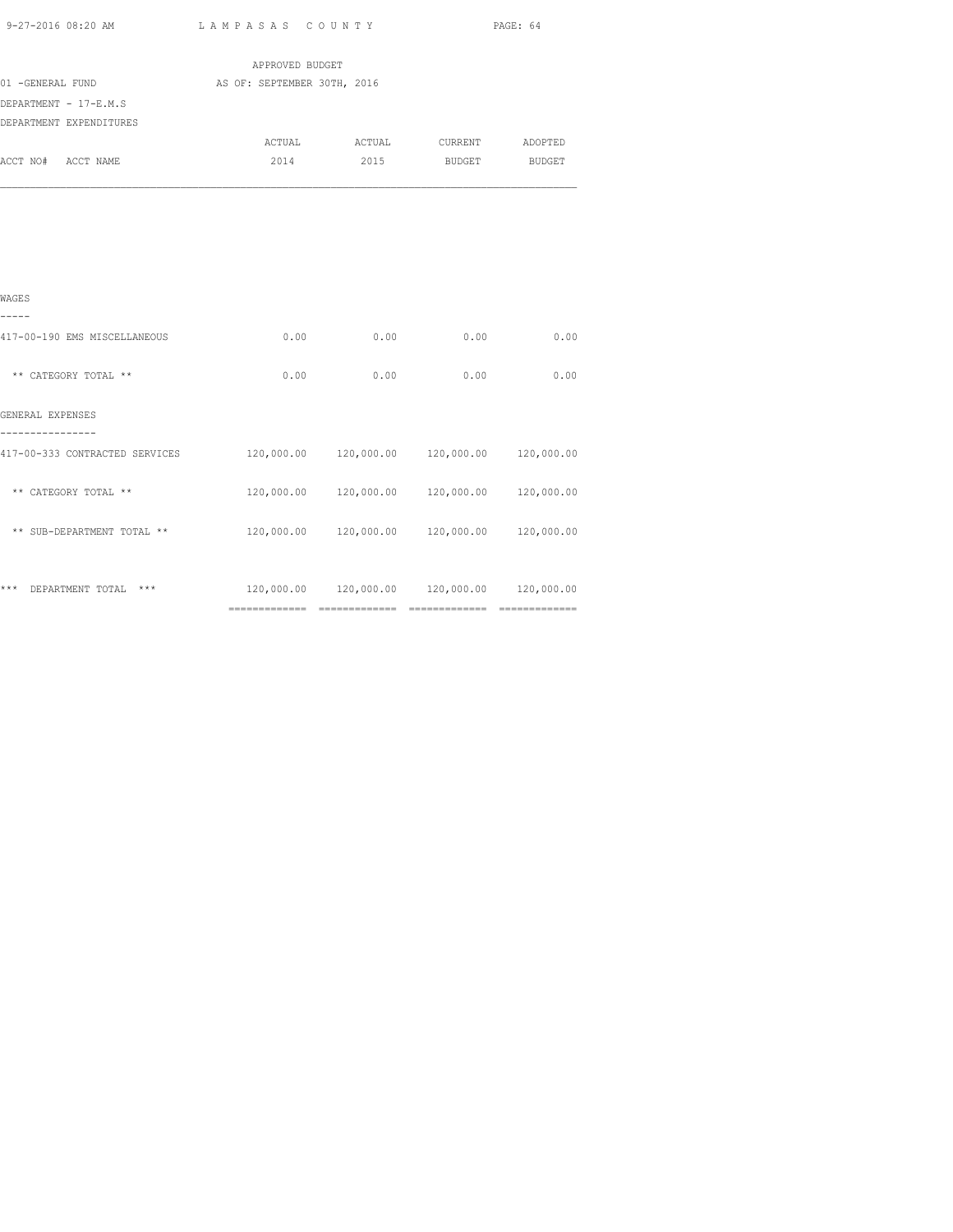| 9-27-2016 08:20 AM<br>LAMPASAS COUNTY                              |                                                | PAGE: 65         |                |              |
|--------------------------------------------------------------------|------------------------------------------------|------------------|----------------|--------------|
|                                                                    |                                                |                  |                |              |
| 01 -GENERAL FUND                                                   | APPROVED BUDGET<br>AS OF: SEPTEMBER 30TH, 2016 |                  |                |              |
| DEPARTMENT - 18-JUDICIAL                                           |                                                |                  |                |              |
| DEPARTMENT EXPENDITURES                                            |                                                |                  |                |              |
|                                                                    | ACTUAL                                         |                  | ACTUAL CURRENT | ADOPTED      |
| ACCT NO# ACCT NAME                                                 | 2014                                           | 2015             | BUDGET         | BUDGET       |
|                                                                    |                                                |                  |                |              |
| WAGES                                                              |                                                |                  |                |              |
| -----                                                              |                                                |                  |                |              |
| 418-00-199 LONGEVITY                                               | 0.00                                           | 0.00             | 0.00           | 0.00         |
| ** CATEGORY TOTAL **                                               | 0.00                                           | 0.00             | 0.00           | 0.00         |
| GENERAL EXPENSES<br>----------                                     |                                                |                  |                |              |
| 418-00-304 OPERATING SUPPLIES                                      |                                                | $0.00$ 0.00 0.00 |                | 0.00         |
| 418-00-345 MEDICAL SERVICES                                        | 0.00                                           | 0.00             | 0.00           | 0.00         |
| 418-00-348 AUTOPSIES                                               | 0.00                                           | 0.00             | 0.00           | 0.00         |
| 418-00-371 EXPERT WITNESS                                          | 0.00                                           | 0.00             | 0.00           | 0.00         |
| ** CATEGORY TOTAL **                                               | 0.00                                           | 0.00             | 0.00           | 0.00         |
| ** SUB-DEPARTMENT TOTAL **                                         | 0.00                                           | 0.00             | 0.00           | 0.00         |
| WAGES                                                              |                                                |                  |                |              |
|                                                                    |                                                |                  |                |              |
| 418-01-106 SALARIES & WAGES COURT REPO 0.00<br>418-01-199 LONEVITY | 0.00                                           | 0.00<br>0.00     | 0.00<br>0.00   | 0.00<br>0.00 |
|                                                                    |                                                |                  |                |              |
| ** CATEGORY TOTAL **                                               | 0.00                                           | 0.00             | 0.00           | 0.00         |
| EMPLOYEE BENEFITS                                                  |                                                |                  |                |              |
| 418-01-203 FICA BENEFITS                                           | 0.00                                           | 0.00             | 0.00           | 0.00         |
| 418-01-205 RETIREMENT                                              | 0.00                                           | 0.00             | 0.00           | 0.00         |
| 418-01-207 WORKMAN'S COMP                                          | 0.00                                           | 0.00             | 0.00           | 0.00         |
| 418-01-208 UNEMPLOYMENT INSURANCE                                  | 0.00                                           | 0.00             | 0.00           | 0.00         |

\*\* CATEGORY TOTAL \*\* 0.00 0.00 0.00 0.00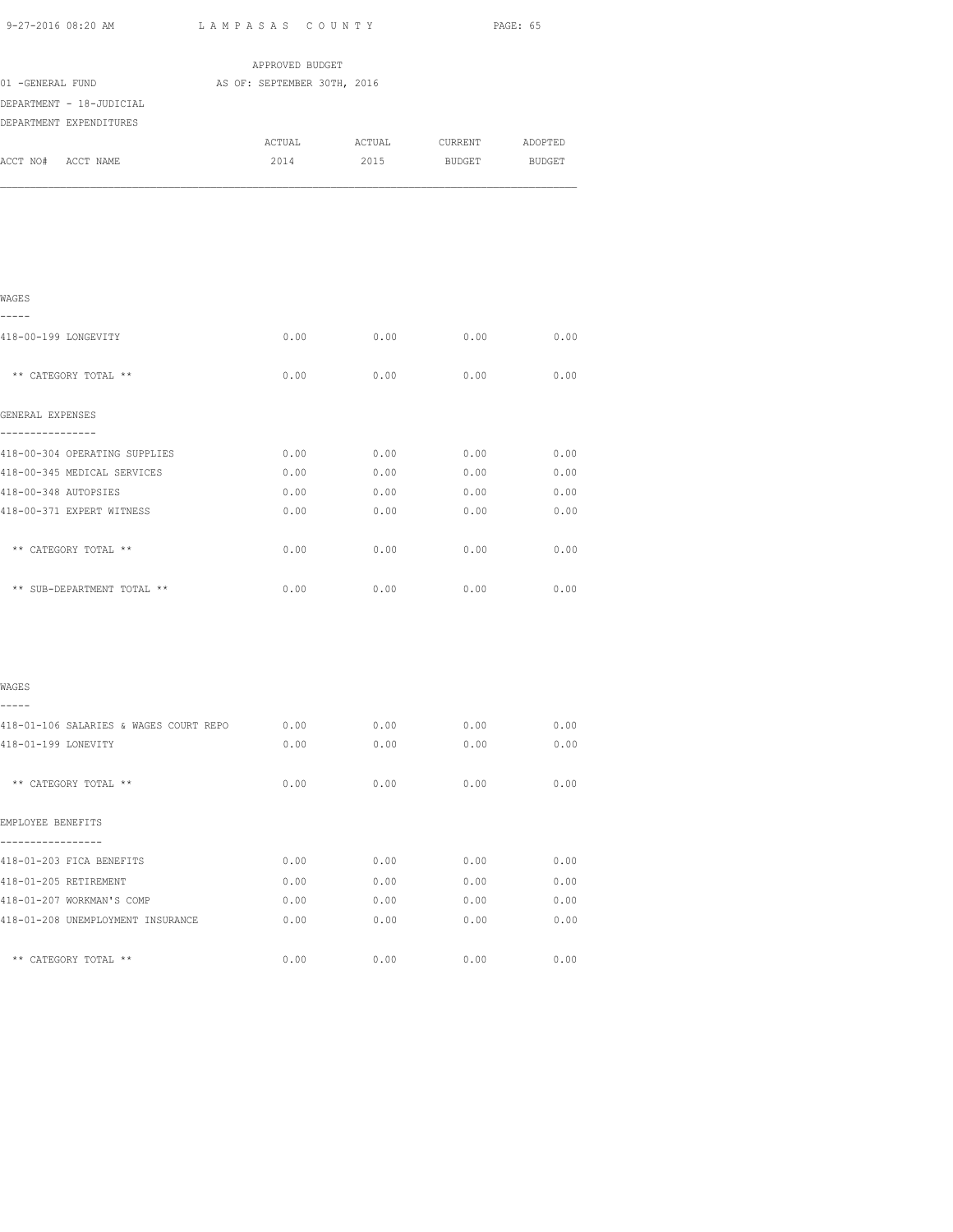### APPROVED BUDGET

#### 01 -GENERAL FUND AS OF: SEPTEMBER 30TH, 2016

DEPARTMENT - 18-JUDICIAL

|                      | DBPAKIMBNI - 10-JUDICIAL                                                        |             |                        |           |           |
|----------------------|---------------------------------------------------------------------------------|-------------|------------------------|-----------|-----------|
|                      | DEPARTMENT EXPENDITURES                                                         |             |                        |           |           |
|                      |                                                                                 | ACTUAL      | ACTUAL                 | CURRENT   | ADOPTED   |
| ACCT NO#             | ACCT NAME                                                                       | 2014        | 2015                   | BUDGET    | BUDGET    |
|                      |                                                                                 |             |                        |           |           |
| GENERAL EXPENSES     |                                                                                 |             |                        |           |           |
|                      | 418-01-300 COURT INTERPRETER/MEDIATOR 3,442.10 4,161.80 4,000.00 4,000.00       |             |                        |           |           |
|                      | 418-01-304 OPERATING SUPPLIES                                                   |             | $0.00$ $0.00$ $135.00$ |           | 200.00    |
|                      | 418-01-305 TRAVEL & INSERVICE TRAINING 4,088.59 6,434.87 5,000.00 5,000.00      |             |                        |           |           |
|                      | 418-01-309 COURT APPOINTED ATTORNEY 133,996.44 176,656.47 135,000.00 135,000.00 |             |                        |           |           |
|                      | 418-01-318 LEGAL NOTICES                                                        | 0.00        | 0.00                   | 0.00      | 0.00      |
|                      | 418-01-320 INVESTIGATIVE EXPENSES 0.00                                          |             | 360.00                 | 1,000.00  | 1,000.00  |
|                      | 418-01-339 3RD JUDICIAL SUPREME COURT 2,644.22 0.00 1,500.00                    |             |                        |           | 1,500.00  |
|                      | 418-01-341 COURT REPORTER                                                       |             | 9,771.44 10,996.87     | 12,000.00 | 12,000.00 |
|                      | 418-01-345 MEDICAL SERVICES                                                     |             | 705.00 1,800.00        | 0.00      | 0.00      |
| 418-01-348 AUTOPSIES |                                                                                 | 0.00        | 0.00                   | 0.00      | 0.00      |
|                      | סקדסמר במרחב המידור המידור המידור מדר ב-118 מ                                   | 1 0 0 2 5 4 | 2 137 72               | 2.300.00  | 2.300.00  |

| 418-01-370 EQUIPMENT RENTAL-COPIER  | 1,992.54   | 2,137.72     | 2,300.00   | 2,300.00   |
|-------------------------------------|------------|--------------|------------|------------|
| 418-01-371 EXPERT WITNESS           | 3,125.00   | 1,850.00     | 3,000.00   | 3,000.00   |
| 418-01-376 COURT APPOINTED REPORTER | 18,836.00  | 19,384.00    | 20,004.00  | 20,739.00  |
| 418-01-377 CAPITAL MURDER EXPENSES  | 0.00       | 0.00         | 0.00       | 0.00       |
|                                     |            |              |            |            |
| ** CATEGORY TOTAL **                | 178,601.33 | 223, 781. 73 | 183,939.00 | 184,739.00 |
|                                     |            |              |            |            |
| ** SUB-DEPARTMENT TOTAL **          | 178,601.33 | 223, 781. 73 | 183,939.00 | 184,739.00 |

#### GENERAL EXPENSES

|                                                       | ----------------------<br>------------ | ______________<br>------------ | ----------- | ------------------<br>------------ |
|-------------------------------------------------------|----------------------------------------|--------------------------------|-------------|------------------------------------|
| ***<br>***<br>DEPARTMENT TOTAL                        | 178,601.33                             | 223, 781. 73                   | 183,939.00  | 264,739.00                         |
| $* *$<br>SUB-DEPARTMENT TOTAL **                      | 0.00                                   | 0.00                           | 0.00        | 80,000.00                          |
| $***$<br>CATEGORY TOTAL **                            | 0.00                                   | 0.00                           | 0.00        | 80,000.00                          |
| -------------<br>418-02-309 COURT APPOINTED ATTNY CPS | 0.00                                   | 0.00                           | 0.00        | 80,000.00                          |
|                                                       |                                        |                                |             |                                    |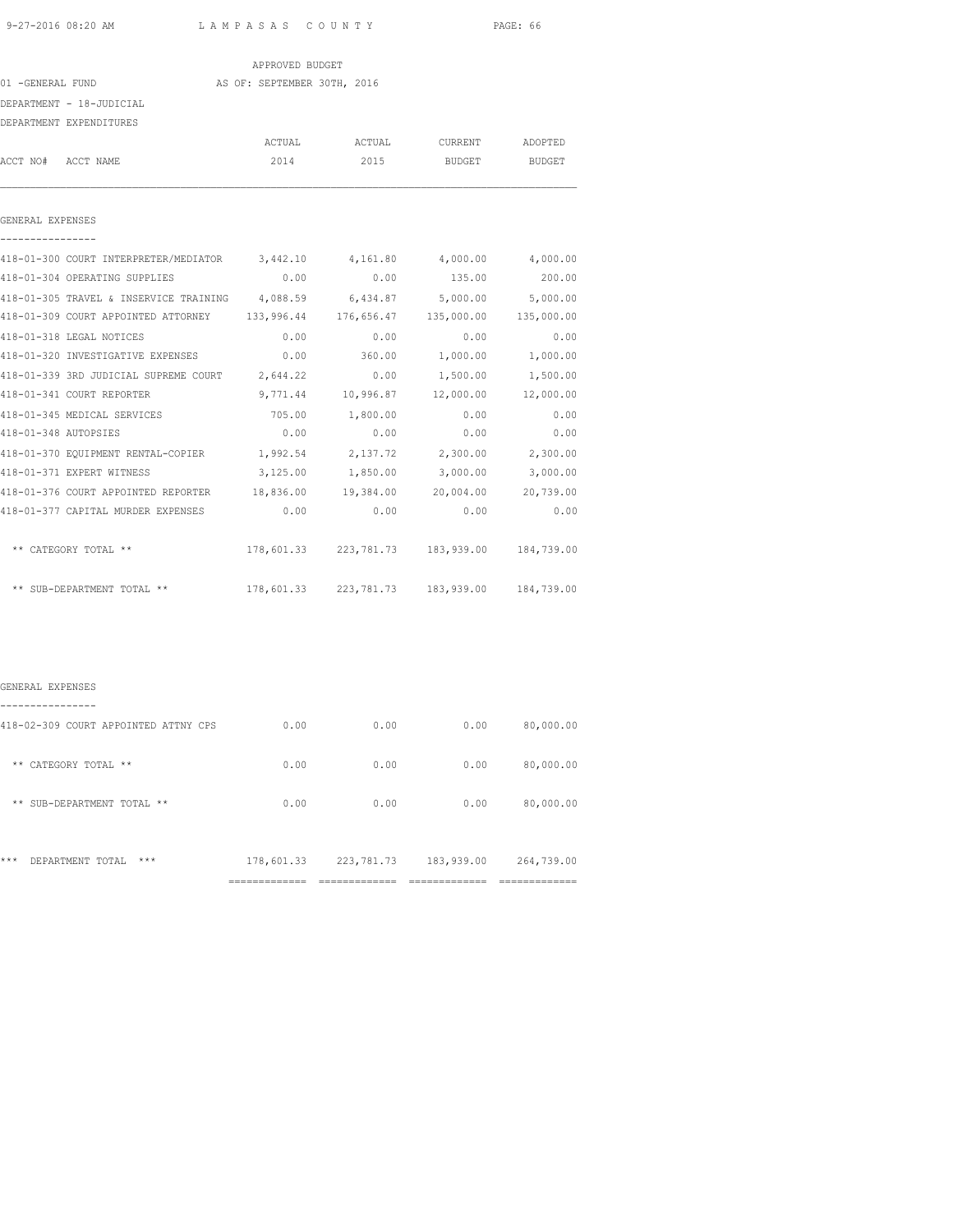WAGES

9-27-2016 08:20 AM L A M P A S A S C O U N T Y PAGE: 67

|                                 | APPROVED BUDGET             |        |         |         |
|---------------------------------|-----------------------------|--------|---------|---------|
| 01 -GENERAL FUND                | AS OF: SEPTEMBER 30TH, 2016 |        |         |         |
| DEPARTMENT - 19-HUMAN RESOURCES |                             |        |         |         |
| DEPARTMENT EXPENDITURES         |                             |        |         |         |
|                                 | ACTUAL                      | ACTUAL | CURRENT | ADOPTED |
| ACCT NO#<br>ACCT NAME           | 2014                        | 2015   | BUDGET  | BUDGET  |

# ----- 419-00-102 SALARIES & WAGES APPOINT #2 48,404.28 48,798.60 49,397.00 49,797.00 419-00-103 SALARY & WAGES DEPUTY 0.00 0.00 0.00 0.00 419-00-104 SALARIES & WAGES DEP #2881 0.00 0.00 0.00 0.00 419-00-106 TEMPORARY EMPLOYEES 0.00 0.00 0.00 0.00 419-00-110 PART-TIME EMPLOYEES 0.00 0.00 0.00 12,500.00 419-00-120 SALARY/OVERTIME 0.00 0.00 0.00 0.00 419-00-199 LONGEVITY PAYMENT 1,320.00 840.00 960.00 1,080.00 \*\* CATEGORY TOTAL \*\* 49,724.28 49,638.60 50,357.00 63,377.00 EMPLOYEE BENEFITS ----------------- 419-00-203 FICA BENEFITS 3,747.57 3,667.71 3,779.00 4,848.00 419-00-204 GROUP MEDICAL INSURANCE 6,599.00 6,261.40 8,010.00 8,220.00 419-00-205 RETIREMENT 7,864.68 7,941.60 7,904.00 10,140.00 419-00-207 WORKMEN'S COMP 141.00 148.00 165.00 190.00 419-00-208 UNEMPLOYMENT INSURANCE 0.00 0.00 10.00 63.00 419-00-212 PHONE ALLOWANCE 480.00 480.00 480.00 480.00 \*\* CATEGORY TOTAL \*\* 18,832.25 18,498.71 20,348.00 23,941.00 GENERAL EXPENSES ---------------- 419-00-300 INTERPRETER 0.00 0.00 0.00 0.00 419-00-301 COMMUNICATIONS 0.00 0.00 0.00 0.00 419-00-303 COMPUTER SUPPLIES 124.74 922.57 1,800.00 0.00 419-00-304 OPERATING SUPPLIES 414.10 0.00 675.00 2,075.00 119-00-305 TRAVEL & INSERVICE TRAINING  $1,729.18$ <br>119-00-311 REPAIR/MAINTENANCE 0.00 0.00 0.00 0.00 0.00 419-00-311 REPAIR/MAINTENANCE 0.00 0.00 0.00 0.00 419-00-315 DUES 0.00 0.00 150.00 150.00 419-00-337 ELECTIONS, JUDGES & SUPPLIE 0.00 0.00 0.00 0.00 419-00-358 CONSULTING FEES 350.00 350.00 350.00 1,100.00 419-00-361 POSTAGE 0.00 0.00 0.00 0.00 419-00-370 EQUIPMENT RENTAL - COPIER 2,191.80 2,014.01 2,192.00 2,192.00 419-00-389 MISCELLANOUS EXPENSE 111.00 0.00 100.00 100.00 \*\* CATEGORY TOTAL \*\* 4,920.82 3,763.03 6,945.00 6,917.00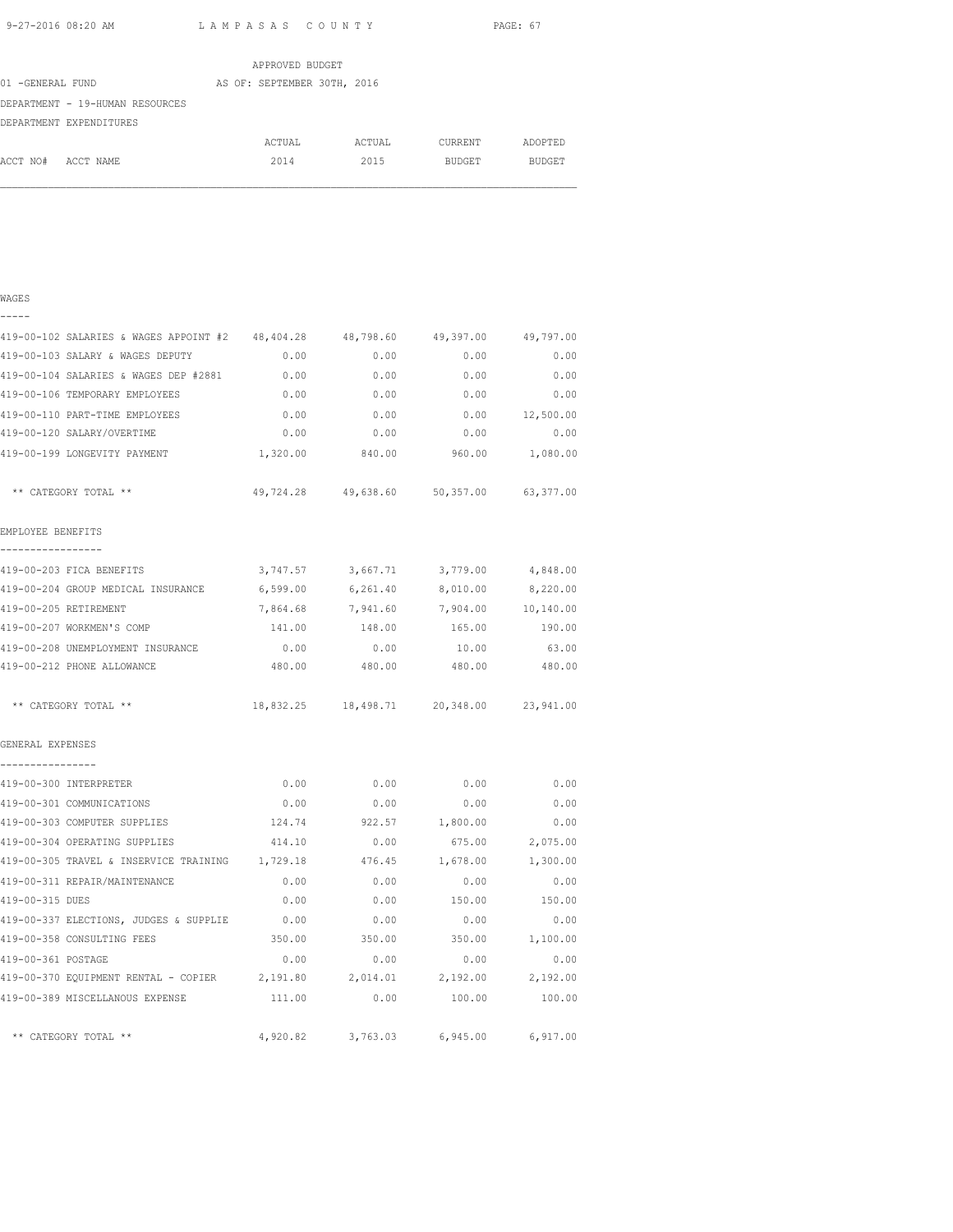|                                                                       |                                         |                               |               | PAGE: 68      |
|-----------------------------------------------------------------------|-----------------------------------------|-------------------------------|---------------|---------------|
|                                                                       | APPROVED BUDGET                         |                               |               |               |
| 01 -GENERAL FUND                                                      | AS OF: SEPTEMBER 30TH, 2016             |                               |               |               |
| DEPARTMENT - 19-HUMAN RESOURCES                                       |                                         |                               |               |               |
| DEPARTMENT EXPENDITURES                                               |                                         |                               |               |               |
|                                                                       |                                         | ACTUAL ACTUAL CURRENT ADOPTED |               |               |
| ACCT NO# ACCT NAME                                                    | 2014                                    | 2015                          | <b>BUDGET</b> | <b>BUDGET</b> |
| CAPITAL OUTLAY<br>_____________                                       |                                         |                               |               |               |
| 419-00-401 OFFICE MACHINES & EQUIPMENT 0.00 0.00 0.00 0.00 0.00 0.00  |                                         |                               |               |               |
| ** CATEGORY TOTAL **                                                  |                                         | $0.00$ 0.00                   | 0.00          | 0.00          |
|                                                                       |                                         |                               |               | 0.00          |
| ** CATEGORY TOTAL **                                                  |                                         | $0.00$ 0.00 0.00 0.00         |               |               |
| ** SUB-DEPARTMENT TOTAL **<br>73,477.35 71,900.34 77,650.00 94,235.00 |                                         |                               |               |               |
|                                                                       |                                         |                               |               |               |
| GENERAL EXPENSES<br>----------------                                  |                                         |                               |               |               |
| 419-01-354 VOTER REGISTRATION SUPPLIES $0.00$ 0.00 0.00 0.00          |                                         |                               |               | 0.00          |
| ** CATEGORY TOTAL **                                                  | 0.00                                    | 0.00                          | 0.00          | 0.00          |
| ** SUB-DEPARTMENT TOTAL **                                            | 0.00                                    | 0.00                          | 0.00          | 0.00          |
| *** DEPARTMENT TOTAL ***                                              | 73,477.35 71,900.34 77,650.00 94,235.00 |                               |               |               |
|                                                                       |                                         |                               |               |               |

\*\*\* FUND TOTAL EXPENDITURES \*\*\* 7,136,634.06 7,433,233.29 7,813,929.00 8,590,692.00 ============= ============= ============= =============

\*\*\* END OF REPORT \*\*\*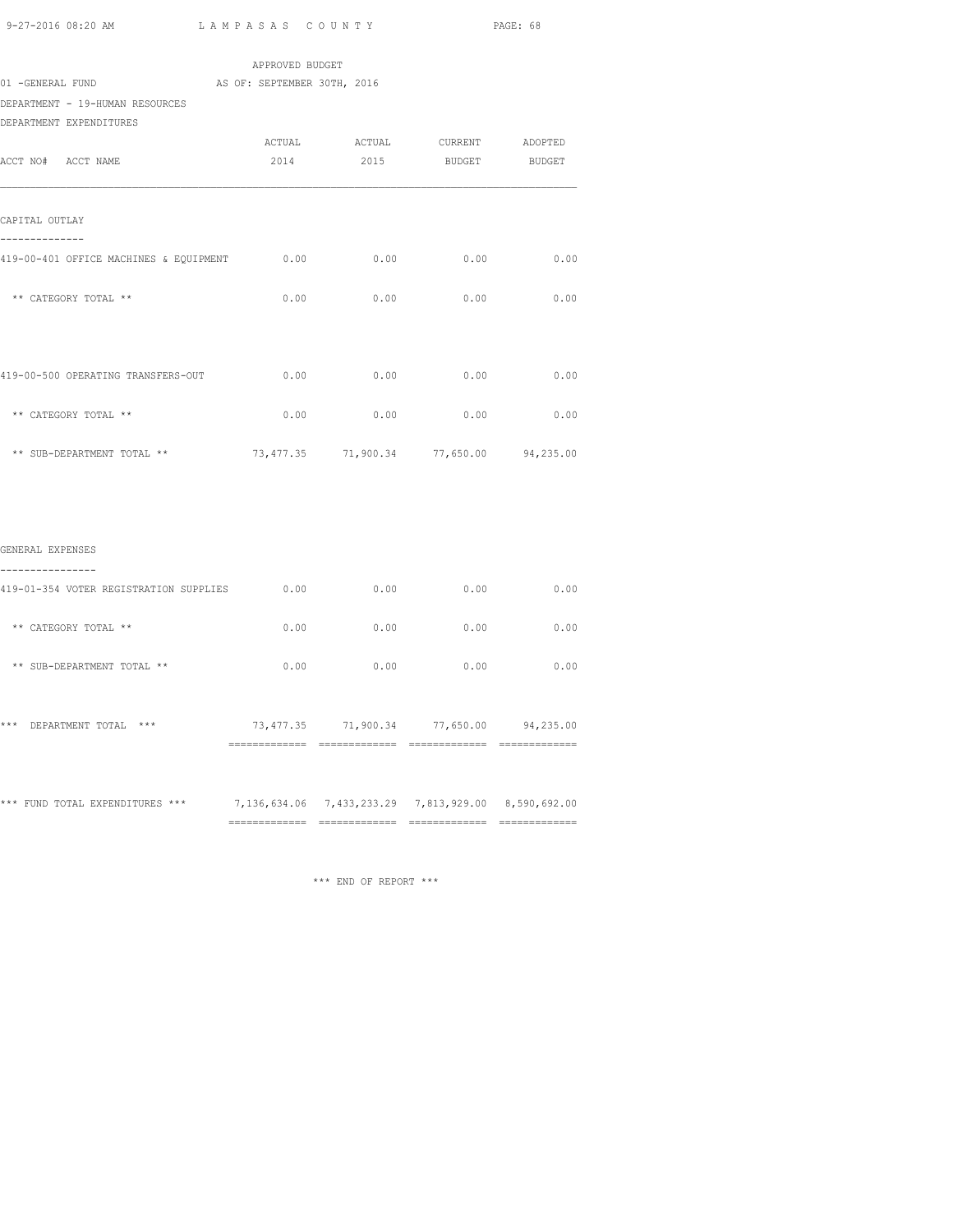|                       | APPROVED BUDGET             |
|-----------------------|-----------------------------|
| 02 -GENERAL JURY FUND | AS OF: SEPTEMBER 30TH, 2016 |
| FINANCIAL SUMMARY     |                             |
|                       |                             |

|                                                               | ACTUAL | ACTUAL                   | CURRENT | ADOPTED |
|---------------------------------------------------------------|--------|--------------------------|---------|---------|
| ACCT NO# ACCT NAME                                            |        | 2014 2015 BUDGET BUDGET  |         |         |
|                                                               |        |                          |         |         |
|                                                               |        |                          |         |         |
| REVENUE SUMMARY                                               |        |                          |         |         |
|                                                               |        |                          |         |         |
| 06-JURY FUND                                                  | 10.00  | 0.00                     | 0.00    | 0.00    |
|                                                               |        |                          |         |         |
|                                                               |        |                          |         |         |
| *** TOTAL REVENUE ***                                         | 10.00  | 0.00                     | 0.00    | 0.00    |
|                                                               |        |                          |         |         |
| EXPENDITURE SUMMARY                                           |        |                          |         |         |
|                                                               |        |                          |         |         |
| 06-JURY FUND                                                  |        | 420.00 20.00             | 0.00    | 0.00    |
|                                                               |        |                          |         |         |
|                                                               |        |                          |         |         |
| *** TOTAL EXPENDITURES ***                                    |        | $420.00$ 20.00 0.00 0.00 |         |         |
|                                                               |        |                          |         |         |
|                                                               |        |                          |         |         |
|                                                               |        |                          |         |         |
| REVENUES OVER/(UNDER) EXPENDITURES (410.00) (20.00) 0.00 0.00 |        |                          |         |         |
|                                                               |        |                          |         |         |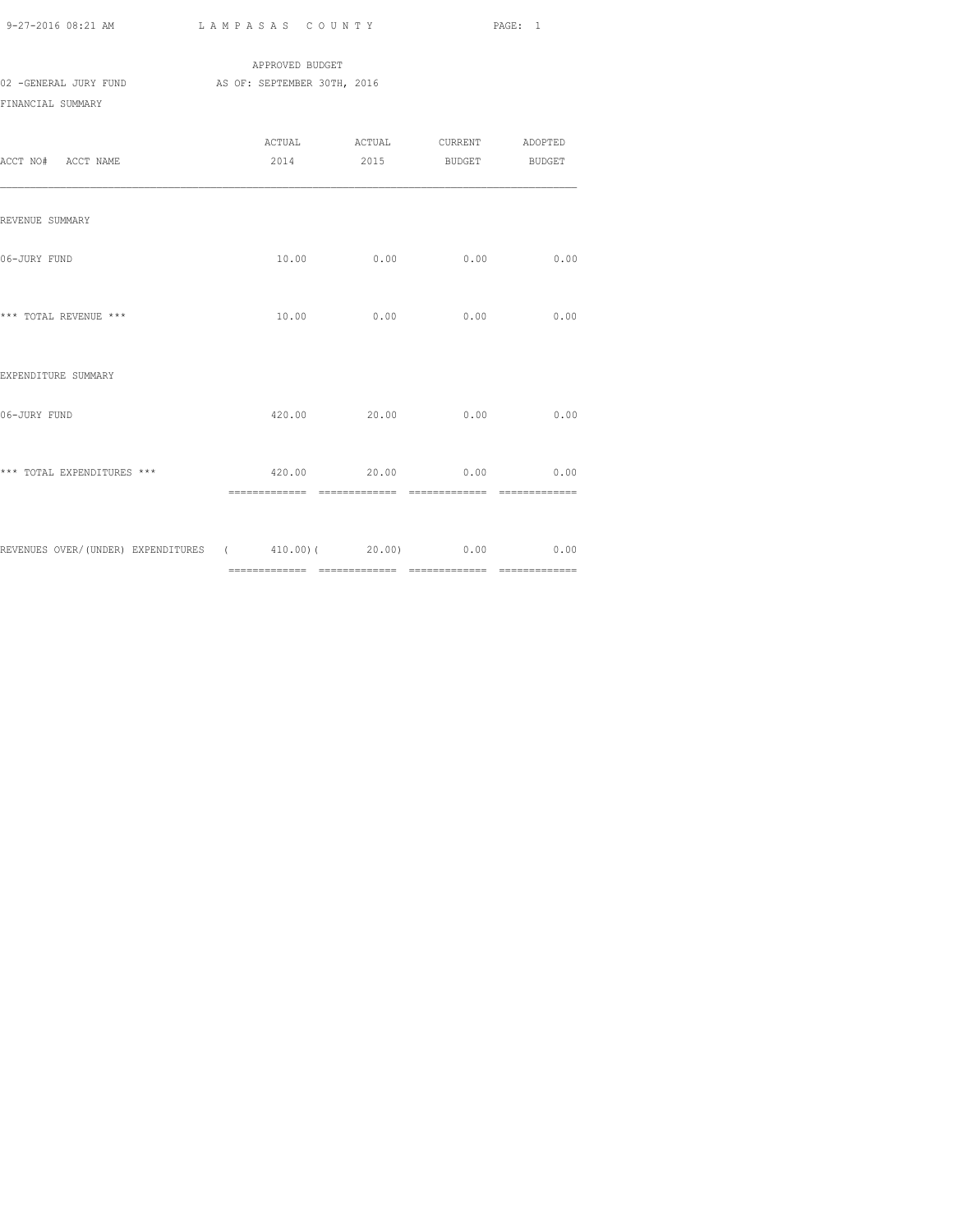|                                    | APPROVED BUDGET             |               |                |                |
|------------------------------------|-----------------------------|---------------|----------------|----------------|
| 02 -GENERAL JURY FUND              | AS OF: SEPTEMBER 30TH, 2016 |               |                |                |
| DEPARTMENT - 06-JURY FUND          |                             |               |                |                |
| DEPARTMENT REVENUES                |                             |               |                |                |
|                                    |                             | ACTUAL ACTUAL | CURRENT        | ADOPTED        |
| ACCT NO# ACCT NAME                 | 2014                        | 2015          | BUDGET BUDGET  |                |
|                                    |                             |               |                |                |
| 106-00-099 INTEREST REVENUE        | 0.00                        | 0.00          | 0.00           | 0.00           |
| 106-00-190 MISCELLANEOUS           | 10.00                       | 0.00          | 0.00           | 0.00           |
| 206-00-010 OPERATING TRANSFERS IN  | 0.00                        | 0.00          | 0.00           | 0.00           |
| ** SUB-DEPARTMENT REVENUE TOTAL ** | 10.00                       | 0.00          | 0.00           | 0.00           |
| ** DEPARTMENT REVENUE TOTAL **     | 10.00                       | 0.00          | 0.00           | 0.00           |
| *** FUND TOTAL REVENUES ***        | 10.00                       | 0.00          | 0.00           | 0.00           |
|                                    | ==============              |               | ============== | ============== |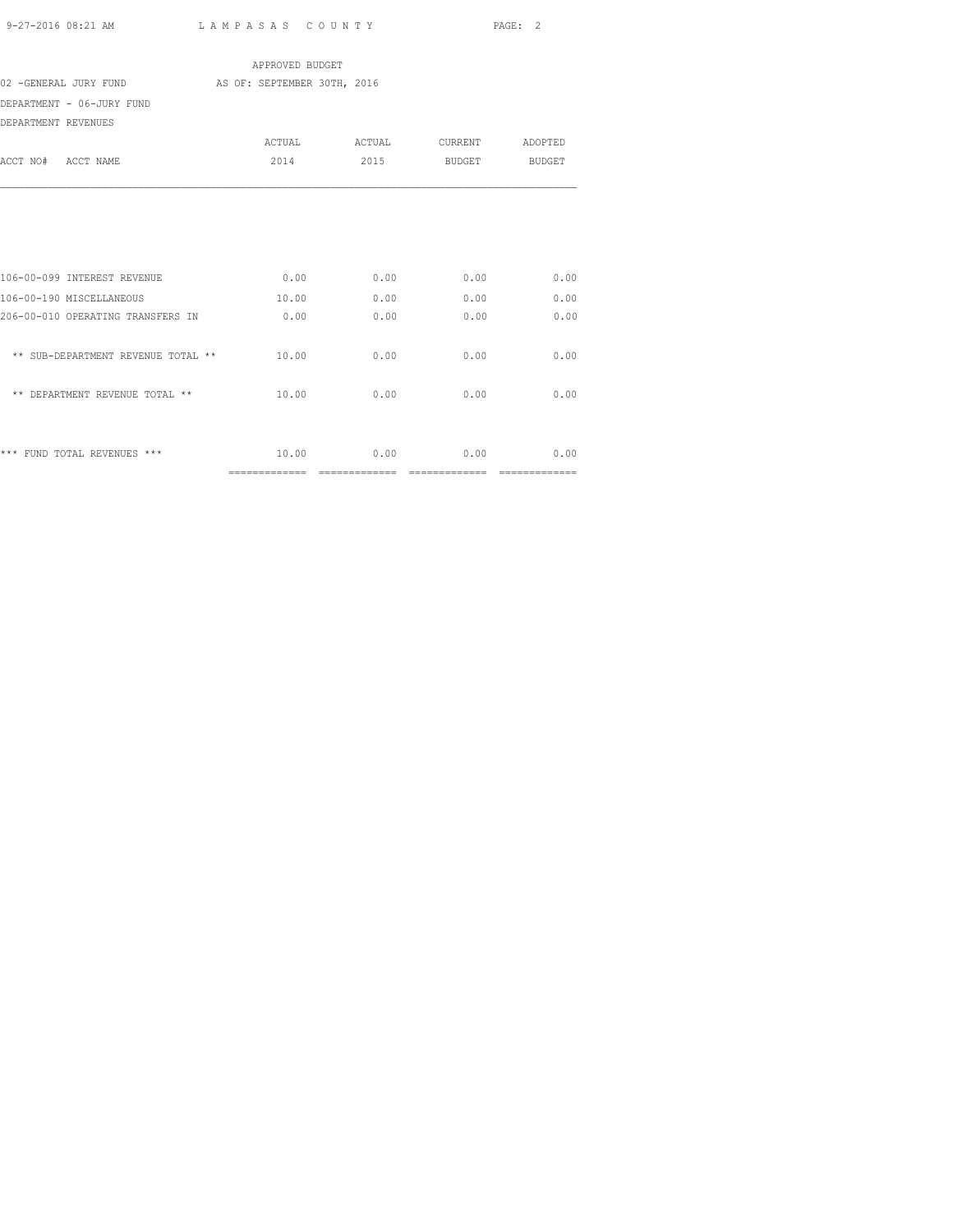| 9-27-2016 08:21 AM |  |  |
|--------------------|--|--|
|                    |  |  |

| 9-27-2016 08:21 AM                                | LAMPASAS COUNTY |                               |      | PAGE: 3 |
|---------------------------------------------------|-----------------|-------------------------------|------|---------|
|                                                   | APPROVED BUDGET |                               |      |         |
| 02 -GENERAL JURY FUND AS OF: SEPTEMBER 30TH, 2016 |                 |                               |      |         |
| DEPARTMENT - 06-JURY FUND                         |                 |                               |      |         |
| DEPARTMENT EXPENDITURES                           |                 |                               |      |         |
|                                                   |                 | ACTUAL ACTUAL CURRENT ADOPTED |      |         |
| ACCT NO# ACCT NAME                                |                 | 2014 2015 BUDGET BUDGET       |      |         |
|                                                   |                 |                               |      |         |
|                                                   |                 |                               |      |         |
|                                                   |                 |                               |      |         |
| GENERAL EXPENSES<br>------------                  |                 |                               |      |         |
| 406-00-310 JURY FEES                              |                 | 420.00  20.00  0.00  0.00     |      |         |
| 406-00-375 BANK CHARGES                           | 0.00            | 0.00                          | 0.00 | 0.00    |
| ** CATEGORY TOTAL **                              | 420.00          | 20.00                         | 0.00 | 0.00    |
| 406-00-500 OPERATING TRANSFER OUT                 |                 | 0.00<br>0.00                  | 0.00 | 0.00    |
|                                                   |                 |                               |      |         |
| ** CATEGORY TOTAL **                              | 0.00            | 0.00                          | 0.00 | 0.00    |
| ** SUB-DEPARTMENT TOTAL **                        | 420.00          | 20.00                         | 0.00 | 0.00    |
| *** DEPARTMENT TOTAL ***                          |                 | 420.00 20.00 0.00             |      | 0.00    |
|                                                   |                 |                               |      |         |
| *** FUND TOTAL EXPENDITURES ***                   | 420.00          | 20.00                         | 0.00 | 0.00    |

\*\*\* END OF REPORT \*\*\*

============= ============= ============= =============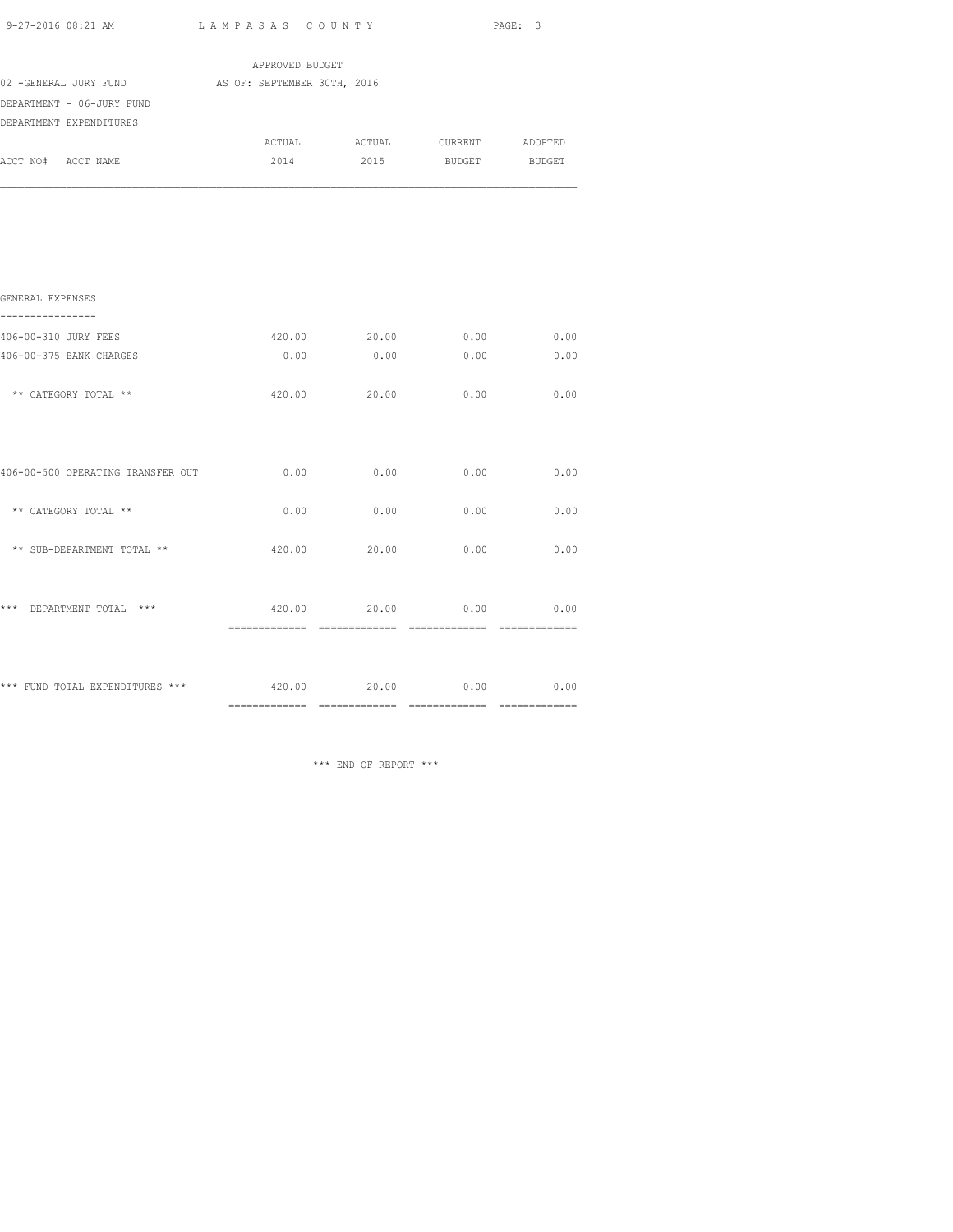APPROVED BUDGET 03 -JUDICIAL COURT TECH AS OF: SEPTEMBER 30TH, 2016 FINANCIAL SUMMARY

| ACCT NO# ACCT NAME                                        | ACTUAL<br>2014 | ACTUAL<br>2015       | <b>BUDGET</b>  | CURRENT ADOPTED<br>BUDGET |
|-----------------------------------------------------------|----------------|----------------------|----------------|---------------------------|
| REVENUE SUMMARY                                           |                |                      |                |                           |
| 00-JUSTICE OF PEACE REV                                   | 98.80          | 118.69               | 0.00           | 0.00                      |
| 12-JUSTICE OF PEACE #1                                    |                | 3,621.75 3,219.06    | 0.00           | 0.00                      |
| 13-JUSTICE OF PEACE #3                                    |                | 1, 156.97 1, 194.35  | 0.00           | 0.00                      |
| 14-JUSTICE OF PEACE #4                                    |                | 2,096.12 2,327.57    | 0.00           | 0.00                      |
| *** TOTAL REVENUE ***                                     |                | 6,973.64 6,859.67    | 0.00           | 0.00                      |
| EXPENDITURE SUMMARY                                       |                |                      |                |                           |
| 12-JUSTICE OF PEACE #1                                    |                | 880.00 1,106.82 0.00 |                | 0.00                      |
| 13-JUSTICE OF PEACE #3                                    | 873.93         | 55.00                | 0.00           | 0.00                      |
| 14-JUSTICE OF PEACE #4                                    | 531.32         | 154.00               | 0.00           | 0.00                      |
| *** TOTAL EXPENDITURES ***                                |                | 2, 285.25 1, 315.82  | 0.00           | 0.00                      |
|                                                           |                |                      | ============== | ==============            |
| REVENUES OVER/(UNDER) EXPENDITURES 4,688.39 5,543.85 0.00 |                |                      |                | 0.00                      |
|                                                           |                |                      |                |                           |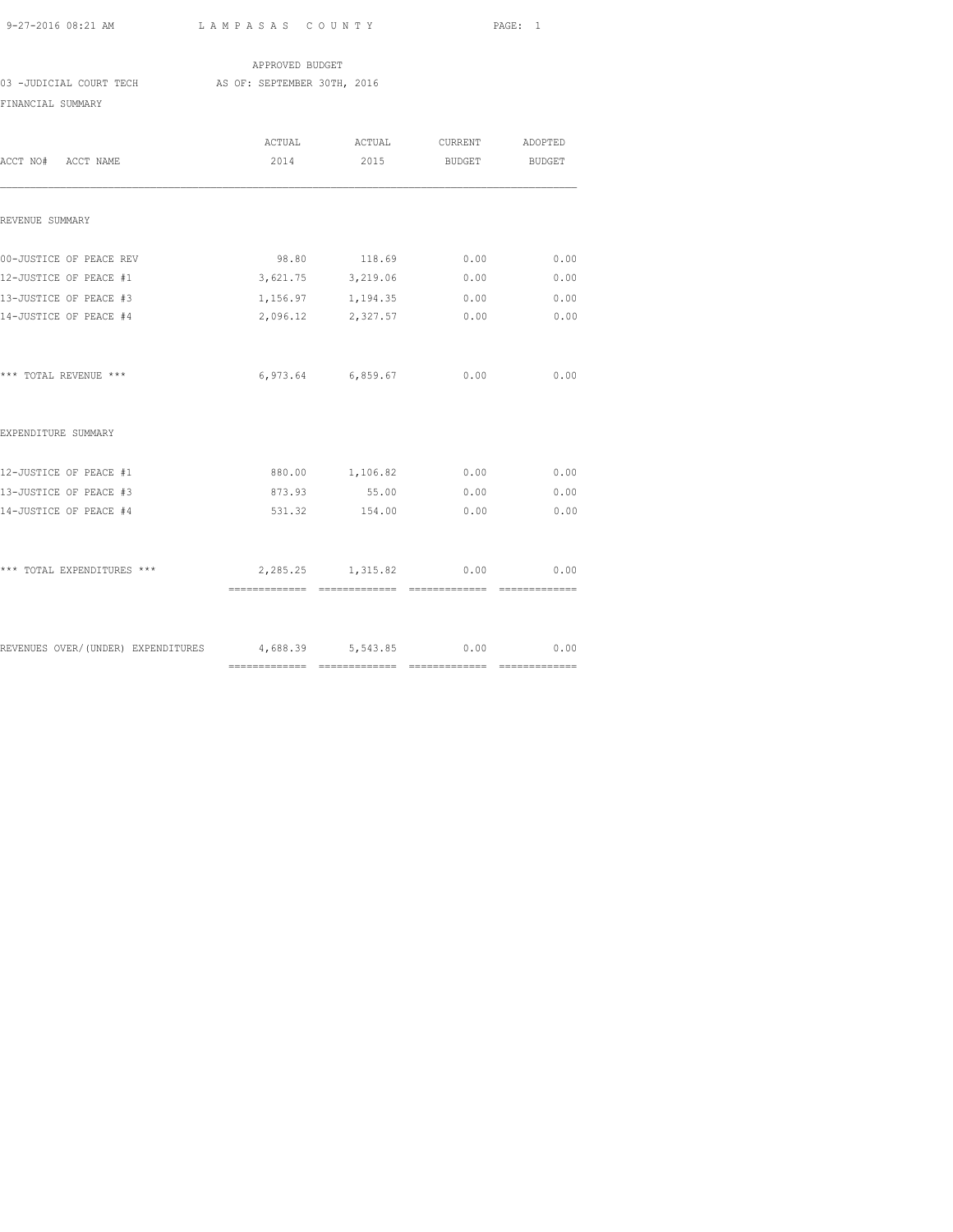|                                                     | APPROVED BUDGET |        |                 |      |
|-----------------------------------------------------|-----------------|--------|-----------------|------|
| 03 -JUDICIAL COURT TECH AS OF: SEPTEMBER 30TH, 2016 |                 |        |                 |      |
| DEPARTMENT - 00-JUSTICE OF PEACE REV                |                 |        |                 |      |
| DEPARTMENT REVENUES                                 |                 |        |                 |      |
|                                                     | ACTUAL          | ACTUAL | CURRENT ADOPTED |      |
| ACCT NO# ACCT NAME                                  | 2014            | 2015   | BUDGET BUDGET   |      |
|                                                     |                 |        |                 |      |
|                                                     |                 |        |                 |      |
|                                                     |                 |        |                 |      |
|                                                     |                 |        |                 |      |
|                                                     |                 |        |                 |      |
| 100-00-099 INTEREST REVENUE                         | 98.80 118.69    |        | 0.00            | 0.00 |
|                                                     |                 |        |                 |      |
| ** SUB-DEPARTMENT REVENUE TOTAL **                  | 98.80           | 118.69 | 0.00            | 0.00 |
|                                                     |                 |        |                 |      |
| ** DEPARTMENT REVENUE TOTAL **                      | 98.80 118.69    |        | 0.00            | 0.00 |
|                                                     |                 |        |                 |      |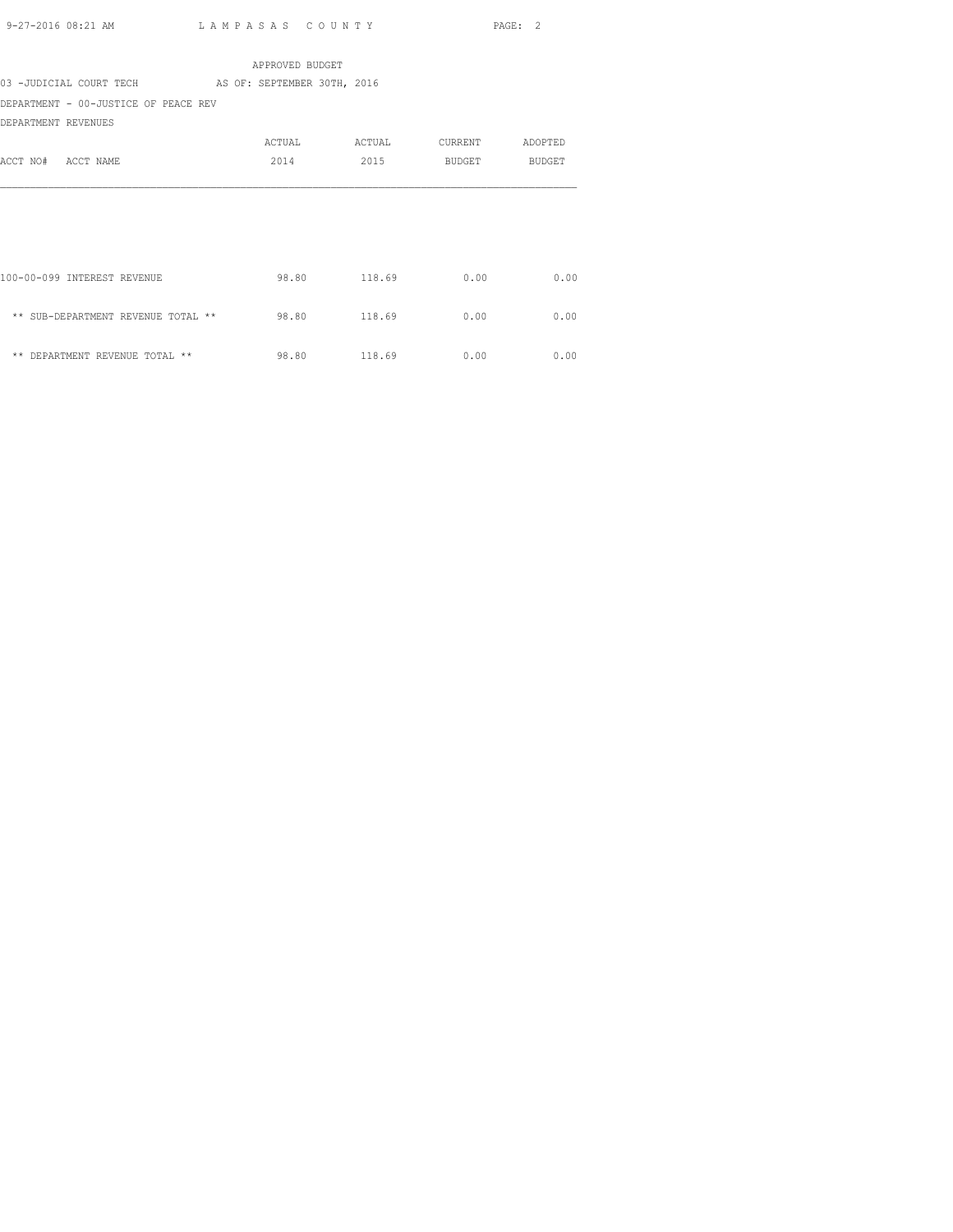|                                                      | APPROVED BUDGET             |        |         |         |
|------------------------------------------------------|-----------------------------|--------|---------|---------|
| 03 -JUDICIAL COURT TECH                              | AS OF: SEPTEMBER 30TH, 2016 |        |         |         |
| DEPARTMENT - 12-JUSTICE OF PEACE #1                  |                             |        |         |         |
| DEPARTMENT REVENUES                                  |                             |        |         |         |
|                                                      | ACTUAL                      | ACTUAL | CURRENT | ADOPTED |
| ACCT NO# ACCT NAME                                   | 2014                        | 2015   | BUDGET  | BUDGET  |
|                                                      |                             |        |         |         |
|                                                      |                             |        |         |         |
|                                                      |                             |        |         |         |
|                                                      |                             |        |         |         |
|                                                      |                             |        |         |         |
| 112-00-080 JUSTICE OF PEACE #1                       | 3,621.75 3,219.06           |        | 0.00    | 0.00    |
|                                                      |                             |        |         |         |
| ** SUB-DEPARTMENT REVENUE TOTAL ** 3,621.75 3,219.06 |                             |        | 0.00    | 0.00    |
|                                                      |                             |        |         |         |
| ** DEPARTMENT REVENUE TOTAL **                       | 3,621.75 3,219.06           |        | 0.00    | 0.00    |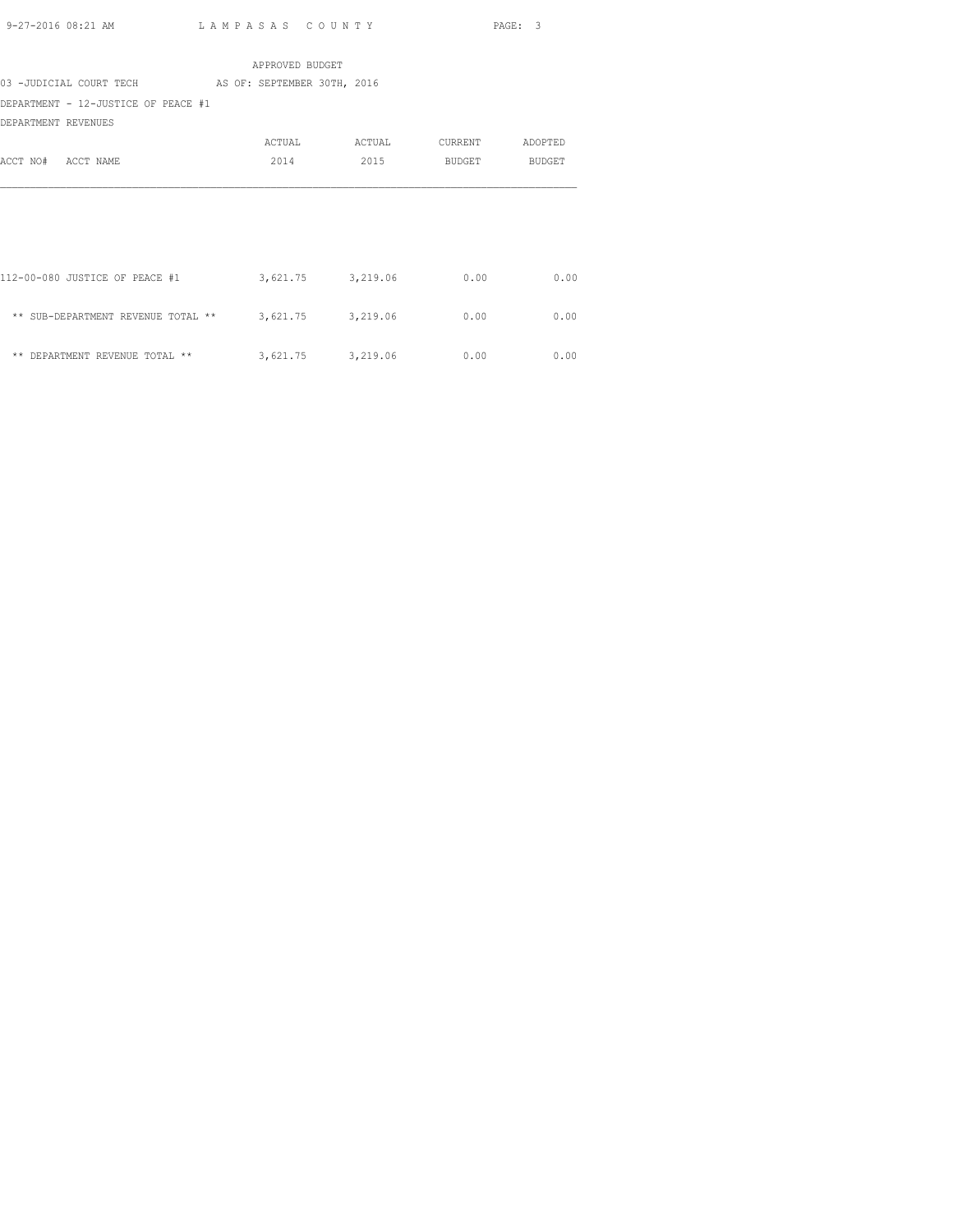|                                                      | APPROVED BUDGET             |                     |         |               |
|------------------------------------------------------|-----------------------------|---------------------|---------|---------------|
| 03 -JUDICIAL COURT TECH                              | AS OF: SEPTEMBER 30TH, 2016 |                     |         |               |
| DEPARTMENT - 13-JUSTICE OF PEACE #3                  |                             |                     |         |               |
| DEPARTMENT REVENUES                                  |                             |                     |         |               |
|                                                      | ACTUAL                      | ACTUAL              | CURRENT | ADOPTED       |
| ACCT NO# ACCT NAME                                   | 2014                        | 2015                | BUDGET  | <b>BUDGET</b> |
|                                                      |                             |                     |         |               |
|                                                      |                             |                     |         |               |
|                                                      |                             |                     |         |               |
|                                                      |                             |                     |         |               |
|                                                      |                             |                     |         |               |
| 113-00-080 JUSTICE OF PEACE #3                       |                             | 1, 156.97 1, 194.35 | 0.00    | 0.00          |
|                                                      |                             |                     |         |               |
| ** SUB-DEPARTMENT REVENUE TOTAL ** 1,156.97 1,194.35 |                             |                     | 0.00    | 0.00          |
|                                                      |                             |                     |         |               |
| ** DEPARTMENT REVENUE TOTAL **                       | 1, 156.97 1, 194.35         |                     | 0.00    | 0.00          |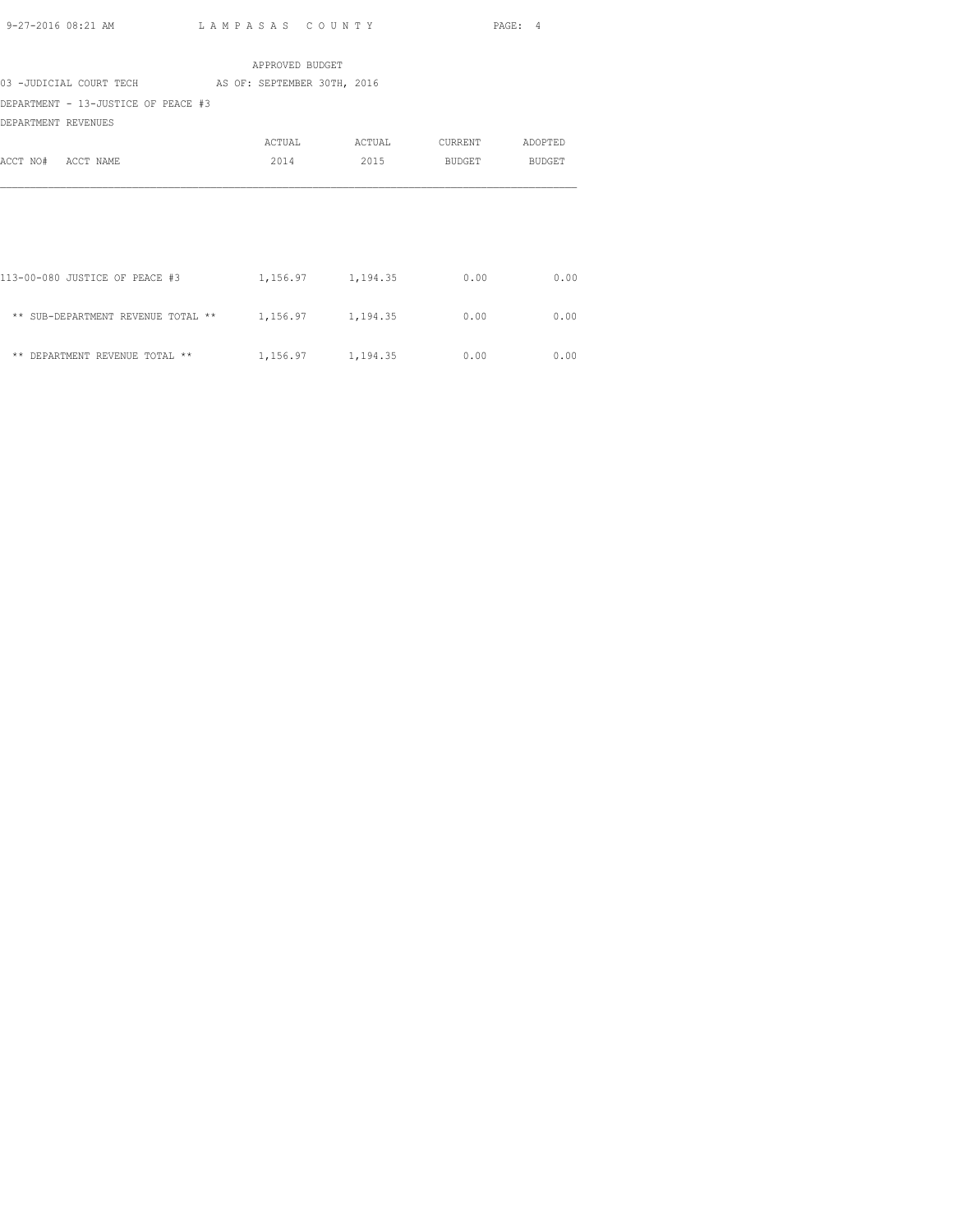|                                                        | APPROVED BUDGET |                   |                 |      |
|--------------------------------------------------------|-----------------|-------------------|-----------------|------|
| 03 -JUDICIAL COURT TECH AS OF: SEPTEMBER 30TH, 2016    |                 |                   |                 |      |
| DEPARTMENT - 14-JUSTICE OF PEACE #4                    |                 |                   |                 |      |
| DEPARTMENT REVENUES                                    |                 |                   |                 |      |
|                                                        |                 | ACTUAL ACTUAL     | CURRENT ADOPTED |      |
| ACCT NO# ACCT NAME                                     | 2014            | 2015              | BUDGET BUDGET   |      |
|                                                        |                 |                   |                 |      |
|                                                        |                 |                   |                 |      |
|                                                        |                 |                   |                 |      |
|                                                        |                 |                   |                 |      |
|                                                        |                 |                   |                 | 0.00 |
| 114-00-080 JUSTICE OF PEACE e4                         |                 | 2,096.12 2,327.57 | 0.00            |      |
| ** SUB-DEPARTMENT REVENUE TOTAL ** $2,096.12$ 2,327.57 |                 |                   | 0.00            | 0.00 |
|                                                        |                 |                   |                 |      |
| ** DEPARTMENT REVENUE TOTAL **                         |                 | 2,096.12 2,327.57 | 0.00            | 0.00 |
|                                                        |                 |                   |                 |      |
|                                                        |                 |                   |                 |      |

\*\*\* FUND TOTAL REVENUES \*\*\* 6,973.64 6,859.67 0.00 0.00 0.00 ============= ============= ============= =============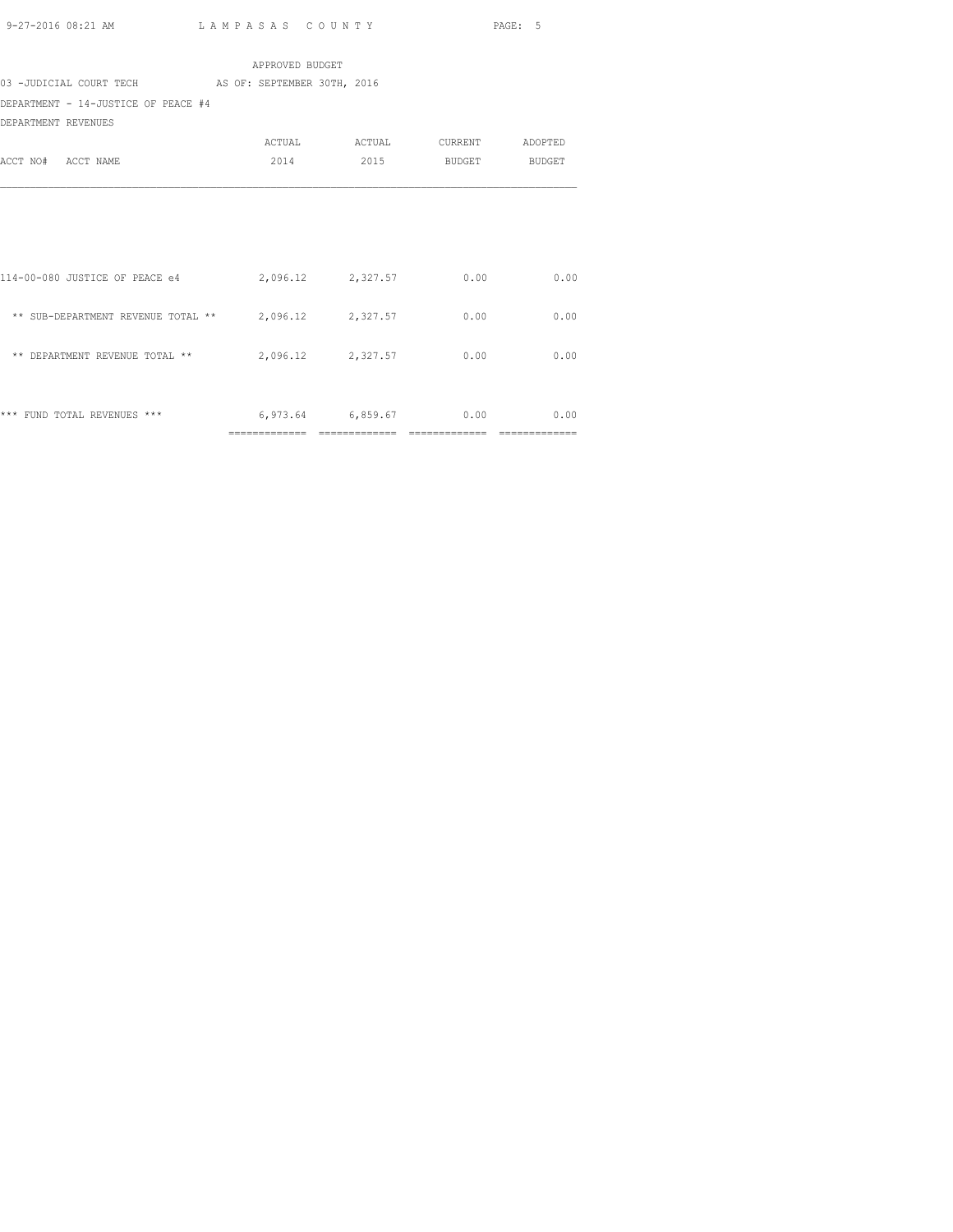|                    | 9-27-2016 08:21 AM                                  | LAMPASAS COUNTY |                 |                 |                               | PAGE: 6 |
|--------------------|-----------------------------------------------------|-----------------|-----------------|-----------------|-------------------------------|---------|
|                    |                                                     |                 | APPROVED BUDGET |                 |                               |         |
|                    | 03 -JUDICIAL COURT TECH AS OF: SEPTEMBER 30TH, 2016 |                 |                 |                 |                               |         |
|                    | DEPARTMENT - 12-JUSTICE OF PEACE #1                 |                 |                 |                 |                               |         |
|                    | DEPARTMENT EXPENDITURES                             |                 |                 |                 |                               |         |
|                    |                                                     |                 |                 |                 | ACTUAL ACTUAL CURRENT ADOPTED |         |
| ACCT NO# ACCT NAME |                                                     |                 |                 |                 | 2014 2015 BUDGET BUDGET       |         |
|                    |                                                     |                 |                 |                 |                               |         |
| GENERAL EXPENSES   |                                                     |                 |                 |                 |                               |         |
|                    | 412-00-304 OPERATING SUPPLIES                       |                 |                 | $0.00$ 0.00     | 0.00                          | 0.00    |
|                    | 412-00-312 EQUIPMENT MAINTENANCE CONTR 0.00         |                 |                 |                 | 0.00<br>0.00                  | 0.00    |
|                    | 412-00-389 MISCELLANOUS                             |                 |                 | 880.00 1,106.82 | 0.00                          | 0.00    |
|                    | ** CATEGORY TOTAL **                                |                 |                 |                 | 880.00 1,106.82 0.00          | 0.00    |

|                                   | --------------------<br>------------- | -------------------<br>------------ | ----------- | ----------------<br>------------ |
|-----------------------------------|---------------------------------------|-------------------------------------|-------------|----------------------------------|
| ***<br>***<br>DEPARTMENT TOTAL    | 880.00                                | 1,106.82                            | 0.00        | 0.00                             |
| ** SUB-DEPARTMENT TOTAL **        | 880.00                                | 1,106.82                            | 0.00        | 0.00                             |
| ** CATEGORY TOTAL **              | 0.00                                  | 0.00                                | 0.00        | 0.00                             |
| 412-00-500 OPERATING TRANSFER-OUT | 0.00                                  | 0.00                                | 0.00        | 0.00                             |
|                                   |                                       |                                     |             |                                  |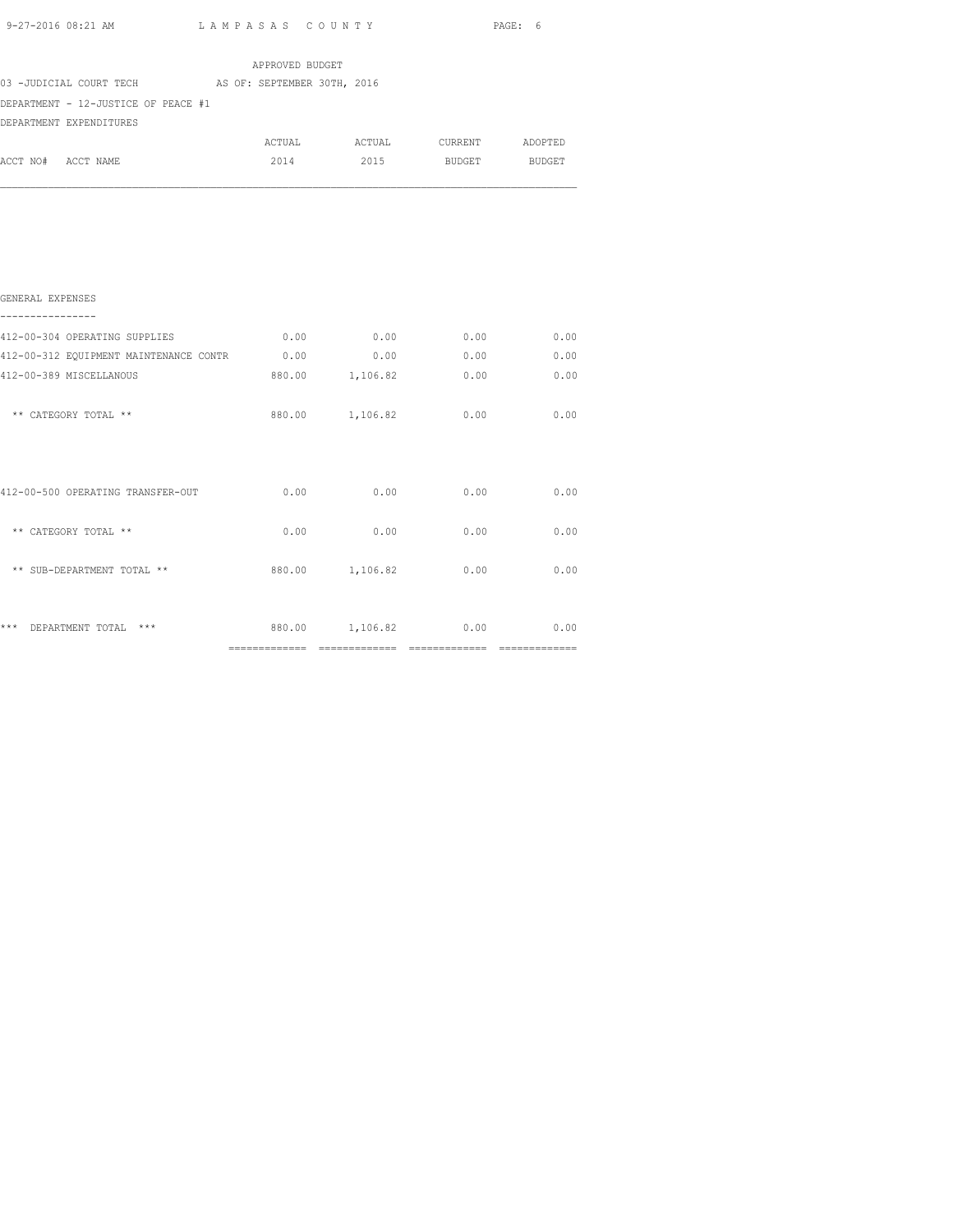|          |                                     | APPROVED BUDGET             |        |         |               |
|----------|-------------------------------------|-----------------------------|--------|---------|---------------|
|          | 03 -JUDICIAL COURT TECH             | AS OF: SEPTEMBER 30TH, 2016 |        |         |               |
|          | DEPARTMENT - 13-JUSTICE OF PEACE #3 |                             |        |         |               |
|          | DEPARTMENT EXPENDITURES             |                             |        |         |               |
|          |                                     | ACTUAL                      | ACTUAL | CURRENT | ADOPTED       |
| ACCT NO# | ACCT NAME                           | 2014                        | 2015   | BUDGET  | <b>BUDGET</b> |
|          |                                     |                             |        |         |               |

| ***<br>$***$<br>DEPARTMENT TOTAL       | 873.93 | 55.00 | 0.00 | 0.00 |
|----------------------------------------|--------|-------|------|------|
| ** SUB-DEPARTMENT TOTAL **             | 873.93 | 55.00 | 0.00 | 0.00 |
| ** CATEGORY TOTAL **                   | 873.93 | 55.00 | 0.00 | 0.00 |
| 413-00-389 MISCELLANOUSE               | 873.93 | 55.00 | 0.00 | 0.00 |
| 413-00-312 EQUIPMENT MAINTENANCE CONTR | 0.00   | 0.00  | 0.00 | 0.00 |
| 413-00-304 OPERATING SUPPLIES          | 0.00   | 0.00  | 0.00 | 0.00 |
| GENERAL EXPENSES                       |        |       |      |      |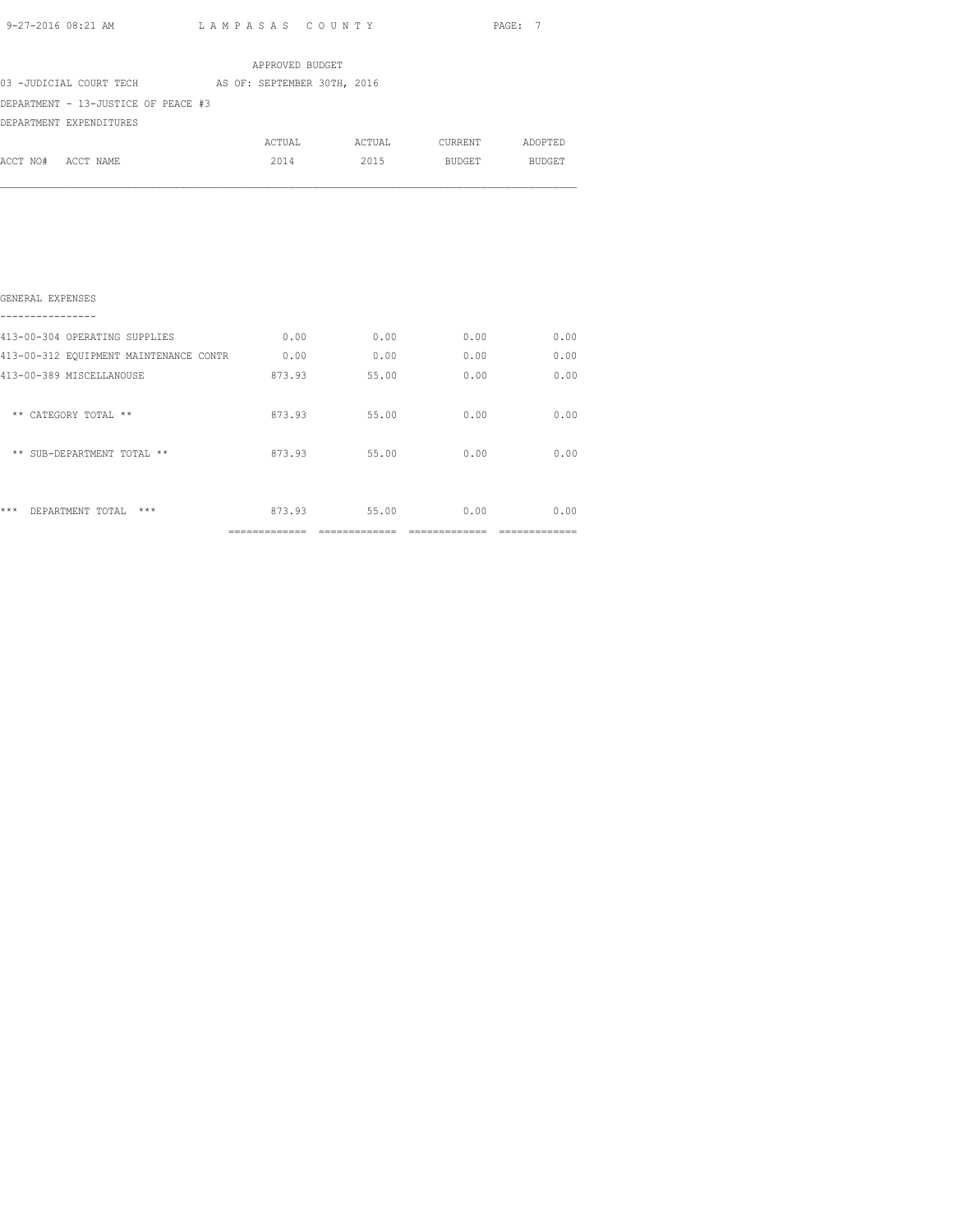|                    |                                     |  | APPROVED BUDGET             |        |         |               |
|--------------------|-------------------------------------|--|-----------------------------|--------|---------|---------------|
|                    | 03 -JUDICIAL COURT TECH             |  | AS OF: SEPTEMBER 30TH, 2016 |        |         |               |
|                    | DEPARTMENT - 14-JUSTICE OF PEACE #4 |  |                             |        |         |               |
|                    | DEPARTMENT EXPENDITURES             |  |                             |        |         |               |
|                    |                                     |  | ACTUAL                      | ACTUAL | CURRENT | ADOPTED       |
| ACCT NO# ACCT NAME |                                     |  | 2014                        | 2015   | BUDGET  | <b>BUDGET</b> |
|                    |                                     |  |                             |        |         |               |
|                    |                                     |  |                             |        |         |               |
|                    |                                     |  |                             |        |         |               |
|                    |                                     |  |                             |        |         |               |

|                                        | =============           | =============     |      |      |
|----------------------------------------|-------------------------|-------------------|------|------|
| *** FUND TOTAL EXPENDITURES ***        |                         | 2,285.25 1,315.82 | 0.00 | 0.00 |
| $***$<br>DEPARTMENT TOTAL              | 531.32<br>============= | 154.00            | 0.00 | 0.00 |
| ** SUB-DEPARTMENT TOTAL **             | 531.32                  | 154.00            | 0.00 | 0.00 |
| ** CATEGORY TOTAL **                   | 531.32                  | 154.00            | 0.00 | 0.00 |
| 414-00-389 MISCELLANEOUS               | 176.00                  | 154.00            | 0.00 | 0.00 |
| 414-00-312 EQUIPMENT MAINTENANCE CONTR | 355.32                  | 0.00              | 0.00 | 0.00 |
| 414-00-304 OPERATING SUPPLIES          | 0.00                    | 0.00              | 0.00 | 0.00 |
| GENERAL EXPENSES                       |                         |                   |      |      |
|                                        |                         |                   |      |      |

\*\*\* END OF REPORT \*\*\*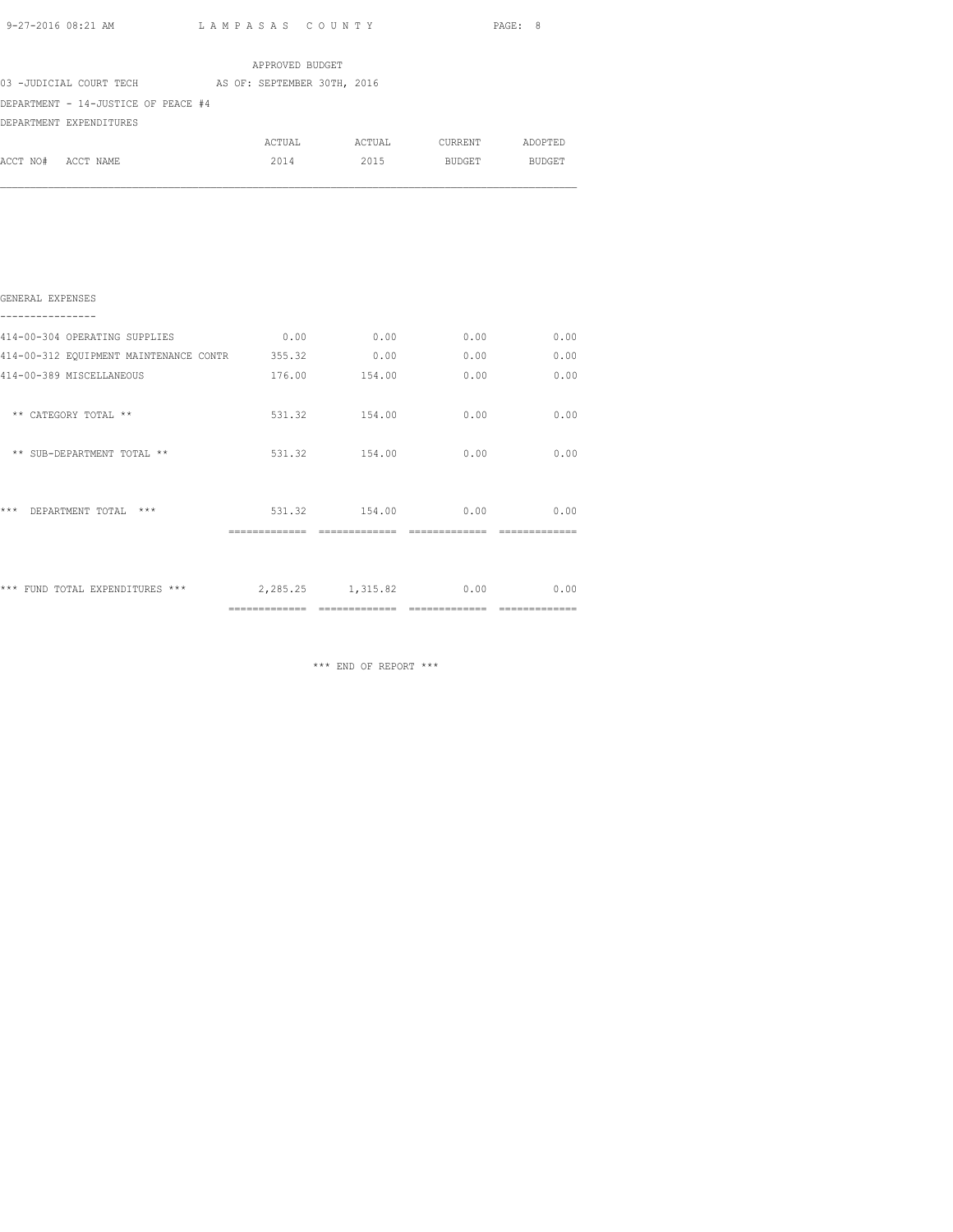APPROVED BUDGET

15 -LAMPASAS CO RD & BRIDGE AS OF: SEPTEMBER 30TH, 2016

FINANCIAL SUMMARY

| ACCT NO# ACCT NAME                                             | ACTUAL<br>2014 | ACTUAL<br>2015                                      | CURRENT<br><b>BUDGET</b> | ADOPTED<br><b>BUDGET</b> |
|----------------------------------------------------------------|----------------|-----------------------------------------------------|--------------------------|--------------------------|
|                                                                |                |                                                     |                          |                          |
| REVENUE SUMMARY                                                |                |                                                     |                          |                          |
| 00-ROAD & BRIDGE REVENUE                                       |                | 2,330,600.95 2,697,876.61 2,245,433.00 2,326,046.00 |                          |                          |
| 01-PRECINCT 1                                                  | 4,350.00       | 0.00                                                | 0.00                     | 0.00                     |
| 02-PRECINCT 2                                                  |                | 1,820.00 47,538.28                                  | 0.00                     | 0.00                     |
| 03-PRECINCT 3                                                  | 39,144.72      | 1,203.00                                            | 77,728.00                | 0.00                     |
| 04-PRECINCT 4                                                  |                | 24,978.83 119,518.20                                | 0.00                     | 0.00                     |
| 05-ROAD & BRIDGE                                               |                | 0.00<br>0.00                                        | 0.00                     | 0.00                     |
| *** TOTAL REVENUE ***                                          |                | 2,400,894.50 2,866,136.09 2,323,161.00 2,326,046.00 |                          |                          |
| EXPENDITURE SUMMARY                                            |                |                                                     |                          |                          |
| 01-PRECINCT 1                                                  | 547,880.79     | 570,845.65                                          |                          | 558, 155.00 568, 461.00  |
| 02-PRECINCT 2                                                  |                | 632,580.30 415,236.99                               |                          | 497,367.00 527,890.00    |
| 03-PRECINCT 3                                                  |                | 490,288.62 467,644.07                               | 609,779.00               | 563,796.00               |
| 04-PRECINCT 4                                                  | 374,267.88     | 589,037.77                                          |                          | 565,563.00 573,655.00    |
| 05-ROAD & BRIDGE                                               |                | 47,339.59 694,938.96                                | 92,244.00                | 92,244.00                |
| *** TOTAL EXPENDITURES ***                                     |                | 2,092,357.18 2,737,703.44 2,323,108.00 2,326,046.00 |                          |                          |
|                                                                |                |                                                     |                          |                          |
| REVENUES OVER/(UNDER) EXPENDITURES 308,537.32 128,432.65 53.00 |                | ===============================                     |                          | 0.00                     |
|                                                                |                |                                                     |                          |                          |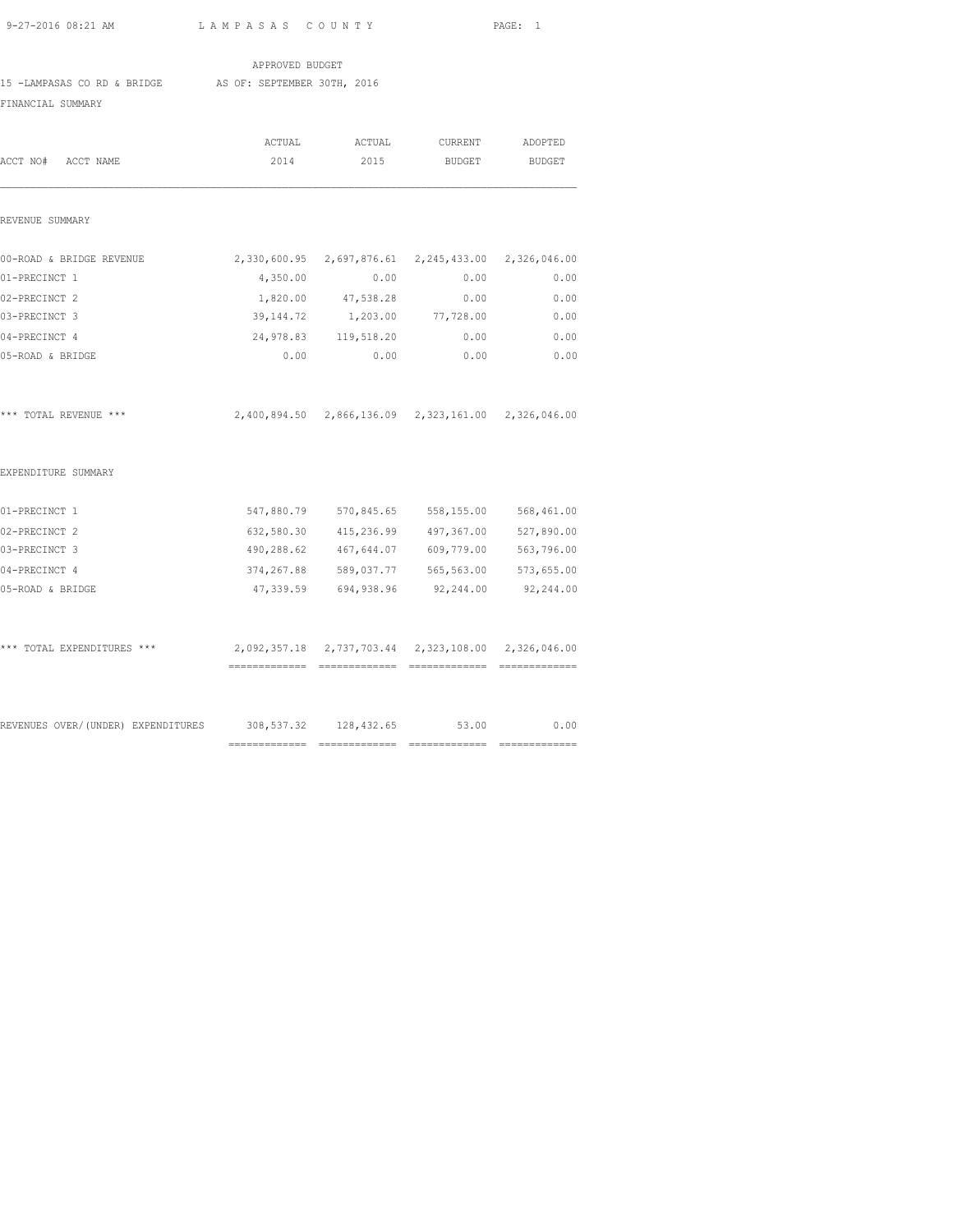#### APPROVED BUDGET

#### 15 -LAMPASAS CO RD & BRIDGE AS OF: SEPTEMBER 30TH, 2016

## DEPARTMENT - 00-ROAD & BRIDGE REVENUE

DEPARTMENT REVENUES

|                    | ACTUAL | ACTUAL | CURRENT | ADOPTED       |
|--------------------|--------|--------|---------|---------------|
| ACCT NO# ACCT NAME | 2014   | 2015   | BUDGET  | <b>BUDGET</b> |

| 00-ROAD & BRIDGE |                                                                                         |           |            |              |                       |
|------------------|-----------------------------------------------------------------------------------------|-----------|------------|--------------|-----------------------|
|                  | 100-00-001 BEGINNING FUND BALANCE                                                       |           | 0.00       | 0.00<br>0.00 | 0.00                  |
|                  | 100-00-010 CURRENT AD VALOREM TAXES 1,452,783.81 1,475,509.78 1,521,933.00 1,592,046.00 |           |            |              |                       |
|                  | 100-00-020 DELINQUENT AD VALOREM TAXES 25,496.54                                        |           | 34,058.27  | 0.00         | 0.00                  |
|                  | 100-00-030 PENALTIES & INT. AD VALOREM                                                  | 0.00      | 0.00       | 0.00         | 0.00                  |
|                  | 100-00-035 LCAD REFUND                                                                  | 0.00      | 0.00       | 0.00         | 0.00                  |
|                  | 100-00-090 MOTOR VEHICLE REGISTRATION 362,425.52                                        |           | 341,450.00 |              | 475,000.00 425,000.00 |
|                  | 100-00-091 STATE SALES TAX REBATE                                                       | 0.00      | 0.00       | 0.00         | 0.00                  |
|                  | 100-00-093 SPECIAL TAX ON VEHICLES 228,910.00                                           |           | 227,680.00 | 200,000.00   | 240,000.00            |
|                  | 100-00-099 INTEREST REVENUE                                                             | 231.26    | 437.91     | 1,000.00     | 2,000.00              |
|                  | 100-00-100 SALE OF SURPLUS EQUIP/PROPE 5,955.00                                         |           | 2,215.00   | 0.00         | 0.00                  |
|                  | 100-00-102 INSURANCE REFUND                                                             | 520.84    | 0.00       | 0.00         | 0.00                  |
|                  | 100-00-110 LATERAL ROADS                                                                | 23,718.17 | 22,973.94  | 22,500.00    | 27,000.00             |
|                  | 100-00-116 GRANT REVENUE                                                                | 0.00      | 0.00       | 0.00         | 0.00                  |
|                  | 100-00-124 GROSS WEIGHT & AXLE WEIGHT 31,650.41                                         |           | 42,739.21  | 25,000.00    | 40,000.00             |
|                  | 100-00-130 911-ADDRESSING SIGNS                                                         | 0.00      | 0.00       | 0.00         | 0.00                  |
|                  | 100-00-189 DISCOUNTS TAKEN                                                              | 0.00      | 0.00       | 0.00         | 0.00                  |
|                  | 100-00-190 MISCELLANEOUS RECEIPTS                                                       | 2,015.40  | 60.50      | 0.00         | 0.00                  |
|                  | 100-00-191 CITIZENS DONATIONS                                                           | 0.00      | 0.00       | 0.00         | 0.00                  |
|                  | 200-00-000 OTHER SOURCES - LEASE 196,894.00 410,336.00                                  |           |            | 0.00         | 0.00                  |
|                  | 200-00-010 OPERATING TRANSFERS-IN                                                       | 0.00      | 140,416.00 | 0.00         | 0.00                  |
|                  | ** SUB-DEPARTMENT REVENUE TOTAL ** 2,330,600.95 2,697,876.61 2,245,433.00 2,326,046.00  |           |            |              |                       |
|                  | ** DEPARTMENT REVENUE TOTAL ** 2,330,600.95 2,697,876.61 2,245,433.00 2,326,046.00      |           |            |              |                       |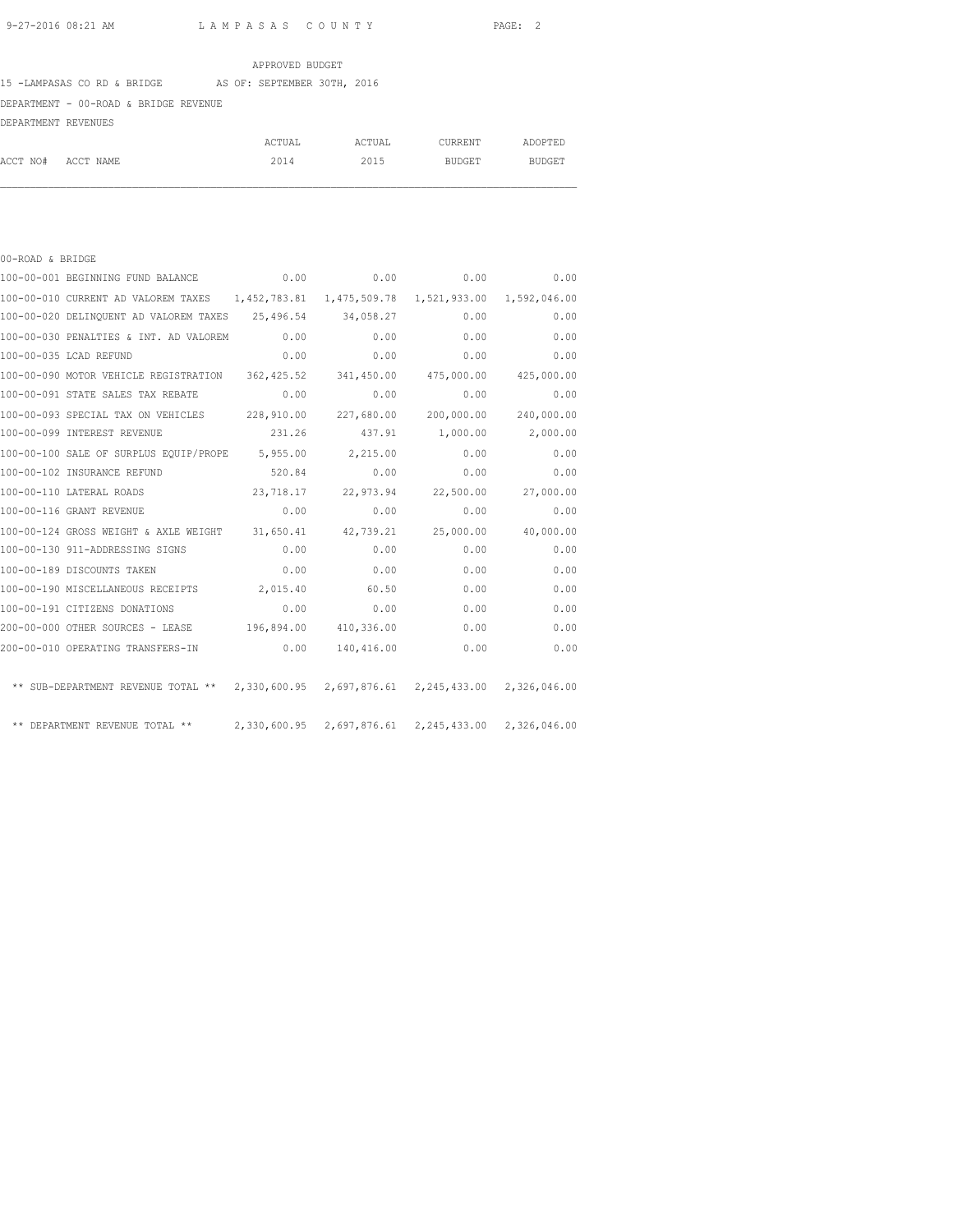# APPROVED BUDGET

15 -LAMPASAS CO RD & BRIDGE AS OF: SEPTEMBER 30TH, 2016

DEPARTMENT - 01-PRECINCT 1

DEPARTMENT REVENUES

| DEFAKIMENI KEVENUES                  |          |        |                |               |
|--------------------------------------|----------|--------|----------------|---------------|
|                                      | ACTUAL   | ACTUAL | <b>CURRENT</b> | ADOPTED       |
| ACCT NO#<br>ACCT NAME                | 2014     | 2015   | <b>BUDGET</b>  | <b>BUDGET</b> |
|                                      |          |        |                |               |
|                                      |          |        |                |               |
|                                      |          |        |                |               |
|                                      |          |        |                |               |
| 00-ROAD & BRIDGE                     |          |        |                |               |
| 101-00-002 EXISTING FUND BALANCE     | 0.00     | 0.00   | 0.00           | 0.00          |
| 101-00-100 SALES OF SURPLUS PROPERTY | 0.00     | 0.00   | 0.00           | 0.00          |
| 101-00-116 GRANT REVENUE-FEMA        | 0.00     | 0.00   | 0.00           | 0.00          |
| 101-00-190 MISCELLANOUS              | 4,350.00 | 0.00   | 0.00           | 0.00          |
|                                      |          |        |                |               |
| ** SUB-DEPARTMENT REVENUE TOTAL **   | 4,350.00 | 0.00   | 0.00           | 0.00          |
| DEPARTMENT REVENUE TOTAL **<br>**    |          | 0.00   | 0.00           |               |
|                                      | 4,350.00 |        |                | 0.00          |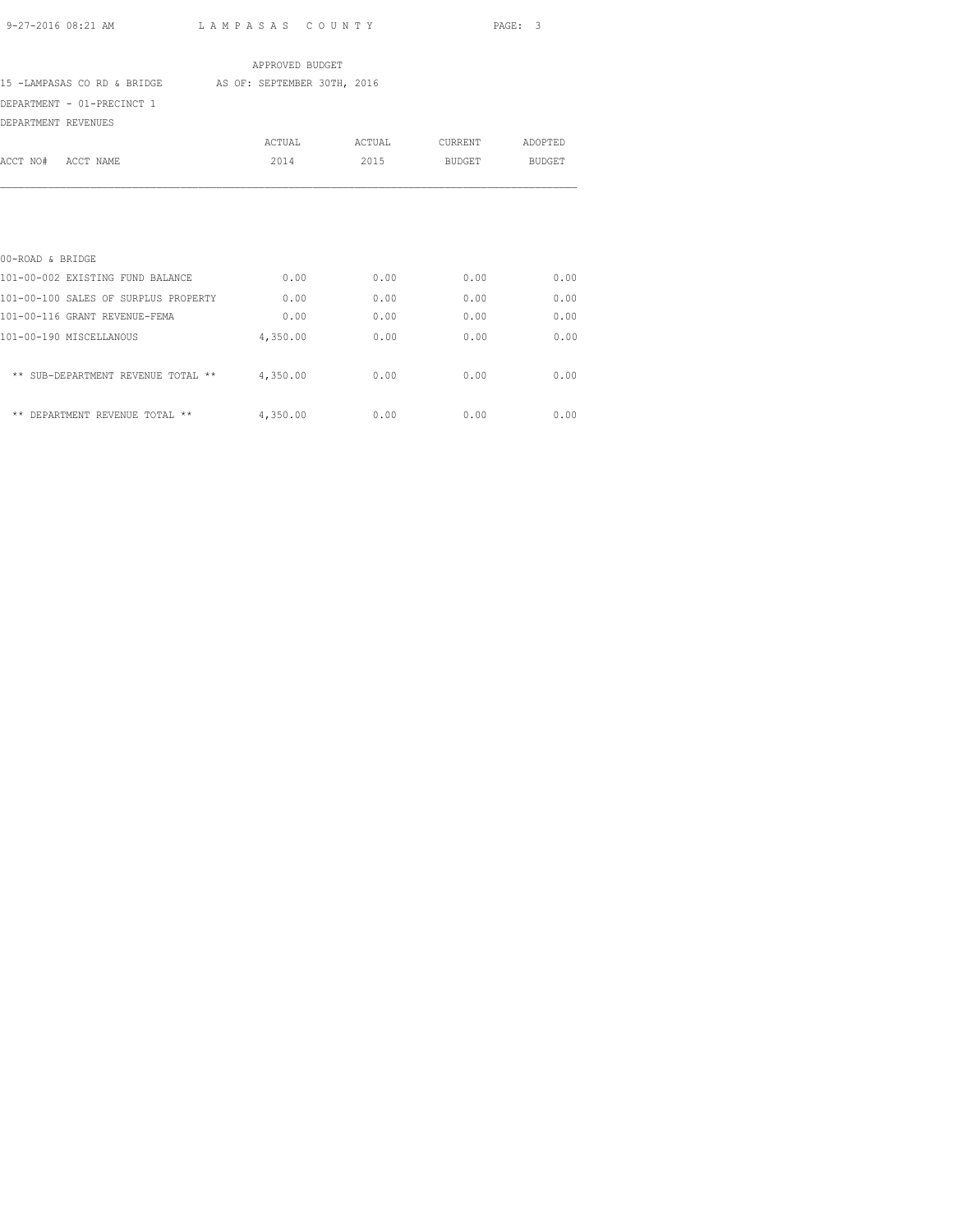APPROVED BUDGET 15 -LAMPASAS CO RD & BRIDGE AS OF: SEPTEMBER 30TH, 2016 DEPARTMENT - 02-PRECINCT 2 DEPARTMENT REVENUES ACTUAL ACTUAL CURRENT ADOPTED ACCT NO# ACCT NAME 2014 2015 BUDGET BUDGET 00-ROAD & BRIDGE 102-00-100 SALE OF SURPLUS PROPERTY 1,820.00 47,528.29 0.00 0.00 102-00-116 GRANT REVENUE-FEMA 0.00 0.00 0.00 0.00 102-00-190 MISCELLANEOUS 0.00 9.99 0.00 0.00 \*\* SUB-DEPARTMENT REVENUE TOTAL \*\* 1,820.00 47,538.28 0.00 0.00

\*\* DEPARTMENT REVENUE TOTAL \*\*  $1,820.00$   $47,538.28$  0.00 0.00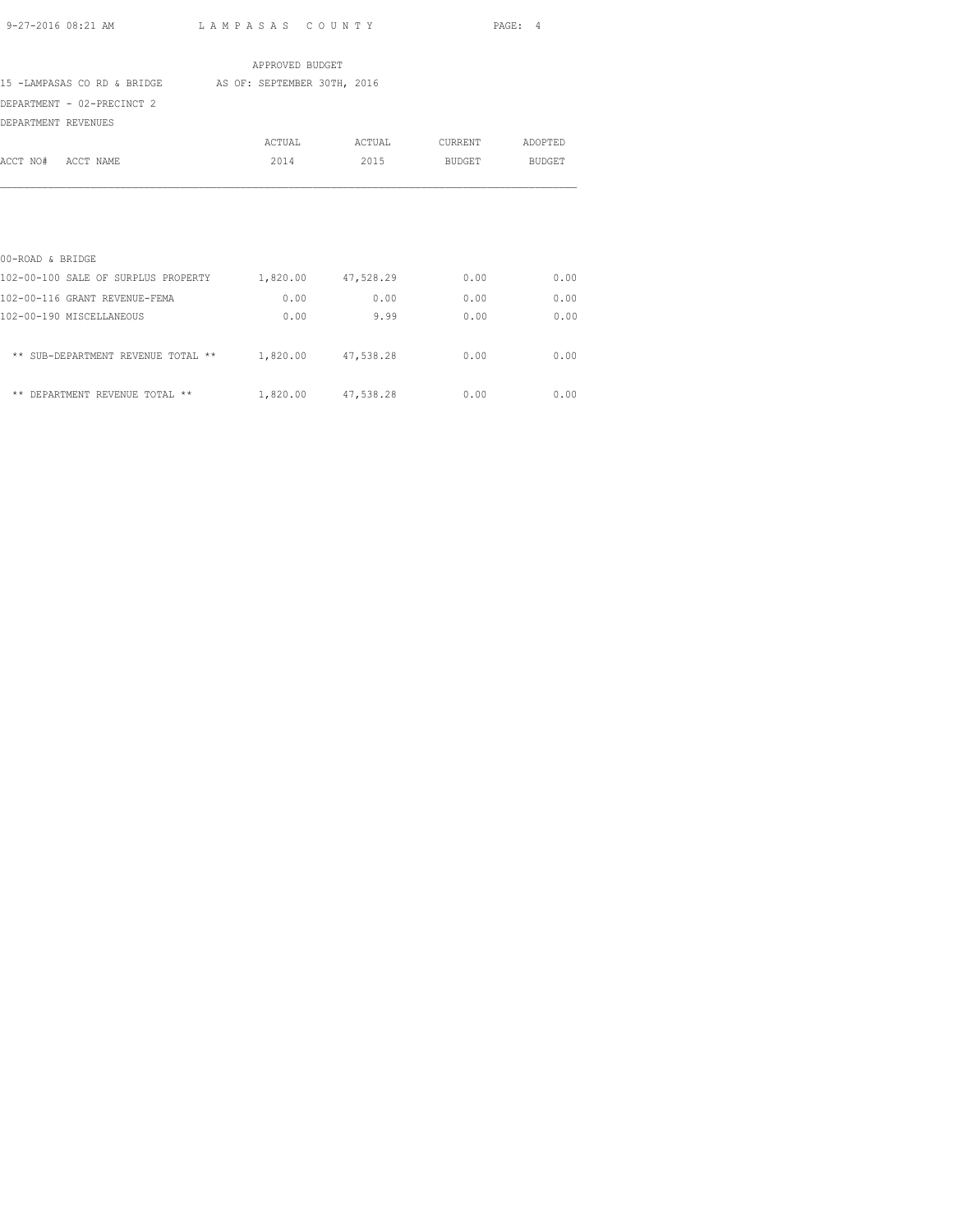|                                               | APPROVED BUDGET             |        |           |               |
|-----------------------------------------------|-----------------------------|--------|-----------|---------------|
| 15 -LAMPASAS CO RD & BRIDGE                   | AS OF: SEPTEMBER 30TH, 2016 |        |           |               |
| DEPARTMENT - 03-PRECINCT 3                    |                             |        |           |               |
| DEPARTMENT REVENUES                           |                             |        |           |               |
|                                               | ACTUAL                      | ACTUAL | CURRENT   | ADOPTED       |
| ACCT NO# ACCT NAME                            | 2014                        | 2015   | BUDGET    | <b>BUDGET</b> |
|                                               |                             |        |           |               |
|                                               |                             |        |           |               |
|                                               |                             |        |           |               |
|                                               |                             |        |           |               |
| 00-ROAD & BRIDGE                              |                             |        |           |               |
| 103-00-002 EXISTING FUND BALANCE              | 0.00                        | 0.00   | 77,728.00 | 0.00          |
| 103-00-100 SALE OF SURPLUS PROPERTY 31,645.00 |                             | 596.00 | 0.00      | 0.00          |
| 103-00-116 GRANT REVENUE-FEMA                 | 0.00                        | 0.00   | 0.00      | 0.00          |
| 103-00-190 MISCELLANOUS                       | 7,499.72                    | 607.00 | 0.00      | 0.00          |

| ** SUB-DEPARTMENT REVENUE TOTAL ** | 39,144.72 | 1,203.00 77,728.00    | 0.00 |
|------------------------------------|-----------|-----------------------|------|
| ** DEPARTMENT REVENUE TOTAL **     | 39,144.72 | 1,203.00<br>77,728.00 | 0.00 |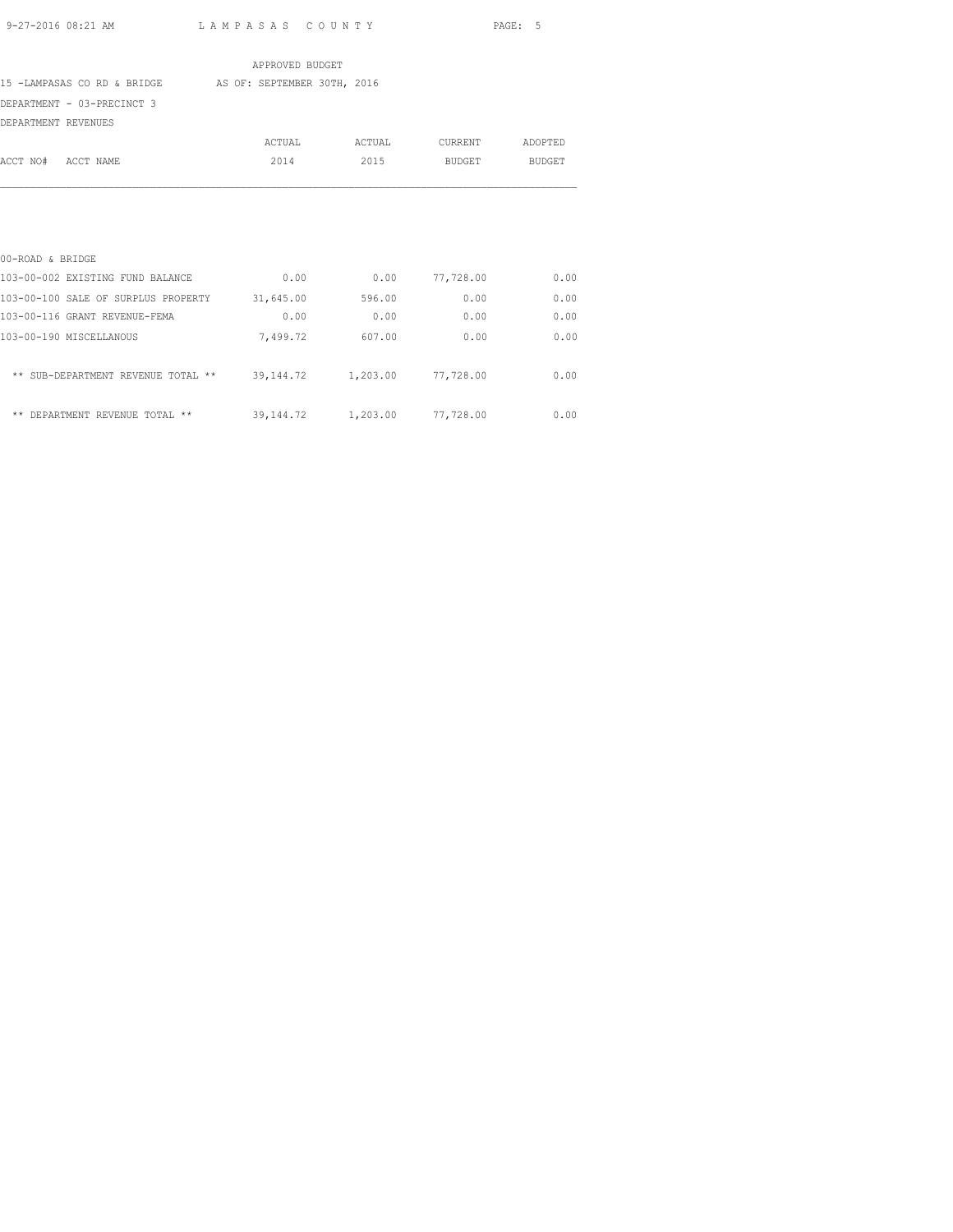APPROVED BUDGET 15 -LAMPASAS CO RD & BRIDGE AS OF: SEPTEMBER 30TH, 2016 DEPARTMENT - 04-PRECINCT 4 DEPARTMENT REVENUES ACTUAL ACTUAL CURRENT ADOPTED ACCT NO# ACCT NAME 2014 2015 BUDGET BUDGET

| 00-ROAD & BRIDGE                         |           |            |      |      |
|------------------------------------------|-----------|------------|------|------|
| 104-00-100 SALES OF SURPLUS PROPERTY     | 10,576.50 | 29,466.85  | 0.00 | 0.00 |
| 104-00-116 GRANT REVENUE-FEMA            | 0.00      | 0.00       | 0.00 | 0.00 |
| 104-00-117 LCRA REIMBURSEMENT            | 0.00      | 0.00       | 0.00 | 0.00 |
| 104-00-190 MISCELLANEOUS                 | 14,402.33 | 773.00     | 0.00 | 0.00 |
| 204-00-000 OTHER SOURCES - LEASE         | 0.00      | 89, 278.35 | 0.00 | 0.00 |
| ** SUB-DEPARTMENT REVENUE TOTAL<br>$***$ | 24,978.83 | 119,518.20 | 0.00 | 0.00 |
| **<br>DEPARTMENT REVENUE TOTAL **        | 24,978.83 | 119,518.20 | 0.00 | 0.00 |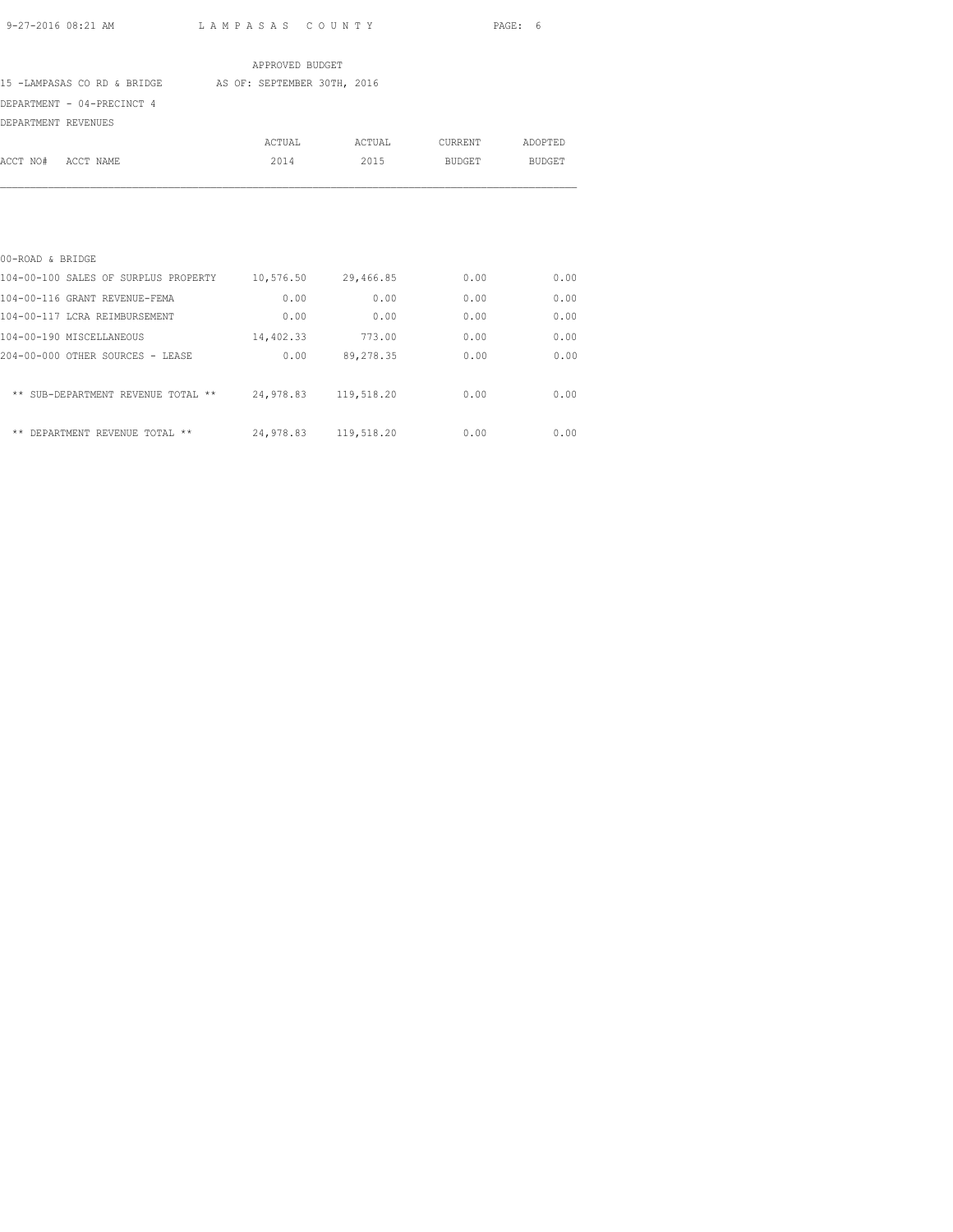|                                                                                 | APPROVED BUDGET |                               |                    |      |
|---------------------------------------------------------------------------------|-----------------|-------------------------------|--------------------|------|
| 15 -LAMPASAS CO RD & BRIDGE AS OF: SEPTEMBER 30TH, 2016                         |                 |                               |                    |      |
| DEPARTMENT - 05-ROAD & BRIDGE                                                   |                 |                               |                    |      |
| DEPARTMENT REVENUES                                                             |                 |                               |                    |      |
|                                                                                 |                 | ACTUAL ACTUAL CURRENT ADOPTED |                    |      |
| ACCT NO# ACCT NAME                                                              | 2014            |                               | 2015 BUDGET BUDGET |      |
|                                                                                 |                 |                               |                    |      |
|                                                                                 |                 |                               |                    |      |
|                                                                                 |                 |                               |                    |      |
|                                                                                 |                 |                               |                    |      |
| 00-ROAD & BRIDGE                                                                |                 |                               |                    |      |
| 105-00-121 ORCA-FEDERAL FUNDS                                                   | 0.00            | 0.00                          | 0.00               | 0.00 |
| 105-00-126 ORCA-STATE FUNDS                                                     | 0.00            | 0.00                          | 0.00               | 0.00 |
|                                                                                 |                 |                               |                    |      |
| ** SUB-DEPARTMENT REVENUE TOTAL **                                              | 0.00            | 0.00                          | 0.00               | 0.00 |
|                                                                                 |                 |                               |                    |      |
| ** DEPARTMENT REVENUE TOTAL **                                                  | 0.00            | 0.00                          | 0.00               | 0.00 |
|                                                                                 |                 |                               |                    |      |
|                                                                                 |                 |                               |                    |      |
| *** FUND TOTAL REVENUES *** 2,400,894.50 2,866,136.09 2,323,161.00 2,326,046.00 |                 |                               |                    |      |
|                                                                                 |                 |                               |                    |      |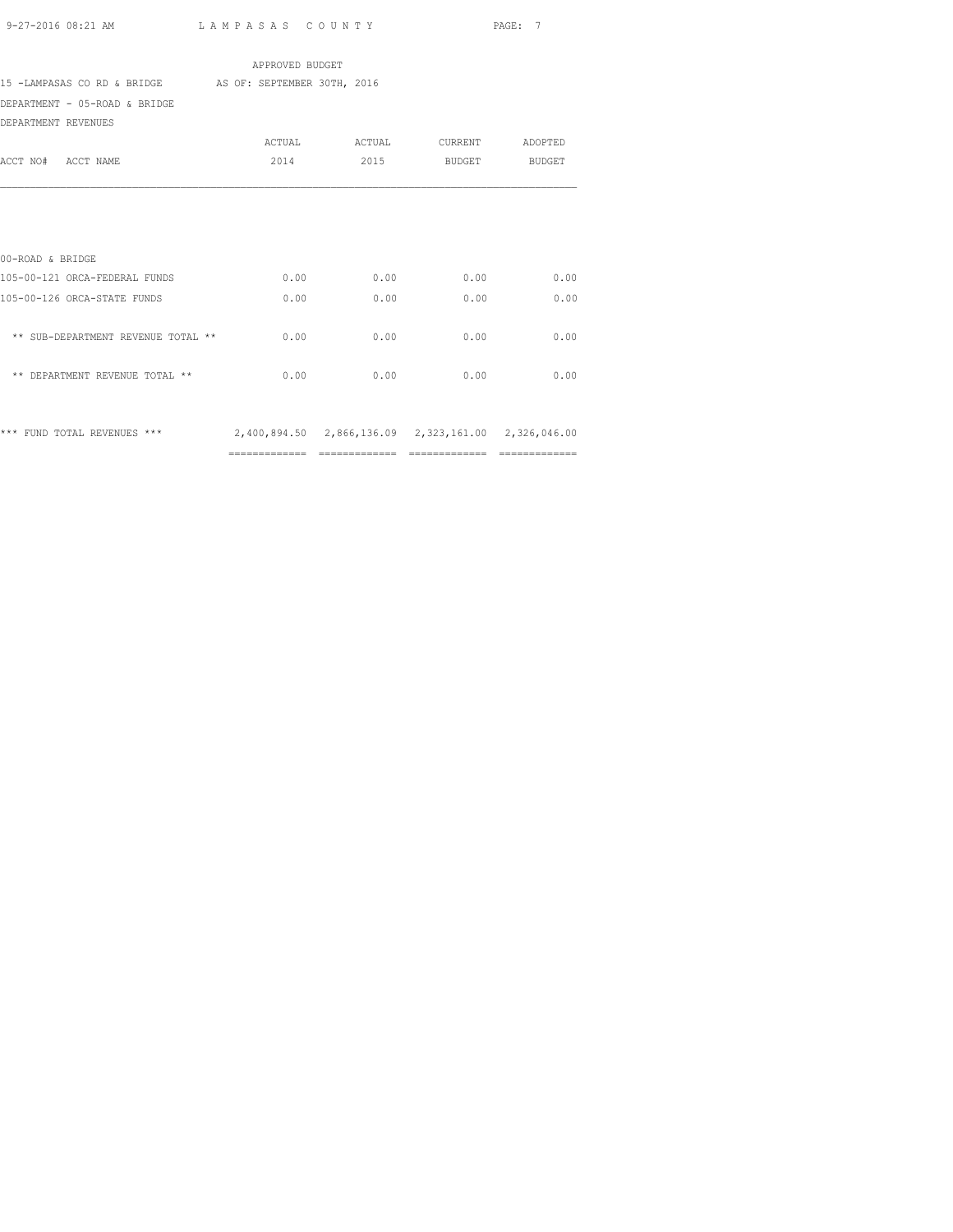|                                                                                |                 |                                                    |                        | PAGE: 8    |
|--------------------------------------------------------------------------------|-----------------|----------------------------------------------------|------------------------|------------|
|                                                                                | APPROVED BUDGET |                                                    |                        |            |
| 15 -LAMPASAS CO RD & BRIDGE AS OF: SEPTEMBER 30TH, 2016                        |                 |                                                    |                        |            |
| DEPARTMENT - 01-PRECINCT 1                                                     |                 |                                                    |                        |            |
| DEPARTMENT EXPENDITURES                                                        |                 |                                                    |                        |            |
|                                                                                | ACTUAL          |                                                    | ACTUAL CURRENT ADOPTED |            |
| ACCT NO# ACCT NAME                                                             | 2014            | 2015                                               | BUDGET                 | BUDGET     |
|                                                                                |                 |                                                    |                        |            |
| 00-ROAD & BRIDGE                                                               |                 |                                                    |                        |            |
|                                                                                |                 |                                                    |                        |            |
| WAGES                                                                          |                 |                                                    |                        |            |
| 401-00-101 SALARIES & WAGES ELECTED OF 55,795.62 55,301.41 55,412.00 56,019.00 |                 |                                                    |                        |            |
| 401-00-106 TEMPORARY EMPLOYEE                                                  |                 | $0.00$ $1,130.00$                                  | 0.00                   | 0.00       |
| 401-00-109 SR EQUIPMENT OPERATOR #1142 37,818.38 39,007.48 39,371.00 36,359.00 |                 |                                                    |                        |            |
| 401-00-110 PART-TIME EMPLOYEES                                                 | 0.00            | 120.00                                             | 0.00                   | 0.00       |
| 401-00-112 JR EQUIPMENT OPERATOR #3498 25,170.65 24,398.19                     |                 |                                                    | 34, 382.00 31, 412.00  |            |
| 401-00-120 SALARY & WAGES OVERTIME                                             | 0.00            | 0.00                                               | 0.00                   | 0.00       |
| 401-00-139 JR EQUIPMENT OPERATOR #0306 29,867.18 30,649.65 31,409.00 35,094.00 |                 |                                                    |                        |            |
| 401-00-199 LONGEVITY PAYMENT                                                   |                 | 3,600.00 3,720.00 1,440.00 1,560.00                |                        |            |
| ** CATEGORY TOTAL **                                                           |                 | 152, 251.83  154, 326.73  162, 014.00  160, 444.00 |                        |            |
| EMPLOYEE BENEFITS                                                              |                 |                                                    |                        |            |
| -----------------<br>401-00-203 FICA BENEFITS                                  |                 | 12,321.50  12,559.48  12,578.00  12,383.00         |                        |            |
| 401-00-204 GROUP MEDICAL INSURANCE                                             |                 | 21,966.00 22,007.16                                | 32,000.00 39,320.00    |            |
| 401-00-205 RETIREMENT                                                          | 24,047.75       | 24,388.03                                          | 26,309.00              | 25,899.00  |
| 401-00-207 WORKMAN'S COMP                                                      | 2,808.00        | 4,528.00                                           | 3,014.00               | 3,100.00   |
| 401-00-208 UNEMPLOYMENT INSURANCE                                              | 75.00           | 0.00                                               | 75.00                  | 105.00     |
| 401-00-210 AUTO ALLOWANCE                                                      |                 | $9,600.00$ $9,600.00$ $9,600.00$ $9,600.00$        |                        |            |
| 401-00-211 UNIFORM ALLOWANCE                                                   | 1,197.70        |                                                    | 1,151.50 1,970.00      | 1,970.00   |
| 401-00-212 PHONE ALLOWANCE                                                     | 0.00            | 0.00                                               | 0.00                   | 1,440.00   |
| ** CATEGORY TOTAL **                                                           |                 | 72,015.95 74,234.17 85,546.00 93,817.00            |                        |            |
| GENERAL EXPENSES                                                               |                 |                                                    |                        |            |
| 401-00-301 COMMUNICATIONS                                                      |                 | 2,607.33 2,767.40                                  | 2,500.00               | 2,500.00   |
| 401-00-302 UTILITIES                                                           | 762.04          | 2,343.32                                           | 4,000.00               | 3,000.00   |
| 401-00-304 OPERATING SUPPLIES                                                  | 16,565.10       | 21,124.04                                          | 15,000.00              | 10,000.00  |
| 401-00-305 TRAVEL & INSERVICE TRAINING                                         | 355.00          | 461.49                                             | 500.00                 | 500.00     |
| 401-00-308 REPAIRS & MAINTENANCE EQUIP 24,711.59                               |                 |                                                    | 12,946.29 20,000.00    | 25,000.00  |
| 401-00-342 GAS & OIL                                                           | 29,648.02       | 24,470.35                                          | 30,000.00              | 30,000.00  |
| 401-00-347 UNIFORMS                                                            | 0.00            | 0.00                                               | 0.00                   | 0.00       |
| 401-00-370 EQUIPMENT RENTAL                                                    | 0.00            | 0.00                                               | 0.00                   | 0.00       |
| 401-00-372 EQUIPMENT LEASE                                                     | 0.00            | 0.00                                               | 0.00                   | 0.00       |
| 401-00-381 911-ADDRESSING SIGNS                                                | 0.00            | 0.00                                               | 0.00                   | 300.00     |
| 401-00-391 PREC 1 CATTLE GUARDS                                                | 0.00            | 0.00                                               | 0.00                   | 0.00       |
| 401-00-395 PREC 1 ROAD CONSTRUCTION 46,474.03                                  |                 | 147,966.43                                         | 187,000.00             | 191,305.00 |

\*\* CATEGORY TOTAL \*\* 121,123.11 212,079.32 259,000.00 262,605.00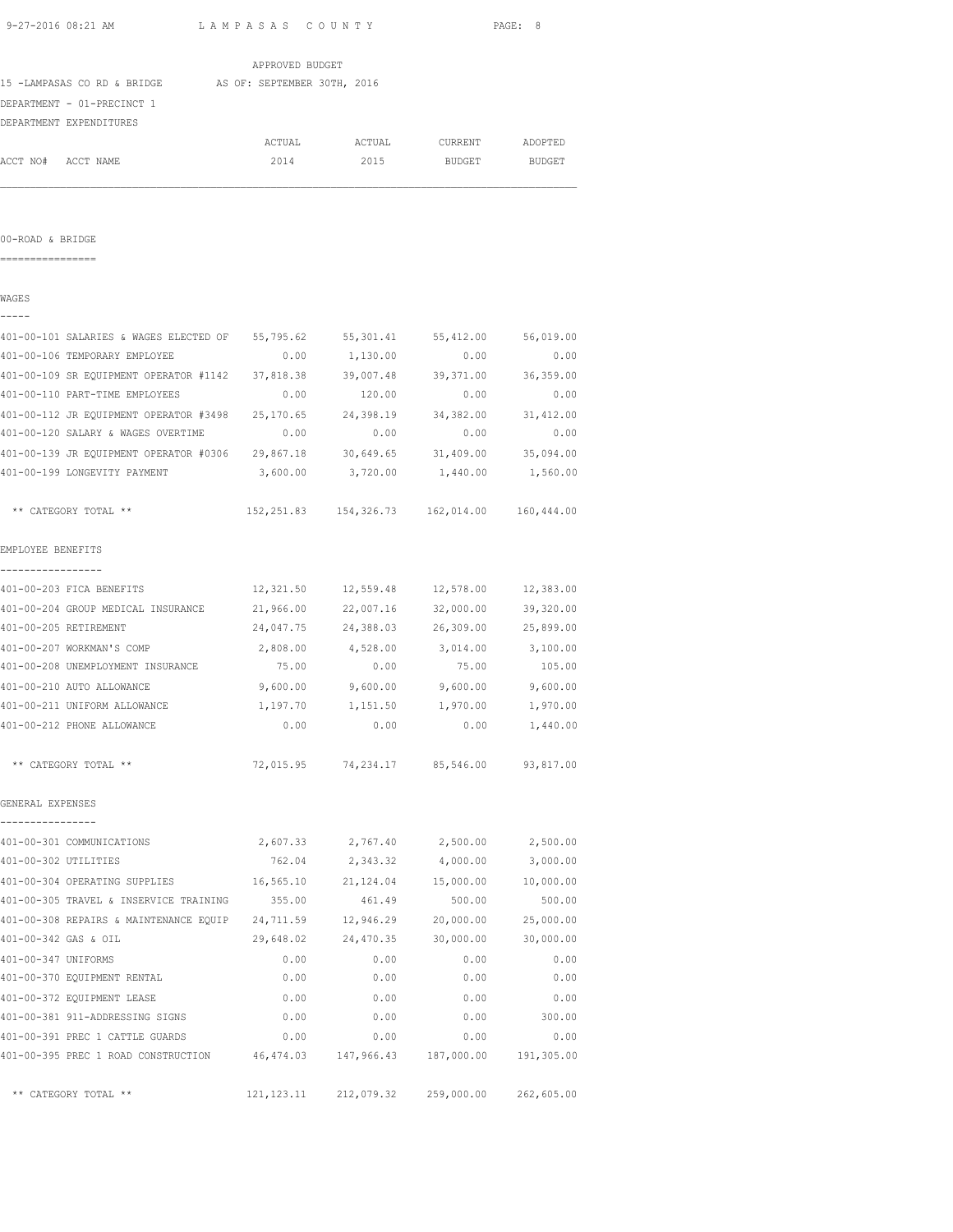| APPROVED BUDGET                                                                                 |        |                                             |                        |               |  |  |  |
|-------------------------------------------------------------------------------------------------|--------|---------------------------------------------|------------------------|---------------|--|--|--|
| 15 -LAMPASAS CO RD & BRIDGE AS OF: SEPTEMBER 30TH, 2016                                         |        |                                             |                        |               |  |  |  |
| DEPARTMENT - 01-PRECINCT 1                                                                      |        |                                             |                        |               |  |  |  |
| DEPARTMENT EXPENDITURES                                                                         |        |                                             |                        |               |  |  |  |
|                                                                                                 | ACTUAL |                                             | ACTUAL CURRENT ADOPTED |               |  |  |  |
| ACCT NO# ACCT NAME                                                                              | 2014   | 2015                                        | <b>BUDGET</b>          | <b>BUDGET</b> |  |  |  |
| CAPITAL OUTLAY<br>--------------                                                                |        |                                             |                        |               |  |  |  |
| 401-00-402 OPERATING EQUIPMENT 126,082.00 37,076.86 0.00                                        |        |                                             |                        | 0.00          |  |  |  |
| ** CATEGORY TOTAL **                                                                            |        | 126,082.00 37,076.86 0.00 0.00              |                        |               |  |  |  |
| CAPITAL LEASE                                                                                   |        |                                             |                        |               |  |  |  |
| -------------<br>401-00-903 CAPITAL PURCHASES - PRINCIP 72,302.29 91,047.42 49,327.00 50,448.00 |        |                                             |                        |               |  |  |  |
| 401-00-904 CAPITAL PURCHASES - INTERES 4, 105.61 2, 081.15 2, 268.00 1, 147.00                  |        |                                             |                        |               |  |  |  |
| ** CATEGORY TOTAL **                                                                            |        | 76,407.90 93,128.57 51,595.00 51,595.00     |                        |               |  |  |  |
| ** SUB-DEPARTMENT TOTAL **                                                                      |        | 547,880.79 570,845.65 558,155.00 568,461.00 |                        |               |  |  |  |
| $01-PCT$ #1                                                                                     |        |                                             |                        |               |  |  |  |
| =========                                                                                       |        |                                             |                        |               |  |  |  |
| GENERAL EXPENSES<br>----------------                                                            |        |                                             |                        |               |  |  |  |
| 401-01-395 PREC 1 CONSTRUCTION-FEMA                                                             | 0.00   | 0.00                                        | 0.00                   | 0.00          |  |  |  |
| ** CATEGORY TOTAL **                                                                            | 0.00   | 0.00                                        | 0.00                   | 0.00          |  |  |  |
| ** SUB-DEPARTMENT TOTAL **                                                                      |        | $0.00$ 0.00 0.00                            |                        | 0.00          |  |  |  |
| *** DEPARTMENT TOTAL ***                                                                        |        | 547,880.79 570,845.65 558,155.00 568,461.00 |                        |               |  |  |  |

============= ============= ============= =============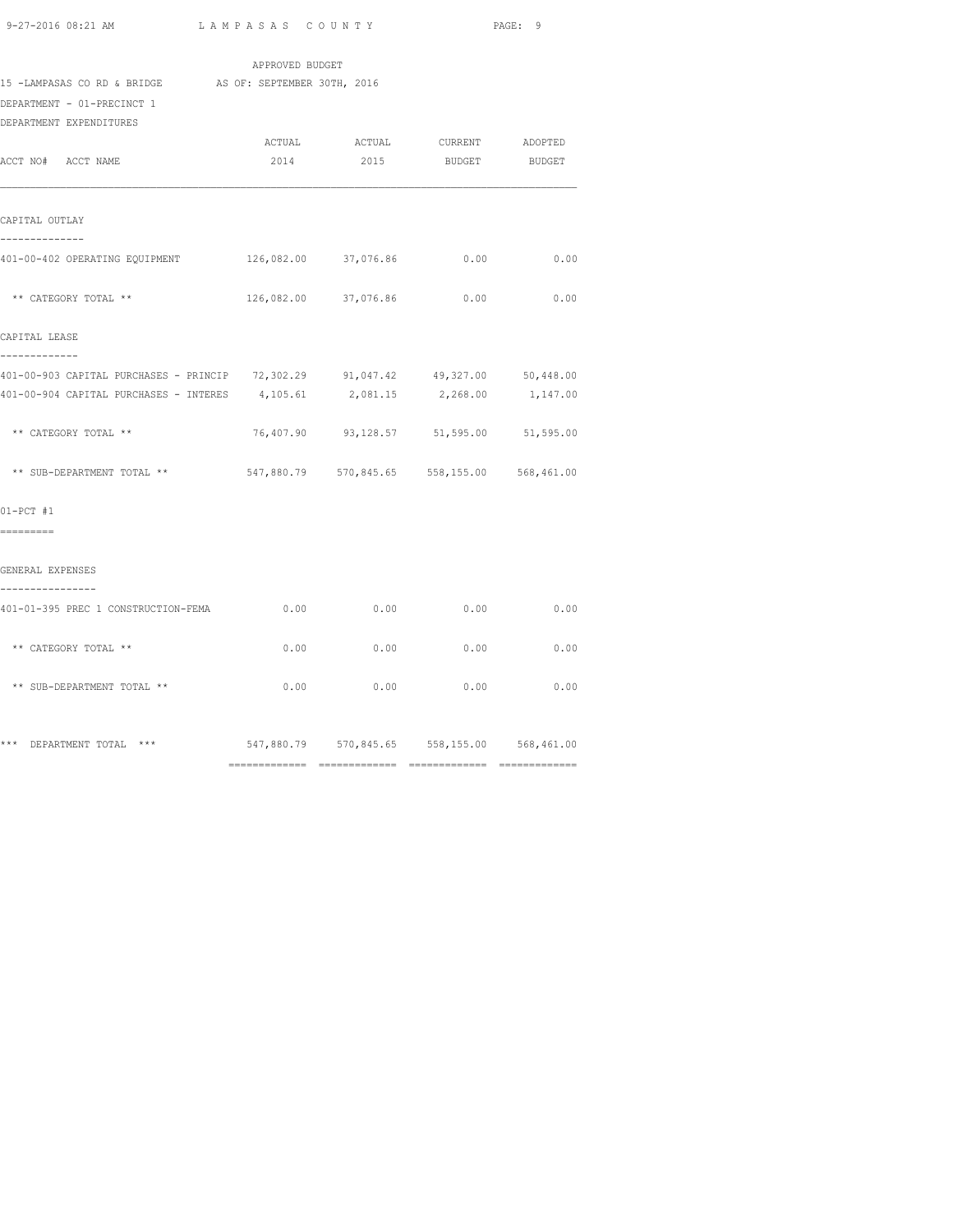| 9-27-2016 08:21 AM                                                             | LAMPASAS COUNTY                                 |                                             |                                      | PAGE: 10     |
|--------------------------------------------------------------------------------|-------------------------------------------------|---------------------------------------------|--------------------------------------|--------------|
|                                                                                | APPROVED BUDGET                                 |                                             |                                      |              |
| 15 -LAMPASAS CO RD & BRIDGE AS OF: SEPTEMBER 30TH, 2016                        |                                                 |                                             |                                      |              |
| DEPARTMENT - 02-PRECINCT 2                                                     |                                                 |                                             |                                      |              |
| DEPARTMENT EXPENDITURES                                                        |                                                 |                                             |                                      |              |
|                                                                                |                                                 | ACTUAL ACTUAL CURRENT ADOPTED               |                                      |              |
| ACCT NO# ACCT NAME                                                             | 2014                                            |                                             | 2015 BUDGET BUDGET                   |              |
|                                                                                |                                                 |                                             |                                      |              |
| 00-ROAD & BRIDGE                                                               |                                                 |                                             |                                      |              |
| ================                                                               |                                                 |                                             |                                      |              |
| WAGES<br>-----                                                                 |                                                 |                                             |                                      |              |
| 402-00-101 SALARIES & WAGES ELECTED OF 56,293.62 62,341.43 55,412.00 56,019.00 |                                                 |                                             |                                      |              |
| 402-00-106 TEMPORARY EMPLOYEE                                                  |                                                 | $0.00$ $0.00$ $0.00$ $0.00$ $0.00$          |                                      |              |
| 402-00-109 SR EQUIPMENT OPERATOR 6 0.00 0.00 0.00 0.00 0.00 0.00               |                                                 |                                             |                                      |              |
|                                                                                |                                                 |                                             |                                      |              |
| 402-00-112 JR EQUIPMENT OPERATOR #0129 31,746.42 32,915.89 33,219.00 34,954.00 |                                                 |                                             |                                      |              |
| 402-00-138 SR EQUIPMENT OPERATOR #2340 35,728.04                               |                                                 | 36,887.84                                   | 37,197.00                            | 41,715.00    |
| 402-00-139 JR EQUIPMENT OPERATOR #1993 34,673.16                               |                                                 | 35,972.50                                   | 36,157.00 39,737.00                  |              |
| 402-00-199 LONGEVITY PAYMENT                                                   | 4,080.00                                        | 4,200.00                                    | 4,320.00                             | 5,040.00     |
| ** CATEGORY TOTAL **                                                           |                                                 | 162,521.24 172,317.66 166,305.00 177,465.00 |                                      |              |
| EMPLOYEE BENEFITS                                                              |                                                 |                                             |                                      |              |
| -----------------<br>402-00-203 FICA BENEFITS                                  | $12,181.88$ $13,164.92$ $12,722.00$ $13,576.00$ |                                             |                                      |              |
| 402-00-204 GROUP MEDICAL INSURANCE 19,582.36                                   |                                                 |                                             | 13, 141.92   16, 168.00   16, 747.00 |              |
| 402-00-205 RETIREMENT                                                          |                                                 | 25,604.95 26,390.49 26,609.00 28,394.00     |                                      |              |
| 402-00-207 WORKMEN'S COMP                                                      |                                                 | 2,856.00 4,668.00                           | 3,152.00                             | 3,243.00     |
| 402-00-208 UNEMPLOYMENT INSURANCE                                              | 81.00                                           | 0.00                                        | 77.00                                | 118.00       |
| 402-00-210 AUTO ALLOWANCE                                                      |                                                 | $9,600.00$ 2,400.00                         | 9,600.00                             | 9,600.00     |
| 402-00-211 UNIFORM ALLOWANCE                                                   | 772.20                                          | 772.20                                      | 1,470.00                             | 1,470.00     |
| 402-00-212 PHONE ALLOWANCE                                                     |                                                 | 1,400.00 1,440.00 1,440.00                  |                                      | 1,440.00     |
| ** CATEGORY TOTAL **                                                           |                                                 | 72,078.39 61,977.53 71,238.00 74,588.00     |                                      |              |
| GENERAL EXPENSES                                                               |                                                 |                                             |                                      |              |
| ----------------<br>402-00-301 COMMUNICATIONS                                  |                                                 | 674.36 624.96                               | 0.00                                 | 0.00         |
| 402-00-302 UTILITIES                                                           |                                                 | 1,347.52 1,338.67                           | 1,300.00                             | 1,300.00     |
| 402-00-304 OPERATING SUPPLIES                                                  |                                                 | 3,976.19 15,864.03 8,000.00                 |                                      | 8,000.00     |
| 402-00-305 TRAVEL & INSERVICE TRAINING                                         | 461.22                                          | 1,148.90                                    | 500.00                               | 500.00       |
| 402-00-308 REPAIRS & MAINTENANCE EQUIP 7,128.96                                |                                                 | 28,613.36                                   | 7,500.00                             | 7,500.00     |
| 402-00-333 CONRACTED SERVICES                                                  | 0.00                                            | 0.00                                        | 0.00                                 | 0.00         |
| 402-00-342 GAS & OIL                                                           | 16,778.63                                       |                                             | 14,698.86 20,000.00                  | 12,000.00    |
| 402-00-347 UNIFORMS                                                            | 0.00                                            | 0.00                                        | 0.00                                 | 0.00         |
| 402-00-350 BARN CONSTRUCTION                                                   | 0.00                                            | 47,476.00                                   | 0.00                                 | 0.00         |
| 402-00-370 EQUIPMENT RENTAL                                                    | 0.00                                            | 0.00                                        | 0.00                                 | 0.00         |
|                                                                                |                                                 |                                             |                                      |              |
| 402-00-372 EQUIPMENT LEASE<br>402-00-381 911-ADDRESSING SIGNS                  | 0.00                                            | 0.00                                        | 0.00<br>$0.00$ 0.00                  | 0.00<br>0.00 |
|                                                                                | 0.00                                            |                                             |                                      |              |
| 402-00-392 PREC 2 CATTLE GUARDS                                                | 0.00                                            | 0.00                                        | 650.00                               | 650.00       |

402-00-396 PREC 2 ROAD CONSTRUCTION 127,781.43 43,147.08 187,000.00 191,305.00

\*\* CATEGORY TOTAL \*\* 158,148.31 152,911.86 224,950.00 221,255.00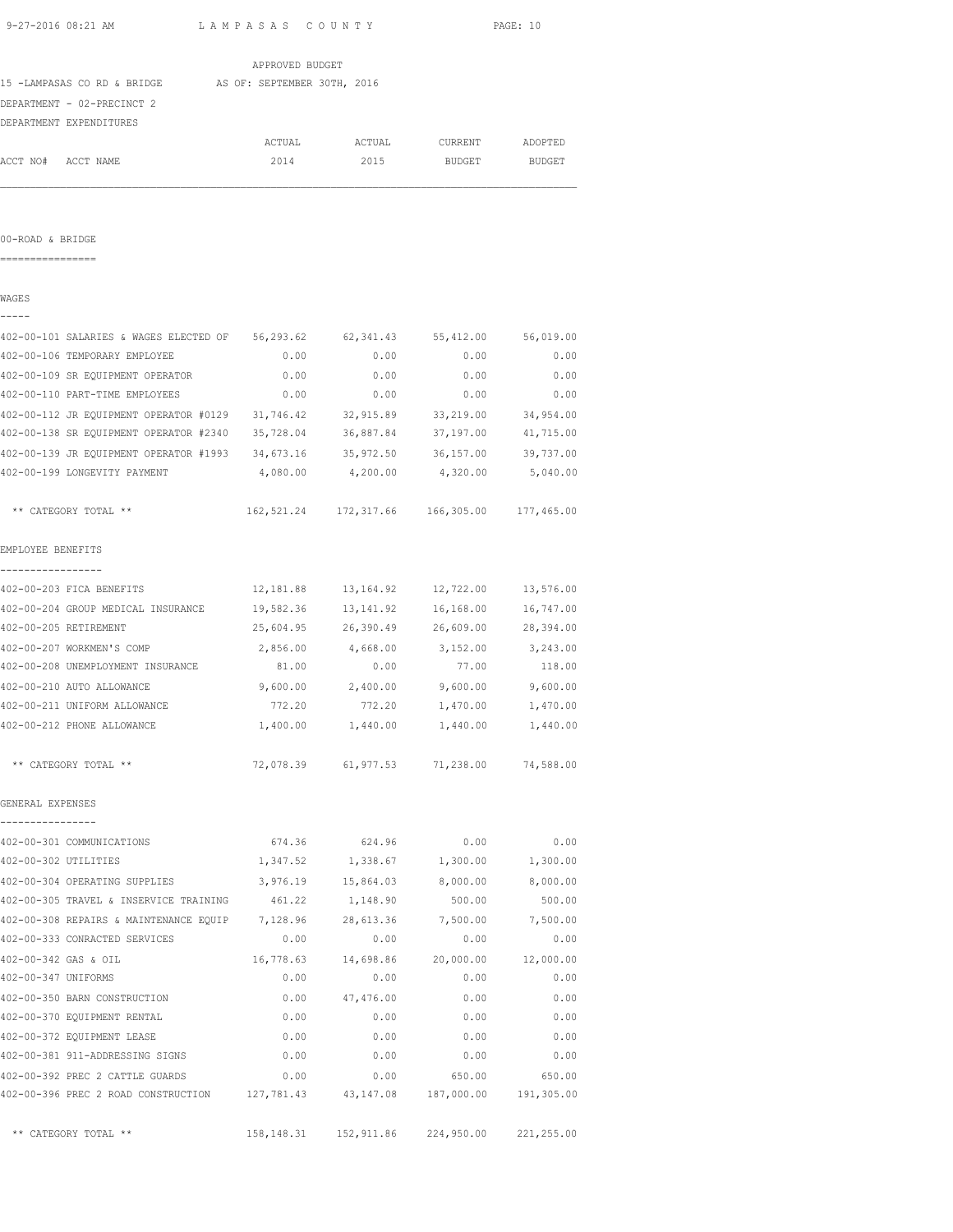| 15 -LAMPASAS CO RD & BRIDGE AS OF: SEPTEMBER 30TH, 2016<br>DEPARTMENT - 02-PRECINCT 2<br>DEPARTMENT EXPENDITURES | APPROVED BUDGET |          |                                             |               |
|------------------------------------------------------------------------------------------------------------------|-----------------|----------|---------------------------------------------|---------------|
|                                                                                                                  | ACTUAL          | ACTUAL   | CURRENT                                     | ADOPTED       |
| ACCT NO# ACCT NAME                                                                                               | 2014            | 2015     | <b>BUDGET</b>                               | <b>BUDGET</b> |
| CAPITAL OUTLAY<br>--------------                                                                                 |                 |          |                                             |               |
| 402-00-402 OPERATING EQUIPMENT                                                                                   | 214,729.94      | 2,930.00 | 0.00                                        | 0.00          |
| ** CATEGORY TOTAL **                                                                                             | 214,729.94      | 2,930.00 | 0.00                                        | 0.00          |
| CAPITAL LEASE<br>-------------                                                                                   |                 |          |                                             |               |
| 402-00-903 CAPITAL PURCHASES - PRINCIP 23,528.76 24,300.39 33,520.00 51,108.00                                   |                 |          |                                             |               |
| 402-00-904 CAPITAL PURCHASES - INTERES                                                                           | 1,573.66        | 799.55   | 1,354.00                                    | 3,474.00      |
| ** CATEGORY TOTAL **                                                                                             |                 |          | 25, 102.42 25, 099.94 34, 874.00 54, 582.00 |               |
| ** SUB-DEPARTMENT TOTAL **                                                                                       |                 |          | 632,580.30 415,236.99 497,367.00 527,890.00 |               |
| $02-PCT$ #2<br>=========                                                                                         |                 |          |                                             |               |
| GENERAL EXPENSES<br>----------------                                                                             |                 |          |                                             |               |
| 402-02-396 PREC 2 CONSTRUCTION-FEMA                                                                              |                 | 0.00     | $0.00$ 0.00                                 | 0.00          |
| ** CATEGORY TOTAL **                                                                                             | 0.00            |          | 0.00<br>0.00                                | 0.00          |
| ** SUB-DEPARTMENT TOTAL **                                                                                       | 0.00            | 0.00     | 0.00                                        | 0.00          |
| *** DEPARTMENT TOTAL ***                                                                                         |                 |          | 632,580.30 415,236.99 497,367.00 527,890.00 |               |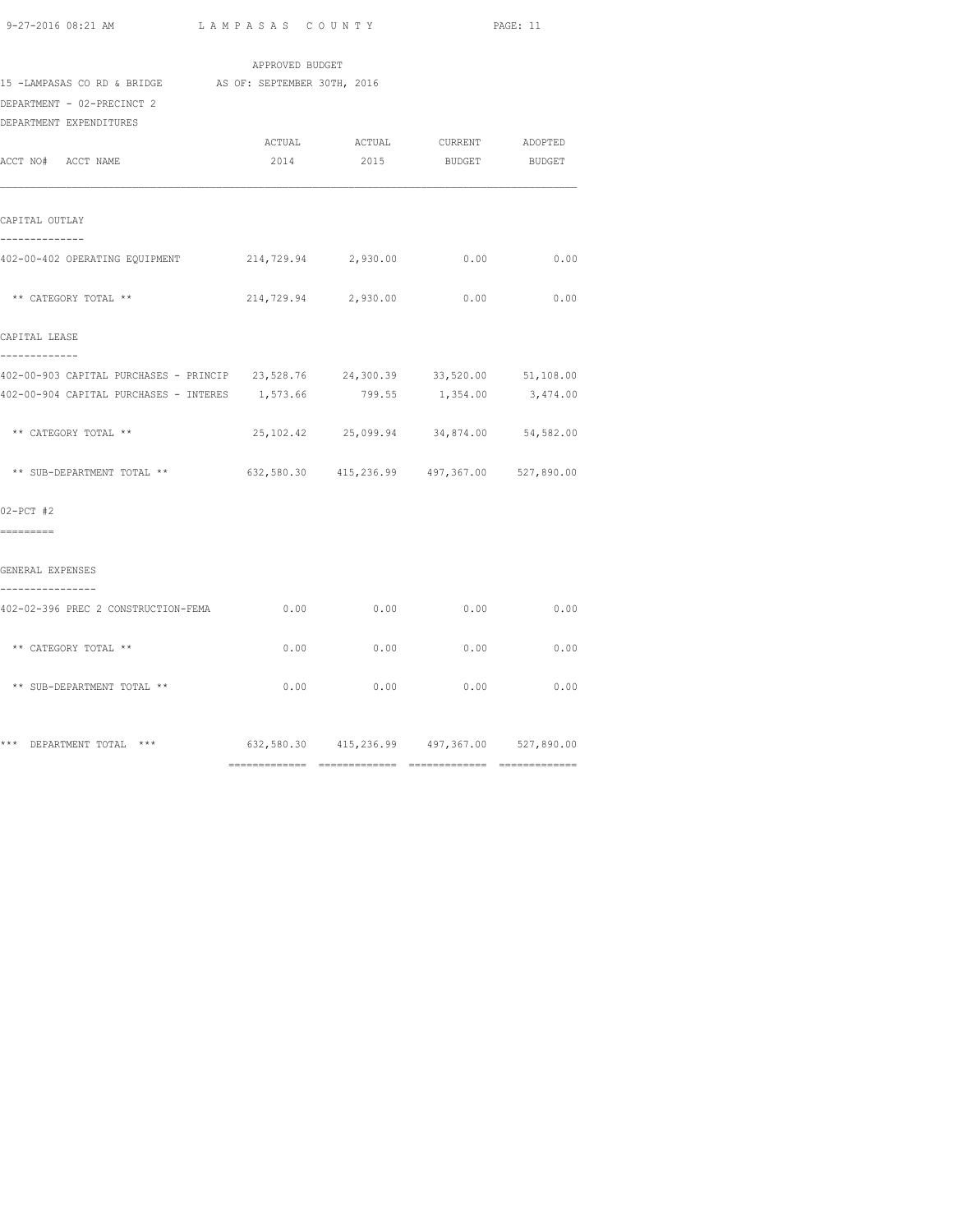| 9-27-2016 08:21 AM                                                             | LAMPASAS COUNTY |                                                       |                                  | PAGE: 12         |
|--------------------------------------------------------------------------------|-----------------|-------------------------------------------------------|----------------------------------|------------------|
|                                                                                | APPROVED BUDGET |                                                       |                                  |                  |
| 15 -LAMPASAS CO RD & BRIDGE AS OF: SEPTEMBER 30TH, 2016                        |                 |                                                       |                                  |                  |
| DEPARTMENT - 03-PRECINCT 3                                                     |                 |                                                       |                                  |                  |
| DEPARTMENT EXPENDITURES                                                        |                 |                                                       |                                  |                  |
|                                                                                | ACTUAL          | ACTUAL                                                | CURRENT                          | ADOPTED          |
| ACCT NO# ACCT NAME                                                             | 2014            | 2015                                                  | <b>BUDGET</b>                    | BUDGET           |
|                                                                                |                 |                                                       |                                  |                  |
| 00-ROAD & BRIDGE                                                               |                 |                                                       |                                  |                  |
| =================                                                              |                 |                                                       |                                  |                  |
| WAGES<br>-----                                                                 |                 |                                                       |                                  |                  |
| 403-00-101 SALARIES & WAGES ELECTED OF 56,216.62 55,211.41 55,412.00 56,019.00 |                 |                                                       |                                  |                  |
| 403-00-106 TEMPORARY EMPLOYEE                                                  | 0.00            | 0.00                                                  | 0.00                             | 0.00             |
| 403-00-109 SR EQUIPMENT OPERATOR #0423 37,640.01                               |                 |                                                       | 38,784.41 39,346.00 41,715.00    |                  |
| 403-00-110 PART-TIME EMPLOYEES                                                 | 0.00            | 0.00                                                  | 0.00                             | 0.00             |
| 403-00-112 JR EQUIPMENT OPERATOR #2438                                         | 31,971.45       | 32,771.05                                             | 33,220.00                        | 34,934.00        |
| 403-00-139 JR EQUIPMENT OPERATOR #0850 35,647.20                               |                 | 36,444.35                                             | 37,197.00                        | 39,919.00        |
| 403-00-199 LONGEVITY PAYMENT                                                   |                 | 2,640.00 2,880.00                                     | 3,120.00                         | 3,360.00         |
| ** CATEGORY TOTAL **                                                           |                 | 164, 115.28   166, 091.22   168, 295.00   175, 947.00 |                                  |                  |
| EMPLOYEE BENEFITS                                                              |                 |                                                       |                                  |                  |
| . <u>.</u> .<br>403-00-203 FICA BENEFITS                                       |                 | 11,715.53  11,884.97  12,895.00  13,460.00            |                                  |                  |
| 403-00-204 GROUP MEDICAL INSURANCE 23,915.36                                   |                 |                                                       | 27, 119.88 37, 262.00 41, 879.00 |                  |
| 403-00-205 RETIREMENT                                                          | 25,670.72       | 26,536.12                                             | 26,970.00 28,152.00              |                  |
| 403-00-207 WORKMEN'S COMP                                                      | 3,067.00        | 4,725.00                                              | 3,210.00                         | 3,303.00         |
| 403-00-208 UNEMPLOYMENT INSURANCE                                              | 85.00           | 0.00                                                  | 85.00                            | 116.00           |
| 403-00-210 AUTO ALLOWANCE                                                      | 9,600.00        | 9,600.00                                              | 9,600.00                         | 9,600.00         |
| 403-00-211 UNIFORM ALLOWANCE                                                   | 801.30          | 811.20                                                | 1,000.00                         | 1,000.00         |
| 403-00-212 PHONE ALLOWANCE                                                     | 880.00          | 960.00                                                | 960.00                           | 960.00           |
| ** CATEGORY TOTAL **                                                           |                 | 75, 734.91 81, 637.17 91, 982.00 98, 470.00           |                                  |                  |
| GENERAL EXPENSES                                                               |                 |                                                       |                                  |                  |
| -----------------<br>403-00-301 COMMUNICATIONS                                 |                 | 550.63 599.93                                         | 600.00                           | 600.00           |
| 403-00-302 UTILITIES                                                           |                 | 2,532.32 2,487.50 2,500.00                            |                                  | 2,500.00         |
| 403-00-304 OPERATING SUPPLIES                                                  | 5,053.81        | 4,859.52                                              | 8,500.00                         | 8,500.00         |
| 403-00-305 TRAVEL & INSERVICE TRAINING 1,174.95                                |                 | 625.94                                                | 700.00                           | 1,500.00         |
| 403-00-308 REPAIRS & MAINTENANCE EQUIP 14,254.08                               |                 |                                                       | 11,279.35 10,000.00              | 12,000.00        |
| 403-00-315 DUES                                                                | 0.00            | 0.00                                                  | 0.00                             | 0.00             |
| 403-00-342 GAS & OIL                                                           | 23, 234.01      | 21,442.76                                             | 24,000.00                        | 18,000.00        |
| 403-00-347 UNIFORMS                                                            | 0.00            | 0.00                                                  | 0.00                             | 0.00             |
| 403-00-370 EQUIPMENT RENTAL                                                    | 0.00            |                                                       | 20,792.83 78,228.00              | 0.00             |
| 403-00-372 EQUIPMENT LEASE                                                     | 0.00            | 0.00                                                  |                                  | $0.00$ 17,000.00 |
|                                                                                |                 |                                                       |                                  |                  |
| 403-00-393 PREC 3 CATTLE GUARDS                                                | 0.00            |                                                       | $0.00$ 600.00                    | 600.00           |
| 403-00-397 PREC 3 ROAD CONSTRUCTION 156,193.70                                 |                 |                                                       | 155,326.24 187,000.00            | 191,305.00       |

\*\* CATEGORY TOTAL \*\* 204,555.44 219,915.68 314,628.00 254,505.00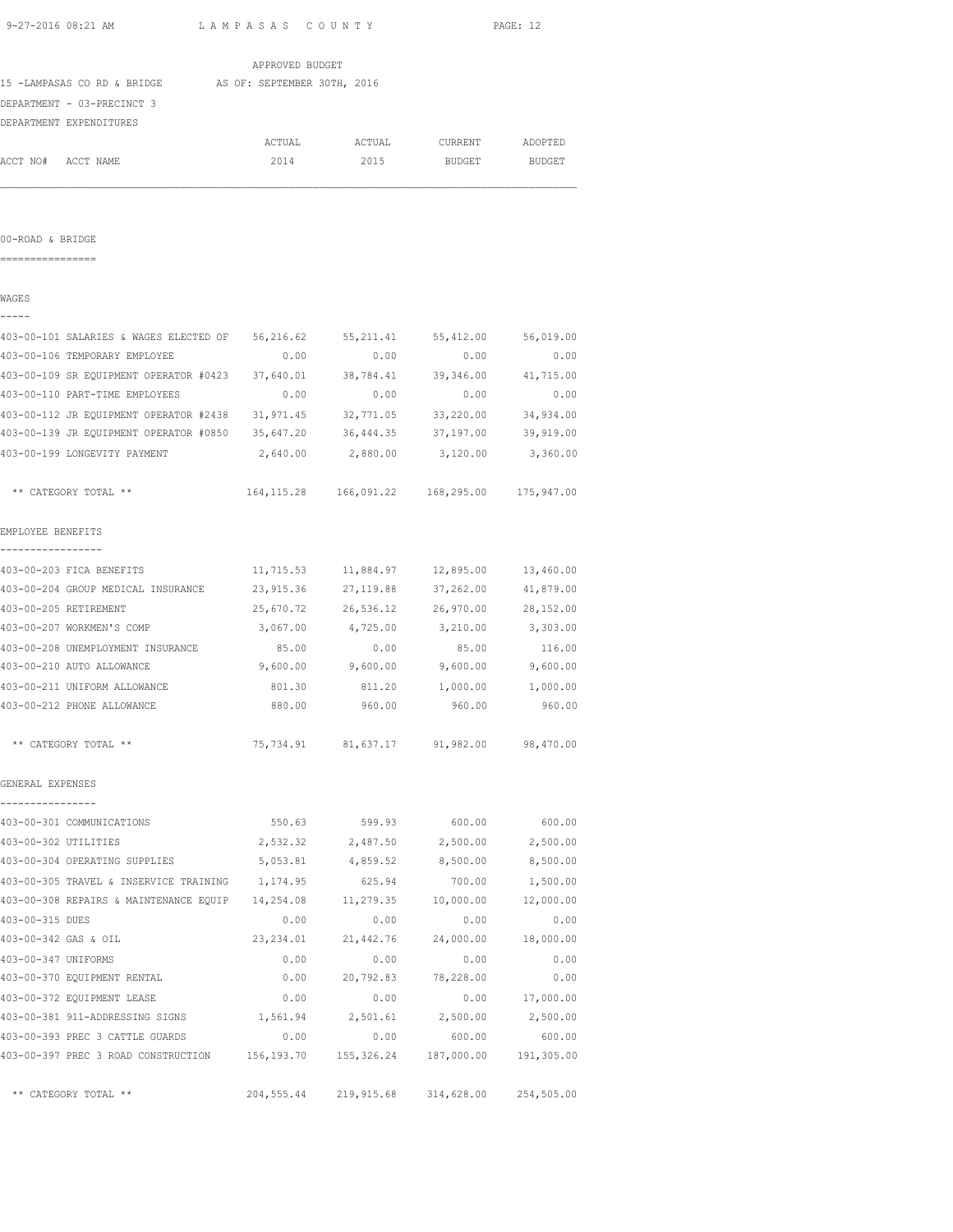| 9-27-2016 08:21 AM                                                                         | LAMPASAS COUNTY |             | PAGE: 13                                       |               |  |
|--------------------------------------------------------------------------------------------|-----------------|-------------|------------------------------------------------|---------------|--|
|                                                                                            | APPROVED BUDGET |             |                                                |               |  |
| 15 -LAMPASAS CO RD & BRIDGE AS OF: SEPTEMBER 30TH, 2016                                    |                 |             |                                                |               |  |
| DEPARTMENT - 03-PRECINCT 3                                                                 |                 |             |                                                |               |  |
| DEPARTMENT EXPENDITURES                                                                    |                 |             |                                                |               |  |
|                                                                                            | ACTUAL          | ACTUAL      | CURRENT                                        | ADOPTED       |  |
| ACCT NO# ACCT NAME                                                                         | 2014            | 2015        | <b>BUDGET</b>                                  | <b>BUDGET</b> |  |
| CAPITAL OUTLAY<br>--------------                                                           |                 |             |                                                |               |  |
| 403-00-402 OPERATING EQUIPMENT                                                             | 45,882.99       | 0.00        | 0.00                                           | 0.00          |  |
| ** CATEGORY TOTAL **                                                                       | 45,882.99       | 0.00        | 0.00                                           | 0.00          |  |
| CAPITAL LEASE                                                                              |                 |             |                                                |               |  |
| -------------<br>403-00-903 CAPITAL PURCHASES - PRINCIP 0.00 0.00 0.00 33,520.00 34,190.00 |                 |             |                                                |               |  |
| 403-00-904 CAPITAL PURCHASES - INTERES                                                     | 0.00            |             | $0.00$ 1,354.00                                | 684.00        |  |
| ** CATEGORY TOTAL **                                                                       | 0.00            |             | $0.00$ $34,874.00$ $34,874.00$                 |               |  |
| ** SUB-DEPARTMENT TOTAL ** 490,288.62 467,644.07 609,779.00 563,796.00                     |                 |             |                                                |               |  |
| 03-PCT #3                                                                                  |                 |             |                                                |               |  |
| =========                                                                                  |                 |             |                                                |               |  |
| GENERAL EXPENSES<br>----------------                                                       |                 |             |                                                |               |  |
| 403-03-397 PREC 3 CONSTRUCTION-FEMA                                                        |                 | $0.00$ 0.00 | 0.00                                           | 0.00          |  |
| ** CATEGORY TOTAL **                                                                       | 0.00            | 0.00        | 0.00                                           | 0.00          |  |
| ** SUB-DEPARTMENT TOTAL **                                                                 | 0.00            | 0.00        | 0.00                                           | 0.00          |  |
| *** DEPARTMENT TOTAL ***                                                                   |                 |             | 490,288.62  467,644.07  609,779.00  563,796.00 |               |  |

============= ============= ============= =============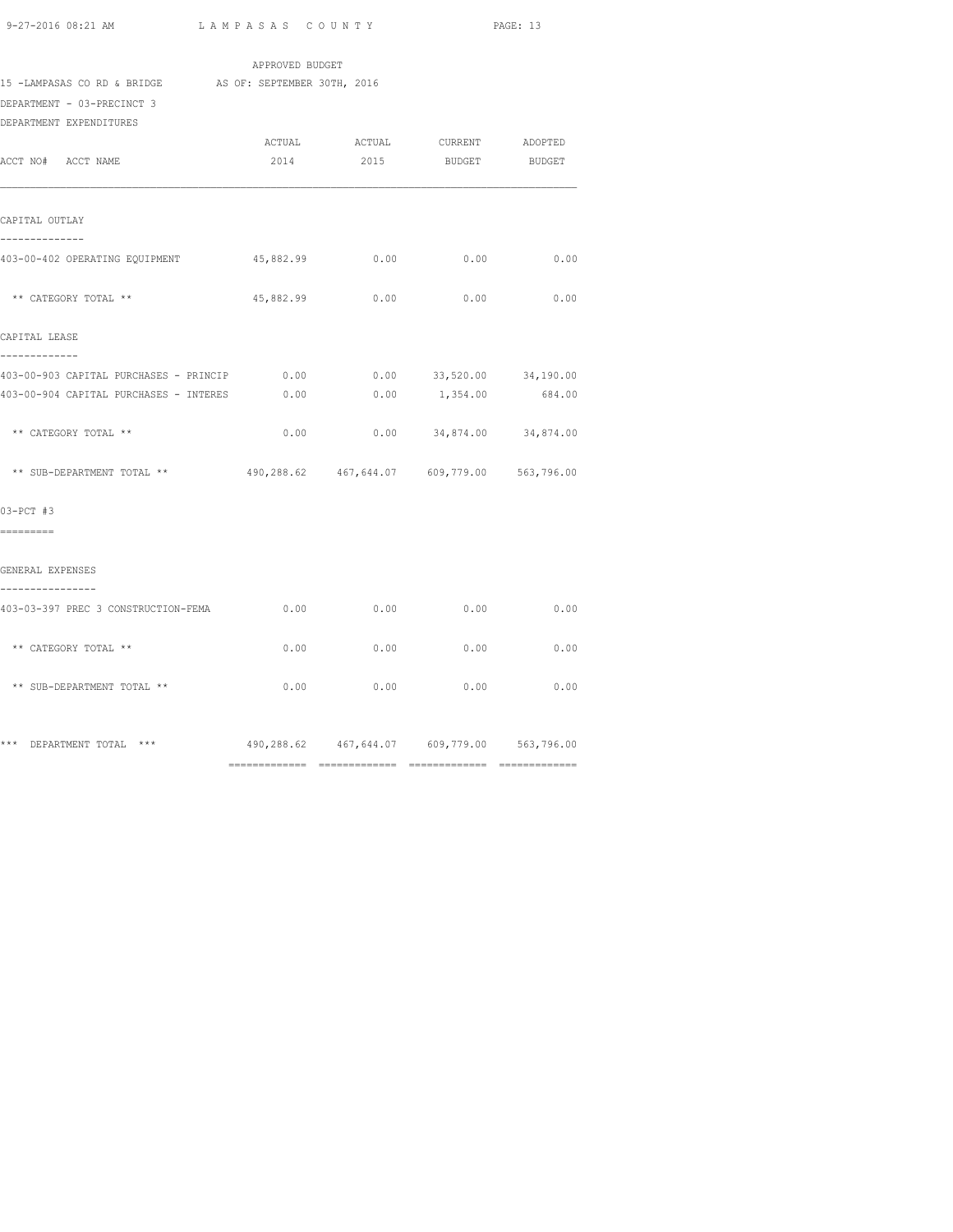| 9-27-2016 08:21 AM                                                                                               | LAMPASAS COUNTY |                                                 |                     | PAGE: 14          |
|------------------------------------------------------------------------------------------------------------------|-----------------|-------------------------------------------------|---------------------|-------------------|
|                                                                                                                  | APPROVED BUDGET |                                                 |                     |                   |
| 15 -LAMPASAS CO RD & BRIDGE AS OF: SEPTEMBER 30TH, 2016                                                          |                 |                                                 |                     |                   |
| DEPARTMENT - 04-PRECINCT 4                                                                                       |                 |                                                 |                     |                   |
| DEPARTMENT EXPENDITURES                                                                                          |                 |                                                 |                     |                   |
|                                                                                                                  |                 | ACTUAL ACTUAL CURRENT                           |                     | ADOPTED           |
| ACCT NO# ACCT NAME                                                                                               | 2014            |                                                 | 2015 BUDGET BUDGET  |                   |
|                                                                                                                  |                 |                                                 |                     |                   |
| 00-ROAD & BRIDGE<br>=================                                                                            |                 |                                                 |                     |                   |
| WAGES                                                                                                            |                 |                                                 |                     |                   |
| 404-00-101 SALARIES & WAGES ELECTED OF 55,992.62 62,774.43 55,412.00                                             |                 |                                                 |                     | 56,019.00         |
| 404-00-106 TEMPORARY EMPLOYEE                                                                                    | 0.00            | 0.00                                            | 0.00                | 0.00              |
| 404-00-109 SR EQUIPMENT OPERATOR #2880 34,610.42                                                                 |                 |                                                 | 35,456.93 36,142.00 | 41,122.00         |
| 404-00-110 PART-TIME EMPLOYEES                                                                                   | 0.00            | 0.00                                            | 0.00                | 0.00              |
| 404-00-112 JR EQUIPMENT OPERATOR #3478 31,674.58                                                                 |                 |                                                 | 32,596.63 33,219.00 | 34,994.00         |
|                                                                                                                  |                 |                                                 |                     | 34,979.00         |
| 404-00-198 JR EOUIPMENT OPERATOR                                                                                 | 0.00            | 0.00                                            | 0.00                | 0.00              |
| 404-00-199 LONGEVITY PAYMENT                                                                                     | 1,800.00        | 2,040.00                                        | 2,280.00            | 2,520.00          |
| ** CATEGORY TOTAL **                                                                                             |                 | 150,920.28  163,891.63  159,347.00  169,634.00  |                     |                   |
| EMPLOYEE BENEFITS                                                                                                |                 |                                                 |                     |                   |
| ----------------<br>404-00-203 FICA BENEFITS                                                                     |                 | $12,102.60$ $12,554.27$ $12,190.00$ $12,962.00$ |                     |                   |
| 404-00-204 GROUP MEDICAL INSURANCE 21,844.00 23,050.04 32,040.00                                                 |                 |                                                 |                     | 32,879.00         |
| 404-00-205 RETIREMENT                                                                                            |                 | 23,803.19 25,012.32 25,495.00 27,108.00         |                     |                   |
| 404-00-207 WORKMEN'S COMP                                                                                        |                 | 2,733.00 991.00 2,955.00 3,013.00               |                     |                   |
| 404-00-208 UNEMPLOYMENT INSURANCE                                                                                | 73.00           | 0.00                                            | 73.00               | 107.00            |
| 404-00-210 AUTO ALLOWANCE                                                                                        |                 | $9,600.00$ 2,400.00                             | 9,600.00            | 9,600.00          |
| 404-00-211 UNIFORM ALLOWANCE                                                                                     | 765.60          | 806.00                                          | 1,720.00            | 1,720.00          |
| 404-00-212 PHONE ALLOWANCE                                                                                       |                 | 1,320.00 1,520.00                               | 960.00              | 960.00            |
| ** CATEGORY TOTAL **                                                                                             |                 | 72, 241.39 66, 333.63 85, 033.00 88, 349.00     |                     |                   |
| GENERAL EXPENSES<br>----------------                                                                             |                 |                                                 |                     |                   |
| 404-00-301 COMMUNICATIONS                                                                                        |                 | 977.24 594.15                                   |                     | 2,000.00 2,000.00 |
| 404-00-302 UTILITIES                                                                                             |                 | 1,319.19 1,542.16 1,070.00 1,070.00             |                     |                   |
|                                                                                                                  |                 |                                                 |                     |                   |
| 404-00-305 TRAVEL & INSERVICE TRAINING 461.22 879.80                                                             |                 |                                                 | 900.00              | 900.00            |
| 404-00-308 REPAIRS & MAINTENANCE EQUIP 12,796.73                                                                 |                 |                                                 | 16,974.57 16,000.00 | 16,000.00         |
| 404-00-333 CONTRACTED SERVICE                                                                                    | 0.00            | 0.00                                            | 0.00                | 0.00              |
| 404-00-342 GAS & OIL                                                                                             | 21, 136.31      |                                                 | 18,906.63 24,000.00 | 15,000.00         |
| 404-00-347 UNIFORMS                                                                                              | 0.00            | 0.00                                            | 0.00                | 0.00              |
| 404-00-350 BARN CONSTRUCTION                                                                                     | 0.00            | 20,225.99                                       | 0.00                | 0.00              |
| 404-00-370 EQUIPMENT RENTAL                                                                                      | 0.00            | 0.00                                            | 0.00                | 0.00              |
| 404-00-372 EQUIPMENT LEASE                                                                                       | 0.00            | 0.00                                            | 0.00                | 0.00              |
| 404-00-381 911-ADDRESSING SIGNS                                                                                  | 0.00            | 0.00                                            | 0.00                | 0.00              |
| 404-00-394 PREC 4 CATTLE GUARDS<br>404-00-398 PREC 4 ROAD CONSTRUCTION 39,084.94 89,234.12 187,000.00 191,305.00 | 0.00            | 0.00                                            | 0.00                | 0.00              |

\*\* CATEGORY TOTAL \*\* 86,702.79 158,608.09 238,970.00 234,275.00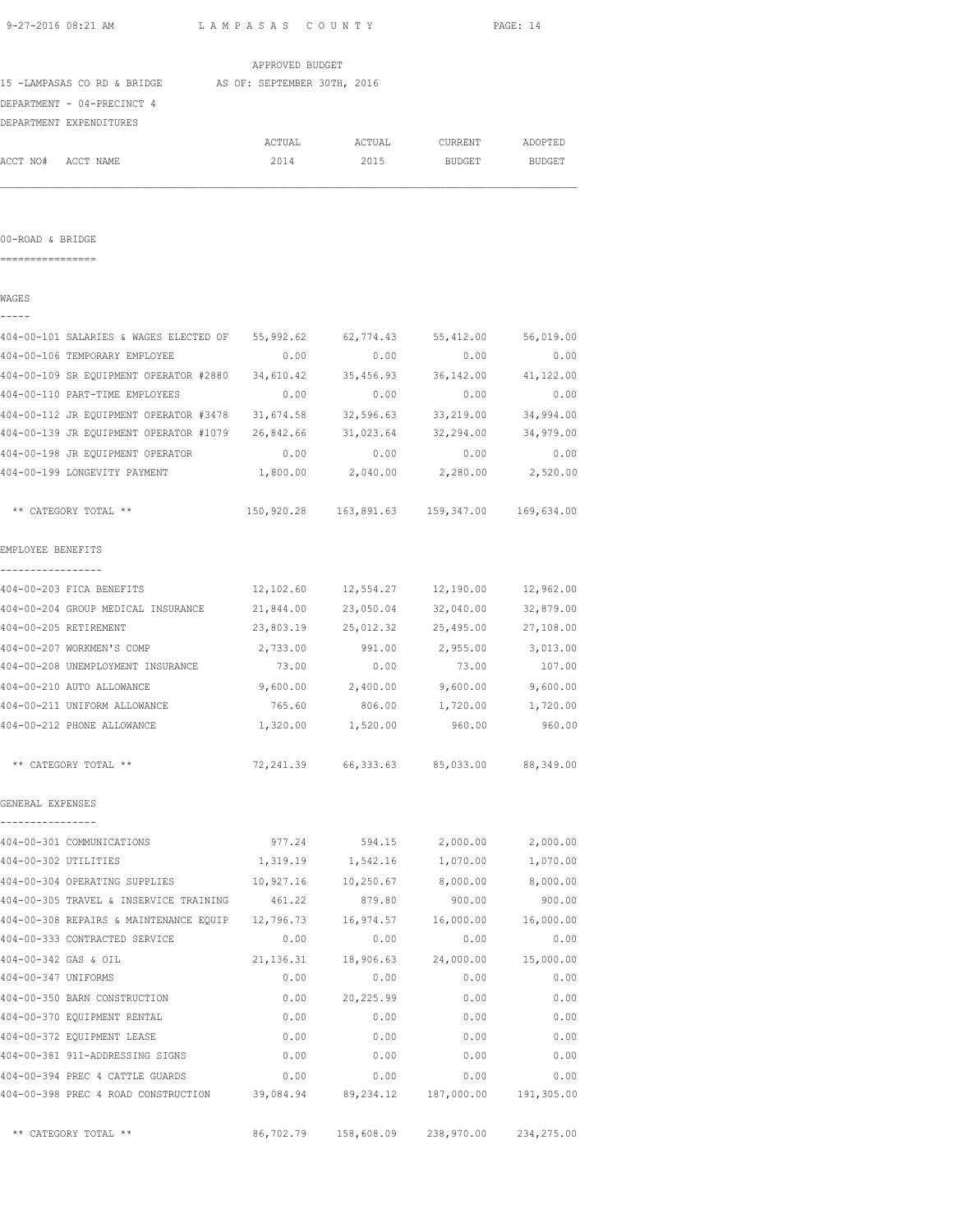| 9-27-2016 08:21 AM | LAMPASAS COUNTY | PAGE: 15 |
|--------------------|-----------------|----------|
|                    |                 |          |

|                                                                                       | APPROVED BUDGET |                                             |               |               |
|---------------------------------------------------------------------------------------|-----------------|---------------------------------------------|---------------|---------------|
| 15 -LAMPASAS CO RD & BRIDGE AS OF: SEPTEMBER 30TH, 2016<br>DEPARTMENT - 04-PRECINCT 4 |                 |                                             |               |               |
| DEPARTMENT EXPENDITURES                                                               |                 | ACTUAL ACTUAL CURRENT ADOPTED               |               |               |
| ACCT NO# ACCT NAME                                                                    | 2014            | 2015                                        | <b>BUDGET</b> | <b>BUDGET</b> |
| CAPITAL OUTLAY                                                                        |                 |                                             |               |               |
| --------------<br>404-00-402 OPERATING EQUIPMENT                                      |                 | $0.00 \t 135,801.00 \t 0.00 \t 0.00$        |               |               |
| ** CATEGORY TOTAL **                                                                  |                 | $0.00$ 135,801.00 0.00 0.00                 |               |               |
| CAPITAL LEASE<br>-------------                                                        |                 |                                             |               |               |
| 404-00-903 CAPITAL PURCHASES - PRINCIP 60,942.84 62,649.24 78,315.00 79,446.00        |                 |                                             |               |               |
| 404-00-904 CAPITAL PURCHASES - INTERES 3,460.58 1,754.18 3,898.00 1,951.00            |                 |                                             |               |               |
| ** CATEGORY TOTAL **                                                                  |                 | 64,403.42 64,403.42 82,213.00 81,397.00     |               |               |
| ** SUB-DEPARTMENT TOTAL **                                                            |                 | 374,267.88 589,037.77 565,563.00 573,655.00 |               |               |
| $04-PCT$ #4                                                                           |                 |                                             |               |               |
| =========                                                                             |                 |                                             |               |               |
| GENERAL EXPENSES<br>----------------                                                  |                 |                                             |               |               |
| 404-04-398 PREC 4 CONSTRUCTION-FEMA                                                   | 0.00            | 0.00                                        | 0.00          | 0.00          |
| ** CATEGORY TOTAL **                                                                  | 0.00            | 0.00                                        | 0.00          | 0.00          |
| ** SUB-DEPARTMENT TOTAL **                                                            |                 | $0.00$ 0.00 0.00                            |               | 0.00          |
| *** DEPARTMENT TOTAL ***                                                              |                 | 374,267.88 589,037.77 565,563.00 573,655.00 |               |               |

============= ============= ============= =============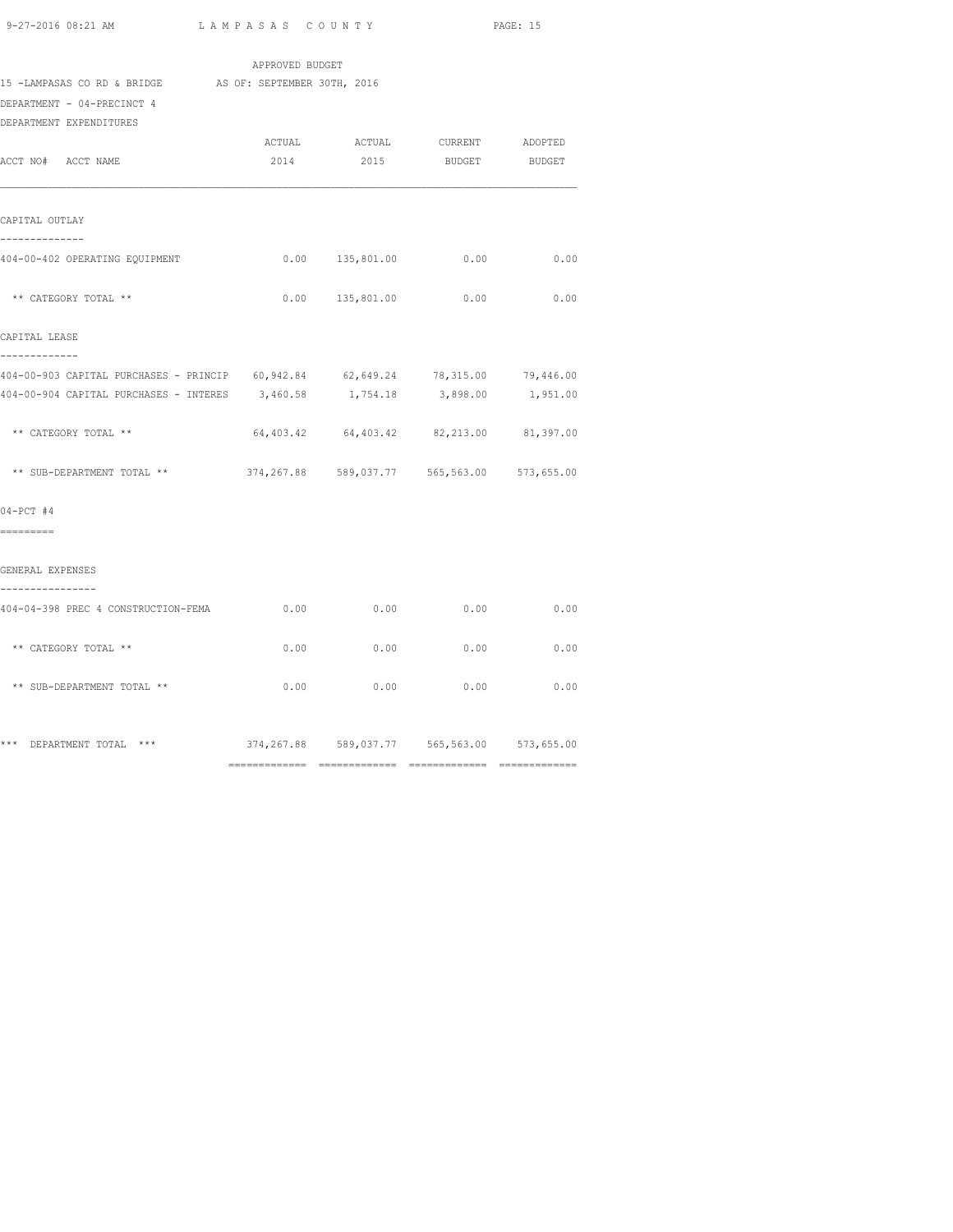| 15 -LAMPASAS CO RD & BRIDGE AS OF: SEPTEMBER 30TH, 2016                                                        |                                    |                                         |               |               |
|----------------------------------------------------------------------------------------------------------------|------------------------------------|-----------------------------------------|---------------|---------------|
| DEPARTMENT - 05-ROAD & BRIDGE                                                                                  |                                    |                                         |               |               |
| DEPARTMENT EXPENDITURES                                                                                        |                                    |                                         |               |               |
|                                                                                                                |                                    | ACTUAL ACTUAL CURRENT                   |               | ADOPTED       |
| ACCT NO# ACCT NAME                                                                                             | 2014                               | 2015                                    | <b>BUDGET</b> | <b>BUDGET</b> |
|                                                                                                                |                                    |                                         |               |               |
| 00-ROAD & BRIDGE                                                                                               |                                    |                                         |               |               |
| =================                                                                                              |                                    |                                         |               |               |
| WAGES                                                                                                          |                                    |                                         |               |               |
| -----<br>405-00-106 TEMPORARY EMPLOYEE                                                                         | 0.00                               | 0.00                                    | 0.00          | 0.00          |
| 405-00-110 PART-TIME EMPLOYEES                                                                                 | 0.00                               | 0.00                                    | 0.00          | 0.00          |
|                                                                                                                |                                    |                                         |               |               |
| ** CATEGORY TOTAL **                                                                                           | 0.00                               | 0.00                                    | 0.00          | 0.00          |
| EMPLOYEE BENEFITS                                                                                              |                                    |                                         |               |               |
| -----------------<br>405-00-203 FICA BENEFITS                                                                  |                                    | $0.00$ 0.00 0.00 0.00 0.00              |               |               |
| 405-00-205 RETIREMENT                                                                                          |                                    | $0.00$ $0.00$ $0.00$ $0.00$             |               | 0.00          |
| 405-00-207 WORKMEN'S COMP                                                                                      |                                    | $0.00$ 0.00 0.00                        |               | 0.00          |
| 405-00-208 UNEMPLOYMENT INSURANCE                                                                              | 0.00                               | 0.00                                    | 0.00          | 0.00          |
| ** CATEGORY TOTAL **                                                                                           | 0.00                               | 0.00                                    | 0.00          | 0.00          |
| GENERAL EXPENSES                                                                                               |                                    |                                         |               |               |
|                                                                                                                |                                    |                                         |               |               |
| 405-00-307 INSURANCE & BONDS<br>405-00-308 REPAIRS & MAINTENANCE EQUIP 17,406.46 22,161.30 20,000.00 20,000.00 | $0.00$ $0.00$ $0.00$ $0.00$ $0.00$ |                                         |               |               |
| 405-00-328 CONTINGENCY                                                                                         | 0.00                               | $0.00$ 0.00                             |               | 0.00          |
| 405-00-331 PAYING AGENT FEES                                                                                   | 0.00                               | $0.00$ 0.00 0.00                        |               |               |
| 405-00-333 CONTRACTED SERVICES-LCAD                                                                            | 0.00                               | 0.00                                    | 0.00          | 0.00          |
| 405-00-356 ADMINISTRATIVE COST                                                                                 | 0.00                               | 0.00                                    | 0.00          | 0.00          |
| 405-00-372 EQUIPMENT LEASE                                                                                     | 0.00                               | 0.00                                    | 0.00          | 0.00          |
| 405-00-374 GRANT MATCH - SIGNS                                                                                 | 0.00                               | 0.00                                    | 0.00          | 0.00          |
| 405-00-375 BANK CHARGES                                                                                        | 0.00                               | 0.00                                    | 0.00          | 0.00          |
| 405-00-389 MISCELLANEOUS EXPENSE 141.60                                                                        |                                    | 0.00                                    | 0.00          | 0.00          |
| ** CATEGORY TOTAL **                                                                                           |                                    | 17,548.06 22,161.30 20,000.00 20,000.00 |               |               |

405-00-402 OPERATING EQUIPMENT 0.00 591,741.94 0.00 0.00

\*\* CATEGORY TOTAL \*\*  $0.00$  591,741.94  $0.00$  0.00 0.00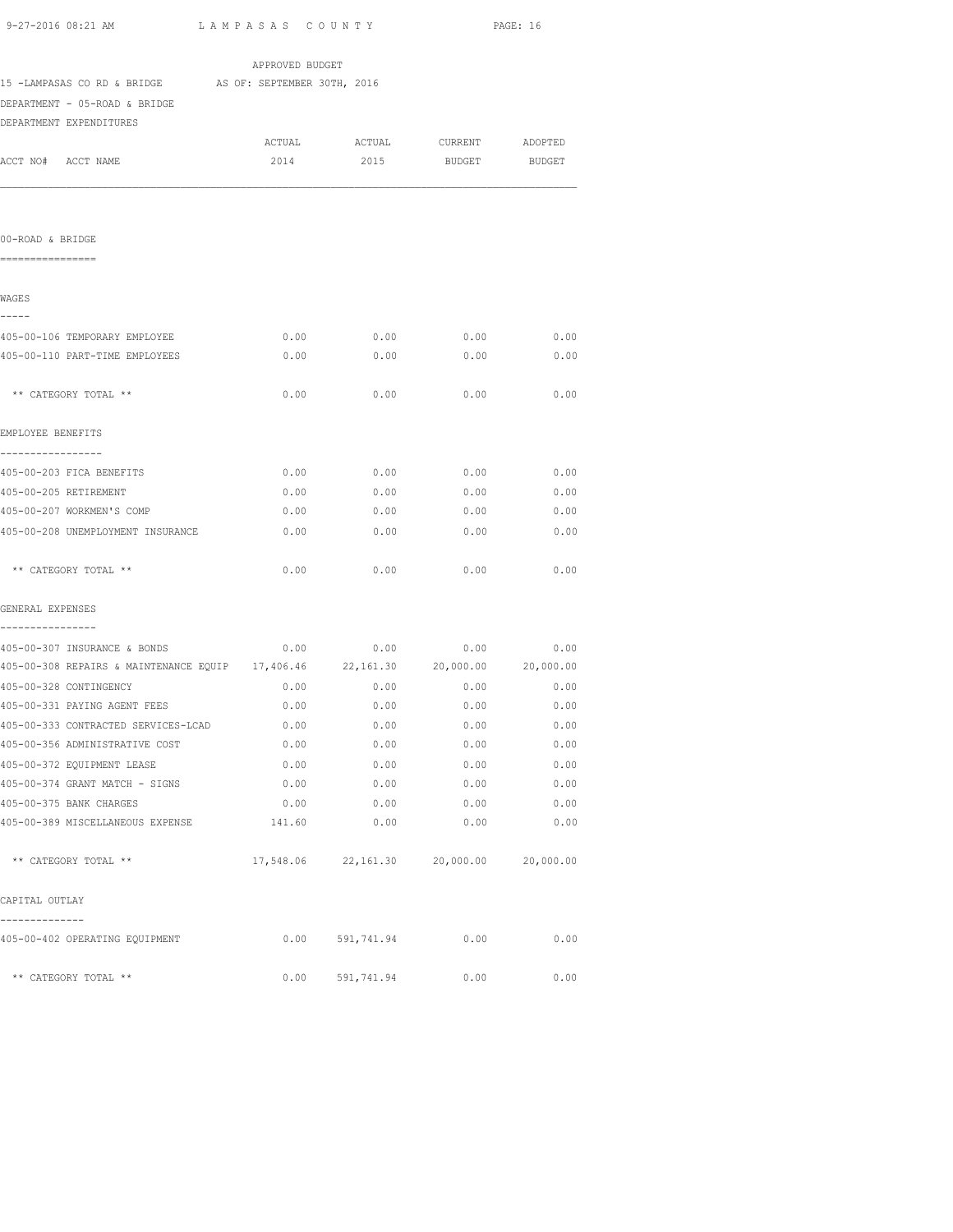|                                                                                     | APPROVED BUDGET |                                          |  |
|-------------------------------------------------------------------------------------|-----------------|------------------------------------------|--|
| 15 -LAMPASAS CO RD & BRIDGE AS OF: SEPTEMBER 30TH, 2016                             |                 |                                          |  |
| DEPARTMENT - 05-ROAD & BRIDGE                                                       |                 |                                          |  |
| DEPARTMENT EXPENDITURES                                                             |                 |                                          |  |
|                                                                                     |                 | ACTUAL ACTUAL CURRENT ADOPTED            |  |
| ACCT NO# ACCT NAME                                                                  |                 | 2014 2015 BUDGET BUDGET                  |  |
|                                                                                     |                 |                                          |  |
| 405-00-500 OPERATING TRANSFERS-OUT                                                  |                 | $0.00$ $0.00$ $21,000.00$ $21,000.00$    |  |
| ** CATEGORY TOTAL **                                                                |                 | $0.00$ $0.00$ $21,000.00$ $21,000.00$    |  |
| CAPITAL LEASE<br>-------------                                                      |                 |                                          |  |
| 405-00-903 CAPITAL PURCHAESS - PRINCIP 27,596.99 79,652.32 48,585.00 49,897.00      |                 |                                          |  |
| 405-00-904 CAPITAL PURCHASES - INTERES 2,194.54 1,383.40 2,659.00 1,347.00          |                 |                                          |  |
| ** CATEGORY TOTAL **                                                                |                 | 29,791.53 81,035.72 51,244.00 51,244.00  |  |
| ** SUB-DEPARTMENT TOTAL **                                                          |                 | 47,339.59 694,938.96 92,244.00 92,244.00 |  |
| *** DEPARTMENT TOTAL *** 647,339.59 694,938.96 92,244.00 92,244.00                  |                 |                                          |  |
| *** FUND TOTAL EXPENDITURES *** 2,092,357.18 2,737,703.44 2,323,108.00 2,326,046.00 |                 |                                          |  |
|                                                                                     |                 |                                          |  |

\*\*\* END OF REPORT \*\*\*

============= ============= ============= =============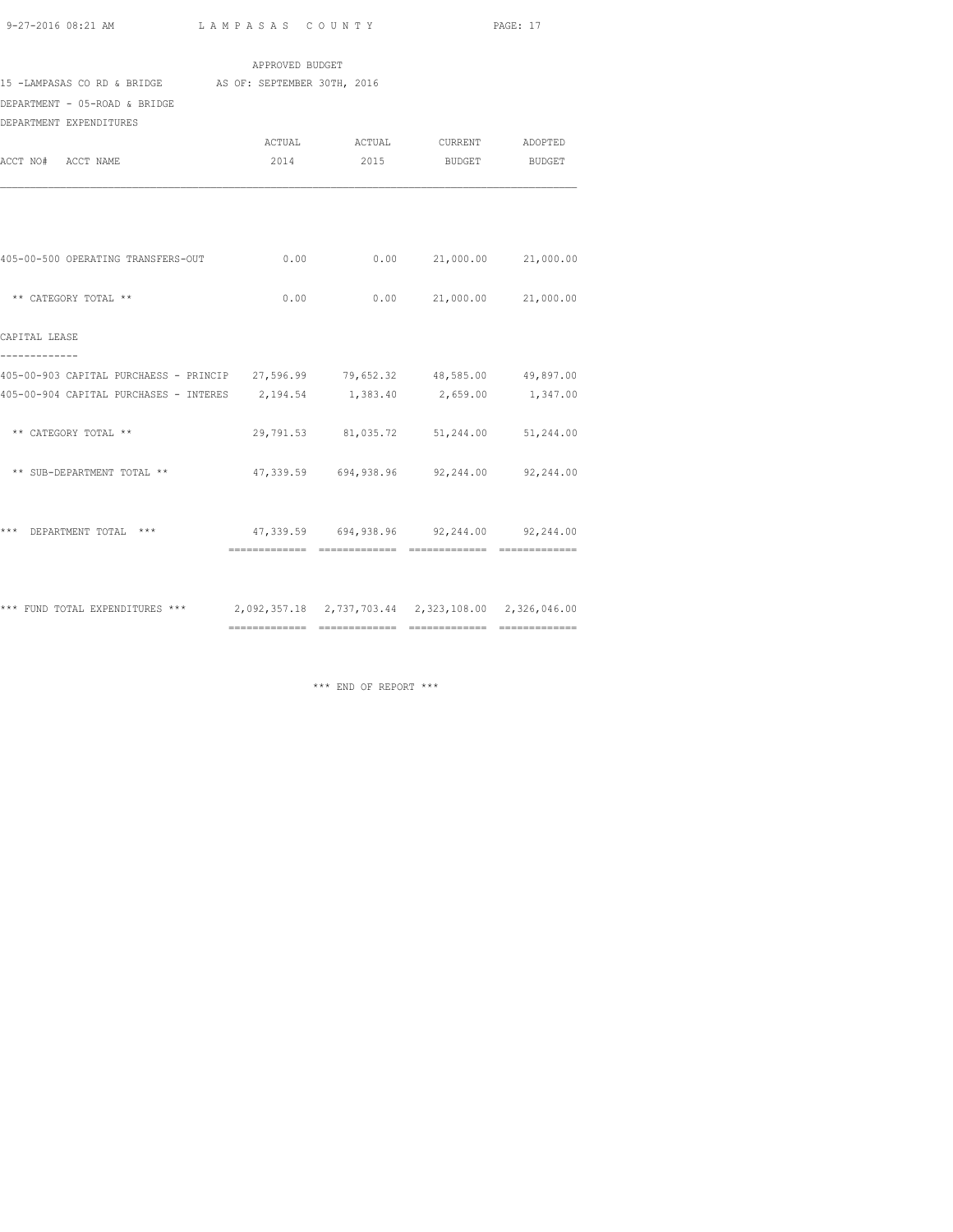APPROVED BUDGET 16 -LAMPASAS CO F M & L R AS OF: SEPTEMBER 30TH, 2016 FINANCIAL SUMMARY

| ACCT NO# ACCT NAME                                                       | ACTUAL ACTUAL CURRENT ADOPTED<br>2014 2015 BUDGET BUDGET |      |      |
|--------------------------------------------------------------------------|----------------------------------------------------------|------|------|
| REVENUE SUMMARY                                                          |                                                          |      |      |
| 00 F M & L R REVENUE                                                     | 2,034.99 290.62                                          | 0.00 | 0.00 |
| *** TOTAL REVENUE ***                                                    | 2,034.99 290.62 0.00                                     |      | 0.00 |
| EXPENDITURE SUMMARY                                                      |                                                          |      |      |
| 01 F M & L R EXPENDITURE                                                 | $0.00$ 140,416.00 0.00                                   |      | 0.00 |
| *** TOTAL EXPENDITURES ***                                               | $0.00 \t 140,416.00 \t 0.00 \t 0.00$                     |      |      |
| REVENUES OVER/(UNDER) EXPENDITURES 2,034.99 ( 140,125.38) 0.00 0.00 0.00 |                                                          |      |      |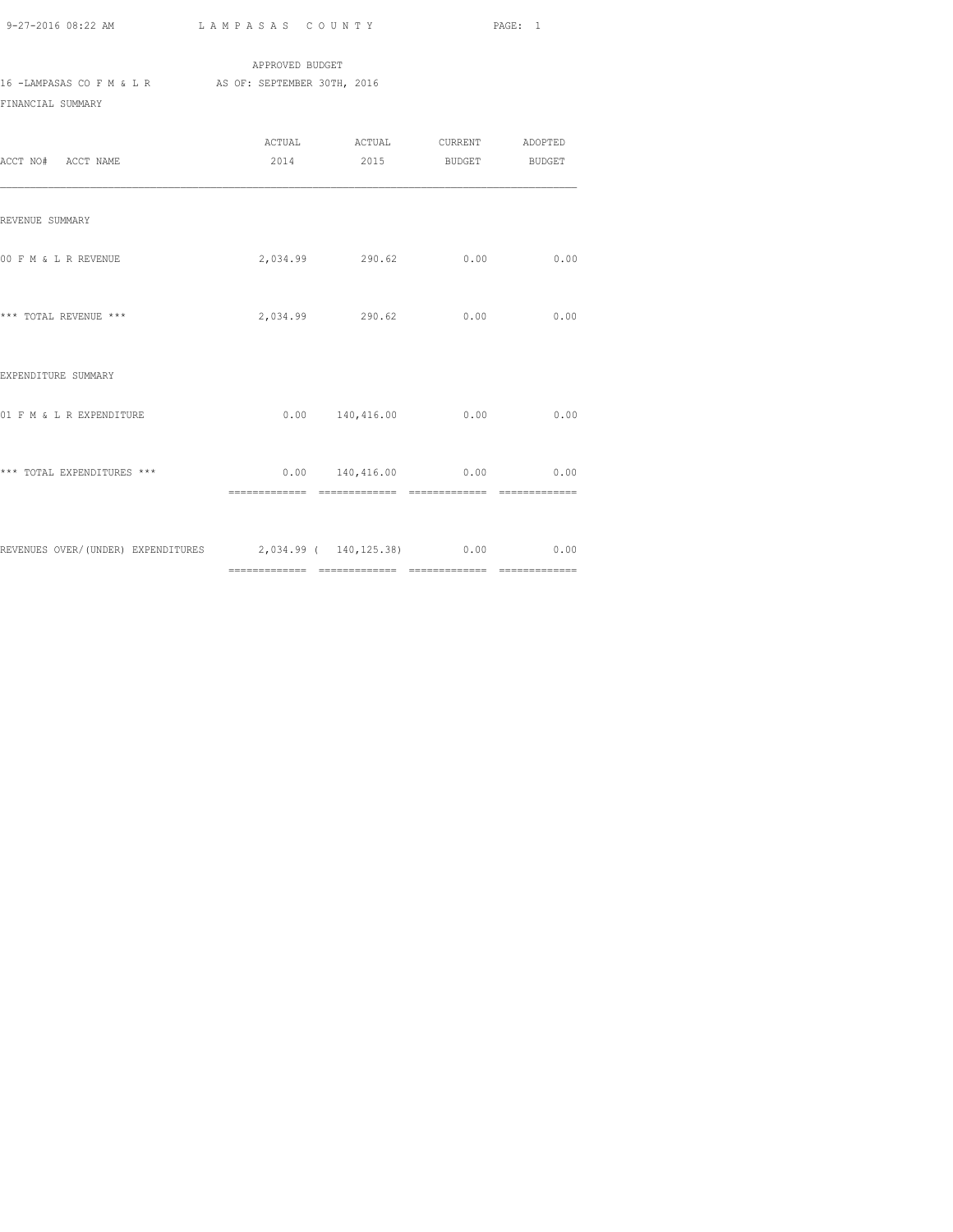ADOPTED

## APPROVED BUDGET

# 16 -LAMPASAS CO F M & L R AS OF: SEPTEMBER 30TH, 2016

DEPARTMENT - 00 F M & L R REVENUE

| ACCT NO#            | ACCT NAME | 2014   | 2015   | BUDGET  | <b>BUDGET</b> |
|---------------------|-----------|--------|--------|---------|---------------|
|                     |           | ACTUAL | ACTUAL | CURRENT | ADOPTED       |
| DEPARTMENT REVENUES |           |        |        |         |               |

| 100-00-010 CURRENT AD VALOREM TAXES    | 0.00          | 0.00          | 0.00           | 0.00 |
|----------------------------------------|---------------|---------------|----------------|------|
| 100-00-020 DELINQUENT AD VALOREM TAXES | 0.00          | 0.00          | 0.00           | 0.00 |
| 100-00-030 PENALTIES & INT. AD VALOREM | 0.00          | 0.00          | 0.00           | 0.00 |
| 100-00-099 INTEREST REVENUE            | 2,034.99      | 290.62        | 0.00           | 0.00 |
| 100-00-110 LATERAL ROADS               | 0.00          | 0.00          | 0.00           | 0.00 |
| 100-00-115 SERIES 1997 LIMITED TAX NOT | 0.00          | 0.00          | 0.00           | 0.00 |
| 100-00-123 STATE REIMBURSEMENT         | 0.00          | 0.00          | 0.00           | 0.00 |
| 100-00-189 DISCOUNTS TAKEN             | 0.00          | 0.00          | 0.00           | 0.00 |
| 100-00-190 MISCELLANEOUS RECEIPTS      | 0.00          | 0.00          | 0.00           | 0.00 |
| 200-00-010 OPERATING TRANSFERS-IN      | 0.00          | 0.00          | 0.00           | 0.00 |
|                                        |               |               |                |      |
| ** SUB-DEPARTMENT REVENUE TOTAL **     | 2,034.99      | 290.62        | 0.00           | 0.00 |
|                                        |               |               |                |      |
| ** DEPARTMENT REVENUE TOTAL **         | 2,034.99      | 290.62        | 0.00           | 0.00 |
|                                        |               |               |                |      |
|                                        |               |               |                |      |
| *** FUND TOTAL REVENUES ***            | 2,034.99      | 290.62        | 0.00           | 0.00 |
|                                        | ============= | ============= | -------------- |      |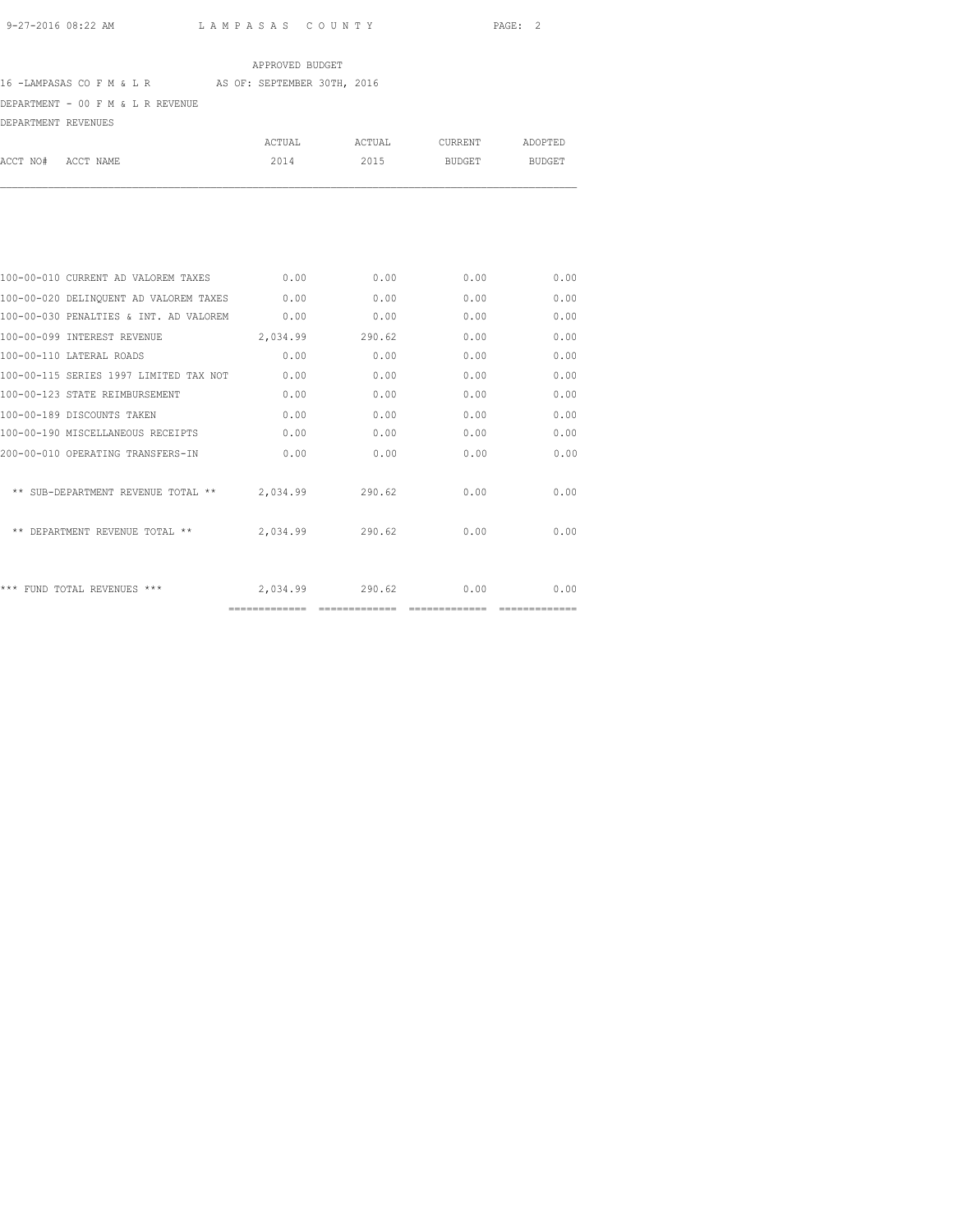|                                                                                                                           |                 |                     |                                      | PAGE: 3 |  |  |
|---------------------------------------------------------------------------------------------------------------------------|-----------------|---------------------|--------------------------------------|---------|--|--|
|                                                                                                                           | APPROVED BUDGET |                     |                                      |         |  |  |
| 16 -LAMPASAS CO F M & L R AS OF: SEPTEMBER 30TH, 2016<br>DEPARTMENT - 01 F M & L R EXPENDITURE<br>DEPARTMENT EXPENDITURES |                 |                     |                                      |         |  |  |
|                                                                                                                           | <b>ACTUAL</b>   |                     | ACTUAL CURRENT                       | ADOPTED |  |  |
| ACCT NO# ACCT NAME                                                                                                        | 2014            | 2015                | <b>BUDGET</b>                        | BUDGET  |  |  |
|                                                                                                                           |                 |                     |                                      |         |  |  |
| GENERAL EXPENSES<br>-----------------                                                                                     |                 |                     |                                      |         |  |  |
| 401-00-375 BANK CHARGES                                                                                                   |                 |                     | $0.00$ 0.00 0.00 0.00 0.00           |         |  |  |
| ** CATEGORY TOTAL **                                                                                                      | 0.00            | 0.00                | 0.00                                 | 0.00    |  |  |
| CAPITAL OUTLAY<br>--------------                                                                                          |                 |                     |                                      |         |  |  |
| 401-00-408 ROAD RIGHT OF WAY                                                                                              | 0.00            | 0.00                | 0.00                                 | 0.00    |  |  |
| 401-00-421 FENCE                                                                                                          | 0.00            | 0.00                | 0.00                                 | 0.00    |  |  |
| ** CATEGORY TOTAL **                                                                                                      | 0.00            | 0.00                | 0.00                                 | 0.00    |  |  |
| 401-00-500 OPERATING TRANSFERS OUT                                                                                        |                 |                     | $0.00 \t 140,416.00 \t 0.00 \t 0.00$ |         |  |  |
| ** CATEGORY TOTAL **                                                                                                      |                 | 0.00 140,416.00     | 0.00                                 | 0.00    |  |  |
| ** SUB-DEPARTMENT TOTAL **                                                                                                |                 | $0.00$ $140,416.00$ | 0.00                                 | 0.00    |  |  |
|                                                                                                                           |                 |                     |                                      |         |  |  |
| *** DEPARTMENT TOTAL ***                                                                                                  |                 | 0.00 140,416.00     | 0.00                                 | 0.00    |  |  |

\*\*\* FUND TOTAL EXPENDITURES \*\*\* 0.00 0.00 140,416.00 0.00 0.00 0.00 ============= ============= ============= =============

\*\*\* END OF REPORT \*\*\*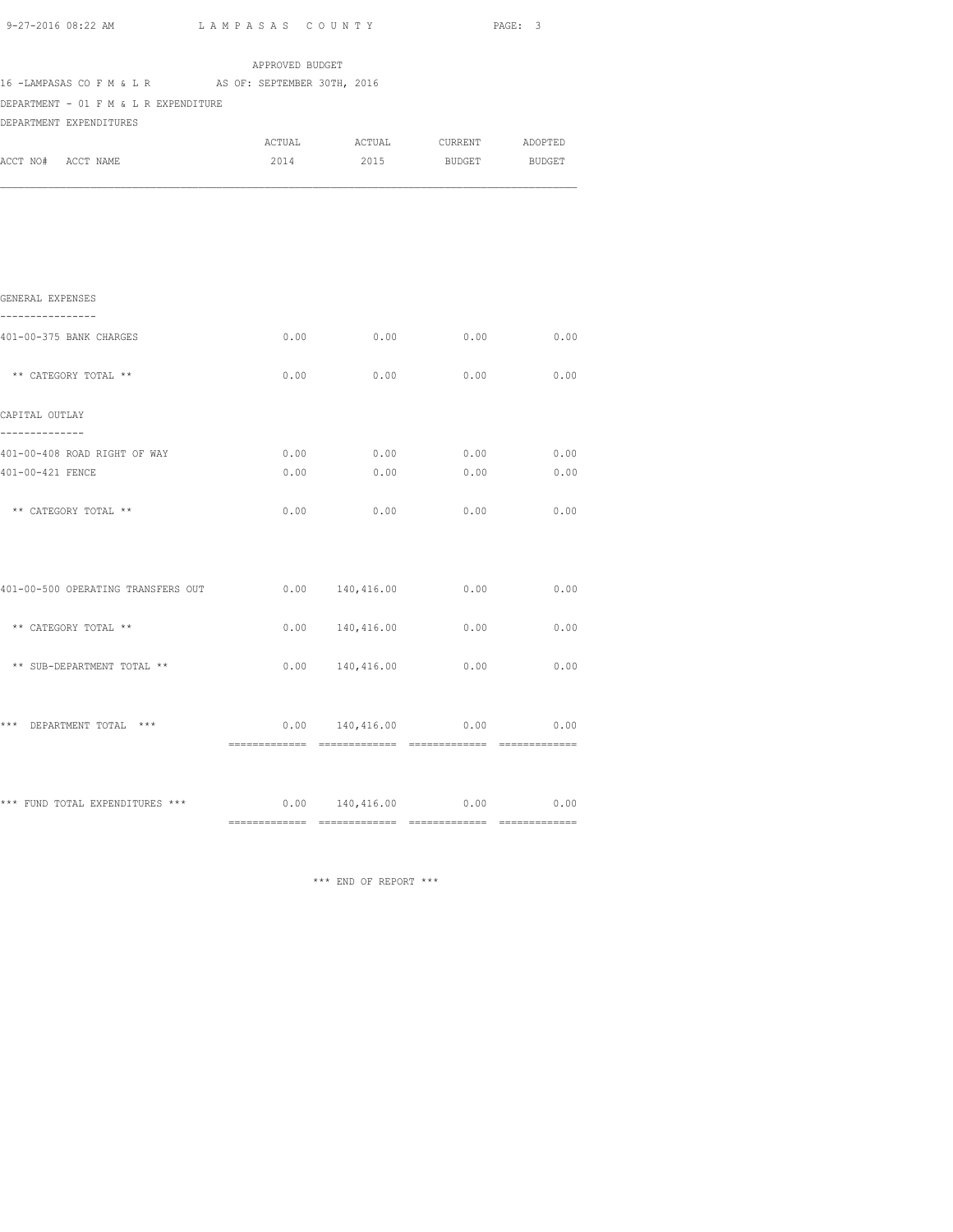### APPROVED BUDGET

17 -LAMPASAS CO CLEARING ACCT AS OF: SEPTEMBER 30TH, 2016

# FINANCIAL SUMMARY

| ACCT NO# ACCT NAME                                        |      |      | 2014 2015 BUDGET BUDGET                   |                        |
|-----------------------------------------------------------|------|------|-------------------------------------------|------------------------|
| REVENUE SUMMARY                                           |      |      |                                           |                        |
| 00-REVENUE<br>01-EXPENDITURES                             |      |      | $0.00$ 0.02 0.00 0.00<br>$0.00$ 0.00 0.00 | 0.00                   |
| *** TOTAL REVENUE ***                                     | 0.00 | 0.02 | 0.00                                      | 0.00                   |
| EXPENDITURE SUMMARY                                       |      |      |                                           |                        |
| 01-EXPENDITURES                                           |      |      | $(21.06)$ 0.00 0.00                       | 0.00                   |
| *** TOTAL EXPENDITURES ***                                |      |      | $(21.06)$ 0.00 0.00                       | 0.00<br>============== |
| REVENUES OVER/(UNDER) EXPENDITURES $21.06$ 0.02 0.00 0.00 |      |      |                                           |                        |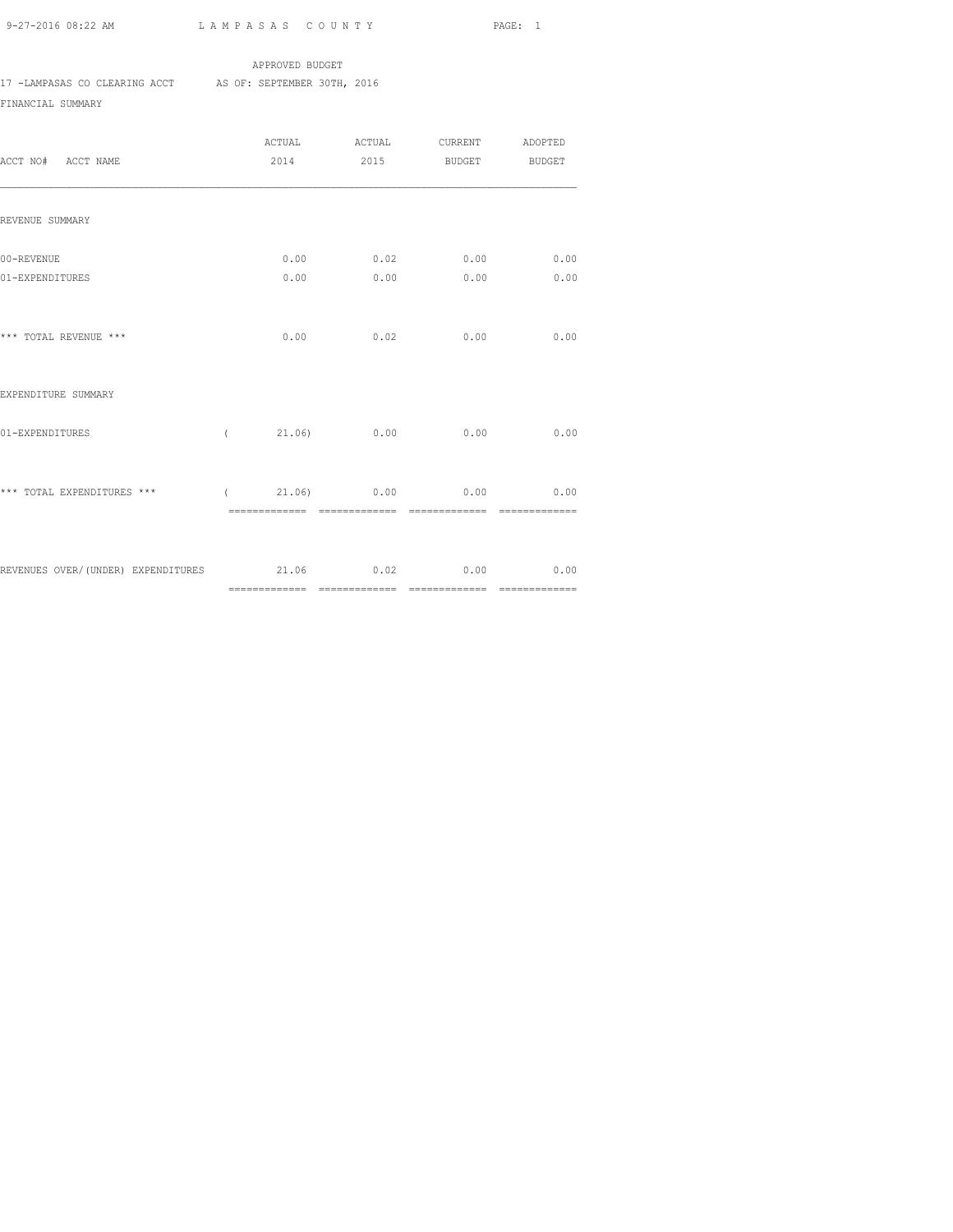| APPROVED BUDGET                                           |        |        |         |               |  |  |
|-----------------------------------------------------------|--------|--------|---------|---------------|--|--|
| 17 -LAMPASAS CO CLEARING ACCT AS OF: SEPTEMBER 30TH, 2016 |        |        |         |               |  |  |
| DEPARTMENT - 00-REVENUE                                   |        |        |         |               |  |  |
| DEPARTMENT REVENUES                                       |        |        |         |               |  |  |
|                                                           | ACTUAL | ACTUAL | CURRENT | ADOPTED       |  |  |
| ACCT NO#<br>ACCT NAME                                     | 2014   | 2015   | BUDGET  | <b>BUDGET</b> |  |  |
|                                                           |        |        |         |               |  |  |
| 100-00-099 INTEREST REVENUE                               | 0.00   | 0.02   | 0.00    | 0.00          |  |  |
| 100-00-190 MISCELLANEOUS RECEIPTS                         | 0.00   | 0.00   | 0.00    | 0.00          |  |  |
| ** SUB-DEPARTMENT REVENUE TOTAL **                        | 0.00   | 0.02   | 0.00    | 0.00          |  |  |
| ** DEPARTMENT REVENUE TOTAL **                            | 0.00   | 0.02   | 0.00    | 0.00          |  |  |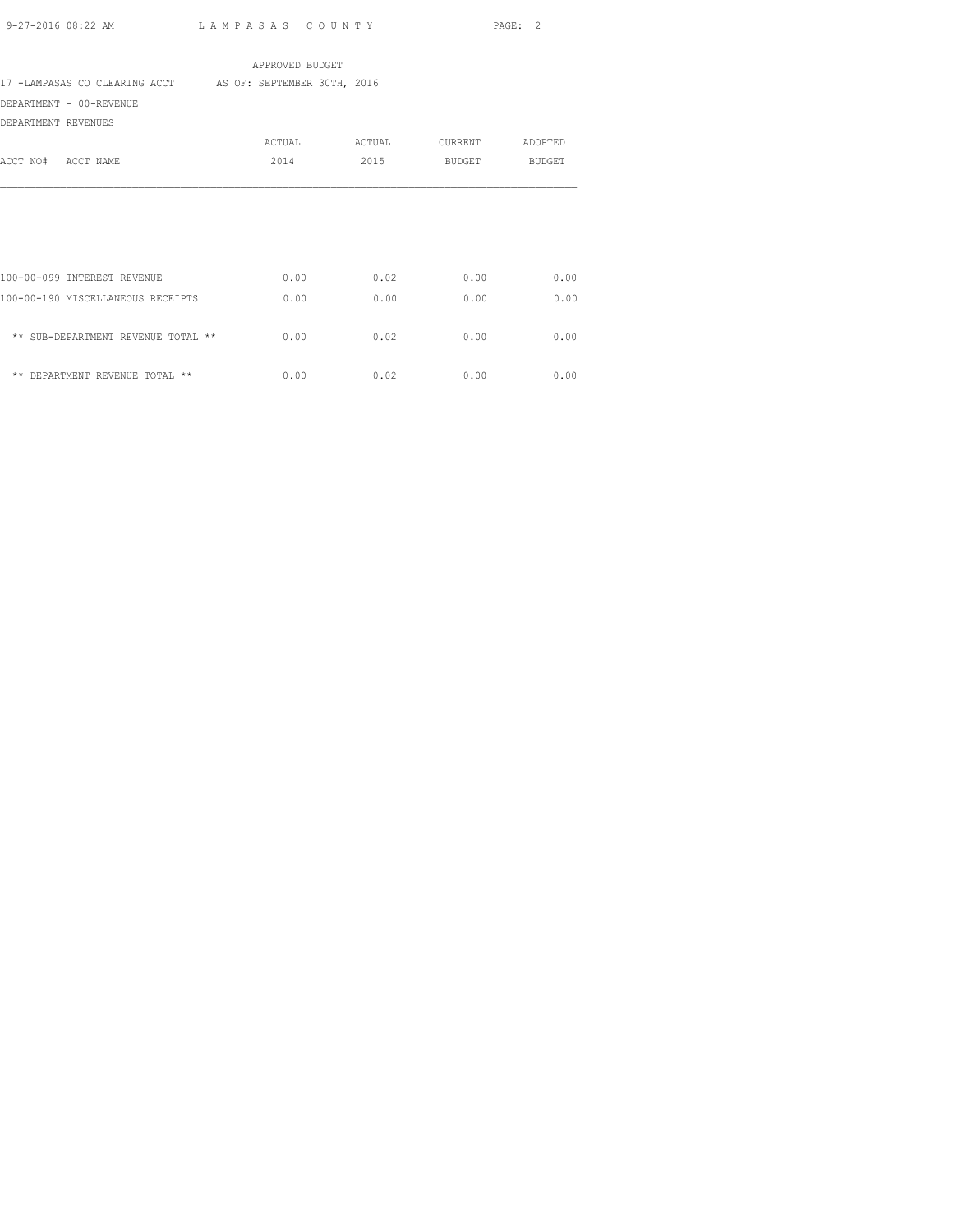| APPROVED BUDGET                                           |               |               |               |                 |  |  |
|-----------------------------------------------------------|---------------|---------------|---------------|-----------------|--|--|
| 17 -LAMPASAS CO CLEARING ACCT AS OF: SEPTEMBER 30TH, 2016 |               |               |               |                 |  |  |
| DEPARTMENT - 01-EXPENDITURES                              |               |               |               |                 |  |  |
| DEPARTMENT REVENUES                                       |               |               |               |                 |  |  |
|                                                           | ACTUAL        | ACTUAL        |               | CURRENT ADOPTED |  |  |
| ACCT NO# ACCT NAME                                        | 2014          | 2015          | <b>BUDGET</b> | <b>BUDGET</b>   |  |  |
|                                                           |               |               |               |                 |  |  |
|                                                           | 0.00          | 0.00          | 0.00          | 0.00            |  |  |
| 201-00-010 OPERATING TRANSFER - IN                        |               |               |               |                 |  |  |
| ** SUB-DEPARTMENT REVENUE TOTAL **                        | 0.00          | 0.00          | 0.00          | 0.00            |  |  |
| ** DEPARTMENT REVENUE TOTAL **                            | 0.00          | 0.00          | 0.00          | 0.00            |  |  |
|                                                           |               |               |               |                 |  |  |
| *** FUND TOTAL REVENUES ***                               | 0.00          | 0.02          | 0.00          | 0.00            |  |  |
|                                                           | ============= | ============= | =========     |                 |  |  |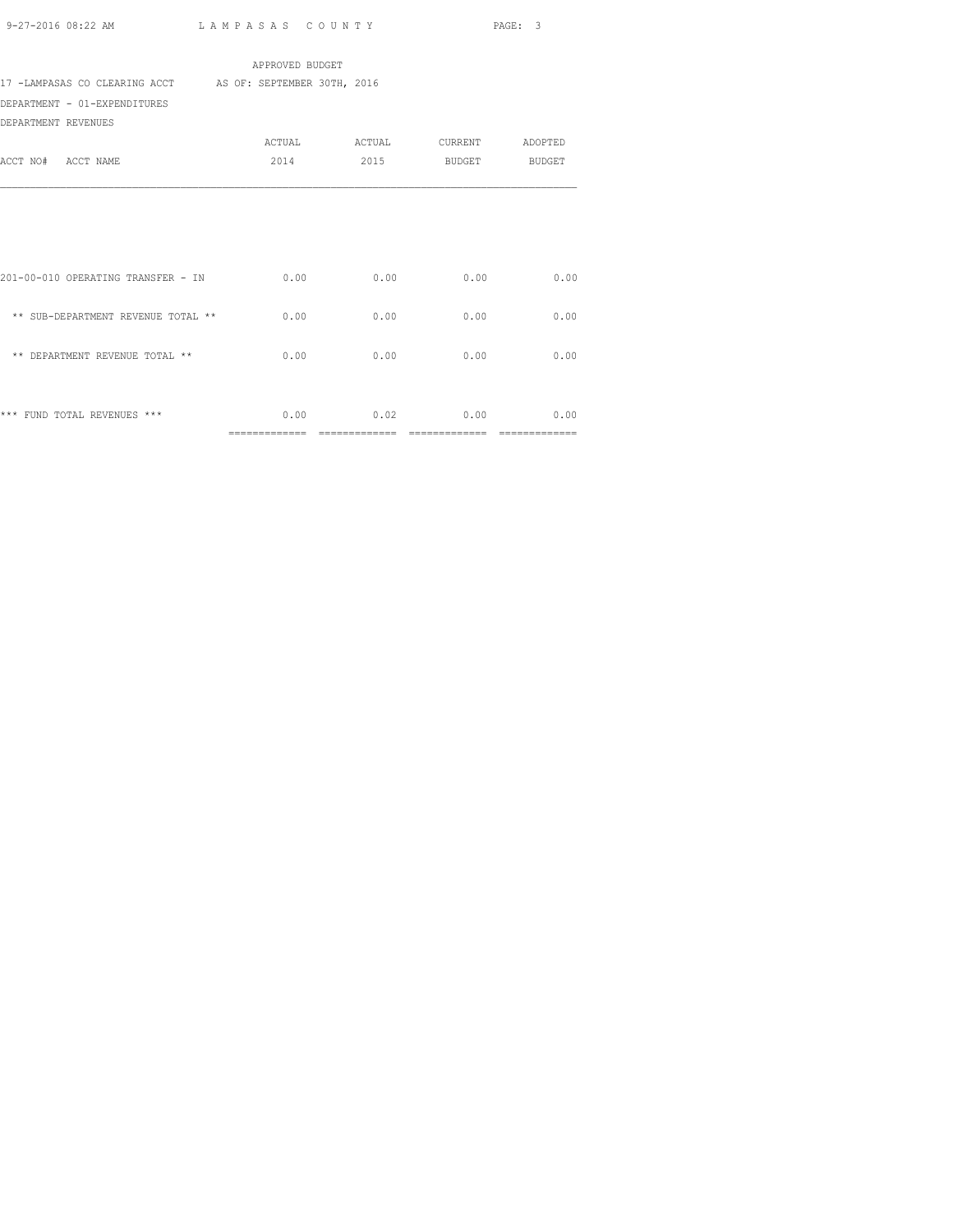| 9-27-2016 08:22 AM                                        |            | LAMPASAS COUNTY |        |                 | PAGE: 4     |
|-----------------------------------------------------------|------------|-----------------|--------|-----------------|-------------|
|                                                           |            | APPROVED BUDGET |        |                 |             |
| 17 -LAMPASAS CO CLEARING ACCT AS OF: SEPTEMBER 30TH, 2016 |            |                 |        |                 |             |
| DEPARTMENT - 01-EXPENDITURES                              |            |                 |        |                 |             |
| DEPARTMENT EXPENDITURES                                   |            |                 |        |                 |             |
|                                                           |            | ACTUAL          | ACTUAL | CURRENT ADOPTED |             |
| ACCT NO# ACCT NAME                                        |            | 2014            | 2015   | BUDGET BUDGET   |             |
|                                                           |            |                 |        |                 |             |
|                                                           |            |                 |        |                 |             |
| GENERAL EXPENSES<br>----------                            |            |                 |        |                 |             |
| 401-00-375 BANK CHARGES                                   | $\sqrt{2}$ | 21.06)          | 0.00   | 0.00            | 0.00        |
| ** CATEGORY TOTAL **                                      | $\left($   | 21.06           | 0.00   | 0.00            | 0.00        |
|                                                           |            |                 |        |                 |             |
| 401-00-500 OPERATING TRANSFERS-OUT                        |            | 0.00            | 0.00   | 0.00            | 0.00        |
| ** CATEGORY TOTAL **                                      |            | 0.00            | 0.00   | 0.00            | 0.00        |
| ** SUB-DEPARTMENT TOTAL **                                | $\left($   | 21.06)          | 0.00   | 0.00            | 0.00        |
| *** DEPARTMENT TOTAL ***                                  | $\sqrt{2}$ | $21.06$ 0.00    |        |                 | $0.00$ 0.00 |
|                                                           |            |                 |        |                 |             |

\*\*\* FUND TOTAL EXPENDITURES \*\*\* ( 21.06) 0.00 0.00 0.00 0.00

============= ============= ============= =============

\*\*\* END OF REPORT \*\*\*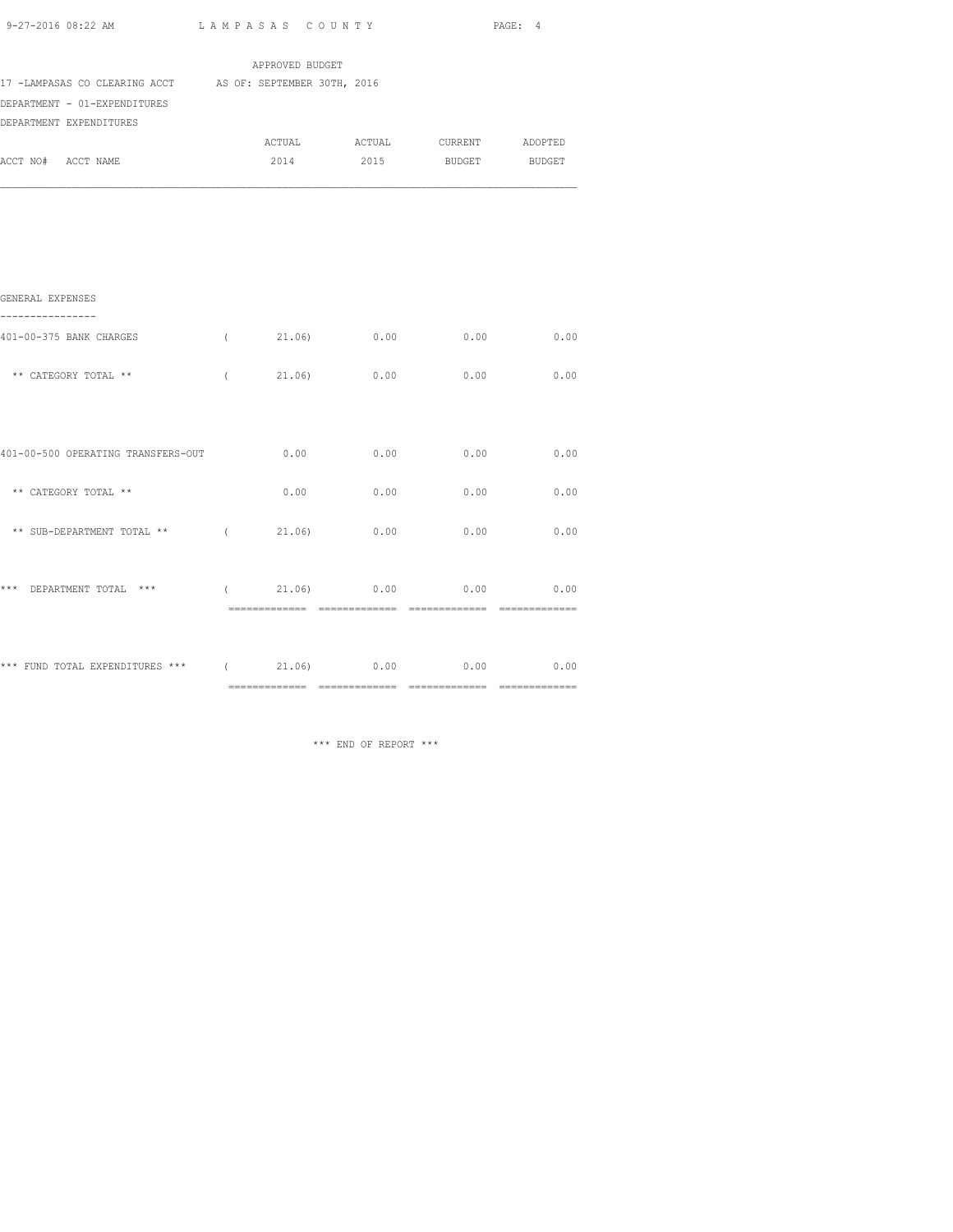APPROVED BUDGET 19 -LAMPASAS CO ADULT PROB AS OF: SEPTEMBER 30TH, 2016 FINANCIAL SUMMARY

| ACCT NO# ACCT NAME                                   | ACTUAL ACTUAL CURRENT ADOPTED<br>2014 2015 BUDGET BUDGET |      |      |
|------------------------------------------------------|----------------------------------------------------------|------|------|
| REVENUE SUMMARY                                      |                                                          |      |      |
| 00-REVENUE                                           | 96.96 89.84                                              | 0.00 | 0.00 |
| *** TOTAL REVENUE ***                                | 96.96 89.84                                              | 0.00 | 0.00 |
| EXPENDITURE SUMMARY                                  |                                                          |      |      |
| 01-EXPENDITURES                                      | $0.00$ 0.00                                              | 0.00 | 0.00 |
| *** TOTAL EXPENDITURES ***                           | $0.00$ $0.00$ $0.00$                                     |      | 0.00 |
| REVENUES OVER/(UNDER) EXPENDITURES 596.96 89.84 0.00 |                                                          |      | 0.00 |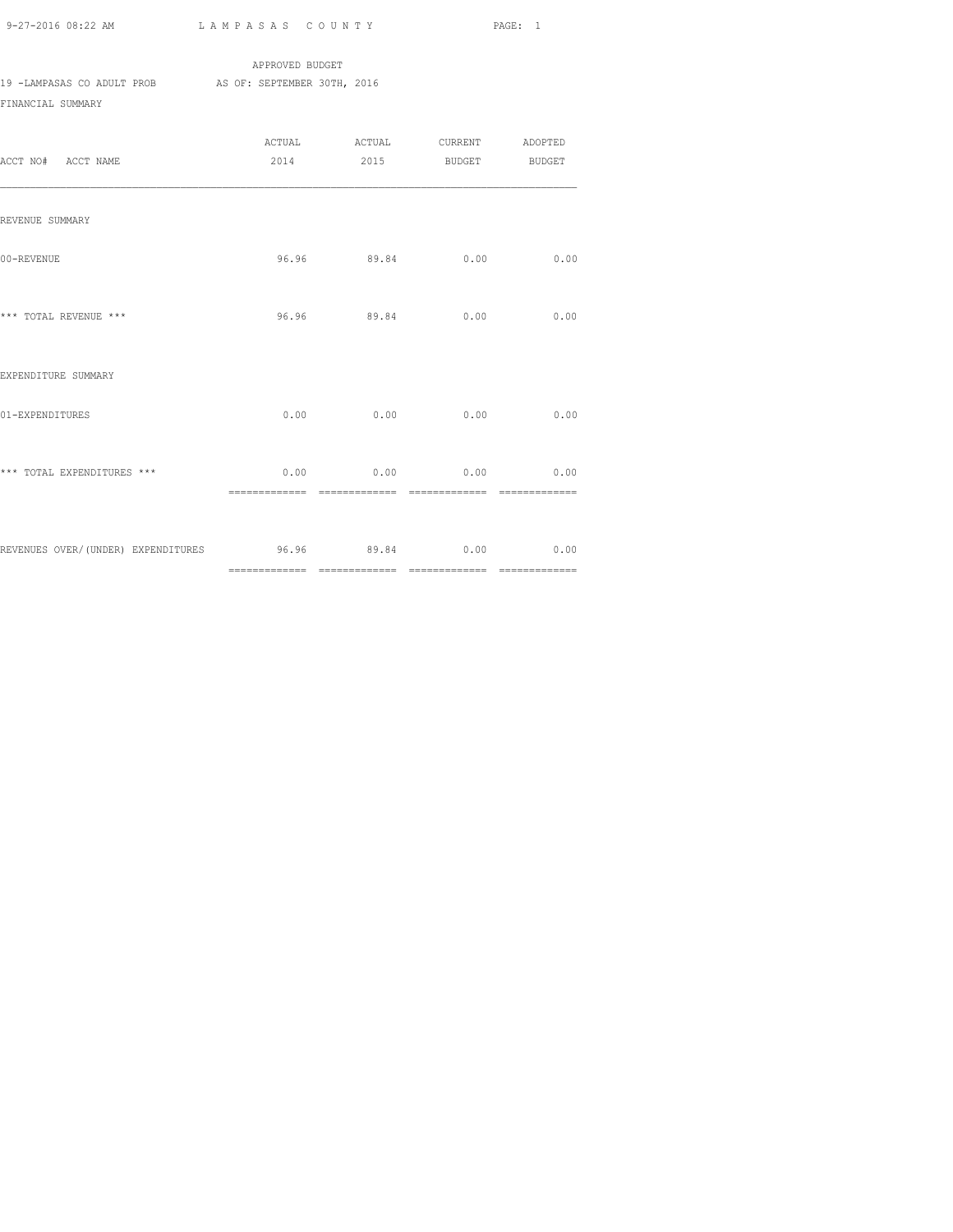|                                                        | APPROVED BUDGET |      |                               |                               |
|--------------------------------------------------------|-----------------|------|-------------------------------|-------------------------------|
| 19 -LAMPASAS CO ADULT PROB AS OF: SEPTEMBER 30TH, 2016 |                 |      |                               |                               |
| DEPARTMENT - 00-REVENUE                                |                 |      |                               |                               |
| DEPARTMENT REVENUES                                    |                 |      |                               |                               |
|                                                        |                 |      | ACTUAL ACTUAL CURRENT ADOPTED |                               |
| ACCT NO# ACCT NAME                                     |                 |      | 2014 2015 BUDGET BUDGET       |                               |
|                                                        |                 |      |                               |                               |
|                                                        |                 |      |                               |                               |
|                                                        |                 |      |                               |                               |
|                                                        |                 |      |                               |                               |
|                                                        |                 |      |                               |                               |
| 100-00-099 INTEREST REVENUE                            |                 |      | 96.96 89.84 0.00 0.00         |                               |
| 200-00-010 OPERATING TRANSFERS IN 0.00                 |                 | 0.00 | 0.00                          | 0.00                          |
|                                                        |                 |      |                               |                               |
| ** SUB-DEPARTMENT REVENUE TOTAL ** 96.96 89.84         |                 |      | 0.00                          | 0.00                          |
|                                                        |                 |      |                               |                               |
| ** DEPARTMENT REVENUE TOTAL ** $96.96$ $89.84$         |                 |      | 0.00                          | 0.00                          |
|                                                        |                 |      |                               |                               |
|                                                        |                 |      |                               |                               |
| *** FUND TOTAL REVENUES ***                            |                 |      | 96.96 89.84 0.00 0.00         |                               |
|                                                        |                 |      |                               | $=$ = = = = = = = = = = = = = |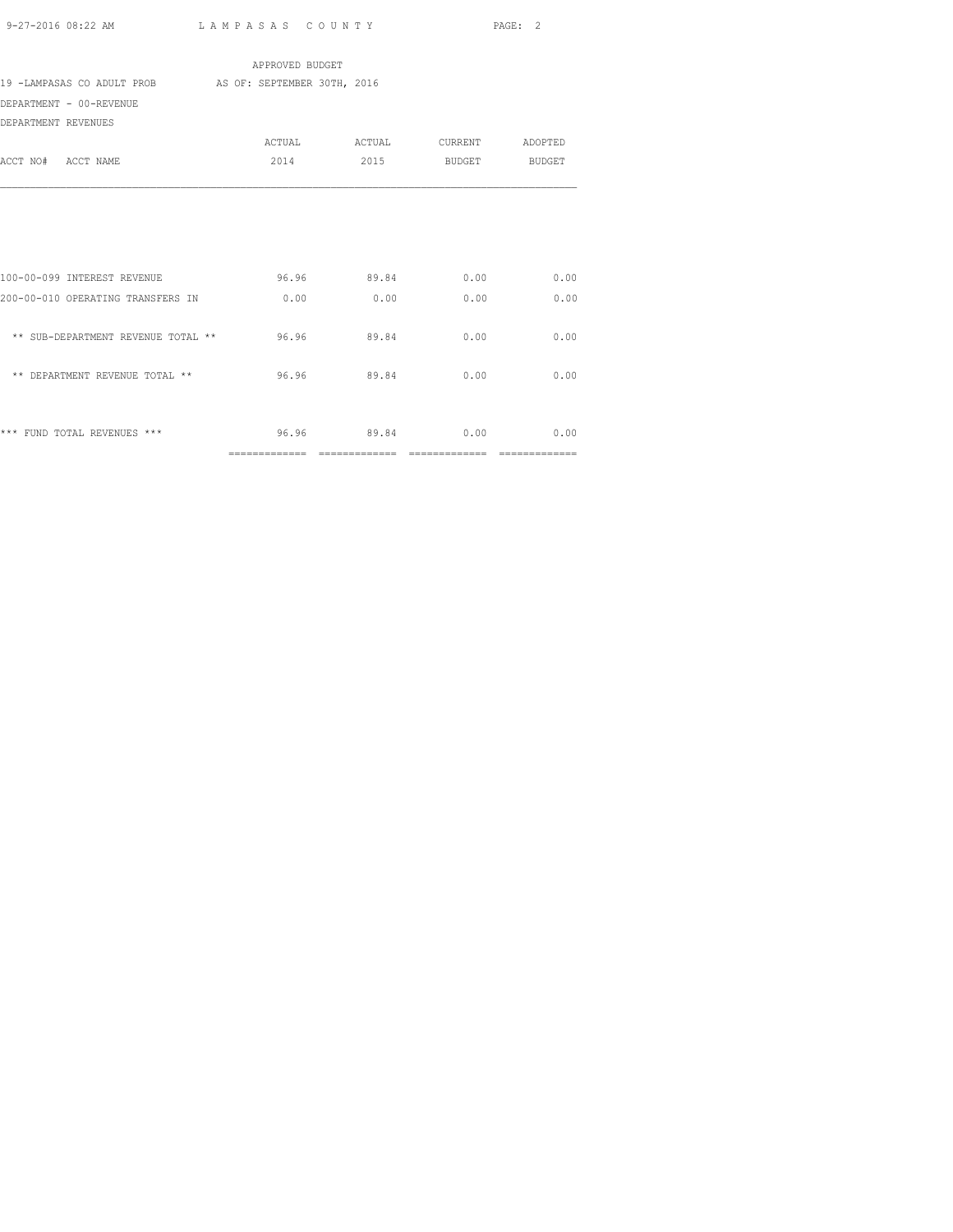| 9-27-2016 08:22 AM                                     | LAMPASAS COUNTY |                       |             | PAGE: 3       |
|--------------------------------------------------------|-----------------|-----------------------|-------------|---------------|
|                                                        | APPROVED BUDGET |                       |             |               |
| 19 -LAMPASAS CO ADULT PROB AS OF: SEPTEMBER 30TH, 2016 |                 |                       |             |               |
| DEPARTMENT - 01-EXPENDITURES                           |                 |                       |             |               |
| DEPARTMENT EXPENDITURES                                |                 |                       |             |               |
|                                                        |                 | ACTUAL ACTUAL CURRENT |             | ADOPTED       |
| ACCT NO# ACCT NAME                                     | 2014            |                       | 2015 BUDGET | <b>BUDGET</b> |
|                                                        |                 |                       |             |               |
| GENERAL EXPENSES                                       |                 |                       |             |               |
| 401-00-375 BANK CHARGES                                | 0.00            | 0.00                  | 0.00        | 0.00          |
| ** CATEGORY TOTAL **                                   | 0.00            | 0.00                  | 0.00        | 0.00          |
|                                                        |                 |                       |             |               |
| 401-00-500 OPERATING TRANSFERS-OUT                     | 0.00            | 0.00                  | 0.00        | 0.00          |
| ** CATEGORY TOTAL **                                   | 0.00            | 0.00                  | 0.00        | 0.00          |

 $**$  SUB-DEPARTMENT TOTAL  $**$  0.00 0.00 0.00 0.00 0.00

\*\*\* DEPARTMENT TOTAL \*\*\* 0.00 0.00 0.00 0.00

\*\*\* FUND TOTAL EXPENDITURES \*\*\* 0.00 0.00 0.00 0.00 0.00 0.00

\*\*\* END OF REPORT \*\*\*

============= ============= ============= =============

============= ============= ============= =============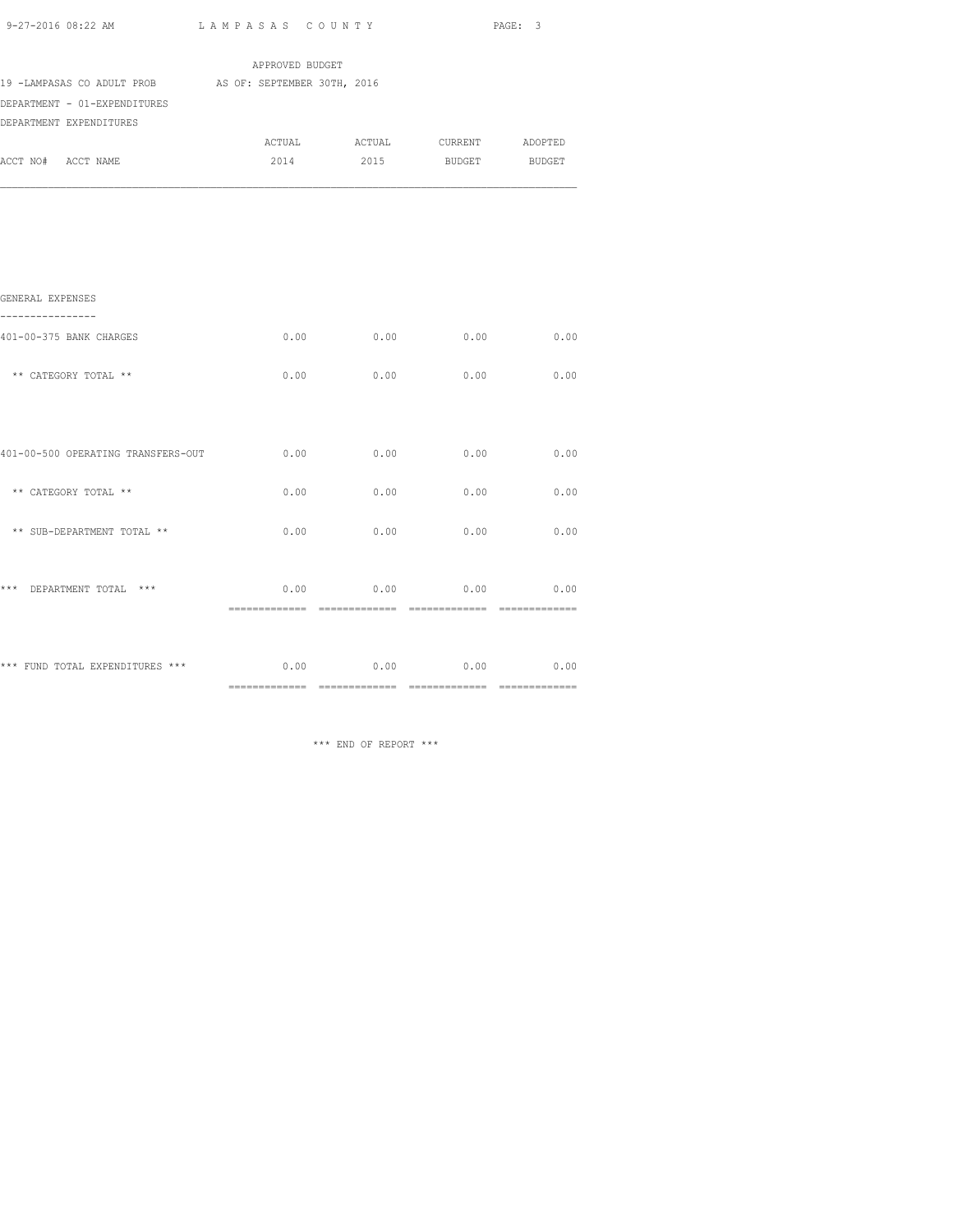|                             | APPROVED BUDGET             |  |  |  |  |
|-----------------------------|-----------------------------|--|--|--|--|
| 20 -LAMPASAS CO LAW LIBRARY | AS OF: SEPTEMBER 30TH, 2016 |  |  |  |  |
| FINANCIAL SUMMARY           |                             |  |  |  |  |

| ACCT NO# ACCT NAME                                                       | ACTUAL ACTUAL CURRENT ADOPTED<br>2014 2015 BUDGET BUDGET |      |
|--------------------------------------------------------------------------|----------------------------------------------------------|------|
| REVENUE SUMMARY                                                          |                                                          |      |
| 00-LAW LIBRARY REVENUE                                                   | 14,680.46  14,421.57  11,550.00  11,550.00               |      |
| *** TOTAL REVENUE ***                                                    | 14,680.46  14,421.57  11,550.00  11,550.00               |      |
| EXPENDITURE SUMMARY                                                      |                                                          |      |
| 01-LAW LIBRARY EXPENSES                                                  | 10,389.44 9,282.00 0.00                                  | 0.00 |
| *** TOTAL EXPENDITURES ***                                               | 10,389.44 9,282.00 0.00 0.00                             |      |
| REVENUES OVER/(UNDER) EXPENDITURES 4,291.02 5,139.57 11,550.00 11,550.00 |                                                          |      |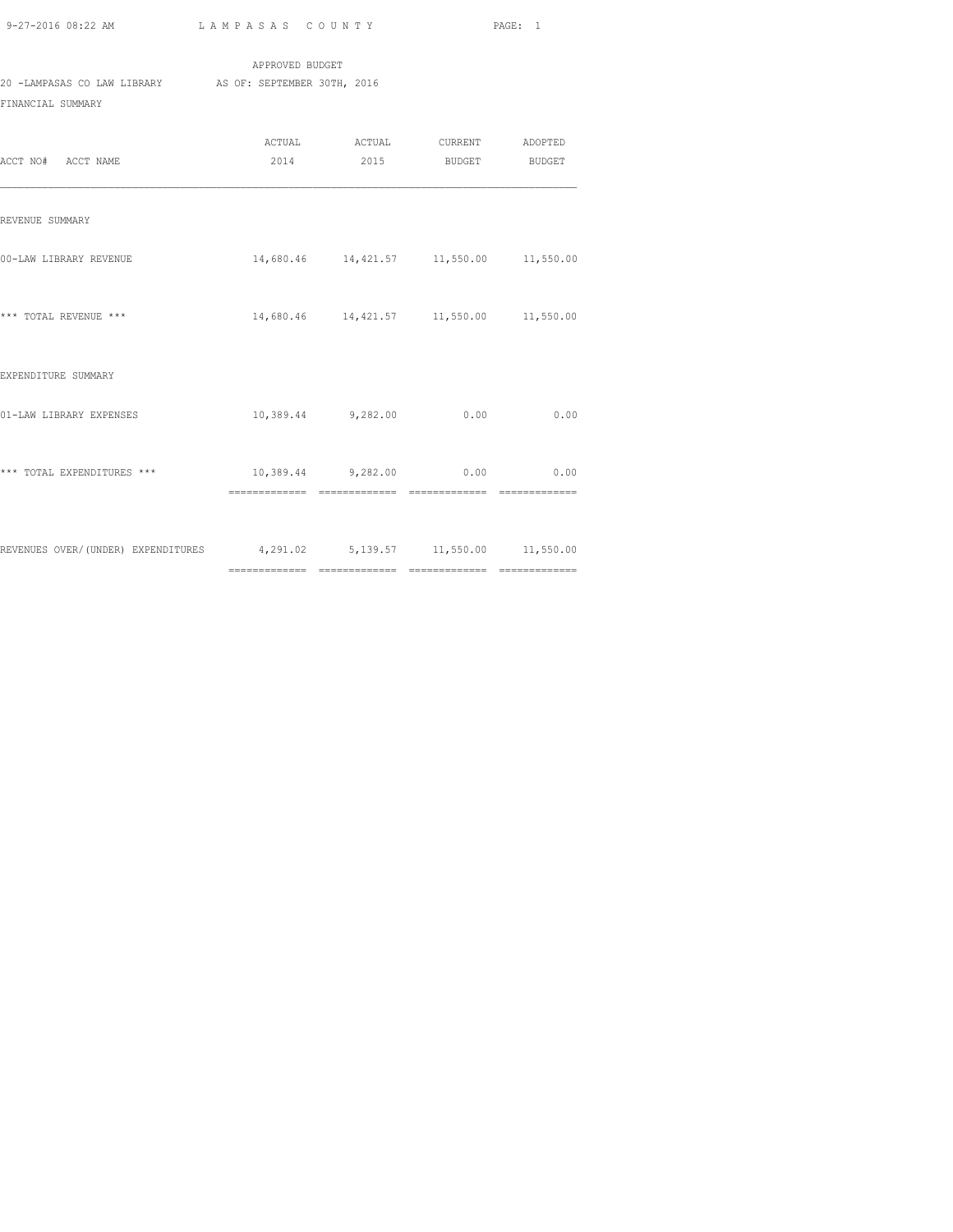#### APPROVED BUDGET

#### 20 -LAMPASAS CO LAW LIBRARY AS OF: SEPTEMBER 30TH, 2016

## DEPARTMENT - 00-LAW LIBRARY REVENUE

DEPARTMENT REVENUES

|                    | ACTUAL | ACTUAL | CURRENT | ADOPTED |
|--------------------|--------|--------|---------|---------|
| ACCT NO# ACCT NAME | 2014   | 2015   | BUDGET  | BUDGET  |

| ***<br>REVENUES<br>***<br>FUND<br>TOTAL        | 14,680.46 | 14, 421.57 | 11,550.00 | 11,550.00 |
|------------------------------------------------|-----------|------------|-----------|-----------|
| ** DEPARTMENT REVENUE TOTAL **                 | 14,680.46 | 14,421.57  | 11,550.00 | 11,550.00 |
| SUB-DEPARTMENT REVENUE TOTAL<br>$* *$<br>$* *$ | 14,680.46 | 14, 421.57 | 11,550.00 | 11,550.00 |
| 200-00-010 OPERATING TRANSFERS IN              | 0.00      | 0.00       | 0.00      | 0.00      |
| 100-00-190 MISCELLANEOUS RECEIPTS              | 0.00      | 0.00       | 0.00      | 0.00      |
| 100-00-106 COUNTY CLERK                        | 4,865.00  | 4,515.00   | 4,000.00  | 4,000.00  |
| 100-00-099 INTEREST REVENUE                    | 44.46     | 63.57      | 50.00     | 50.00     |
| 100-00-094 DISTRICT CLERK                      | 9,771.00  | 9,843.00   | 7,500.00  | 7,500.00  |
|                                                |           |            |           |           |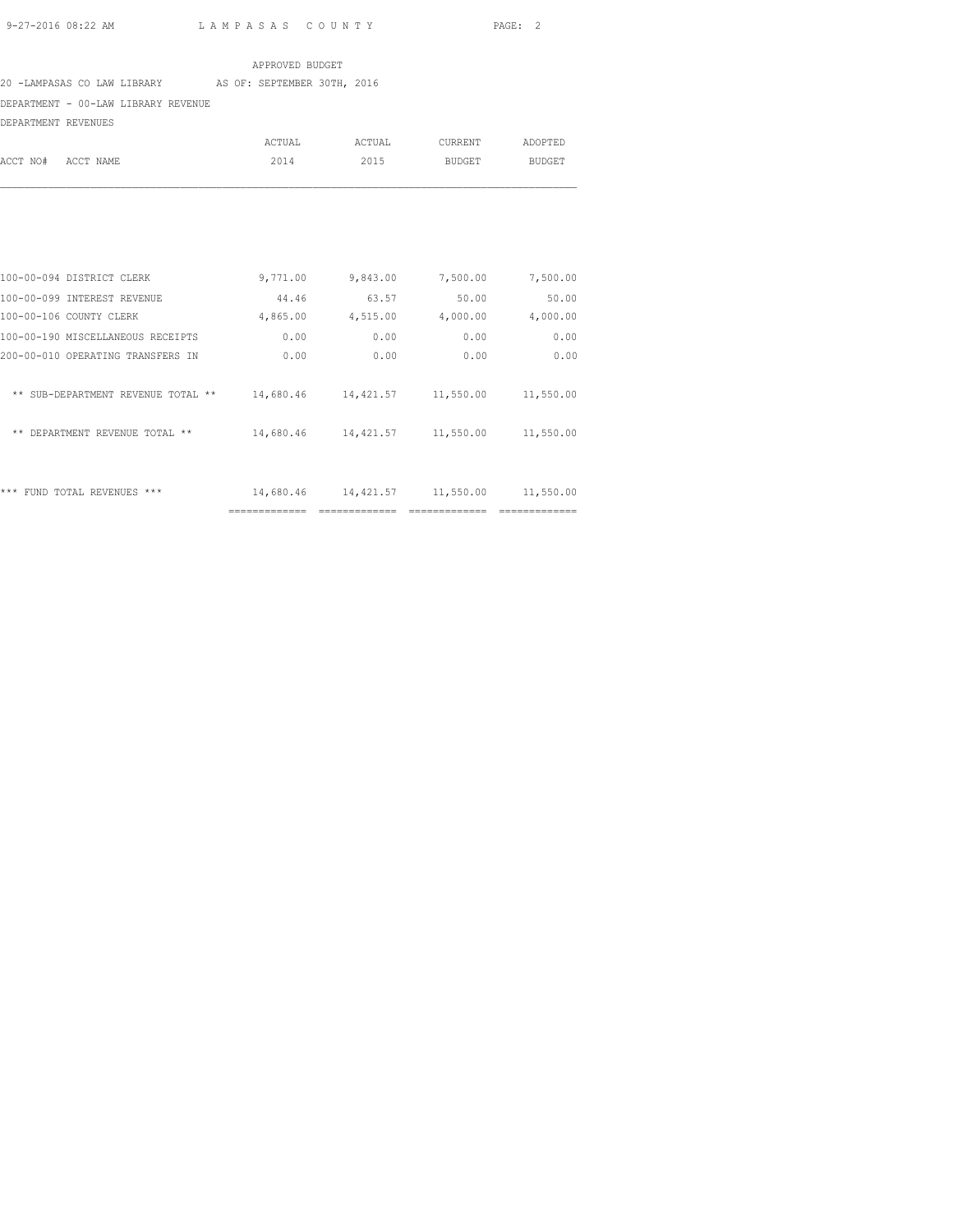|  | 9-27-2016 08:22 AM |  |
|--|--------------------|--|
|  |                    |  |

L A M P A S A S C O U N T Y PAGE: 3

| 20 -LAMPASAS CO LAW LIBRARY AS OF: SEPTEMBER 30TH, 2016 |                              |                               |      |      |
|---------------------------------------------------------|------------------------------|-------------------------------|------|------|
| DEPARTMENT - 01-LAW LIBRARY EXPENSES                    |                              |                               |      |      |
| DEPARTMENT EXPENDITURES                                 |                              |                               |      |      |
|                                                         |                              | ACTUAL ACTUAL CURRENT ADOPTED |      |      |
| ACCT NO# ACCT NAME                                      |                              | 2014 2015 BUDGET BUDGET       |      |      |
|                                                         |                              |                               |      |      |
|                                                         |                              |                               |      |      |
|                                                         |                              |                               |      |      |
| GENERAL EXPENSES<br>----------------                    |                              |                               |      |      |
| 401-00-354 LAW LIBRARY                                  |                              | 10,389.44 9,282.00            | 0.00 | 0.00 |
| 401-00-375 BANK CHARGES                                 | 0.00                         | 0.00                          | 0.00 | 0.00 |
| ** CATEGORY TOTAL **                                    |                              | 10,389.44 9,282.00            | 0.00 | 0.00 |
| 401-00-500 OPERATING TRANSFER-OUT                       | 0.00                         | 0.00                          | 0.00 | 0.00 |
| ** CATEGORY TOTAL **                                    | 0.00                         | 0.00                          | 0.00 | 0.00 |
| ** SUB-DEPARTMENT TOTAL **                              | 10,389.44 9,282.00           |                               | 0.00 | 0.00 |
| *** DEPARTMENT TOTAL ***                                | 10,389.44 9,282.00 0.00 0.00 |                               |      |      |

============= ============= ============= =============

\*\*\* FUND TOTAL EXPENDITURES \*\*\* 10,389.44 9,282.00 0.00 0.00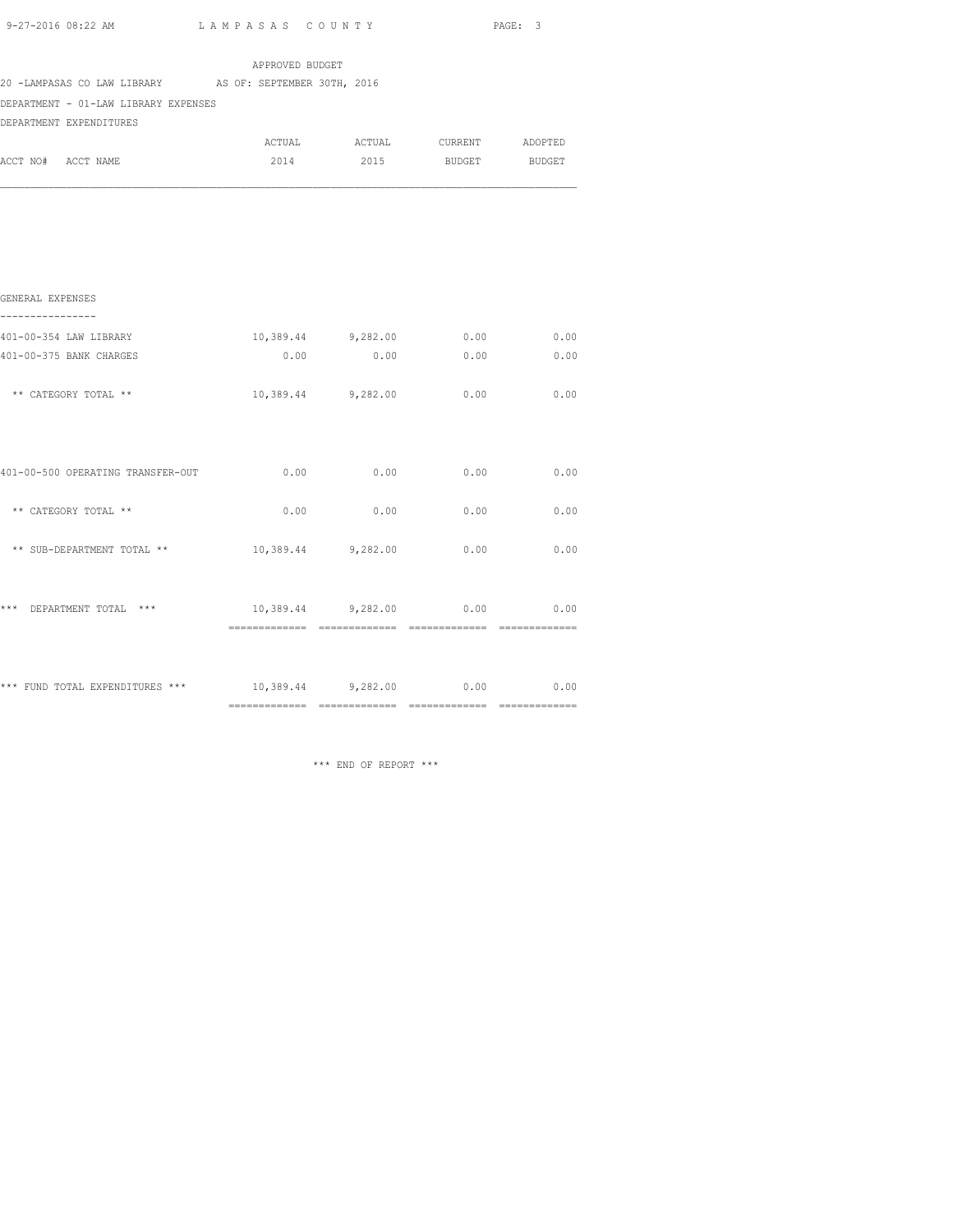APPROVED BUDGET 22 -LAMPASAS CO DOG ORDINANCE AS OF: SEPTEMBER 30TH, 2016 FINANCIAL SUMMARY

| ACCT NO# ACCT NAME                                                     | ACTUAL ACTUAL CURRENT ADOPTED<br>2014 2015 BUDGET BUDGET |                |
|------------------------------------------------------------------------|----------------------------------------------------------|----------------|
| REVENUE SUMMARY                                                        |                                                          |                |
| 00-DOG ORDINANCE REVENUE                                               | 4,441.49 4,676.72 3,000.00 3,000.00                      |                |
| *** TOTAL REVENUE ***                                                  | 4,441.49 4,676.72 3,000.00                               | 3,000.00       |
| EXPENDITURE SUMMARY                                                    |                                                          |                |
| 01-DOG ORDINANCE EXPENSE                                               | $60.90$ $66.90$ $200.00$ $200.00$                        |                |
| *** TOTAL EXPENDITURES ***                                             | 60.90 66.90 200.00 200.00                                | ============== |
| REVENUES OVER/(UNDER) EXPENDITURES 4,380.59 4,609.82 2,800.00 2,800.00 |                                                          |                |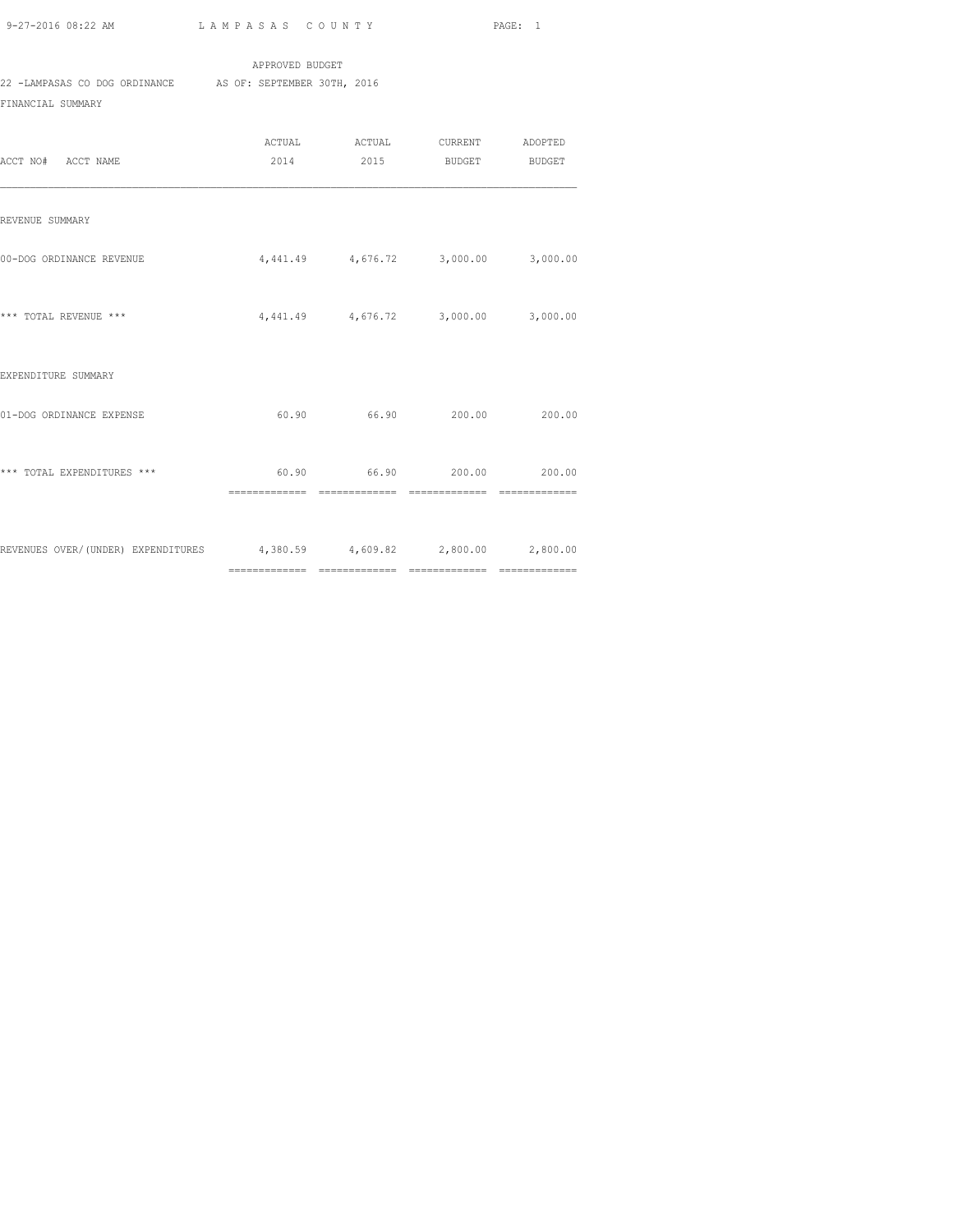#### APPROVED BUDGET

#### 22 -LAMPASAS CO DOG ORDINANCE AS OF: SEPTEMBER 30TH, 2016

DEPARTMENT - 00-DOG ORDINANCE REVENUE

DEPARTMENT REVENUES

| ACCT NO# | ACCT NAME | ACTUAL<br>2014 | ACTUAL<br>2015 | CURRENT<br>BUDGET | ADOPTED<br>BUDGET |
|----------|-----------|----------------|----------------|-------------------|-------------------|
|          |           |                |                |                   |                   |

|                                                          | ----------- |          |          |          |
|----------------------------------------------------------|-------------|----------|----------|----------|
| ***<br>$***$<br><b>REVENUES</b><br><b>FUND</b><br>TOTAL. | 4,441.49    | 4,676.72 | 3,000.00 | 3,000.00 |
| **<br><b>DEPARTMENT</b><br>REVENUE<br>**<br>TOTAL        | 4,441.49    | 4,676.72 | 3,000.00 | 3,000.00 |
| ** SUB-DEPARTMENT REVENUE TOTAL<br>$***$                 | 4,441.49    | 4,676.72 | 3,000.00 | 3,000.00 |
| 100-00-101 DOG LICENSES                                  | 4,321.50    | 4,516.50 | 3,000.00 | 3,000.00 |
| 100-00-099 INTEREST REVENUE                              | 119.99      | 160.22   | 0.00     | 0.00     |
| 100-00-001 BEGINNING FUND BALANCE                        | 0.00        | 0.00     | 0.00     | 0.00     |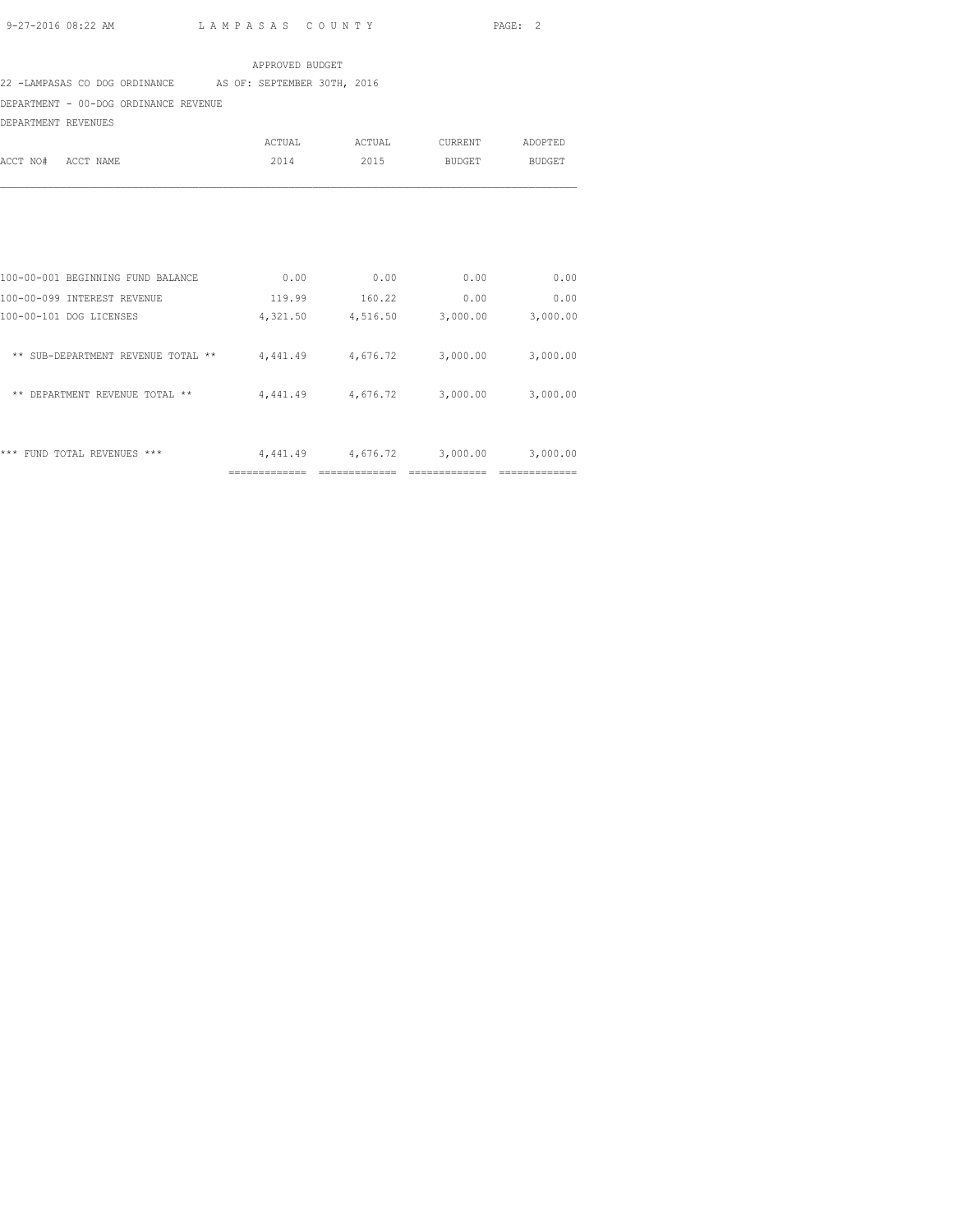|  | 9-27-2016 08:22 AM |  |
|--|--------------------|--|
|  |                    |  |

|                                                           |                 | PAGE: 3 |                                    |               |
|-----------------------------------------------------------|-----------------|---------|------------------------------------|---------------|
|                                                           | APPROVED BUDGET |         |                                    |               |
| 22 -LAMPASAS CO DOG ORDINANCE AS OF: SEPTEMBER 30TH, 2016 |                 |         |                                    |               |
| DEPARTMENT - 01-DOG ORDINANCE EXPENSE                     |                 |         |                                    |               |
| DEPARTMENT EXPENDITURES                                   |                 |         |                                    |               |
|                                                           |                 |         | ACTUAL ACTUAL CURRENT ADOPTED      |               |
| ACCT NO# ACCT NAME                                        | 2014            | 2015    | <b>BUDGET</b>                      | <b>BUDGET</b> |
|                                                           |                 |         |                                    |               |
|                                                           |                 |         |                                    |               |
| GENERAL EXPENSES<br>----------------                      |                 |         |                                    |               |
| 401-00-304 DOG ORDINANCE                                  | 60.90           |         | 66.90 200.00 200.00                |               |
| 401-00-375 BANK CHARGES                                   | 0.00            | 0.00    | 0.00                               | 0.00          |
| ** CATEGORY TOTAL **                                      |                 |         | 60.90 66.90 200.00 200.00          |               |
| 401-00-500 OPERATING TRANSFER-OUT                         |                 |         | $0.00$ $0.00$ $0.00$ $0.00$ $0.00$ |               |
| ** CATEGORY TOTAL **                                      | 0.00            | 0.00    | 0.00                               | 0.00          |
| ** SUB-DEPARTMENT TOTAL **                                | 60.90           |         | 66.90 200.00 200.00                |               |
| *** DEPARTMENT TOTAL ***                                  |                 |         | $60.90$ $66.90$ $200.00$ $200.00$  |               |

\*\*\* FUND TOTAL EXPENDITURES \*\*\* 60.90 66.90 200.00 200.00 ============= ============= ============= =============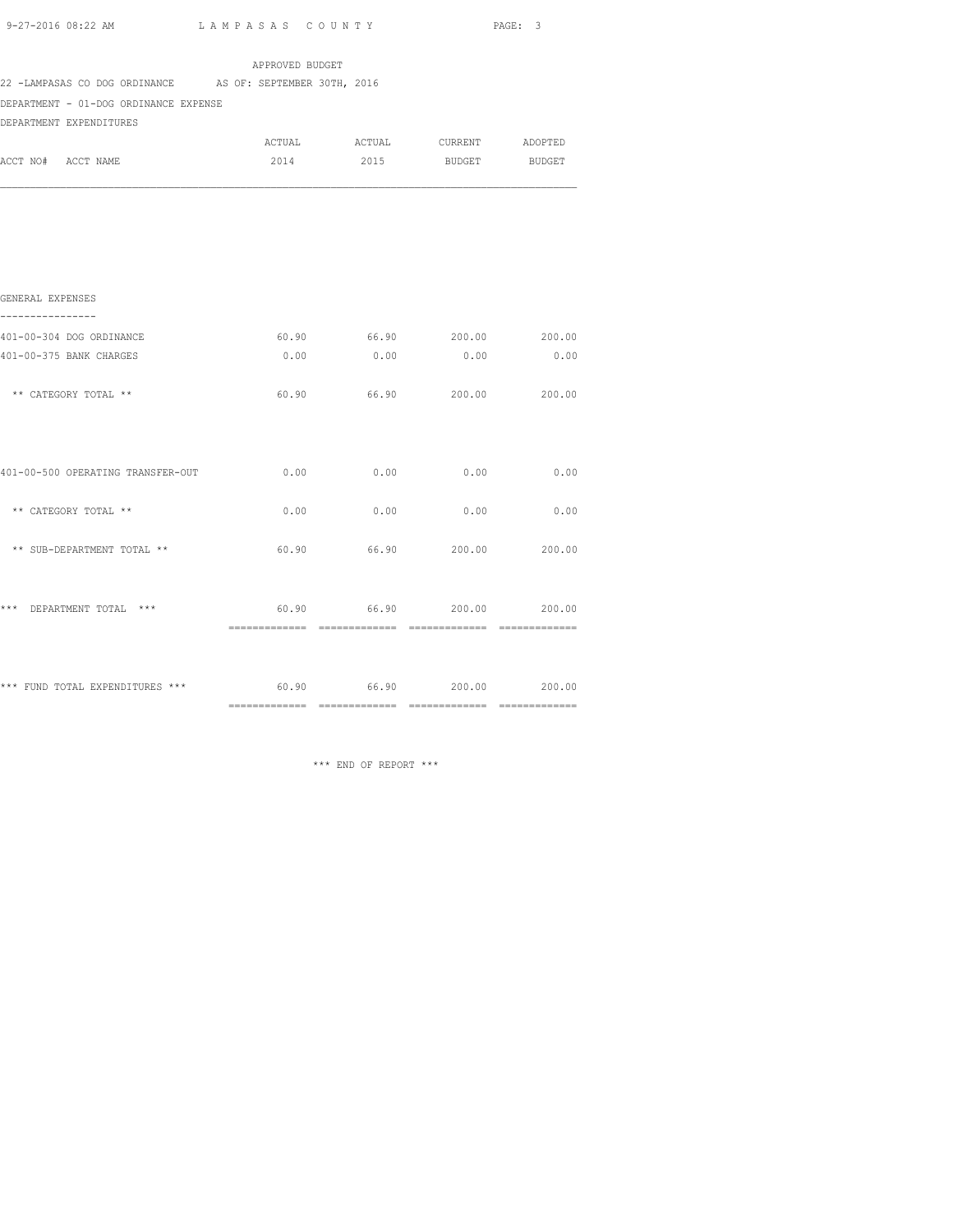| 9-27-2016 08:22 AM                         | LAMPASAS COUNTY             |                               |                    | PAGE: 1         |
|--------------------------------------------|-----------------------------|-------------------------------|--------------------|-----------------|
|                                            | APPROVED BUDGET             |                               |                    |                 |
| 25 -CONSTRUCTION FUND<br>FINANCIAL SUMMARY | AS OF: SEPTEMBER 30TH, 2016 |                               |                    |                 |
| ACCT NO# ACCT NAME                         | 2014                        | ACTUAL ACTUAL CURRENT ADOPTED | 2015 BUDGET BUDGET |                 |
| REVENUE SUMMARY                            |                             |                               |                    |                 |
| 00-DEPT REVENUE                            |                             | 88.54 75.42                   |                    | 0.00 160,880.00 |
| *** TOTAL REVENUE ***                      |                             | 88.54 75.42                   |                    | 0.00 160,880.00 |
| EXPENDITURE SUMMARY                        |                             |                               |                    |                 |
| 01-DEPT EXPENSE                            |                             | 5,226.98 60,000.00 60,000.00  |                    | 0.00            |

| *** TOTAL EXPENDITURES ***         | 5,226.98                                      | 60,000.00                      | 60,000.00                                                               | 0.00                                          |
|------------------------------------|-----------------------------------------------|--------------------------------|-------------------------------------------------------------------------|-----------------------------------------------|
|                                    | ______________                                | _____________                  | ______________                                                          | _____________                                 |
|                                    | -------------                                 | -------------                  | -------------                                                           | -------------                                 |
| REVENUES OVER/(UNDER) EXPENDITURES | $\sqrt{2}$<br>______________<br>_____________ | _____________<br>_____________ | $5,138,44$ ( $59,924,58$ ( 60,000.00)<br>____________<br>______________ | 160,880.00<br>--------------<br>_____________ |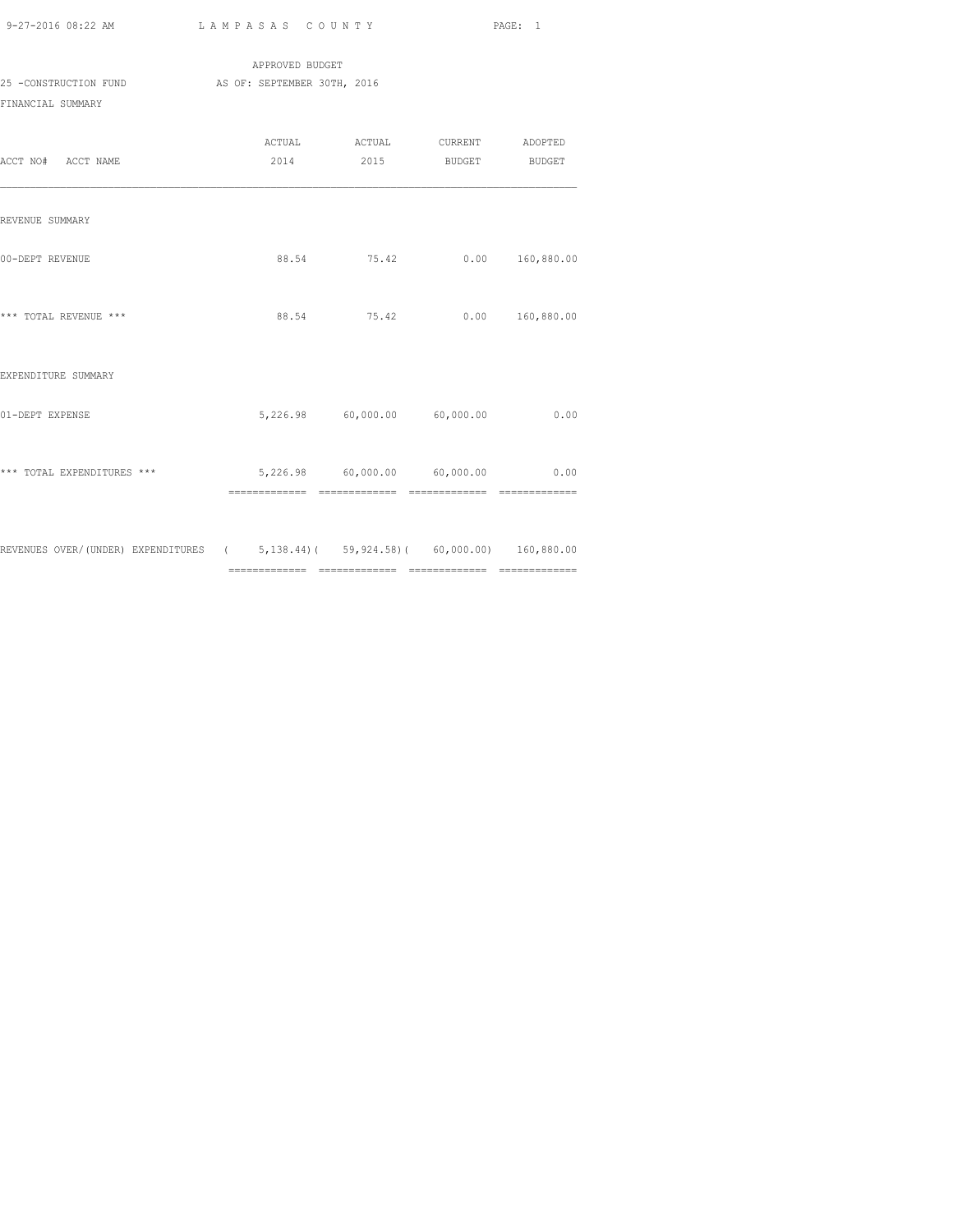|                                                   | APPROVED BUDGET |                  |                 |                 |
|---------------------------------------------------|-----------------|------------------|-----------------|-----------------|
| 25 -CONSTRUCTION FUND AS OF: SEPTEMBER 30TH, 2016 |                 |                  |                 |                 |
| DEPARTMENT - 00-DEPT REVENUE                      |                 |                  |                 |                 |
| DEPARTMENT REVENUES                               |                 |                  |                 |                 |
|                                                   | ACTUAL          | ACTUAL           | CURRENT ADOPTED |                 |
| ACCT NO# ACCT NAME                                | 2014            | 2015             | BUDGET          | BUDGET          |
|                                                   |                 |                  |                 |                 |
| 00-DEPT REVENUE                                   |                 |                  |                 |                 |
| 100-00-001 BEGINNING FUND BALANCE                 |                 | $0.00$ 0.00 0.00 |                 | 0.00            |
| 100-00-099 INTEREST REVENUE                       | 88.54           | 75.42            | 0.00            | 0.00            |
| 100-00-125 CERT OF OBLIGATION SERIES 2            | 0.00            | 0.00             | 0.00            | 0.00            |
| 200-00-001 OTHER RESOURCE - TAX NOTE              | 0.00            | 0.00             |                 | 0.00<br>0.00    |
| 200-00-010 OPERATING TRANSFER-IN                  | 0.00            | 0.00             | 0.00            | 160,880.00      |
| ** SUB-DEPARTMENT REVENUE TOTAL **                | 88.54           | 75.42            |                 | 0.00 160,880.00 |
| 01-DEPT EXPENSE                                   |                 |                  |                 |                 |
| 100-01-099 INTEREST REVENUE                       | 0.00            | 0.00             | 0.00            | 0.00            |
| 200-01-001 OTHER RESOURCE-ANIMAL SHELT 0.00       |                 | 0.00             | 0.00            | 0.00            |
| ** SUB-DEPARTMENT REVENUE TOTAL **                | 0.00            | 0.00             | 0.00            | 0.00            |
| ** DEPARTMENT REVENUE TOTAL **                    | 88.54           | 75.42            | 0.00            | 160,880.00      |
| *** FUND TOTAL REVENUES ***                       |                 | 88.54 75.42      |                 | 0.00 160,880.00 |
|                                                   |                 |                  |                 |                 |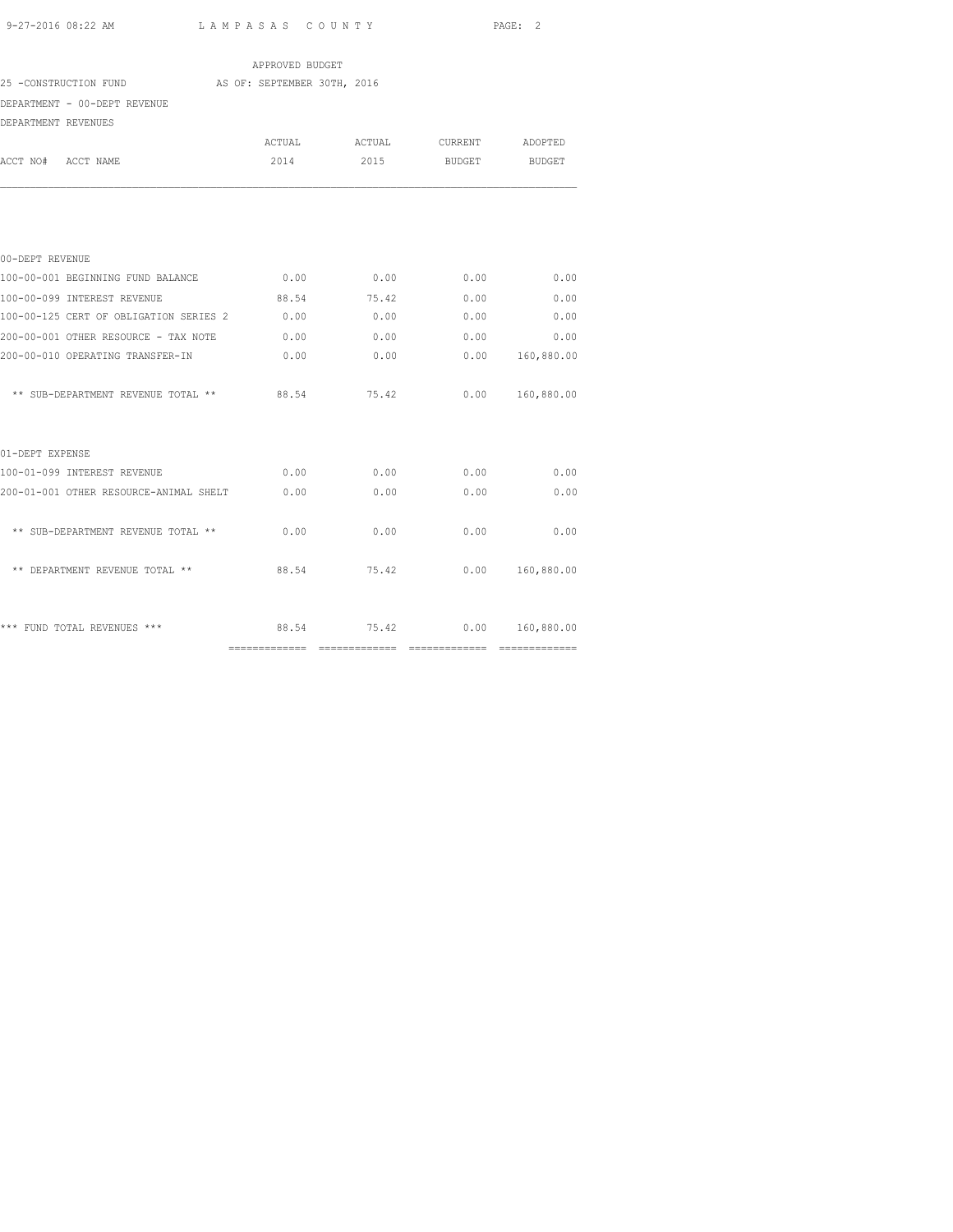| 9-27-2016 08:22 AM                   |                                                   | LAMPASAS COUNTY |                            |         | PAGE: 3 |
|--------------------------------------|---------------------------------------------------|-----------------|----------------------------|---------|---------|
|                                      |                                                   | APPROVED BUDGET |                            |         |         |
|                                      | 25 -CONSTRUCTION FUND AS OF: SEPTEMBER 30TH, 2016 |                 |                            |         |         |
|                                      | DEPARTMENT - 01-DEPT EXPENSE                      |                 |                            |         |         |
|                                      | DEPARTMENT EXPENDITURES                           |                 |                            |         |         |
|                                      |                                                   | ACTUAL          | ACTUAL                     | CURRENT | ADOPTED |
| ACCT NO# ACCT NAME                   |                                                   | 2014            | 2015                       | BUDGET  | BUDGET  |
|                                      |                                                   |                 |                            |         |         |
| 00-DEPT REVENUE<br>===============   |                                                   |                 |                            |         |         |
|                                      |                                                   |                 |                            |         |         |
| GENERAL EXPENSES<br>---------------- |                                                   |                 |                            |         |         |
|                                      | 401-00-301 COMMUNICATIONS                         | 0.00            | 0.00                       | 0.00    | 0.00    |
| 401-00-302 UTILITIES                 |                                                   | 0.00            | 0.00                       | 0.00    | 0.00    |
|                                      | 401-00-338 INTEREST PAYMENT                       | 0.00            | 0.00                       | 0.00    | 0.00    |
|                                      | 401-00-350 ANNEX CONSTRUCTION                     | 0.00            | 0.00                       | 0.00    | 0.00    |
| 401-00-378 RENT                      |                                                   | 0.00            | 0.00                       | 0.00    | 0.00    |
|                                      | 401-00-389 MISCELLANEOUS EXPENSE                  | 0.00            | 0.00                       | 0.00    | 0.00    |
|                                      | 401-00-398 GEOTECHNICAL SERVICES                  | 0.00            | 0.00                       | 0.00    | 0.00    |
|                                      | 501-00-328 CONTINGENCY                            | 0.00            | 0.00                       | 0.00    | 0.00    |
|                                      | ** CATEGORY TOTAL **                              | 0.00            | 0.00                       | 0.00    | 0.00    |
|                                      | 401-00-500 OPERATING TRANSFERS-OUT                |                 | $0.00$ 60,000.00 60,000.00 |         | 0.00    |
|                                      | 501-00-501 GENERAL CONDITIONS                     | 0.00            | 0.00                       | 0.00    | 0.00    |
| 501-00-502 SITEWORK                  |                                                   | 0.00            | 0.00                       | 0.00    | 0.00    |
| 501-00-503 CONCRETE                  |                                                   | 0.00            | 0.00                       | 0.00    | 0.00    |
| 501-00-504 MASONRY                   |                                                   | 0.00            | 0.00                       | 0.00    | 0.00    |
| 501-00-505 METALS                    |                                                   | 0.00            | 0.00                       | 0.00    | 0.00    |
| 501-00-506 CARPENTRY                 |                                                   | 0.00            | 0.00                       | 0.00    | 0.00    |
|                                      | 501-00-507 MOISTURE PROTECTION                    | 0.00            | 0.00                       | 0.00    | 0.00    |
|                                      | 501-00-508 DOORS AND WINDOWS                      | 0.00            | 0.00                       | 0.00    | 0.00    |
| 501-00-509 FINISHES                  |                                                   | 0.00            | 0.00                       | 0.00    | 0.00    |
|                                      | 501-00-510 SPECIALTIES                            | 0.00            | 0.00                       | 0.00    | 0.00    |
| 501-00-511 EQUIPMENT                 |                                                   | 0.00            | 0.00                       | 0.00    | 0.00    |
|                                      | 501-00-512 FURNISHINGS                            | 0.00            | 0.00                       | 0.00    | 0.00    |
|                                      | 501-00-514 CONVEYING SYSTEMS                      | 0.00            | 0.00                       | 0.00    | 0.00    |
| 501-00-515 MECHANICAL                |                                                   | 0.00            | 0.00                       | 0.00    | 0.00    |
| 501-00-516 ELECTRICAL                |                                                   | 0.00            | 0.00                       | 0.00    | 0.00    |
| 501-00-517 TECHNOLOGY                |                                                   | 0.00            | 0.00                       | 0.00    | 0.00    |
|                                      | 501-00-518 ARCHITECT FEE                          | 0.00            | 0.00                       | 0.00    | 0.00    |
|                                      | 501-00-519 FURNITURE                              | 0.00            | 0.00                       | 0.00    | 0.00    |
|                                      |                                                   |                 |                            |         |         |
|                                      | 501-00-528 CONTINGENCY                            | 0.00            | 0.00                       | 0.00    | 0.00    |

\*\* CATEGORY TOTAL \*\* 0.00 60,000.00 60,000.00 0.00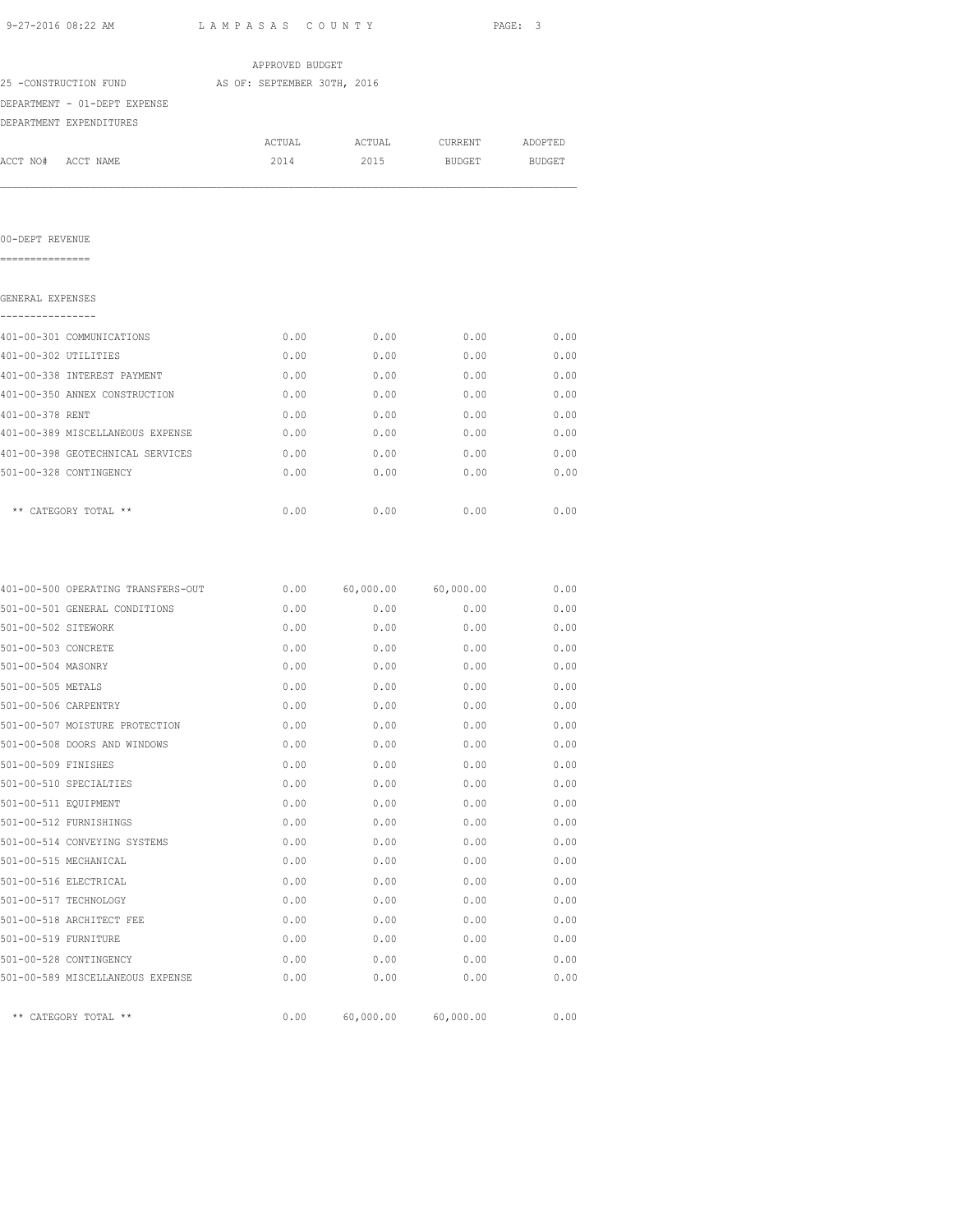| APPROVED BUDGET<br>25 -CONSTRUCTION FUND AS OF: SEPTEMBER 30TH, 2016<br>DEPARTMENT - 01-DEPT EXPENSE<br>DEPARTMENT EXPENDITURES<br>ACTUAL ACTUAL CURRENT ADOPTED<br>ACCT NO# ACCT NAME<br>2014 2015 BUDGET BUDGET<br>CAPITAL LEASE<br>-------------<br>0.00<br>0.00<br>401-00-900 PRINCIPAL PAYMENT<br>0.00<br>0.00<br>** CATEGORY TOTAL **<br>0.00<br>0.00<br>0.00<br>$0.00$ 60,000.00 60,000.00 0.00<br>** SUB-DEPARTMENT TOTAL **<br>01-DEPT EXPENSE<br>===============<br>GENERAL EXPENSES<br>---------------- |      |
|--------------------------------------------------------------------------------------------------------------------------------------------------------------------------------------------------------------------------------------------------------------------------------------------------------------------------------------------------------------------------------------------------------------------------------------------------------------------------------------------------------------------|------|
|                                                                                                                                                                                                                                                                                                                                                                                                                                                                                                                    |      |
|                                                                                                                                                                                                                                                                                                                                                                                                                                                                                                                    |      |
|                                                                                                                                                                                                                                                                                                                                                                                                                                                                                                                    |      |
|                                                                                                                                                                                                                                                                                                                                                                                                                                                                                                                    |      |
|                                                                                                                                                                                                                                                                                                                                                                                                                                                                                                                    |      |
|                                                                                                                                                                                                                                                                                                                                                                                                                                                                                                                    |      |
|                                                                                                                                                                                                                                                                                                                                                                                                                                                                                                                    |      |
|                                                                                                                                                                                                                                                                                                                                                                                                                                                                                                                    |      |
|                                                                                                                                                                                                                                                                                                                                                                                                                                                                                                                    |      |
|                                                                                                                                                                                                                                                                                                                                                                                                                                                                                                                    |      |
|                                                                                                                                                                                                                                                                                                                                                                                                                                                                                                                    | 0.00 |
|                                                                                                                                                                                                                                                                                                                                                                                                                                                                                                                    |      |
|                                                                                                                                                                                                                                                                                                                                                                                                                                                                                                                    |      |
|                                                                                                                                                                                                                                                                                                                                                                                                                                                                                                                    |      |
|                                                                                                                                                                                                                                                                                                                                                                                                                                                                                                                    |      |
|                                                                                                                                                                                                                                                                                                                                                                                                                                                                                                                    |      |
| 0.00<br>0.00<br>0.00<br>0.00<br>401-01-350 ANIMAL SHELTER CONSTRUCTION                                                                                                                                                                                                                                                                                                                                                                                                                                             |      |
| ** CATEGORY TOTAL **<br>0.00<br>0.00<br>0.00                                                                                                                                                                                                                                                                                                                                                                                                                                                                       | 0.00 |
|                                                                                                                                                                                                                                                                                                                                                                                                                                                                                                                    |      |
| ** SUB-DEPARTMENT TOTAL **<br>0.00<br>0.00<br>0.00<br>0.00                                                                                                                                                                                                                                                                                                                                                                                                                                                         |      |
| 02-MILLICAN WALL                                                                                                                                                                                                                                                                                                                                                                                                                                                                                                   |      |
| =================                                                                                                                                                                                                                                                                                                                                                                                                                                                                                                  |      |
| GENERAL EXPENSES                                                                                                                                                                                                                                                                                                                                                                                                                                                                                                   |      |
| ----------------<br>$0.00$ $0.00$ $0.00$<br>0.00<br>501-02-350 ANNEX CONSTRUCTION                                                                                                                                                                                                                                                                                                                                                                                                                                  |      |
|                                                                                                                                                                                                                                                                                                                                                                                                                                                                                                                    |      |
| ** CATEGORY TOTAL **<br>0.00<br>0.00<br>0.00                                                                                                                                                                                                                                                                                                                                                                                                                                                                       | 0.00 |
| CAPITAL OUTLAY                                                                                                                                                                                                                                                                                                                                                                                                                                                                                                     |      |
| 401-02-403 REAL ESTATE<br>0.00<br>0.00<br>0.00                                                                                                                                                                                                                                                                                                                                                                                                                                                                     | 0.00 |
|                                                                                                                                                                                                                                                                                                                                                                                                                                                                                                                    |      |
| ** CATEGORY TOTAL **<br>$0.00$ 0.00<br>0.00                                                                                                                                                                                                                                                                                                                                                                                                                                                                        | 0.00 |
| ** SUB-DEPARTMENT TOTAL **<br>0.00<br>0.00<br>0.00                                                                                                                                                                                                                                                                                                                                                                                                                                                                 |      |

03-PARKING LOT

==============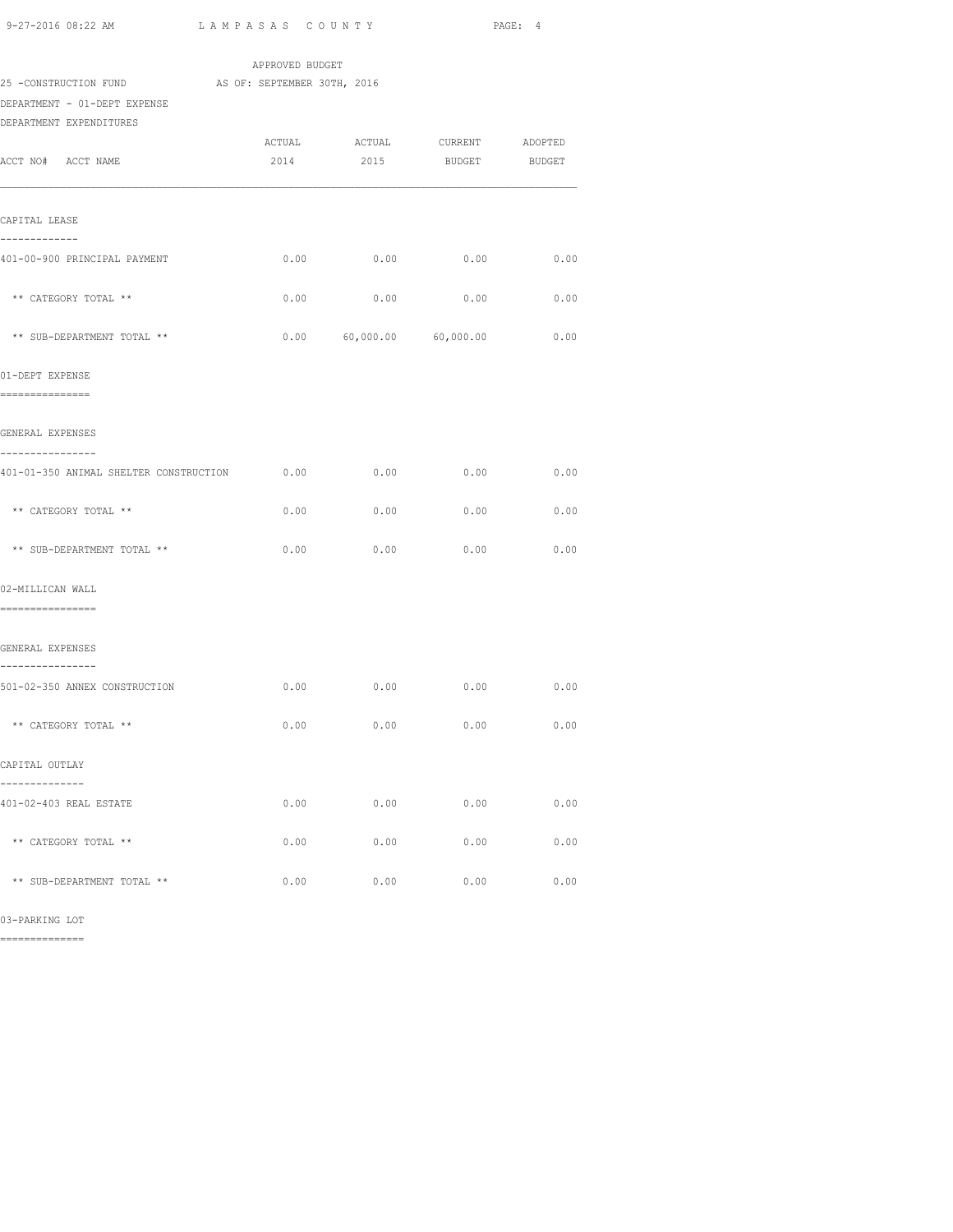| 9-27-2016 08:22 AM                                               | LAMPASAS COUNTY |      |                                    | PAGE: 5 |
|------------------------------------------------------------------|-----------------|------|------------------------------------|---------|
|                                                                  | APPROVED BUDGET |      |                                    |         |
| 25 -CONSTRUCTION FUND AS OF: SEPTEMBER 30TH, 2016                |                 |      |                                    |         |
| DEPARTMENT - 01-DEPT EXPENSE<br>DEPARTMENT EXPENDITURES          |                 |      |                                    |         |
|                                                                  |                 |      | ACTUAL ACTUAL CURRENT ADOPTED      |         |
| ACCT NO# ACCT NAME                                               | 2014            | 2015 | <b>BUDGET</b>                      | BUDGET  |
| GENERAL EXPENSES                                                 |                 |      |                                    |         |
| ------------                                                     |                 |      |                                    |         |
| 501-03-350 ANNEX CONSTRUCTION                                    |                 |      | $0.00$ $0.00$ $0.00$ $0.00$ $0.00$ |         |
| ** CATEGORY TOTAL **                                             | 0.00            | 0.00 | 0.00                               | 0.00    |
| ** SUB-DEPARTMENT TOTAL **                                       | 0.00            | 0.00 | 0.00                               | 0.00    |
| 04-PHONE SYSTEM<br>===============                               |                 |      |                                    |         |
| GENERAL EXPENSES                                                 |                 |      |                                    |         |
| . _ _ _ _ _ _ _ _ _ _ _ _ _ _ _<br>501-04-350 ANNEX CONSTRUCTION |                 |      | $0.00$ 0.00 0.00 0.00              |         |
| ** CATEGORY TOTAL **                                             | 0.00            | 0.00 | 0.00                               | 0.00    |
| ** SUB-DEPARTMENT TOTAL **                                       | 0.00            | 0.00 | 0.00                               | 0.00    |
| 05-JUDGE'S BENCH                                                 |                 |      |                                    |         |
| ================                                                 |                 |      |                                    |         |
| GENERAL EXPENSES                                                 |                 |      |                                    |         |
| ----------------<br>501-05-350 ANNEX CONSTRUCTION                |                 |      | $0.00$ 0.00 0.00 0.00              |         |
| ** CATEGORY TOTAL **                                             | 0.00            | 0.00 | 0.00                               | 0.00    |
| ** SUB-DEPARTMENT TOTAL **                                       | 0.00            | 0.00 | 0.00                               | 0.00    |
| 06-FILING SHELVING/MOVE                                          |                 |      |                                    |         |
| =========================                                        |                 |      |                                    |         |
| GENERAL EXPENSES                                                 |                 |      |                                    |         |
| 501-06-350 ANNEX CONSTRUCTION                                    | 0.00            | 0.00 | 0.00                               | 0.00    |
| ** CATEGORY TOTAL **                                             | 0.00            | 0.00 | 0.00                               | 0.00    |
| ** SUB-DEPARTMENT TOTAL **                                       | 0.00            | 0.00 | 0.00                               | 0.00    |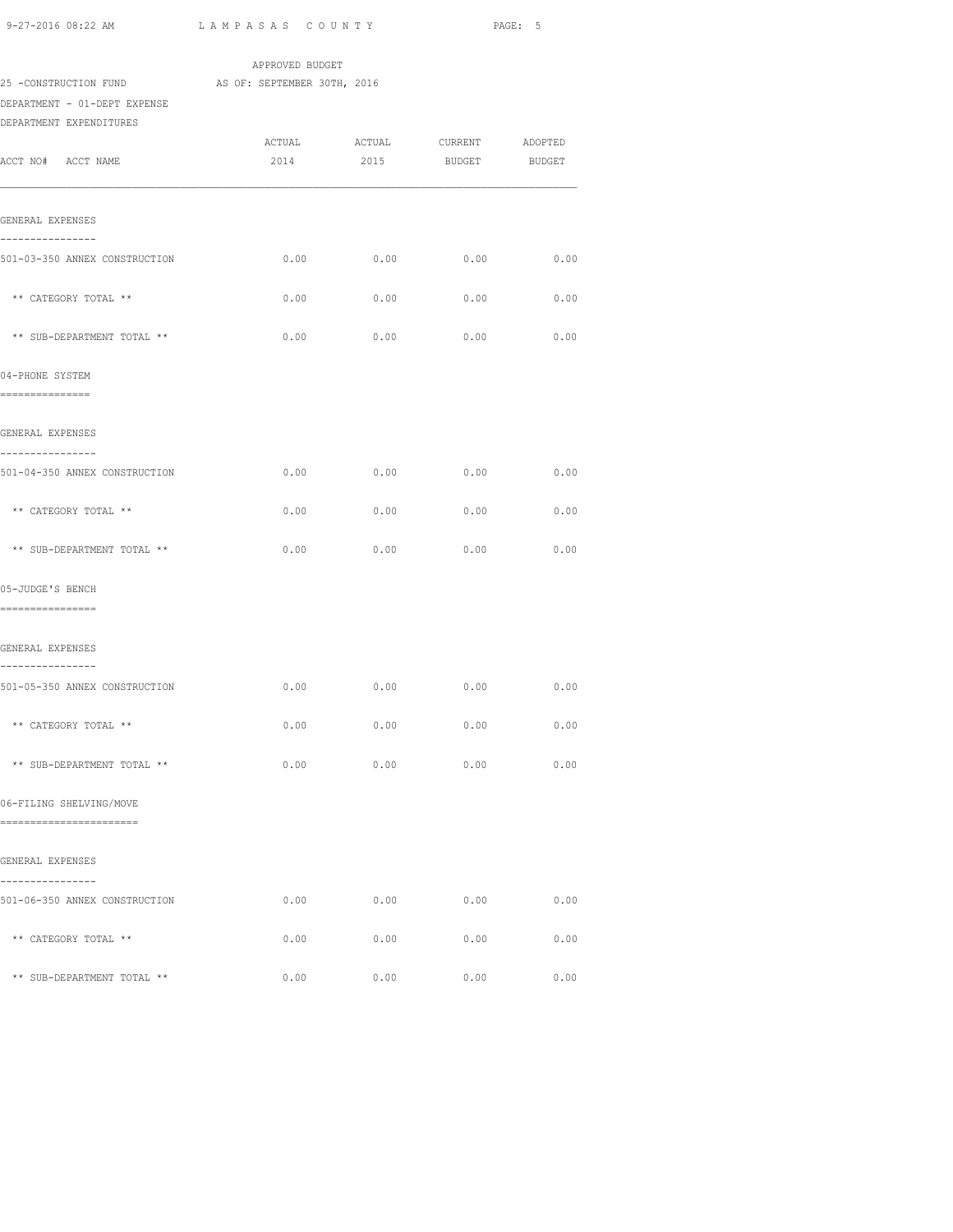| 9-27-2016 08:22 AM                                                | LAMPASAS COUNTY |                                   |               | PAGE: 6 |
|-------------------------------------------------------------------|-----------------|-----------------------------------|---------------|---------|
|                                                                   | APPROVED BUDGET |                                   |               |         |
| 25 -CONSTRUCTION FUND AS OF: SEPTEMBER 30TH, 2016                 |                 |                                   |               |         |
| DEPARTMENT - 01-DEPT EXPENSE<br>DEPARTMENT EXPENDITURES           |                 |                                   |               |         |
|                                                                   |                 | ACTUAL ACTUAL CURRENT             |               | ADOPTED |
| ACCT NO# ACCT NAME                                                | 2014            | 2015                              | <b>BUDGET</b> | BUDGET  |
| 07-NEW FILING SHELVING<br>-----------------------                 |                 |                                   |               |         |
| GENERAL EXPENSES                                                  |                 |                                   |               |         |
| ----------------<br>501-07-350 ANNEX CONSTRUCTION                 | 0.00            | 0.00                              | 0.00          | 0.00    |
| ** CATEGORY TOTAL **                                              | 0.00            | 0.00                              | 0.00          | 0.00    |
| ** SUB-DEPARTMENT TOTAL **                                        | 0.00            | 0.00                              | 0.00          | 0.00    |
| 08-BREEWAY POCKET PARK<br>========================                |                 |                                   |               |         |
| GENERAL EXPENSES                                                  |                 |                                   |               |         |
| ---------------<br>501-08-350 ANNEX CONSTRUCTION                  |                 | 0.00                              | $0.00$ 0.00   | 0.00    |
| ** CATEGORY TOTAL **                                              | 0.00            | 0.00                              | 0.00          | 0.00    |
| ** SUB-DEPARTMENT TOTAL **                                        | 0.00            | 0.00                              | 0.00          | 0.00    |
| 09-NEW FIRE DEPT BLDG<br>=======================                  |                 |                                   |               |         |
| GENERAL EXPENSES                                                  |                 |                                   |               |         |
| ----------<br>501-09-350 NEW FIRE DEPARTMENT BUILDIN 5,226.98     |                 |                                   | 0.00<br>0.00  | 0.00    |
| ** CATEGORY TOTAL **                                              |                 | 5,226.98 0.00 0.00                |               | 0.00    |
| ** SUB-DEPARTMENT TOTAL **                                        | 5,226.98        | 0.00                              | 0.00          | 0.00    |
| *** DEPARTMENT TOTAL ***                                          |                 | 5,226.98 60,000.00 60,000.00 0.00 |               |         |
| *** FUND TOTAL EXPENDITURES *** 5,226.98 60,000.00 60,000.00 0.00 |                 |                                   |               |         |
|                                                                   |                 |                                   |               |         |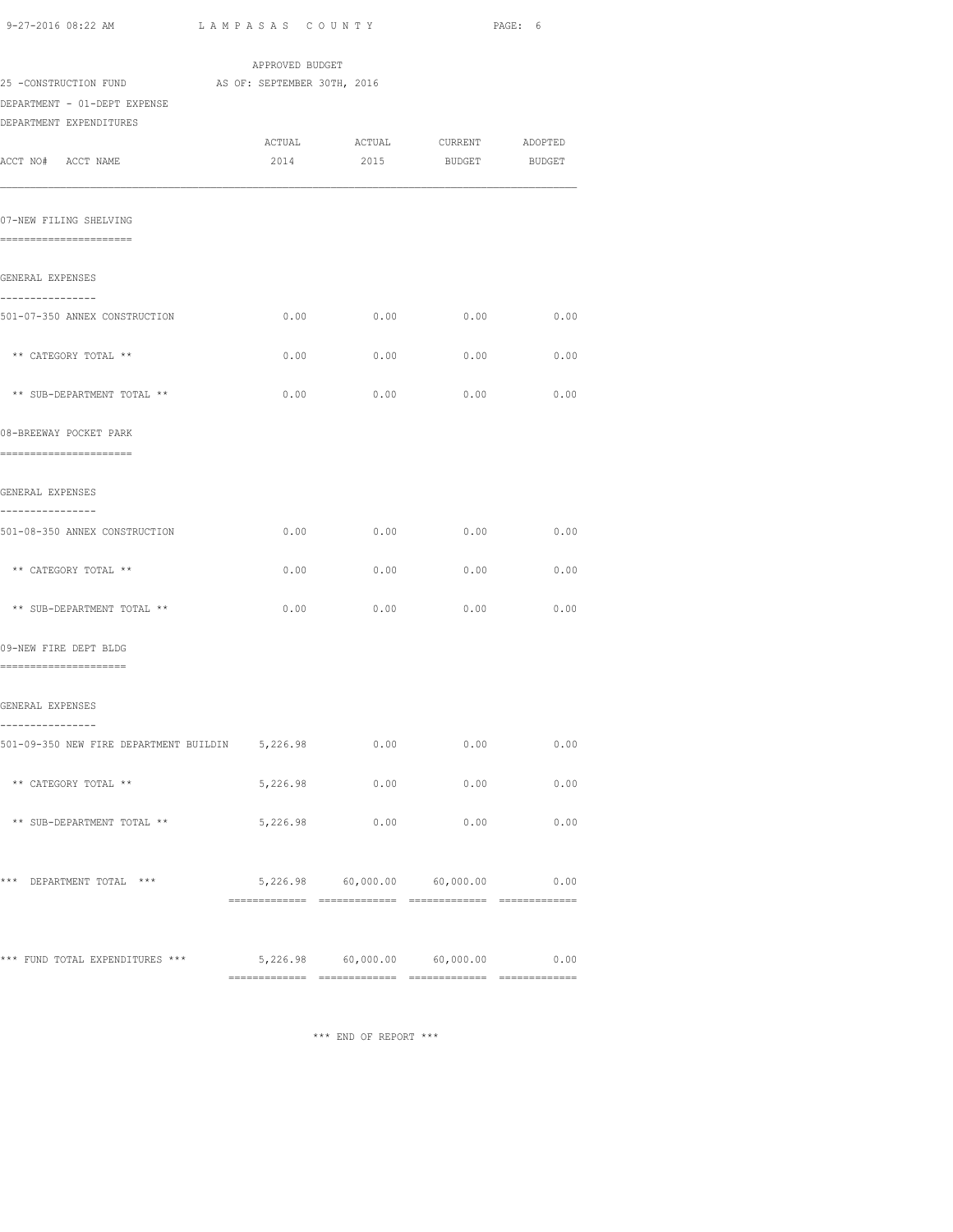APPROVED BUDGET 27 -MAJOR CRIMES ASSIST UNITE AS OF: SEPTEMBER 30TH, 2016

FINANCIAL SUMMARY

| ACCT NO# ACCT NAME                                      |       | ACTUAL ACTUAL CURRENT ADOPTED<br>2014 2015 BUDGET BUDGET            |                |                |
|---------------------------------------------------------|-------|---------------------------------------------------------------------|----------------|----------------|
| REVENUE SUMMARY                                         |       |                                                                     |                |                |
| 00-MAJOR CRIME ASST UNIT<br>01-MAJOR CRIME ASST UNIT    | 20.94 | $0.00$ 0.00 0.00<br>0.36                                            | 0.00           | 0.00<br>0.00   |
| *** TOTAL REVENUE ***                                   |       | 20.94 0.36                                                          | 0.00           | 0.00           |
| EXPENDITURE SUMMARY                                     |       |                                                                     |                |                |
| 01-MAJOR CRIME ASST UNIT                                | 9.90  | 0.00                                                                | 0.00           | 0.00           |
| *** TOTAL EXPENDITURES ***                              |       | $9.90 \t\t 0.00 \t\t 0.00 \t\t 0.00$<br>============= ============= | ============== | ============== |
| REVENUES OVER/(UNDER) EXPENDITURES 11.04 0.36 0.00 0.00 |       |                                                                     |                |                |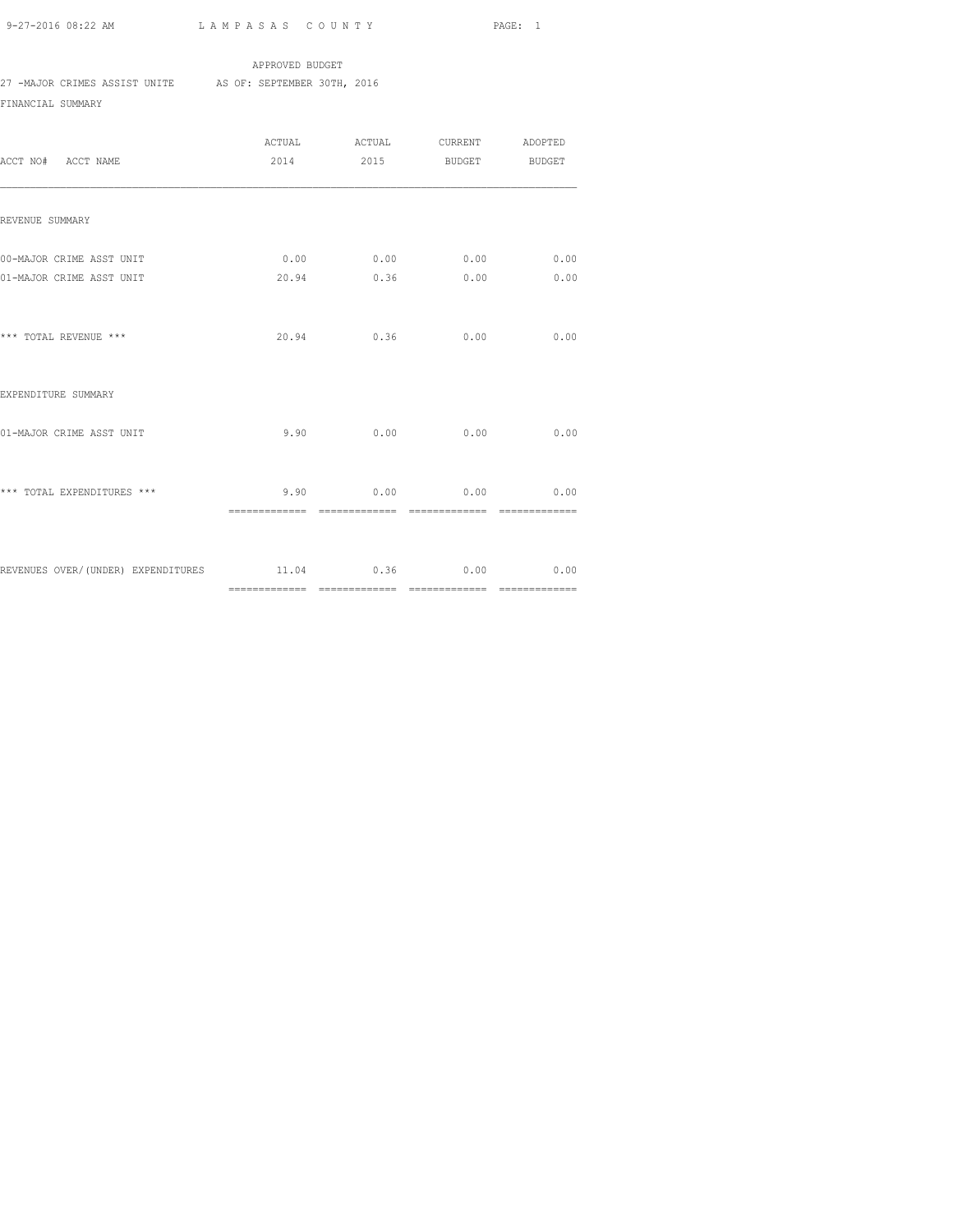APPROVED BUDGET 27 -MAJOR CRIMES ASSIST UNITE AS OF: SEPTEMBER 30TH, 2016

DEPARTMENT - 00-MAJOR CRIME ASST UNIT

DEPARTMENT REVENUES

|                                    | ACTUAL | ACTUAL | CURRENT       | ADOPTED       |
|------------------------------------|--------|--------|---------------|---------------|
| ACCT NO#<br>ACCT NAME              | 2014   | 2015   | <b>BUDGET</b> | <b>BUDGET</b> |
|                                    |        |        |               |               |
|                                    |        |        |               |               |
|                                    |        |        |               |               |
|                                    |        |        |               |               |
| MAJOR CRIMES                       |        |        |               |               |
| 100-00-187 FORFEITED PROPERTY      | 0.00   | 0.00   | 0.00          | 0.00          |
|                                    |        |        |               |               |
| ** SUB-DEPARTMENT REVENUE TOTAL ** | 0.00   | 0.00   | 0.00          | 0.00          |
|                                    |        |        |               |               |

 $**$  DEPARTMENT REVENUE TOTAL  $**$  0.00 0.00 0.00 0.00 0.00 0.00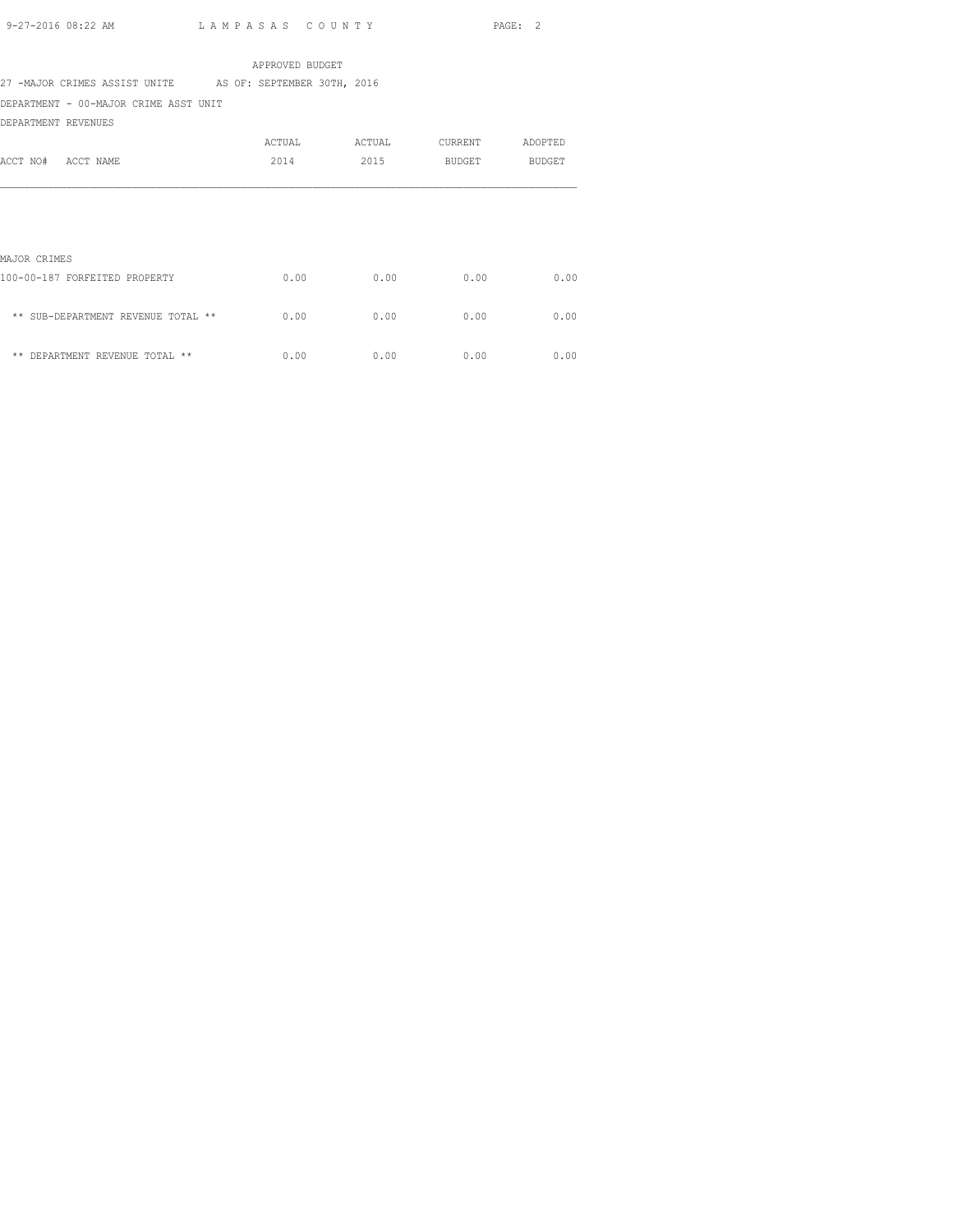#### APPROVED BUDGET

27 -MAJOR CRIMES ASSIST UNITE AS OF: SEPTEMBER 30TH, 2016

DEPARTMENT - 01-MAJOR CRIME ASST UNIT

DEPARTMENT REVENUES

|                                    | ACTUAL                  | ACTUAL                 | CURRENT       | ADOPTED                |
|------------------------------------|-------------------------|------------------------|---------------|------------------------|
| ACCT NO#<br>ACCT NAME              | 2014                    | 2015                   | BUDGET        | <b>BUDGET</b>          |
|                                    |                         |                        |               |                        |
|                                    |                         |                        |               |                        |
| MAJOR CRIMES                       |                         |                        |               |                        |
| 101-00-099 INTEREST REVENUE        | 20.94                   | 0.36                   | 0.00          | 0.00                   |
| 101-00-116 GRANT REVENUE           | 0.00                    | 0.00                   | 0.00          | 0.00                   |
| 101-00-190 MISCELLANEOUS           | 0.00                    | 0.00                   | 0.00          | 0.00                   |
| 201-00-010 OPERATING TRANSFER - IN | 0.00                    | 0.00                   | 0.00          | 0.00                   |
| ** SUB-DEPARTMENT REVENUE TOTAL ** | 20.94                   | 0.36                   | 0.00          | 0.00                   |
| ** DEPARTMENT REVENUE TOTAL **     | 20.94                   | 0.36                   | 0.00          | 0.00                   |
|                                    |                         |                        |               |                        |
| *** FUND TOTAL REVENUES ***        | 20.94<br>============== | 0.36<br>-------------- | 0.00<br>_____ | 0.00<br>-------------- |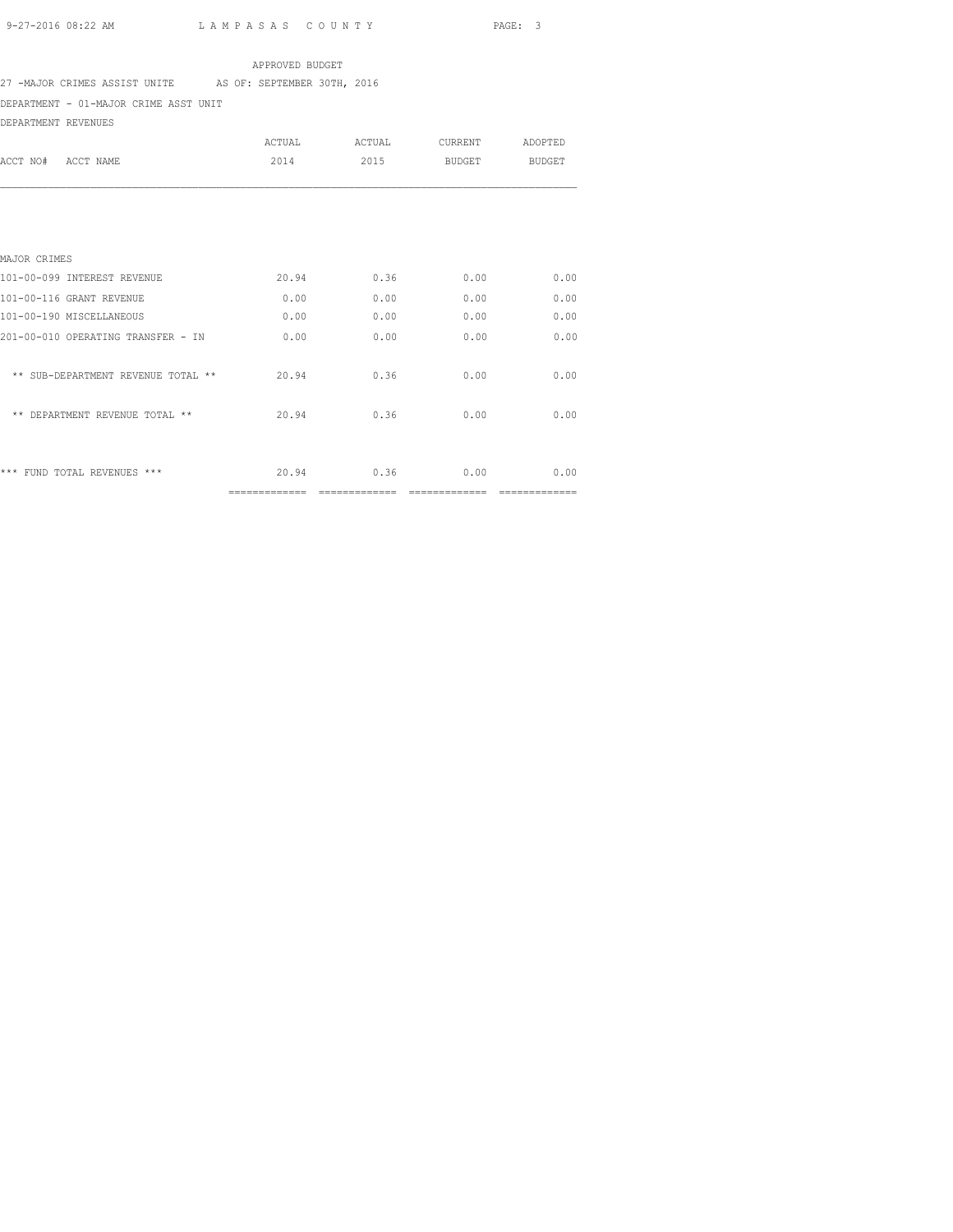|                                                                | APPROVED BUDGET |             |                  |         |
|----------------------------------------------------------------|-----------------|-------------|------------------|---------|
| 27 -MAJOR CRIMES ASSIST UNITE AS OF: SEPTEMBER 30TH, 2016      |                 |             |                  |         |
| DEPARTMENT - 01-MAJOR CRIME ASST UNIT                          |                 |             |                  |         |
| DEPARTMENT EXPENDITURES                                        |                 |             |                  |         |
|                                                                | ACTUAL          |             | ACTUAL CURRENT   | ADOPTED |
| ACCT NO# ACCT NAME                                             | 2014            | 2015        | <b>BUDGET</b>    | BUDGET  |
|                                                                |                 |             |                  |         |
|                                                                |                 |             |                  |         |
|                                                                |                 |             |                  |         |
| MAJOR CRIMES                                                   |                 |             |                  |         |
| ============                                                   |                 |             |                  |         |
|                                                                |                 |             |                  |         |
| WAGES<br>-----                                                 |                 |             |                  |         |
| 401-00-120 SALARY/OVERTIME                                     | 0.00            | 0.00        | 0.00             | 0.00    |
| 401-00-132 SALARIES & WAGES INVESTIGAT                         | 0.00            | 0.00        | 0.00             | 0.00    |
|                                                                |                 |             |                  |         |
| ** CATEGORY TOTAL **                                           | 0.00            | 0.00        | 0.00             | 0.00    |
|                                                                |                 |             |                  |         |
| EMPLOYEE BENEFITS                                              |                 |             |                  |         |
| ------------                                                   |                 |             |                  |         |
| 401-00-203 FICA BENEFITS                                       |                 |             | $0.00$ 0.00 0.00 | 0.00    |
| 401-00-204 GROUP MEDICAL INSURANCE (0.10) 0.00                 |                 |             | 0.00             | 0.00    |
| 401-00-205 RETIREMENT                                          |                 | $0.00$ 0.00 | 0.00             | 0.00    |
| 401-00-207 WORKMEN'S COMP                                      | 0.00            | 0.00        | 0.00             | 0.00    |
| 401-00-208 UNEMPLOYMENT INSURANCE                              | 0.00            | 0.00        | 0.00             | 0.00    |
|                                                                |                 |             |                  |         |
| ** CATEGORY TOTAL **<br>$\sqrt{2}$                             | 0.10)           | 0.00        | 0.00             | 0.00    |
|                                                                |                 |             |                  |         |
| GENERAL EXPENSES                                               |                 |             |                  |         |
| . _ _ _ _ _ _ _ _ _ _ _ _ _ _ _ _<br>401-00-301 COMMUNICATIONS | 0.00            | 0.00        | 0.00             | 0.00    |
| 401-00-302 UTILITIES                                           | 0.00            | 0.00        | 0.00             | 0.00    |
| 401-00-304 OPERATING SUPPLIES                                  | 0.00            | 0.00        | 0.00             | 0.00    |
| 401-00-305 TRAVEL AND INSERVICE                                | 0.00            | 0.00        | $0.00$ 0.00      |         |
| 401-00-307 INSURANCE AND BONDS                                 | 0.00            | 0.00        | 0.00             | 0.00    |
| 401-00-317 IMPOUND FEES                                        | 0.00            | 0.00        | 0.00             | 0.00    |
| 401-00-320 SHARED FORFEITURES                                  | 0.00            | 0.00        | 0.00             | 0.00    |
| 401-00-325 CONFIDENTIAL FUNDS                                  | 0.00            | 0.00        | 0.00             | 0.00    |
| 401-00-333 CONTRACTED SERVICES                                 | 0.00            | 0.00        | 0.00             | 0.00    |
| 401-00-342 GAS & OIL                                           | 0.00            | 0.00        | 0.00             | 0.00    |
| 401-00-343 REPAIRS & MAINTENANCE VEHIC                         | 0.00            | 0.00        | 0.00             | 0.00    |
| 401-00-345 MEDICAL SERVICES                                    | 0.00            | 0.00        | 0.00             | 0.00    |
| 401-00-370 EQUIPMENT RENTAL COPIER                             | 0.00            | 0.00        | 0.00             | 0.00    |
| 401-00-375 BANK CHARGES                                        | 10.00           | 0.00        | 0.00             | 0.00    |

\*\* CATEGORY TOTAL \*\* 10.00 0.00 0.00 0.00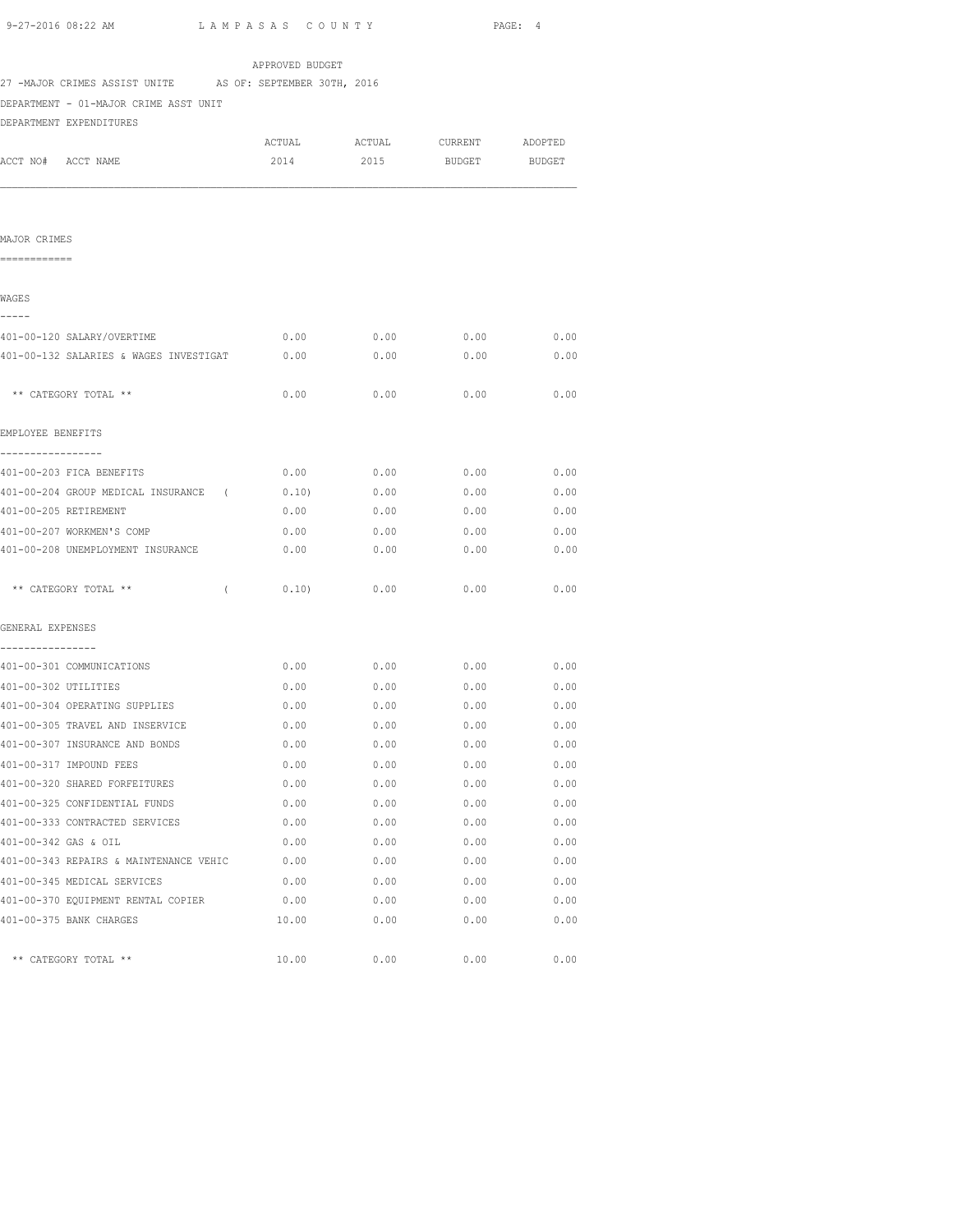## APPROVED BUDGET

## 27 -MAJOR CRIMES ASSIST UNITE AS OF: SEPTEMBER 30TH, 2016

DEPARTMENT - 01-MAJOR CRIME ASST UNIT

DEPARTMENT EXPENDITURES

| ACCT NO# ACCT NAME                                    | ACTUAL<br>2014 | ACTUAL                             | CURRENT ADOPTED<br>2015 BUDGET BUDGET |      |
|-------------------------------------------------------|----------------|------------------------------------|---------------------------------------|------|
| CAPITAL OUTLAY                                        |                |                                    |                                       |      |
| 401-00-401 OFFICE EQUIPMENT                           | 0.00           |                                    | $0.00$ 0.00                           | 0.00 |
| 401-00-402 OPERATING EQUIPMENT                        | 0.00           | 0.00                               | 0.00                                  | 0.00 |
| ** CATEGORY TOTAL **                                  | 0.00           | 0.00                               | 0.00                                  | 0.00 |
| 401-00-500 TRANSFERS OUT                              | 0.00           | 0.00                               | 0.00                                  | 0.00 |
| ** CATEGORY TOTAL **                                  | 0.00           | 0.00                               | 0.00                                  | 0.00 |
| ** SUB-DEPARTMENT TOTAL **                            | 9.90           | 0.00                               | 0.00                                  | 0.00 |
| *** DEPARTMENT TOTAL ***                              | ============== | $9.90$ 0.00 0.00<br>============== | ==============                        | 0.00 |
| *** FUND TOTAL EXPENDITURES *** $9.90$ 0.00 0.00 0.00 |                |                                    |                                       | 0.00 |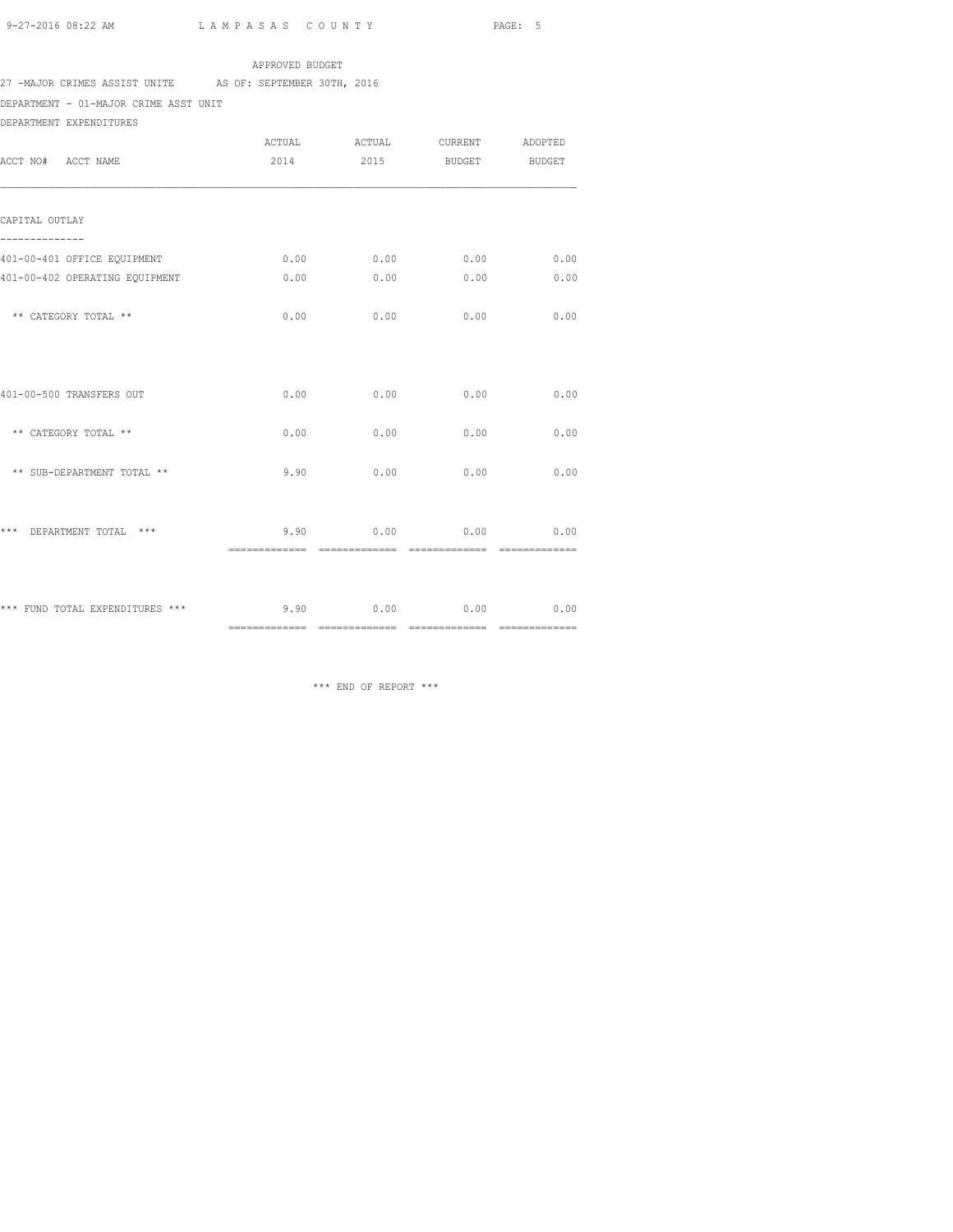|                           | APPROVED BUDGET             |  |
|---------------------------|-----------------------------|--|
| 28 -CHILDREN'S TRUST FUND | AS OF: SEPTEMBER 30TH, 2016 |  |
| FINANCIAL SUMMARY         |                             |  |

| ACCT NO# ACCT NAME                                                 |       |      | ACTUAL ACTUAL CURRENT ADOPTED<br>2014 2015 BUDGET BUDGET |          |
|--------------------------------------------------------------------|-------|------|----------------------------------------------------------|----------|
| REVENUE SUMMARY                                                    |       |      |                                                          |          |
| 00-DEPT REVENUE                                                    | 0.00  |      | 0.00 1,800.00                                            | 1,800.00 |
| *** TOTAL REVENUE ***                                              |       |      | $0.00$ $0.00$ $1,800.00$ $1,800.00$                      |          |
| EXPENDITURE SUMMARY                                                |       |      |                                                          |          |
| 01-DEPT EXPENDITURES                                               | 10.00 | 0.00 | 0.00                                                     | 0.00     |
| *** TOTAL EXPENDITURES ***                                         |       |      | $10.00$ 0.00 0.00 0.00                                   |          |
| REVENUES OVER/(UNDER) EXPENDITURES ( 10.00) 0.00 1,800.00 1,800.00 |       |      |                                                          |          |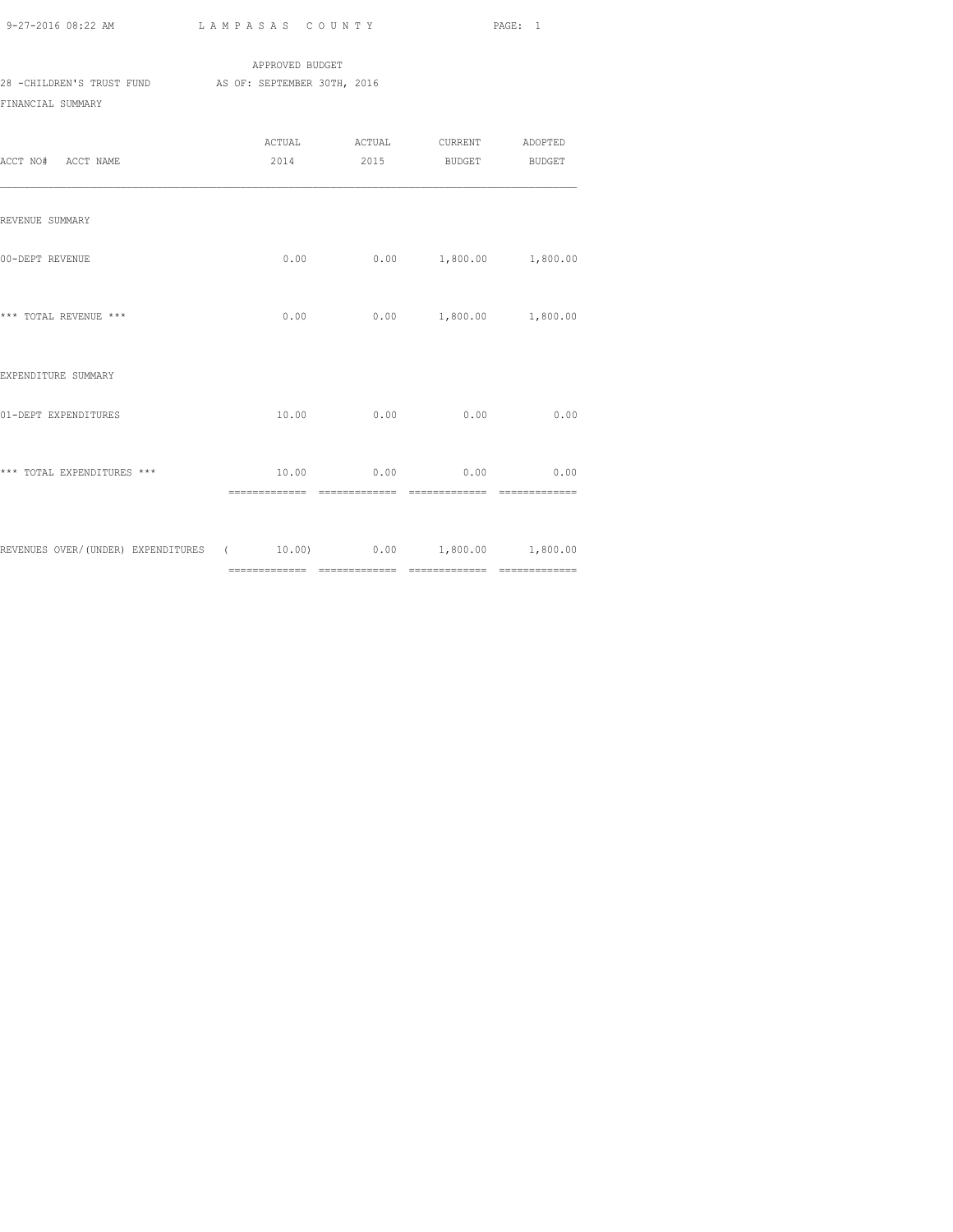|                                                       | APPROVED BUDGET |        |                               |         |
|-------------------------------------------------------|-----------------|--------|-------------------------------|---------|
| 28 -CHILDREN'S TRUST FUND AS OF: SEPTEMBER 30TH, 2016 |                 |        |                               |         |
| DEPARTMENT - 00-DEPT REVENUE                          |                 |        |                               |         |
| DEPARTMENT REVENUES                                   |                 |        |                               |         |
|                                                       | ACTUAL          | ACTUAL | CURRENT                       | ADOPTED |
| ACCT NO# ACCT NAME                                    | 2014            | 2015   | BUDGET                        | BUDGET  |
|                                                       |                 |        |                               |         |
|                                                       |                 |        |                               |         |
| 100-00-099 INTEREST REVENUE                           | 0.00            | 0.00   | 0.00                          | 0.00    |
| 100-00-106 COUNTY CLERK                               | 0.00            |        | $0.00$ 1,800.00 1,800.00      |         |
| ** SUB-DEPARTMENT REVENUE TOTAL **                    | 0.00            |        | $0.00$ 1,800.00 1,800.00      |         |
| ** DEPARTMENT REVENUE TOTAL **                        | 0.00            |        | $0.00$ 1,800.00 1,800.00      |         |
| *** FUND TOTAL REVENUES ***                           |                 |        | $0.00$ 0.00 1,800.00 1,800.00 |         |

============= ============= ============= =============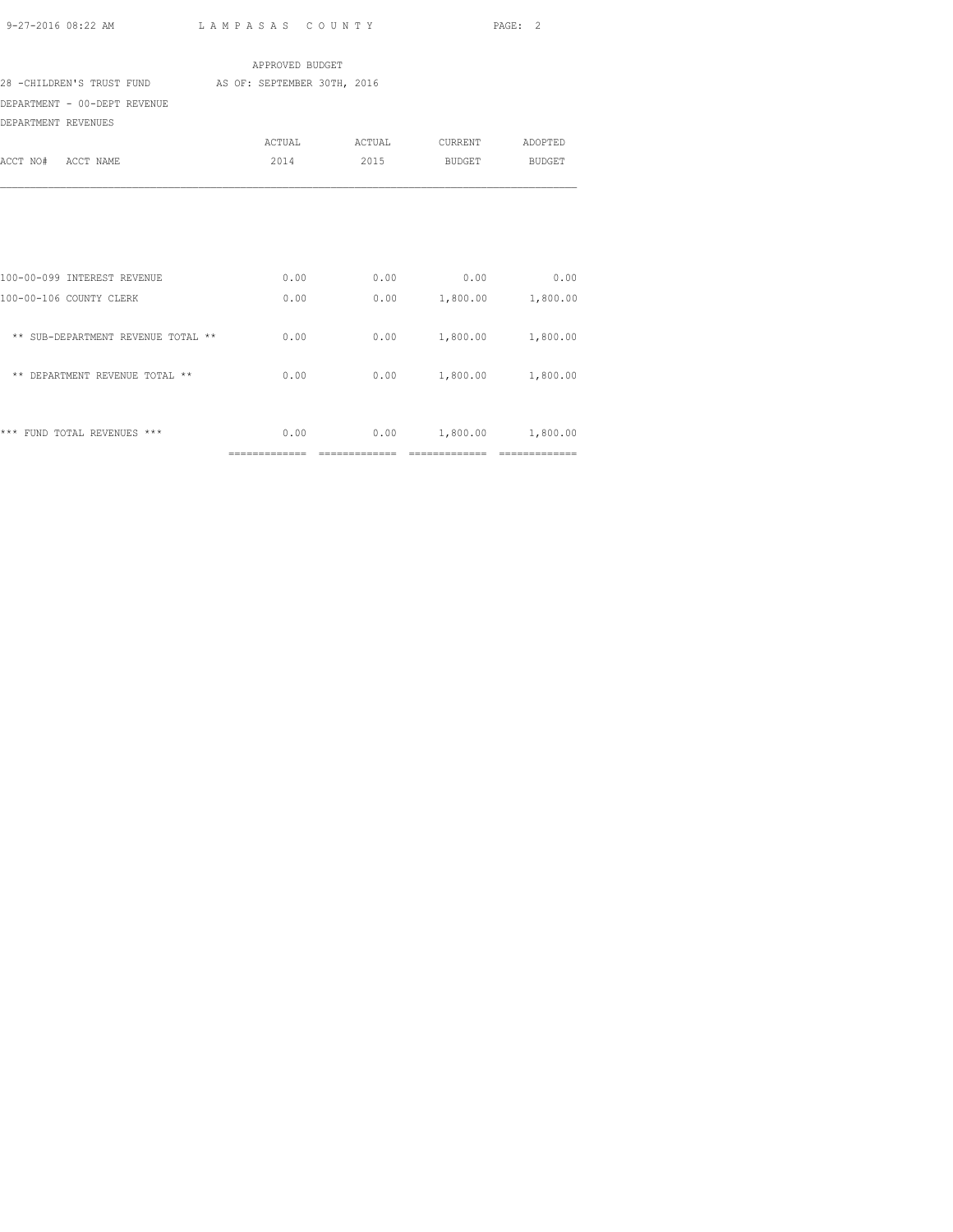| 9-27-2016 08:22 AM                                    | LAMPASAS COUNTY |      |               | PAGE: 3 |
|-------------------------------------------------------|-----------------|------|---------------|---------|
|                                                       | APPROVED BUDGET |      |               |         |
| 28 -CHILDREN'S TRUST FUND AS OF: SEPTEMBER 30TH, 2016 |                 |      |               |         |
| DEPARTMENT - 01-DEPT EXPENDITURES                     |                 |      |               |         |
| DEPARTMENT EXPENDITURES                               |                 |      |               |         |
|                                                       |                 |      |               |         |
| ACCT NO# ACCT NAME                                    | 2014            | 2015 | BUDGET BUDGET |         |
| GENERAL EXPENSES                                      |                 |      |               |         |
| 401-00-355 STATE TREASURER                            | 0.00            | 0.00 | 0.00          | 0.00    |
| 401-00-375 BANK CHARGES                               | 10.00           | 0.00 | 0.00          | 0.00    |
| ** CATEGORY TOTAL **                                  | 10.00           | 0.00 | 0.00          | 0.00    |
| ** SUB-DEPARTMENT TOTAL **                            | 10.00           | 0.00 | 0.00          | 0.00    |

| ***                             | 10.00                                   | 0.00                  | 0.00                  | 0.00                  |
|---------------------------------|-----------------------------------------|-----------------------|-----------------------|-----------------------|
| $***$                           | ______________                          | _____________         | _____________         | --------------        |
| DEPARTMENT TOTAL                | -------------                           | -------------         | ______________        | --------------        |
| *** FUND TOTAL EXPENDITURES *** | 10.00<br>_____________<br>------------- | 0.00<br>------------- | 0.00<br>------------- | 0.00<br>------------- |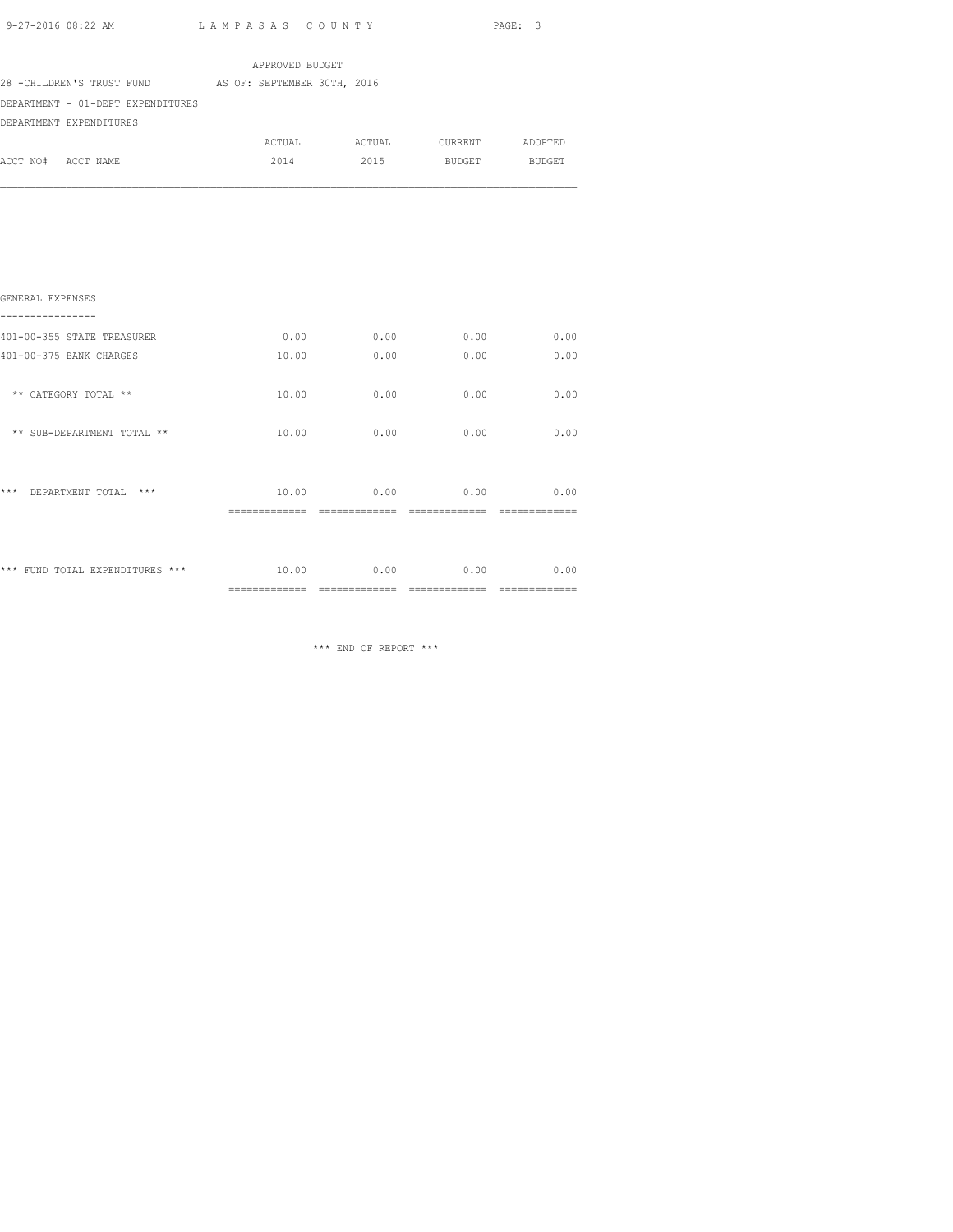|  | 9-27-2016 08:22 AM |  |
|--|--------------------|--|

============= ============= ============= =============

| 9-27-2016 08:22 AM                                                     | LAMPASAS COUNTY |                                                |  |  |  |  |  |  |
|------------------------------------------------------------------------|-----------------|------------------------------------------------|--|--|--|--|--|--|
|                                                                        | APPROVED BUDGET |                                                |  |  |  |  |  |  |
| 29 -ELECTION FUND                                                      |                 | AS OF: SEPTEMBER 30TH, 2016                    |  |  |  |  |  |  |
| FINANCIAL SUMMARY                                                      |                 |                                                |  |  |  |  |  |  |
|                                                                        |                 | ACTUAL ACTUAL CURRENT ADOPTED                  |  |  |  |  |  |  |
| ACCT NO# ACCT NAME                                                     |                 | 2014 2015 BUDGET BUDGET                        |  |  |  |  |  |  |
| REVENUE SUMMARY                                                        |                 |                                                |  |  |  |  |  |  |
| 00- DEPT REVENUE                                                       |                 | 134,502.98  104,571.51  136,312.00  171,233.00 |  |  |  |  |  |  |
| *** TOTAL REVENUE ***                                                  |                 | 134,502.98  104,571.51  136,312.00  171,233.00 |  |  |  |  |  |  |
| EXPENDITURE SUMMARY                                                    |                 |                                                |  |  |  |  |  |  |
| 01- DEPT EXPENDITURE                                                   |                 | 129,816.74  113,704.45  136,312.00  171,233.00 |  |  |  |  |  |  |
| *** TOTAL EXPENDITURES *** 129,816.74 113,704.45 136,312.00 171,233.00 |                 |                                                |  |  |  |  |  |  |
|                                                                        |                 |                                                |  |  |  |  |  |  |
| REVENUES OVER/(UNDER) EXPENDITURES 4,686.24 (9,132.94) 0.00 0.00       |                 |                                                |  |  |  |  |  |  |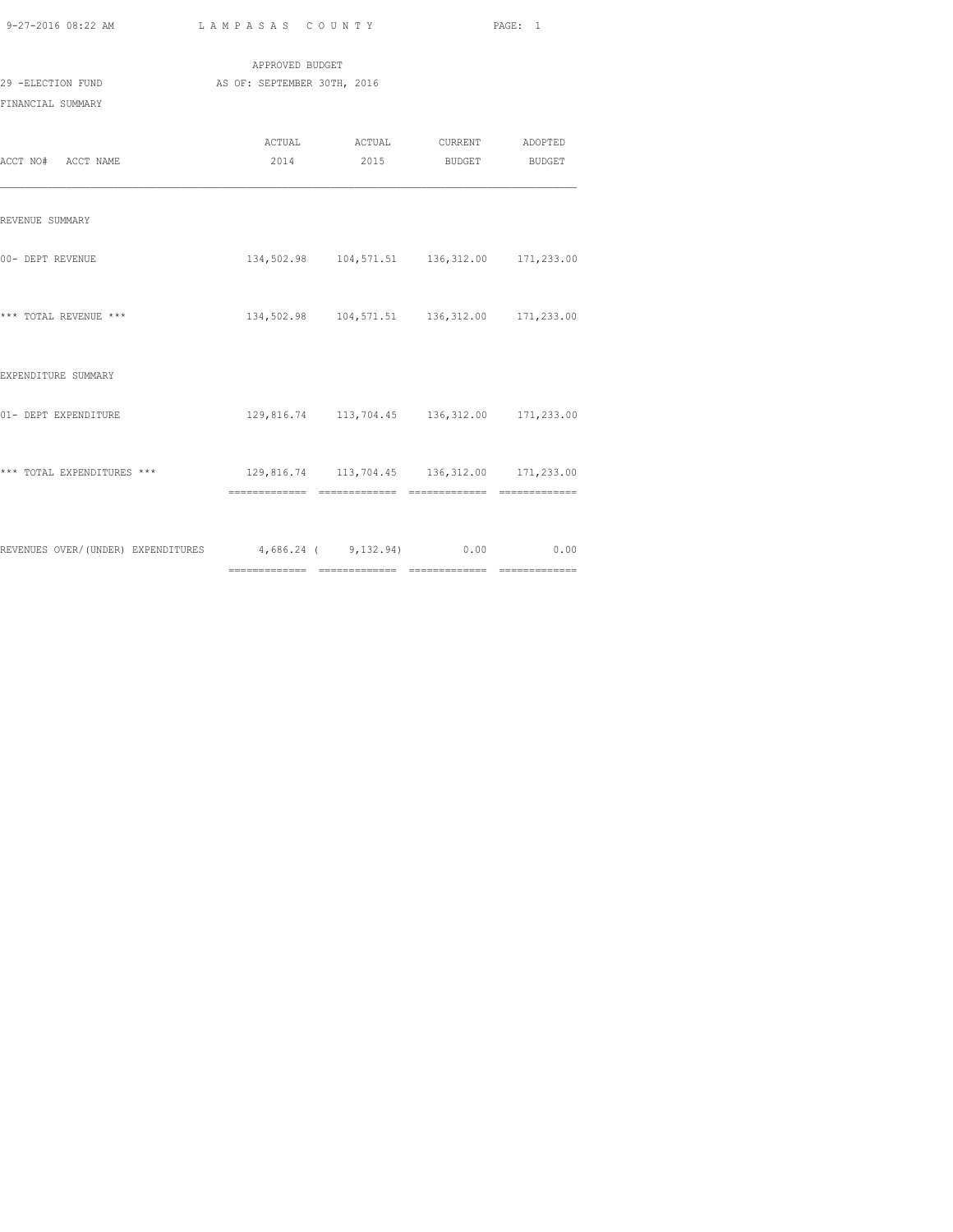|                               | APPROVED BUDGET             |        |         |               |
|-------------------------------|-----------------------------|--------|---------|---------------|
| 29 -ELECTION FUND             | AS OF: SEPTEMBER 30TH, 2016 |        |         |               |
| DEPARTMENT - 00- DEPT REVENUE |                             |        |         |               |
| DEPARTMENT REVENUES           |                             |        |         |               |
|                               | ACTUAL                      | ACTUAL | CURRENT | ADOPTED       |
| ACCT NO# ACCT NAME            | 2014                        | 2015   | BUDGET  | <b>BUDGET</b> |

| 100-00-011 VOTER REGISTRATION         | 0.00          | 0.00       | 0.00       | 0.00       |
|---------------------------------------|---------------|------------|------------|------------|
| 100-00-080 ELECTION FUND TECHNOLOGY   | 0.00          | 0.00       | 800.00     | 800.00     |
| 100-00-099 INTEREST REVENUE           | 0.00          | 0.00       | 0.00       | 0.00       |
| 100-00-116 GRANT REVENUE - HAVA       | 0.00          | 0.00       | 0.00       | 0.00       |
| 100-00-151 CHAPTER 19 STATE REIMBURSE | 3,183.25      | 1,114.51   | 0.00       | 1,800.00   |
| 100-00-152 ELECTION CONTRACTS         | 23,064.73     | 16,907.00  | 15,000.00  | 10,000.00  |
| 100-00-190 MISCELLANEOUS RECEIPTS     | 155.00        | 50.00      | 200.00     | 50.00      |
| 200-00-010 OPERATING TRANSFERS-IN     | 108,100.00    | 86,500.00  | 120,312.00 | 158,583.00 |
| ** SUB-DEPARTMENT REVENUE TOTAL **    | 134,502.98    | 104,571.51 | 136,312.00 | 171,233.00 |
| ** DEPARTMENT REVENUE TOTAL **        | 134,502.98    | 104,571.51 | 136,312.00 | 171,233.00 |
| *** FUND TOTAL REVENUES ***           | 134,502.98    | 104,571.51 | 136,312.00 | 171,233.00 |
|                                       | ============= |            |            |            |
|                                       |               |            |            |            |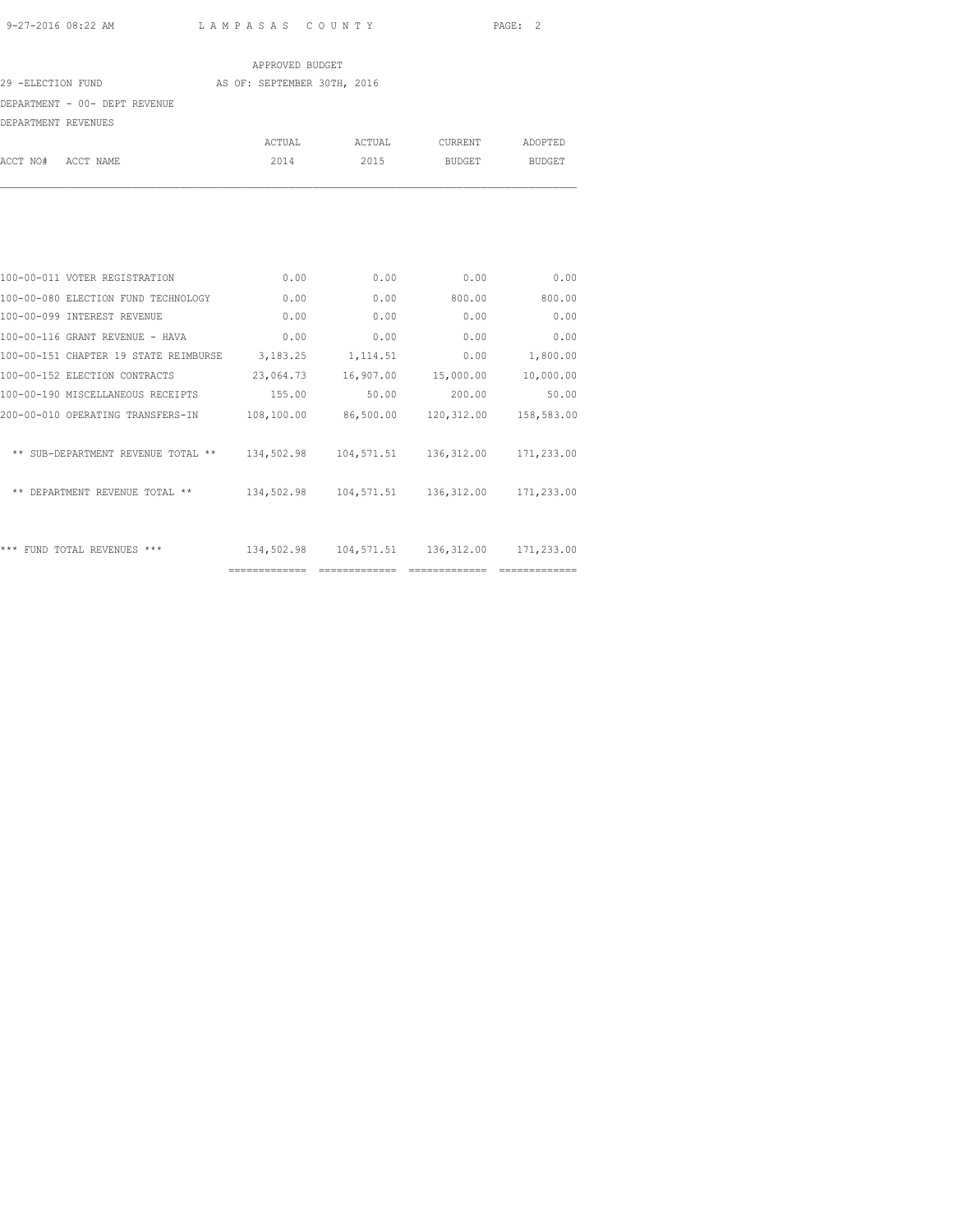|                                   | APPROVED BUDGET             |        |                |               |
|-----------------------------------|-----------------------------|--------|----------------|---------------|
| 29 -ELECTION FUND                 | AS OF: SEPTEMBER 30TH, 2016 |        |                |               |
| DEPARTMENT - 01- DEPT EXPENDITURE |                             |        |                |               |
| DEPARTMENT EXPENDITURES           |                             |        |                |               |
|                                   | ACTUAL                      | ACTUAL | <b>CURRENT</b> | ADOPTED       |
| ACCT NO#<br>ACCT NAME             | 2014                        | 2015   | BUDGET         | <b>BUDGET</b> |
|                                   |                             |        |                |               |
|                                   |                             |        |                |               |

| I |  |
|---|--|
|   |  |

| 401-00-102 SALARIES & WAGES APPOINTED 32,570.87 32,983.89 34,233.00                |           |                                            |           | 47,476.00        |
|------------------------------------------------------------------------------------|-----------|--------------------------------------------|-----------|------------------|
| 401-00-104 SALARIES & WAGES DEPUTY #34  24,026.26  24,828.66  25,585.00  24,518.00 |           |                                            |           |                  |
| 401-00-106 TEMPORARY EMLOYEE                                                       | 0.00      | 0.00                                       | 0.00      | 0.00             |
| 401-00-120 SALARY/OVERTIME                                                         | 0.00      | 0.00                                       | 0.00      | 0.00             |
| ** CATEGORY TOTAL **                                                               |           | 56,597.13 57,812.55 59,818.00 71,994.00    |           |                  |
| EMPLOYEE BENEFITS                                                                  |           |                                            |           |                  |
| -----------------<br>401-00-203 FICA BENEFITS                                      |           | 4,168.06 4,306.08 4,575.00 5,575.00        |           |                  |
| 401-00-204 GROUP MEDICAL INSURANCE                                                 | 264.00    | 223.18                                     |           | 228.00 16,439.00 |
| 401-00-205 RETIREMENT                                                              |           | 8,930.91 9,209.85 9,569.00 11,660.00       |           |                  |
| 401-00-207 WORKMEN'S COMP                                                          | 146.00    | 12.00                                      | 198.00    | 242.00           |
| 401-00-208 UNEMPLOYMENT INSURANCE                                                  | 19.00     | 0.00                                       | 19.00     | 118.00           |
| 401-00-212 PHONE ALLOWANCE                                                         |           | 480.00 480.00                              | 480.00    | 480.00           |
| ** CATEGORY TOTAL **                                                               |           | 14,007.97  14,231.11  15,069.00  34,514.00 |           |                  |
| GENERAL EXPENSES<br>.                                                              |           |                                            |           |                  |
| 401-00-300 INTERPRETER                                                             | 0.00      | 0.00                                       | 0.00      | 0.00             |
| 401-00-301 COMMUNICATIONS                                                          | 833.54    | 379.90                                     | 800.00    | 800.00           |
| 401-00-303 COMPUTER SUPPLIES                                                       | 724.21    | 525.34                                     | 800.00    | 800.00           |
| 401-00-304 OPERATING SUPPLIES                                                      | 596.99    | 97.60                                      | 600.00    | 600.00           |
| 401-00-305 TRAVEL & INSERVICE TRAINING                                             | 2,326.62  | 2,900.18                                   | 2,000.00  | 2,500.00         |
| 401-00-311 REPAIR/MAINTENANCE                                                      | 459.90    | 152.00                                     | 400.00    | 1,200.00         |
| 401-00-312 EQUIPMENT MAINTENANCE CONT 11,643.75                                    |           | 12,077.00                                  | 12,000.00 | 12,000.00        |
| 401-00-315 DUES                                                                    | 250.00    | 0.00                                       | 300.00    | 300.00           |
| 401-00-333 CONTRACTED SERVICES (BALLOT)                                            | 0.00      | 13, 144.92                                 | 18,000.00 | 18,000.00        |
| 401-00-337 ELECTIONS, JUDGES & SUPPLIE 36,500.71                                   |           | 3,074.53                                   | 10,000.00 | 10,000.00        |
| 401-00-354 VOTER REGISTRATION                                                      | 3,605.21  | 0.00                                       | 4,000.00  | 5,000.00         |
| 401-00-361 POSTAGE                                                                 | 68.36     | 48.00                                      | 300.00    | 300.00           |
| 401-00-370 EQUIPMENT RENTAL - COPIER 2,138.52                                      |           | 1,960.31                                   | 2,200.00  | 2,200.00         |
| 401-00-375 BANK CHARGES                                                            | 0.00      | 0.00                                       | 25.00     | 25.00            |
| 401-00-389 MISCELLANOUS EXPENSE                                                    | 63.83     | 0.00                                       | 0.00      | 1,000.00         |
| ** CATEGORY TOTAL **                                                               | 59,211.64 | 34,359.78                                  | 51,425.00 | 54,725.00        |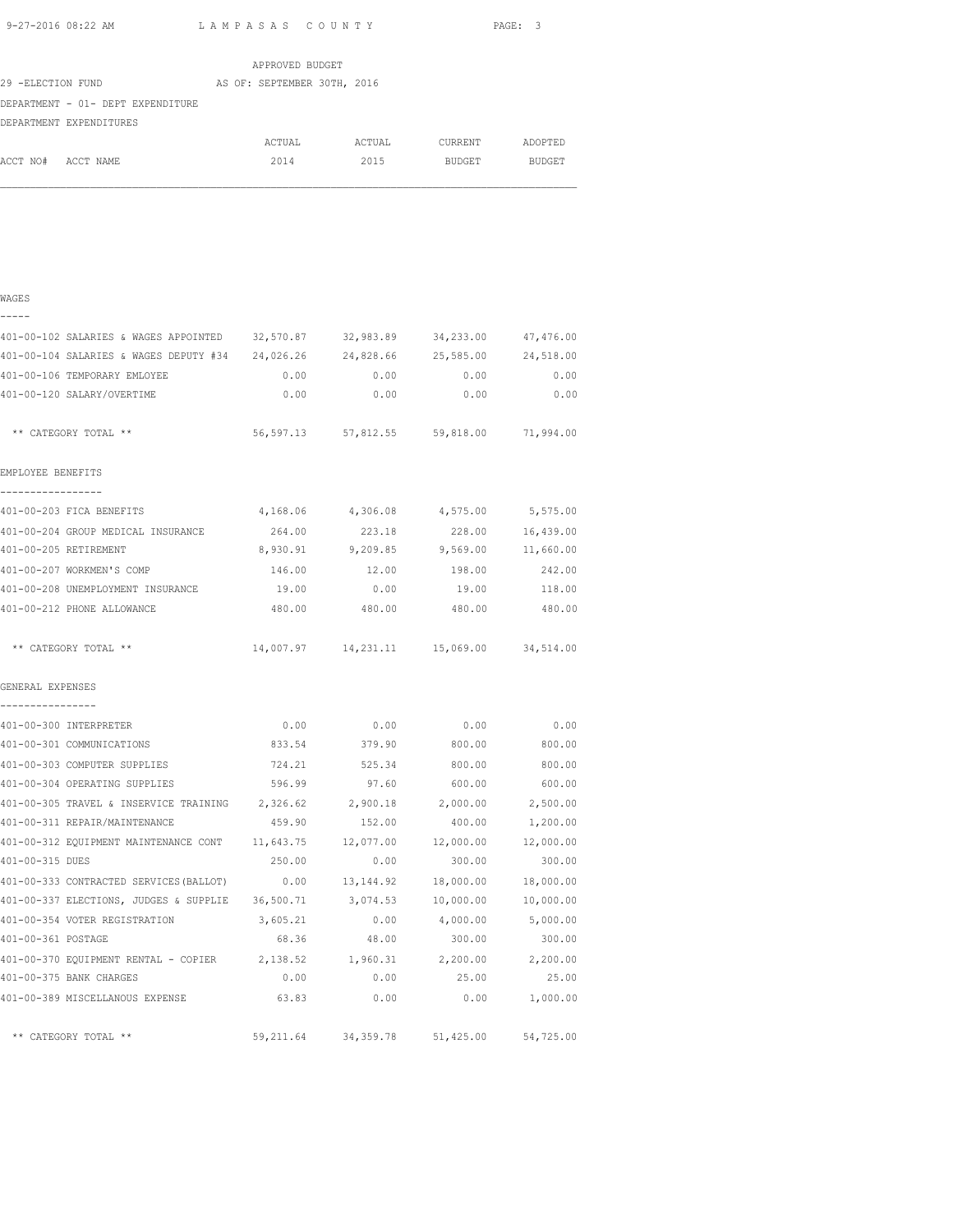| 2014 | 2015 | <b>BUDGET</b>                                                                                    | <b>BUDGET</b>                                                                                                                                                                                                                                                                                                                                                                                                                                                                                        |
|------|------|--------------------------------------------------------------------------------------------------|------------------------------------------------------------------------------------------------------------------------------------------------------------------------------------------------------------------------------------------------------------------------------------------------------------------------------------------------------------------------------------------------------------------------------------------------------------------------------------------------------|
|      |      |                                                                                                  |                                                                                                                                                                                                                                                                                                                                                                                                                                                                                                      |
|      |      |                                                                                                  | 0.00                                                                                                                                                                                                                                                                                                                                                                                                                                                                                                 |
|      |      |                                                                                                  | 0.00                                                                                                                                                                                                                                                                                                                                                                                                                                                                                                 |
|      |      |                                                                                                  |                                                                                                                                                                                                                                                                                                                                                                                                                                                                                                      |
|      |      | 0.00                                                                                             | 0.00                                                                                                                                                                                                                                                                                                                                                                                                                                                                                                 |
|      |      | 0.00                                                                                             | 0.00                                                                                                                                                                                                                                                                                                                                                                                                                                                                                                 |
|      |      |                                                                                                  |                                                                                                                                                                                                                                                                                                                                                                                                                                                                                                      |
|      |      |                                                                                                  |                                                                                                                                                                                                                                                                                                                                                                                                                                                                                                      |
|      |      |                                                                                                  |                                                                                                                                                                                                                                                                                                                                                                                                                                                                                                      |
|      |      |                                                                                                  | 0.00                                                                                                                                                                                                                                                                                                                                                                                                                                                                                                 |
|      |      |                                                                                                  |                                                                                                                                                                                                                                                                                                                                                                                                                                                                                                      |
|      |      | 0.00                                                                                             | 0.00                                                                                                                                                                                                                                                                                                                                                                                                                                                                                                 |
|      |      |                                                                                                  |                                                                                                                                                                                                                                                                                                                                                                                                                                                                                                      |
|      |      |                                                                                                  |                                                                                                                                                                                                                                                                                                                                                                                                                                                                                                      |
|      |      |                                                                                                  |                                                                                                                                                                                                                                                                                                                                                                                                                                                                                                      |
|      |      |                                                                                                  |                                                                                                                                                                                                                                                                                                                                                                                                                                                                                                      |
|      |      |                                                                                                  | 10,000.00                                                                                                                                                                                                                                                                                                                                                                                                                                                                                            |
|      |      |                                                                                                  |                                                                                                                                                                                                                                                                                                                                                                                                                                                                                                      |
|      |      |                                                                                                  |                                                                                                                                                                                                                                                                                                                                                                                                                                                                                                      |
|      |      |                                                                                                  |                                                                                                                                                                                                                                                                                                                                                                                                                                                                                                      |
|      |      | APPROVED BUDGET<br>29 -ELECTION FUND AS OF: SEPTEMBER 30TH, 2016<br>0.00<br>0.00<br>0.00<br>0.00 | ACTUAL ACTUAL CURRENT ADOPTED<br>401-00-401 OFFICE MACHINES & EQUIPMENT 0.00 0.00 0.00 0.00<br>$0.00$ 0.00 0.00<br>0.00<br>0.00<br>129,816.74  106,403.44  126,312.00  161,233.00<br>0.00<br>0.00<br>0.00<br>401-01-337 ELECTIONS, JUDGES & PAYROLL 0.00 7,301.01 10,000.00 10,000.00<br>$0.00$ $7,301.01$ $10,000.00$ $10,000.00$<br>$0.00$ $7,301.01$ $10,000.00$<br>129,816.74  113,704.45  136,312.00  171,233.00<br>*** FUND TOTAL EXPENDITURES *** 129,816.74 113,704.45 136,312.00 171,233.00 |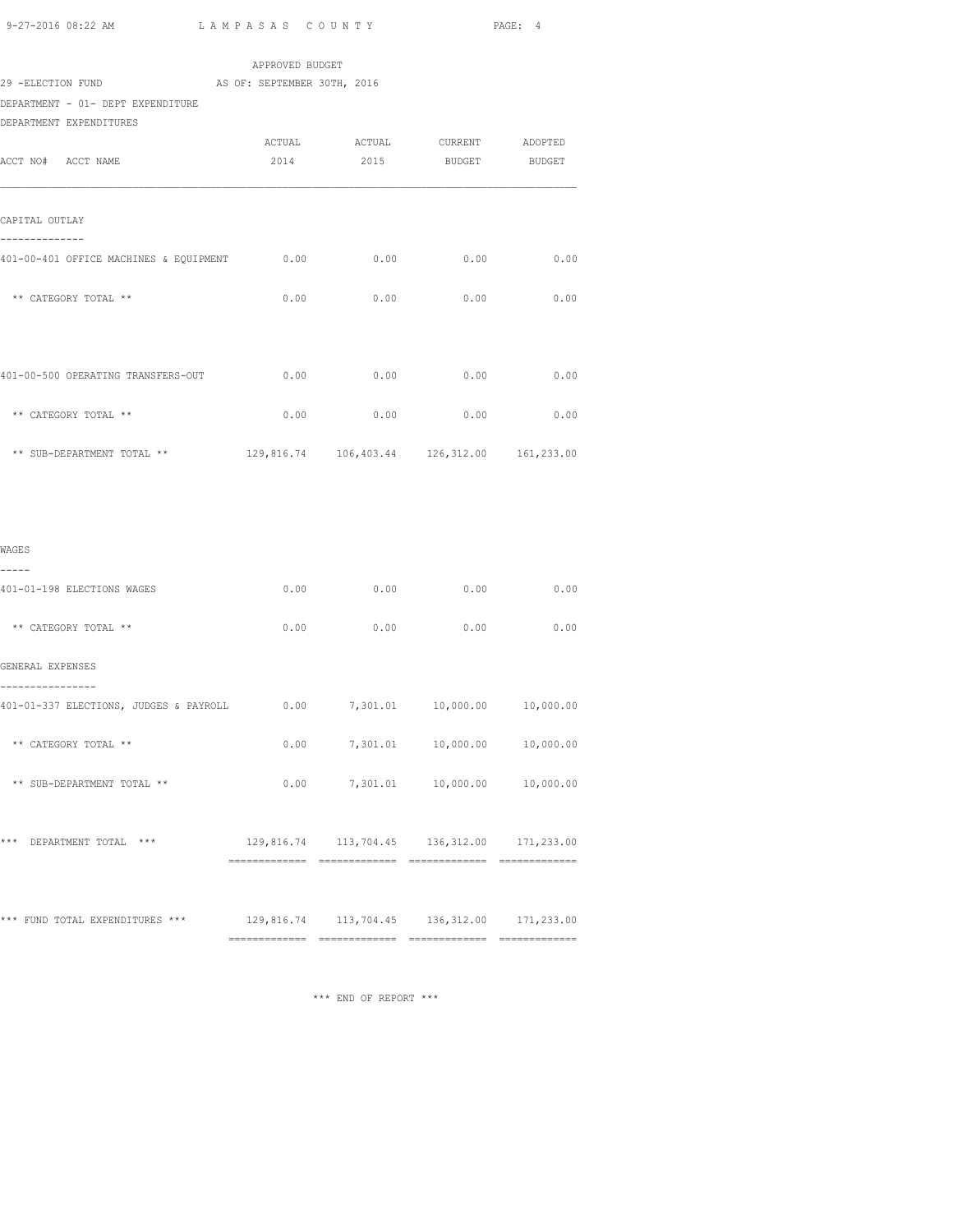|                            | APPROVED BUDGET             |        |         |         |
|----------------------------|-----------------------------|--------|---------|---------|
| 30 -PRE-TRIAL INTERVENTION | AS OF: SEPTEMBER 30TH, 2016 |        |         |         |
| FINANCIAL SUMMARY          |                             |        |         |         |
|                            | ACTUAL                      | ACTUAL | CURRENT | ADOPTED |

| ACCT NO# ACCT NAME                                                      |               | 2014 2015 BUDGET BUDGET                          |  |  |
|-------------------------------------------------------------------------|---------------|--------------------------------------------------|--|--|
| REVENUE SUMMARY                                                         |               |                                                  |  |  |
| 00-PRE-TRIAL REVENUE                                                    |               | 1,000.00 40,395.40 0.00 55,000.00                |  |  |
| *** TOTAL REVENUE ***                                                   |               | 1,000.00 40,395.40 0.00 55,000.00                |  |  |
| EXPENDITURE SUMMARY                                                     |               |                                                  |  |  |
| 01-PRE-TRIAL EXPENDITURE                                                |               | $0.00$ $0.00$ $25,000.00$ $55,000.00$            |  |  |
| *** TOTAL EXPENDITURES ***                                              | ============= | $0.00$ 0.00 25,000.00 55,000.00<br>============= |  |  |
| REVENUES OVER/(UNDER) EXPENDITURES 1,000.00 40,395.40 ( 25,000.00) 0.00 |               |                                                  |  |  |
|                                                                         |               |                                                  |  |  |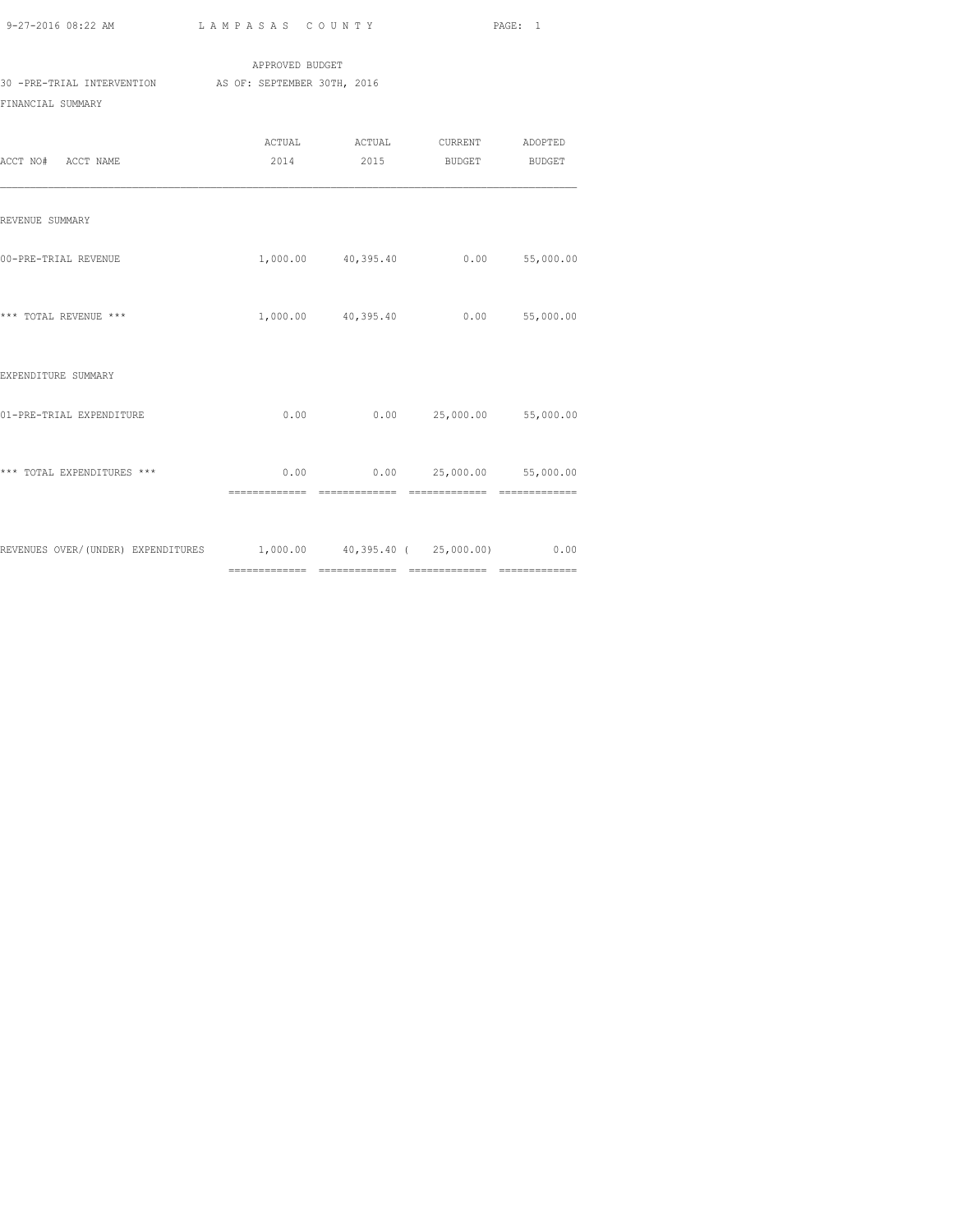|                                   | APPROVED BUDGET             |        |         |               |
|-----------------------------------|-----------------------------|--------|---------|---------------|
| 30 -PRE-TRIAL INTERVENTION        | AS OF: SEPTEMBER 30TH, 2016 |        |         |               |
| DEPARTMENT - 00-PRE-TRIAL REVENUE |                             |        |         |               |
| DEPARTMENT REVENUES               |                             |        |         |               |
|                                   | ACTUAL                      | ACTUAL | CURRENT | ADOPTED       |
| ACCT NO#<br>ACCT NAME             | 2014                        | 2015   | BUDGET  | <b>BUDGET</b> |
|                                   |                             |        |         |               |

| ***<br>$***$<br>FUND<br>REVENUES<br>TOTAL   | 1,000.00 | 40,395.40 | 0.00 | 55,000.00 |
|---------------------------------------------|----------|-----------|------|-----------|
| DEPARTMENT REVENUE TOTAL **<br>**           | 1,000.00 | 40,395.40 | 0.00 | 55,000.00 |
| SUB-DEPARTMENT REVENUE<br>**<br>**<br>TOTAL | 1,000.00 | 40,395.40 | 0.00 | 55,000.00 |
| 100-00-190 MISCELLANEOUS                    | 0.00     | 0.00      | 0.00 | 0.00      |
| 100-00-099 INTEREST REVENUE                 | 0.00     | 0.00      | 0.00 | 0.00      |
| 100-00-004 PRE-TRIAL INTERVENTION FEES      | 1,000.00 | 40,395.40 | 0.00 | 55,000.00 |
|                                             |          |           |      |           |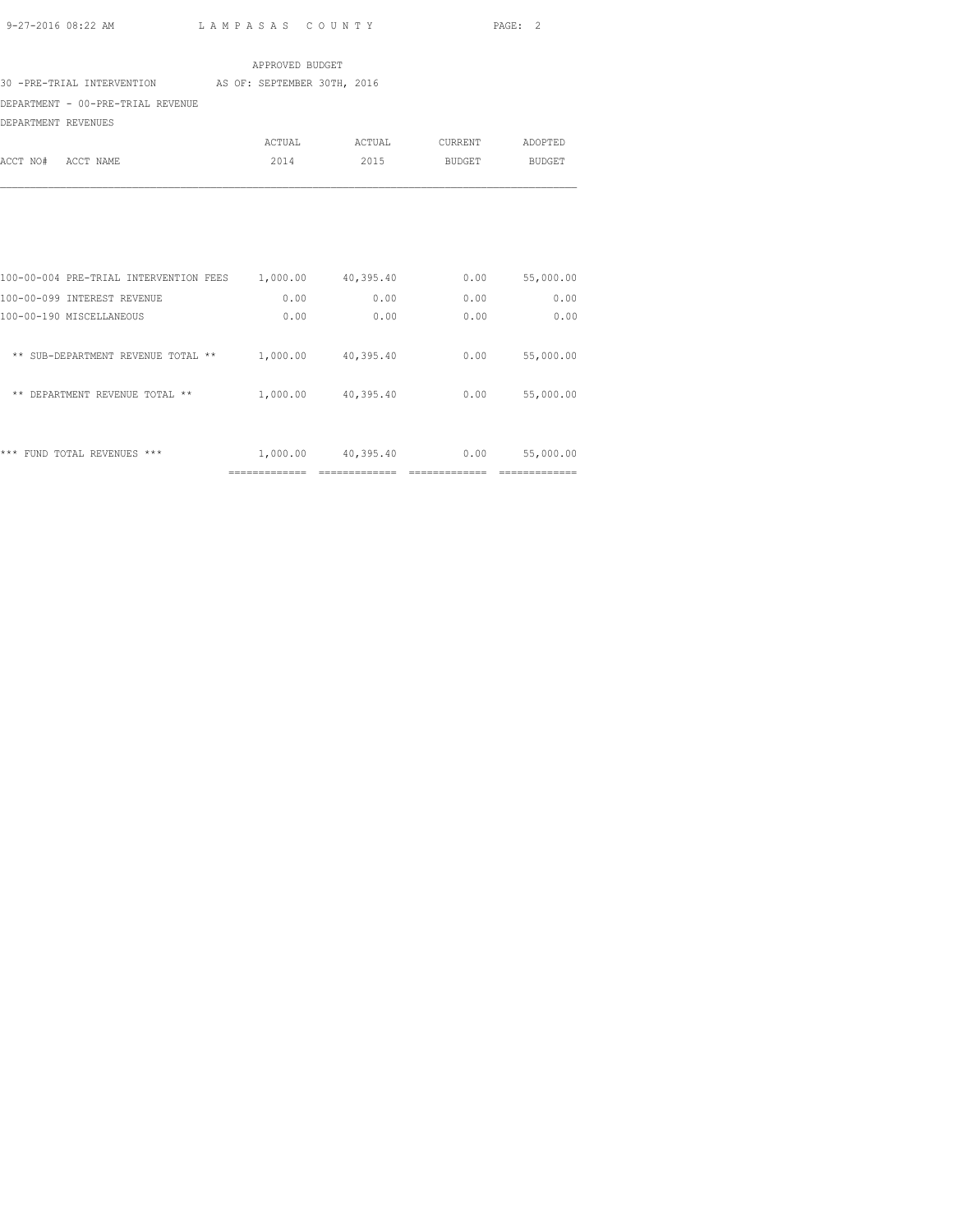|                                                        | APPROVED BUDGET |      |                               |             |
|--------------------------------------------------------|-----------------|------|-------------------------------|-------------|
| 30 -PRE-TRIAL INTERVENTION AS OF: SEPTEMBER 30TH, 2016 |                 |      |                               |             |
| DEPARTMENT - 01-PRE-TRIAL EXPENDITURE                  |                 |      |                               |             |
| DEPARTMENT EXPENDITURES                                |                 |      |                               |             |
|                                                        |                 |      | ACTUAL ACTUAL CURRENT ADOPTED |             |
| ACCT NO# ACCT NAME                                     |                 |      | 2014 2015 BUDGET BUDGET       |             |
|                                                        |                 |      |                               |             |
| GENERAL EXPENSES<br>----------------                   |                 |      |                               |             |
| 401-00-375 BANK CHARGES                                | 0.00            | 0.00 |                               | $0.00$ 0.00 |
| 401-00-389 MISCELLANOUS EXPENSE                        | 0.00            | 0.00 | 0.00                          | 0.00        |
| ** CATEGORY TOTAL **                                   | 0.00            | 0.00 | 0.00                          | 0.00        |
| 401-00-500 OPERATION TRANSFERS-OUT                     | 0.00            |      | $0.00$ 25,000.00 55,000.00    |             |
| ** CATEGORY TOTAL **                                   | 0.00            | 0.00 | 25,000.00 55,000.00           |             |
| ** SUB-DEPARTMENT TOTAL **                             | 0.00            | 0.00 | 25,000.00 55,000.00           |             |
| *** DEPARTMENT TOTAL ***                               | 0.00            |      | $0.00$ 25,000.00 55,000.00    |             |
| *** FUND TOTAL EXPENDITURES ***                        | 0.00            |      | $0.00$ 25,000.00 55,000.00    |             |

\*\*\* END OF REPORT \*\*\*

============= ============= ============= =============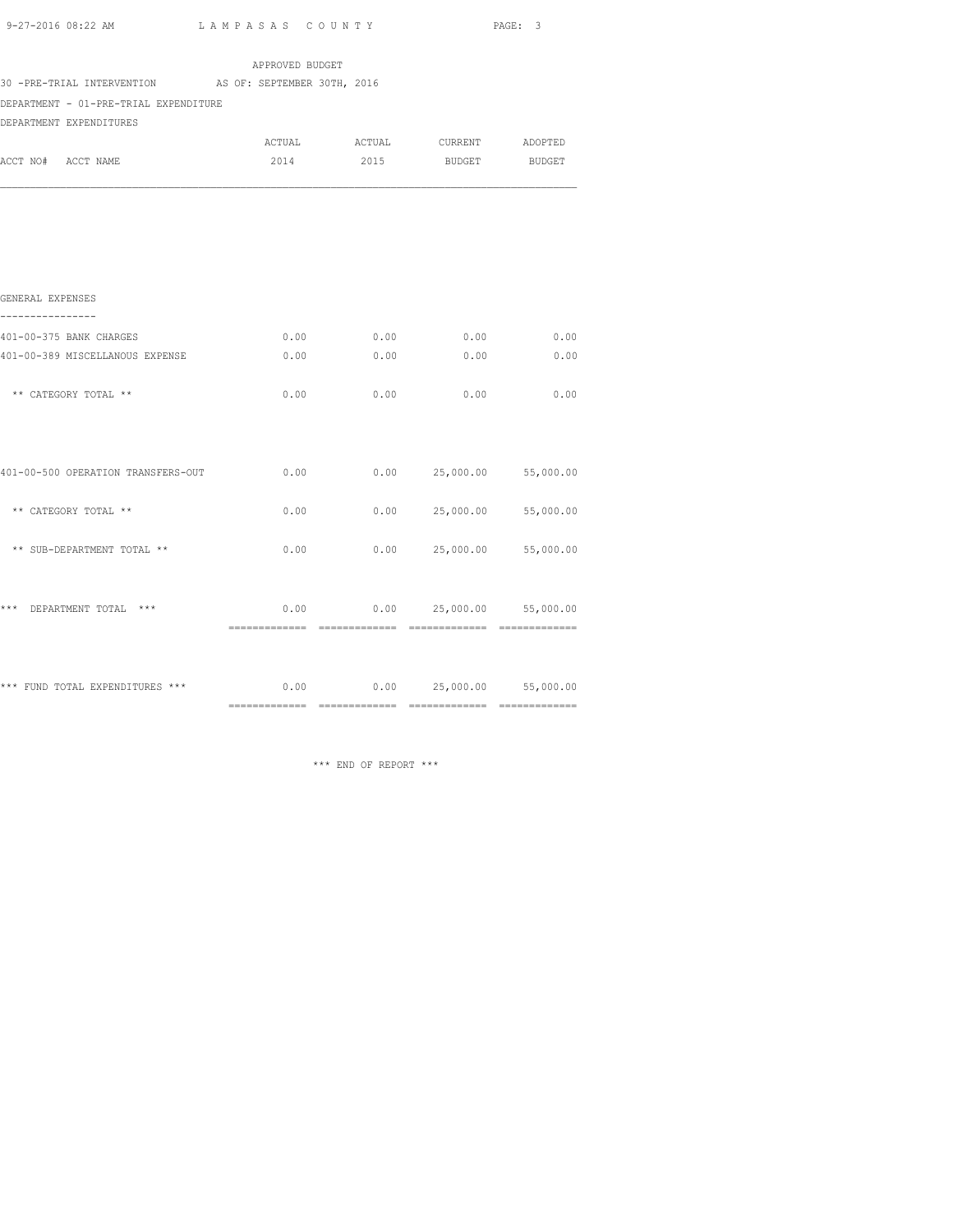| 9-27-2016 08:22 AM |  |
|--------------------|--|

============= ============= ============= =============

|                                                                           |                 |                                                          | PAGE: 1 |
|---------------------------------------------------------------------------|-----------------|----------------------------------------------------------|---------|
|                                                                           | APPROVED BUDGET |                                                          |         |
| 31 -JUVENILE PROBATION AS OF: SEPTEMBER 30TH, 2016<br>FINANCIAL SUMMARY   |                 |                                                          |         |
| ACCT NO# ACCT NAME                                                        |                 | ACTUAL ACTUAL CURRENT ADOPTED<br>2014 2015 BUDGET BUDGET |         |
| REVENUE SUMMARY                                                           |                 |                                                          |         |
| 00-JPO REVENUE                                                            |                 | 584,226.45 553,430.88 499,168.00 500,059.00              |         |
| *** TOTAL REVENUE ***                                                     |                 | 584,226.45 553,430.88 499,168.00 500,059.00              |         |
| EXPENDITURE SUMMARY                                                       |                 |                                                          |         |
| 01-JPO EXPENDITURES                                                       |                 | 595,491.11 560,348.08 498,734.00 500,059.00              |         |
| *** TOTAL EXPENDITURES *** 595,491.11 560,348.08 498,734.00 500,059.00    |                 |                                                          |         |
| REVENUES OVER/(UNDER) EXPENDITURES ( 11, 264.66) ( 6, 917.20) 434.00 0.00 |                 |                                                          |         |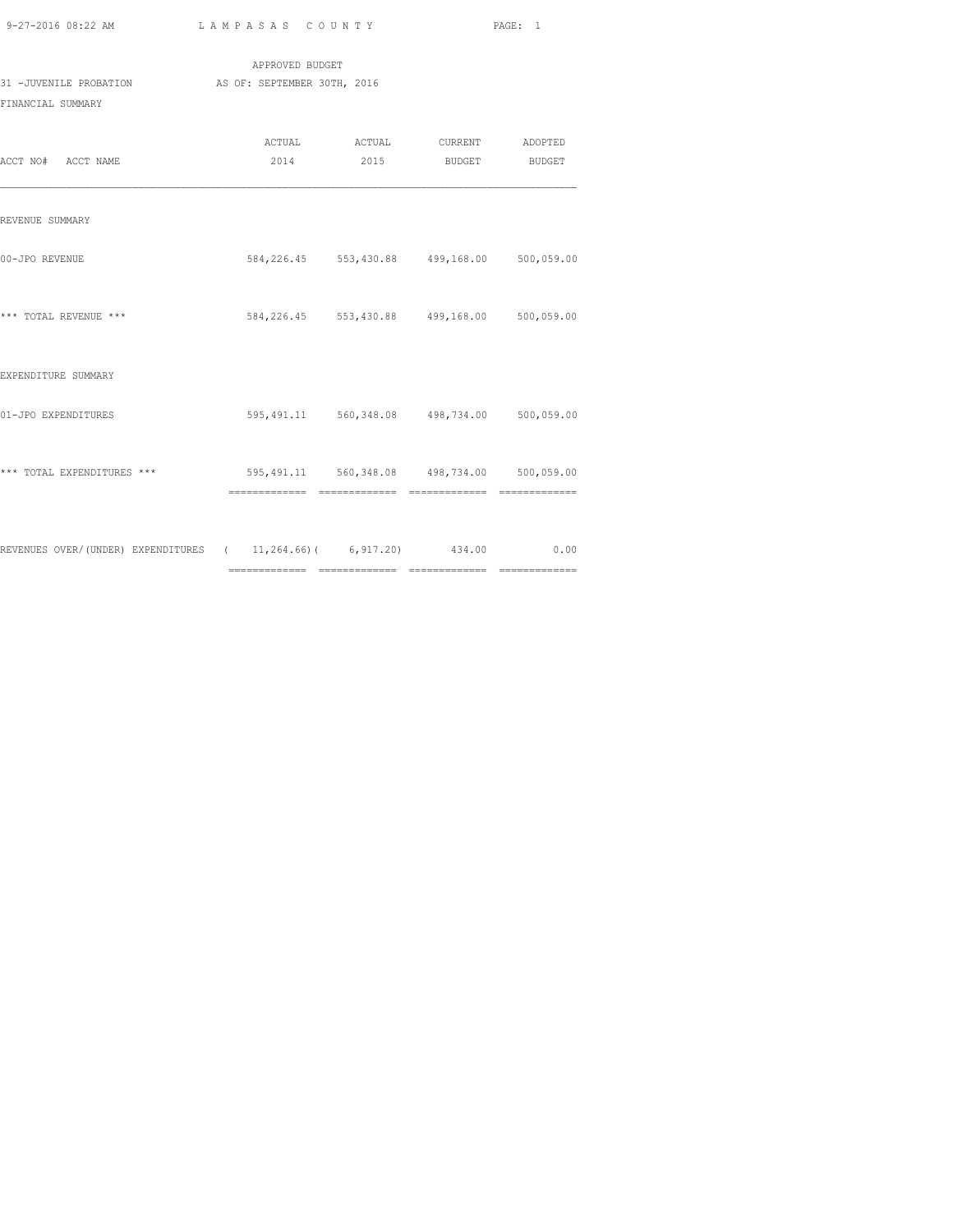|                             | APPROVED BUDGET             |        |               |               |
|-----------------------------|-----------------------------|--------|---------------|---------------|
| 31 -JUVENILE PROBATION      | AS OF: SEPTEMBER 30TH, 2016 |        |               |               |
| DEPARTMENT - 00-JPO REVENUE |                             |        |               |               |
| DEPARTMENT REVENUES         |                             |        |               |               |
|                             | ACTUAL                      | ACTUAL | CURRENT       | ADOPTED       |
| ACCT NO#<br>ACCT NAME       | 2014                        | 2015   | <b>BUDGET</b> | <b>BUDGET</b> |

| 100-00-099 INTEREST REVENUE                                         | 0.00       | 5.23              | 0.00                             | 0.00       |
|---------------------------------------------------------------------|------------|-------------------|----------------------------------|------------|
| 100-00-100 SALE OF SURPLUS PROPERTY                                 | 0.00       | 0.00              | 0.00                             | 0.00       |
| 100-00-109 SERVICE FEES                                             | 0.00       | 0.00              | 0.00                             | 0.00       |
| 100-00-111 NON-RESIDENTIAL GRANT                                    | 0.00       | 0.00              | 0.00                             | 0.00       |
| 100-00-116 GRANT REVENUE - CJD                                      | 2,565.42   | 0.00              | 3,435.00                         | 3,435.00   |
| 100-00-118 JUVENILE PROBATION FEES                                  |            | 5,774.25 6,429.91 | 6,000.00                         | 6,000.00   |
| 100-00-123 STATE FUNDING - TJPC                                     | 170,562.33 | 196,720.00        | 181,676.00                       | 185,310.00 |
| 100-00-142 4 E REVENUE                                              | 0.00       | 0.00              | 0.00                             | 0.00       |
| 100-00-190 MISCELLANOUS RECEIPTS                                    | 45.00      | 100.00            | 0.00                             | 0.00       |
| 100-00-200 PLACEMENT COST                                           | 0.00       | 0.00              | 0.00                             | 0.00       |
| 100-00-201 CIS GRANT SALARY REIMBURSEM                              | 0.00       | 0.00              | 0.00                             | 0.00       |
| 100-00-206 RESTITUTION FEES                                         | 3,779.45   | 3,675.74          | 0.00                             | 0.00       |
| 200-00-010 OPERATING TRANSFER-IN 401,500.00                         |            |                   | 346,500.00 308,057.00 305,314.00 |            |
|                                                                     |            |                   |                                  |            |
| ** SUB-DEPARTMENT REVENUE TOTAL ** 584,226.45 553,430.88 499,168.00 |            |                   |                                  | 500,059.00 |
|                                                                     |            |                   |                                  |            |
|                                                                     |            |                   |                                  |            |

|                                            | -------------------<br>----------- | -----------------<br>------------- | ------------- | -----------------<br>------------- |
|--------------------------------------------|------------------------------------|------------------------------------|---------------|------------------------------------|
| ***<br>FUND TOTAL REVENUES<br>***          | 584,226.45                         | 553,430.88                         | 499,168.00    | 500,059.00                         |
| $***$<br>DEPARTMENT REVENUE TOTAL<br>$* *$ | 584,226.45                         | 553,430.88                         | 499,168.00    | 500,059.00                         |
| ** SUB-DEPARTMENT REVENUE TOTAL **         | 0.00                               | 0.00                               | 0.00          | 0.00                               |
| 100-01-123 STATE FUNDING-SALARIES          | 0.00                               | 0.00                               | 0.00          | 0.00                               |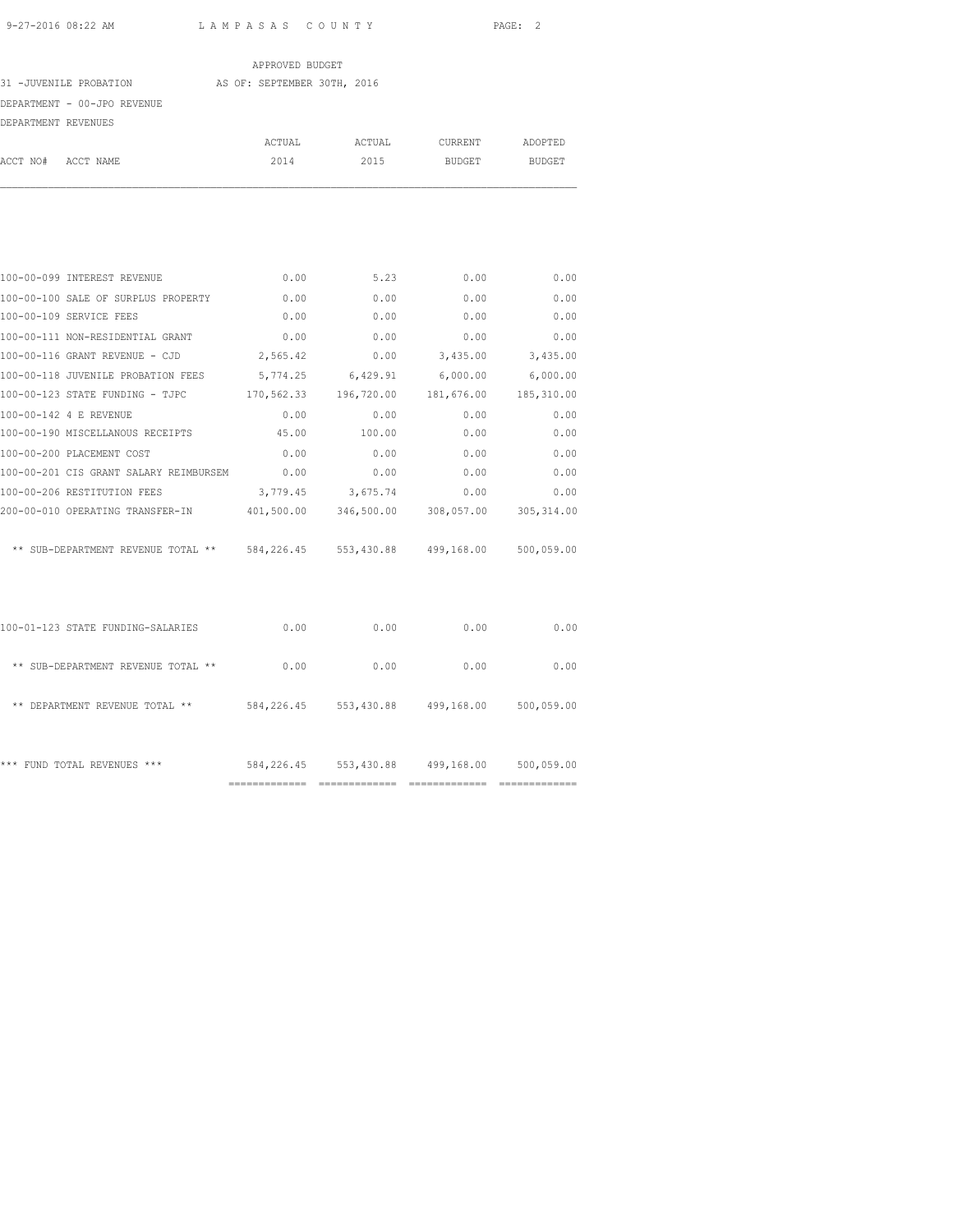|                                  | APPROVED BUDGET             |        |         |               |
|----------------------------------|-----------------------------|--------|---------|---------------|
| 31 -JUVENILE PROBATION           | AS OF: SEPTEMBER 30TH, 2016 |        |         |               |
| DEPARTMENT - 01-JPO EXPENDITURES |                             |        |         |               |
| DEPARTMENT EXPENDITURES          |                             |        |         |               |
|                                  | ACTUAL                      | ACTUAL | CURRENT | ADOPTED       |
| ACCT NO#<br>ACCT NAME            | 2014                        | 2015   | BUDGET  | <b>BUDGET</b> |
|                                  |                             |        |         |               |
|                                  |                             |        |         |               |

### WAGES -----

| 401-00-102 SALARIES & WAGES APPOINTED                                          | 30,138.29 | 31,706.66                                         | 81,637.00                     | 62,000.00 |
|--------------------------------------------------------------------------------|-----------|---------------------------------------------------|-------------------------------|-----------|
| 401-00-103 SALARIES & WAGES DEP #3334                                          | 15,075.55 | 13,368.77                                         | 13,387.00                     | 17,829.00 |
| 401-00-104 SALARIES & WAGES DEP #1406                                          | 35,376.74 | 36,300.33                                         | 36,458.00                     | 39,737.00 |
| 401-00-113 SALARIES & WAGES ASST #3055                                         | 45,530.99 | 42,547.24                                         | 23,712.00                     | 24,457.00 |
| 401-00-199 LONGEVITY PAYMENT                                                   | 3,360.00  | 1,320.00                                          | 1,440.00                      | 1,560.00  |
| ** CATEGORY TOTAL **                                                           |           | 129,481.57   125,243.00   156,634.00   145,583.00 |                               |           |
| EMPLOYEE BENEFITS<br>-----------------                                         |           |                                                   |                               |           |
| 401-00-203 FICA BENEFITS                                                       | 9,641.40  |                                                   | 9,049.56 15,101.00            | 14,546.00 |
| 401-00-204 GROUP MEDICAL INSURANCE                                             | 21,664.00 | 24,145.30                                         | 33,994.00                     | 35,279.00 |
| 401-00-205 RETIREMENT                                                          | 20,435.56 |                                                   | 20, 162. 47 31, 584. 00       | 30,424.00 |
| 401-00-207 WORKMEN'S COMP                                                      | 237.00    | 0.00                                              | 562.00                        | 471.00    |
| 401-00-208 UNEMPLOYMENT INSURANCE                                              | 98.00     | 0.00                                              | 98.00                         | 183.00    |
| 401-00-210 AUTO ALLOWANCE                                                      | 0.00      | 0.00                                              | 0.00                          | 0.00      |
| 401-00-212 PHONE ALLOWANCE                                                     | 1,440.00  | 1,440.00                                          | 0.00                          | 0.00      |
| ** CATEGORY TOTAL **                                                           | 53,515.96 |                                                   | 54,797.33 81,339.00 80,903.00 |           |
| GENERAL EXPENSES<br>----------------                                           |           |                                                   |                               |           |
| 401-00-301 COMMUNICATIONS                                                      | 330.00    | 330.00                                            | 500.00                        | 500.00    |
| 401-00-302 UTILITIES                                                           | 0.00      | 0.00                                              | 0.00                          | 0.00      |
| 401-00-304 OPERATING SUPPLIES                                                  | 1,004.76  | 2,140.58                                          | 1,200.00                      | 1,570.00  |
| 401-00-305 TRAVEL & INSERVICE TRAINING 6,326.68                                |           | 8,287.28                                          | 6,000.00                      | 7,500.00  |
| 401-00-311 REPAIRS & MAINTENANCE                                               | 846.80    | 14.50                                             | 50.00                         | 500.00    |
| 401-00-312 EQUIPMENT MAINTENANCE                                               | 0.00      | 0.00                                              | 100.00                        | 200.00    |
| 401-00-315 DUES                                                                | 0.00      | 0.00                                              | 100.00                        | 100.00    |
| 401-00-319 AUDIT                                                               | 3,600.00  | 3,700.00                                          | 3,500.00                      | 3,700.00  |
| 401-00-328 CONTINGENCY                                                         | 0.00      | 0.00                                              | 326.00                        | 500.00    |
| 401-00-342 GAS & OIL                                                           | 2,093.68  | 1,431.98                                          | 1,500.00                      | 1,750.00  |
| 401-00-343 REPAIRS AND MAINTENANCE VEH                                         | 402.46    | 1,070.36                                          | 0.00                          | 0.00      |
| 401-00-345 MEDICAL                                                             | 2,666.20  | 10,862.91                                         | 4,000.00                      | 4,000.00  |
| 401-00-357 CP-YOUTH SERVICE EXTERNAL 26,675.02 7,948.86                        |           |                                                   | 15,453.00                     | 15,453.00 |
| 401-00-361 POSTAGE                                                             | 60.00     | 68.00                                             | 68.00                         | 100.00    |
| 401-00-364 PUBLICATIONS, BOOKS, MANUALS 203.50                                 |           | 0.00                                              | 100.00                        | 100.00    |
| 401-00-370 EQUIPMENT RENTAL-COPIER $1,602.00$ $1,335.00$ $1,650.00$ $1,650.00$ |           |                                                   |                               |           |
| 401-00-375 BANK CHARGES                                                        | 0.00      | 0.00                                              | 0.00                          | 0.00      |

401-00-378 RENTAL SPACE 0.00 0.00 0.00 0.00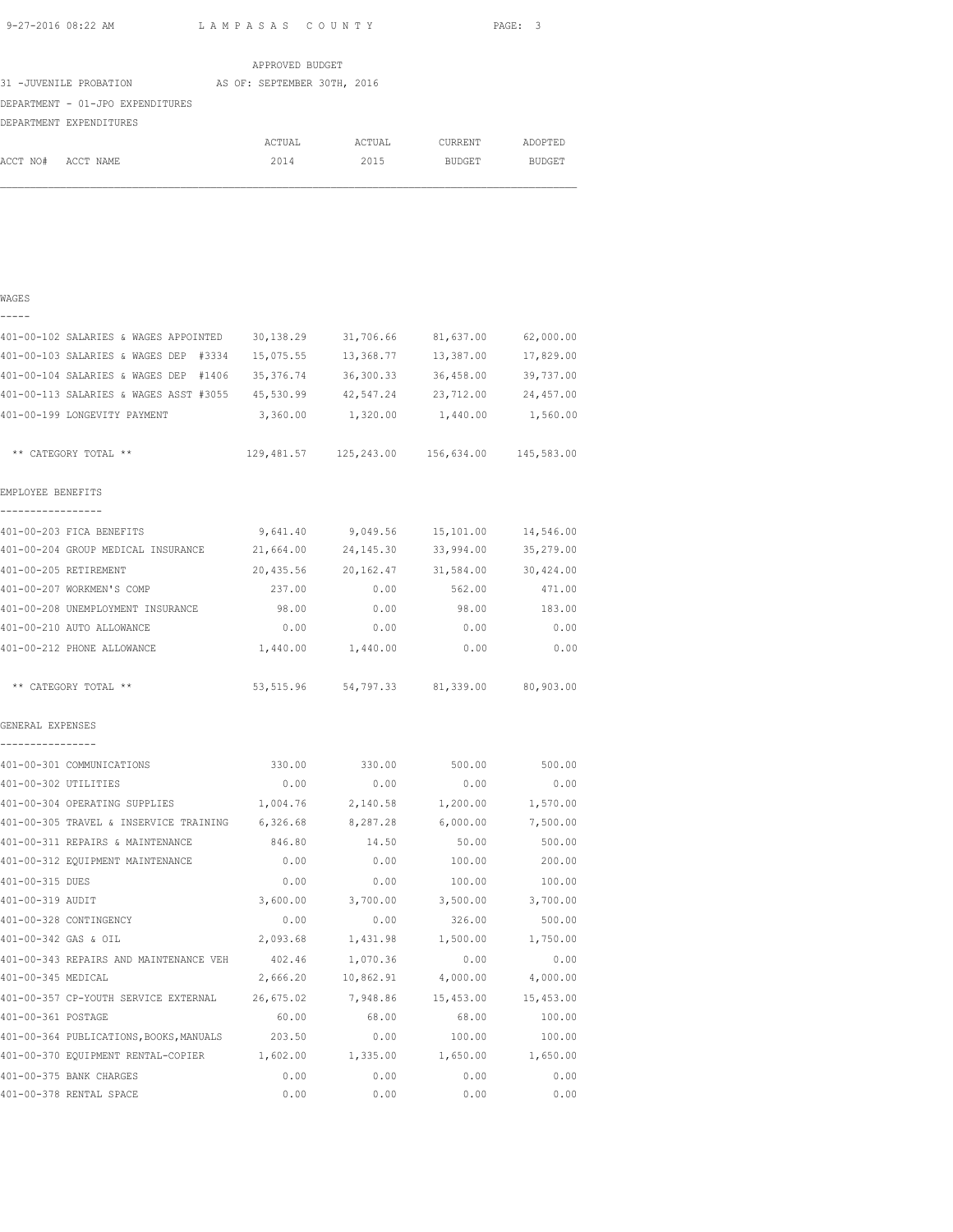### APPROVED BUDGET

## 31 -JUVENILE PROBATION AS OF: SEPTEMBER 30TH, 2016

DEPARTMENT - 01-JPO EXPENDITURES

DEPARTMENT EXPENDITURES

|                                                                              | ACTUAL                                      | ACTUAL    | CURRENT       | ADOPTED   |
|------------------------------------------------------------------------------|---------------------------------------------|-----------|---------------|-----------|
| ACCT NO# ACCT NAME                                                           | 2014                                        | 2015      | <b>BUDGET</b> | BUDGET    |
| 401-00-382 BPS-INTER-COUNTY CONTRACTS 30,000.00                              |                                             | 22,470.00 | 16,764.00     | 25,000.00 |
| 401-00-384 PPA-SECURE INTERNAL/EXTERNA 8,550.78 33,298.59 21,945.00          |                                             |           |               | 21,945.00 |
| 401-00-389 MISCELLANOUS EXPENSE (RESTIT 2,605.59 4,578.10 0.00 1,500.00      |                                             |           |               |           |
| 401-00-390 PLACEMENT COST - COUNTY 190,388.32 143,520.38 60,000.00 60,000.00 |                                             |           |               |           |
| ** CATEGORY TOTAL **                                                         |                                             |           |               |           |
| CAPITAL OUTLAY                                                               |                                             |           |               |           |
| 401-00-401 OFFICE MACHINES & EQUIPMENT 0.00                                  |                                             | 0.00      | 0.00          | 0.00      |
| 401-00-402 OPERATING EQUIPMENT                                               | 0.00                                        | 0.00      | 0.00          | 0.00      |
| 401-00-407 OFFICE FURNITURE & FIXTURES                                       | 0.00                                        | 0.00      | 0.00          | 0.00      |
| ** CATEGORY TOTAL **                                                         | 0.00                                        | 0.00      | 0.00          | 0.00      |
| 401-00-500 OPERATING TRANSFERS-OUT                                           | 0.00                                        | 0.00      | 0.00          | 0.00      |
| ** CATEGORY TOTAL **                                                         | 0.00                                        | 0.00      | 0.00          | 0.00      |
| ** SUB-DEPARTMENT TOTAL **                                                   | 460,353.32 421,096.87 371,229.00 372,554.00 |           |               |           |

#### WAGES -----

# 401-01-102 SALARIES & WAGES APPOINTED 52,986.39 50,000.08 20,892.00 0.00 401-01-103 SALARIES & WAGES DEP 20,582.49 19,999.98 21,613.00 21,613.00 401-01-113 SALARIES AND WAGES 0.00 0.00 0.00 20,892.00 \*\* CATEGORY TOTAL \*\* 73,568.88 70,000.06 42,505.00 42,505.00 EMPLOYEE BENEFITS ----------------- 401-01-203 FICA 5,525.95 5,250.29 0.00 0.00 401-01-205 RETIREMENT 11,677.81 11,139.23 0.00 0.00 101-01-207 WORKMENS COMP 0.00 0.00 0.00 0.00 0.00 0.00<br>
401-01-208 UNEMPLOYEMENT INSURANCE 0.00 0.00 0.00 0.00 0.00 401-01-208 UNEMPLOYEMENT INSURANCE 0.00 0.00 0.00 0.00 \*\* CATEGORY TOTAL \*\*  $17,203.76$   $16,389.52$  0.00 0.00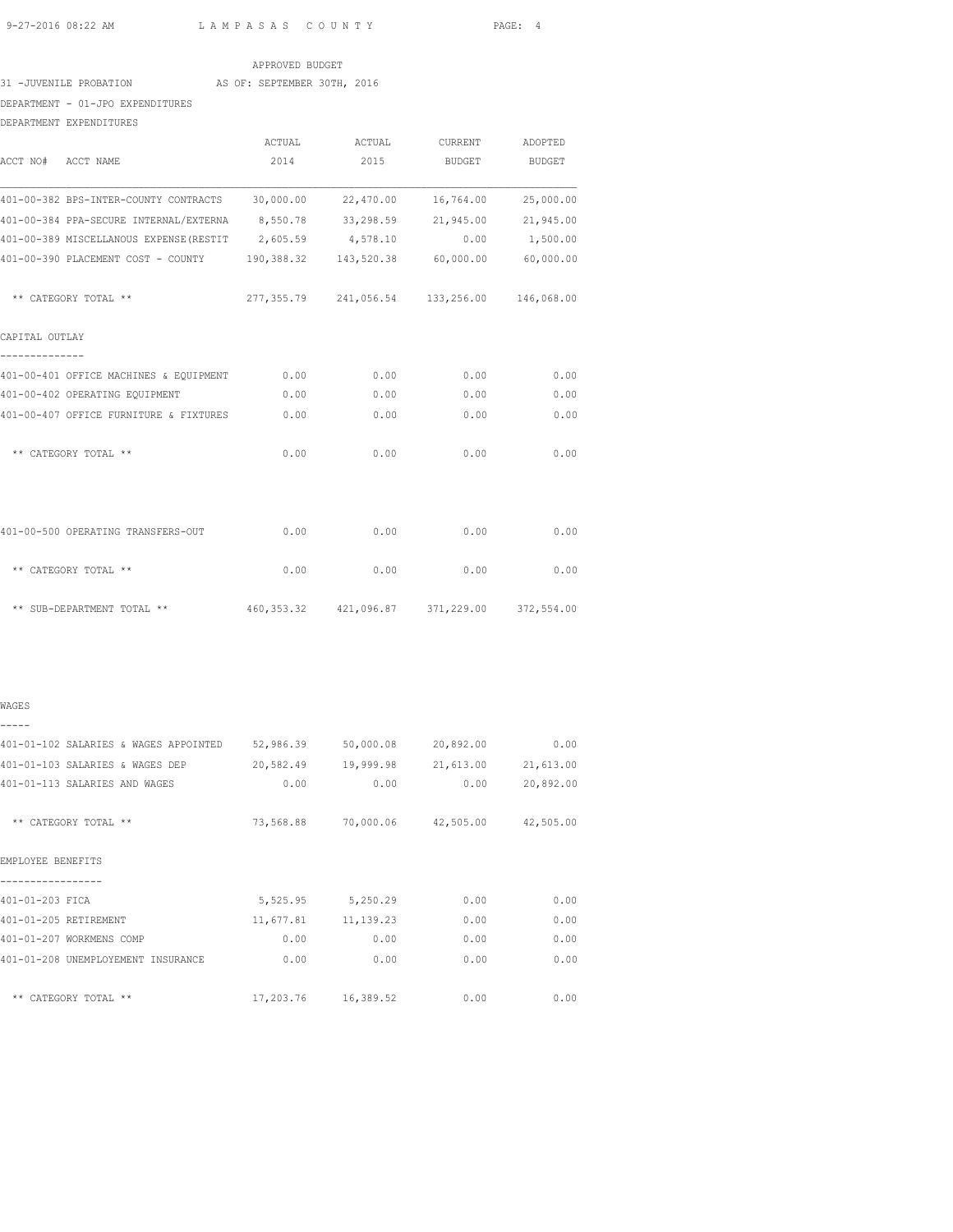#### APPROVED BUDGET

31 -JUVENILE PROBATION AS OF: SEPTEMBER 30TH, 2016

DEPARTMENT - 01-JPO EXPENDITURES

DEPARTMENT EXPENDITURES

|                                                                          | ACTUAL | ACTUAL                                            | CURRENT             | ADOPTED   |
|--------------------------------------------------------------------------|--------|---------------------------------------------------|---------------------|-----------|
| ACCT NO# ACCT NAME                                                       | 2014   |                                                   | 2015 BUDGET BUDGET  |           |
|                                                                          |        |                                                   |                     |           |
| GENERAL EXPENSES                                                         |        |                                                   |                     |           |
| 401-01-305 TRAVEL & INSERVICE TRAINING 0.00                              |        | 0.00                                              | 0.00                | 0.00      |
| 401-01-357 PPA-NON-SECURE EXTERNAL 8,100.33 3,038.00 21,943.00 21,943.00 |        |                                                   |                     |           |
| 401-01-382 ELECTRONIC MONITORING/4E                                      | 0.00   | 820.00                                            | 0.00                | 0.00      |
| 401-01-384 PPA-DETENTION PREADJUDICATI 27,082.00                         |        |                                                   | 15,793.41 21,945.00 | 21,945.00 |
| 401-01-390 PLACEMENT COST                                                | 0.00   | 0.00                                              | 0.00                | 0.00      |
| ** CATEGORY TOTAL **                                                     |        | 35, 182.33   19, 651.41   43, 888.00   43, 888.00 |                     |           |
| ** SUB-DEPARTMENT TOTAL **                                               |        | 125,954.97  106,040.99  86,393.00  86,393.00      |                     |           |
|                                                                          |        |                                                   |                     |           |
|                                                                          |        |                                                   |                     |           |
|                                                                          |        |                                                   |                     |           |

## GENERAL EXPENSES ----------------

|                                        | -------------- | ============ |            | ------------ |
|----------------------------------------|----------------|--------------|------------|--------------|
| ***<br>FUND TOTAL EXPENDITURES ***     | 595, 491.11    | 560, 348.08  | 498,734.00 | 500,059.00   |
| ***<br>DEPARTMENT TOTAL<br>***         | 595, 491.11    | 560,348.08   | 498,734.00 | 500,059.00   |
| ** SUB-DEPARTMENT TOTAL **             | 9,182.82       | 33, 210.22   | 41,112.00  | 41, 112.00   |
| CATEGORY TOTAL **<br>$***$             | 9,182.82       | 33, 210.22   | 41,112.00  | 41,112.00    |
| 401-02-390 PLACEMENT COST - COUNTY     | 0.00           | 0.00         | 0.00       | 0.00         |
| 401-02-384 CD-POST ADJUDICATION NONSEC | 9,182.82       | 22, 454.33   | 20,700.00  | 20,700.00    |
| 401-02-357 MHS-RESIDENTIAL PROGRAM EXT | 0.00           | 10,755.89    | 20,412.00  | 20,412.00    |
|                                        |                |              |            |              |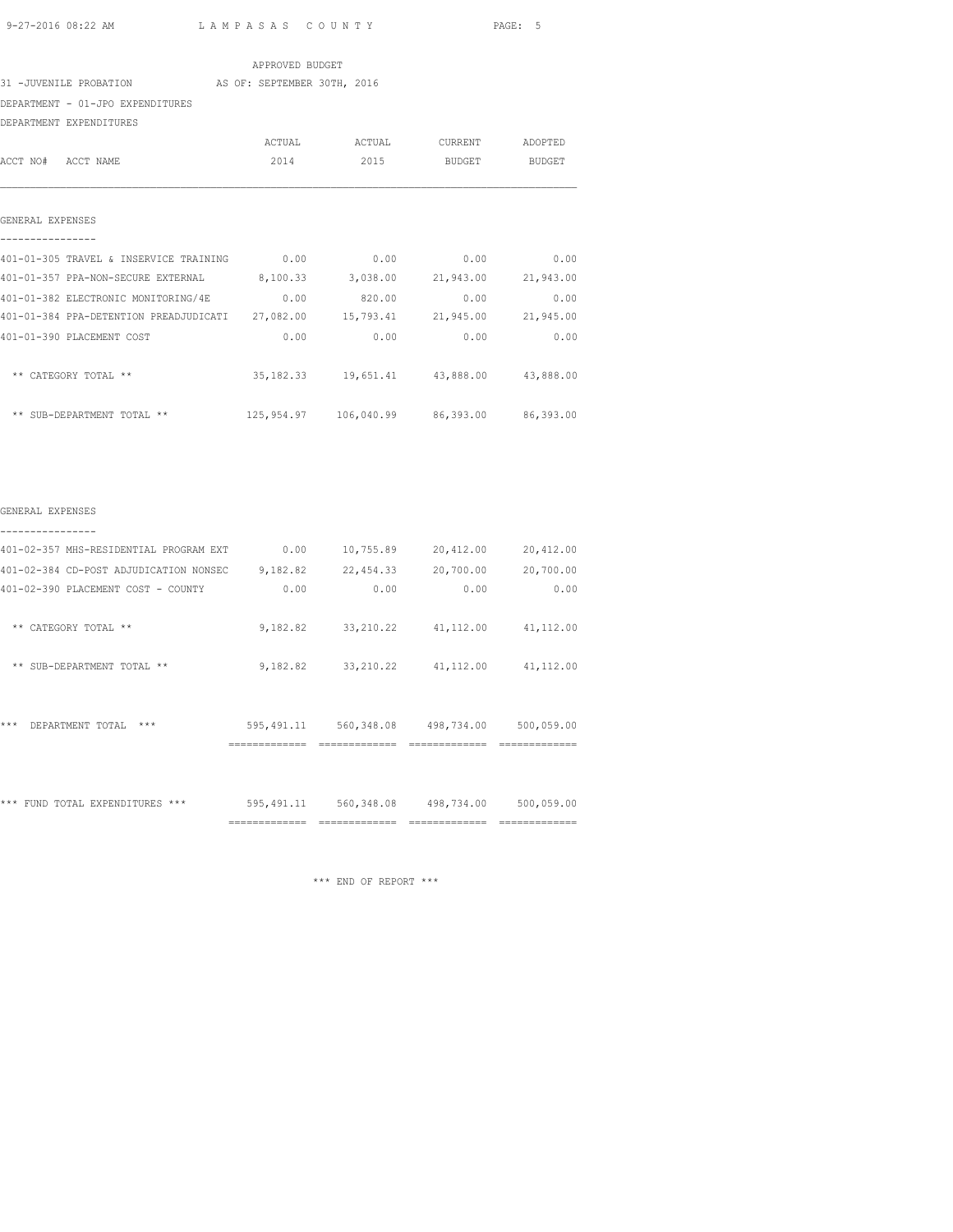APPROVED BUDGET 32 -CHAPTER 59 FUND AS OF: SEPTEMBER 30TH, 2016 FINANCIAL SUMMARY

| ACCT NO# ACCT NAME                                                  | 2014 | 2015 BUDGET                                           |      | <b>BUDGET</b>  |
|---------------------------------------------------------------------|------|-------------------------------------------------------|------|----------------|
| REVENUE SUMMARY                                                     |      |                                                       |      |                |
| CHAPTER 59 FUND<br>CHAPTER 59 FUND                                  |      | 23,675.47 22,363.79 0.00 0.00<br>$0.00$ $0.00$ $0.00$ |      | 0.00           |
| *** TOTAL REVENUE ***                                               |      | 23,675.47 22,363.79                                   | 0.00 | 0.00           |
| EXPENDITURE SUMMARY                                                 |      |                                                       |      |                |
| CHAPTER 59 FUND                                                     |      | 50,604.61 33,481.00 0.00                              |      | 0.00           |
| *** TOTAL EXPENDITURES ***                                          |      | 50,604.61 33,481.00 0.00 0.00                         |      | ============== |
| REVENUES OVER/(UNDER) EXPENDITURES (26,929.14)(11,117.21) 0.00 0.00 |      |                                                       |      |                |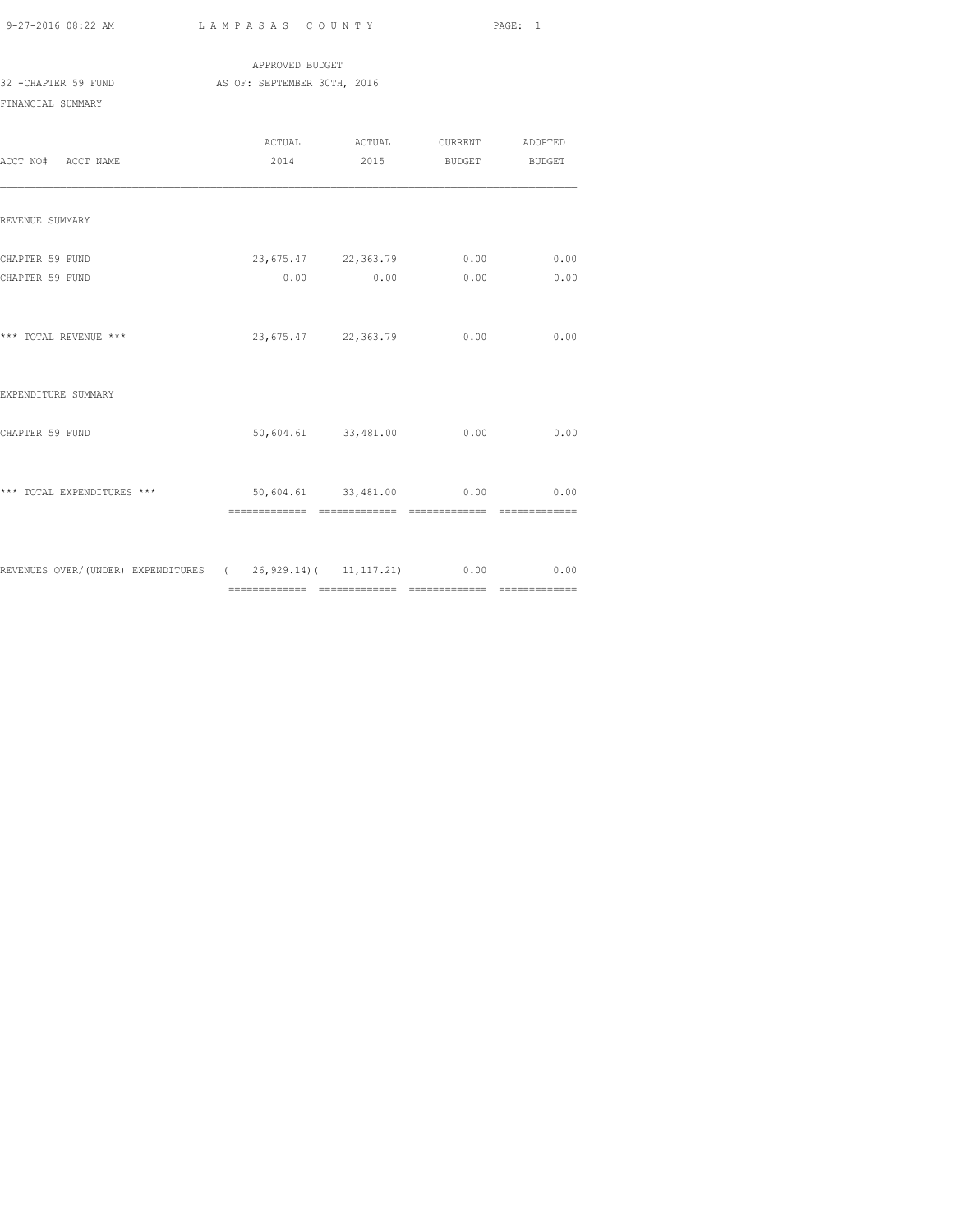| APPROVED BUDGET                                                             |                             |                |                   |                   |  |  |
|-----------------------------------------------------------------------------|-----------------------------|----------------|-------------------|-------------------|--|--|
| 32 - CHAPTER 59 FUND<br>DEPARTMENT - CHAPTER 59 FUND<br>DEPARTMENT REVENUES | AS OF: SEPTEMBER 30TH, 2016 |                |                   |                   |  |  |
| ACCT NO#<br>ACCT NAME                                                       | ACTUAL<br>2014              | ACTUAL<br>2015 | CURRENT<br>BUDGET | ADOPTED<br>BUDGET |  |  |
|                                                                             |                             |                |                   |                   |  |  |
| 100-00-099 INTEREST REVENUE-CONF PROPE                                      | 9.00                        | 14.00          | 0.00              | 0.00              |  |  |
| 100-00-187 FORFEITED PROPERTY-CO ATTOR                                      | 0.00                        | 0.00           | 0.00              | 0.00              |  |  |
| 100-00-188 FORFEITED PROPERTY-CO SHERI                                      | 0.00                        | 60.93          | 0.00              | 0.00              |  |  |
| ** SUB-DEPARTMENT REVENUE TOTAL **                                          | 9.00                        | 74.93          | 0.00              | 0.00              |  |  |
| 100-01-099 INTEREST REVENUE-CO SHERIFF 45.47 33.86                          |                             |                | 0.00              | 0.00              |  |  |
| 100-01-188 FORFEITED PROPERTY-CO SHERI                                      | 0.00                        | 0.00           | 0.00              | 0.00              |  |  |
| ** SUB-DEPARTMENT REVENUE TOTAL **                                          | 45.47                       | 33.86          | 0.00              | 0.00              |  |  |
|                                                                             |                             |                |                   |                   |  |  |
| 100-02-099 INTEREST REVENUE-CO ATTORNE 181.00 252.00                        |                             |                | 0.00              | 0.00              |  |  |
| 100-02-187 FORFEITED PROPERTY-CO ATTOR 23,440.00                            |                             | 22,003.00      | 0.00              | 0.00              |  |  |
| ** SUB-DEPARTMENT REVENUE TOTAL ** 23,621.00                                |                             | 22,255.00      | 0.00              | 0.00              |  |  |
| ** DEPARTMENT REVENUE TOTAL **                                              | 23,675.47                   | 22,363.79      | 0.00              | 0.00              |  |  |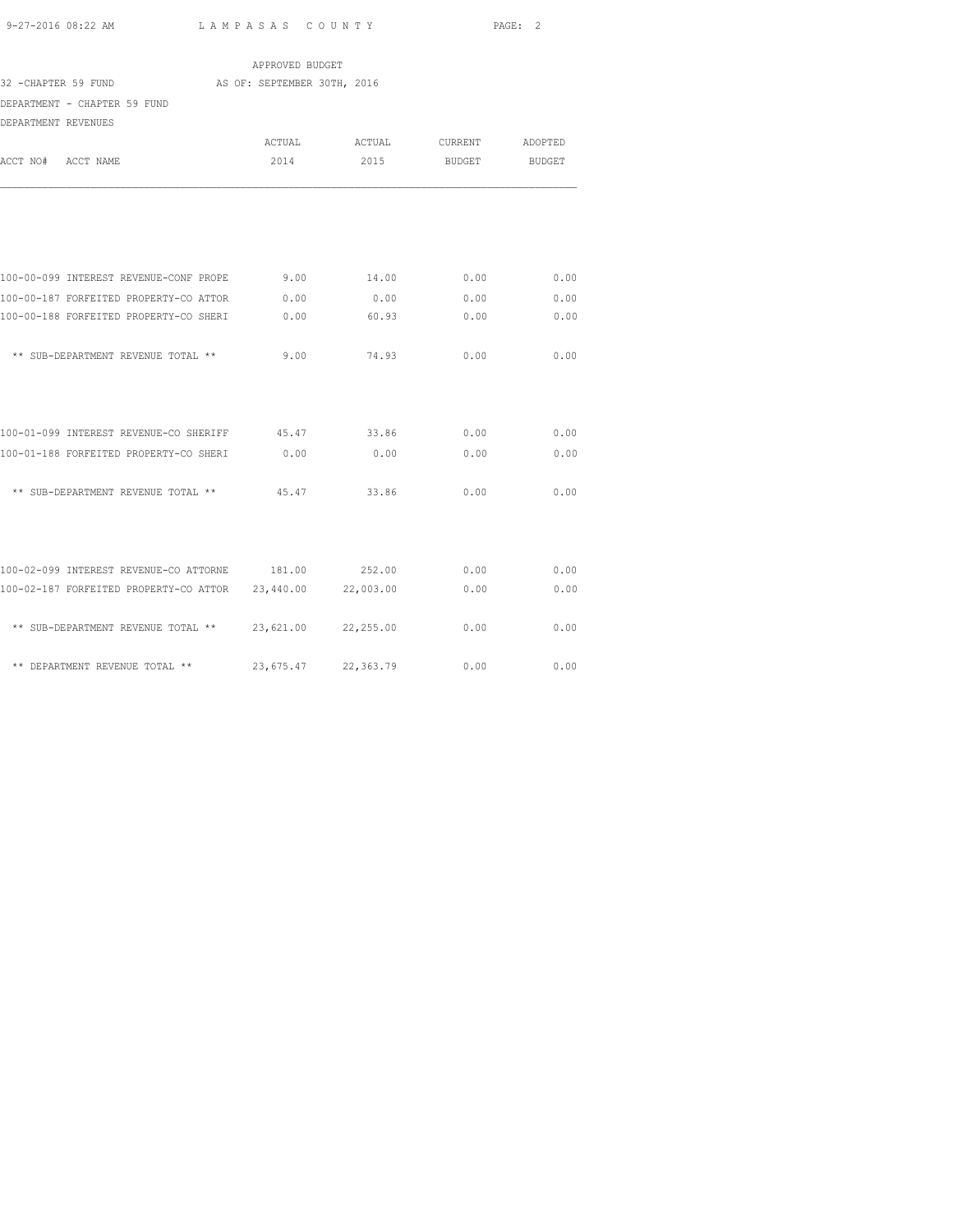| 9-27-2016 08:22 AM | LAMPASAS COUNTY | PAGE: 3 |
|--------------------|-----------------|---------|
|                    |                 |         |

|                                    | APPROVED BUDGET             |                                      |                  |                 |
|------------------------------------|-----------------------------|--------------------------------------|------------------|-----------------|
| 32 -CHAPTER 59 FUND                | AS OF: SEPTEMBER 30TH, 2016 |                                      |                  |                 |
| DEPARTMENT - CHAPTER 59 FUND       |                             |                                      |                  |                 |
| DEPARTMENT REVENUES                |                             |                                      |                  |                 |
|                                    | ACTUAL                      | ACTUAL                               |                  | CURRENT ADOPTED |
| ACCT NO# ACCT NAME                 | 2014                        | 2015                                 | BUDGET BUDGET    |                 |
|                                    |                             |                                      |                  |                 |
| 201-00-010 OPERATING TRANSFERS-IN  | 0.00                        | 0.00                                 | 0.00             | 0.00            |
| ** SUB-DEPARTMENT REVENUE TOTAL ** | 0.00                        | 0.00                                 | 0.00             | 0.00            |
| ** DEPARTMENT REVENUE TOTAL **     | 0.00                        | 0.00                                 | 0.00             | 0.00            |
| *** FUND TOTAL REVENUES ***        | =============               | 23,675.47 22,363.79<br>============= | 0.00<br>======== | 0.00            |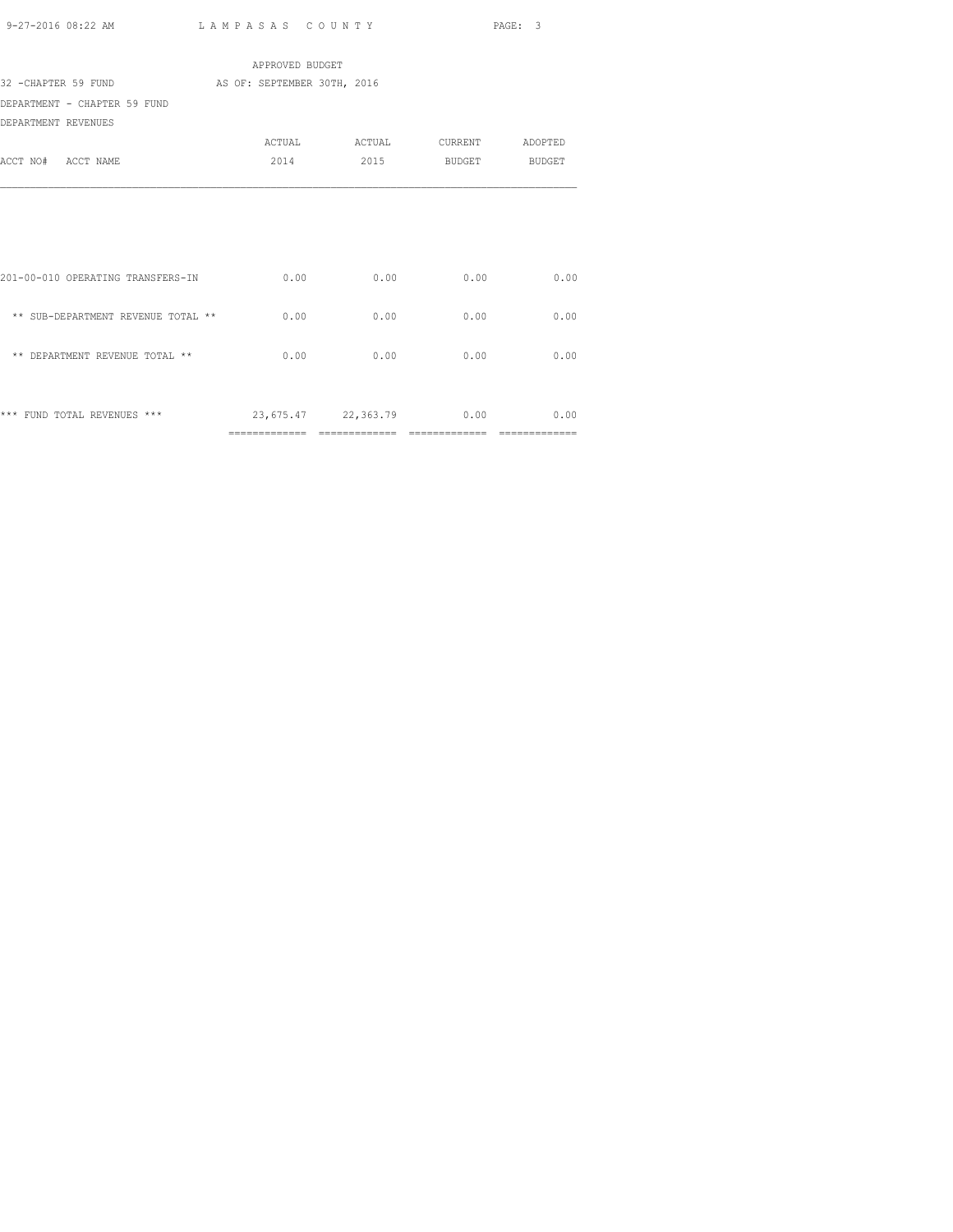| 9-27-2016 08:22 AM LAMPASAS COUNTY                   |                          |                               |               | PAGE: 4 |
|------------------------------------------------------|--------------------------|-------------------------------|---------------|---------|
|                                                      | APPROVED BUDGET          |                               |               |         |
| 32 -CHAPTER 59 FUND AS OF: SEPTEMBER 30TH, 2016      |                          |                               |               |         |
| DEPARTMENT - CHAPTER 59 FUND                         |                          |                               |               |         |
| DEPARTMENT EXPENDITURES                              |                          |                               |               |         |
|                                                      |                          | ACTUAL ACTUAL CURRENT ADOPTED |               |         |
| ACCT NO# ACCT NAME                                   | 2014                     | 2015                          | BUDGET BUDGET |         |
|                                                      |                          |                               |               |         |
| GENERAL EXPENSES<br>.                                |                          |                               |               |         |
| 401-00-320 SHARED FORFEITURES                        | 9,428.61                 | 0.00                          | 0.00          | 0.00    |
| 401-00-375 BANK CHARGES                              | 0.00                     | 0.00                          | 0.00          | 0.00    |
| 401-00-379 INVESTIGATION EXPENSE 41,176.00 33,481.00 |                          |                               | 0.00          | 0.00    |
| 401-00-380 PREVENTION OF DRUG ABUSE                  | 0.00                     | 0.00                          | 0.00          | 0.00    |
| ** CATEGORY TOTAL **                                 |                          | 50,604.61 33,481.00           | 0.00          | 0.00    |
| ** SUB-DEPARTMENT TOTAL **                           | 50,604.61 33,481.00 0.00 |                               |               | 0.00    |
| GENERAL EXPENSES                                     |                          |                               |               |         |
| ----------------<br>401-01-375 BANK CHARGES          | 0.00                     | 0.00                          | 0.00          | 0.00    |
| ** CATEGORY TOTAL **                                 | 0.00                     | 0.00                          | 0.00          | 0.00    |
| ** SUB-DEPARTMENT TOTAL **                           | 0.00                     | 0.00                          | 0.00          | 0.00    |
| GENERAL EXPENSES                                     |                          |                               |               |         |
|                                                      |                          |                               |               |         |
| 401-02-375 BANK CHARGES                              | 0.00                     | 0.00                          | 0.00          | 0.00    |

| *** FUND TOTAL EXPENDITURES ***  | 50,604.61 | 33,481.00 | 0.00 | 0.00 |
|----------------------------------|-----------|-----------|------|------|
| ***<br>$***$<br>DEPARTMENT TOTAL | 50,604.61 | 33,481.00 | 0.00 | 0.00 |
| ** SUB-DEPARTMENT TOTAL **       | 0.00      | 0.00      | 0.00 | 0.00 |
| ** CATEGORY TOTAL **             | 0.00      | 0.00      | 0.00 | 0.00 |
| 401-02-375 BANK CHARGES          | 0.00      | 0.00      | 0.00 | 0.00 |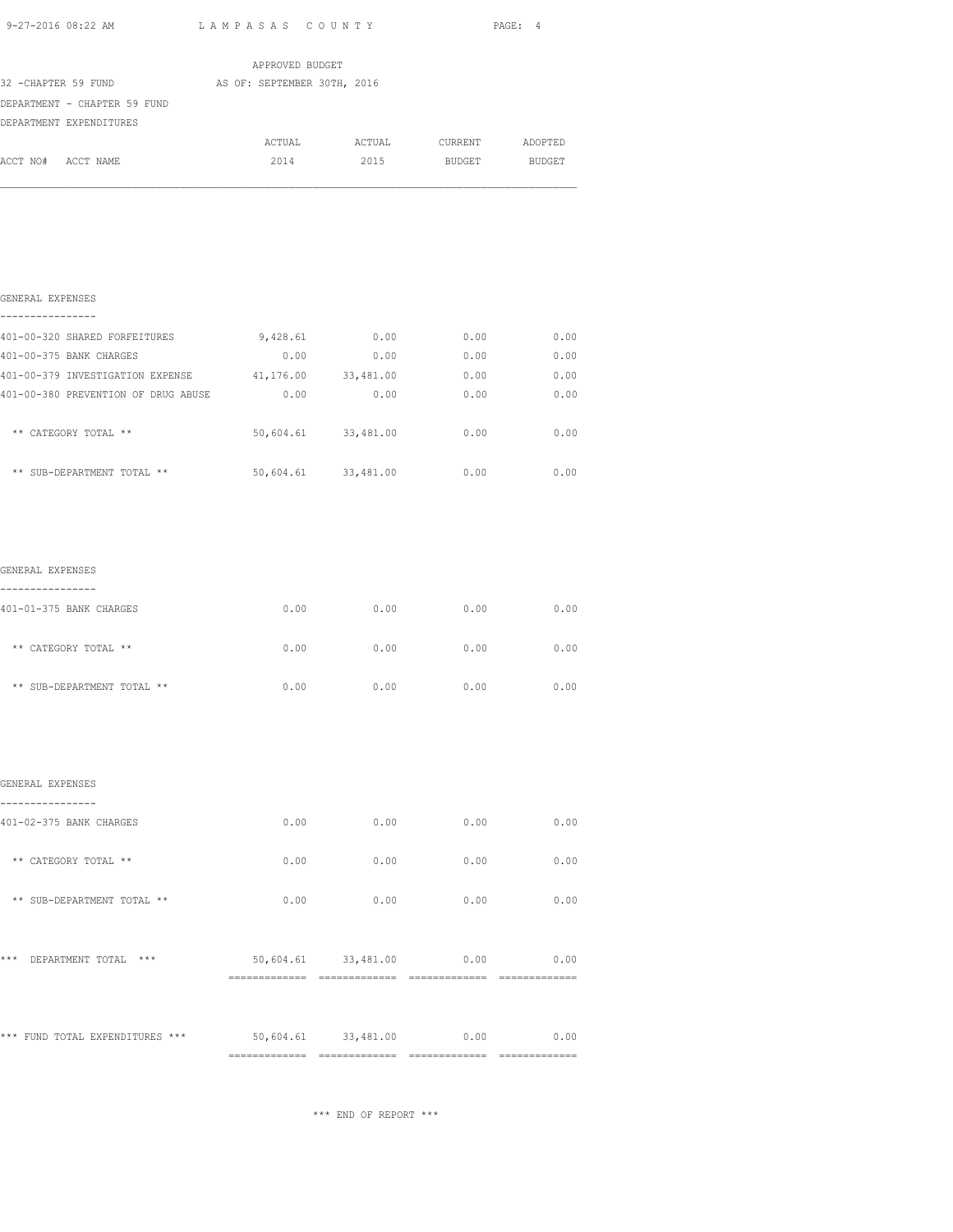APPROVED BUDGET 36 -CO CLK RECORDS MGT & PRES AS OF: SEPTEMBER 30TH, 2016

FINANCIAL SUMMARY

| ACCT NO# ACCT NAME                                                         | ACTUAL ACTUAL CURRENT ADOPTED<br>2014 2015 BUDGET BUDGET |                              |      |
|----------------------------------------------------------------------------|----------------------------------------------------------|------------------------------|------|
| REVENUE SUMMARY                                                            |                                                          |                              |      |
| 00-DEPT REVENUE                                                            | 21,059.84 21,236.66 18,500.00 18,500.00                  |                              |      |
| *** TOTAL REVENUE ***                                                      | 21,059.84 21,236.66 18,500.00 18,500.00                  |                              |      |
| EXPENDITURE SUMMARY                                                        |                                                          |                              |      |
| 01-DEPT EXPENDITURES                                                       | $0.00$ 0.00                                              | 0.00                         | 0.00 |
| *** TOTAL EXPENDITURES ***                                                 | $0.00$ 0.00 0.00 0.00<br>============== ===============  | ============================ |      |
| REVENUES OVER/(UNDER) EXPENDITURES 21,059.84 21,236.66 18,500.00 18,500.00 |                                                          |                              |      |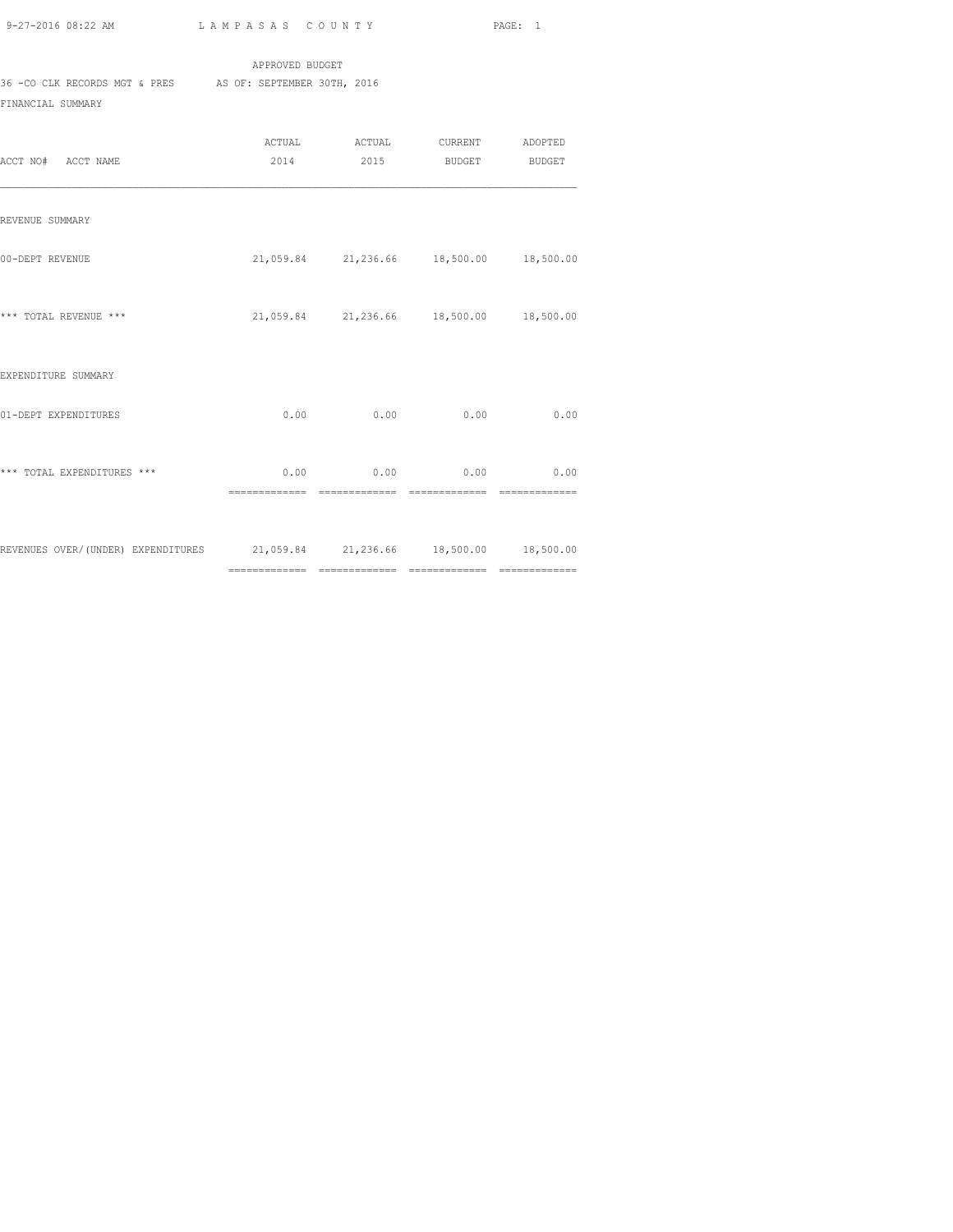============= ============= ============= =============

|                                                                            | APPROVED BUDGET |                                            |                 |        |
|----------------------------------------------------------------------------|-----------------|--------------------------------------------|-----------------|--------|
| 36 -CO CLK RECORDS MGT & PRES AS OF: SEPTEMBER 30TH, 2016                  |                 |                                            |                 |        |
| DEPARTMENT - 00-DEPT REVENUE                                               |                 |                                            |                 |        |
| DEPARTMENT REVENUES                                                        |                 |                                            |                 |        |
|                                                                            |                 | ACTUAL ACTUAL                              | CURRENT ADOPTED |        |
| ACCT NO# ACCT NAME                                                         | 2014            | 2015                                       | <b>BUDGET</b>   | BUDGET |
|                                                                            |                 |                                            |                 |        |
| 100-00-099 INTEREST REVENUE                                                |                 | 2,296.84 1,449.16 500.00 500.00            |                 |        |
| 100-00-106 COUNTY CLERK                                                    |                 | 18,763.00  19,787.50  18,000.00  18,000.00 |                 |        |
| ** SUB-DEPARTMENT REVENUE TOTAL ** 21,059.84 21,236.66 18,500.00 18,500.00 |                 |                                            |                 |        |
| ** DEPARTMENT REVENUE TOTAL **                                             |                 | 21,059.84 21,236.66 18,500.00 18,500.00    |                 |        |
| *** FUND TOTAL REVENUES ***                                                |                 | 21,059.84 21,236.66 18,500.00 18,500.00    |                 |        |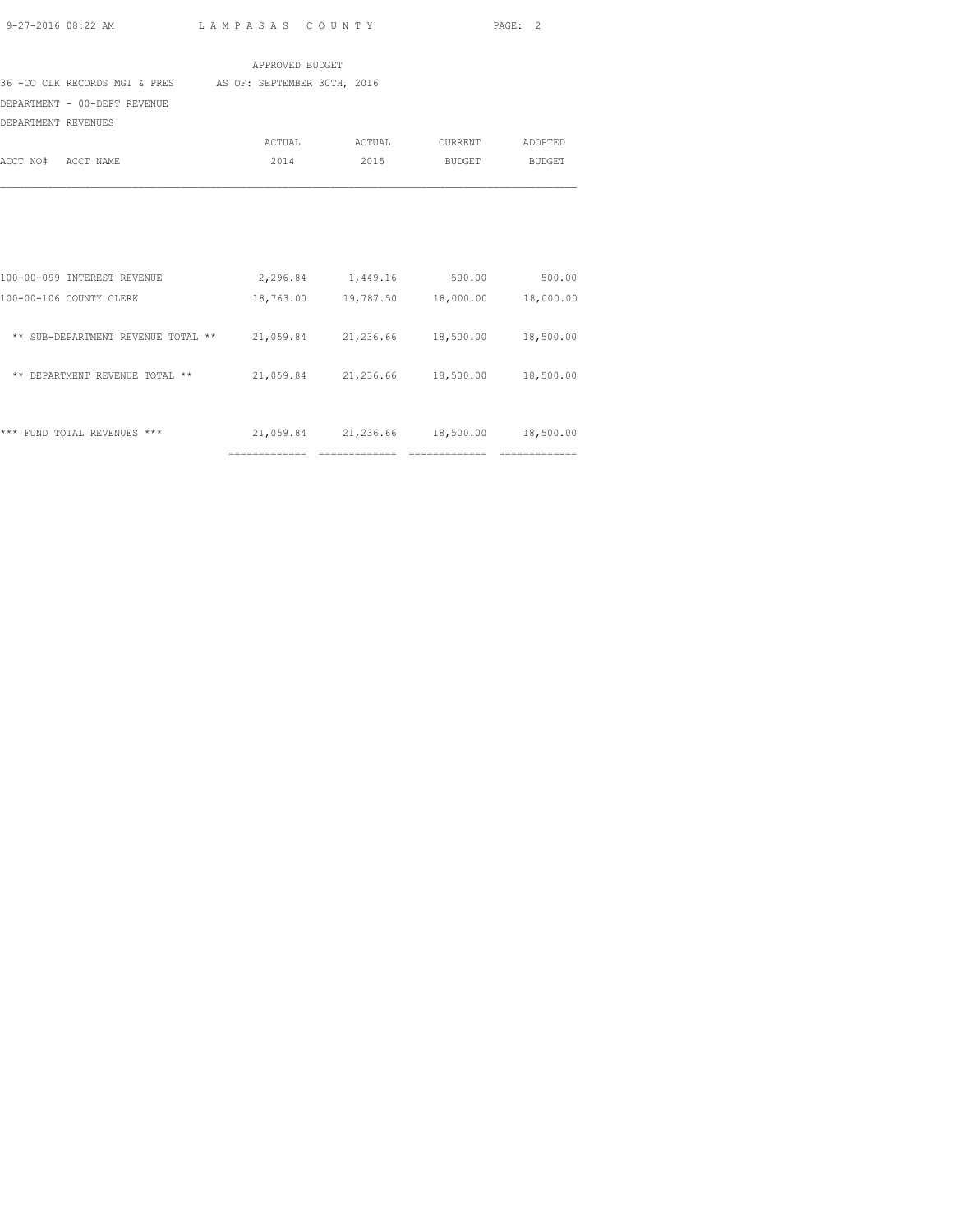|                                                           |                 |                               |      | PAGE: 3     |
|-----------------------------------------------------------|-----------------|-------------------------------|------|-------------|
|                                                           | APPROVED BUDGET |                               |      |             |
| 36 -CO CLK RECORDS MGT & PRES AS OF: SEPTEMBER 30TH, 2016 |                 |                               |      |             |
| DEPARTMENT - 01-DEPT EXPENDITURES                         |                 |                               |      |             |
| DEPARTMENT EXPENDITURES                                   |                 |                               |      |             |
|                                                           |                 | ACTUAL ACTUAL CURRENT ADOPTED |      |             |
| ACCT NO# ACCT NAME                                        |                 | 2014 2015 BUDGET BUDGET       |      |             |
|                                                           |                 |                               |      |             |
|                                                           |                 |                               |      |             |
|                                                           |                 |                               |      |             |
| GENERAL EXPENSES<br>---------                             |                 |                               |      |             |
| 401-00-308 REPAIR - RESTORING BOOKS                       | 0.00            | 0.00                          |      | $0.00$ 0.00 |
| ** CATEGORY TOTAL **                                      | 0.00            | 0.00                          | 0.00 | 0.00        |
|                                                           |                 |                               |      |             |
| 401-00-500 OPERATING TRANSFER-OUT                         | 0.00            | 0.00                          |      | $0.00$ 0.00 |
| ** CATEGORY TOTAL **                                      | 0.00            | 0.00                          | 0.00 | 0.00        |
| ** SUB-DEPARTMENT TOTAL **                                | 0.00            | 0.00                          | 0.00 | 0.00        |
| *** DEPARTMENT TOTAL ***                                  | 0.00            | 0.00                          |      | $0.00$ 0.00 |
|                                                           |                 |                               |      |             |
|                                                           |                 |                               |      |             |
|                                                           |                 |                               |      |             |

\*\*\* FUND TOTAL EXPENDITURES \*\*\* 0.00 0.00 0.00 0.00 0.00 0.00 ============= ============= ============= =============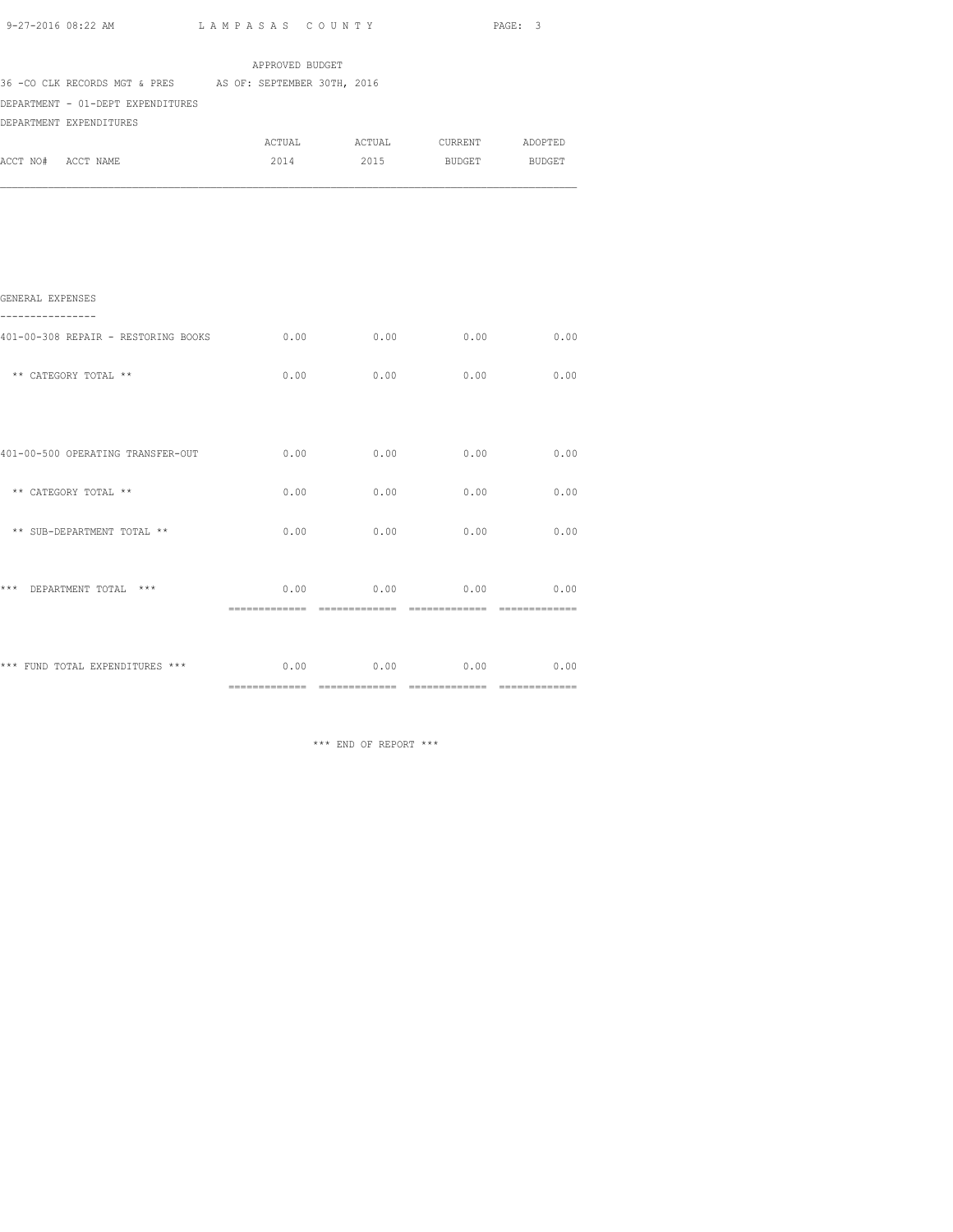|                          | APPROVED BUDGET             |
|--------------------------|-----------------------------|
| 37 -DIST CLK RECORDS MGT | AS OF: SEPTEMBER 30TH, 2016 |
| FINANCIAL SUMMARY        |                             |

| ACCT NO# ACCT NAME                                        |      |      | ACTUAL ACTUAL CURRENT ADOPTED<br>2014 2015 BUDGET BUDGET |                               |
|-----------------------------------------------------------|------|------|----------------------------------------------------------|-------------------------------|
| REVENUE SUMMARY                                           |      |      |                                                          |                               |
| 00-DEPT REVENUE<br>06-DEPT REVENUE                        |      |      | 835.00 75.00 0.00<br>906.00 1,693.67 0.00                | 0.00<br>0.00                  |
| *** TOTAL REVENUE ***                                     |      |      | 1,741.00 1,768.67 0.00                                   | 0.00                          |
| EXPENDITURE SUMMARY                                       |      |      |                                                          |                               |
| 01-DEPT EXPENDITURE                                       | 5.00 | 0.00 | 0.00                                                     | 0.00                          |
| *** TOTAL EXPENDITURES ***                                |      |      | $5.00$ 0.00 0.00 0.00<br>$=$ ==============              | $=$ = = = = = = = = = = = = = |
| REVENUES OVER/(UNDER) EXPENDITURES 1,736.00 1,768.67 0.00 |      |      |                                                          | 0.00                          |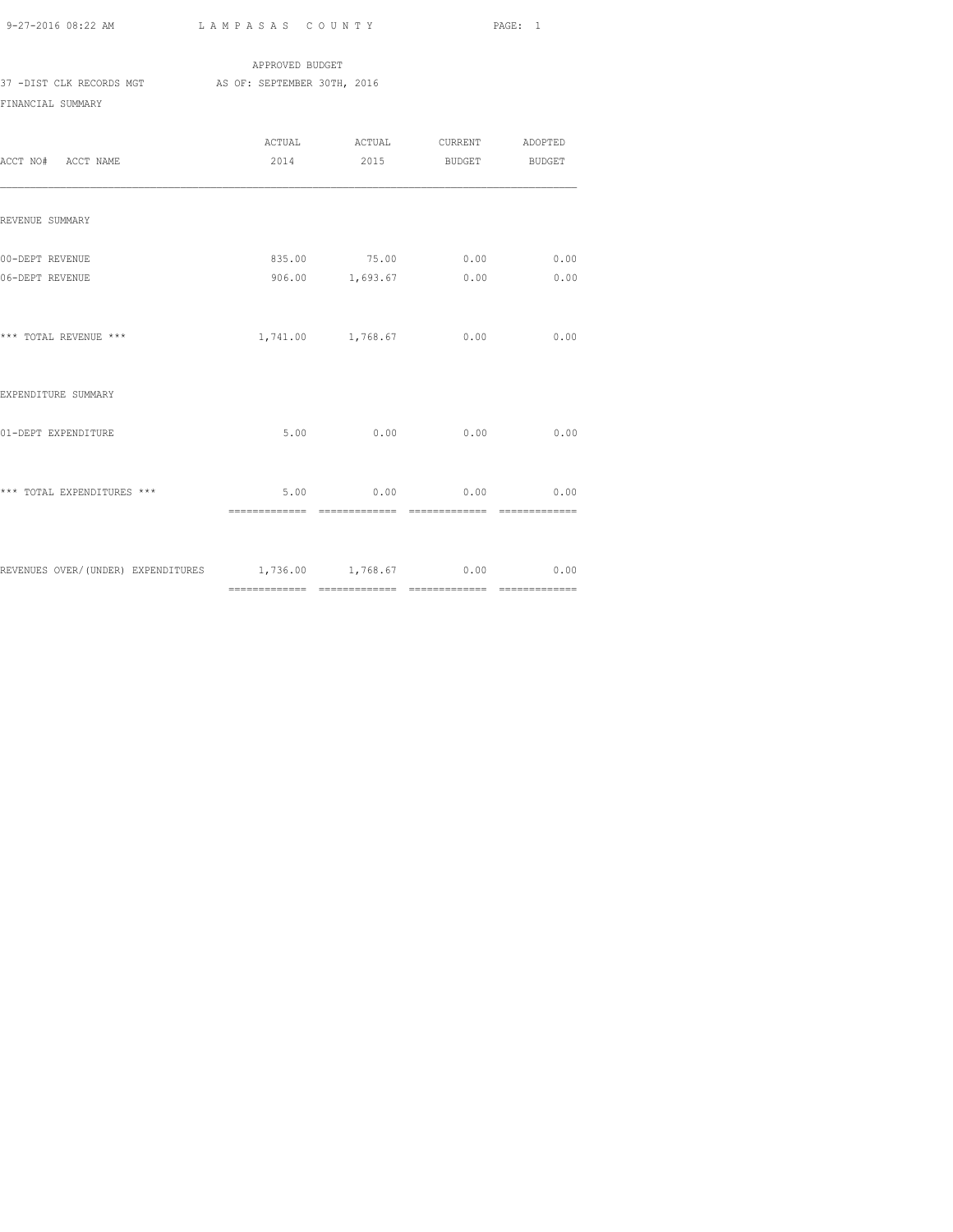|                                    | APPROVED BUDGET             |        |                |               |
|------------------------------------|-----------------------------|--------|----------------|---------------|
| 37 -DIST CLK RECORDS MGT           | AS OF: SEPTEMBER 30TH, 2016 |        |                |               |
| DEPARTMENT - 00-DEPT REVENUE       |                             |        |                |               |
| DEPARTMENT REVENUES                |                             |        |                |               |
|                                    | ACTUAL                      | ACTUAL | <b>CURRENT</b> | ADOPTED       |
| ACCT NO# ACCT NAME                 | 2014                        | 2015   | BUDGET         | <b>BUDGET</b> |
|                                    |                             |        |                |               |
|                                    |                             |        |                |               |
|                                    |                             |        |                |               |
|                                    |                             |        |                |               |
| 00-REVENUE                         |                             |        |                |               |
| 100-00-037 DIST CLERK RECORDS MGMT | 835.00                      | 75.00  | 0.00           | 0.00          |
| 100-00-099 INTEREST REVENUE        | 0.00                        | 0.00   | 0.00           | 0.00          |
|                                    |                             |        |                |               |
| ** SUB-DEPARTMENT REVENUE TOTAL ** | 835.00                      | 75.00  | 0.00           | 0.00          |
|                                    |                             |        |                |               |
| ** DEPARTMENT REVENUE TOTAL **     | 835.00                      | 75.00  | 0.00           | 0.00          |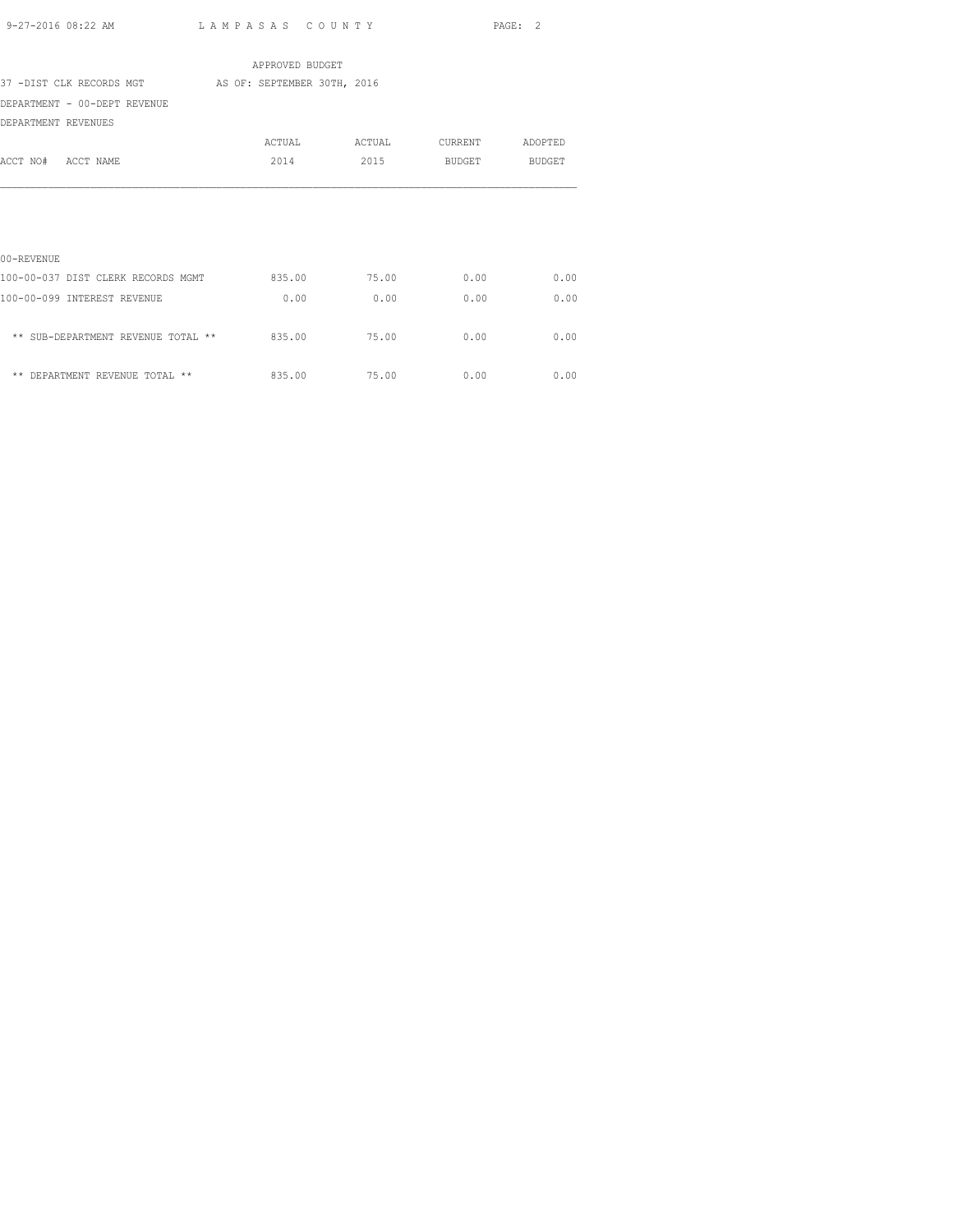| 9-27-2016 08:22 AM | LAMPASAS COUNTY | PAGE: 3 |
|--------------------|-----------------|---------|
|                    |                 |         |

|                                                           | APPROVED BUDGET |                                 |      |
|-----------------------------------------------------------|-----------------|---------------------------------|------|
| 37 -DIST CLK RECORDS MGT AS OF: SEPTEMBER 30TH, 2016      |                 |                                 |      |
| DEPARTMENT - 06-DEPT REVENUE                              |                 |                                 |      |
| DEPARTMENT REVENUES                                       |                 |                                 |      |
|                                                           |                 | ACTUAL ACTUAL CURRENT ADOPTED   |      |
| ACCT NO# ACCT NAME                                        |                 | 2014 2015 BUDGET BUDGET         |      |
|                                                           |                 |                                 |      |
|                                                           |                 |                                 |      |
|                                                           |                 |                                 |      |
|                                                           |                 |                                 |      |
| 00-REVENUE                                                |                 |                                 |      |
| 106-00-037 DIST CLERK RECORDS MGMT 600.00 1,693.67 0.00   |                 |                                 | 0.00 |
|                                                           |                 |                                 |      |
| ** SUB-DEPARTMENT REVENUE TOTAL ** $906.00$ 1,693.67 0.00 |                 |                                 | 0.00 |
|                                                           |                 |                                 |      |
| ** DEPARTMENT REVENUE TOTAL **                            |                 | 906.00 1,693.67 0.00            | 0.00 |
|                                                           |                 |                                 |      |
|                                                           |                 |                                 |      |
| *** FUND TOTAL REVENUES ***                               |                 | $1,741.00$ $1,768.67$ 0.00 0.00 |      |
|                                                           |                 |                                 |      |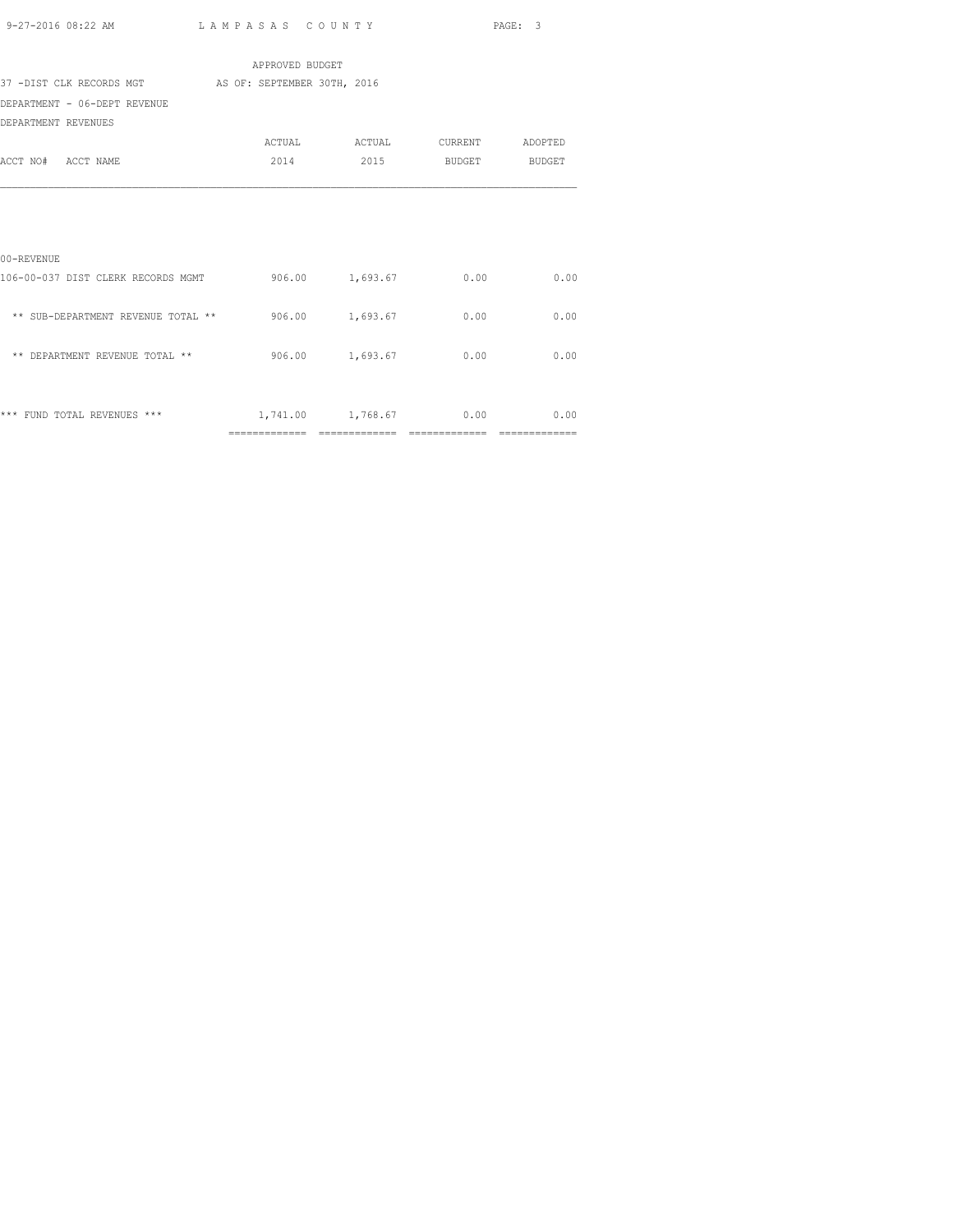|  | 9-27-2016 08:22 AM | LAMPASAS COUNTY |  | PAGE: |
|--|--------------------|-----------------|--|-------|
|--|--------------------|-----------------|--|-------|

|                                                            | APPROVED BUDGET |                  |               |      |
|------------------------------------------------------------|-----------------|------------------|---------------|------|
| 37 -DIST CLK RECORDS MGT AS OF: SEPTEMBER 30TH, 2016       |                 |                  |               |      |
| DEPARTMENT - 01-DEPT EXPENDITURE                           |                 |                  |               |      |
| DEPARTMENT EXPENDITURES                                    |                 |                  |               |      |
|                                                            |                 |                  |               |      |
| ACCT NO# ACCT NAME                                         | 2014            | 2015             | BUDGET BUDGET |      |
|                                                            |                 |                  |               |      |
| 00-REVENUE                                                 |                 |                  |               |      |
| ==========                                                 |                 |                  |               |      |
| GENERAL EXPENSES                                           |                 |                  |               |      |
| 401-00-308 REPAIR - RESTORING BOOKS                        |                 | $0.00$ 0.00 0.00 |               | 0.00 |
| 401-00-375 BANK CHARGES                                    | 5.00            | 0.00             | 0.00          | 0.00 |
| ** CATEGORY TOTAL **                                       | 5.00            | 0.00             | 0.00          | 0.00 |
| ** SUB-DEPARTMENT TOTAL **                                 | 5.00            | 0.00             | 0.00          | 0.00 |
| *** DEPARTMENT TOTAL ***                                   | 5.00            | 0.00             | 0.00          | 0.00 |
|                                                            |                 |                  |               |      |
| *** FUND TOTAL EXPENDITURES *** $5.00$ 0.00 0.00 0.00 0.00 |                 |                  |               |      |
|                                                            |                 |                  |               |      |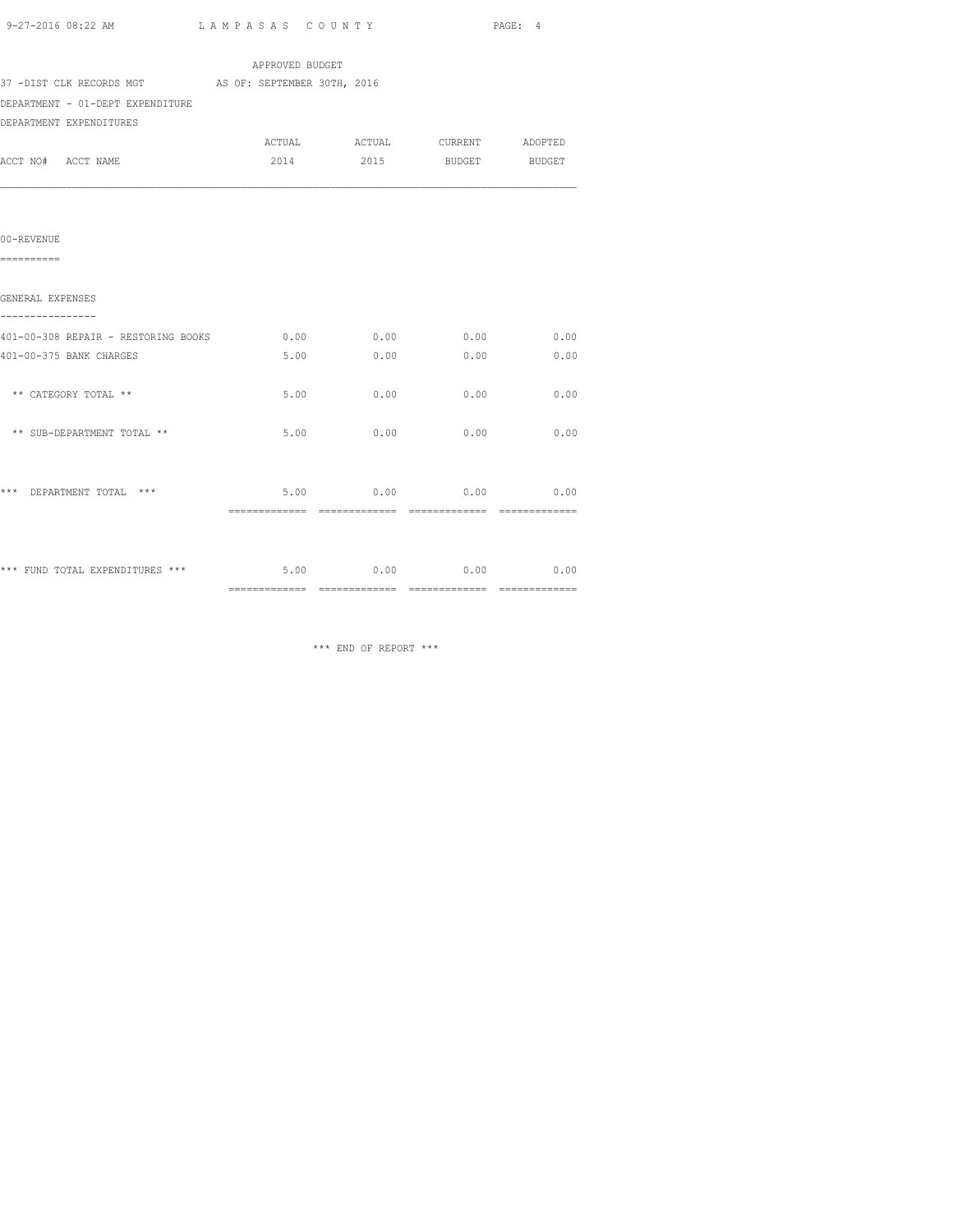APPROVED BUDGET 38 -COURTHOUSE SECURITY FUND AS OF: SEPTEMBER 30TH, 2016 FINANCIAL SUMMARY

| ACCT NO# ACCT NAME                                                       |      | ACTUAL ACTUAL CURRENT ADOPTED<br>2014 2015 BUDGET BUDGET |      |      |
|--------------------------------------------------------------------------|------|----------------------------------------------------------|------|------|
| REVENUE SUMMARY                                                          |      |                                                          |      |      |
| 00-DEPT REVENUE                                                          |      | 12,801.63  12,675.08  7,900.00  7,900.00                 |      |      |
| *** TOTAL REVENUE ***                                                    |      | 12,801.63  12,675.08  7,900.00  7,900.00                 |      |      |
| EXPENDITURE SUMMARY                                                      |      |                                                          |      |      |
| 01-DEPT EXPENDITURES                                                     | 0.00 | 0.00                                                     | 0.00 | 0.00 |
| *** TOTAL EXPENDITURES ***                                               |      | $0.00$ 0.00 0.00 0.00                                    |      |      |
| REVENUES OVER/(UNDER) EXPENDITURES 12,801.63 12,675.08 7,900.00 7,900.00 |      |                                                          |      |      |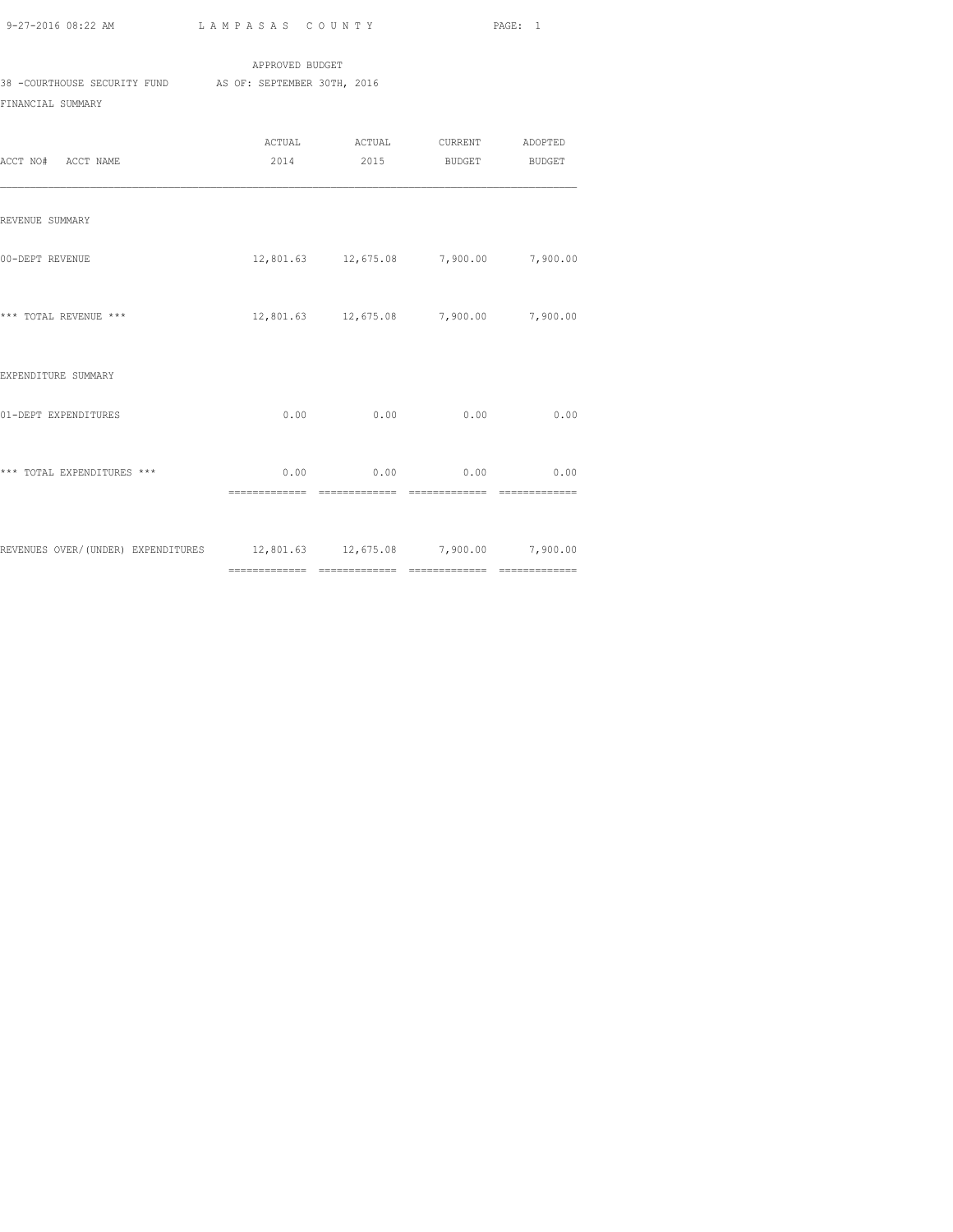38 -COURTHOUSE SECURITY FUND AS OF: SEPTEMBER 30TH, 2016

DEPARTMENT - 00-DEPT REVENUE

| DEPARTMENT REVENUES |        |        |         |               |
|---------------------|--------|--------|---------|---------------|
|                     | ACTUAL | ACTUAL | CURRENT | ADOPTED       |
| ACCT NO# ACCT NAME  | 2014   | 2015   | BUDGET  | <b>BUDGET</b> |

| 100-00-001 BEGINNING FUND BALANCE   | 0.00          | 0.00          | 0.00               | 0.00     |
|-------------------------------------|---------------|---------------|--------------------|----------|
| 100-00-094 DISTRICT CLERK           | 1,670.00      | 1,787.00      | 1,500.00           | 1,500.00 |
| 100-00-095 JP #1                    | 2,725.26      | 2,385.43      | 4,000.00           | 4,000.00 |
| 100-00-096 JP #3                    | 726.45        | 895.75        | 0.00               | 0.00     |
| 100-00-097 JP #4                    | 1,592.92      | 1,745.66      | 1,500.00           | 1,500.00 |
| 100-00-099 INTEREST REVENUE         | 579.00        | 671.24        | 50.00              | 50.00    |
| 100-00-106 COUNTY CLERK             | 4,859.00      | 4,725.00      | 700.00             | 700.00   |
| 100-00-107 COUNTY CLERK-PROBATION   | 158.00        | 123.00        | 50.00              | 50.00    |
| 100-00-108 DISTRICT CLERK-PROBATION | 296.00        | 342.00        | 100.00             | 100.00   |
| 100-00-190 MISCELLANEOUS            | 195.00        | 0.00          | 0.00               | 0.00     |
| 200-00-010 OPERATING TRANSFERS IN   | 0.00          | 0.00          | 0.00               | 0.00     |
|                                     |               |               |                    |          |
| ** SUB-DEPARTMENT REVENUE TOTAL **  | 12,801.63     |               | 12,675.08 7,900.00 | 7,900.00 |
|                                     |               |               |                    |          |
| ** DEPARTMENT REVENUE TOTAL **      | 12,801.63     |               | 12,675.08 7,900.00 | 7,900.00 |
|                                     |               |               |                    |          |
|                                     |               |               |                    |          |
| *** FUND TOTAL REVENUES ***         | 12,801.63     |               | 12,675.08 7,900.00 | 7,900.00 |
|                                     | ============= | ============= |                    |          |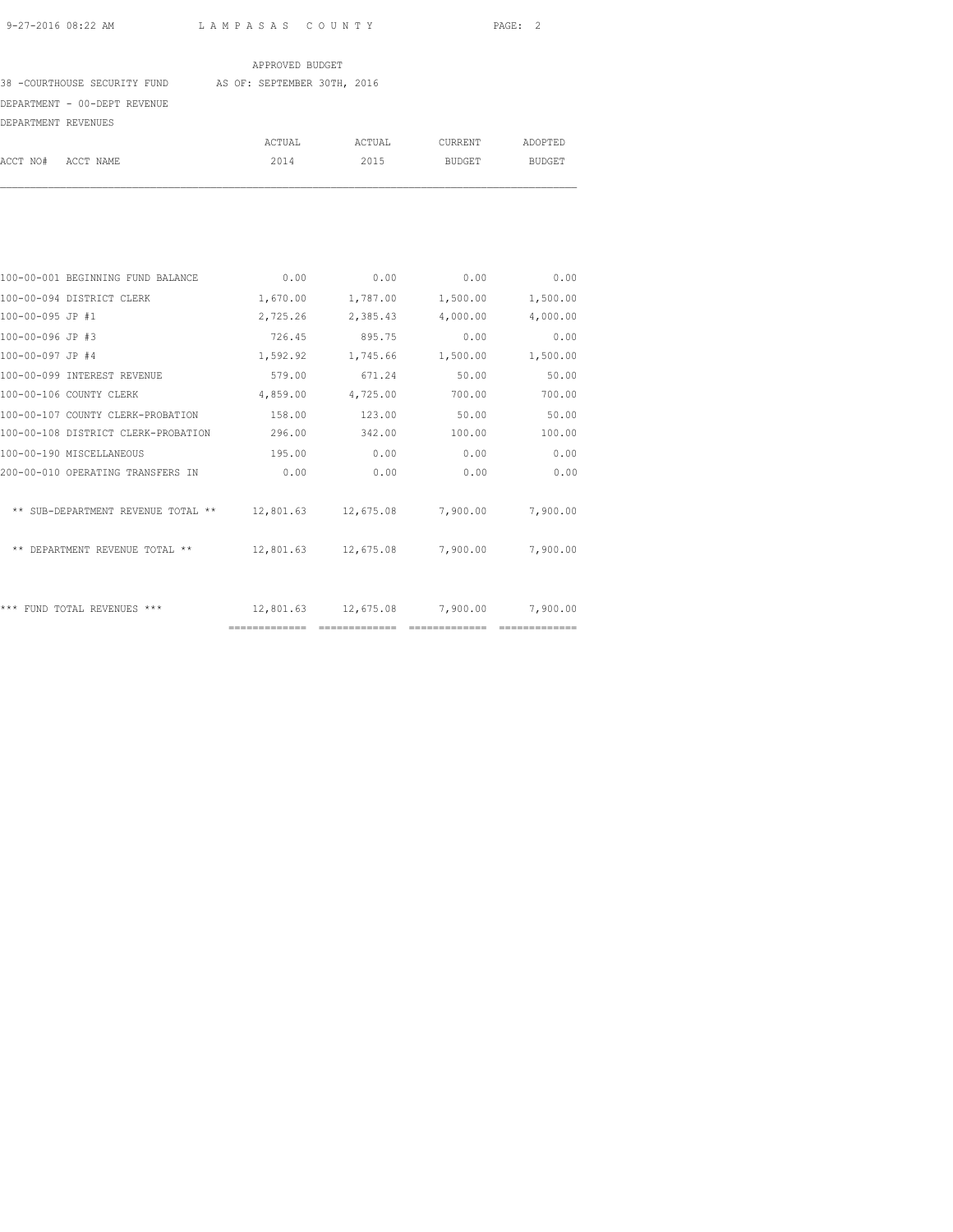| 9-27-2016 08:22 AM                                                                                                       | LAMPASAS COUNTY |        |                             | PAGE: 3 |
|--------------------------------------------------------------------------------------------------------------------------|-----------------|--------|-----------------------------|---------|
|                                                                                                                          | APPROVED BUDGET |        |                             |         |
| 38 -COURTHOUSE SECURITY FUND AS OF: SEPTEMBER 30TH, 2016<br>DEPARTMENT - 01-DEPT EXPENDITURES<br>DEPARTMENT EXPENDITURES |                 |        |                             |         |
|                                                                                                                          | ACTUAL          | ACTUAL | CURRENT ADOPTED             |         |
| ACCT NO# ACCT NAME                                                                                                       | 2014            | 2015   | <b>BUDGET</b>               | BUDGET  |
|                                                                                                                          |                 |        |                             |         |
| CAPITAL OUTLAY                                                                                                           |                 |        |                             |         |
|                                                                                                                          |                 |        |                             |         |
| 401-00-402 OPERATING EQUIPMENT                                                                                           | 0.00            | 0.00   | 0.00                        | 0.00    |
| ** CATEGORY TOTAL **                                                                                                     | 0.00            | 0.00   | 0.00                        | 0.00    |
| 401-00-500 OPERATING TRANSFER-OUT                                                                                        | 0.00            | 0.00   | 0.00                        | 0.00    |
|                                                                                                                          |                 |        |                             |         |
| ** CATEGORY TOTAL **                                                                                                     | 0.00            | 0.00   | 0.00                        | 0.00    |
| ** SUB-DEPARTMENT TOTAL **                                                                                               | 0.00            | 0.00   | 0.00                        | 0.00    |
| *** DEPARTMENT TOTAL ***                                                                                                 | 0.00            | 0.00   | 0.00                        | 0.00    |
|                                                                                                                          |                 |        |                             |         |
| *** FUND TOTAL EXPENDITURES ***                                                                                          |                 |        | $0.00$ $0.00$ $0.00$ $0.00$ | 0.00    |

============= ============= ============= =============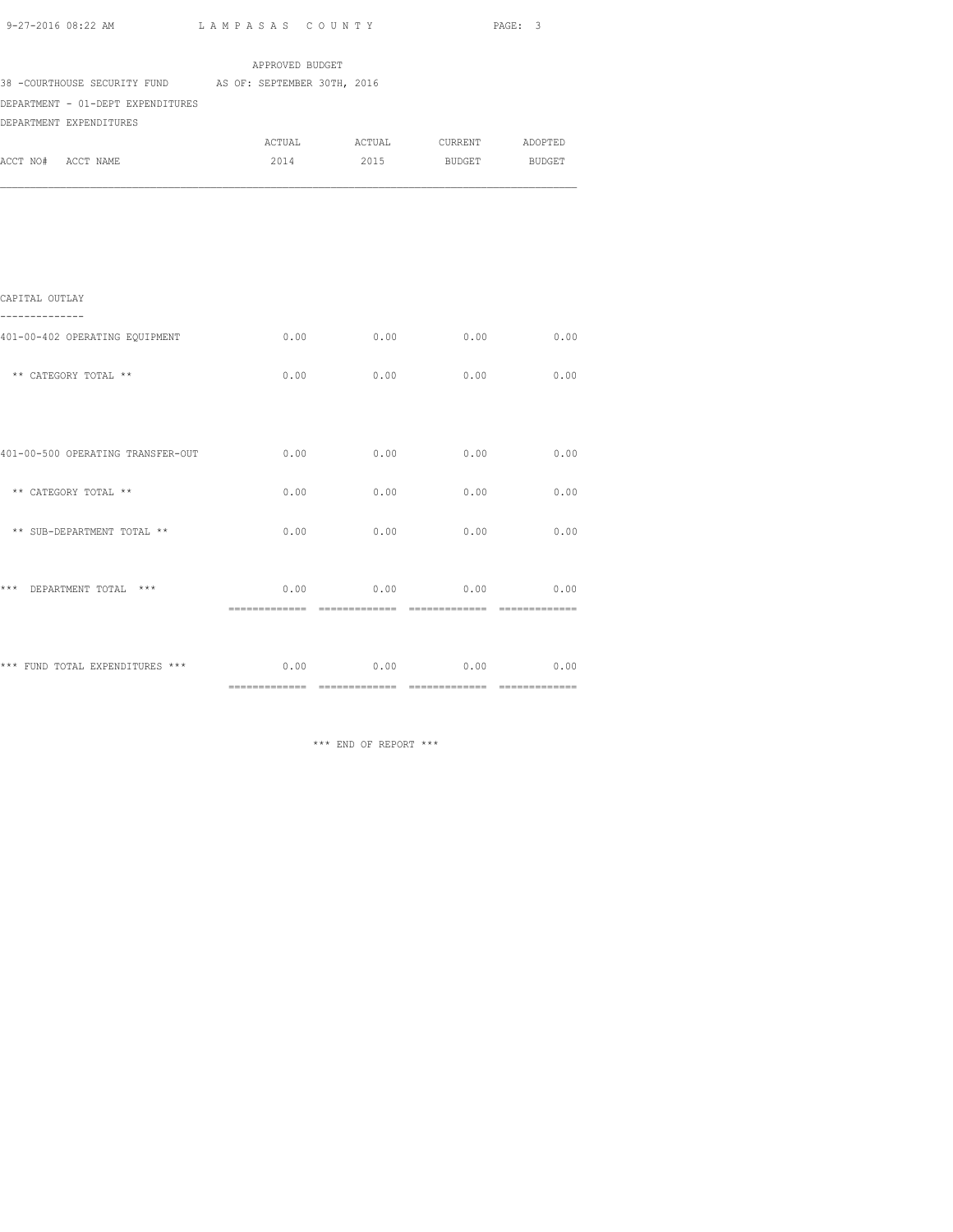## APPROVED BUDGET

39 -CO RECORDS MGMT & PRESERV AS OF: SEPTEMBER 30TH, 2016

FINANCIAL SUMMARY

| ACCT NO# ACCT NAME                                                      | 2014           |                              | ACTUAL ACTUAL CURRENT ADOPTED<br>2015 BUDGET                  | BUDGET |
|-------------------------------------------------------------------------|----------------|------------------------------|---------------------------------------------------------------|--------|
| REVENUE SUMMARY                                                         |                |                              |                                                               |        |
| CO RECORDS MGMT & PRESEV<br>CO RECORDS MGMT & PRESEV                    |                |                              | 10,880.80 8,635.57 6,400.00 6,400.00<br>$0.00$ 0.00 0.00 0.00 |        |
| *** TOTAL REVENUE ***                                                   |                |                              | 10,880.80 8,635.57 6,400.00 6,400.00                          |        |
| EXPENDITURE SUMMARY                                                     |                |                              |                                                               |        |
| CO RECORDS MGMT & PRESEV                                                |                |                              | $0.00$ 0.00 0.00 0.00                                         |        |
| *** TOTAL EXPENDITURES ***                                              | ============== | $0.00$ 0.00<br>============= | 0.00<br>==============                                        | 0.00   |
| REVENUES OVER/(UNDER) EXPENDITURES 10,880.80 8,635.57 6,400.00 6,400.00 |                |                              |                                                               |        |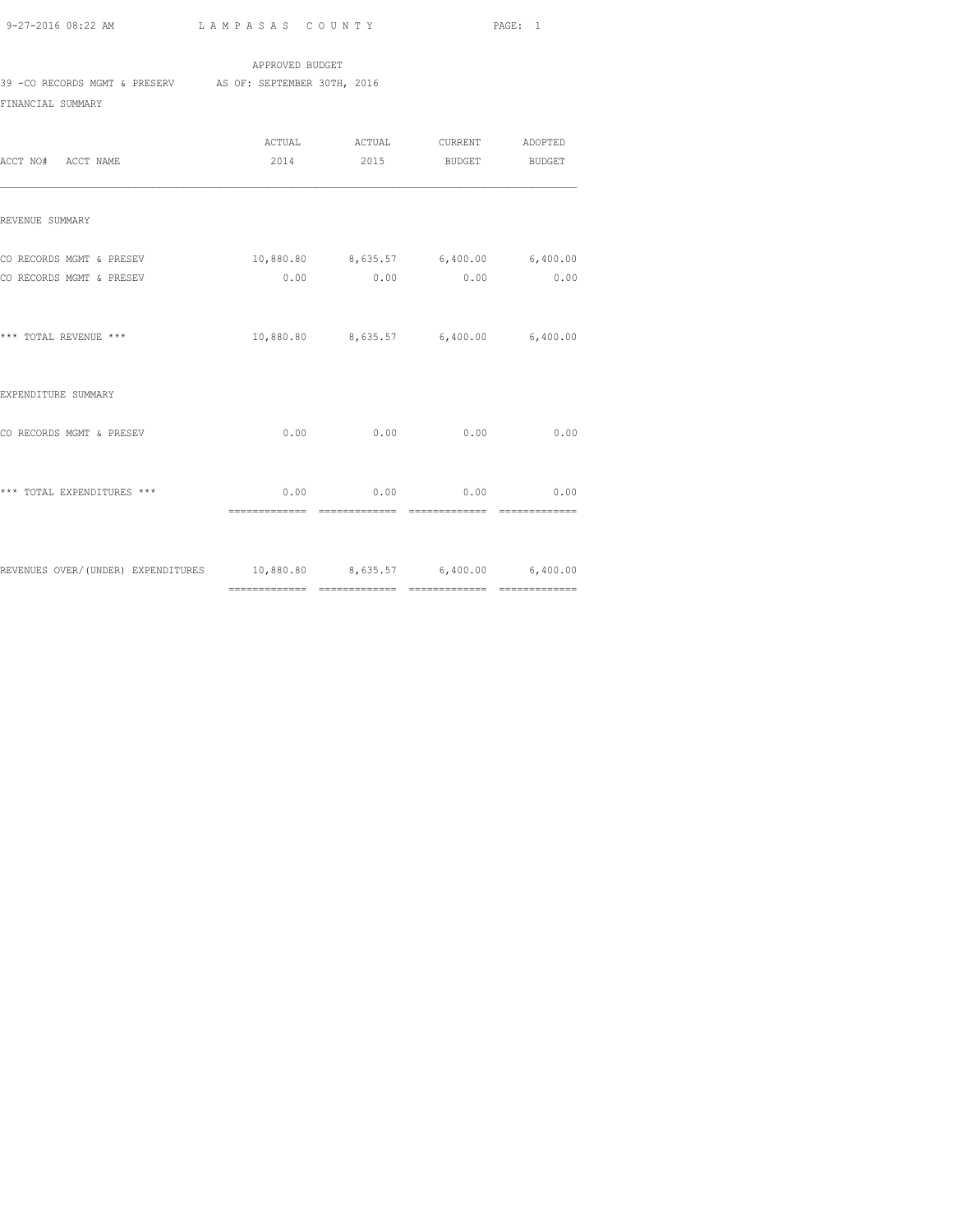# 39 -CO RECORDS MGMT & PRESERV AS OF: SEPTEMBER 30TH, 2016

### DEPARTMENT - CO RECORDS MGMT & PRESEV

DEPARTMENT REVENUES

|                    | ACTUAL | ACTUAL | CURRENT | ADOPTED |
|--------------------|--------|--------|---------|---------|
| ACCT NO# ACCT NAME | 2014   | 2015   | BUDGET  | BUDGET  |

|                          | 100-00-001 BEGINNING FUND BALANCE      | 0.00      | 0.00     | 0.00     | 0.00     |
|--------------------------|----------------------------------------|-----------|----------|----------|----------|
|                          | 100-00-033 PRESERVATION CLERK ACCOUNT  | 0.00      | 0.00     | 0.00     | 0.00     |
|                          | 100-00-094 DISTRICT CLERK              | 2,478.00  | 2,953.67 | 1,000.00 | 1,000.00 |
|                          | 100-00-099 INTEREST REVENUE            | 751.30    | 844.40   | 100.00   | 100.00   |
|                          | 100-00-105 DISTRICT CLK AG CHILD SUPPO | 0.00      | 0.00     | 0.00     | 0.00     |
| 100-00-106 COUNTY CLERK  |                                        | 4,685.00  | 2,080.00 | 5,000.00 | 5,000.00 |
|                          | 100-00-107 COUNTY CLERK-PROBATION      | 1,177.00  | 906.50   | 300.00   | 300.00   |
|                          | 100-00-108 DISTRICK CLERK-PROBATION    | 1,254.50  | 1,478.00 | 0.00     | 0.00     |
| 100-00-190 MISCELLANEOUS |                                        | 535.00    | 373.00   | 0.00     | 0.00     |
|                          | ** SUB-DEPARTMENT REVENUE TOTAL **     | 10,880.80 | 8,635.57 | 6,400.00 | 6,400.00 |
| **                       | DEPARTMENT REVENUE TOTAL<br>**         | 10,880.80 | 8,635.57 | 6,400.00 | 6,400.00 |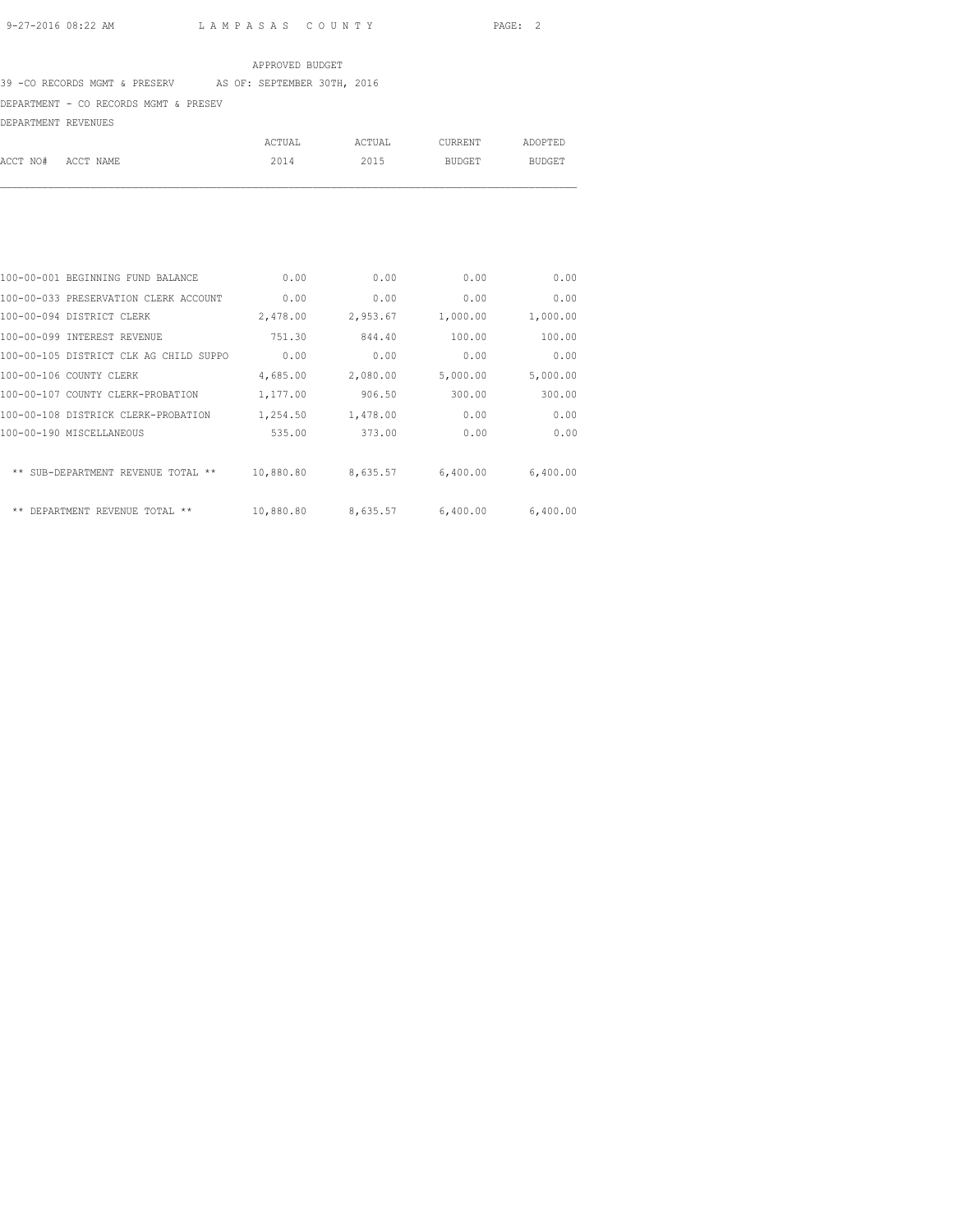39 -CO RECORDS MGMT & PRESERV AS OF: SEPTEMBER 30TH, 2016

DEPARTMENT - CO RECORDS MGMT & PRESEV

DEPARTMENT REVENUES

| ACCT NO#<br>ACCT NAME                                                   | ACTUAL<br>2014 | ACTUAL<br>2015              | CURRENT<br>BUDGET | ADOPTED<br><b>BUDGET</b> |
|-------------------------------------------------------------------------|----------------|-----------------------------|-------------------|--------------------------|
|                                                                         |                |                             |                   |                          |
| 101-00-080 COUNTY CLERK TECHNOLOGY<br>101-00-106 COUNTY CLERK-CIVIL FEE | 0.00<br>0.00   | 0.00<br>0.00                | 0.00<br>0.00      | 0.00<br>0.00             |
| ** SUB-DEPARTMENT REVENUE TOTAL **                                      | 0.00           | 0.00                        | 0.00              | 0.00                     |
| ** DEPARTMENT REVENUE TOTAL **                                          | 0.00           | 0.00                        | 0.00              | 0.00                     |
| *** FUND TOTAL REVENUES ***                                             | -------------- | 10,880.80 8,635.57 6,400.00 |                   | 6,400.00                 |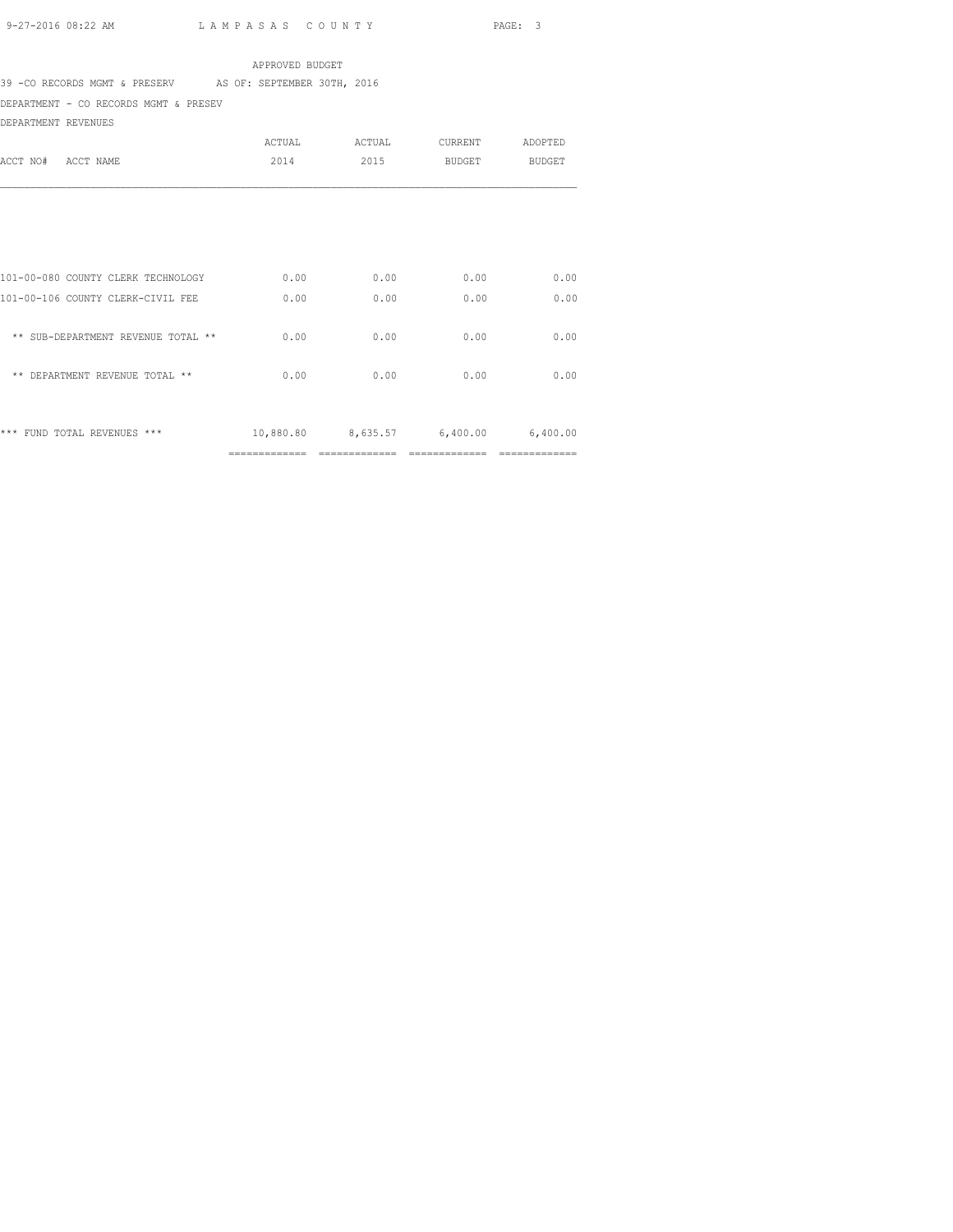| 9-27-2016 08:22 AM                                         |                 | LAMPASAS COUNTY       |                 |               |
|------------------------------------------------------------|-----------------|-----------------------|-----------------|---------------|
|                                                            | APPROVED BUDGET |                       |                 |               |
| 39 - CO RECORDS MGMT & PRESERV AS OF: SEPTEMBER 30TH, 2016 |                 |                       |                 |               |
| DEPARTMENT - CO RECORDS MGMT & PRESEV                      |                 |                       |                 |               |
| DEPARTMENT EXPENDITURES                                    |                 |                       |                 |               |
|                                                            | ACTUAL          | ACTUAL                | CURRENT ADOPTED |               |
| ACCT NO# ACCT NAME                                         | 2014            | 2015                  | <b>BUDGET</b>   | <b>BUDGET</b> |
|                                                            |                 |                       |                 |               |
|                                                            |                 |                       |                 |               |
|                                                            |                 |                       |                 |               |
| GENERAL EXPENSES<br>-----------                            |                 |                       |                 |               |
| 401-00-353 CHILD SUPPORT EXPENSE                           | 0.00            | 0.00                  | 0.00            | 0.00          |
| ** CATEGORY TOTAL **                                       | 0.00            | 0.00                  | 0.00            | 0.00          |
|                                                            |                 |                       |                 |               |
| 401-00-500 OPERATING TRANSFER-OUT                          | 0.00            | 0.00                  | 0.00            | 0.00          |
| ** CATEGORY TOTAL **                                       | 0.00            | 0.00                  | 0.00            | 0.00          |
| ** SUB-DEPARTMENT TOTAL **                                 | 0.00            | 0.00                  | 0.00            | 0.00          |
|                                                            |                 | $0.00$ 0.00 0.00 0.00 |                 |               |

\*\*\* FUND TOTAL EXPENDITURES \*\*\* 0.00 0.00 0.00 0.00 0.00 0.00 ============= ============= ============= =============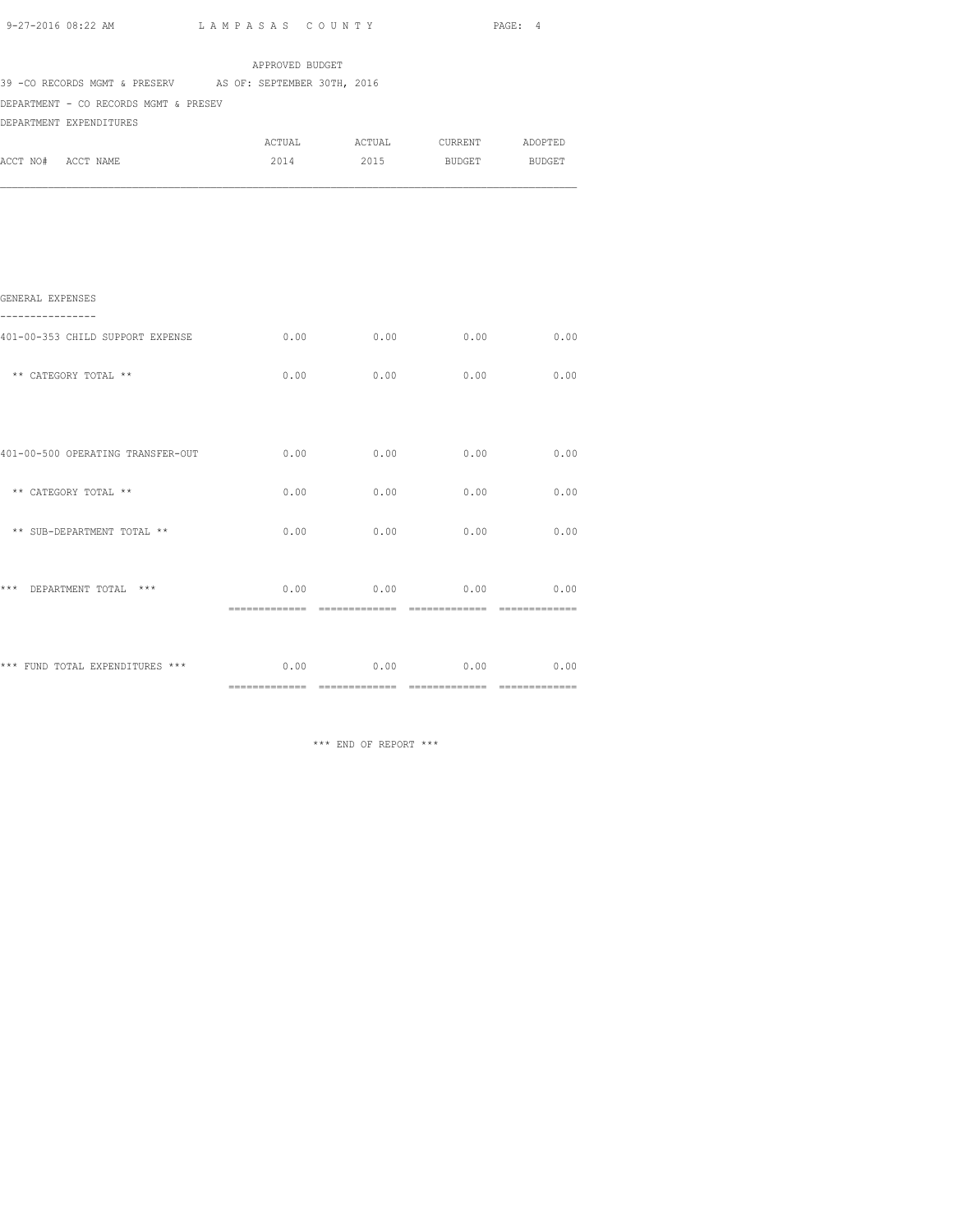|                            | APPROVED BUDGET             |  |
|----------------------------|-----------------------------|--|
| 47 -COUNTY HEALTH CARE HRA | AS OF: SEPTEMBER 30TH, 2016 |  |
| FINANCIAL SUMMARY          |                             |  |

| ACCT NO# ACCT NAME                                              |      | ACTUAL ACTUAL CURRENT ADOPTED<br>2014 2015 BUDGET BUDGET |      |      |
|-----------------------------------------------------------------|------|----------------------------------------------------------|------|------|
| REVENUE SUMMARY                                                 |      |                                                          |      |      |
| 47 COUNTY HEALTH CARE                                           | 0.00 | 0.00                                                     | 0.00 | 0.00 |
| *** TOTAL REVENUE ***                                           |      | $0.00$ 0.00 0.00                                         |      | 0.00 |
| EXPENDITURE SUMMARY                                             |      |                                                          |      |      |
| 47 COUNTY HEALTH CARE                                           | 0.00 | 0.00                                                     | 0.00 | 0.00 |
| *** TOTAL EXPENDITURES ***                                      |      | $0.00$ 0.00 0.00 0.00                                    |      |      |
| REVENUES OVER/(UNDER) EXPENDITURES $0.00$ 0.00 $0.00$ 0.00 0.00 |      |                                                          |      | 0.00 |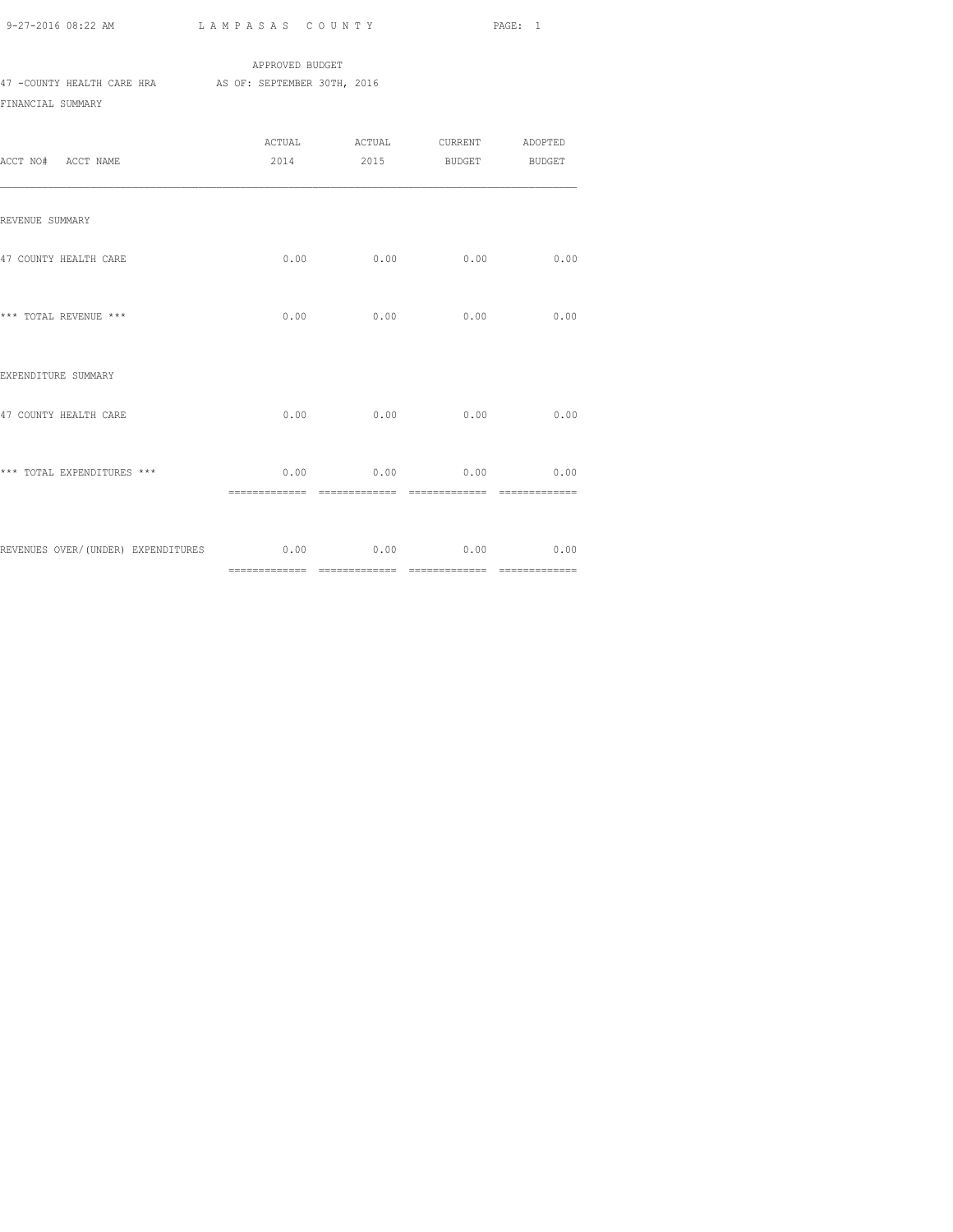47 -COUNTY HEALTH CARE HRA AS OF: SEPTEMBER 30TH, 2016

DEPARTMENT - 47 COUNTY HEALTH CARE

DEPARTMENT REVENUES

| DEFAKIMENI KEVENUES                  |                |              |               |               |
|--------------------------------------|----------------|--------------|---------------|---------------|
|                                      | ACTUAL         | ACTUAL       | CURRENT       | ADOPTED       |
| ACCT NO#<br>ACCT NAME                | 2014           | 2015         | <b>BUDGET</b> | <b>BUDGET</b> |
|                                      |                |              |               |               |
|                                      |                |              |               |               |
|                                      |                |              |               |               |
|                                      |                |              |               |               |
| 101-00-099 INTEREST REVENUE          | 0.00           | 0.00         | 0.00          | 0.00          |
| 101-00-190 MISCELLANEOUS RECEIPTS    | 0.00           | 0.00         | 0.00          | 0.00          |
| 201-00-010 OPERATING TRANSFERS-IN    | 0.00           | 0.00         | 0.00          | 0.00          |
|                                      |                |              |               |               |
| ** SUB-DEPARTMENT REVENUE TOTAL **   | 0.00           | 0.00         | 0.00          | 0.00          |
| $***$<br>DEPARTMENT REVENUE TOTAL ** | 0.00           | 0.00         | 0.00          | 0.00          |
|                                      |                |              |               |               |
|                                      |                |              |               |               |
| FUND TOTAL REVENUES ***<br>***       | 0.00           | 0.00         | 0.00          | 0.00          |
|                                      | ============== | ------------ |               |               |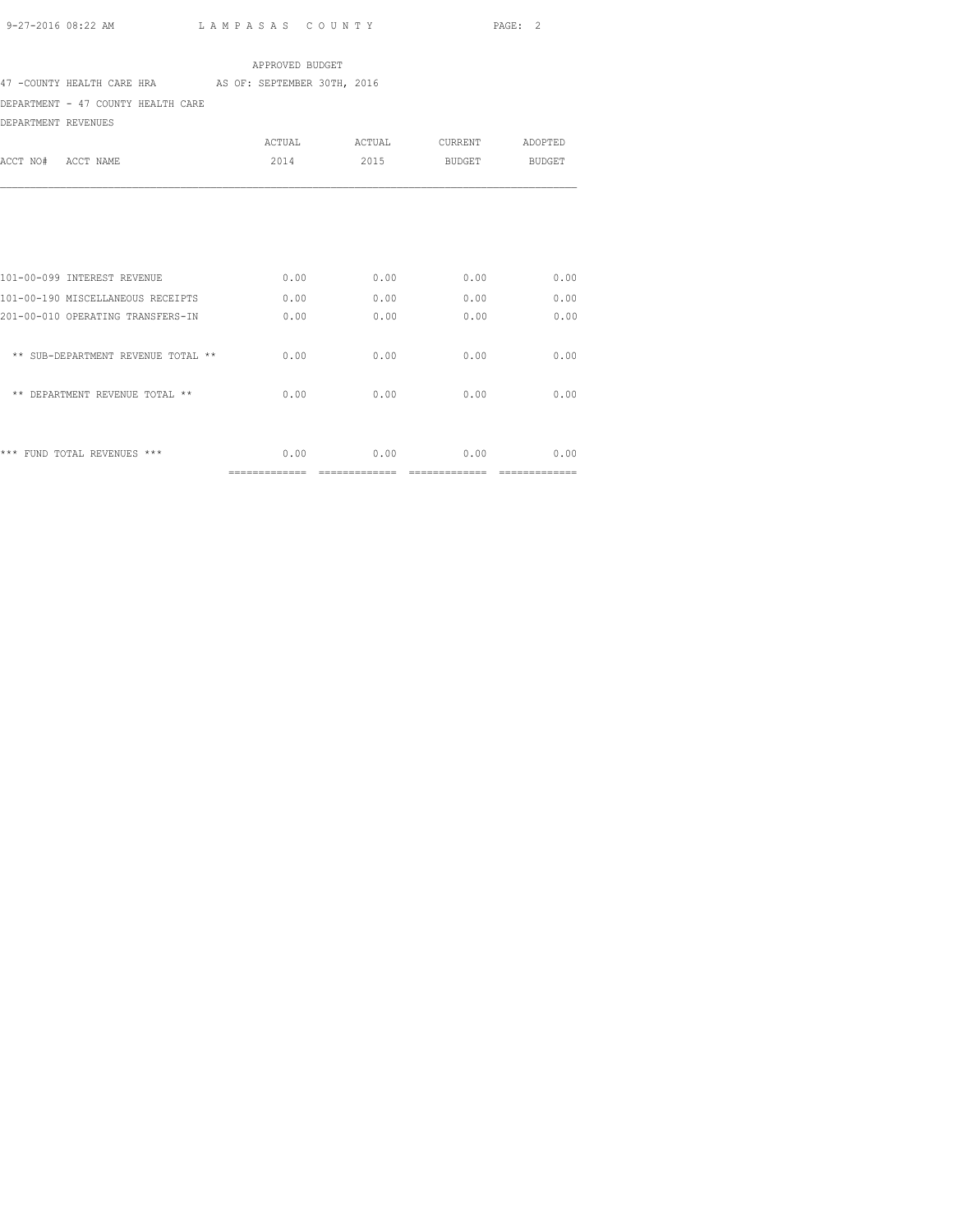| 9-27-2016 08:22 AM |                                                        | LAMPASAS COUNTY |               |                 | PAGE: 3 |
|--------------------|--------------------------------------------------------|-----------------|---------------|-----------------|---------|
|                    |                                                        | APPROVED BUDGET |               |                 |         |
|                    | 47 -COUNTY HEALTH CARE HRA AS OF: SEPTEMBER 30TH, 2016 |                 |               |                 |         |
|                    | DEPARTMENT - 47 COUNTY HEALTH CARE                     |                 |               |                 |         |
|                    | DEPARTMENT EXPENDITURES                                |                 |               |                 |         |
|                    |                                                        |                 | ACTUAL ACTUAL | CURRENT ADOPTED |         |
| ACCT NO# ACCT NAME |                                                        | 2014            | 2015          | BUDGET BUDGET   |         |
|                    |                                                        |                 |               |                 |         |
| GENERAL EXPENSES   |                                                        |                 |               |                 |         |
|                    |                                                        |                 |               |                 |         |
|                    | 401-00-333 CONTRACTED SERVICES                         | 0.00            | 0.00          | 0.00            | 0.00    |
|                    | 401-00-356 ADMINISTRATIVE COST                         | 0.00            | 0.00          | 0.00            | 0.00    |
|                    | 401-00-375 BANK CHARGES                                | 0.00            | 0.00          | 0.00            | 0.00    |

|                                  | --------------         | --------------      | --------------         | ========== |
|----------------------------------|------------------------|---------------------|------------------------|------------|
| *** FUND TOTAL EXPENDITURES ***  | 0.00                   | 0.00                | 0.00                   | 0.00       |
| ***<br>$***$<br>DEPARTMENT TOTAL | 0.00<br>-------------- | 0.00<br>----------- | 0.00<br>-------------- | 0.00       |
| ** SUB-DEPARTMENT TOTAL **       | 0.00                   | 0.00                | 0.00                   | 0.00       |
| ** CATEGORY TOTAL **             | 0.00                   | 0.00                | 0.00                   | 0.00       |
| 401-00-389 MISCELLANEOUS EXPENSE | 0.00                   | 0.00                | 0.00                   | 0.00       |
| 401-00-375 BANK CHARGES          | 0.00                   | 0.00                | 0.00                   | 0.00       |
| 401-00-356 ADMINISTRATIVE COST   | 0.00                   | 0.00                | 0.00                   | 0.00       |
|                                  |                        |                     |                        |            |

\*\*\* END OF REPORT \*\*\*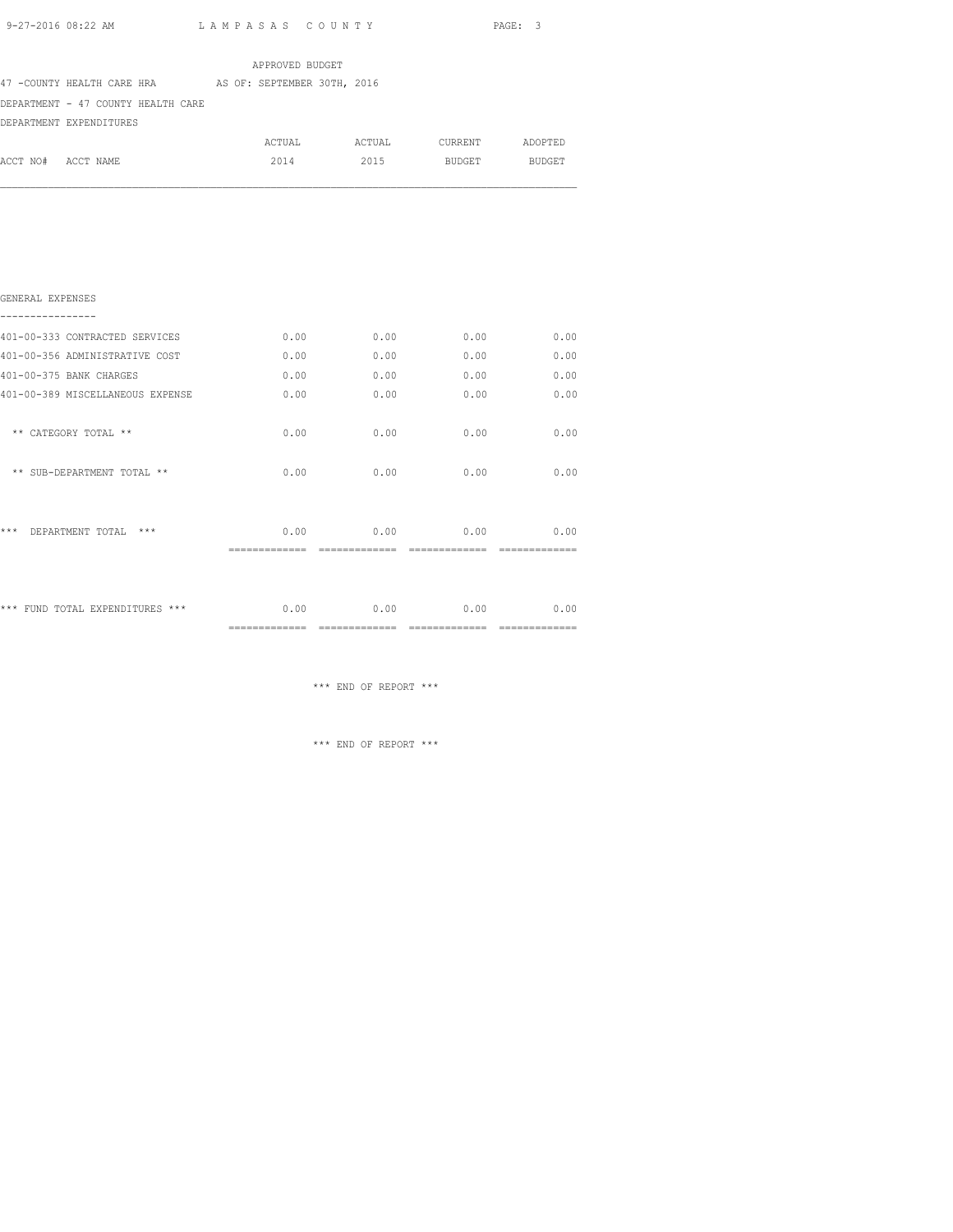|                             | APPROVED BUDGET             |        |         |         |
|-----------------------------|-----------------------------|--------|---------|---------|
| 55 -INTEREST & SINKING FUND | AS OF: SEPTEMBER 30TH, 2016 |        |         |         |
| FINANCIAL SUMMARY           |                             |        |         |         |
|                             | ACTUAL                      | ACTUAL | CURRENT | ADOPTED |

| ACCT NO# ACCT NAME                                                       |                                                 | 2014 2015 BUDGET BUDGET |                                                 |
|--------------------------------------------------------------------------|-------------------------------------------------|-------------------------|-------------------------------------------------|
| REVENUE SUMMARY                                                          |                                                 |                         |                                                 |
| 00-I&S REVENUE                                                           |                                                 |                         | 821,984.98 782,674.29 835,929.00 834,697.00     |
| *** TOTAL REVENUE ***                                                    | 821,984.98 782,674.29 835,929.00 834,697.00     |                         |                                                 |
| EXPENDITURE SUMMARY                                                      |                                                 |                         |                                                 |
| 01-I&S EXPENDITURES                                                      |                                                 |                         | 833, 235.50 835, 044.25 835, 929.00 834, 697.00 |
| *** TOTAL EXPENDITURES ***                                               | 833, 235.50 835, 044.25 835, 929.00 834, 697.00 |                         |                                                 |
|                                                                          |                                                 |                         |                                                 |
| REVENUES OVER/(UNDER) EXPENDITURES (11,250.52)(52,369.96) 0.00 0.00 0.00 |                                                 |                         |                                                 |
|                                                                          |                                                 |                         |                                                 |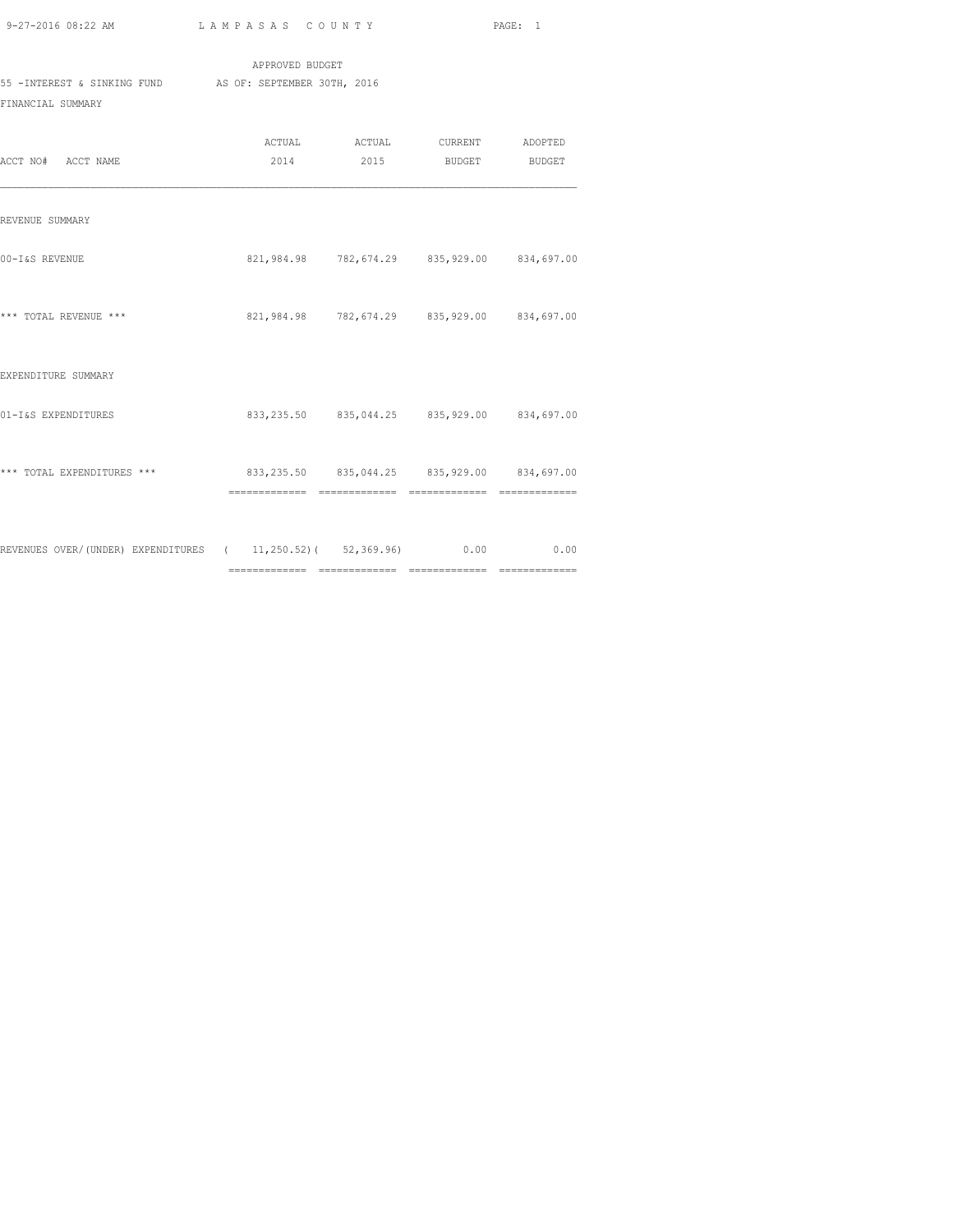55 -INTEREST & SINKING FUND AS OF: SEPTEMBER 30TH, 2016

DEPARTMENT - 00-I&S REVENUE

| DEPARTMENT REVENUES |           |        |        |         |         |
|---------------------|-----------|--------|--------|---------|---------|
|                     |           | ACTUAL | ACTUAL | CURRENT | ADOPTED |
| ACCT NO#            | ACCT NAME | 2014   | 2015   | BUDGET  | BUDGET  |

| 100-00-001 BEGINNING FUND BALANCE      | 0.00          | 0.00           | 13,000.00                        | 143,233.00 |
|----------------------------------------|---------------|----------------|----------------------------------|------------|
| 100-00-010 CURRENT AD VALOREM TAXES    | 807,057.90    | 700,449.37     | 807,329.00                       | 674,964.00 |
| 100-00-020 DELIQUENT AD VALOREM TAXES  | 13,745.41     | 21,168.33      | 11,200.00                        | 12,000.00  |
| 100-00-030 PENALTIES & INT. AD VALOREM | 0.00          | 0.00           | 4,000.00                         | 4,000.00   |
| 100-00-035 LCAD REFUND                 | 0.00          | 0.00           | 0.00                             | 0.00       |
| 100-00-099 INTEREST REVENUE            | 863.80        | 1,056.59       | 400.00                           | 500.00     |
| 100-00-101 INC/DEC IN INVEST MARKET    | 0.00          | 0.00           | 0.00                             | 0.00       |
| 100-00-125 CERT OF OBLIGATION SERIES 2 | 0.00          | 0.00           | 0.00                             | 0.00       |
| 100-00-190 MISCELLANEOUS RECEIPTS      | 317.87        | 0.00           | 0.00                             | 0.00       |
| 200-00-010 OPERATING TRANSFERS-IN      | 0.00          | 60,000.00      | 0.00                             | 0.00       |
| ** SUB-DEPARTMENT REVENUE TOTAL **     |               |                | 821,984.98 782,674.29 835,929.00 | 834,697.00 |
| ** DEPARTMENT REVENUE TOTAL **         | 821,984.98    |                | 782,674.29 835,929.00            | 834,697.00 |
|                                        |               |                |                                  |            |
| *** FUND TOTAL REVENUES ***            | 821,984.98    | 782,674.29     | 835,929.00                       | 834,697.00 |
|                                        | ============= | -------------- |                                  |            |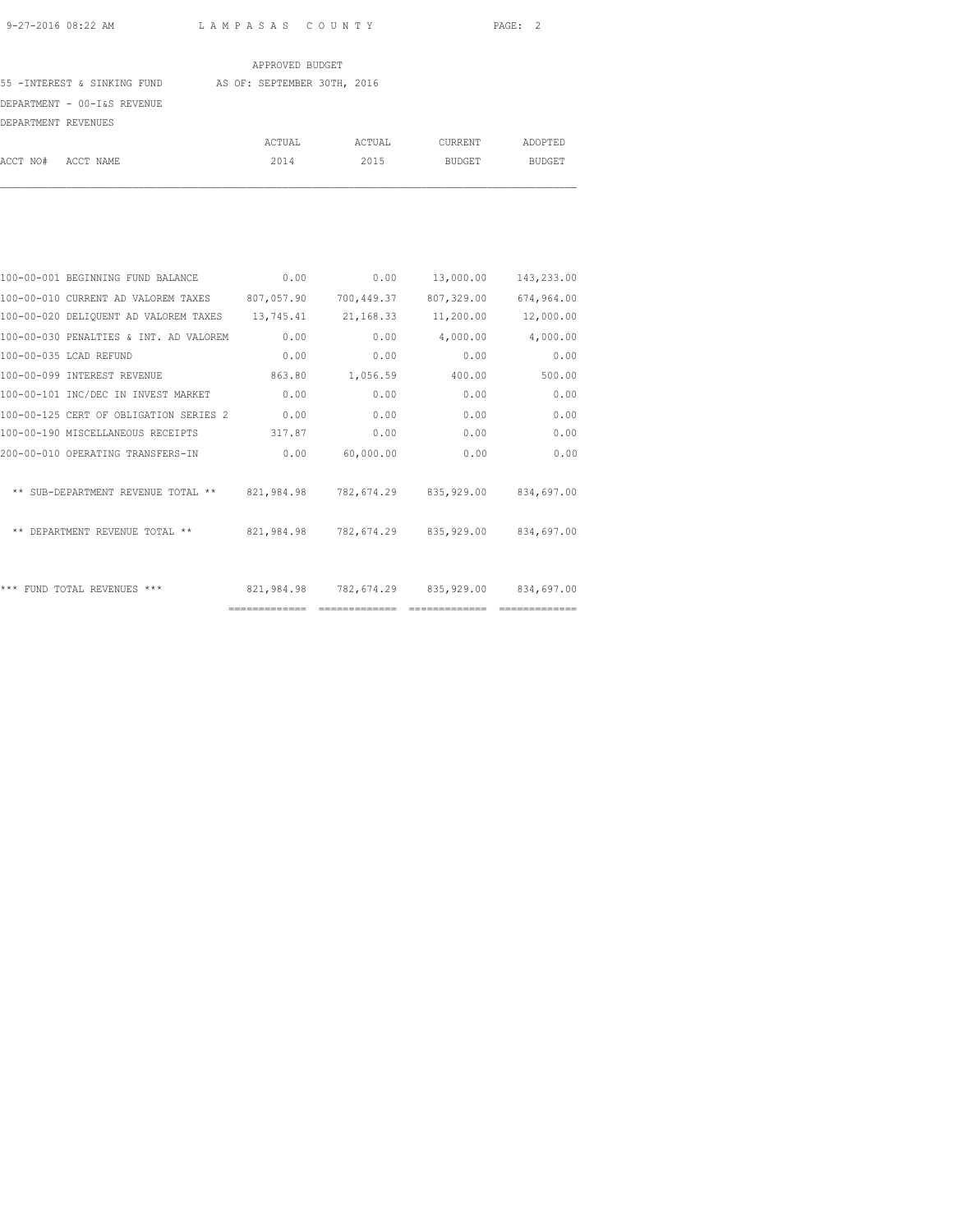| 9–27–2016 08:22 AM $L$ A M P A S A S C O U N T Y                         |                 |                                                   |               | PAGE: 3           |
|--------------------------------------------------------------------------|-----------------|---------------------------------------------------|---------------|-------------------|
|                                                                          | APPROVED BUDGET |                                                   |               |                   |
| 55 - INTEREST & SINKING FUND AS OF: SEPTEMBER 30TH, 2016                 |                 |                                                   |               |                   |
| DEPARTMENT - 01-I&S EXPENDITURES                                         |                 |                                                   |               |                   |
| DEPARTMENT EXPENDITURES                                                  |                 |                                                   |               |                   |
|                                                                          |                 | ACTUAL ACTUAL CURRENT ADOPTED                     |               |                   |
| ACCT NO# ACCT NAME                                                       | 2014            | 2015                                              | <b>BUDGET</b> | <b>BUDGET</b>     |
|                                                                          |                 |                                                   |               |                   |
| GENERAL EXPENSES<br>-----------                                          |                 |                                                   |               |                   |
|                                                                          |                 |                                                   |               |                   |
| 401-00-318 LEGAL FEES-C/O ISSUANCE $0.00$ 0.00 0.00 0.00 0.00 0.00       |                 |                                                   |               |                   |
| 401-00-331 PAYING AGENT FEES                                             | 950.00          | 950.00                                            | 950.00        | 950.00            |
| 401-00-338 INTEREST PAYMENT                                              |                 | 182, 285.50  159, 094.25  134, 979.00             |               | 78,747.00         |
| 401-00-375 BANK CHARGES                                                  | 0.00            | 0.00                                              | 0.00          | 0.00              |
| ** CATEGORY TOTAL **                                                     |                 | 183, 235.50  160, 044.25  135, 929.00  79, 697.00 |               |                   |
| 401-00-500 OPERATING TRANSFERS OUT 0.00                                  |                 | $0.00$ 0.00 0.00                                  |               |                   |
| ** CATEGORY TOTAL **                                                     | 0.00            |                                                   | $0.00$ 0.00   | 0.00              |
| NOT USED 8                                                               |                 |                                                   |               |                   |
| 401-00-800 PMT REFUNDING ESCROW AGENT 0.00 0.00 0.00 0.00                |                 |                                                   |               | 0.00              |
| ** CATEGORY TOTAL **                                                     | 0.00            | 0.00                                              | 0.00          | 0.00              |
| CAPITAL LEASE                                                            |                 |                                                   |               |                   |
|                                                                          |                 |                                                   |               |                   |
| 401-00-900 PRINCIPAL PAYMENT 650,000.00 675,000.00 700,000.00 755,000.00 |                 |                                                   |               |                   |
| 401-00-901 SHERIFFS VEHICLES                                             | 0.00            | 0.00                                              | 0.00          | 0.00              |
| 401-00-902 CAPITAL PURCHASES                                             | 0.00            | 0.00                                              | 0.00          | 0.00              |
| 401-00-903 CAPITAL PURCHASES - PRIN                                      | 0.00            | 0.00                                              | 0.00          | 0.00              |
| 401-00-904 CAPITAL PURCHASES - INT                                       | 0.00            | 0.00                                              | 0.00          | 0.00              |
| CAMECODY MOMAI                                                           | CEO OOO OO      | 675,000,00                                        | 700 000 00    | <b>755 000 00</b> |

| 401-00-904 CAPITAL PURCHASES - INT              | 0.00        | 0.00       | 0.00       | 0.00       |
|-------------------------------------------------|-------------|------------|------------|------------|
| CATEGORY TOTAL **<br>$* *$                      | 650,000.00  | 675,000.00 | 700,000.00 | 755,000.00 |
| ** SUB-DEPARTMENT TOTAL **                      | 833, 235.50 | 835,044.25 | 835,929.00 | 834,697.00 |
| ***<br>DEPARTMENT TOTAL<br>$***$                | 833, 235.50 | 835,044.25 | 835,929.00 | 834,697.00 |
| ***<br>TOTAL EXPENDITURES<br>***<br><b>FUND</b> | 833, 235.50 | 835,044.25 | 835,929.00 | 834,697.00 |

\*\*\* END OF REPORT \*\*\*

============= ============= ============= =============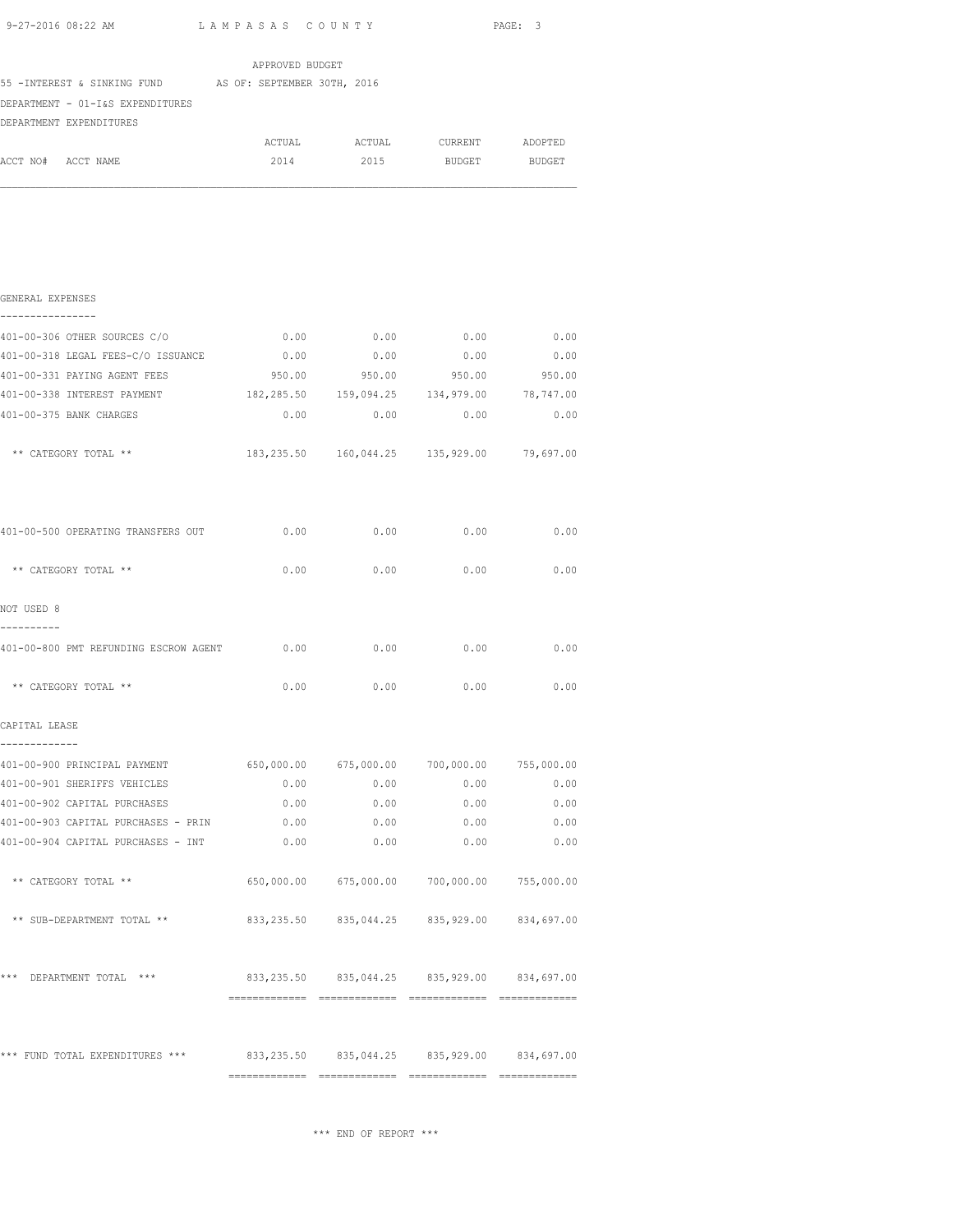| -27-2016 08:22 AM | LAMPASAS COUNTY | PAGE: |
|-------------------|-----------------|-------|

|                                                                                |                 |                                                          |                              | PAGE: 1        |
|--------------------------------------------------------------------------------|-----------------|----------------------------------------------------------|------------------------------|----------------|
|                                                                                | APPROVED BUDGET |                                                          |                              |                |
| 60 -FIXED ASSETS \$5000/ABOVE AS OF: SEPTEMBER 30TH, 2016<br>FINANCIAL SUMMARY |                 |                                                          |                              |                |
| ACCT NO# ACCT NAME                                                             |                 | ACTUAL ACTUAL CURRENT ADOPTED<br>2014 2015 BUDGET BUDGET |                              |                |
| EXPENDITURE SUMMARY                                                            |                 |                                                          |                              |                |
| *** TOTAL EXPENDITURES ***                                                     | ==============  | $0.00$ $0.00$ $0.00$ $0.00$ $0.00$                       | ============================ |                |
| REVENUES OVER/(UNDER) EXPENDITURES $0.00$ 0.00 0.00 0.00 0.00                  | ==============  | ==============                                           | ==============               | ============== |
| *** FUND TOTAL EXPENDITURES *** $0.00$ $0.00$ $0.00$ $0.00$                    |                 |                                                          |                              | 0.00           |

============= ============= ============= =============

\*\*\* END OF REPORT \*\*\*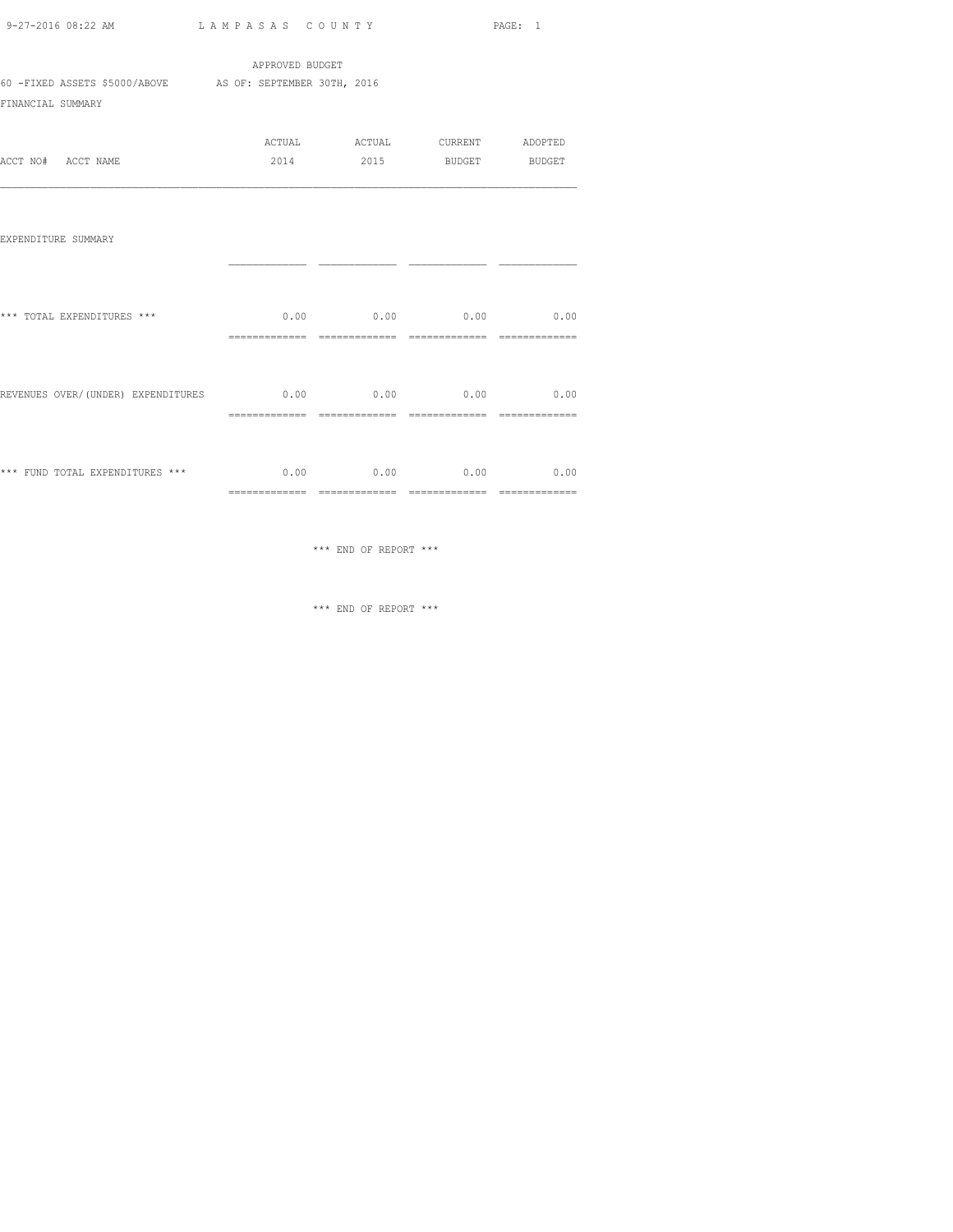APPROVED BUDGET 88 -LAMP CO STATE COURT COST AS OF: SEPTEMBER 30TH, 2016 FINANCIAL SUMMARY

| ACCT NO# ACCT NAME                                          |      | ACTUAL ACTUAL CURRENT ADOPTED<br>2014 2015 BUDGET BUDGET |      |      |
|-------------------------------------------------------------|------|----------------------------------------------------------|------|------|
| REVENUE SUMMARY                                             |      |                                                          |      |      |
| 00-DEPT REVENUE                                             |      | 372.55 316.56 0.00                                       |      | 0.00 |
| *** TOTAL REVENUE ***                                       |      | 372.55 316.56                                            | 0.00 | 0.00 |
| EXPENDITURE SUMMARY                                         |      |                                                          |      |      |
| 01-DEPT EXPENDITURES                                        | 0.00 | 0.00                                                     | 0.00 | 0.00 |
| *** TOTAL EXPENDITURES ***                                  |      | $0.00$ $0.00$ $0.00$ $0.00$                              |      | 0.00 |
| REVENUES OVER/(UNDER) EXPENDITURES 372.55 316.56 0.00 00 00 |      |                                                          |      |      |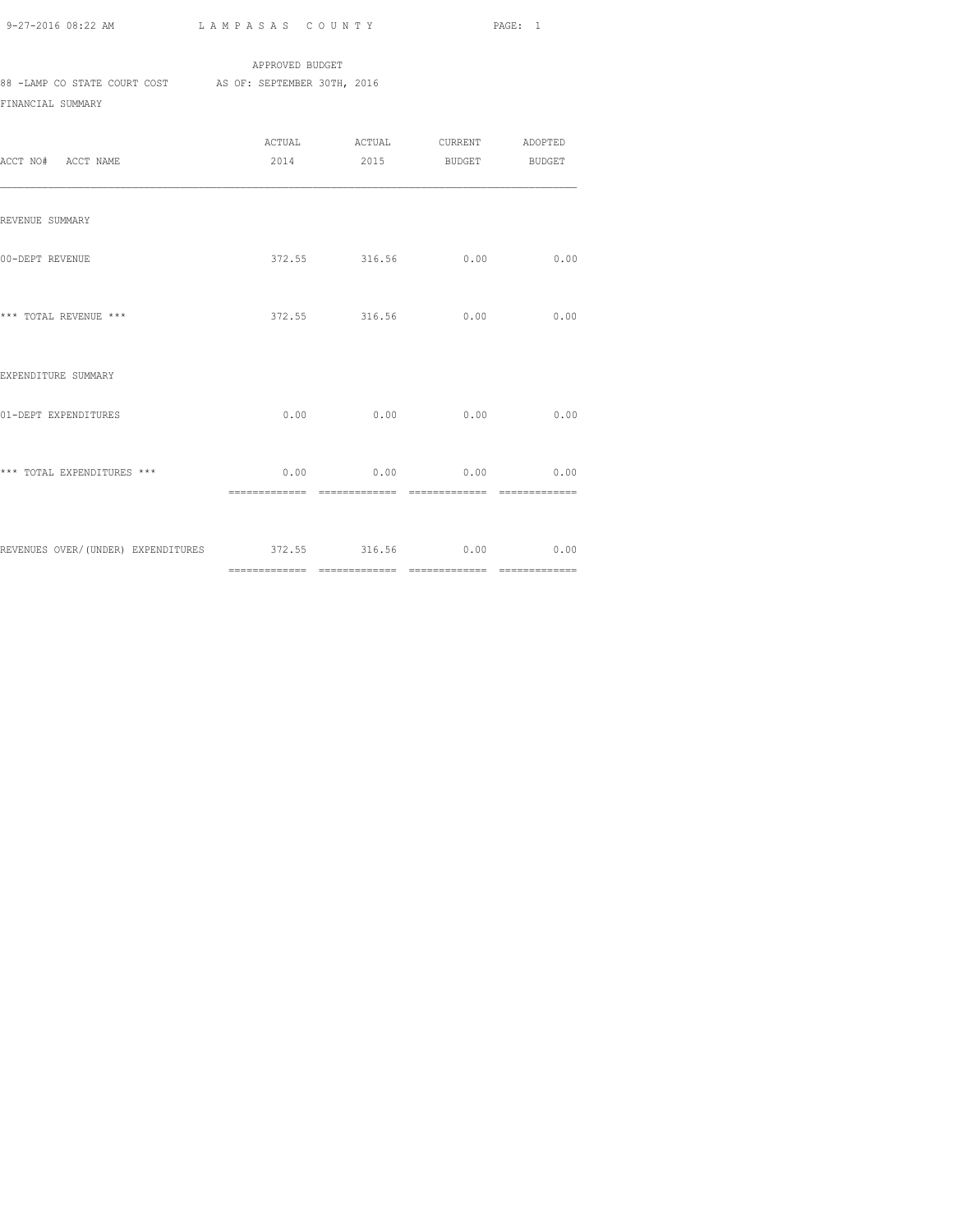|                                                          | APPROVED BUDGET |                         |                    |                |
|----------------------------------------------------------|-----------------|-------------------------|--------------------|----------------|
| 88 -LAMP CO STATE COURT COST AS OF: SEPTEMBER 30TH, 2016 |                 |                         |                    |                |
| DEPARTMENT - 00-DEPT REVENUE                             |                 |                         |                    |                |
| DEPARTMENT REVENUES                                      |                 |                         |                    |                |
|                                                          |                 |                         |                    |                |
| ACCT NO# ACCT NAME                                       | 2014            |                         | 2015 BUDGET BUDGET |                |
|                                                          |                 |                         |                    |                |
|                                                          |                 |                         |                    |                |
|                                                          |                 |                         |                    |                |
|                                                          |                 |                         |                    |                |
|                                                          |                 |                         |                    |                |
| 100-00-099 INTEREST REVENUE                              |                 | 372.55 316.56           | 0.00               | 0.00           |
|                                                          |                 |                         |                    |                |
| ** SUB-DEPARTMENT REVENUE TOTAL ** 372.55 316.56         |                 |                         | 0.00               | 0.00           |
| ** DEPARTMENT REVENUE TOTAL **                           |                 | 372.55 316.56           |                    | 0.00           |
|                                                          |                 |                         | 0.00               |                |
|                                                          |                 |                         |                    |                |
| *** FUND TOTAL REVENUES ***                              |                 | 372.55 316.56 0.00 0.00 |                    |                |
|                                                          |                 |                         |                    | -------------- |